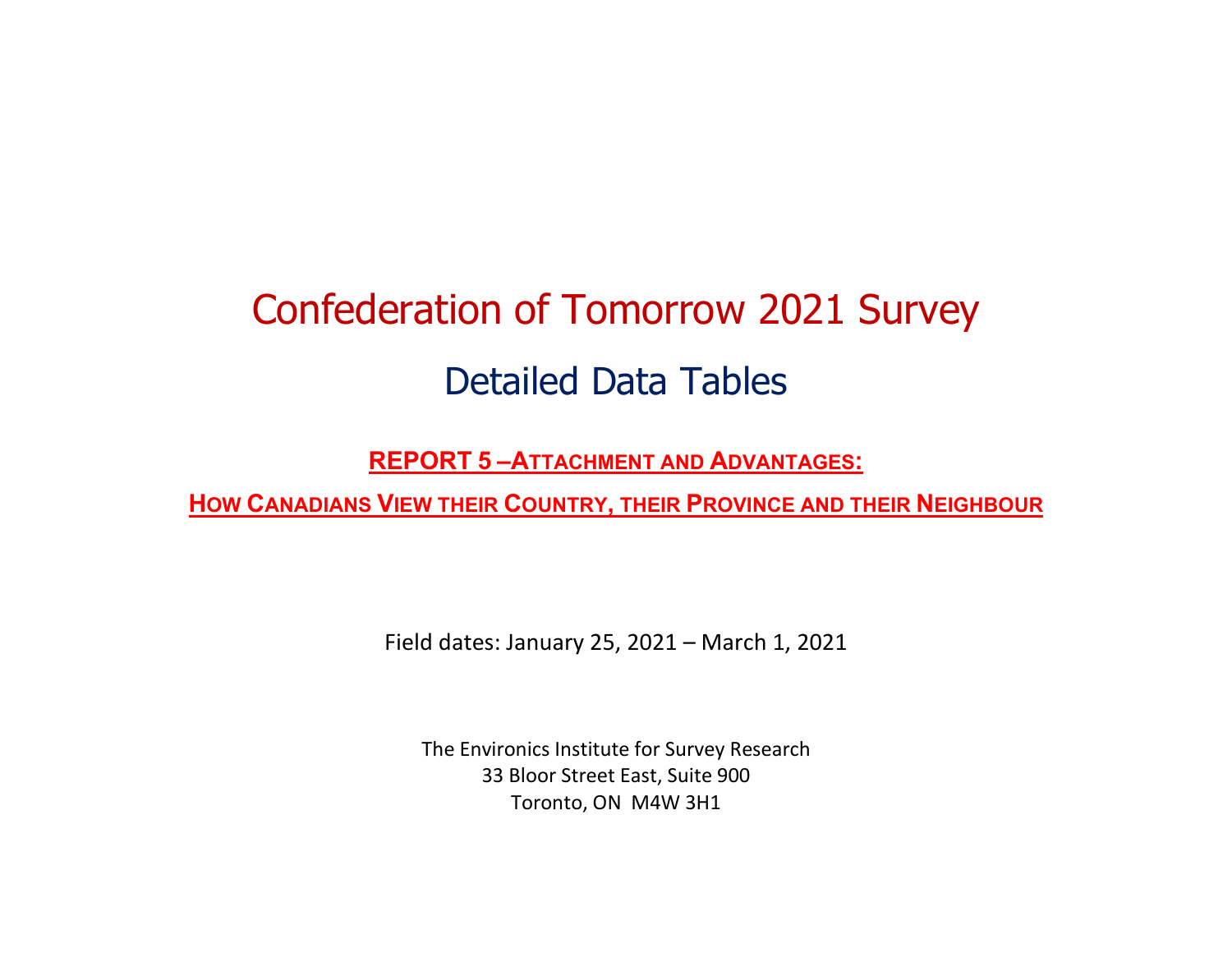# Technical note: survey weighting

Data presented in these tables are weighted for several factors, including region (province or territory), gender, age, education, immigration background, and Indigenous identity. As the result, for the 450 respondents in the three territories are reduced in weight to their proportion of the total Canadian population. For this reason, the survey sample for the three territories was weighted separately on the basis of gender, age, territory, education and Indigenous identity. This separate weighting was used to generate the results for the territories (individually and as a region) that appear in these tables.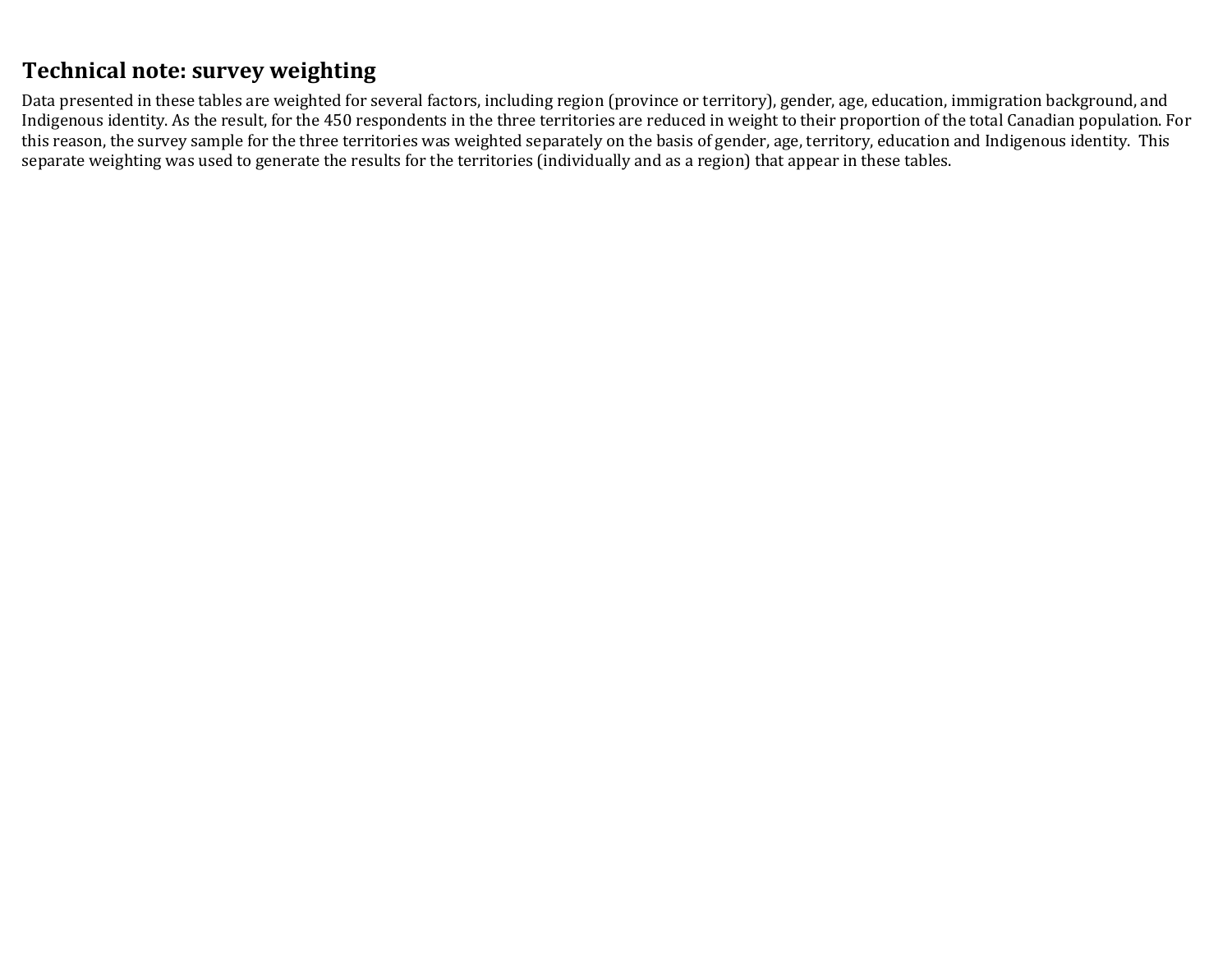|                         |                       |                          | PROVINCES |                                                        |           |                              |                        |             |                            |                                                                         |                     |                  |                     |                        |                      |                                     |             | REGION<br>------------------------------------                    |                       |                 | ========================= | COMMUNITY SIZE                                  |                     |                                |                                  | GENDER      |
|-------------------------|-----------------------|--------------------------|-----------|--------------------------------------------------------|-----------|------------------------------|------------------------|-------------|----------------------------|-------------------------------------------------------------------------|---------------------|------------------|---------------------|------------------------|----------------------|-------------------------------------|-------------|-------------------------------------------------------------------|-----------------------|-----------------|---------------------------|-------------------------------------------------|---------------------|--------------------------------|----------------------------------|-------------|
|                         | Total                 | NFL                      | PEI       | ΝS                                                     | NB        | OС                           | ON                     | МB          | SK                         | AВ                                                                      | BC                  | NU               | NΤ                  | ΥT                     | ATL                  | times res                           | Mari/ Prai/ | West                                                              | ROC                   | North           | $1M+$                     | 999K                                            | 200K- 100K-<br>199K | ROC                            |                                  | Male Female |
|                         | (A)                   | (B)                      | (C)       | (D)                                                    | (E)       | (F)                          | (G)                    | (H)         | (I)                        | (J)                                                                     | (K)                 | (L)              | (M)                 | (N)                    | (0)                  | (P)                                 | (Q)         | (R)                                                               | (S)                   | (x)             | (T)                       | (U)                                             | (V)                 | (W)                            | (X)                              | (Y)         |
| BASE: All Respondents   | 5814                  | 305                      | 200       | 407                                                    | 417       | 1022                         | 917                    | 453         | 521                        | 554                                                                     | 566                 | 151              | 150                 | 151                    | 1329                 | 1024                                | 1528        | 2094 4792                                                         |                       | 452             | 1678                      | 1602                                            |                     | 334 2200                       | 2536 3254                        |             |
| BASE: WEIGHTED          | 5814                  | 89                       | $24*$     | 157                                                    | 127       | 1360                         | 2226                   | 204         | 174                        | 650                                                                     | 787                 | $125*$           | $171*$              | 156                    | 397                  | 308                                 | 1028        | 1814 4454                                                         |                       | 452             | 2710                      | 1301                                            |                     | 275 1528                       | 2812 2978                        |             |
| Top 2 Box (Net)         | 5026<br>86%           | 76<br>86%                | 22<br>JN  | 144<br>91%EH 92%EH 82%<br>IJN                          | 105       | 1208<br>IJN                  | 1933<br>89%EH 87%J 82% | 167         | 145<br>84%                 | 522<br>80%                                                              | 690                 | 111<br>88%EJ 89% | 147<br>86%          | 126<br>81%             | 346                  | 270<br>87%Q 88%Q 81%                | 834         | 1524<br>84%                                                       | 3818                  | 384<br>86%0 85% | 2299<br>85%               | 1144<br>88%                                     | 247<br>90%          | 1335<br>87%                    | 2411<br>86%                      | 2596<br>87% |
| (4) Very attached       | 2993<br>51%           | 55                       | 15        | 100<br>62%EG 64%EG 64%EG 45%<br>HIJMN HIJMN HIJKM<br>N | 57        | HIJKM<br>$_{\rm N}$          | 843 1054<br>62%EG 47%  | 93<br>46%   | 76<br>44%                  | 267<br>41%                                                              | 424<br>$\rm JN$     | 66<br>54%EI 53%  | 70<br>41%           | 63<br>40%              | 228<br>Sx.           | 173<br>57%OR 56%OR 42%<br><b>Sx</b> | 436         | 861<br>47%                                                        | 2150                  | 199<br>48%0 44% | 1311<br>48%               | 669<br>51%                                      | 153<br>56%          | 860<br>56%T                    | 1449 1533<br>52%                 | 51%         |
| (3) Somewhat attached   | 2033<br>35%           | 21<br>23%                | 27%       | 44<br>28%                                              | 47<br>F   | 365<br>37%BD 27%             | 879<br>DF              | 74          | 69<br>DF                   | 255<br>39%BC 36%BF 40%BC 39%BC 34%BF 36%<br>DF                          | 266                 | 45               | 76<br>F             | 63<br>45%BD 41%BDF 30% | 118                  | 98<br>32%                           | 398         | 663<br>39%OP 37%O 37%OP 41%OP 36%W 36%                            | 1668                  | 185             | 989                       | 475                                             | 94<br>34%           | 475<br>31%                     | 961<br>34%                       | 1063<br>36% |
| (2) Not very attached   | 547<br>9%             | .5<br>6%                 | $5\%$     | 9<br>6%                                                | 16        | 116<br>13%BDF 9%             | 197<br>9 <sup>°</sup>  | 19<br>9%    | 22<br>138BD<br>$\mathbf F$ | 92<br>FGK                                                               | 66<br>14%BCD 8%     | 12<br>10%        | 19<br>11%           | 24<br><b>GK</b>        | 31<br>16%BCDF 8%     | 26<br>$9\%$                         | 134<br>S    | 200<br>13%OP 11%O 10%                                             | 431                   | 56<br>12%       | 279<br>10%                | 119<br>9%                                       | 16<br>6%            | 133<br>9%                      | 272<br>10%                       | 274<br>9%   |
| (1) Not at all attached | 163<br>3 <sup>8</sup> | 5                        | 6%DFG 3%  | $1\frac{6}{3}$                                         | 3%        | 27<br>2%                     | 49<br>2 <sup>°</sup>   | 16<br>GIKLN | -5<br>8%DEF 3%             | 33                                                                      | 21<br>5%DFG 3%      | $1\%$            | 5<br>3 <sup>°</sup> | $\overline{4}$<br>2%   | 11<br>3 <sup>°</sup> | 6<br>2%                             | 54          | 75<br>5%OPS 4%P                                                   | 136<br>3 <sup>8</sup> | 9<br>2%         | 78<br>3%                  | 34<br>3 <sup>°</sup>                            | 8<br>3%             | 42<br>3%                       | 87<br>3%                         | 72<br>2%    |
| Bottom 2 Box (Net)      | 710<br>12%            | 10<br>11%                | 2<br>8%   | 11<br>7%                                               | 20<br>G   | 143<br>16%DF 11%             | 245<br>11%             | 35<br>FGK   | 28<br>G                    | 125<br>17%CD 16%DF 19%BC 11%<br>DFGK                                    | 87                  | 13<br>11%        | 24<br>14%           | 28<br>K                | 43<br>18%DFG 11%     | 33<br>11%                           | 188<br>S    | 276<br>18%OP 15%OP 13%                                            | 566                   | 65<br>14%       | 357<br>13%                | 153<br>12%                                      | 24<br>9%            | 175<br>11%                     | 359<br>13%                       | 346<br>12%  |
| Cannot say              | 79<br>$1\%$           | 3<br>J                   | 3%FHI 1%  | 2<br>$1\%$                                             | 3<br>28FJ | $1\%$                        | 47<br>28F              | $1\%$       | 1 <sup>8</sup>             | 3<br>$\star$                                                            | 9<br>1 <sup>°</sup> |                  | $\star$             | 2<br>$1\%$             | 8                    | -5<br>$2$ % QR<br>280               | -5<br>$1\%$ | 15<br>1%                                                          | 70<br>2%              | 2<br>$1\%$      | 54<br>$2\,80$             | -4<br>$\star$                                   | 3<br>$1\%$          | 18<br>$1\%$                    | 43<br>2%                         | 36<br>1%    |
| Mean                    | 3.37                  | HIJN GHIJM GHIJK         | N         | MN                                                     |           | GHIJM JN<br>N                |                        |             |                            | 3.47E 3.53E 3.56E 3.27 3.50E 3.35H 3.21 3.25 3.17 3.41E 3.42J 3.25 3.20 | HIJN                |                  |                     |                        | RSx RSx              |                                     |             | 3.45Q 3.44Q 3.19 3.28Q 3.33Q 3.28                                 |                       |                 |                           |                                                 |                     | 3.33 3.37 3.44 3.43T 3.36 3.38 |                                  |             |
| S.D.<br>S.E.            | 0.77<br>0.01          | $0.85$ 0.74 0.66<br>0.05 |           | $0.05$ 0.03 0.04                                       | 0.80      | $0.74$ 0.74<br>$0.02$ $0.02$ |                        | 0.91        |                            | 0.79 0.86<br>$0.04$ 0.03 0.04 0.03 0.06 0.06 0.06                       | 0.76                | $0.70$ 0.76 0.79 |                     |                        | 0.76                 | 0.74                                |             | $0.86$ $0.82$<br>$0.02$ $0.02$ $0.02$ $0.02$ $0.02$ $0.01$ $0.04$ | 0.78                  | 0.76            | 0.78                      | $0.76$ 0.74 0.77<br>$0.02$ $0.02$ $0.04$ $0.02$ |                     |                                | $0.79$ 0.75<br>$0.02 \quad 0.01$ |             |

Proportions/Means: Columns Tested (5% risk level) - B/C/D/E/F/G/H/I/J/K/L/M/N - O/P/Q/R/S/x - T/U/V/W - X/Y<br>\* small base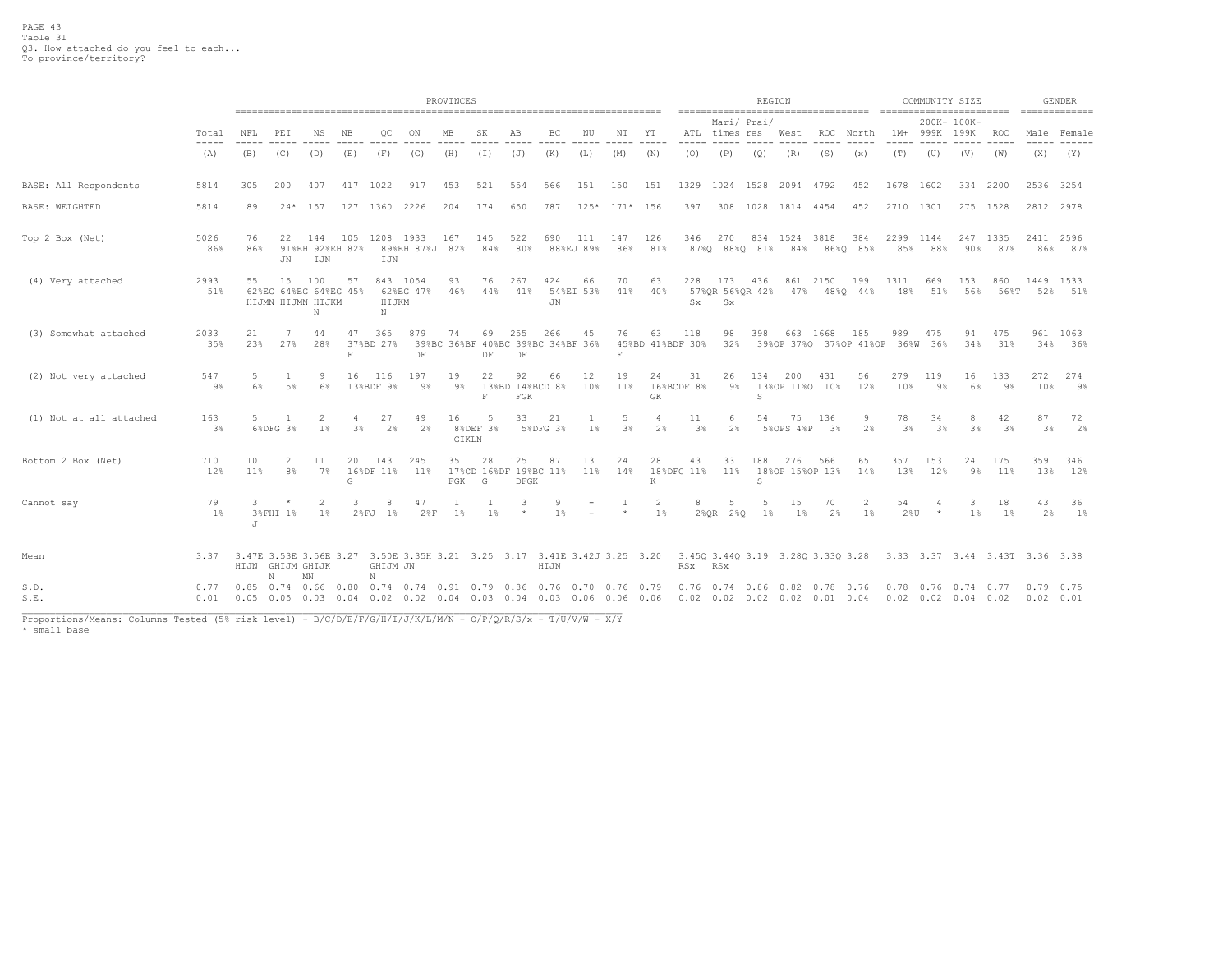|                         |                                                                                                                                                                                                                                                                                                                                                                                              | AGE<br>------------------------------                          |                                                                      |                 |           |                                        |                      |                            | INDIGENOUS                     |                     | ------------------------------------- |                     |                      | LANGUAGE                                                    |                    |                              | EDUCATION            |                       |                      |             | INCOME                                                     |                      |                       | INCOME<br>ADEQUACY<br>============= |                  |
|-------------------------|----------------------------------------------------------------------------------------------------------------------------------------------------------------------------------------------------------------------------------------------------------------------------------------------------------------------------------------------------------------------------------------------|----------------------------------------------------------------|----------------------------------------------------------------------|-----------------|-----------|----------------------------------------|----------------------|----------------------------|--------------------------------|---------------------|---------------------------------------|---------------------|----------------------|-------------------------------------------------------------|--------------------|------------------------------|----------------------|-----------------------|----------------------|-------------|------------------------------------------------------------|----------------------|-----------------------|-------------------------------------|------------------|
|                         | $\frac{1}{2} \frac{1}{2} \frac{1}{2} \frac{1}{2} \frac{1}{2} \frac{1}{2} \frac{1}{2} \frac{1}{2} \frac{1}{2} \frac{1}{2} \frac{1}{2} \frac{1}{2} \frac{1}{2} \frac{1}{2} \frac{1}{2} \frac{1}{2} \frac{1}{2} \frac{1}{2} \frac{1}{2} \frac{1}{2} \frac{1}{2} \frac{1}{2} \frac{1}{2} \frac{1}{2} \frac{1}{2} \frac{1}{2} \frac{1}{2} \frac{1}{2} \frac{1}{2} \frac{1}{2} \frac{1}{2} \frac{$ |                                                                | Total 18-24 25-34 35-44 45-54 55+<br>(B)<br>(C)<br>(E)<br>(F)<br>(D) |                 |           |                                        |                      | Non<br>Indig/ Indig/ First | enous enous Nation Metis Inuit |                     |                                       |                     |                      | OС<br>Anglo/ Franco Franco Allo/<br>phone phone phone phone |                    | HS or Some Coll/<br>less PSE |                      | CEGEP Uni             |                      |             | Lower Middl High                                           |                      | Low Middl Incom Incom | Enough Enoug                        | Not              |
|                         | (A)                                                                                                                                                                                                                                                                                                                                                                                          |                                                                |                                                                      |                 |           |                                        | (G)                  | (H)                        | $(\bot)$                       | (J)                 | (K)                                   | (L)                 | (M)                  | (N)                                                         | (0)                | (P)                          | (Q)                  | (R)                   | (S)                  | (T)         | (U)                                                        | (V)                  | (W)                   | (X)                                 | (Y)              |
| BASE: All Respondents   | 5814                                                                                                                                                                                                                                                                                                                                                                                         | 393 1180                                                       |                                                                      | 968 1070        |           | 2203                                   | 775                  | 5039                       | 332                            | 323                 | 91                                    | 4623                | 988                  | 799                                                         | 159                | 1260                         |                      | 797 1490 2209         |                      |             | 872 1388 1550 1308                                         |                      |                       | 4106                                | 1446             |
| <b>BASE: WEIGHTED</b>   | 5814                                                                                                                                                                                                                                                                                                                                                                                         | 636                                                            | 954                                                                  | 942 1040        |           | 2242                                   | 286                  | 5528                       | 159                            | $109*$              | $5**$                                 | 3892                | 1219                 | 1120                                                        | 617*               | 2026                         |                      | 622 1468 1640         |                      |             | 989 1366 1536 1267                                         |                      |                       | 4245                                | 1337             |
| Top 2 Box (Net)         | 5026<br>86%                                                                                                                                                                                                                                                                                                                                                                                  | 498<br>78%                                                     | 730<br>77%                                                           | 774<br>82%      | 942<br>D. | 2081<br>91%BC 93%BCD 85%               | 244                  | 4781<br>86%                | 135<br>8.5%                    | 93<br>85%           | -5<br>95%                             | 3365<br>86%         | 1106                 | 1037<br>91%LO 93%LO 83%                                     | 510                | 1749<br>86%                  | 532<br>86%           | 1295<br>88%           | 1421<br>87%          | 8.5%        | 846 1168<br>86%                                            | 1334 1128<br>87%     | 89%                   | 3774                                | 1078<br>89%Y 81% |
| (4) Very attached       | 2993<br>51%                                                                                                                                                                                                                                                                                                                                                                                  | 252<br>40%                                                     | 364<br>38%                                                           | 373<br>40%      | 522 1481  | 50%CD 66%BCDE 55%                      | 157                  | 2836<br>51%                | 89<br>56%                      | 58<br>53%           | 3<br>62%                              | 1914<br>49%         | 800<br>66%LO         | 772                                                         | 267<br>69%LO 43%   | 1133                         | 296<br>56%OS 48%     | 799                   | 750<br>54%OS 46%     | 478<br>48%  | 761<br>56%T                                                | 806<br>52%           | 644<br>51%            | 2286<br>54%Y                        | 608<br>46%       |
| (3) Somewhat attached   | 2033<br>35%                                                                                                                                                                                                                                                                                                                                                                                  | 246<br>39%F                                                    | 365                                                                  | 402             | 420       | 600<br>38%F 43%F 40%F 27%              | 87<br>31%            | 1946<br>35%                | 46<br>29%                      | 35<br>32%           | 2<br>33%                              | 1451<br>37%MN       | 306<br>25%           | 264<br>24%                                                  | 243<br>39%MN       | 616<br>30%                   | 236<br>38%P          | 496<br>34%            | 670<br>$41$ % PR     | 368<br>37%U | 408<br>30%                                                 | 528<br>34%           | 484<br>38%U           | 1488<br>35%                         | 470<br>35%       |
| (2) Not very attached   | 547<br>9%                                                                                                                                                                                                                                                                                                                                                                                    | 102                                                            | 139<br>16%EF 15%EF 12%EF 6%                                          | 110             | 67        | 127<br>6%                              | 22<br>8 <sup>°</sup> | 524<br>9%                  | 12<br>$7\%$                    | 9<br>8 <sup>°</sup> | $\star$<br>4%                         | 363<br>$9$ % $M$ N  | 74<br>6%             | 66<br>6%                                                    | 83<br>$13$ % $M$ N | 194<br>10%                   | 77<br>12%R           | 98<br>$7\%$           | 158<br>10%R          | 92<br>9%    | 141<br>10%                                                 | 141<br>9%            | 104<br>8%             | 355<br>8%                           | 153<br>11%X      |
| (1) Not at all attached | 163<br>3%                                                                                                                                                                                                                                                                                                                                                                                    | 29<br>5%F                                                      | 41<br>48F                                                            | 42<br>48F       | 25<br>2%  | 26<br>$1\%$                            | 13<br>$5\%$          | 150<br>3%                  | 6<br>4%                        | 6%H                 | $\star$<br>$\star$                    | 132<br>$3$ % $M$ N  | 14<br>$1\frac{6}{5}$ | 9<br>$1\%$                                                  | 11<br>2%           | 47<br>$2\%$                  | 12<br>2 <sup>°</sup> | 49<br>$3\frac{6}{9}$  | 54<br>3 <sup>°</sup> | 37<br>4%    | 31<br>2 <sup>°</sup>                                       | 43<br>3 <sup>°</sup> | 32<br>3%              | 86<br>2%                            | 74<br>6%X        |
| Bottom 2 Box (Net)      | 710<br>12%                                                                                                                                                                                                                                                                                                                                                                                   | 131                                                            | 181<br>21%EF 19%EF 16%EF                                             | 152             | 92<br>9%  | 153<br>7%                              | 36<br>12%            | 674<br>12%                 | 18<br>11%                      | 16<br>15%           | $\star$<br>5%                         | 495<br>$13$ % $M$ N | 88<br>7%             | 75<br>7%                                                    | 93<br>15%MN        | 241<br>12%                   | 88<br>14%            | 147<br>10%            | 211<br>13%           | 129<br>13%  | 172<br>13%                                                 | 184<br>12%           | 136<br>11%            | 441<br>10%                          | 228<br>17%X      |
| Cannot say              | 79<br>$1\%$                                                                                                                                                                                                                                                                                                                                                                                  | $1\%$                                                          | 43                                                                   | 15<br>5%DEF 2%F | 6<br>1%   | 8<br>$\star$                           | 6<br>2%              | 73<br>$1\%$                | 6<br>4.8H                      |                     | $\equiv$                              | 33<br>$1\%$         | 25<br>$2\,$ %L       | 8<br>$1\%$                                                  | 14<br>2%           | 36<br>$2$ $8S$               | $\star$              | 26                    | 9<br>2%0S 1%         | 15<br>$1\%$ | 26<br>$2\%W$                                               | 18<br>$1\%$          | 3<br>$\star$          | 29<br>$1\%$                         | 31<br>2%X        |
| Mean                    | 3.37                                                                                                                                                                                                                                                                                                                                                                                         |                                                                |                                                                      |                 | CD        | 3.15 3.16 3.19 3.39B 3.58BCD 3.39<br>Е |                      | 3.37                       |                                | $3.43$ $3.32$       | 3.57                                  | 3.33                |                      | 3.59LO 3.62LO 3.27                                          |                    | 3.42S 3.32 3.42S 3.30        |                      |                       |                      |             | 3.32 3.42 3.38 3.38                                        |                      |                       | 3.42Y 3.23                          |                  |
| S.D.<br>S.E.            | 0.77<br>0.01                                                                                                                                                                                                                                                                                                                                                                                 | 0.85 0.84 0.82 0.72 0.65<br>$0.04$ $0.02$ $0.03$ $0.02$ $0.01$ |                                                                      |                 |           |                                        | 0.83<br>0.03         | 0.77<br>0.01               | 0.80<br>0.04                   | 0.88<br>0.05        | 0.65<br>0.07                          | 0.78<br>0.01        | 0.66<br>0.02         | 0.63<br>0.02                                                | 0.76<br>0.06       | $0.02$ $0.03$ $0.02$ $0.02$  |                      | $0.76$ 0.76 0.76 0.77 |                      |             | $0.80$ $0.77$ $0.77$ $0.74$<br>$0.03$ $0.02$ $0.02$ $0.02$ |                      |                       | 0.73<br>0.01                        | 0.87<br>0.02     |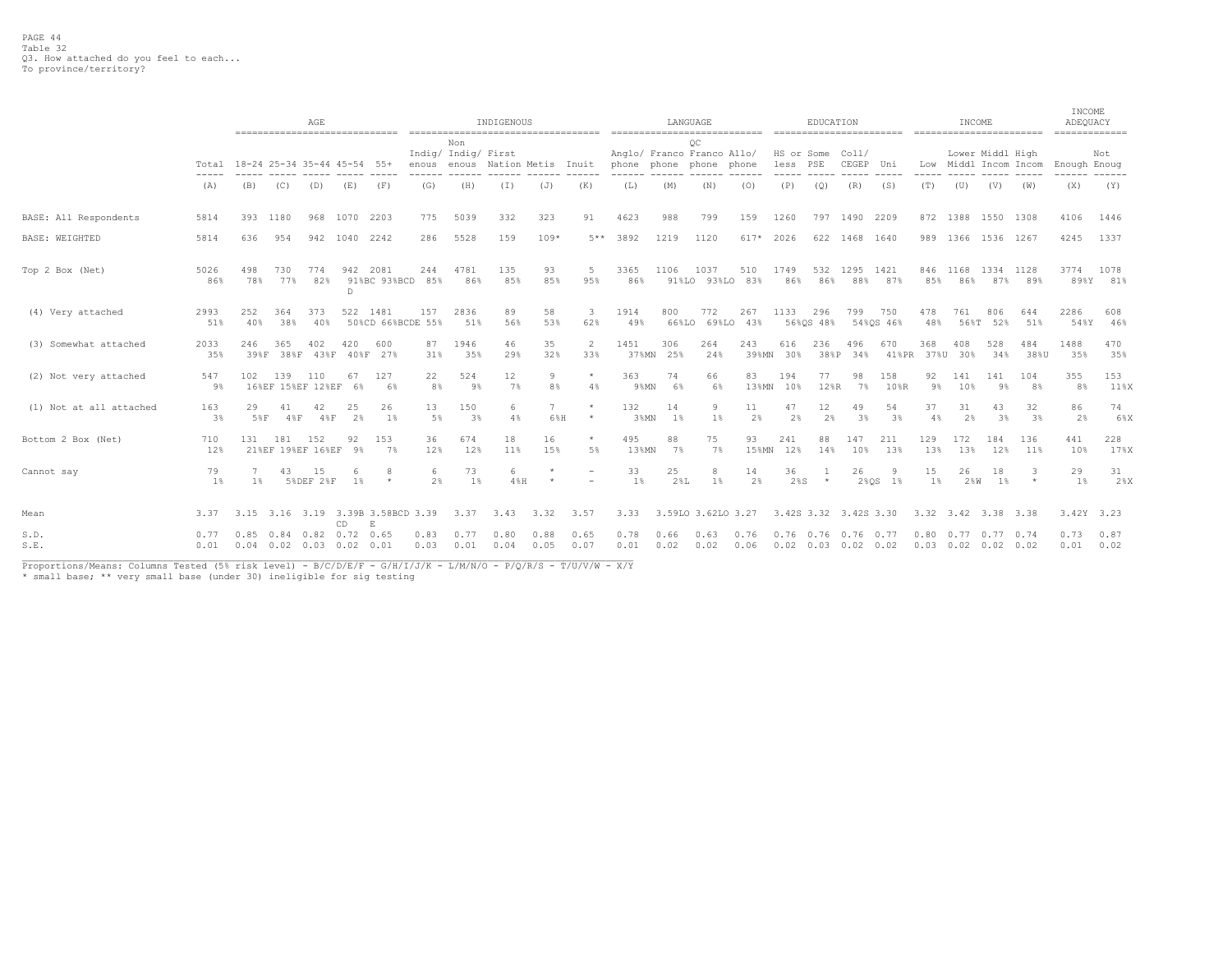|                         |                                                                                                                                                                                                                                                                                                                                                                                                       |                                                     |                      | IMMIGRANT BACKGROUND<br>------------------------- |                                         | ------------------------------ |                  | RACE              |                 |                                 | JOB                  | SECURITY                                   |              | PANDEMIC                        |                          |               |                                          |                  |                    | FEDERAL PARTY SUPPORT |           |                                |               | IDEOLOGY                                                                                      |                  | SATISFACTION                        |              |
|-------------------------|-------------------------------------------------------------------------------------------------------------------------------------------------------------------------------------------------------------------------------------------------------------------------------------------------------------------------------------------------------------------------------------------------------|-----------------------------------------------------|----------------------|---------------------------------------------------|-----------------------------------------|--------------------------------|------------------|-------------------|-----------------|---------------------------------|----------------------|--------------------------------------------|--------------|---------------------------------|--------------------------|---------------|------------------------------------------|------------------|--------------------|-----------------------|-----------|--------------------------------|---------------|-----------------------------------------------------------------------------------------------|------------------|-------------------------------------|--------------|
|                         | Total<br>$\frac{1}{2} \frac{1}{2} \frac{1}{2} \frac{1}{2} \frac{1}{2} \frac{1}{2} \frac{1}{2} \frac{1}{2} \frac{1}{2} \frac{1}{2} \frac{1}{2} \frac{1}{2} \frac{1}{2} \frac{1}{2} \frac{1}{2} \frac{1}{2} \frac{1}{2} \frac{1}{2} \frac{1}{2} \frac{1}{2} \frac{1}{2} \frac{1}{2} \frac{1}{2} \frac{1}{2} \frac{1}{2} \frac{1}{2} \frac{1}{2} \frac{1}{2} \frac{1}{2} \frac{1}{2} \frac{1}{2} \frac{$ | 1st<br>qen<br>$\frac{1}{2}$                         | 2nd<br>qen<br>------ | 3rd Immi/                                         | Recent<br>gen+ grant                    |                                |                  | Racia South Chin/ |                 | White lized Asian ese Black ied | -----                | Not<br>Worr/ Worr/<br>ied<br>$\frac{1}{2}$ |              | Affect Affect<br>great some Not | extent extent Affect ral | Libe/         | Cons                                     | NDP              | BQ                 | GRP                   | PPC       | Other<br>Unde/<br>cided        | Left<br>----- | Mid/<br>dle                                                                                   |                  | Sati/ Dissat/<br>Right sfied isfied |              |
|                         | (A)                                                                                                                                                                                                                                                                                                                                                                                                   | (B)                                                 | (C)                  | (D)                                               | (E)                                     | (F)                            | (G)              | (H)               | (I)             | (J)                             | (K)                  | (L)                                        | (M)          | (N)                             | (0)                      | (P)           | (Q)                                      | (R)              | (S)                | (T)                   | (U)       | (V)                            | (W)           | (X)                                                                                           | (Y)              | (Z)                                 | (a)          |
| BASE: All Respondents   | 5814                                                                                                                                                                                                                                                                                                                                                                                                  | 695                                                 | 981                  | 4070                                              | 186                                     | 4317                           | 638              | 122               | 176             | 82                              | 2827                 | 2617                                       | 1702         | 2628                            | 1309                     | 1671 1393     |                                          | 927              | 266                | 375                   | 138 1044  |                                | 1022 3137     |                                                                                               | 671              | 2484                                | 2740         |
| BASE: WEIGHTED          | 5814                                                                                                                                                                                                                                                                                                                                                                                                  |                                                     | 1258 1017 3471       |                                                   |                                         | 278* 4282 1142                 |                  |                   |                 | 259* 352* 118** 2751 2646       |                      |                                            | 1749         | 2487                            | 1370                     | 1620 1483     |                                          | 852              | 367                | 332                   | 137* 1022 |                                |               | 899 3226                                                                                      | 689              | 2307                                | 2885         |
| Top 2 Box (Net)         | 5026<br>86%                                                                                                                                                                                                                                                                                                                                                                                           | 1088<br>86%                                         | 845<br>83%           | 3066<br>88%C                                      | 252<br>91%                              | 3761<br>88%                    | 964<br>84%       | 204<br>79%        | 309<br>88%      | 91<br>77%                       | 2316<br>84%          | 2385<br>90%K                               | 1521<br>87%  | 2199<br>88%                     | 1184<br>86%              | 1435 1331     | 89%RV 90%RV 78%                          | 660              | 349<br>RTUV        | 295<br>95%PQ 89%R 82% | 113       | 842<br>82%                     | 78%           | 704 2893                                                                                      | 595<br>90%W 86%W | 2061<br>89%a                        | 2452<br>85%  |
| (4) Very attached       | 2993<br>51%                                                                                                                                                                                                                                                                                                                                                                                           | 546<br>43%                                          | 479<br>47%           | 1958                                              | 121<br>56%BCE 43%                       | 2345                           | 473<br>55%GI 41% | 134               | 115<br>52%I 33% | 56<br>47%                       | 1301<br>47%          | 1495<br>56%K                               | 900<br>51%   | 1330<br>53%                     | 685<br>50%               | 831           | 829<br>51%R 56%RT 39%<br>UV              | 335              | 302<br><b>RTUV</b> | 147<br>82%PO 44%      | 50<br>37% | 499<br>49%R                    | 42%           | 379 1735                                                                                      | 365              | 1272<br>54%W 53%W 55%               | 1478<br>51%  |
| (3) Somewhat attached   | 2033<br>35%                                                                                                                                                                                                                                                                                                                                                                                           | 542                                                 | 366<br>43%D 36%      | 1109<br>32%                                       | 132<br>47%D                             | 1416<br>33%                    | 491              | 70<br>43%FH 27%   | 194             | 35<br>55%FH 30%                 | 1015<br>37%          | 890<br>34%                                 | 621<br>35%   | 869<br>35%                      | 499<br>36%               | 604<br>37%S   | 502                                      | 325<br>34%S 38%S | 47<br>13%          | 149<br>V              | 62        | 343<br>45%OS 45%S 34%S         | 326<br>36%    | 1158<br>36%                                                                                   | 230<br>33%       | 789<br>34%                          | 974<br>34%   |
| (2) Not very attached   | 547<br>$9\%$                                                                                                                                                                                                                                                                                                                                                                                          | 123<br>10%                                          | 121<br>128D          | 270<br>8%                                         | 21<br>$7\%$                             | 364<br>8 <sup>°</sup>          | 130<br>11%       | 49<br>19%F        | 30<br>$9\%$     | 13<br>11%                       | 300<br>$11\$ L       | 196<br>7%                                  | 153<br>9%    | 208<br>8 <sup>°</sup>           | 143<br>10%               | 135<br>$8\$ S | 105<br>7%                                | 128              | 12<br>15%PQS 3%    | 33                    | 15        | 119<br>10%S 11%S 12%QS 15%X    | 135           | 238<br>7%                                                                                     | 65<br>9%         | 188<br>8%                           | 286<br>10%   |
| (1) Not at all attached | 163<br>3%                                                                                                                                                                                                                                                                                                                                                                                             | 23<br>$2\frac{a}{b}$                                | 40<br>4%             | 97<br>3%                                          | .5.<br>2%                               | 110<br>$3\%$                   | 25<br>2%         | 2%                | 9<br>2%         | $\star$                         | 88<br>3 <sup>°</sup> | 61<br>2%                                   | 60<br>3%     | 55<br>2 <sup>°</sup>            | 32<br>2%                 | 31<br>2%      | 46<br>3%S                                | 43               | $58PST -$          | 3<br>$1\%$            | 9         | 31<br>7%PST 3%S                | 32<br>$4\%$   | 66<br>2%                                                                                      | 25<br>4%         | 52<br>2%                            | 103<br>$4\%$ |
| Bottom 2 Box (Net)      | 710<br>12%                                                                                                                                                                                                                                                                                                                                                                                            | 147<br>12%                                          | 161                  | 368<br>16%D 11%                                   | 26<br>9%                                | 474<br>11%                     | 156<br>14%       | 55                | 39<br>21%F 11%  | 13<br>11%                       | 388                  | 257<br>14%L 10%                            | 213<br>12%   | 263<br>11%                      | 175<br>13%               | 167           | 151<br>10%S 10%S 20%PQS 3%               | 171<br>T         | 12                 | 35                    | 24        | 150<br>11%S 18%S 15%OS 19%X 9% | 167           | 304                                                                                           | 90<br>13%        | 240<br>10%                          | 389<br>13%Z  |
| Cannot say              | 79<br>$1\%$                                                                                                                                                                                                                                                                                                                                                                                           | 24<br>$2\%$                                         | 11<br>$1\%$          | 37<br>1%                                          |                                         | 48<br>$1\%$                    | 23<br>2%         |                   | 4<br>$1\%$      | 14<br>12%                       | 47<br>$2\,$ L        | $\star$                                    | 15<br>$1\%$  | 26<br>$1\%$                     | 11<br>1%                 | 18<br>1%0     | $*$                                      | 21<br>280        | 2%0                | $1\%$                 | $\star$   | 30<br>3%0                      | 28<br>3%XY    | 29<br>$1\%$                                                                                   | 1%               | $\star$                             | 44<br>28Z    |
| Mean                    | 3.37                                                                                                                                                                                                                                                                                                                                                                                                  |                                                     |                      | 3.30 3.28 3.43BC 3.32                             |                                         |                                |                  |                   |                 |                                 |                      | 3.42G 3.26 3.29 3.19 3.41 3.31 3.45K       | 3.36         | 3.41                            | 3.35                     | $\mathbf{U}$  | UV                                       |                  | ORTUV              |                       |           |                                |               | 3.40R 3.43R 3.15 3.80P 3.33R 3.12 3.32R 3.21 3.43W 3.37W 3.43a                                |                  |                                     | 3.35         |
| S.D.<br>S.E.            | 0.77                                                                                                                                                                                                                                                                                                                                                                                                  | $0.73$ $0.83$ $0.76$<br>$0.01$ $0.03$ $0.03$ $0.01$ |                      |                                                   | 0.69<br>$0.05$ 0.01 0.03 0.08 0.05 0.08 | $0.76$ 0.75 0.85 0.69 0.71     |                  |                   |                 |                                 | $0.01$ $0.01$        | $0.79$ 0.73                                | 0.78<br>0.02 | 0.74<br>0.01                    | 0.76<br>0.02             |               | 0.73  0.76  0.86  0.47  0.68  0.85  0.80 |                  |                    |                       |           |                                |               | $0.83$ $0.72$ $0.80$<br>$0.02$ $0.02$ $0.03$ $0.03$ $0.04$ $0.07$ $0.03$ $0.03$ $0.01$ $0.03$ |                  | 0.74<br>0.01                        | 0.80<br>0.02 |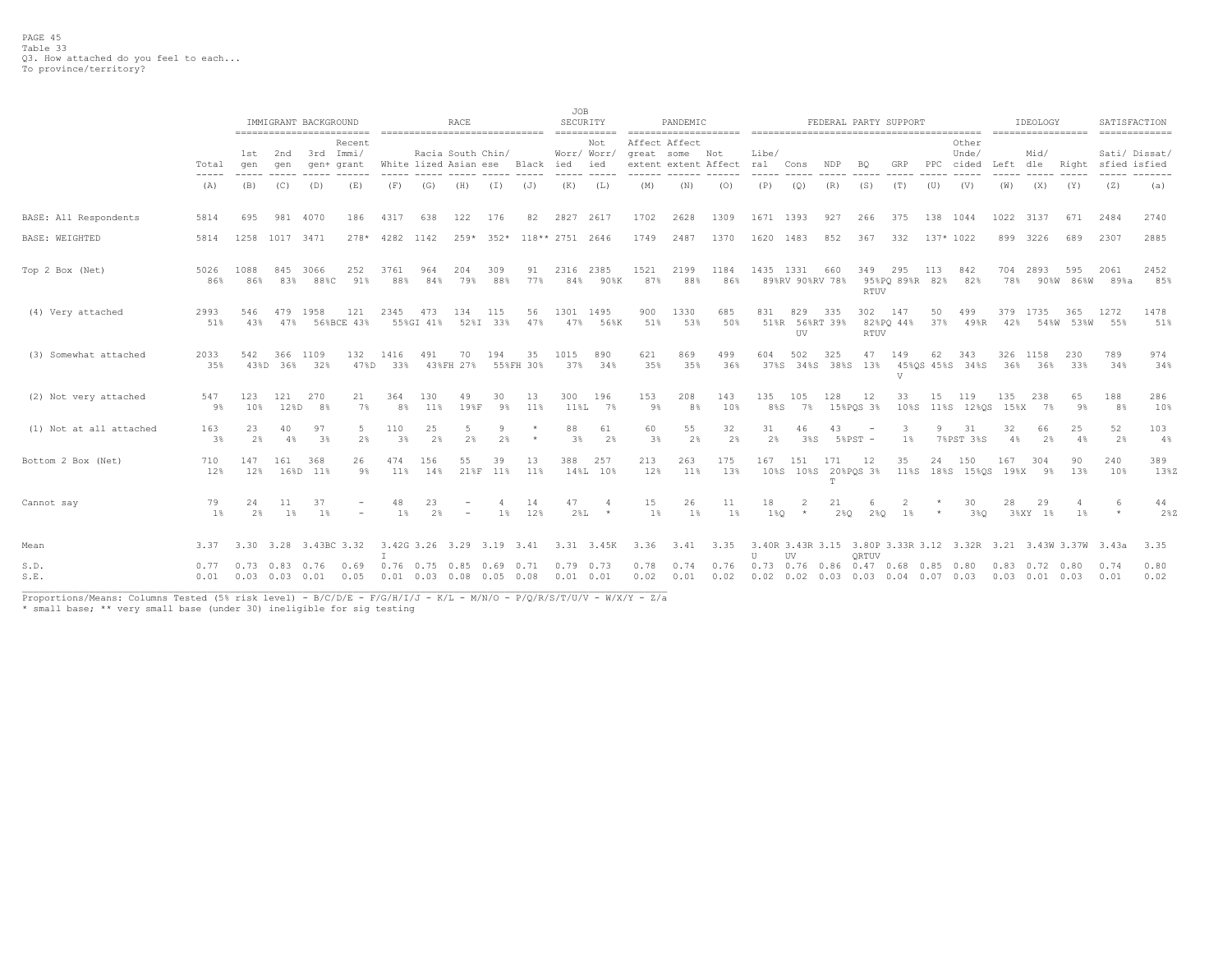|                         |                                                                                                                                                                                                                                                                                                                                                                                                       | PROVINCES                                                                                                      |                                                                 |                      |                   |                           |                   |             |                |                                                                                 |                      |                  |                  |                             |                      |               | REGION              |              |                                                                                   |            |                        | COMMUNITY SIZE                                      |                  |             |                          | <b>GENDER</b><br>_______________ |
|-------------------------|-------------------------------------------------------------------------------------------------------------------------------------------------------------------------------------------------------------------------------------------------------------------------------------------------------------------------------------------------------------------------------------------------------|----------------------------------------------------------------------------------------------------------------|-----------------------------------------------------------------|----------------------|-------------------|---------------------------|-------------------|-------------|----------------|---------------------------------------------------------------------------------|----------------------|------------------|------------------|-----------------------------|----------------------|---------------|---------------------|--------------|-----------------------------------------------------------------------------------|------------|------------------------|-----------------------------------------------------|------------------|-------------|--------------------------|----------------------------------|
|                         | Total<br>$\frac{1}{2} \frac{1}{2} \frac{1}{2} \frac{1}{2} \frac{1}{2} \frac{1}{2} \frac{1}{2} \frac{1}{2} \frac{1}{2} \frac{1}{2} \frac{1}{2} \frac{1}{2} \frac{1}{2} \frac{1}{2} \frac{1}{2} \frac{1}{2} \frac{1}{2} \frac{1}{2} \frac{1}{2} \frac{1}{2} \frac{1}{2} \frac{1}{2} \frac{1}{2} \frac{1}{2} \frac{1}{2} \frac{1}{2} \frac{1}{2} \frac{1}{2} \frac{1}{2} \frac{1}{2} \frac{1}{2} \frac{$ | NFL                                                                                                            | PEI                                                             | ΝS                   | NB                | OС                        | ON                | MВ          | SK             | AB                                                                              | ВC                   | ΝU               | NΤ               | ΥT                          | ATL<br>----          | times res     | Mari/ Prai/         | West         | ROC                                                                               | North      | $1M+$                  | 200K- 100K-<br>999K                                 | 199K             | ROC         | -----                    | Male Female                      |
|                         | (A)                                                                                                                                                                                                                                                                                                                                                                                                   | (B)                                                                                                            | (C)                                                             | (D)                  | (E)               | (F)                       | (G)               | (H)         | (I)            | (J)                                                                             | (K)                  | (L)              | (M)              | (N)                         | (0)                  | (P)           | (Q)                 | (R)          | (S)                                                                               | (x)        | (T)                    | (U)                                                 | (V)              | (W)         | (X)                      | (Y)                              |
| BASE: All Respondents   | 5814                                                                                                                                                                                                                                                                                                                                                                                                  | 305                                                                                                            | 200                                                             | 407                  | 417               | 1022                      | 917               | 453         | 521            | 554                                                                             | 566                  | 151              | 150              | 151                         | 1329                 |               | 1024 1528 2094 4792 |              |                                                                                   | 452        | 1678                   | 1602                                                |                  | 334 2200    | 2536 3254                |                                  |
| <b>BASE: WEIGHTED</b>   | 5814                                                                                                                                                                                                                                                                                                                                                                                                  | 89                                                                                                             | $24*$                                                           | 157                  | 127               | 1360                      | 2226              | 204         | 174            | 650                                                                             | 787                  | $125*$           | $171*$           | 156                         | 397                  | 308           | 1028                | 1814 4454    |                                                                                   | 452        | 2710                   | 1301                                                |                  | 275 1528    | 2812 2978                |                                  |
| Top 2 Box (Net)         | 5005<br>86%                                                                                                                                                                                                                                                                                                                                                                                           | 77<br>87%F                                                                                                     | 22<br>$91$ %F                                                   | 144                  | 111<br>92%FN 88%F | 1028<br>76%               | 2009<br>90%F      | 181<br>89%F | 159<br>$91$ %F | 572<br>88%F                                                                     | 688<br>87%F          | 111<br>89%F      | 141<br>82%       | 132<br>85%F                 | 355<br>89%           | 277<br>90%    | 911<br>89%          | 1599<br>88%  | 3977<br>89%                                                                       | 385<br>85% | 2283<br>84%            | 1169                                                | 248<br>90%TW 90% | 1305<br>85% | 2318<br>82%              | 2670<br>90%X                     |
| (4) Very attached       | 3031<br>52%                                                                                                                                                                                                                                                                                                                                                                                           | 44                                                                                                             | 17<br>50%FM 71%BE 63%BF 57%FM 38%<br>$\mathop{\rm MN}\nolimits$ | 99<br>FGIJK JMN      | 73                | 511                       | 1271              | 120         | 99             | 353<br>57%FM 59%FM 57%FM 54%FM 55%FM 54%FM 32%                                  | 435                  | 68               | 54               | 74<br>488F                  | 233                  | 189           | 572                 | 1008         | 2520<br>59%x 61%Rx 56%x 56%x 57%x 43%                                             | 196        | 1304<br>48%            | 749                                                 | 142<br>58%T 52%  | 835<br>55%T | 1406 1617<br>50%         | 54%                              |
| (3) Somewhat attached   | 1974<br>34%                                                                                                                                                                                                                                                                                                                                                                                           | 33<br>378C                                                                                                     | -5<br>21%                                                       | 45<br>29%            | 39<br>31%         | 517<br>EH                 | 738<br>38%CD 33%C | 61<br>30%   | 60             | 218<br>34%C 34%C                                                                | 253<br>32%C          | 44<br>35%        | 87<br>EGHIJ<br>Κ | 58<br>51%CD 37%C            | 122<br>31%           | 89<br>29%     | 339<br>33%          | 33%          | 592 1458<br>33%                                                                   | 188<br>RS  | 978<br>42%OPQ 36%W 32% | 420                                                 | 105<br>38%       | 470<br>31%  | 32%                      | 912 1053<br>35%                  |
| (2) Not very attached   | 551<br>$9\%$                                                                                                                                                                                                                                                                                                                                                                                          | $5\%$                                                                                                          | 6%                                                              | 9<br>6%              | 11<br>9%          | 231<br>EGHIJK             | 153<br>17%BCD 7%  | 10<br>5%    | 10<br>6%       | 51<br>8 <sup>°</sup>                                                            | 69<br>$9\%$          | 10<br>8%         | 27<br>Н          | 20<br>16%DG 13%BDGH 6%<br>T | 26                   | 21<br>$7\%$   | 71<br>$7\%$         | 140<br>$8\%$ | 320<br>$7\%$                                                                      | 57<br>RS   | 288<br>13%OPQ 11%      | 105<br>8%                                           | 15<br>$5\%$      | 144<br>9%   | 329                      | 221<br>12%Y 7%                   |
| (1) Not at all attached | 193<br>3%                                                                                                                                                                                                                                                                                                                                                                                             |                                                                                                                | 4%EG 2%                                                         | 3<br>2%              | 1<br>$1\%$        | 91<br>ΙK                  | 32<br>7%DEG 1%    | 12          | 6%DEG 2%       | 24<br>4%G                                                                       | 23<br>3 <sup>°</sup> | 2<br>2%          | 1<br>$1\%$       | 4<br>2%                     | 9<br>2%              | 5<br>$1\%$    | 39<br>48P           | 62<br>38P    | 103<br>2%                                                                         | 7<br>2%    | 97<br>4%               | 22<br>2%                                            | 9<br>3%          | 65<br>480   | 141<br>$5\%Y$            | 47<br>2 <sup>8</sup>             |
| Bottom 2 Box (Net)      | 744<br>13%                                                                                                                                                                                                                                                                                                                                                                                            | 8<br>10%                                                                                                       | 2<br>8 <sup>°</sup>                                             | 12<br>8 <sup>°</sup> | 12<br>9%          | 321<br>EGHIJK<br>$\rm LN$ | 184<br>24%BCD 8%  | 22<br>11%   | 14<br>8%       | 74<br>11 <sup>8</sup>                                                           | 91<br>12%            | 12<br>$9\%$      | 29<br>17%        | 24<br>15%DGI                | 34<br>9 <sup>8</sup> | 26<br>8%      | 110<br>11%          | 202<br>11%   | 423<br>$9\%$                                                                      | 64         | 385<br>14%OPS 14%U 10% | 128                                                 | 24<br>9%         | 208<br>14%U | 470<br>17%Y              | 268<br>- 9%                      |
| Cannot say              | 65<br>1%                                                                                                                                                                                                                                                                                                                                                                                              | 3<br>IJKN                                                                                                      | 3%DFH 1%                                                        | $1\%$                | 4<br>IJKN         | 11<br>3%DFH 1%            | 32<br>1 %         | $\star$     | 1 <sup>8</sup> | $1\%$                                                                           | 8<br>$1\%$           | $1\%$            | 2<br>$1\%$       | $\qquad \qquad =$           | 8                    | 5<br>2%QR 2%Q | -6<br>$1\%$         | 14<br>$1\%$  | 54<br>$1\%$                                                                       | 3<br>$1\%$ | 42<br>28U              | $\star$                                             | $1\%$            | 14<br>$1\%$ | 24<br>$1\%$              | 40<br>1%                         |
| Mean                    | 3.36                                                                                                                                                                                                                                                                                                                                                                                                  | 3.37F 3.60B 3.54B 3.48F 3.07 3.48F 3.43F 3.47F 3.39F 3.41F 3.44F 3.14 3.30F 3.49R 3.52Q 3.41x 3.41x 3.45x 3.28 | FJKMN FJKMN MN                                                  |                      |                   |                           | $\texttt{MN}$     | M           | MN             |                                                                                 | M<br>М               |                  |                  |                             | X                    | Rx            |                     |              |                                                                                   |            |                        | 3.31 3.46T 3.40 3.37                                |                  |             |                          | $3.28$ $3.44X$                   |
| S.D.<br>S.E.            | 0.79<br>0.01                                                                                                                                                                                                                                                                                                                                                                                          | $0.79$ 0.72 0.69 0.69<br>$0.05$ 0.05 0.03 0.03 0.03 0.02                                                       |                                                                 |                      |                   | 0.90 0.69                 |                   |             |                | $0.83$ $0.71$ $0.79$ $0.77$<br>$0.04$ $0.03$ $0.03$ $0.03$ $0.06$ $0.06$ $0.06$ |                      | $0.71$ 0.70 0.79 |                  |                             |                      |               |                     |              | 0.72 0.69 0.78 0.78 0.73 0.74<br>$0.02$ $0.02$ $0.02$ $0.02$ $0.02$ $0.01$ $0.04$ |            | 0.80                   | $0.72$ $0.74$ $0.82$<br>$0.02$ $0.02$ $0.04$ $0.02$ |                  |             | $0.86$ 0.70<br>0.02 0.01 |                                  |

Proportions/Means: Columns Tested (5% risk level) - B/C/D/E/F/G/H/I/J/K/L/M/N - O/P/Q/R/S/x - T/U/V/W - X/Y<br>\* small base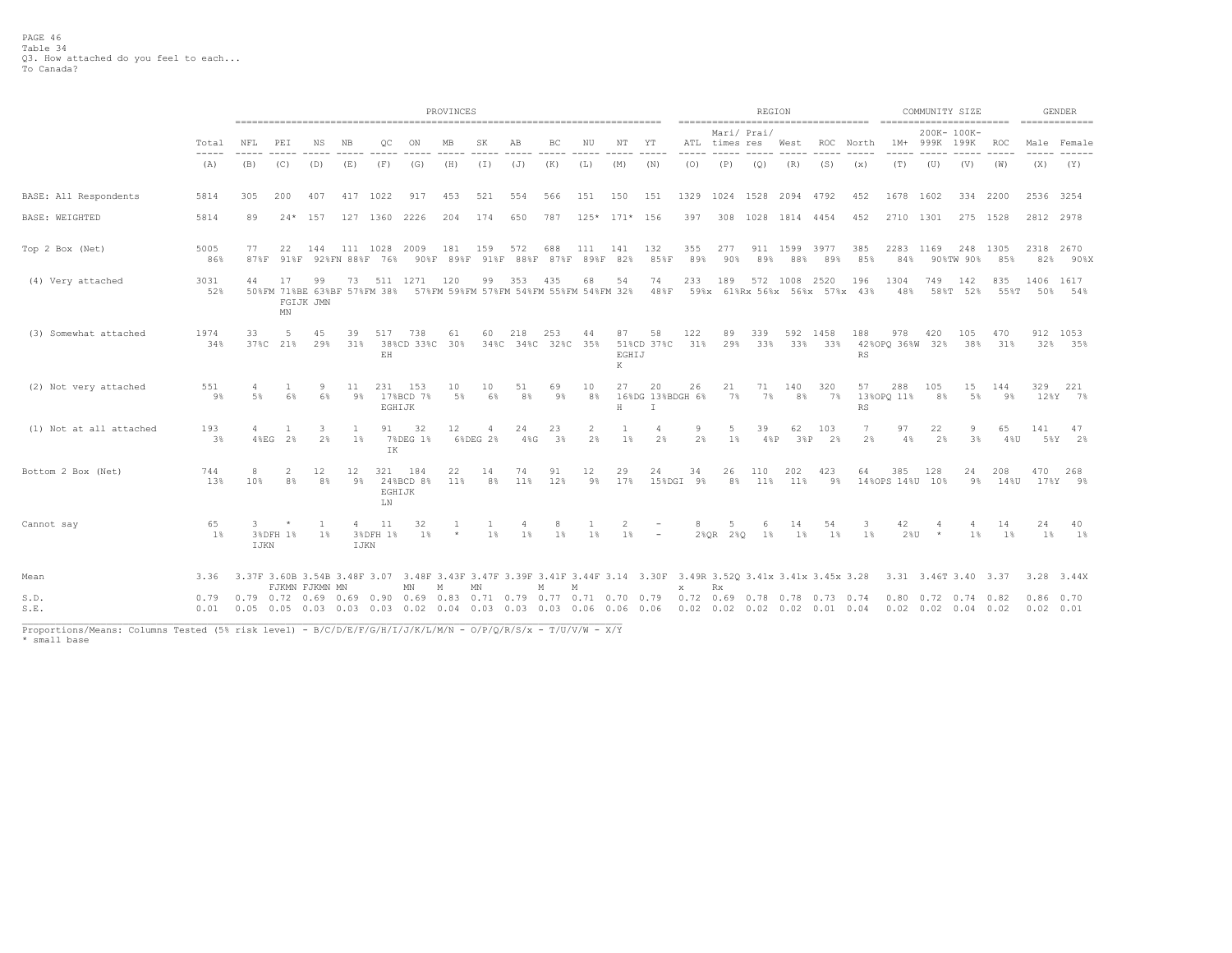|                         |              | AGE<br>-------------------------------                                        |               |                        |            |                          |                      |                            | INDIGENOUS<br>------------------------------------ |              |                  |                      |               | LANGUAGE<br>-----------------------------                   |                             | -------------------------                                  | EDUCATION  |                  |              |             | INCOME          | ------------------------                   |             | INCOME<br>ADEQUACY<br>============= |              |
|-------------------------|--------------|-------------------------------------------------------------------------------|---------------|------------------------|------------|--------------------------|----------------------|----------------------------|----------------------------------------------------|--------------|------------------|----------------------|---------------|-------------------------------------------------------------|-----------------------------|------------------------------------------------------------|------------|------------------|--------------|-------------|-----------------|--------------------------------------------|-------------|-------------------------------------|--------------|
|                         |              | Total 18-24 25-34 35-44 45-54 55+<br>enous<br>(B)<br>(E)<br>(C)<br>(D)<br>(F) |               |                        |            |                          |                      | Non<br>Indig/ Indig/ First | enous Nation Metis Inuit                           |              |                  |                      |               | OС<br>Anglo/ Franco Franco Allo/<br>phone phone phone phone |                             | HS or Some<br>less PSE                                     |            | Coll/<br>CEGEP   | Uni          |             |                 | Lower Middl High<br>Low Middl Incom Incom  |             | Enough Enoug                        | Not          |
|                         | (A)          |                                                                               |               |                        |            |                          | (G)                  | (H)                        | (T)                                                | (J)          | (K)              | (L)                  | (M)           | (N)                                                         | (0)                         | (P)                                                        | (Q)        | (R)              | (S)          | (T)         | (U)             | (V)                                        | (W)         | (X)                                 | (Y)          |
| BASE: All Respondents   | 5814         | 393                                                                           | 1180          | 968                    | 1070       | 2203                     | 775                  | 5039                       | 332                                                | 323          | 91               | 4623                 | 988           | 799                                                         | 159                         | 1260                                                       |            | 797 1490 2209    |              |             | 872 1388        | 1550 1308                                  |             | 4106                                | 1446         |
| <b>BASE: WEIGHTED</b>   | 5814         | 636                                                                           | 954           | 942 1040               |            | 2242                     | 286                  | 5528                       | 159                                                | $109*$       | 5**              | 3892                 | 1219          | 1120                                                        | 617*                        | 2026                                                       |            | 622 1468 1640    |              |             |                 | 989 1366 1536 1267                         |             | 4245                                | 1337         |
| Top 2 Box (Net)         | 5005<br>86%  | 547<br>86%                                                                    | 804<br>84%    | 823<br>87%             | 919<br>88% | 1912<br>85%              | 250<br>87%           | 4755<br>86%                | 138<br>87%                                         | 95<br>87%    | 4<br>87%         | 3510<br>$90$ % $M$ N | 879<br>72%    | 805<br>72%                                                  | 558<br>91%MN                | 1695<br>84%                                                | 560        | 1275<br>90%P 87% | 1448<br>88%P | 82%         | 814 1160<br>85% | 1334 1133<br>87%                           | 89%TU       | 3743<br>88%Y                        | 1095<br>82%  |
| (4) Very attached       | 3031<br>52%  | 297<br>47%                                                                    | 421<br>44%    | 433<br>46%             | D          | 602 1278<br>58%BC 57%BCD | 165<br>58%           | 2866<br>52%                | 95<br>60%                                          | 56<br>52%    | 3<br>63%         | 2302<br>59%MN        | 390<br>32%    | 343<br>31%                                                  | 322<br>52%MN                | 989<br>49%                                                 | 343<br>55% | 810<br>55%P      | 872<br>53%   | 448<br>45%  | 714<br>52%      | 811<br>53%T                                | 712<br>56%T | 2320<br>55%Y                        | 610<br>46%   |
| (3) Somewhat attached   | 1974<br>34%  | 250<br>39%F                                                                   | 384           | 389<br>40%EF 41%EF 30% | 317        | 634<br>28%               | 85<br>30%            | 1889<br>34%                | 42<br>27%                                          | 39<br>35%    | 1<br>23%         | 1209<br>31%          | 489<br>40%L   | 462<br>41%L                                                 | 237<br>38%                  | 706<br>35%                                                 | 216<br>35% | 465<br>32%       | 577<br>35%   | 367<br>37%  | 446<br>33%      | 522<br>34%                                 | 422<br>33%  | 1423<br>34%                         | 485<br>36%   |
| (2) Not very attached   | 551<br>9%    | 63<br>10%                                                                     | 103<br>$11\%$ | 72<br>8%               | 88<br>8%   | 225<br>10%               | 19<br>$7\frac{6}{5}$ | 533<br>10%                 | $4\%$                                              | 11<br>10%    | 1<br>13%         | 258<br>7%            | 224<br>18%LO  | 216<br>19%LO                                                | 49<br>8 <sup>°</sup>        | 217<br>11%                                                 | 49<br>8%   | 135<br>$9\%$     | 127<br>8%    | 111<br>11%  | 128<br>$9\%$    | 153<br>10%                                 | 96<br>8%    | 350<br>8%                           | 157<br>12%X  |
| (1) Not at all attached | 193<br>3%    | 21<br>$3\%$                                                                   | 19<br>2%      | 36<br>4%               | 27<br>3%   | 91<br>4%                 | 13<br>5%             | 180<br>3%                  | 10<br>6%                                           | 3<br>2%      | $\equiv$         | 92<br>2%             | 89<br>7%LO    | 88<br>8%LO                                                  | 10<br>2%                    | 76<br>4%                                                   | 11<br>2%   | 47<br>3%         | 58<br>4%     | 46<br>5%    | 50<br>4%        | 46<br>$3\%$                                | 35<br>3%    | 119<br>3%                           | 69<br>5%X    |
| Bottom 2 Box (Net)      | 744<br>13%   | 84<br>13%                                                                     | 122<br>13%    | 108<br>$11\%$          | 114<br>11% | 316<br>14%               | 32<br>11%            | 713<br>13%                 | 17<br>11%                                          | 14<br>12%    | 1<br>13%         | 350<br>$9\%$         | 313<br>26%LO  | 304<br>27%LO                                                | 58<br>$9\%$                 | 294<br>14%0                                                | 60<br>10%  | 181<br>12%       | 185<br>11%   | 157<br>16%W | 178<br>13%      | 199<br>13%                                 | 131<br>10%  | 469<br>$11\%$                       | 226<br>17%X  |
| Cannot say              | 65<br>$1\%$  | .5<br>1%                                                                      | 28<br>38EF    | 11<br>1%               | $1\%$      | 14<br>1%                 | 5<br>2%              | 60<br>$1\%$                | 3%                                                 | $\star$      | $\star$<br>$1\%$ | 32<br>$1\%$          | 28<br>$2\,$ L | 11<br>$1\%$                                                 |                             | 38<br>$2$ $8S$                                             | $\star$    | 11<br>$1\%$      | $\star$      | 18          | 28<br>2%VW 2%VW | 4                                          | 3           | 33<br>1%                            | 16<br>$1\%$  |
| Mean                    | 3.36         | 3.30 3.30 3.31 3.45C 3.39                                                     |               |                        | n.         |                          | 3.43                 | 3.36                       | 3.44                                               | 3.37         | 3.51             | 3.48MN 2.99          |               | 2.96                                                        | 3.41MN 3.31 3.44P 3.40 3.39 |                                                            |            |                  |              |             |                 | 3.25 3.36 3.37T 3.43T                      |             | 3.41Y 3.24                          |              |
| S.D.<br>S.E.            | 0.79<br>0.01 | $0.78$ 0.74 0.78 0.76 0.83<br>$0.04$ 0.02 0.03 0.02 0.02                      |               |                        |            |                          | 0.81<br>0.03         | 0.79<br>0.01               | 0.85<br>0.05                                       | 0.77<br>0.04 | 0.79<br>0.08     | 0.73<br>0.01         | 0.90<br>0.03  | 0.91<br>0.03                                                | 0.70<br>0.06                | $0.81$ $0.71$ $0.79$ $0.78$<br>$0.02$ $0.03$ $0.02$ $0.02$ |            |                  |              | $0.84$ 0.80 |                 | $0.78$ 0.75<br>$0.03$ $0.02$ $0.02$ $0.02$ |             | 0.76<br>0.01                        | 0.86<br>0.02 |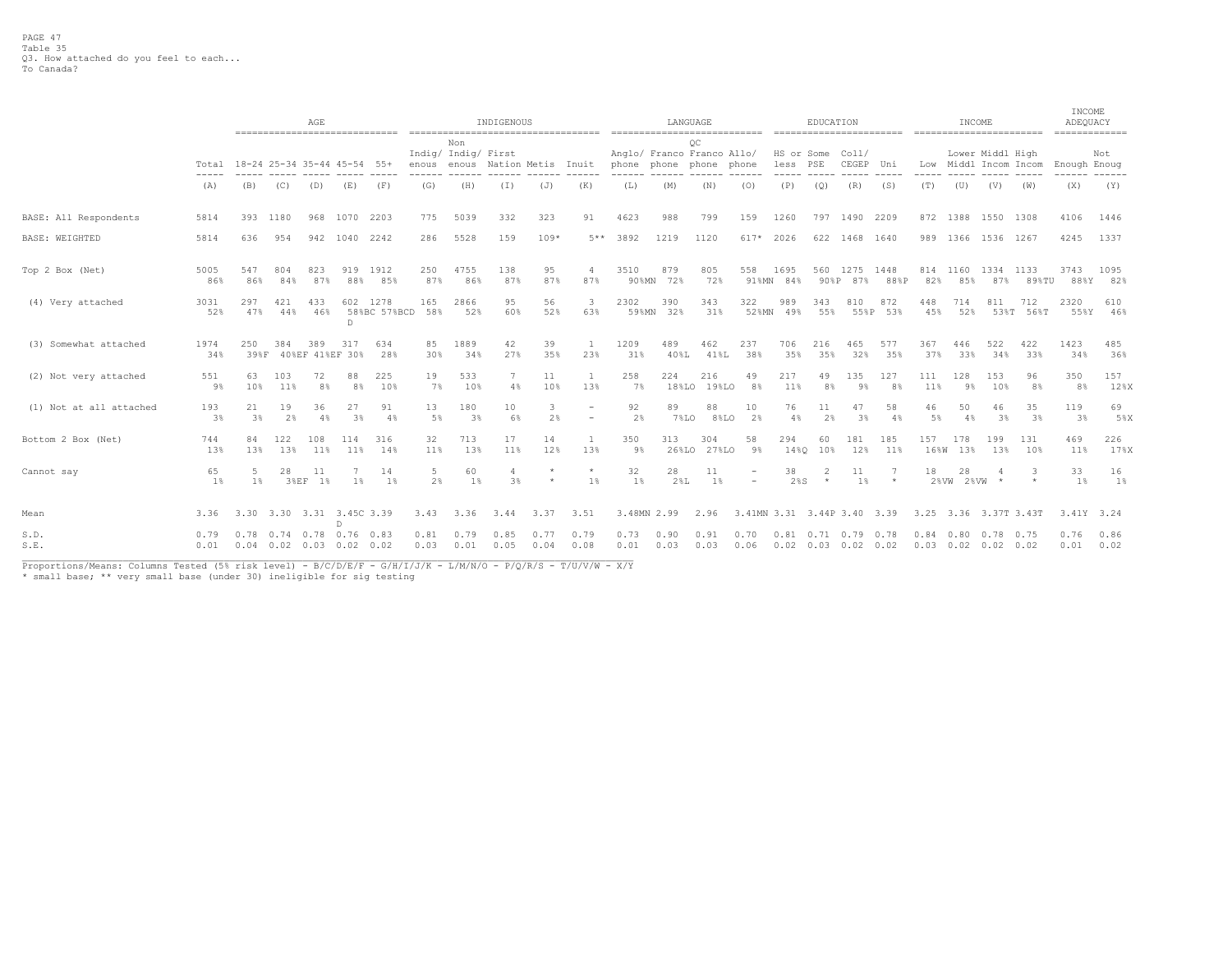|                         |                                                                                                                                                                                                                                                                                                                                                                                                       |                                                                                        |             | IMMIGRANT BACKGROUND  | ========================== |                                    |                                    | RACE              |                 | ================================ | JOB                  | SECURITY<br>$=$ =========== |                      | PANDEMIC             |                               |             |                                        |                 |                    | FEDERAL PARTY SUPPORT          |                  |                                                                       |             | IDEOLOGY             | ================== | SATISFACTION<br>=============       |              |
|-------------------------|-------------------------------------------------------------------------------------------------------------------------------------------------------------------------------------------------------------------------------------------------------------------------------------------------------------------------------------------------------------------------------------------------------|----------------------------------------------------------------------------------------|-------------|-----------------------|----------------------------|------------------------------------|------------------------------------|-------------------|-----------------|----------------------------------|----------------------|-----------------------------|----------------------|----------------------|-------------------------------|-------------|----------------------------------------|-----------------|--------------------|--------------------------------|------------------|-----------------------------------------------------------------------|-------------|----------------------|--------------------|-------------------------------------|--------------|
|                         | Total<br>$\frac{1}{2} \frac{1}{2} \frac{1}{2} \frac{1}{2} \frac{1}{2} \frac{1}{2} \frac{1}{2} \frac{1}{2} \frac{1}{2} \frac{1}{2} \frac{1}{2} \frac{1}{2} \frac{1}{2} \frac{1}{2} \frac{1}{2} \frac{1}{2} \frac{1}{2} \frac{1}{2} \frac{1}{2} \frac{1}{2} \frac{1}{2} \frac{1}{2} \frac{1}{2} \frac{1}{2} \frac{1}{2} \frac{1}{2} \frac{1}{2} \frac{1}{2} \frac{1}{2} \frac{1}{2} \frac{1}{2} \frac{$ | Recent<br>3rd Immi/<br>1st 2nd<br>qen<br>qen<br>gen+ grant<br>(B)<br>(C)<br>(D)<br>(E) |             |                       |                            |                                    |                                    | Racia South Chin/ |                 | White lized Asian ese Black ied  |                      | Not<br>Worr/ Worr/<br>ied   | Affect Affect        | great some Not       | extent extent Affect ral Cons | Libe/       |                                        | NDP             | BQ                 | GRP                            |                  | Other<br>Unde/<br>PPC cided                                           | Left dle    | Mid/                 |                    | Sati/ Dissat/<br>Right sfied isfied |              |
|                         | (A)                                                                                                                                                                                                                                                                                                                                                                                                   |                                                                                        |             |                       |                            | (F)                                | (G)                                | (H)               | (I)             | (J)                              | (K)                  | (L)                         | (M)                  | (N)                  | (0)                           | (P)         | (Q)                                    | (R)             | (S)                | (T)                            | (U)              | (V)                                                                   | (W)         | (X)                  | (Y)                | (Z)                                 | (a)          |
| BASE: All Respondents   | 5814                                                                                                                                                                                                                                                                                                                                                                                                  | 695                                                                                    | 981         | 4070                  | 186                        | 4317                               | 638                                | 122               | 176             | 82                               | 2827                 | 2617                        | 1702                 | 2628                 | 1309                          | 1671 1393   |                                        | 927             | 266                | 375                            |                  | 138 1044                                                              |             | 1022 3137            | 671                | 2484                                | 2740         |
| BASE: WEIGHTED          | 5814                                                                                                                                                                                                                                                                                                                                                                                                  | 1258                                                                                   | 1017 3471   |                       | $278*$                     | 4282                               | 1142                               | $259*$            | $352*$          | 118** 2751 2646                  |                      |                             | 1749                 | 2487                 | 1370                          | 1620        | 1483                                   | 852             | 367                | 332                            |                  | 137* 1022                                                             | 899         | 3226                 | 689                | 2307                                | 2885         |
| Top 2 Box (Net)         | 5005<br>86%                                                                                                                                                                                                                                                                                                                                                                                           | 1126                                                                                   | 908         | 2947<br>89%D 89%D 85% | 255<br>92%                 | 3663<br>86%                        | 1030<br>90%                        | 245<br>95%        | 328<br>93%      | 95<br>80%                        | 2389<br>87%          | 2317<br>88%                 | 1569<br>90%0         | 2199<br>88%0         | 1110<br>81%                   | STUV        | 1548 1288                              | 760<br>V        | 173                | 294                            | 94               | 848<br>96%OR 87%SU 89%SU 47% 88%SU 68%S 83%SU 85% 87%                 | 768         | 2812                 | 581<br>84%         | 2168<br>94%a                        | 2302<br>80%  |
| (4) Very attached       | 3031<br>52%                                                                                                                                                                                                                                                                                                                                                                                           | 622<br>49%                                                                             | 574         | 1823<br>56%E 53%      | 113<br>41%                 | 2287                               | 548<br>53%I 48%                    | 155               | 142<br>60%I 40% | 47<br>40%                        | 1406<br>51%          | 1449<br>55%                 | 1054                 | 1322<br>60%NO 53%O   | 582<br>42%                    | 1116        | 769<br>69%OR 52%SU 53%SU 10%<br>STUV V | 450<br>V        | 37                 | 166                            | 44               | 448<br>50%SU 32%S 44%S                                                | 490<br>54%  | 1698<br>53%          | 335<br>49%         | 1466<br>64%a                        | 1288<br>45%  |
| (3) Somewhat attached   | 1974<br>34%                                                                                                                                                                                                                                                                                                                                                                                           | 503<br>408D                                                                            | 33%         | 334 1124<br>32%       | 142                        | 1377<br>51%CD 32%                  | 481<br>42%F                        | 90<br>35%         | 185             | 48<br>53%FH 40%                  | 982<br>36%           | 868<br>33%                  | 515<br>29%           | 877<br>35%M          | 528<br>39%M                   | 432<br>27%  | 518                                    | 310             | 135                | 128<br>35%P 36%P 37%P 38%P 36% | 50               | 401<br>39%P                                                           | 31%         | 278 1114<br>35%      | 245<br>36%         | 703<br>30%                          | 1014<br>35%Z |
| (2) Not very attached   | 551<br>$9\%$                                                                                                                                                                                                                                                                                                                                                                                          | 100<br>8%                                                                              | 65<br>6%    | 351<br>10%C           | 18<br>7%                   | 417<br>10%                         | 89<br>8%                           | 12<br>5%          | 17<br>$5\%$     | 24<br>20%                        | 256<br>$9\%$         | 222<br>8 <sup>°</sup>       | 108<br>$6\%$         | 218<br>$9\%$         | 187<br>14%MN                  | 46<br>3%    | 139<br>9% P                            | 72              | 123<br><b>RTV</b>  | 34                             | 30<br><b>RTV</b> | 107<br>8%P 34%PO 10%P 22%PO 10%P                                      | 91<br>10%   | 288<br>9%            | 70<br>10%          | 120<br>5%                           | 374<br>13%Z  |
| (1) Not at all attached | 193<br>3%                                                                                                                                                                                                                                                                                                                                                                                             | 24<br>2%                                                                               | 29<br>3%    | 137<br>4%             | .5.<br>$2\frac{6}{5}$      | 151<br>4%                          | 16<br>$1\%$                        | 1 <sup>8</sup>    | 3<br>$1\%$      | $\overline{a}$                   | 77<br>3 <sup>°</sup> | 98<br>4%                    | 55<br>$3\frac{6}{5}$ | 55<br>2 <sup>°</sup> | 67<br>5%N                     | $\star$     | 49<br>38P                              | 17<br>$2$ % $P$ | 67<br>TV           | 3<br>18%POR 1%                 | 12               | 38<br>8%PRT 4%P                                                       | 28<br>3%    | 101<br>3%            | 31<br>5%           | 12<br>$1\%$                         | 178<br>6%Z   |
| Bottom 2 Box (Net)      | 744<br>13%                                                                                                                                                                                                                                                                                                                                                                                            | 124<br>10%                                                                             | 94<br>9%    | 488<br>14%C           | 23<br>8%                   | 568<br>138I                        | 105<br>9%                          | 14<br>$5\%$       | 20<br>6%        | 24<br>20%                        | 332<br>12%           | 320<br>12%                  | 164<br>9%            | 273<br>11%           | 254<br>19%MN                  | 54<br>$3\,$ | 188                                    | 89              | 190<br><b>RTUV</b> | 36                             | 42<br><b>RTV</b> | 145<br>13%P 10%P 52%PO 11%P 31%PO 14%P 13%                            | 119         | 389<br>12%           | 101<br>15%         | 133<br>6%                           | 552<br>19%Z  |
| Cannot say              | 65<br>1 <sup>8</sup>                                                                                                                                                                                                                                                                                                                                                                                  | 9<br>$1\%$                                                                             | 15<br>$1\%$ | 36<br>$1\%$           |                            | 51<br>$1\%$                        | $1\%$                              |                   | 1%              |                                  | 30<br>$1\,$ $\&$ L   |                             | 16<br>$1\%$          | 16<br>1%             | 5                             | 18<br>1%    |                                        |                 | 5<br>1%            | 2<br>$1\%$                     | $1\%$            | 29<br>3%OR                                                            | 12<br>$1\%$ | 26<br>$1\%$          | 1%                 |                                     | 31<br>18Z    |
| Mean                    | 3.36                                                                                                                                                                                                                                                                                                                                                                                                  | 3.38 3.45D 3.35                                                                        |             |                       | 3.30                       | 3.37 3.38 3.54 3.34 3.19           |                                    |                   |                 |                                  | 3.37 3.39            |                             |                      | 3.48NO 3.40O 3.19    |                               | RSTUV U     | 3.660 3.36S 3.41S 2.40                 | UV              |                    | $\mathbf{U}$                   |                  | 3.38S 2.93S 3.27SU 3.39 3.38 3.30                                     |             |                      |                    | 3.57a                               | 3.20         |
| S.D.<br>S.E.            | 0.79                                                                                                                                                                                                                                                                                                                                                                                                  | $0.71$ $0.74$ $0.82$<br>$0.01$ $0.03$ $0.02$ $0.01$                                    |             |                       | 0.67<br>0.05               | $0.01$ $0.03$ $0.06$ $0.05$ $0.08$ | $0.80$ $0.69$ $0.63$ $0.61$ $0.75$ |                   |                 |                                  | $0.01$ 0.02          | $0.77 \quad 0.79$           | 0.75<br>0.02         | 0.74<br>0.01         | 0.85<br>0.02                  |             | 0.56 0.79 0.73 0.90 0.70 0.94 0.80     |                 |                    |                                |                  | $0.01$ $0.02$ $0.02$ $0.06$ $0.04$ $0.08$ $0.03$ $0.02$ $0.01$ $0.03$ |             | $0.80$ $0.78$ $0.83$ |                    | 0.62<br>0.01                        | 0.89<br>0.02 |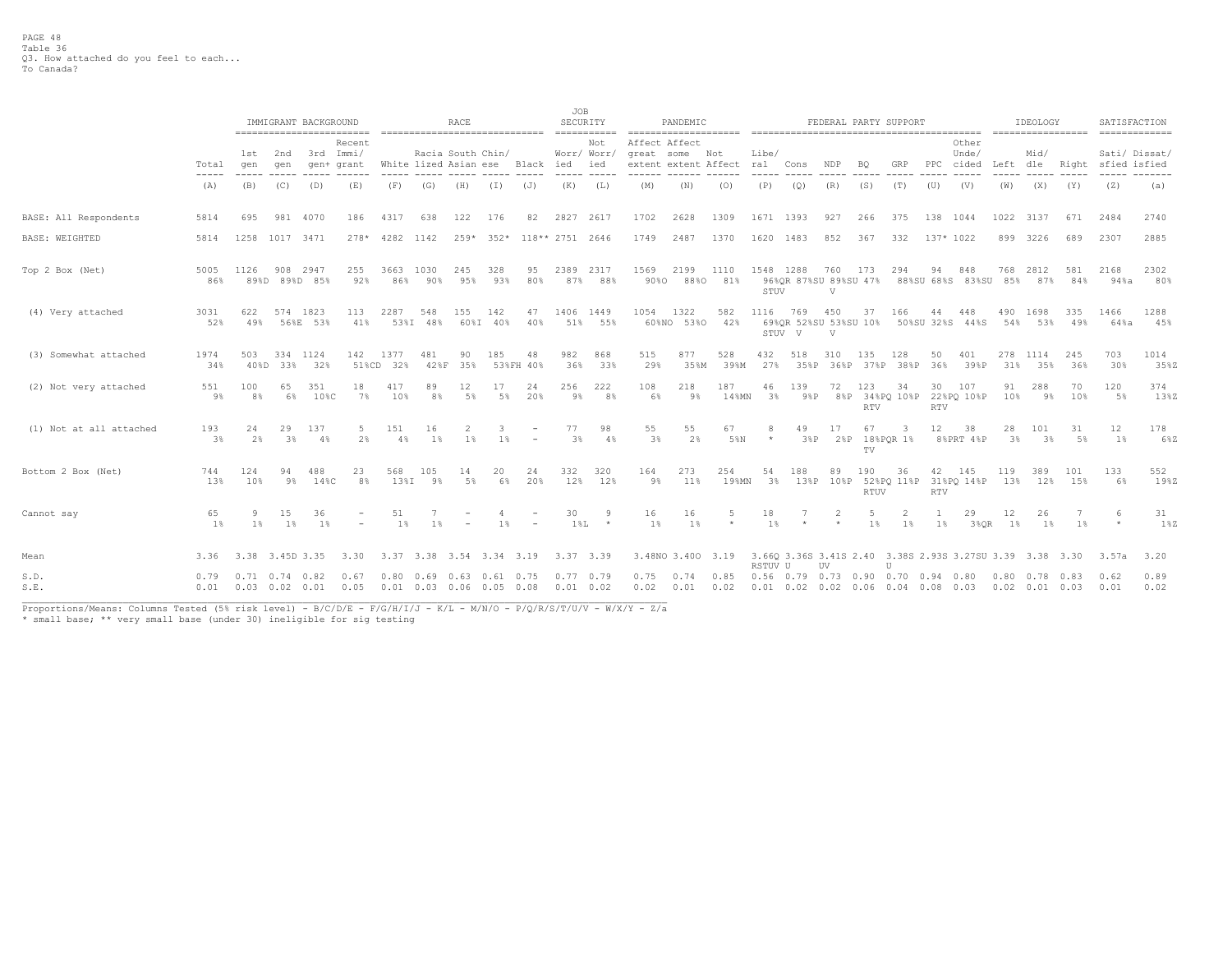|                                                                                                                             |                                                                                                                                                                                                                                                                                                                                                                                                     |            | PROVINCES                                                                                                          |                               |                  |                                   |                                                                            |                 |                     |                             |                       |                 |            |              |                                                                                                                                                                                                                                                                                                                                                                                                     | ------------------------------------              | REGION           |             |             |              | =========================                                                                                                | COMMUNITY SIZE                      |                     |                                                                                                                                                                                                                                                                                                                                                                                                     |                   | GENDER             |
|-----------------------------------------------------------------------------------------------------------------------------|-----------------------------------------------------------------------------------------------------------------------------------------------------------------------------------------------------------------------------------------------------------------------------------------------------------------------------------------------------------------------------------------------------|------------|--------------------------------------------------------------------------------------------------------------------|-------------------------------|------------------|-----------------------------------|----------------------------------------------------------------------------|-----------------|---------------------|-----------------------------|-----------------------|-----------------|------------|--------------|-----------------------------------------------------------------------------------------------------------------------------------------------------------------------------------------------------------------------------------------------------------------------------------------------------------------------------------------------------------------------------------------------------|---------------------------------------------------|------------------|-------------|-------------|--------------|--------------------------------------------------------------------------------------------------------------------------|-------------------------------------|---------------------|-----------------------------------------------------------------------------------------------------------------------------------------------------------------------------------------------------------------------------------------------------------------------------------------------------------------------------------------------------------------------------------------------------|-------------------|--------------------|
|                                                                                                                             | Total                                                                                                                                                                                                                                                                                                                                                                                               | NFL        | PEI<br>ΝS<br>ΝB<br>OС<br>ON<br>МB<br>SK<br>AB<br>ВC<br>ΝU<br>NΤ<br>ΥT<br>-----<br>-----<br>-----<br>-----<br>----- |                               |                  |                                   |                                                                            |                 |                     |                             |                       |                 |            |              | ATL                                                                                                                                                                                                                                                                                                                                                                                                 | times res                                         | Mari/ Prai/      | West        | ROC         | North        | $1M+$                                                                                                                    | 999K                                | 200K- 100K-<br>199K | ROC                                                                                                                                                                                                                                                                                                                                                                                                 | Male              | Female             |
|                                                                                                                             | $\frac{1}{2} \frac{1}{2} \frac{1}{2} \frac{1}{2} \frac{1}{2} \frac{1}{2} \frac{1}{2} \frac{1}{2} \frac{1}{2} \frac{1}{2} \frac{1}{2} \frac{1}{2} \frac{1}{2} \frac{1}{2} \frac{1}{2} \frac{1}{2} \frac{1}{2} \frac{1}{2} \frac{1}{2} \frac{1}{2} \frac{1}{2} \frac{1}{2} \frac{1}{2} \frac{1}{2} \frac{1}{2} \frac{1}{2} \frac{1}{2} \frac{1}{2} \frac{1}{2} \frac{1}{2} \frac{1}{2} \frac{$<br>(A) | (B)        | (C)                                                                                                                | (D)                           | (E)              | (F)                               | (G)                                                                        | (H)             | (T)                 | (J)                         | (K)                   | (L)             | (M)        | -----<br>(N) | $\frac{1}{2} \frac{1}{2} \frac{1}{2} \frac{1}{2} \frac{1}{2} \frac{1}{2} \frac{1}{2} \frac{1}{2} \frac{1}{2} \frac{1}{2} \frac{1}{2} \frac{1}{2} \frac{1}{2} \frac{1}{2} \frac{1}{2} \frac{1}{2} \frac{1}{2} \frac{1}{2} \frac{1}{2} \frac{1}{2} \frac{1}{2} \frac{1}{2} \frac{1}{2} \frac{1}{2} \frac{1}{2} \frac{1}{2} \frac{1}{2} \frac{1}{2} \frac{1}{2} \frac{1}{2} \frac{1}{2} \frac{$<br>(0) | (P)                                               | (Q)              | (R)         | (S)         | -----<br>(x) | -----<br>(T)                                                                                                             | (U)                                 | (V)                 | $\frac{1}{2} \frac{1}{2} \frac{1}{2} \frac{1}{2} \frac{1}{2} \frac{1}{2} \frac{1}{2} \frac{1}{2} \frac{1}{2} \frac{1}{2} \frac{1}{2} \frac{1}{2} \frac{1}{2} \frac{1}{2} \frac{1}{2} \frac{1}{2} \frac{1}{2} \frac{1}{2} \frac{1}{2} \frac{1}{2} \frac{1}{2} \frac{1}{2} \frac{1}{2} \frac{1}{2} \frac{1}{2} \frac{1}{2} \frac{1}{2} \frac{1}{2} \frac{1}{2} \frac{1}{2} \frac{1}{2} \frac{$<br>(W) | -----<br>(X)      | -------<br>(Y)     |
| BASE: All Respondents                                                                                                       | 5814                                                                                                                                                                                                                                                                                                                                                                                                | 305        | 200                                                                                                                | 407                           | 417              | 1022                              | 917                                                                        | 453             | 521                 | 554                         | 566                   | 151             | 150        | 151          | 1329                                                                                                                                                                                                                                                                                                                                                                                                | 1024                                              | 1528 2094 4792   |             |             | 452          | 1678                                                                                                                     | 1602                                | 334                 | 2200                                                                                                                                                                                                                                                                                                                                                                                                |                   | 2536 3254          |
| <b>BASE: WEIGHTED</b>                                                                                                       | 5814                                                                                                                                                                                                                                                                                                                                                                                                | 89         | $24*$                                                                                                              | 157                           | 127              | 1360                              | 2226                                                                       | 204             | 174                 | 650                         | 787                   | $125*$          | $171*$ 156 |              | 397                                                                                                                                                                                                                                                                                                                                                                                                 | 308                                               | 1028             | 1814 4454   |             | 452          | 2710                                                                                                                     | 1301                                |                     | 275 1528                                                                                                                                                                                                                                                                                                                                                                                            |                   | 2812 2978          |
| Top 2 Box (Net)                                                                                                             | 4693<br>81%                                                                                                                                                                                                                                                                                                                                                                                         | 63<br>71%  | 17<br>73%                                                                                                          | 128                           | 100<br>82%BI 78% | 1187 1751<br>DEGHI<br><b>JKLN</b> | 87%BC 79%B                                                                 | 157<br>77%      | 127<br>73%          | 521                         | 630<br>80%B 80%BI 78% | 97              | 133<br>78% | 116<br>75%   | 308<br>78%                                                                                                                                                                                                                                                                                                                                                                                          | 245<br>80%                                        | 805<br>78%       | 1435<br>79% | 3507<br>79% | 346<br>77%   | 2231<br>82%                                                                                                              | 1052<br>81%                         | 210<br>76%          | 1200<br>79%                                                                                                                                                                                                                                                                                                                                                                                         | 2255<br>80%       | 2423<br>81%        |
| (4) Very attached                                                                                                           | 2310<br>40%                                                                                                                                                                                                                                                                                                                                                                                         | 30<br>34%  | 10                                                                                                                 | 73<br>43%IN 46%BE 37%<br>GIJN | 47               | 649<br>GIJN                       | 807<br>48%BE 36%                                                           | 82<br>40%       | 55<br>31%           | 228<br>35%                  | 324                   | 55<br>41%IN 44% | 66<br>39%  | 46<br>30%    | 160<br>40%                                                                                                                                                                                                                                                                                                                                                                                          | 130                                               | 364<br>42%0S 35% | 688<br>38%  | 1662<br>37% | 168<br>37%   | 1096<br>40%                                                                                                              | 472<br>36%                          | 103<br>38%          | 639<br>42%                                                                                                                                                                                                                                                                                                                                                                                          | 39%               | 1110 1192<br>- 40% |
| (3) Somewhat attached                                                                                                       | 2383<br>41%                                                                                                                                                                                                                                                                                                                                                                                         | 33<br>37%  | 7<br>29%                                                                                                           | 56<br>35%                     | 53<br>41%C       | 538<br>40%                        | 944<br>42%C                                                                | 75<br>37%       | 73<br>42%C          | 293<br>45%CD 39%            | 306                   | 42<br>33%       | 67<br>39%  | 70<br>45%C   | 148<br>37%                                                                                                                                                                                                                                                                                                                                                                                          | 115<br>37%                                        | 441<br>43%0      | 746<br>41%  | 1845<br>41% | 178<br>39%   | 1135<br>42%W                                                                                                             | 580                                 | 106<br>45%W 39%     | 561<br>37%                                                                                                                                                                                                                                                                                                                                                                                          | 41%               | 1146 1231<br>41%   |
| (2) Not very attached                                                                                                       | 796<br>14%                                                                                                                                                                                                                                                                                                                                                                                          | 15<br>17%F | .5                                                                                                                 | 25<br>21%FK 16%F              | 20<br>15%F       | 143<br>$11\%$                     | 340<br>158F                                                                | 27<br>13%       | 31<br>18%F          | 90<br>14%                   | 97<br>12%             | 22<br>18%       | 30<br>18%  | 30<br>19%F   | 64<br>16%                                                                                                                                                                                                                                                                                                                                                                                           | 49<br>16%                                         | 148<br>14%       | 245<br>14%  | 652<br>15%  | 82<br>18%    | 315<br>12%                                                                                                               | 202<br>168T                         | 44<br>16%           | 234<br>15%T                                                                                                                                                                                                                                                                                                                                                                                         | 390<br>14%        | 404<br>14%         |
| (1) Not at all attached                                                                                                     | 249<br>4%                                                                                                                                                                                                                                                                                                                                                                                           | 7<br>G     | 8%DEF 6%F                                                                                                          | 2%                            | $\Delta$<br>38F  | 19<br>$1\%$                       | 101<br>5%F                                                                 | 18<br>G         | 13                  | 36<br>9%DEF 7%DF 5%F        | 46<br>6%F             | -6<br>$5\%$     | .5<br>3%   | 8<br>58F     | 17<br>4%                                                                                                                                                                                                                                                                                                                                                                                            | 9<br>3%                                           | 66<br>6%P        | 111<br>6%P  | 230<br>5%P  | 19<br>4%     | 117<br>4%                                                                                                                | 39<br>3 <sup>°</sup>                | 17<br>6%            | 75<br>5%                                                                                                                                                                                                                                                                                                                                                                                            | 141<br>5%         | 101<br>3%          |
| Bottom 2 Box (Net)                                                                                                          | 1045<br>18%                                                                                                                                                                                                                                                                                                                                                                                         | 22<br>25%F | 6<br>268F                                                                                                          | 28<br>188F                    | 24               | 162<br>19%F 12%                   | 441                                                                        | 45<br>20%F 22%F | 44<br>K             | 126<br>25%DF 19%F 18%F 22%F | 143                   | 28              | 35<br>21%  | 38<br>24%F   | 81<br>20%                                                                                                                                                                                                                                                                                                                                                                                           | 59<br>19%                                         | 214<br>21%       | 357<br>20%  | 883<br>20%  | 101<br>22%   | 433<br>16%                                                                                                               | 242<br>19%                          | 62<br>22%           | 309<br>208T                                                                                                                                                                                                                                                                                                                                                                                         | 531<br>19%        | 504<br>17%         |
| Cannot say                                                                                                                  | 76<br>1%                                                                                                                                                                                                                                                                                                                                                                                            | HJL        | $\star$<br>4%DFG 1%                                                                                                | -1<br>$\star$                 | 3                | 11<br>3%DFJ 1%                    | 34<br>2%                                                                   | 2<br>$1\%$      | 3<br>2 <sup>8</sup> | 3<br>1 <sup>°</sup>         | 14<br>2%              |                 | 3<br>2%    | 2<br>$1\%$   | 8<br>2%                                                                                                                                                                                                                                                                                                                                                                                             | 4<br>$1\%$                                        | 9<br>$1\%$       | 23<br>$1\%$ | 65<br>$1\%$ | 5<br>$1\%$   | 46<br>2%                                                                                                                 | 7<br>$1\%$                          | 4<br>$1\%$          | 19<br>$1\%$                                                                                                                                                                                                                                                                                                                                                                                         | 26<br>$1\%$       | 51<br>2%           |
| Mean                                                                                                                        | 3.18                                                                                                                                                                                                                                                                                                                                                                                                |            |                                                                                                                    | GIJN                          |                  | CEGHI<br><b>JKN</b>               |                                                                            |                 |                     |                             | T                     |                 |            |              |                                                                                                                                                                                                                                                                                                                                                                                                     |                                                   |                  |             |             |              | 3.00 3.12 3.26B 3.15I 3.35B 3.12I 3.10 2.99 3.10 3.18B 3.17 3.16 3.00 3.16 3.20Q 3.08 3.12 3.12 3.11 3.21 3.15 3.09 3.17 |                                     |                     |                                                                                                                                                                                                                                                                                                                                                                                                     | 3.16 3.20         |                    |
| S.D.<br>S.E.<br>Proportions/Means: Columns Tested (5% risk level) - B/C/D/E/F/G/H/I/J/K/L/M/N - O/P/Q/R/S/x - T/U/V/W - X/Y | 0.83<br>0.01                                                                                                                                                                                                                                                                                                                                                                                        | 0.94       | 0.95                                                                                                               | $0.81$ $0.81$                 |                  | 0.72                              | 0.83<br>$0.05$ 0.07 0.04 0.04 0.02 0.03 0.04 0.04 0.04 0.04 0.07 0.07 0.07 | 0.94            | 0.89                | 0.84                        | 0.87                  | 0.88            | 0.82       | 0.84         | 0.85                                                                                                                                                                                                                                                                                                                                                                                                | 0.82<br>$0.02$ $0.03$ $0.02$ $0.02$ $0.01$ $0.04$ | 0.87             | 0.87        | 0.85        | 0.85         | 0.81                                                                                                                     | 0.79<br>$0.02$ $0.02$ $0.05$ $0.02$ | 0.89                | 0.87                                                                                                                                                                                                                                                                                                                                                                                                | 0.85<br>0.02 0.01 | 0.80               |
| * small base                                                                                                                |                                                                                                                                                                                                                                                                                                                                                                                                     |            |                                                                                                                    |                               |                  |                                   |                                                                            |                 |                     |                             |                       |                 |            |              |                                                                                                                                                                                                                                                                                                                                                                                                     |                                                   |                  |             |             |              |                                                                                                                          |                                     |                     |                                                                                                                                                                                                                                                                                                                                                                                                     |                   |                    |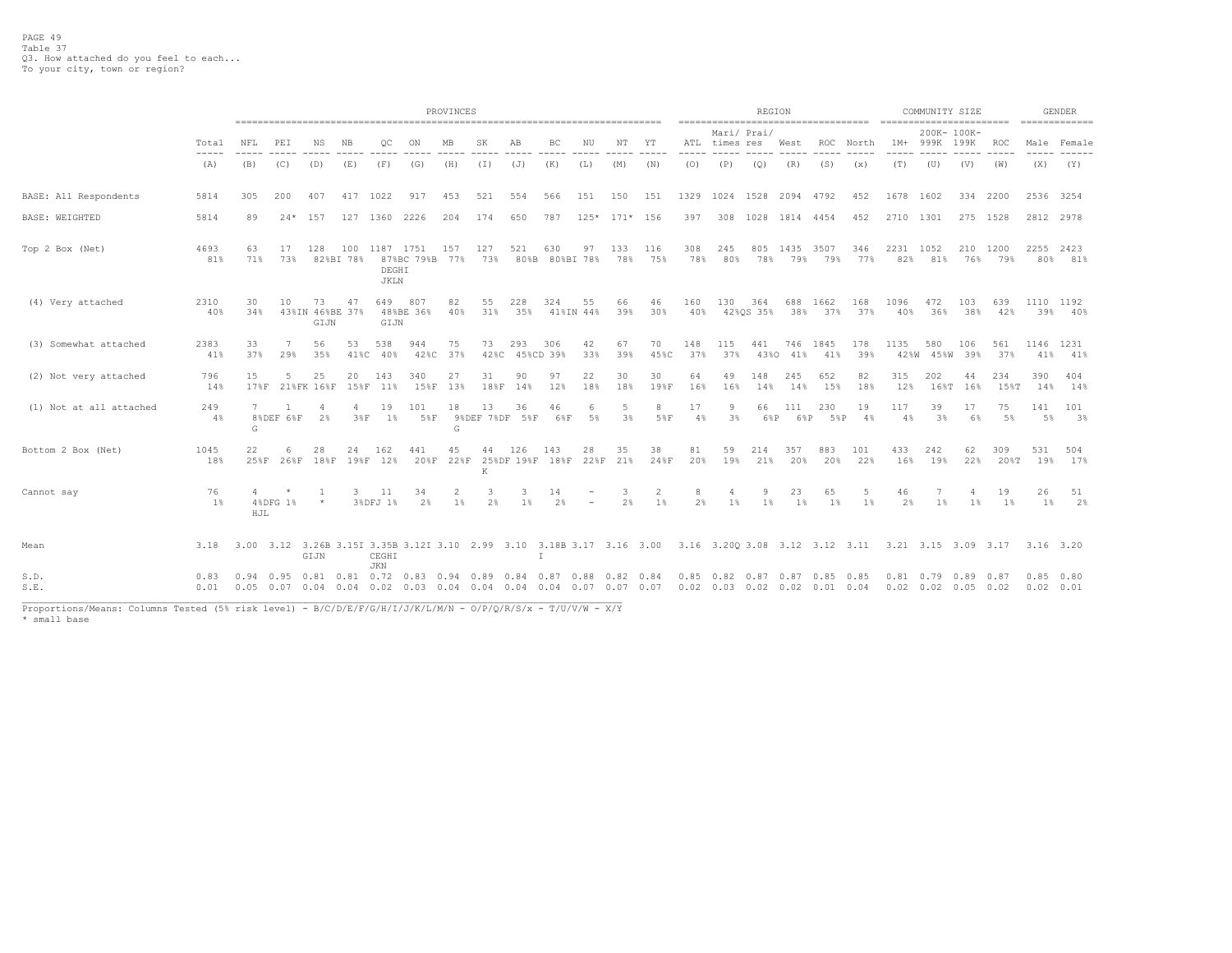|                         |              | AGE<br>------------------------------- |                                                        |                       |                     |                                      |              | ------------------------------------ | INDIGENOUS   |                     |                          |                     |              | LANGUAGE<br>---------------------------- |                     | =========================           | EDUCATION    |                    |             |                      | INCOME<br>========================= |                  |                   | INCOME<br>ADEQUACY<br>============= |              |
|-------------------------|--------------|----------------------------------------|--------------------------------------------------------|-----------------------|---------------------|--------------------------------------|--------------|--------------------------------------|--------------|---------------------|--------------------------|---------------------|--------------|------------------------------------------|---------------------|-------------------------------------|--------------|--------------------|-------------|----------------------|-------------------------------------|------------------|-------------------|-------------------------------------|--------------|
|                         | Total        | 18-24 25-34 35-44 45-54<br>55+         |                                                        |                       |                     |                                      | enous        | Non<br>Indig/ Indig/ First<br>enous  | Nation Metis |                     | Inuit                    | phone               | phone phone  | OС<br>Anglo/ Franco Franco Allo/         | phone               | HS or Some<br>less PSE              |              | Coll/<br>CEGEP Uni |             |                      | Low Middl Incom Incom               | Lower Middl High |                   | Enough Enoug                        | Not          |
|                         | (A)          | (B)                                    | (C)                                                    | (D)                   | (E)                 | (F)                                  | (G)          | (H)                                  | (T)          | (J)                 | (K)                      | (L)                 | (M)          | (N)                                      | (0)                 | (P)                                 | (Q)          | (R)                | (S)         | (T)                  | (U)                                 | (V)              | (W)               | (X)                                 | (Y)          |
| BASE: All Respondents   | 5814         | 393                                    | 1180                                                   | 968                   | 1070                | 2203                                 | 775          | 5039                                 | 332          | 323                 | 91                       | 4623                | 988          | 799                                      | 159                 | 1260                                |              | 797 1490 2209      |             |                      | 872 1388 1550 1308                  |                  |                   | 4106                                | 1446         |
| BASE: WEIGHTED          | 5814         | 636                                    | 954                                                    | 942                   | 1040                | 2242                                 | 286          | 5528                                 | 159          | $109*$              | 5**                      | 3892                | 1219         | 1120                                     | 617*                | 2026                                |              | 622 1468 1640      |             |                      | 989 1366 1536 1267                  |                  |                   | 4245                                | 1337         |
| Top 2 Box (Net)         | 4693<br>81%  | 431<br>68%                             | 672<br>70%                                             | 749                   |                     | 871 1970<br>80%BC 84%BC 88%BCDE 74%  | 212          | 4481<br>81%GJ                        | 119<br>75%   | 79<br>72%           | 4<br>81%                 | 3104<br>80%         | 1047<br>86%L | 986<br>88%LO                             | 489<br>79%          | 1635<br>81%                         | 497<br>80%   | 1211<br>82%        | 1322<br>81% | 78%                  | 771 1119<br>82%                     | 1275<br>83%      | 1040<br>82%       | 3503<br>83%Y                        | 1036<br>78%  |
| (4) Very attached       | 2310<br>40%  | 188<br>30%                             | 270<br>28%                                             | 306<br>32%            | D                   | 416 1130<br>40%BC 50%BCDE 36%        | 102          | 2208<br>408J                         | 64<br>40%    | 30<br>28%           | 2<br>46%                 | 1516<br>39%         | 583          | 556<br>48%LO 50%LO 31%                   | 193                 | 877<br>43%S                         | 242<br>39%   | 589<br>40%         | 592<br>36%  | 411<br>42%           | 614                                 | 576<br>45%VW 37% | 487<br>38%        | 1755<br>418Y                        | 486<br>36%   |
| (3) Somewhat attached   | 2383<br>41%  | 243<br>38%                             | 401<br>42%                                             | 443<br>$47\%$ F       | 455                 | 840<br>44%F 37%                      | 110<br>38%   | 2273<br>41%                          | 55<br>35%    | 48<br>44%           | 2<br>36%                 | 1588<br>41%         | 465<br>38%   | 430<br>38%                               | 296<br>48%          | 758<br>37%                          | 255<br>41%   | 622<br>42%         | 730<br>44%P | 360<br>36%           | 505<br>37%                          | 699              | 553<br>46%TU 44%U | 1748<br>41%                         | 550<br>41%   |
| (2) Not very attached   | 796<br>14%   | 121<br>198F                            | 195<br>F                                               | 129<br>20%DE 14%F 12% | 127                 | 223<br>10 <sup>8</sup>               | 46<br>16%    | 750<br>14%                           | 28<br>17%    | 15<br>14%           | $\mathbf{1}$<br>11%      | 562<br>$14$ % $M$ N | 128<br>11%   | 113<br>10%                               | 89<br>14%           | 264<br>13%                          | 87<br>14%    | 185<br>13%         | 241<br>15%  | 148<br>15%           | 147<br>11%                          | 210<br>14%       | 166<br>13%        | 540<br>13%                          | 205<br>15%   |
| (1) Not at all attached | 249<br>$4\%$ | 65                                     | 58<br>10%EF 6%F                                        | 52<br>6%F             | 34<br>3%            | 40<br>2%                             | 19<br>7%     | 230<br>$4\%$                         | 9<br>6%      | <sup>Q</sup><br>98H | $\star$<br>8%            | 191<br>5%MN         | 16<br>1%     | 10<br>$1\%$                              | 36<br>$6$ % $M$ N   | 87<br>$4\%$                         | 34<br>6%     | 60<br>4%           | 67<br>$4\%$ | 54<br>5%             | 68<br>5%                            | 46<br>3%         | 58<br>5%          | 163<br>4%                           | 81<br>$6\%X$ |
| Bottom 2 Box (Net)      | 1045<br>18%  | 185<br>$\overline{\mathbf{F}}$         | 253<br>29%DE 27%DE 19%F 15%<br>$\overline{\mathrm{F}}$ | 182                   | 160                 | 264<br>12%                           | 65<br>23%    | 979<br>18%                           | 37<br>23%    | 25<br>23%           | 1<br>19%                 | 752<br>19%MN        | 144<br>12%   | 123<br>11%                               | 126<br>$20$ % $M$ N | 351<br>17%                          | 122<br>20%   | 246<br>17%         | 308<br>19%  | 202<br>20%           | 215<br>16%                          | 256<br>17%       | 224<br>18%        | 703<br>17%                          | 286<br>21%X  |
| Cannot say              | 76<br>$1\%$  | 19<br>38F                              | 28                                                     | 11<br>3%EF 1%         | 9<br>1 <sup>8</sup> | -9<br>$\star$                        | 9<br>38H     | 68<br>$1\%$                          | 3<br>2%      | 5%H                 | $\overline{\phantom{0}}$ | 36<br>1%            | 28<br>28L    | 11<br>$1\%$                              | $\star$             | 40<br>28S                           | 3<br>$\star$ | 11<br>1%           | 11<br>$1\%$ | 16<br>2 <sup>8</sup> | 32<br>2%VW                          | 5                |                   | 38<br>1%                            | 14<br>$1\%$  |
| Mean                    | 3.18         | 2.90                                   | 2.96                                                   | 3.08                  | CD                  | 3.22B 3.37BCD 3.06<br>$\mathbf{F}_i$ |              | 3.18GJ 3.11                          |              | 2.96                | 3.18                     | 3.15                |              | 3.36LO 3.38LO 3.05                       |                     | 3.22 3.14 3.19 3.13                 |              |                    |             |                      | $3.16$ $3.25$ $3.18$                |                  | 3.16              | 3.21Y 3.09                          |              |
| S.D.<br>S.E.            | 0.83<br>0.01 | 0.95                                   | $0.87$ $0.83$ $0.78$<br>$0.05$ $0.03$ $0.03$           |                       | 0.02                | 0.74<br>0.02                         | 0.90<br>0.03 | 0.82<br>0.01                         | 0.90<br>0.05 | 0.90<br>0.05        | 1.03<br>0.11             | 0.85<br>0.01        | 0.72<br>0.02 | 0.70<br>0.03                             | 0.83<br>0.07        | 0.84<br>$0.02$ $0.03$ $0.02$ $0.02$ | 0.86         | 0.81               | 0.81        | 0.88                 | 0.85<br>$0.03$ $0.02$ $0.02$ $0.02$ | 0.78             | 0.82              | 0.81<br>0.01                        | 0.87<br>0.02 |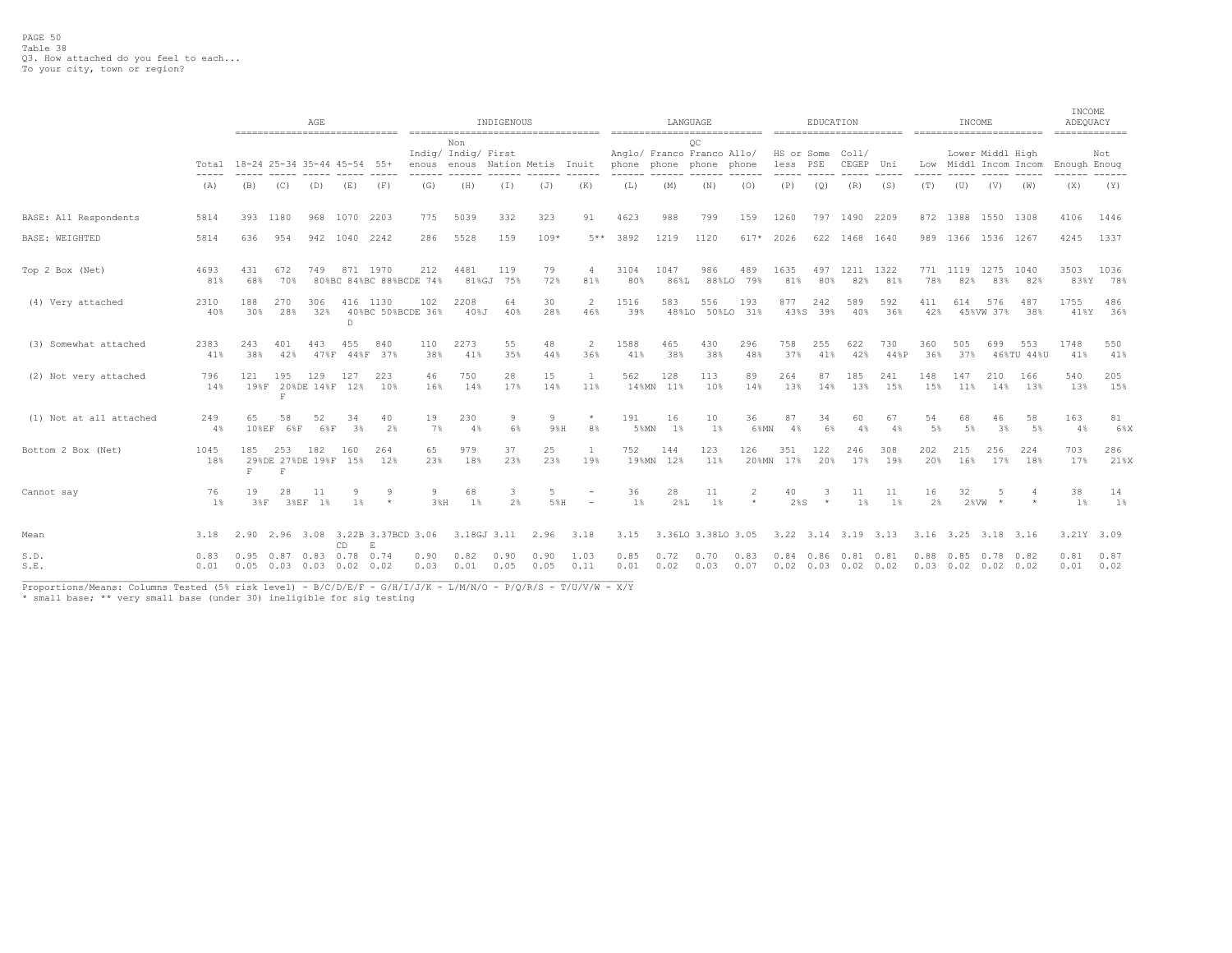|                         |                                        |                                           |                  | IMMIGRANT BACKGROUND | ==========================    |             | ================================                                         | <b>RACE</b> |                   |                          | JOB             | SECURITY<br>$=$ = = = = = = = = = = = |               | PANDEMIC       | ===================== |              |                                              |                  |                    | FEDERAL PARTY SUPPORT                               |                    |                         |              | IDEOLOGY<br>==================        |                  | SATISFACTION<br>$=$ = = = = = = = = = = = = = |              |
|-------------------------|----------------------------------------|-------------------------------------------|------------------|----------------------|-------------------------------|-------------|--------------------------------------------------------------------------|-------------|-------------------|--------------------------|-----------------|---------------------------------------|---------------|----------------|-----------------------|--------------|----------------------------------------------|------------------|--------------------|-----------------------------------------------------|--------------------|-------------------------|--------------|---------------------------------------|------------------|-----------------------------------------------|--------------|
|                         | Total<br>$\cdots \cdots \cdots \cdots$ | 1st<br>qen                                | 2nd<br>qen       | 3rd                  | Recent<br>Immi/<br>gen+ grant |             | White lized Asian ese                                                    |             | Racia South Chin/ | Black                    | ied             | Not<br>Worr/ Worr,<br>ied             | Affect Affect | great some Not | extent extent Affect  | Libe/<br>ral | Cons                                         | NDP              | BO                 | GRP                                                 | $_{\rm PPC}$       | Other<br>Unde/<br>cided | Left         | Mid/<br>dle                           | Right            | Sati/ Dissat/<br>sfied isfied                 |              |
|                         | (A)                                    | (B)                                       | (C)              | (D)                  | (E)                           | (F)         | (G)                                                                      | (H)         | (T)               | (J)                      | (K)             | (L)                                   | (M)           | (N)            | (0)                   | (P)          | (Q)                                          | (R)              | (S)                | (T)                                                 | (U)                | (V)                     | (W)          | (X)                                   | (Y)              | (Z)                                           | (a)          |
| BASE: All Respondents   | 5814                                   | 695                                       | 981              | 4070                 | 186                           | 4317        | 638                                                                      | 122         | 176               | 82                       | 2827            | 2617                                  | 1702          | 2628           | 1309                  | 1671         | 1393                                         | 927              | 266                | 375                                                 | 138                | 1044                    | 1022         | 3137                                  | 671              | 2484                                          | 2740         |
| BASE: WEIGHTED          | 5814                                   |                                           | 1258 1017 3471   |                      | $278*$                        | 4282        | 1142                                                                     | $259*$      | $352*$            |                          | 118** 2751 2646 |                                       | 1749          | 2487           | 1370                  | 1620         | 1483                                         | 852              | 367                | 332                                                 |                    | 137* 1022               | 899          | 3226                                  | 689              | 2307                                          | 2885         |
| Top 2 Box (Net)         | 4693<br>81%                            | 1074<br>85%C                              | 797<br>78%       | 2800<br>81%          | 248<br>89%                    | 3492<br>82% | 928<br>81%                                                               | 204<br>79%  | 281<br>80%        | 96<br>81%                | 2156<br>78%     | 2225<br>84%K                          | 1414<br>81%   | 2067<br>83%    | 1106<br>81%           | 1326<br>82%  | 1213<br>82%                                  | 664<br>78%       | 329<br><b>RTUV</b> | 268<br>90%PO 81%                                    | 108<br>79%         | 785<br>77%              | 683<br>76%   | 2630                                  | 577<br>82%W 84%W | 1948<br>84%a                                  | 2274<br>79%  |
| (4) Very attached       | 2310<br>40%                            | 447<br>35%                                | 381<br>37%       | 1475<br>43%B         | 94<br>34%                     | 1777<br>42% | 404<br>35%                                                               | 118<br>46%  | 114<br>32%        | 45<br>38%                | 996<br>36%      | 1162<br>44%K                          | 702<br>40%    | 1029<br>41%    | 518<br>38%            | 660<br>41%   | 647<br>V                                     | 295<br>44%RU 35% | 183<br>TUV         | 128<br>50%PR 38%                                    | 40<br>29%          | 358<br>35%              | 287<br>32%   | 1327                                  | 275<br>41%W 40%W | 1019<br>44%a                                  | 1075<br>37%  |
| (3) Somewhat attached   | 2383<br>41%                            | 627                                       | 416<br>50%CD 41% | 1325<br>38%          | 154<br>55%CD                  | 1715<br>40% | 524<br>46%                                                               | 86<br>33%   | 167<br>48%        | 51<br>43%                | 1160<br>42%     | 1062<br>40%                           | 713<br>41%    | 1038<br>42%    | 589<br>43%            | 666<br>41%   | 565<br>38%                                   | 369<br>43%       | 146<br>40%         | 140<br>42%                                          | 69<br>50%          | 427<br>42%              | 396<br>44%   | 1303<br>40%                           | 301<br>44%       | 929<br>40%                                    | 1199<br>42%  |
| (2) Not very attached   | 796<br>14%                             | 126<br>10%                                | 142<br>14%       | 497<br>14%           | 23<br>8%                      | 587<br>14%  | 136<br>12%                                                               | 30<br>12%   | 48<br>14%         | 15<br>13%                | 408<br>15%      | 329<br>12%                            | 221<br>13%    | 332<br>13%     | 193<br>14%            | 196<br>12%   | 219<br>15%S                                  | 123<br>14%S      | 30<br>$8\%$        | 47<br>14%                                           | 18<br>13%          | 162<br>16%S             | 143<br>16%   | 450<br>14%                            | 81<br>12%        | 269<br>12%                                    | 436<br>15%Z  |
| (1) Not at all attached | 249<br>4%                              | 50<br>$4\%$                               | 64<br>6%D        | 132<br>4%            | 2%                            | 153<br>4%   | 62<br>$5\%$                                                              | 25<br>108F  | 17<br>5%          | -7<br>6%                 | 152<br>6%L      | 79<br>3%                              | 94<br>5%N     | 73<br>3%       | 64<br>5%              | 73<br>5%S    | 49<br>3%                                     | 59<br>7%0S       | $1\%$              | 15<br>$4\$ s                                        | 11<br>8%S          | 40<br>48S               | 60<br>$7\$ X | 107<br>3%                             | 28<br>4%         | 78<br>3%                                      | 146<br>$5\%$ |
| Bottom 2 Box (Net)      | 1045<br>18%                            | 176<br>14%                                | 205<br>20%B      | 629<br>18%           | 30<br>11%                     | 740<br>17%  | 198<br>17%                                                               | 55<br>21%   | 65<br>18%         | 22<br>19%                | 559<br>20%L     | 408<br>15%                            | 314<br>18%    | 405<br>16%     | 257<br>19%            | 269<br>17%S  | 268<br>18%S                                  | 182<br>21%S      | 33<br>9%           | 62<br>19%S                                          | 29<br>21%S         | 202<br>20%S             | 204          | 557<br>23%XY 17%                      | 109<br>16%       | 347<br>15%                                    | 582<br>20%Z  |
| Cannot say              | 76<br>$1\%$                            | -9<br>$1\%$                               | 14<br>$1\%$      | 42<br>$1\%$          | $\equiv$                      | 50<br>$1\%$ | 16<br>$1\%$                                                              |             | 6<br>2%           | $\overline{\phantom{a}}$ | 35<br>$1\%$     | 13<br>$\star$                         | 21<br>$1\%$   | 15<br>$1\%$    | 6<br>$\star$          | 25<br>280    | 3<br>$\star$                                 | $1\%$            | 5<br>1%0           | 3<br>$1\%$                                          | $\star$<br>$\star$ | 35<br>3%OR              | 13<br>1%     | 39<br>$1\%$                           | $1\%$            | 13<br>$1\%$                                   | 28<br>1%     |
| Mean                    | 3.18                                   |                                           |                  |                      | 3.18 3.11 3.21C 3.20          |             | 3.21 3.13 3.15 3.09 3.14                                                 |             |                   |                          |                 | 3.10 3.26K                            | 3.17          | 3.22           | 3.14                  |              | 3.20R 3.22R 3.06 3.40P 3.15 3.00 3.12        |                  | ORTUV              |                                                     |                    |                         |              | 3.03 3.21W 3.20W 3.26a                |                  |                                               | 3.12         |
| S.D.<br>S.E.<br>$\sim$  | 0.83<br>0.01                           | $0.77 \quad 0.87$<br>$0.03$ $0.03$ $0.01$ |                  | 0.83                 | 0.69<br>0.05                  |             | $0.81$ $0.83$ $0.97$ $0.81$ $0.85$<br>$0.01$ $0.03$ $0.09$ $0.06$ $0.09$ |             |                   |                          | 0.02 0.02       | $0.85$ 0.79                           | 0.85<br>0.02  | 0.79<br>0.02   | 0.83<br>0.02          |              | $0.82$ $0.82$ $0.88$<br>$0.02$ $0.02$ $0.03$ |                  | 0.68               | $0.83$ $0.86$ $0.82$<br>$0.04$ $0.04$ $0.07$ $0.03$ |                    |                         | 0.87         | $0.81$ $0.80$<br>$0.03$ $0.01$ $0.03$ |                  | 0.79<br>0.02                                  | 0.85<br>0.02 |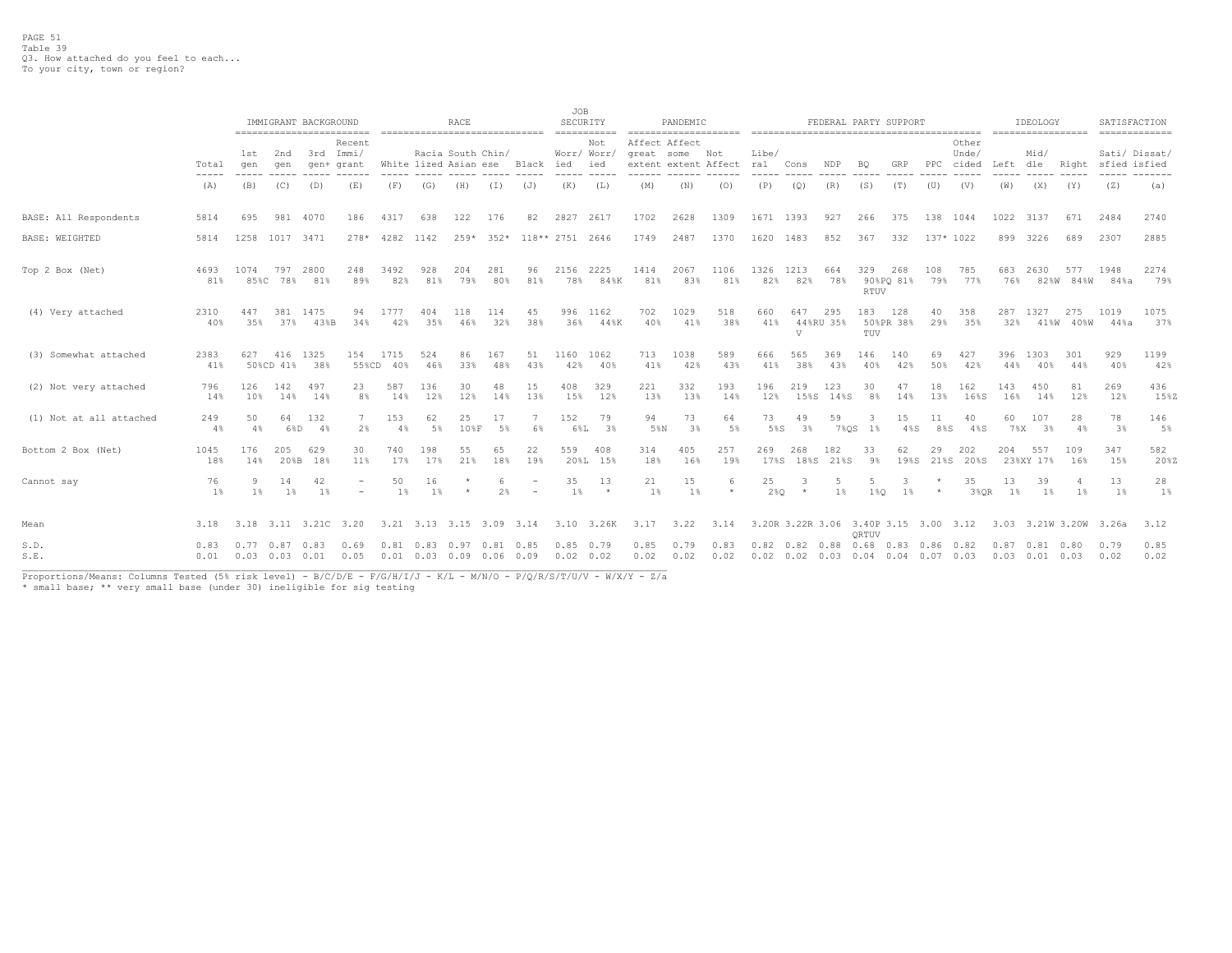#### Base: Those Answering

|                                                                                                        |             |            |                 |                        |                  |                                   |                  | PROVINCES       |                 |             |             |                 |                 |            |                   |                   | REGION                        |            | ------------------------------------- |                 | ------------------------ | COMMUNITY SIZE      |            |            |             | <b>GENDER</b> |
|--------------------------------------------------------------------------------------------------------|-------------|------------|-----------------|------------------------|------------------|-----------------------------------|------------------|-----------------|-----------------|-------------|-------------|-----------------|-----------------|------------|-------------------|-------------------|-------------------------------|------------|---------------------------------------|-----------------|--------------------------|---------------------|------------|------------|-------------|---------------|
|                                                                                                        | Total       | NFL        | PEI             | ΝS                     | NB               | QC                                | ON               | MB              | SK              | AВ          | BC          | ΝU              | NΤ              | ΥT         | ATL               | times res         | Mari/ Prai/                   | West       | <b>ROC</b>                            | North           | $1M+$                    | 200K- 100K-<br>999K | 199K       | ROC        |             | Male Female   |
|                                                                                                        | (A)         | (B)        | (C)             | (D)                    | (E)              | (F)                               | (G)              | (H)             | (T)             | (J)         | (K)         | (L)             | (M)             | (N)        | (0)               | (P)               | (Q)                           | (R)        | (S)                                   | (x)             | (T)                      | (U)                 | (V)        | (W)        | (X)         | (Y)           |
| Has a higher standard of<br>living?                                                                    | 1714<br>59% | 31<br>63%F | 8<br>71%F       | 53                     | 38<br>70%FG 62%F | 323<br>49%                        | 694<br>60%F      | 67<br>63%F      | 48<br>61%F      | 176<br>61%F | 269<br>65%F | 37<br>51%       | 62<br>80%       | 60<br>66%F | 131<br>66%        | 99<br>67%         | 292<br>61%                    | 561<br>63% | 1391<br>62%                           | 160<br>66%      | 787<br>59%               | 392<br>63%          | 77<br>55%  | 458<br>56% | 764<br>55%  | 947<br>62%X   |
| Has a better health care<br>system?                                                                    | 2509<br>84% | 32<br>85%  | 11<br>90%       | 69<br>85%              | 60<br>83%        | 522<br>81%                        | 1053<br>84%      | 83<br>86%       | 71<br>90%F      | 279<br>88%  | 321<br>84%  | 39<br>72%       | 73<br>83%       | 63<br>89%  | 173<br>85%        | 141<br>85%        | 433<br>88%                    | 755<br>87% | 1987<br>85%                           | 175<br>82%      | 1132<br>83%              | 598<br>86%          | 122<br>85% | 657<br>85% | 1200<br>84% | 1295<br>84%   |
| Is better at promoting<br>equality for ethnic and racial<br>minorities?                                | 2190<br>75% | 35<br>77%  | 10              | 64<br>83%IJ 81%IJ 72%  | 42               | 525<br>74%                        | 880              | 76<br>78%IJ 75% | 61<br>65%       | 200<br>67%  | 292<br>75%  | 35<br>54%       | 71<br>83%       | 50<br>79%  | 151               | 116               | 337<br>77%0 78%0 68%          | 629<br>71% | 1666                                  | 156<br>75%0 73% | 1019<br>75%              | 535<br>78%          | 107<br>81% | 530<br>71% | 1033<br>74% | 1151<br>76%   |
| Has a better system of<br>qovernment?                                                                  | 1955<br>66% | 30<br>76%F | 10<br>76%F      | 62<br>75%F             | 45<br>69%        | 415<br>62%                        | 803<br>69%       | 62<br>68%       | 57<br>65%       | 222<br>65%  | 243<br>65%  | 35<br>63%       | 66<br>79%       | 48<br>71%  | 148               | 117<br>73%OR 73%R | 341<br>65%                    | 584<br>65% | 1541<br>68%                           | 149<br>72%      | 925<br>66%               | 486<br><b>72%W</b>  | 93<br>66%  | 452<br>62% | 874<br>63%  | 1073<br>70%X  |
| Maintains a better quality of<br>life for its citizens?                                                | 2283<br>78% | 37<br>76%  | 11<br>82%       | 60                     | 48<br>83%HI 77%  | 572<br>$\tau$                     | 840<br>82%HI 77% | 74<br>68%       | 64<br>72%       | 266<br>73%  | 305<br>79%H | 32<br>50%       | 63<br>73%       | 49<br>75%  | 156               | 119               | 404<br>79%Qx 80%Qx 72%        | 709<br>75% | 1711<br>$76\$ $x$                     | 144<br>67%      | 1097<br>78%              | 523<br>79%          | 118<br>81% | 545<br>75% | 1061<br>73% | 1213<br>82%X  |
| Has a better educational<br>system?                                                                    | 1862<br>66% | 31<br>L    | 8<br>74%FI 62%  | 52<br>68%              | 38<br>63%        | 439<br>62%                        | 660<br>67%       | 62<br>62%       | 56<br>58%       | 207<br>65%  | 303<br>L    | 30<br>73%FI 54% | 67<br>81%       | 55<br>ΙL   | 130<br>79%EFH 67% | 98<br>66%         | 325<br>63%                    | 628<br>67% | 1424<br>67%                           | 152<br>73%      | 844<br>65%               | 401<br>63%          | 106<br>76% | 512<br>67% | 897<br>66%  | 960<br>66%    |
| Has more opportunities to get<br>ahead?                                                                | 1028<br>35% | 20         | -5<br>46%GJ 40% | 28<br>36%              | 23<br>38%J       | 232<br>35%                        | 403<br>34%       | 32<br>36%       | 32<br>38%J      | 93<br>28%   | 158<br>39%J | 16<br>24%       | 52<br>59%       | 39<br>45%J | 75<br>39%0        | 55<br>37%         | 157<br>31%                    | 315<br>34% | 797<br>35%                            | 107<br>44%0     | 473<br>34%               | 244<br>36%          | 46<br>33%  | 265<br>35% | 430<br>31%  | 597<br>38%X   |
| Is better at protecting the<br>rights of individuals?                                                  | 1784<br>63% | 32<br>J    | 8<br>72%GH 66%  | 64<br>76%EG 63%<br>HJK | 40               | 509<br>HJK                        | 585<br>75%EG 57% | 59<br>51%       | 53<br>67%H      | 181<br>56%  | 246<br>62%  | 30<br>53%       | 61<br>75%       | 63         | 145<br>S          | 113<br>S          | 294<br>72%GHJ 70%OR 70%OR 56% | 539<br>59% | 1274<br>59%                           | 154<br>69%0     | 827<br>64%W              | 427<br>68%W         | 86<br>67%  | 444<br>56% | 788<br>57%  | 990<br>69%X   |
| Provides better social<br>security for groups like<br>senior citizens, the<br>unemployed and the poor? | 2118<br>73% | 32<br>74%  | 8<br>72%        | 53<br>75%              | 49<br>72%        | 541<br>HJK                        | 785<br>82%EG 71% | 65<br>64%       | 69<br>76%       | 240<br>71%  | 269<br>67%  | 32<br>49%       | 81<br>85%       | 70<br>75%  | 141<br>73%        | 109<br>73%        | 375<br>70%                    | 644<br>69% | 1576<br>71%                           | 183<br>72%      | 1030<br>76%W             | 449<br>75%W         | 101<br>70% | 537<br>67% | 1067<br>73% | 1047<br>73%   |
| Has workers who are more<br>productive?                                                                | 1072<br>37% | 22<br>48%G | .5<br>52%G      | 33<br>40%              | 29<br>47%G       | 267<br>38%                        | 358<br>35%       | 39<br>35%       | 34<br>39%       | 135<br>40%  | 146<br>36%  | 30<br>HK        | 35<br>54%FG 41% | 39<br>44%  | 90<br>45%S        | 68<br>44%S        | 207<br>39%                    | 353<br>38% | 805<br>37%                            | 104<br>45%      | 507<br>38%               | 232<br>37%          | 48<br>38%  | 285<br>37% | 521<br>36%  | 548<br>39%    |
| Is better at promoting<br>equality between men and<br>women?                                           | 1767<br>60% | 26<br>63%J | 8<br>64%        | 55<br><b>JK</b>        | 41               | 450<br>71%GI 63%IJ 67%IJ 59%<br>K | 718              | 60<br>JК        | 50<br>70%GI 51% | 152<br>49%  | 202<br>57%  | 26<br>38%       | 49<br>58%       | 48<br>K    | 130<br>S          | 104<br>S          | 262<br>74%GIJ 66%OR 67%OR 53% | 464<br>55% | 1317<br>58%                           | 123<br>56%      | 828<br>60%               | 410<br>62%          | 96<br>66%  | 434<br>57% | 820<br>59%  | 945<br>61%    |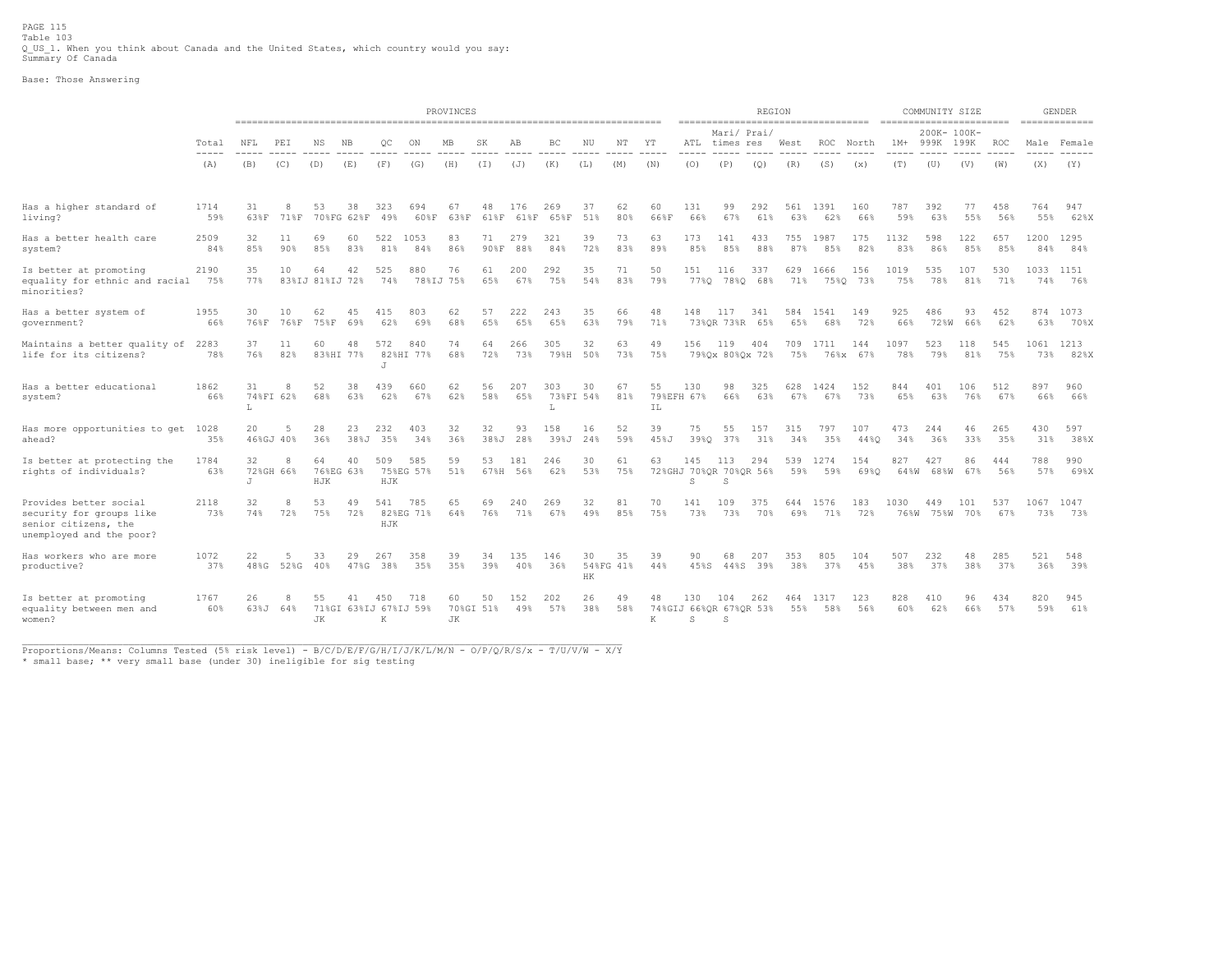Base: Those Answering

|                        |            |     |           |         |     |       |                | PROVINCES |     |               |           |             |                 |             |                  |             |     | REGION                 |     |          |     |     | COMMUNITY SIZE |                              |     | <b>GENDER</b>                                              |
|------------------------|------------|-----|-----------|---------|-----|-------|----------------|-----------|-----|---------------|-----------|-------------|-----------------|-------------|------------------|-------------|-----|------------------------|-----|----------|-----|-----|----------------|------------------------------|-----|------------------------------------------------------------|
|                        |            |     |           |         |     |       |                |           |     |               |           |             |                 |             |                  |             |     |                        |     |          |     |     |                |                              |     |                                                            |
|                        | Total NFL  |     | PEI NS NB |         |     | OC ON |                | MB        | SK  | AB            | BC        | NU          | NT YT           |             |                  | Mari/ Prai/ |     |                        |     |          |     |     | 200K- 100K-    |                              |     | ATL times res West ROC North 1M+ 999K 199K ROC Male Female |
|                        | (A)        | (B) | (C)       | (D) (E) |     | (F)   | (G)            | (H)       | (I) | (J) (K)       |           | (L)         | $(M)$ $(N)$     |             |                  | $(0)$ $(P)$ | (C) | $(R)$ $(S)$            |     | (x)      | (T) | (U) | (V)            | (W)                          |     | $(Y)$ $(Y)$                                                |
| Has better technology? | 394<br>14% | 19% | 11%       | 13%     | 13% | 89    | 155<br>13% 15% | 10%       | 14  | 37<br>17% 12% | 55<br>14% | 24<br>EFGHI | 29<br>36%CD 31% | 23<br>FGHJK | 29<br>27%CDE 14% | 20          | 63  | 117<br>13% 12% 13% 14% | 304 | 76<br>RS | 193 | 86  | 19             | 95<br>31%OPO 15% 14% 15% 12% | 149 | 244<br>11% 17%X                                            |
|                        |            |     |           |         |     |       |                |           |     |               |           | <b>JK</b>   |                 |             |                  |             |     |                        |     |          |     |     |                |                              |     |                                                            |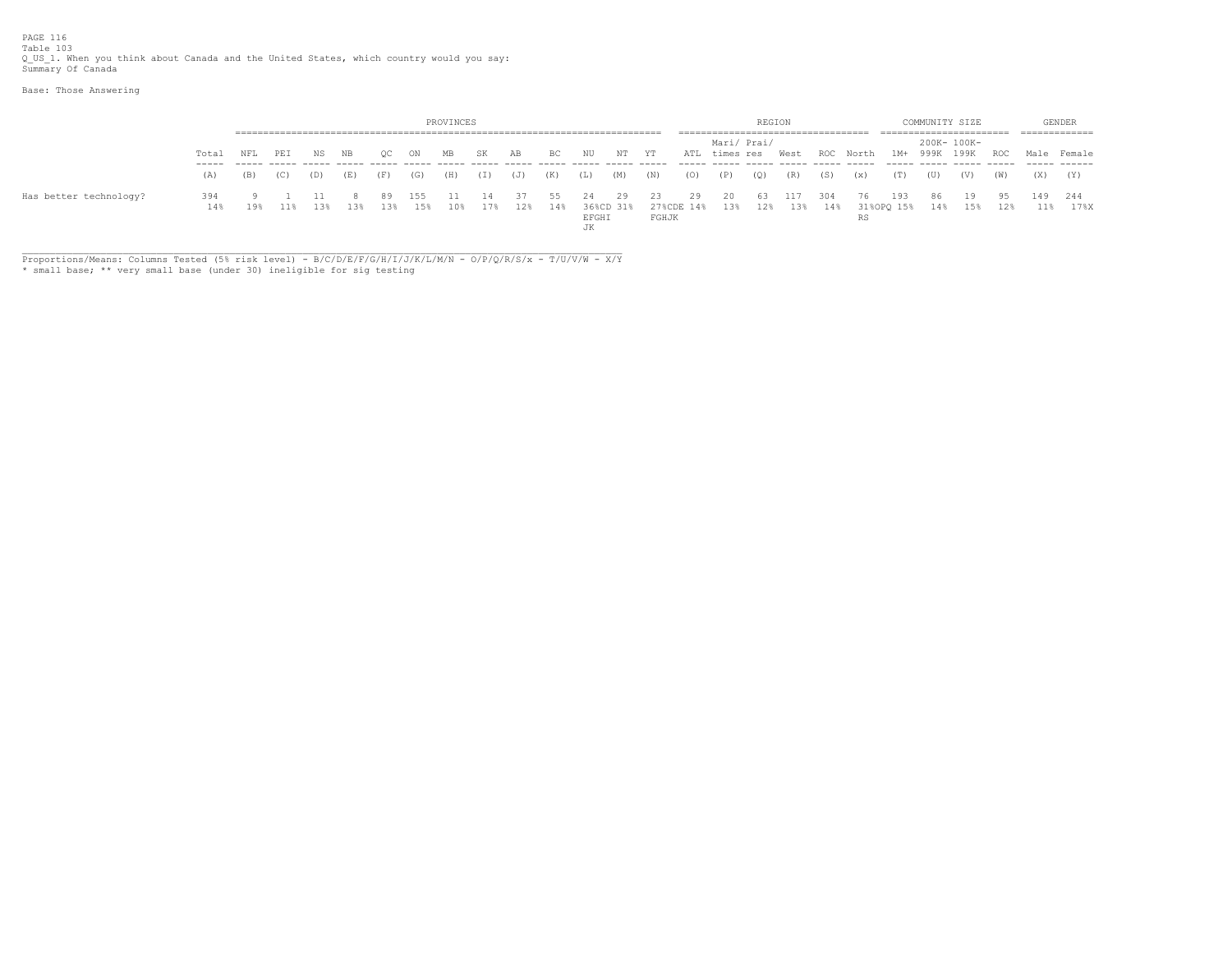PAGE 117 Table 104<br>Q\_US\_1. When you think about Canada and the United States, which country would you say:<br>Summary Of Canada

Base: Those Answering

|                                                                                                        |                        | AGE<br>----------------------------- |                  |             |                  |               |             | ----------------------------------  | INDIGENOUS         |            |                     |               |                   | LANGUAGE                                                    |              |                        | EDUCATION   |                |                        |            | INCOME                                |                       |                  | INCOME<br>ADEQUACY<br>============= |            |
|--------------------------------------------------------------------------------------------------------|------------------------|--------------------------------------|------------------|-------------|------------------|---------------|-------------|-------------------------------------|--------------------|------------|---------------------|---------------|-------------------|-------------------------------------------------------------|--------------|------------------------|-------------|----------------|------------------------|------------|---------------------------------------|-----------------------|------------------|-------------------------------------|------------|
|                                                                                                        | Total<br>$\frac{1}{2}$ | 18-24 25-34 35-44 45-54 55+          |                  |             |                  |               | enous       | Non<br>Indig/ Indig/ First<br>enous | Nation Metis Inuit |            |                     |               |                   | ОC<br>Anglo/ Franco Franco Allo/<br>phone phone phone phone |              | HS or Some<br>less PSE |             | Col1/<br>CEGEP | Uni                    | Low        | Lower Middl High<br>Middl Incom Incom |                       |                  | Enough Enoug                        | Not        |
|                                                                                                        | (A)                    | (B)                                  | (C)              | (D)         | (E)              | (F)           | (G)         | (H)                                 | (T)                | (J)        | (K)                 | (L)           | (M)               | (N)                                                         | (0)          | (P)                    | (Q)         | (R)            | (S)                    | (T)        | (U)                                   | (V)                   | (W)              | (X)                                 | (Y)        |
| Has a higher standard of<br>living?                                                                    | 1714<br>59%            | 188<br>65%                           | 330<br>65%F      | 306<br>61%  | 287<br>58%       | 603<br>53%    | 109<br>72%H | 1606<br>58%                         | 56<br>74%H         | 46<br>70%  | 2<br>66%            | 1285          | 280<br>65%MNO 46% | 247<br>45%                                                  | 140<br>46%   | 555<br>56%             | 183<br>61%  | 455<br>58%     | 516<br>62%             | 282<br>54% | 436<br>62%                            | 443<br>61%            | 371<br>58%       | 1272<br>60%                         | 411<br>58% |
| Has a better health care<br>system?                                                                    | 2509<br>84%            | 332<br>87%                           | 361<br>79%       | 397<br>82%  | 430<br>79%       | 989<br>89%CDE | 122<br>82%  | 2387<br>84%J                        | 79<br>94%GJ        | 40<br>67%  | $\mathbf{1}$<br>35% | 1764          | 464<br>88%MNO 78% | 424<br>79%                                                  | 250<br>76%   | 838<br>83%             | 269<br>84%  | 686<br>85%     | 698<br>85%             | 386<br>80% | 612<br>84%                            | 694                   | 537<br>88%T 85%  | 1895<br>86%Y                        | 532<br>79% |
| Is better at promoting<br>equality for ethnic and racial<br>minorities?                                | 2190<br>75%            | 265<br>75%                           | 324<br>71%       | 356         | 423<br>81%CF 78% | 823<br>73%    | 90<br>70%   | 2101<br>75%                         | 49<br>67%          | 33<br>76%  | 2<br>64%            | 1477<br>75%   | 446<br>71%        | 422<br>72%                                                  | 257<br>89%MN | 679<br>68%             | 243<br>76%  | 555<br>80%P    | 701<br>82%P            | 319<br>64% | 525<br>78%T                           | 592                   | 521<br>79%T 80%T | 1634<br>78%                         | 492<br>73% |
| Has a better system of<br>qovernment?                                                                  | 1955<br>66%            | 279<br>75%                           | 300<br>63%       | 303<br>65%  | 363<br>67%       | 711<br>65%    | 90<br>67%   | 1865<br>66%                         | 50<br>71%          | 32<br>61%  | 2<br>73%            | 1358<br>69%MN | 361<br>60%        | 323<br>59%                                                  | 232<br>70%   | 611<br>62%             | 227<br>68%  | 564<br>69%     | 550<br>70%             | 312<br>62% | 444<br>66%                            | 546                   | 458<br>71%T 68%  | 1526<br>70%Y                        | 383<br>59% |
| Maintains a better quality of<br>life for its citizens?                                                | 2283<br>78%            | 281<br>79%                           | 352<br>74%       | 343<br>78%  | 406<br>77%       | 901<br>79%    | 104<br>74%  | 2179<br>78%                         | 64<br>78%          | 36<br>71%  | $\mathbf{1}$<br>54% | 1507<br>77%   | 504<br>83%L       | 479<br>84%L                                                 | 263<br>80%   | 810<br>76%             | 244<br>78%  | 554<br>79%     | 660<br>81%             | 367<br>74% | 539<br>79%                            | 662                   | 482<br>83%TW 75% | 1731<br>81%Y                        | 474<br>72% |
| Has a better educational<br>system?                                                                    | 1862<br>66%            | 164<br>61%                           | 331<br>70%       | 276<br>60%  | 327<br>65%       | 763<br>68%    | 86<br>56%   | 1776<br>66%GJ                       | 52<br>62%          | 25<br>44%  | 2<br>58%            | 1276<br>689   | 401<br>63%        | 360<br>62%                                                  | 173<br>65%   | 642<br>62%             | 214<br>71%  | 430<br>66%     | 566<br>69%             | 307<br>60% | 439<br>67%                            | 522                   | 426<br>70%T 69%  | 1379<br>68%                         | 434<br>63% |
| Has more opportunities to get 1028<br>ahead?                                                           | 35%                    | 180                                  | 165<br>49%EF 35% | 181<br>38%E | 153<br>28%       | 350<br>32%    | 65<br>46%H  | 964<br>34%                          | 42<br>50%H         | 19<br>38%  | $\mathbf{1}$<br>32% | 709<br>36%    | 217<br>37%        | 199<br>37%                                                  | 99<br>29%    | 359<br>36%             | 102<br>30%  | 282<br>35%     | 281<br>35%             | 187<br>37% | 288<br>41%W                           | 278<br>36%            | 189<br>29%       | 786<br>37%Y                         | 212<br>30% |
| Is better at protecting the<br>rights of individuals?                                                  | 1784<br>63%            | 148<br>53%                           | 306<br>67%       | 311<br>66%  | 287<br>58%       | 732<br>65%    | 87<br>60%   | 1696<br>63%J                        | 55<br>69%J         | 28<br>47%  | $\mathbf{1}$<br>59% | 1139<br>60%   | 461<br>75%L       | 422<br>75%L                                                 | 169<br>65%   | 657<br>64%             | 171<br>64%  | 403<br>61%     | 546<br>65%             | 272<br>58% | 471<br>68%                            | 522<br>67%            | 360<br>62%       | 1374<br>66%Y                        | 361<br>57% |
| Provides better social<br>security for groups like<br>senior citizens, the<br>unemployed and the poor? | 2118<br>73%            | 170<br>63%                           | 345<br>69%       | 360<br>72%  | 334<br>68%       | 908<br>79%BCE | 89<br>64%   | 2029<br>74%G                        | 48<br>61%          | 32<br>66%  | $\mathbf{1}$<br>41% | 1384<br>72%   | 487<br>82%L       | 435<br>81%L                                                 | 230<br>69%   | 664<br>65%             | 221<br>73%  | 561            | 668<br>74%P 85%POR 61% | 309        | 488                                   | 612<br>75%T 77%T 80%T | 489              | 1635<br>78%Y                        | 429<br>62% |
| Has workers who are more<br>productive?                                                                | 1072<br>37%            | 108<br>41%                           | 189<br>41%       | 166<br>34%  | 180<br>34%       | 428<br>38%    | 61<br>43%J  | 1011<br>37%                         | 40<br>53%HJ        | 14<br>25%  | 1<br>66%            | 710<br>37%    | 245<br>40%        | 219<br>38%                                                  | 110<br>39%   | 428<br>41%S            | 106<br>36%  | 265<br>39%S    | 268<br>33%             | 177<br>39% | 276<br>40%                            | 321<br>41%            | 215<br>35%       | 817<br>38%                          | 236<br>37% |
| Is better at promoting<br>equality between men and<br>women?                                           | 1767<br>60%            | 221<br>63%                           | 262<br>53%       | 271<br>58%  | 303<br>57%       | 709<br>64%C   | 75<br>56%   | 1692<br>60%                         | 41<br>57%          | 29<br>54%  | 2<br>50%            | 1134<br>58%   | 407<br>67%L       | 372<br>67%L                                                 | 216<br>62%   | 513<br>53%             | 187<br>55%  | 493<br>63%P    | 565<br>69%PO 50%       | 250        | 422<br>63%T                           | 471                   | 453<br>64%T 66%T | 1371<br>64%Y                        | 350<br>51% |
| Has better technology?                                                                                 | 394<br>14%             | 49<br>$18\,$ <sub>8</sub> E          | 88<br>18%E       | 54<br>12%   | 46<br>9%         | 157<br>14%    | 46<br>29%H  | 348<br>13%                          | 29<br>30%H         | 14<br>25%H | $\star$<br>17%      | 269<br>14%    | 96<br>16%         | 77<br>14%                                                   | 24<br>8%     | 173<br>17%0            | 27<br>$9\%$ | 86<br>13%      | 105<br>13%             | 88         | 114<br>18%W 17%W 14%                  | 107                   | 58<br>$9\%$      | 285<br>14%                          | 99<br>16%  |

\_\_\_\_\_\_\_\_\_\_\_\_\_\_\_\_\_\_\_\_\_\_\_\_\_\_\_\_\_\_\_\_\_\_\_\_\_\_\_\_\_\_\_\_\_\_\_\_\_\_\_\_\_\_\_\_\_\_\_\_\_\_\_\_\_\_\_\_\_\_\_\_\_\_\_\_\_\_\_\_\_\_\_\_\_\_\_\_\_\_\_\_\_\_\_\_\_\_\_\_\_\_\_\_\_\_\_\_\_ Proportions/Means: Columns Tested (5% risk level) - B/C/D/E/F - G/H/I/J/K - L/M/N/O - P/Q/R/S - T/U/V/W - X/Y

\* small base; \*\* very small base (under 30) ineligible for sig testing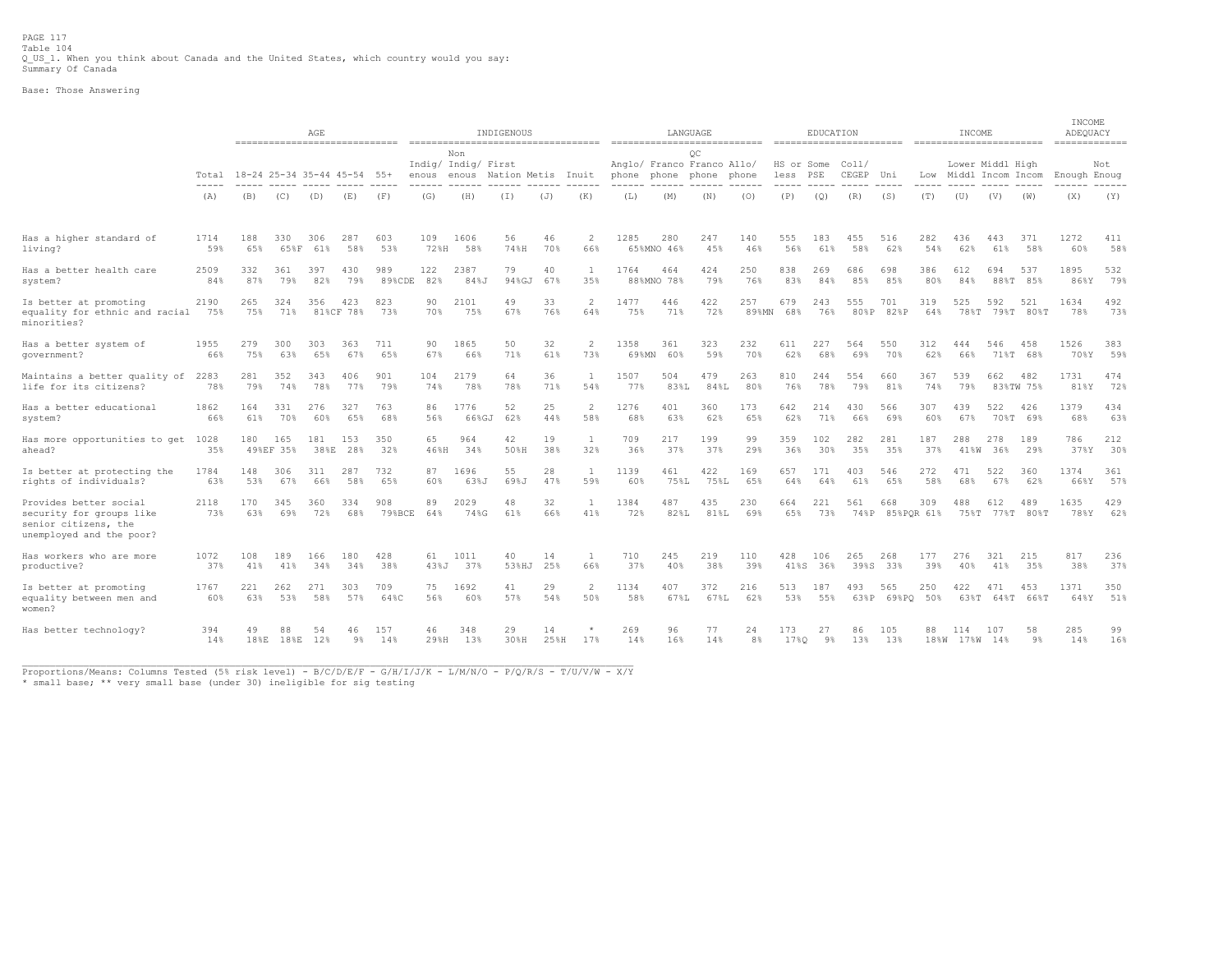PAGE 118 Table 105<br>Q\_US\_1. When you think about Canada and the United States, which country would you say:<br>Summary Of Canada

Base: Those Answering

|                                                                                                        |                        |            |            | IMMIGRANT BACKGROUND    | ------------------------- |                       |                   | RACE       |            | ------------------------------- | JOB<br>SECURITY  | $=$ = = = = = = = = = = = |                                                     | PANDEMIC    |            |                     |                   | FEDERAL PARTY SUPPORT   |                       |                                        |                      |                         |                 | IDEOLOGY<br>------------------ |            | SATISFACTION<br>============= |             |
|--------------------------------------------------------------------------------------------------------|------------------------|------------|------------|-------------------------|---------------------------|-----------------------|-------------------|------------|------------|---------------------------------|------------------|---------------------------|-----------------------------------------------------|-------------|------------|---------------------|-------------------|-------------------------|-----------------------|----------------------------------------|----------------------|-------------------------|-----------------|--------------------------------|------------|-------------------------------|-------------|
|                                                                                                        | Total<br>$\frac{1}{2}$ | 1st<br>qen | 2nd<br>qen | 3rd Immi/<br>gen+ grant | Recent                    | White lized Asian ese | Racia South Chin/ |            |            | Black                           | ied              | Not<br>Worr/ Worr/<br>ied | Affect Affect<br>great some<br>extent extent Affect |             | Not        | Libe/<br>ral        | Cons              | NDP                     | ВQ                    | GRP                                    | $_{\rm PPC}$         | Other<br>Unde/<br>cided | Left dle        | Mid/                           | Right      | Sati/ Dissat/<br>sfied isfied |             |
|                                                                                                        | (A)                    | (B)        | (C)        | (D)                     | (E)                       | (F)                   | (G)               | (H)        | (T)        | (J)                             | (K)              | (L)                       | (M)                                                 | (N)         | (0)        | (P)                 | (Q)               | (R)                     | (S)                   | (T)                                    | (U)                  | (V)                     | (W)             | (X)                            | (Y)        | (Z)                           | (a)         |
| Has a higher standard of<br>living?                                                                    | 1714<br>59%            | 316<br>49% | 325        | 1069<br>67%BE 60%B      | 67<br>48%                 | 1296<br>60%I          | 298<br>54%        | 71<br>62%  | 87<br>45%  | 35<br>72%                       | 819<br>59%       | 796<br>59%                | 543<br>63%                                          | 753<br>59%  | 384<br>56% | 540<br>$\mathbf{V}$ | 371<br>67%OS 47%  | 319<br>V                | 91<br>72%0S 49%       | 108<br>V                               | 26<br>71%0S 46%      | 259<br>52%              | 305             | 997<br>72%XY 59%Y 47%          | 154        | 750<br>$67$ %a                | 800<br>53%  |
| Has a better health care<br>system?                                                                    | 2509<br>84%            | 531<br>81% | 470<br>87% | 1496<br>85%             | 98<br>70%                 | 1869<br>86%G          | 497<br>80%        | 95<br>72%  | 183<br>90% | 64<br>87%                       | 1186 1175<br>82% | 89%K                      | 743<br>85%                                          | 1084<br>86% | 617<br>84% | 749<br>$\sqrt{ }$   | 595<br>90%OU 78%  | 392<br>V                | 160                   | 167<br>91%0U 87%U 89%0U 64%            | 36                   | 410<br>78%              |                 | 405 1430<br>97%XY 85%Y 71%     | 270        | 1060<br>$90$ %a               | 1194<br>81% |
| Is better at promoting<br>equality for ethnic and racial 75%<br>minorities?                            | 2190                   | 489<br>79% | 389<br>75% | 1301<br>74%             | 80<br>77%                 | 1612<br>75%           | 462<br>78%        | 107<br>81% | 153<br>81% | 51<br>72%                       | 1082<br>77%      | 978<br>75%                | 712<br>78%0                                         | 944<br>79%0 | 468<br>67% | 724<br>SV           | 498<br>89%OR 70%  | 323                     | 132<br>79%OV 72%      | 140                                    | 19<br>82%OV 27%      | 354<br>64%              |                 | 375 1223<br>84%XY 77%Y 64%     | 242        | 967<br>84%a                   | 994<br>69%  |
| Has a better system of<br>government?                                                                  | 1955<br>66%            | 433<br>67% | 358<br>68% | 1155<br>67%             | 84<br>62%                 | 1454<br>68%           | 392<br>64%        | 79<br>66%  | 117<br>60% | 64<br>82%                       | 869<br>65%       | 966<br>70%                | 579<br>69%                                          | 853<br>68%  | 473<br>64% | 695<br>TV           | 415<br>84%OS 56%  | 326 115<br>$\mathbf{V}$ | 78% QS 59%            | 130                                    | 19<br>66%V 26%       | 256<br>52%              |                 | 347 1107<br>83%XY 67%Y 55%     | 196        | 953<br>80 <sub>8a</sub>       | 797<br>55%  |
| Maintains a better quality of 2283<br>life for its citizens?                                           | 78%                    | 510<br>77% | 411<br>78% | 1350<br>79%             | 135<br>91%                | 1684<br>78%           | 468<br>80%        | 127<br>91% | 137<br>85% | 57<br>78%                       | 1085<br>78%      | 1070<br>81%               | 720<br>82%                                          | 972<br>79%  | 540<br>76% | 726                 | 531<br>91%OV 70%  | 360                     | 160                   | 140<br>85%QV 90%QV 82%V                | 18<br>23%            | 349<br>64%              |                 | 399 1256<br>85%Y 79%Y 65%      | 248        | 1034<br>86%a                  | 1005<br>72% |
| Has a better educational<br>system?                                                                    | 1862<br>66%            | 373<br>65% | 325        | 1149<br>68%E 66%E       | 63<br>51%                 | 1422<br>68%           | 328<br>63%        | 90<br>63%  | 99<br>70%  | 21<br>57%                       | 934<br>69%       | 834<br>65%                | 607<br>69%                                          | 825<br>67%  | 400<br>64% | 626<br>$\mathbf{V}$ | 419<br>76%OT 59%  | 309                     | 125<br>75%OV 70%V 64% | 87                                     | 35<br>45%            | 262<br>53%              |                 | 356 1035<br>74%Y 67%           | 186<br>59% | 824<br>72%a                   | 860<br>62%  |
| Has more opportunities to get<br>ahead?                                                                | 1028<br>35%            | 211<br>33% | 187<br>35% | 626<br>36%              | 63<br>50%                 | 745<br>35%            | 214<br>34%        | 78<br>58%  | 61<br>31%  | 32<br>43%                       | 532<br>38%       | 433<br>33%                | 317<br>36%                                          | 440<br>35%  | 233<br>33% | 381                 | 187<br>45%OV 26%  | 178                     | 70<br>39%OV 36%O 38%  | 67                                     | -5<br>$7\frac{6}{3}$ | 140<br>27%              | 174<br>$41\%$ X | 535<br>32%                     | 127<br>36% | 555<br>$47$ %a                | 375<br>25%  |
| Is better at protecting the<br>rights of individuals?                                                  | 1784<br>63%            | 373<br>62% | 266<br>57% | 1135<br>66%C            | 104<br>67%                | 1364<br>64%           | 319<br>63%        | 78<br>64%  | 101<br>72% | 19<br>49%                       | 830<br>62%       | 854<br>65%                | 560<br>65%                                          | 783<br>65%  | 403<br>62% | 597<br>UV           | 399<br>78%OR 54%U | 264<br>V                | 143<br>TUV            | 105<br>63%QU 84%QR 69%QU 18%<br>V      | 13                   | 263<br>51%U             | 324             | 994<br>69%Y 63%Y 53%           | 178        | 838<br>$74\$ a                | 757<br>55%  |
| Provides better social<br>security for groups like<br>senior citizens, the<br>unemployed and the poor? | 2118<br>73%            | 472<br>73% | 365<br>73% | 1270<br>74%             | 118<br>67%                | 1628<br>76%           | 381<br>68%        | 83<br>63%  | 126<br>77% | 32<br>58%                       | 938<br>69%       | 1064<br>81%K              | 612<br>74%                                          | 997<br>76%  | 481<br>72% | 690<br>UV           | 514<br>85%OR 66%U | 335                     | 164<br>UV             | 118<br>74%UV 87%QR 79%QU 39%<br>$\vee$ | 25                   | 272<br>60%U             | 378 1227        | 84%XY 75%Y 65%                 | 205        | 930<br>$82$ %a                | 997<br>68%  |
| Has workers who are more<br>productive?                                                                | 1072<br>37%            | 220<br>36% | 194<br>38% | 651<br>38%              | 58<br>40%                 | 786<br>37%            | 216<br>41%        | 69<br>49%  | 41<br>29%  | 18<br>43%                       | 528<br>39%       | 474<br>36%                | 358<br>40%                                          | 433<br>36%  | 252<br>38% | 364<br>UV           | 229<br>46%QT 30%  | 153                     | 73<br>39%QU 42%QU 33% | 54                                     | 14<br>21%            | 186<br>36%              | 155<br>32%      | 605<br>38%                     | 101<br>32% | 523<br>$46$ <sup>8</sup> a    | 459<br>32%  |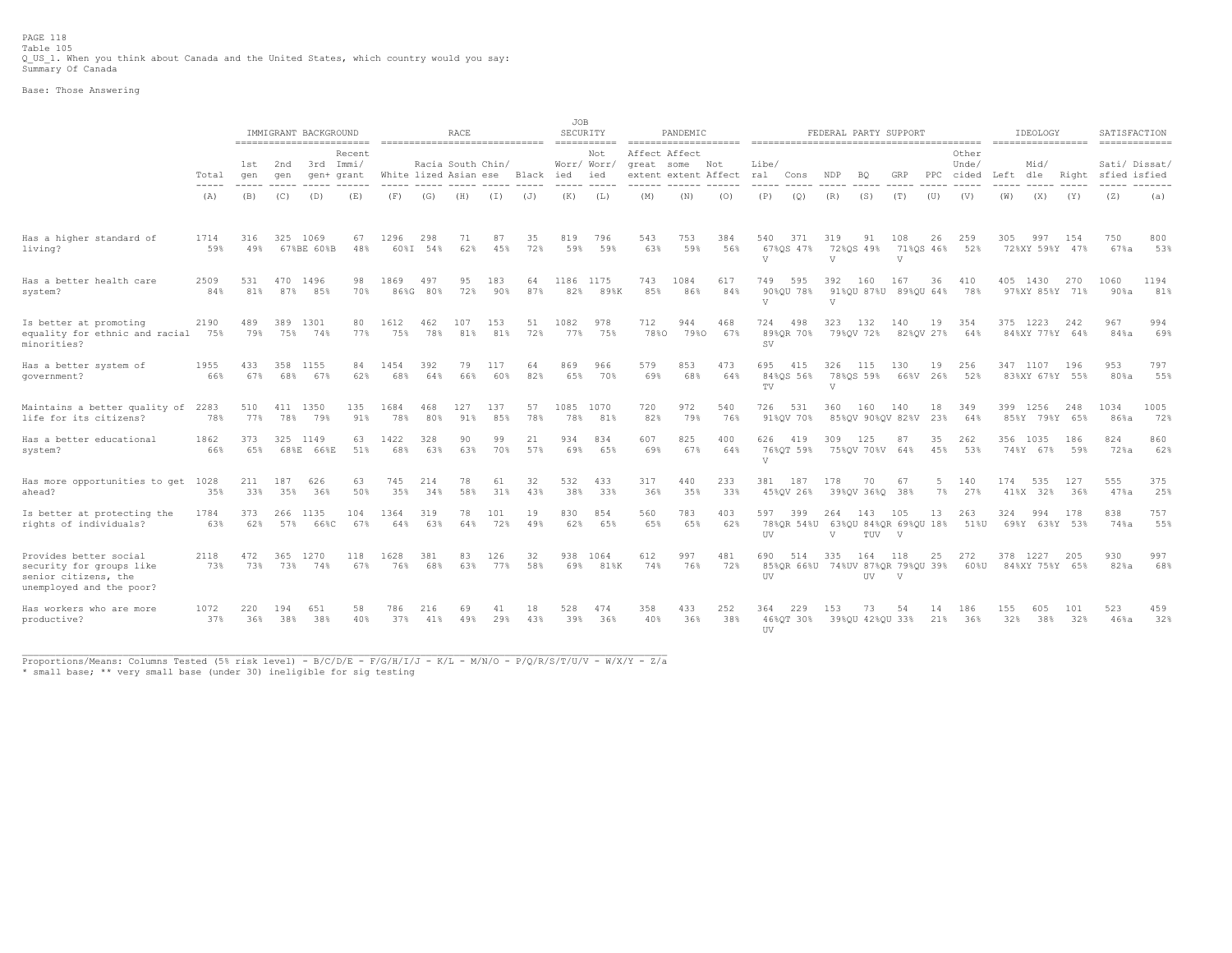PAGE 119 Table 105<br>Q\_US\_1. When you think about Canada and the United States, which country would you say:<br>Summary Of Canada

Base: Those Answering

|                                                              |             |     |         |                      |        |                       |                   |           |     |           | JOB         |                 |               |            |                          |       |                                         |          |     |                       |              |             |           |                 |            |                    |               |
|--------------------------------------------------------------|-------------|-----|---------|----------------------|--------|-----------------------|-------------------|-----------|-----|-----------|-------------|-----------------|---------------|------------|--------------------------|-------|-----------------------------------------|----------|-----|-----------------------|--------------|-------------|-----------|-----------------|------------|--------------------|---------------|
|                                                              |             |     |         | IMMIGRANT BACKGROUND |        |                       |                   | RACE      |     |           | SECURITY    |                 |               | PANDEMIC   |                          |       |                                         |          |     | FEDERAL PARTY SUPPORT |              |             |           | IDEOLOGY        |            | SATISFACTION       |               |
|                                                              |             |     |         |                      |        |                       |                   |           |     |           |             |                 |               |            |                          |       |                                         |          |     |                       |              |             |           |                 |            |                    | ============= |
|                                                              |             |     |         |                      | Recent |                       |                   |           |     |           |             | Not             | Affect Affect |            |                          |       |                                         |          |     |                       |              | Other       |           |                 |            |                    |               |
|                                                              |             |     | 1st 2nd | 3rd Immi/            |        |                       | Racia South Chin/ |           |     |           | Worr/ Worr/ |                 | great some    |            | Not                      | Libe/ |                                         |          |     |                       |              | Unde/       |           | Mid/            |            |                    | Sati/ Dissat/ |
|                                                              | Total       | qen | qen     | gen+ grant           |        | White lized Asian ese |                   |           |     | Black ied |             | ied             |               |            | extent extent Affect ral |       | Cons                                    | NDP      | BQ  | GRP                   | $_{\rm PPC}$ | cided       | Left      | dle             |            | Right sfied isfied |               |
|                                                              | (A)         | (B) | (C)     | (D)                  | (E)    | (F)                   | (G)               | (H)       | (T) | (J)       | (K)         | (L)             | (M)           | (N)        | (0)                      | (P)   | (Q)                                     | (R)      | (S) | (T)                   | (U)          | (V)         | (W)       | (X)             | (Y)        | (Z)                | (a)           |
| Is better at promoting<br>equality between men and<br>women? | 1767<br>60% | 62% | 53%     | 1071<br>62%C         | 59%    | 308<br>61%            | 363<br>59%        | 61%       | 58% | 48<br>62% | 830<br>59%  | 838<br>63%      | 527<br>61%    | 791<br>62% | 407<br>57%               | 603   | 389<br>73%OR 53%V 63%OV 71%OV 67%OV 21% | 271      | 140 | 124                   |              | 225<br>43%  | 296       | 025<br>71%Y 62% | 189<br>53% | 834<br>$73$ %a     | 764<br>51%    |
| Has better technology?                                       | 394<br>14%  | 12% | $11\%$  | 267<br>16%           | 12%    | 271<br>13%            | 72<br>14%         | 29<br>21% | 4 % | 8.<br>18% | 226         | 140<br>17%L 11% | 136<br>15%    | 149<br>12% | 86<br>14%                | 151   | 82<br>19%OR 12%                         | 31<br>7% | 27  | 21.<br>15%R 13%       | $4\%$        | 79.<br>15%R | -47<br>9% | 204<br>13%      | 64         | 205<br>20%WX 18%a  | 161<br>12%    |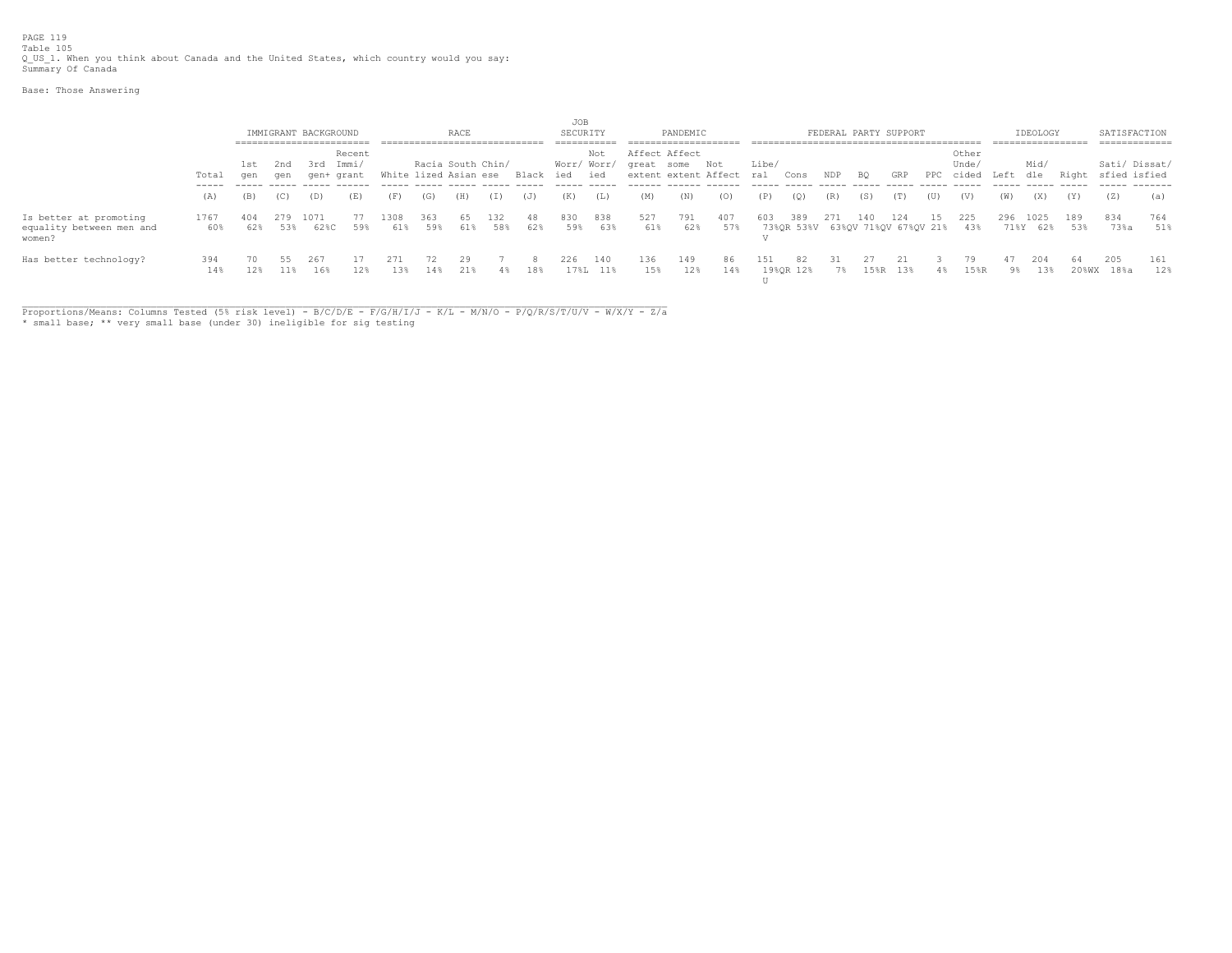Base: Those Answering

|                                                                                                        |                      |                    |                  |                     |           |                          |                                         | PROVINCES            |                                 |                         |                      |                         |                      |                      |                 | ==================================== | <b>REGION</b>        |                              |                      |             |            | COMMUNITY SIZE<br>------------------------ |            |                      |              | <b>GENDER</b><br>$=$ ============== |
|--------------------------------------------------------------------------------------------------------|----------------------|--------------------|------------------|---------------------|-----------|--------------------------|-----------------------------------------|----------------------|---------------------------------|-------------------------|----------------------|-------------------------|----------------------|----------------------|-----------------|--------------------------------------|----------------------|------------------------------|----------------------|-------------|------------|--------------------------------------------|------------|----------------------|--------------|-------------------------------------|
|                                                                                                        | Total                | NFL                | PEI              | NS.                 | ΝB        | OC                       | ON                                      | MB                   | SK                              | AB                      | BC                   | ΝU                      | NΤ                   | YT                   |                 | Mari/ Prai/<br>ATL times res         |                      | West                         | ROC                  | North       | $1M+$      | 200K- 100K-<br>999K                        | 199K       | <b>ROC</b>           |              | Male Female                         |
|                                                                                                        | (A)                  | (B)                | (C)              | (D)                 | (E)       | (F)                      | (G)                                     | (H)                  | (I)                             | (J)                     | (K)                  | (L)                     | (M)                  | (N)                  | (0)             | (P)                                  | (Q)                  | (R)                          | (S)                  | (x)         | (T)        | (U)                                        | (V)        | (W)                  | (X)          | (Y)                                 |
| Has a higher standard of<br>living?                                                                    | 491<br>17%           | 11                 | 21%CK 8%         | 10<br>13%           | 10<br>17% | 190<br>EGHIJ<br>$\rm KN$ | 157<br>29%CD 13%                        | 18<br>17%            | 13<br>16%                       | 35<br>12%               | 45<br>11%            | 11<br>15%               | 9<br>11 <sup>8</sup> | 10<br>11%            | 32<br>16%       | 21<br>14%                            | 66<br>14%            | 111<br>13%                   | 301<br>13%           | 29<br>12%   | 218<br>16% | 115<br>18%                                 | 26<br>19%  | 131<br>16%           | 279          | 211<br>20%Y 14%                     |
| Has a better health care<br>system?                                                                    | 126<br>$4\%$         | $3\%$              | 4%               | 2<br>3 <sup>°</sup> | $7\%$     | 31<br>$5\%$              | 52<br>4%                                | 6<br>6%              | 2<br>$3\frac{6}{5}$             | $12 \overline{ }$<br>4% | 13<br>3%             | 9<br>17%                | 9<br>10%             | 3<br>4%              | 9<br>4%         | 8<br>$5\%$                           | 20<br>$4\%$          | 33<br>4%                     | 95<br>$4\%$          | 20<br>10%RS | 46<br>3%   | 39<br>6%                                   | 5<br>$3\%$ | 36<br>5%             | 71<br>$5\%$  | 55<br>4%                            |
| Is better at promoting<br>equality for ethnic and racial<br>minorities?                                | 77<br>3 <sup>°</sup> | $\overline{4}$     | 8%FHK 1%         | 2<br>2%             | 2%        | 5<br>$1\%$               | 38<br>38F                               | 1<br>$1\%$           | 7                               | 9<br>7%FHK 3%F          | 9<br>2%              | 2<br>3%                 | $\star$              | 1<br>2 <sup>°</sup>  | 7<br>4%         | 3<br>$2\frac{6}{5}$                  | 17<br>3 <sup>°</sup> | 26<br>3%                     | 72<br>3 <sup>°</sup> | 4<br>2%     | 31<br>2%   | 21<br>3 <sup>°</sup>                       | 3<br>2%    | 21<br>3 <sup>°</sup> | 48<br>3%     | 29<br>2%                            |
| Has a better system of<br>government?                                                                  | 152<br>$5\%$         | 2%                 | 1<br>6%          | 3<br>4%             | 7%K       | 39<br>6%                 | 60<br>$5\%$                             | 3<br>4%              | 8<br>9%BK                       | 22<br>6%                | 10<br>3%             | 2%                      | 5<br>6%              | 7<br>11%K            | 9<br>$5\%$      | 9<br>5%                              | 33<br>6%             | 43<br>5%                     | 114<br>.5%           | 13<br>6%    | 73<br>5%   | 38<br>6%                                   | 8<br>$6\%$ | 34<br>5%             | 103<br>78Y   | 49<br>3%                            |
| Maintains a better quality of<br>life for its citizens?                                                | 136<br>5%            | $\mathbf{1}$<br>2% | $^{\star}$<br>2% | $\mathbf{1}$<br>2%  | 6<br>GK   | 25<br>9%BDF 4%           | 51<br>.5%                               | 14<br>GIK            | 4<br>12%BDF 4%                  | 21<br>6%                | 13<br>3 <sup>°</sup> | $\overline{4}$<br>$7\%$ | 2<br>2%              | 9<br>IK              | 8<br>14%BDFG 4% | $\overline{7}$<br>5%                 | 39<br>7%             | 51<br>5%                     | 111<br>5%            | 15<br>7%    | 80<br>6%   | 21<br>3 <sup>°</sup>                       | 3<br>2%    | 32<br>4%             | 99<br>$7\%Y$ | 37<br>2%                            |
| Has a better educational<br>system?                                                                    | 285<br>10%           | 2<br>4%            | 1<br>10%         | 6<br>7%             | 6<br>9%   | 81                       | 108<br>11%BK 11%K                       | 14<br>L              | 18<br>14%BK 19%BDE 9%<br>FGJKLN | 30                      | 20<br>$5\%$          | 3 <sup>°</sup>          | 3<br>4%              | 3<br>5%              | 14<br>$7\%$     | 12<br>8 <sup>°</sup>                 | 61<br>1280x          | 82<br>9%                     | 204<br>10%           | 8<br>$4\%$  | 128<br>10% | 65<br>10 <sup>8</sup>                      | 6<br>$4\%$ | 85<br>11%            | 178<br>13%Y  | 107<br>7%                           |
| Has more opportunities to get<br>ahead?                                                                | 893<br>30%           | 11<br>26%          | 4<br>35%         | 27<br>35%K          | 16<br>27% | 175<br>26%               | 404<br>34%K                             | 22<br>25%            | 29<br>35%K                      | 105<br>31%              | 97<br>24%            | 24<br>36%               | 15<br>17%            | 28<br>32%            | 58<br>31%       | 47<br>32%                            | 156<br>31%           | 253<br>28%                   | 718<br>31%           | 68<br>28%   | 445<br>32% | 221<br>32%                                 | 32<br>23%  | 196<br>26%           | 498          | 391<br>36%Y 25%                     |
| Is better at protecting the<br>rights of individuals?                                                  | 263<br>9%            | 2<br>5%            | 1<br>9%          | 5<br>6%             | $7\%$     | 39<br>6%                 | 99<br>10%                               | 23<br>FGIN           | 6<br>20%BDE 8%                  | 38<br>128F              | 44<br>118F           | 2<br>4%                 | 11<br>14%            | 5<br>6%              | 12<br>6%        | 10<br>6%                             | 67                   | 111<br>13%OP 12%OP 10%O      | 224                  | 18<br>8%    | 137<br>11% | 44<br>$7\%$                                | 10<br>8%   | 72<br>9%             | 198<br>148Y  | 64<br>5%                            |
| Provides better social<br>security for groups like<br>senior citizens, the<br>unemployed and the poor? | 76<br>3 <sup>8</sup> | 2%                 | 38D              | $\sim$              | 2%        | 9<br>$1\frac{6}{5}$      | 21<br>2 <sup>°</sup>                    | 7<br>$\top$          | 7%DFG 1%                        | 12<br>3 <sup>°</sup>    | 22<br>G              | 9<br>6%DF 14%           | 8<br>8 <sup>°</sup>  | $\overline{4}$<br>4% | 3<br>$1\%$      | 2<br>1 <sup>8</sup>                  | 20<br>$4\%$          | 42<br>5%OP                   | 67<br>3 <sup>8</sup> | 21<br>8%OPS | 39<br>3%   | 11<br>2 <sup>°</sup>                       | 5<br>$3\%$ | 21<br>3%             | 51<br>4%     | 25<br>2%                            |
| Has workers who are more<br>productive?                                                                | 439<br>15%           | 3<br>7%            | 2<br>168DE       | .5<br>6%            | 6%        | 107                      | 189<br>15%DE 18%BD 20%BD 14%DE 14%<br>E | 22<br>E              | 12                              | 48                      | 45<br>11%            | 5<br>$9\%$              | 11<br>13%            | 14<br>16%D           | 14<br>7%        | 11<br>$7\%$                          | 82                   | 127<br>15%OP 14%OP 15%OP 13% | 331                  | 31          | 234<br>17% | 91<br>14%                                  | 17<br>14%  | 96<br>13%            | 303          | 136<br>21%Y 10%                     |
| Is better at promoting<br>equality between men and<br>women?                                           | 83<br>3 <sup>8</sup> | 3 <sup>°</sup>     | $1\%$            | 2%                  | 4%        | 17<br>2%                 | 38<br>$3\frac{6}{9}$                    | $\overline{2}$<br>2% | 3<br>$3\frac{a}{b}$             | 10<br>3 <sup>°</sup>    | 8<br>2%              | 3 <sup>°</sup>          | 8<br>$9\%$           | $\overline{2}$<br>4% | 5<br>2%         | 2%                                   | 14<br>3 <sup>8</sup> | 22<br>$3\%$                  | 66<br>3 <sup>°</sup> | 12<br>6%    | 50<br>4%   | 15<br>2 <sup>°</sup>                       | 6<br>4%    | 13<br>2%             | 43<br>3%     | 36<br>2%                            |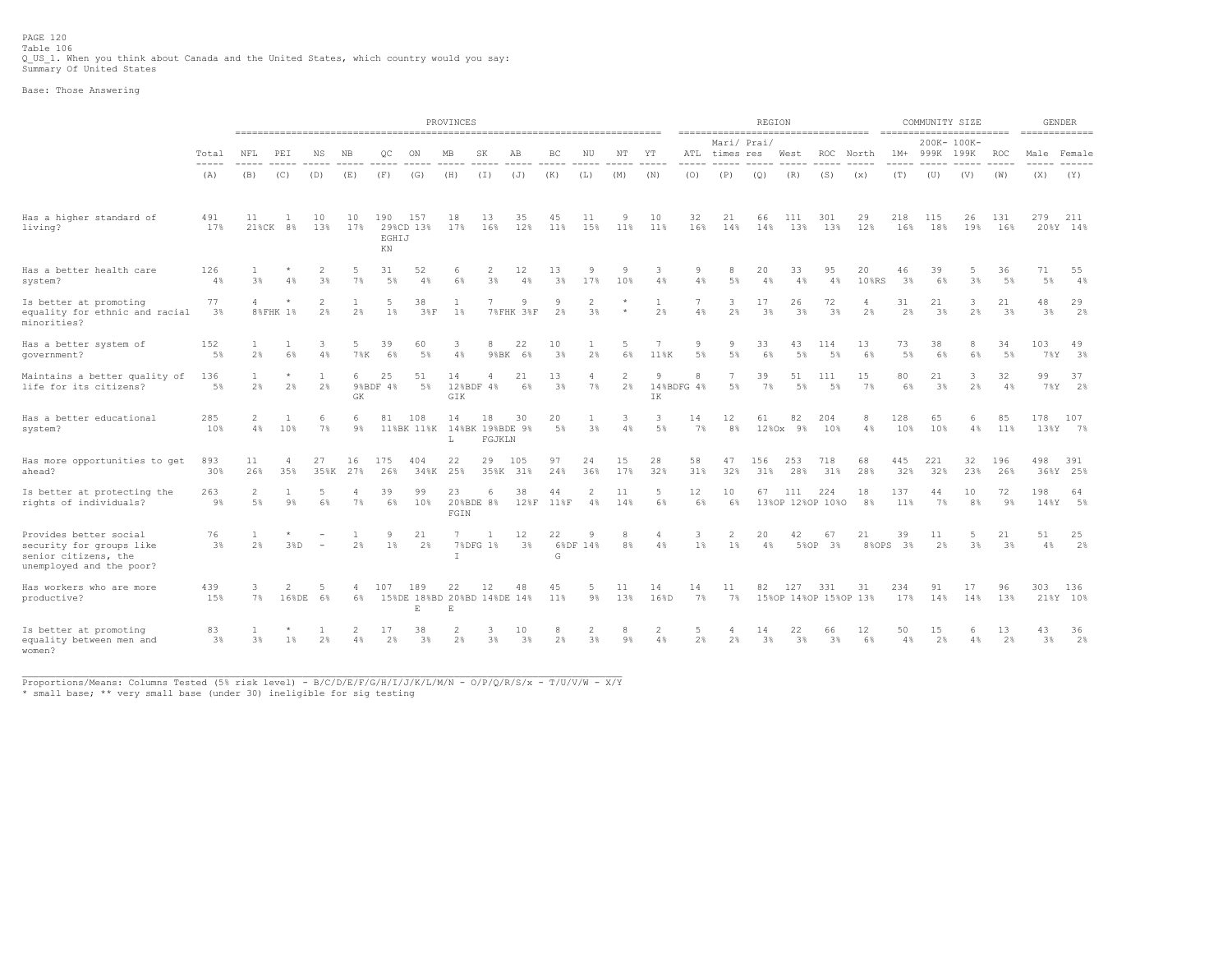PAGE 121 Table 106 Q\_US\_1. When you think about Canada and the United States, which country would you say: Summary Of United States

Base: Those Answering

|                        |             |     |      |     |     |                                                                                 |      | PROVINCES |     |     |     |     |       |               |      |              | REGION |                                     |     |                                  |            |     | COMMUNITY SIZE |        |             | GENDER              |
|------------------------|-------------|-----|------|-----|-----|---------------------------------------------------------------------------------|------|-----------|-----|-----|-----|-----|-------|---------------|------|--------------|--------|-------------------------------------|-----|----------------------------------|------------|-----|----------------|--------|-------------|---------------------|
|                        |             |     |      |     |     |                                                                                 |      |           |     |     |     |     |       |               |      |              |        |                                     |     |                                  |            |     |                |        |             |                     |
|                        |             |     |      |     |     |                                                                                 |      |           |     |     |     |     |       |               |      | Mari/ Prai/  |        |                                     |     |                                  |            |     | 200K- 100K-    |        |             |                     |
|                        | Total       | NFL | PEI  | NS  | NB  | OС                                                                              | - ON | MB        | SK. | AB  | BC  | NU  | NT YT | ATL times res |      |              |        |                                     |     | West ROC North 1M+ 999K 199K ROC |            |     |                |        | Male Female |                     |
|                        | (A)         | (B) | (C)  | (D) | (E) | (F)                                                                             | (G)  | (H)       | (I) | (J) | (K) | (L) | (M)   | (N)           | (0)  | $\Gamma$ (P) | (Q)    | (R)                                 | (S) | (x)                              | (T)        | (U) | (V)            | (W)    | (X)         | (Y)                 |
| Has better technology? | 1348<br>48% |     | EILN | 34  | -26 | 353<br>38%L 60%BD 41%L 41%L 51%BD 47%LN 54%BL 42%L 47%L 45%L 17% 28% 34%<br>ELN | 481  | 59        | -34 | 152 | 181 | 11  | 26    | 29            | 85 - | 67           | 245    | 426<br>41%x 42%x 48%x 47%x 46%x 27% | 995 | - 66                             | 631<br>48% | 295 | 47% 45% 47%    | 60 362 |             | 795 550<br>57%Y 39% |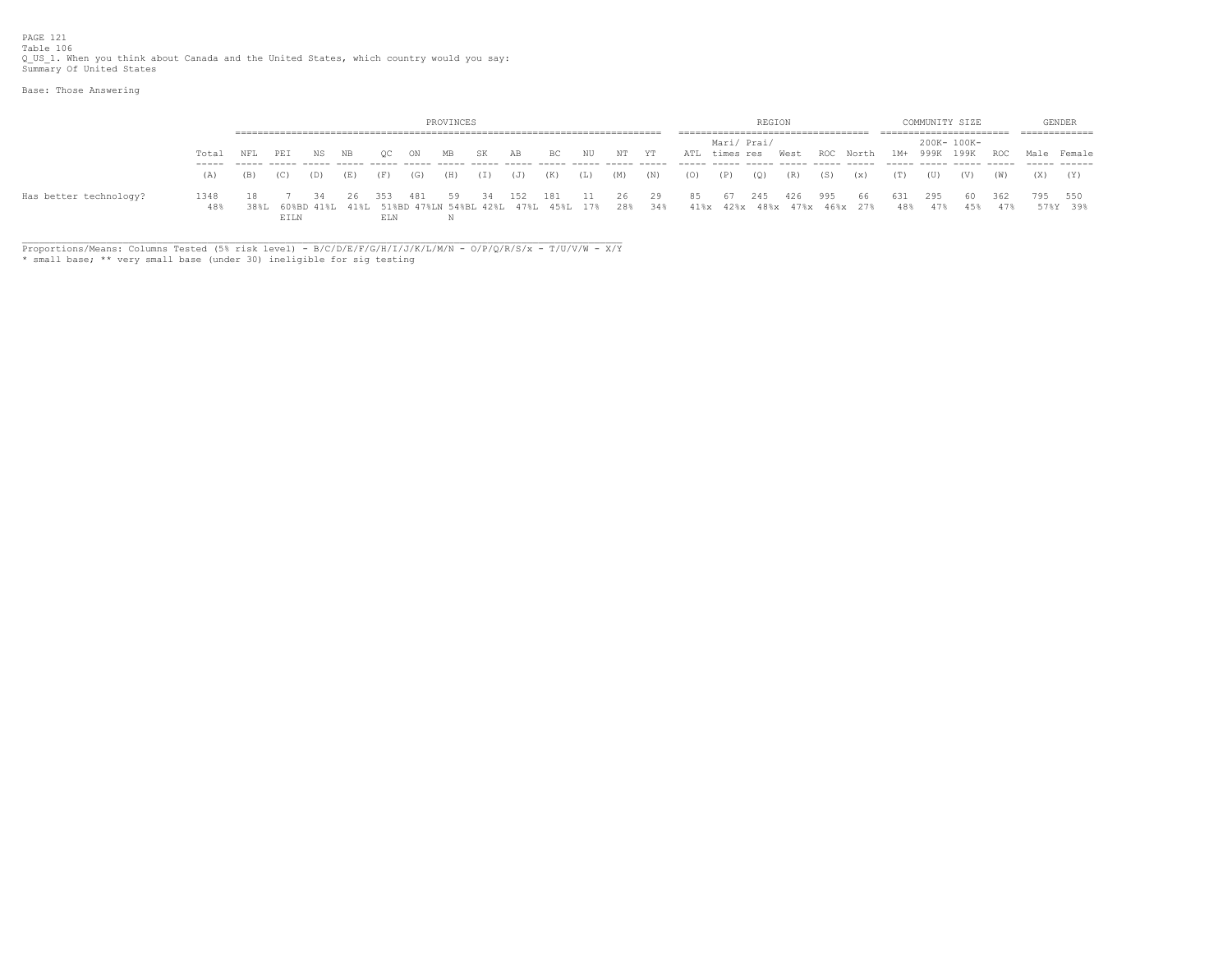PAGE 122 Table 107 Q\_US\_1. When you think about Canada and the United States, which country would you say: Summary Of United States

Base: Those Answering

|                                                                                                        |                             |             |                                                               | AGE                  |                      |                       |                              |                      | INDIGENOUS<br>------------------------------------ |                                  |                           |                                     | LANGUAGE             |                         |             |                        | EDUCATION               |                      |                      |           | INCOME               |                      |                     | INCOME<br>ADEQUACY<br>============= |                      |
|--------------------------------------------------------------------------------------------------------|-----------------------------|-------------|---------------------------------------------------------------|----------------------|----------------------|-----------------------|------------------------------|----------------------|----------------------------------------------------|----------------------------------|---------------------------|-------------------------------------|----------------------|-------------------------|-------------|------------------------|-------------------------|----------------------|----------------------|-----------|----------------------|----------------------|---------------------|-------------------------------------|----------------------|
|                                                                                                        | Total                       |             | ------------------------------<br>18-24 25-34 35-44 45-54 55+ |                      |                      |                       | Indig/ Indig/ First<br>enous | Non<br>enous         | Nation Metis                                       |                                  | Inuit                     | Anglo/ Franco Franco Allo/<br>phone |                      | OC<br>phone phone phone |             | HS or Some<br>less PSE |                         | Col1/<br>CEGEP       | Uni                  | Low       | Middl Incom Incom    | Lower Middl High     |                     | Enough Enoug                        | Not                  |
|                                                                                                        | $\sim$ $\sim$ $\sim$<br>(A) | (B)         | (C)<br>(D)                                                    |                      | (E)                  | (F)                   | (G)                          | (H)                  | (T)                                                | (J)                              | (K)                       | (L)                                 | (M)                  | (N)                     | (0)         | (P)                    | (Q)                     | (R)                  | (S)                  | (T)       | (U)                  | (V)                  | (W)                 | (X)                                 | (Y)                  |
| Has a higher standard of<br>living?                                                                    | 491<br>17%                  | 66<br>23%C  | 56<br>11%                                                     | 78<br>16%            | 74<br>15%            | 217<br>19%C           | 19<br>13%                    | 472<br>17%           | 9<br>11%                                           | 8<br>13%                         | $\mathbf{1}$<br>22%       | 215<br>11%                          | 183<br>30%L          | 175<br>32%L             | 83<br>27%L  | 187<br>19%             | 47<br>16%               | 116<br>15%           | 141<br>17%           | 91<br>18% | 94<br>13%            | 122<br>17%           | 132<br>20%U         | 359<br>17%                          | 119<br>17%           |
| Has a better health care<br>system?                                                                    | 126<br>4%                   | 27<br>7%    | 26<br>6%                                                      | 17<br>3 <sup>°</sup> | 25<br>5%             | 32<br>3 <sup>°</sup>  | 17<br>11%H                   | 109<br>4%            | 3<br>3 <sup>°</sup>                                | 14<br>23%HI                      | $\mathbf{1}$<br>40%       | 83<br>4%                            | 34<br>6%             | 30<br>6%                | 8<br>3%     | 54<br>5%               | 8<br>3%                 | 25<br>3 <sup>°</sup> | 38<br>5%             | 22<br>4%  | 39<br>$5\%$          | 23<br>3%             | 36<br>6%            | 92<br>4%                            | 29<br>4%             |
| Is better at promoting<br>equality for ethnic and racial<br>minorities?                                | 77<br>3 <sup>8</sup>        | 20<br>6%F   | 23<br>58F                                                     | 8<br>2 <sup>°</sup>  | 12<br>2 <sup>°</sup> | 14<br>1%              | Q<br>$7\%H$                  | 68<br>2 <sup>°</sup> | 7<br>10%H                                          | $\star$<br>$1\%$                 | $\star$<br>11%            | 57<br>38N                           | 7<br>$1\%$           | -5<br>$1\%$             | 13<br>4%    | 29<br>3 <sup>8</sup>   | 5<br>2%                 | 11<br>2%             | 32<br>4%             | 23<br>5%  | 12<br>2 <sup>°</sup> | 26<br>3%             | 14<br>2%            | 56<br>3 <sup>8</sup>                | 13<br>2 <sup>°</sup> |
| Has a better system of<br>qovernment?                                                                  | 152<br>$5\%$                | 14<br>4%    | 32<br>7%                                                      | 30<br>6%             | 30<br>5%             | 47<br>4%              | 6<br>4%                      | 147<br>5%            | $1\%$                                              | $\overline{4}$<br>8%             | $\star$<br>13%            | 91<br>5%                            | 29<br>5 <sup>°</sup> | 29<br>5%                | 32<br>10%   | 41<br>4%               | 14<br>4%                | 48<br>6%             | 50<br>6%             | 16<br>3%  | 39<br>6%             | 30<br>4%             | 55<br>8%V           | 119<br>5%                           | 31<br>5%             |
| Maintains a better quality of<br>life for its citizens?                                                | 136<br>$5\%$                | 13<br>4%    | 19<br>4%                                                      | 16<br>4%             | 38<br>7%             | 50<br>4%              | $\overline{7}$<br>$5\%$      | 128<br>5%            | 2<br>2%                                            | $\overline{4}$<br>8 <sup>°</sup> | $\star$<br>13%            | 97<br>5%                            | 15<br>2 <sup>°</sup> | 13<br>2%                | 21<br>7%    | 44<br>4%               | 11<br>3%                | 32<br>5%             | 49<br>6%             | 22<br>5%  | 22<br>3 <sup>°</sup> | 25<br>3%             | 47<br>7%UV          | 91<br>4%                            | 37<br>6%             |
| Has a better educational<br>system?                                                                    | 285<br>10%                  | 44<br>16%   | 37<br>8 <sup>°</sup>                                          | 53<br>11%            | 50<br>10%            | 101<br>9%             | 18<br>12%                    | 267<br>10%           | 5<br>7%                                            | 12<br>20%                        | $^{\star}$<br>3%          | 168<br>9%                           | 70<br>11%            | 66<br>11%               | 41<br>15%   | 113<br>11%             | 18<br>6%                | 55<br>$9\%$          | 98<br>12%Q           | 52<br>10% | 79<br>12%            | 67<br>9%             | 62<br>10%           | 204<br>10%                          | 71<br>10%            |
| Has more opportunities to get<br>ahead?                                                                | 893<br>30%                  | 123<br>33%  | 131<br>27%                                                    | 127<br>26%           | 191<br>36%           | 321<br>29%            | 29<br>21%                    | 864<br>31%GI         | 12<br>15%                                          | 15<br>$31\$ I                    | $\mathbf{1}$<br>40%       | 576<br>29%                          | 140<br>24%           | 128<br>24%              | 160         | 249<br>47%LMN 25%      | 110<br>32%              | 225<br>28%           | 307<br>38%PR         | 99<br>19% | 166<br>24%           | 249                  | 280<br>32%TU 43%TUV | 671<br>31%                          | 212<br>30%           |
| Is better at protecting the<br>rights of individuals?                                                  | 263<br>9%                   | 29<br>10%   | 33<br>7%                                                      | 50<br>11%            | 50<br>10%            | 102<br>9 <sup>°</sup> | 11<br>8 <sup>°</sup>         | 252<br>9%            | 4<br>4%                                            | $\overline{7}$<br>11%            | $\star$<br>$5\%$          | 179<br>9 <sup>°</sup>               | 39<br>6%             | 33<br>6%                | 39<br>15%   | 68<br>7%               | 27<br>10%               | 56<br>9 <sup>°</sup> | 111<br>13%PR         | 33<br>7%  | 76<br>11%            | 63<br>8 <sup>°</sup> | 72<br>12%           | 188<br>9 <sup>°</sup>               | 67<br>11%            |
| Provides better social<br>security for groups like<br>senior citizens, the<br>unemployed and the poor? | 76<br>3%                    | 28          | 17<br>10%DEF 4%F                                              | 11<br>2%             | 8<br>2%              | 12<br>1%              | 3<br>2%                      | 73<br>3%             | $1\%$                                              | $\overline{c}$<br>4%             | 11%                       | 47<br>2%                            | 8<br>$1\%$           | 8<br>$1\%$              | 21<br>6%    | 44<br>4%               | $\overline{c}$<br>$1\%$ | 12<br>2%             | 18<br>$2\frac{6}{5}$ | 12<br>2%  | 27<br>4%             | 21<br>3%             | 15<br>3%            | 63<br>3 <sup>8</sup>                | 13<br>2 <sup>°</sup> |
| Has workers who are more<br>productive?                                                                | 439<br>15%                  | 37<br>14%   | 61<br>13%                                                     | 92<br>19%            | 90<br>17%            | 159<br>14%            | 18<br>12%                    | 421<br>15%           | 6<br>8 <sup>°</sup>                                | 12<br>20%                        | $\star$<br>8 <sup>°</sup> | 240<br>12%                          | 97<br>16%            | 92<br>16%               | 92          | 110<br>33%LMN 10%      | 34<br>11%               | 91<br>14%            | 203<br>$25$ & PQR    | 33<br>7%  | 113<br>168T          | 109                  | 133<br>14%T 21%TV   | 334<br>16%                          | 91<br>15%            |
| Is better at promoting<br>equality between men and<br>women?                                           | 83<br>$3\frac{6}{9}$        | 19<br>$5\%$ | 26<br>5%F                                                     | 11<br>2 <sup>°</sup> | 8<br>2%              | 18<br>2 <sup>°</sup>  | 3<br>2%                      | 80<br>3%             | 2<br>3 <sup>°</sup>                                | $\mathbf{1}$<br>$1\%$            | $\star$<br>2%             | 48<br>2%                            | 18<br>3 <sup>°</sup> | 15<br>3 <sup>°</sup>    | 16<br>$5\%$ | 29<br>3 <sup>°</sup>   | 7<br>2%                 | 9<br>$1\%$           | 37<br>5%R            | 11<br>2%  | 15<br>2 <sup>°</sup> | 27<br>4%             | 25<br>4%            | 64<br>3%                            | 15<br>2%             |
| Has better technology?                                                                                 | 1348<br>48%                 | 124<br>46%  | 221<br>45%                                                    | 252                  | 267<br>54%F 53%F 44% | 484                   | 61<br>38%                    | 1287<br>48%I         | 29<br>31%                                          | 29<br>53%I                       | 19%                       | 835<br>44%                          | 312<br>51%L          | 300<br>53%L             | 191         | 407<br>67%LM 40%       | 131<br>45%              | 322<br>48%           | 486<br>58%POR 37%    | 179       | 290<br>44%           | 392                  | 347<br>51%T 57%TU   | 1043<br>50%                         | 271<br>44%           |

\_\_\_\_\_\_\_\_\_\_\_\_\_\_\_\_\_\_\_\_\_\_\_\_\_\_\_\_\_\_\_\_\_\_\_\_\_\_\_\_\_\_\_\_\_\_\_\_\_\_\_\_\_\_\_\_\_\_\_\_\_\_\_\_\_\_\_\_\_\_\_\_\_\_\_\_\_\_\_\_\_\_\_\_\_\_\_\_\_\_\_\_\_\_\_\_\_\_\_\_\_\_\_\_\_\_\_\_\_ Proportions/Means: Columns Tested (5% risk level) - B/C/D/E/F - G/H/I/J/K - L/M/N/O - P/Q/R/S - T/U/V/W - X/Y

\* small base; \*\* very small base (under 30) ineligible for sig testing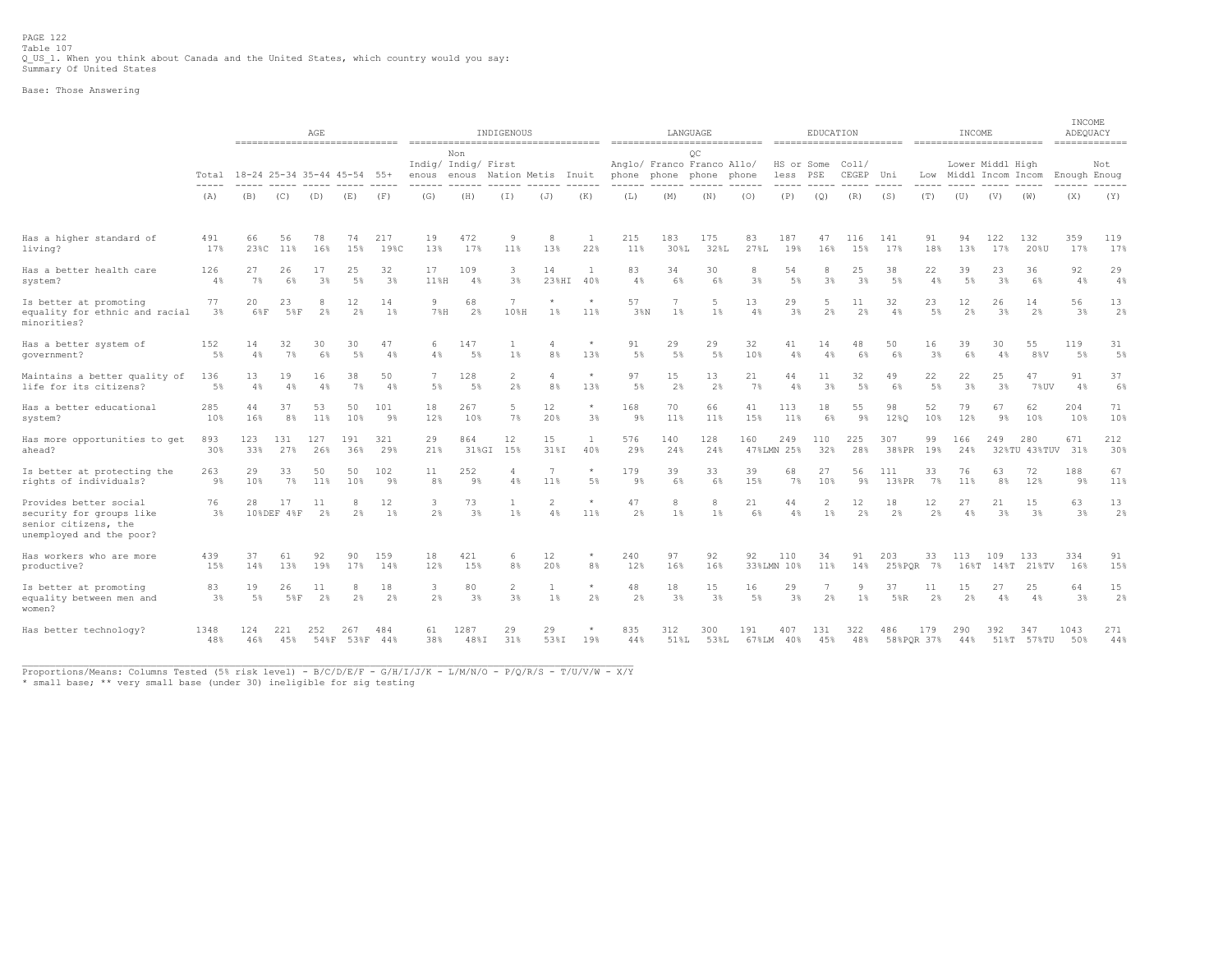PAGE 123 Table 108 Q\_US\_1. When you think about Canada and the United States, which country would you say: Summary Of United States

Base: Those Answering

|                                                                                                        |                        |                      | IMMIGRANT BACKGROUND |                       | ==========================        | =============================== |                      | <b>RACE</b> |                |                      | JOB<br>SECURITY<br>$=$ =========== |                      |                             | PANDEMIC             |                      |                      |                            | FEDERAL PARTY SUPPORT |                          |                  |               |                 |                           | IDEOLOGY<br>------------------ |                    | SATISFACTION     | $\begin{array}{cccccccccccccc} \multicolumn{2}{c}{} & \multicolumn{2}{c}{} & \multicolumn{2}{c}{} & \multicolumn{2}{c}{} & \multicolumn{2}{c}{} & \multicolumn{2}{c}{} & \multicolumn{2}{c}{} & \multicolumn{2}{c}{} & \multicolumn{2}{c}{} & \multicolumn{2}{c}{} & \multicolumn{2}{c}{} & \multicolumn{2}{c}{} & \multicolumn{2}{c}{} & \multicolumn{2}{c}{} & \multicolumn{2}{c}{} & \multicolumn{2}{c}{} & \multicolumn{2}{c}{} & \multicolumn{2}{c}{} & \multicolumn{2}{c}{} & \$ |
|--------------------------------------------------------------------------------------------------------|------------------------|----------------------|----------------------|-----------------------|-----------------------------------|---------------------------------|----------------------|-------------|----------------|----------------------|------------------------------------|----------------------|-----------------------------|----------------------|----------------------|----------------------|----------------------------|-----------------------|--------------------------|------------------|---------------|-----------------|---------------------------|--------------------------------|--------------------|------------------|----------------------------------------------------------------------------------------------------------------------------------------------------------------------------------------------------------------------------------------------------------------------------------------------------------------------------------------------------------------------------------------------------------------------------------------------------------------------------------------|
|                                                                                                        | Total<br>$\frac{1}{2}$ | 1st<br>qen           | 2nd<br>qen           |                       | Recent<br>3rd Immi/<br>gen+ grant | White lized Asian ese           | Racia South Chin/    |             |                | Black                | Worr/ Worr,<br>ied                 | Not<br>ied           | Affect Affect<br>great some | extent extent Affect | Not                  | Libe/<br>ral         | Cons                       | NDP                   | <b>BQ</b>                | GRP              | PPC cided     | Other<br>Unde/  | Left dle                  | Mid/                           | Right sfied isfied |                  | Sati/ Dissat/                                                                                                                                                                                                                                                                                                                                                                                                                                                                          |
|                                                                                                        | (A)                    | (B)                  | (C)                  | (D)                   | (E)                               | (F)                             | (G)                  | (H)         | (T)            | (J)                  | (K)                                | (L)                  | (M)                         | (N)                  | (0)                  | (P)                  | (Q)                        | (R)                   | (S)                      | (T)              | (U)           | (V)             | (W)                       | (X)                            | (Y)                | (Z)              | (a)                                                                                                                                                                                                                                                                                                                                                                                                                                                                                    |
| Has a higher standard of<br>living?                                                                    | 491<br>17%             | 154                  | 53<br>24%CD 11%      | 282<br>16%            | 36<br>26%C                        | 341<br>16%                      | 108<br>20%           | 15<br>14%   | 36<br>18%      | 6<br>13%             | 218<br>16%                         | 240<br>18%           | 145<br>17%                  | 206<br>16%           | 127<br>19%           | 120<br>15%           | 171<br>V                   | 45<br>22%PR 10%       | 57<br>TV                 | 20<br>31%PR 13%  | 10<br>17%     | 68<br>14%       | 46<br>11%                 | 271<br>16%                     | 98                 | 145<br>30%WX 13% | 298<br>20%Z                                                                                                                                                                                                                                                                                                                                                                                                                                                                            |
| Has a better health care<br>system?                                                                    | 126<br>4%              | 21<br>3%             | 20<br>4%             | 85<br>5%              | 13<br>$9\%$                       | 76<br>3 <sup>°</sup>            | 33<br>$5\%$          | 12<br>9%    | $\overline{a}$ | 4<br>5%              | 76<br>5%                           | 48<br>4%             | 28<br>3 <sup>8</sup>        | 56<br>4%             | 42<br>6%             | 37<br>4%             | 47<br>6%R                  | $1\%$                 | 10<br>$5$ <sup>8</sup> R | 10<br>5%         | 6<br>$11$ %RV | 12<br>2%        | $\star$                   | 60<br>48W                      | 57<br>15%WX        | 38<br>3%         | 84<br>$6\%$                                                                                                                                                                                                                                                                                                                                                                                                                                                                            |
| Is better at promoting<br>equality for ethnic and racial<br>minorities?                                | 77<br>3%               | 25<br>$4\%$          | 14<br>3%             | 37<br>2%              | 10<br>10%                         | 35<br>2%                        | 32<br>58F            | 5%          | 13<br>7%F      | 4<br>$5\%$           | 43<br>3 <sup>°</sup>               | 27<br>2%             | 13<br>$1\%$                 | 34<br>3 <sup>°</sup> | 26<br>$4\%$          | 22<br>3 <sup>°</sup> | 23<br>3 <sup>°</sup>       | 13<br>3 <sup>°</sup>  | $\star$                  |                  | 5<br>7%       | 13<br>2%        | $\overline{2}$<br>$\star$ | 36<br>2 <sup>°</sup>           | 39<br>$10$ %WX     | 40<br>3%         | 35<br>2%                                                                                                                                                                                                                                                                                                                                                                                                                                                                               |
| Has a better system of<br>government?                                                                  | 152<br>$5\%$           | 46<br>$7\%$          | 26<br>5%             | 80<br>5%              | 21<br>16%                         | 98<br>$5\%$                     | 47<br>8 <sup>°</sup> | 20<br>16%   | 11<br>6%       |                      | 70<br>5%                           | 77<br>6%             | 52<br>$6\%$                 | 68<br>$5\%$          | 32<br>$4\%$          | 12<br>$1\%$          | 93<br>TV                   | 13%PRS 2%             | 10<br>5%P                | $\star$          | 12<br>16%     | 19<br>4%        | $1\%$                     | 92<br>6%W                      | 48<br>13%WX        | 54<br>5%         | 95<br>7%                                                                                                                                                                                                                                                                                                                                                                                                                                                                               |
| Maintains a better quality of<br>life for its citizens?                                                | 136<br>$5\%$           | 51<br>8 <sup>°</sup> | 15<br>3 <sup>°</sup> | 70<br>4%              | 6<br>4%                           | 81<br>4%                        | 34<br>6%             | 4%          | 8<br>$5\%$     | 4<br>5%              | 62<br>4%                           | 63<br>5%             | 38<br>4%                    | 54<br>4%             | 38<br>$5\%$          | 17<br>2%             | 52<br>$7$ % PR             | 1%                    | 2%                       | 2<br>1%          | 31<br>40%     | 24<br>5%        | $1\%$                     | 73<br>5%                       | 47<br>12%WX        | 29<br>2%         | 97<br>7%Z                                                                                                                                                                                                                                                                                                                                                                                                                                                                              |
| Has a better educational<br>system?                                                                    | 285<br>10%             | 84<br>15%C           | 37<br>8 <sup>°</sup> | 164<br>9%             | 30<br>24%CD                       | 183<br>9%                       | 77<br>15%F           | 28<br>20%   | 22<br>16%      | 6<br>16%             | 125<br>$9\%$                       | 140<br>11%           | 78<br>$9\%$                 | 149<br>12%           | 55<br>$9\%$          | 53<br>6%             | 121                        | 25<br>17%PRV 6%       | 15<br>$9\%$              | 16<br>12%        | 11<br>14%     | 43<br>$9\%$     | 27<br>6%                  | 197                            | 35<br>13%W 11%     | 97<br>9%         | 173<br>12%                                                                                                                                                                                                                                                                                                                                                                                                                                                                             |
| Has more opportunities to get<br>ahead?                                                                | 893<br>30%             | 272                  | 150<br>42%CD 28%     | 470<br>27%            | 38<br>30%                         | 584<br>27%                      | 255<br>40%F          | 44<br>33%   | 86<br>44%F     | 7<br>$9\%$           | 410<br>29%                         | 441<br>33%           | 300<br>34%                  | 384<br>30%           | 201<br>29%           | 232<br>27%           | 299<br><b>SV</b>           | 95<br>42%PR 21%       | 50<br>26%                | 61<br>34%        | 43<br>60%     | 113<br>22%      | 86<br>20%                 | 580                            | 128<br>35%W 37%W   | 265<br>23%       | 565<br>38%Z                                                                                                                                                                                                                                                                                                                                                                                                                                                                            |
| Is better at protecting the<br>rights of individuals?                                                  | 263<br>$9\%$           | 60<br>10%            | 58<br>13%            | 143<br>8 <sup>°</sup> | 17<br>11%                         | 180<br>8 <sup>°</sup>           | 60<br>12%            | 29<br>24%   | 6<br>4%        | $\overline{2}$<br>4% | 136<br>10%                         | 113<br>9%            | 89<br>10%                   | 123<br>10%           | 44<br>$7\%$          | 45<br>6%             | 129<br>$\operatorname{TV}$ | 23<br>17%PRS 5%       | 3<br>$2\frac{6}{5}$      | 10<br>$7\%$      | 33<br>STV     | 20<br>49%POR 4% | 23<br>$5\%$               | 147<br>$9\%$                   | 81<br>24%WX        | 61<br>5%         | 194<br>14%Z                                                                                                                                                                                                                                                                                                                                                                                                                                                                            |
| Provides better social<br>security for groups like<br>senior citizens, the<br>unemployed and the poor? | 76<br>3%               | 20<br>3 <sup>°</sup> | 28<br>6%D            | 29<br>2%              | 6<br>3 <sup>°</sup>               | 33<br>2 <sup>°</sup>            | 34<br>6%F            | 16<br>12%   | 3<br>2%        | 8<br>14%             | 59<br>48L                          | 18<br>1%             | 18<br>$2\frac{6}{5}$        | 35<br>3 <sup>°</sup> | 17<br>3 <sup>°</sup> | 22<br>3%             | 34<br>$4\$ S               | 2%                    |                          | 3%               | 3<br>5%S      | 6<br>$1\%$      |                           | 42<br>3%                       | 29<br>9%WX         | 29<br>3%         | 46<br>3%                                                                                                                                                                                                                                                                                                                                                                                                                                                                               |
| Has workers who are more<br>productive?                                                                | 439<br>15%             | 138<br>23%D          | 84<br>16%            | 216<br>13%            | 42<br>29%D                        | 286<br>13%                      | 121<br>23%F          | 41<br>29%   | 48<br>33%F     | 2<br>4%              | 230<br>17%                         | 189<br>14%           | 144<br>16%                  | 210<br>17%0          | 78<br>12%            | 101                  | 196                        | 19<br>13%R 25%PRV 5%  | 32                       | 27<br>19%RV 17%R | 12<br>18%R    | 51<br>10%       | 64<br>13%                 | 260<br>16%                     | 89                 | 116<br>28%WX 10% | 281<br>20%Z                                                                                                                                                                                                                                                                                                                                                                                                                                                                            |
| Is better at promoting<br>equality between men and<br>women?                                           | 83<br>$3\frac{6}{9}$   | 28<br>4%             | 17<br>3 <sup>°</sup> | 38<br>2 <sup>°</sup>  | 11<br>8 <sup>°</sup>              | 39<br>2 <sup>°</sup>            | 39<br>6%F            | 11<br>11%   | 3%             | 9<br>12%             | 45<br>3 <sup>°</sup>               | 32<br>2 <sup>°</sup> | 29<br>$3\frac{6}{5}$        | 33<br>3 <sup>°</sup> | 21<br>3 <sup>°</sup> | 23<br>$3\frac{a}{b}$ | 21<br>3 <sup>°</sup>       | $1\%$                 | 8<br>$4\%$               | 13<br>$7$ %RV    | -3<br>4%      | 9<br>2%         | 3<br>1 <sup>°</sup>       | 38<br>2%                       | 35<br>$10$ %WX     | 33<br>3%         | 45<br>$3\%$                                                                                                                                                                                                                                                                                                                                                                                                                                                                            |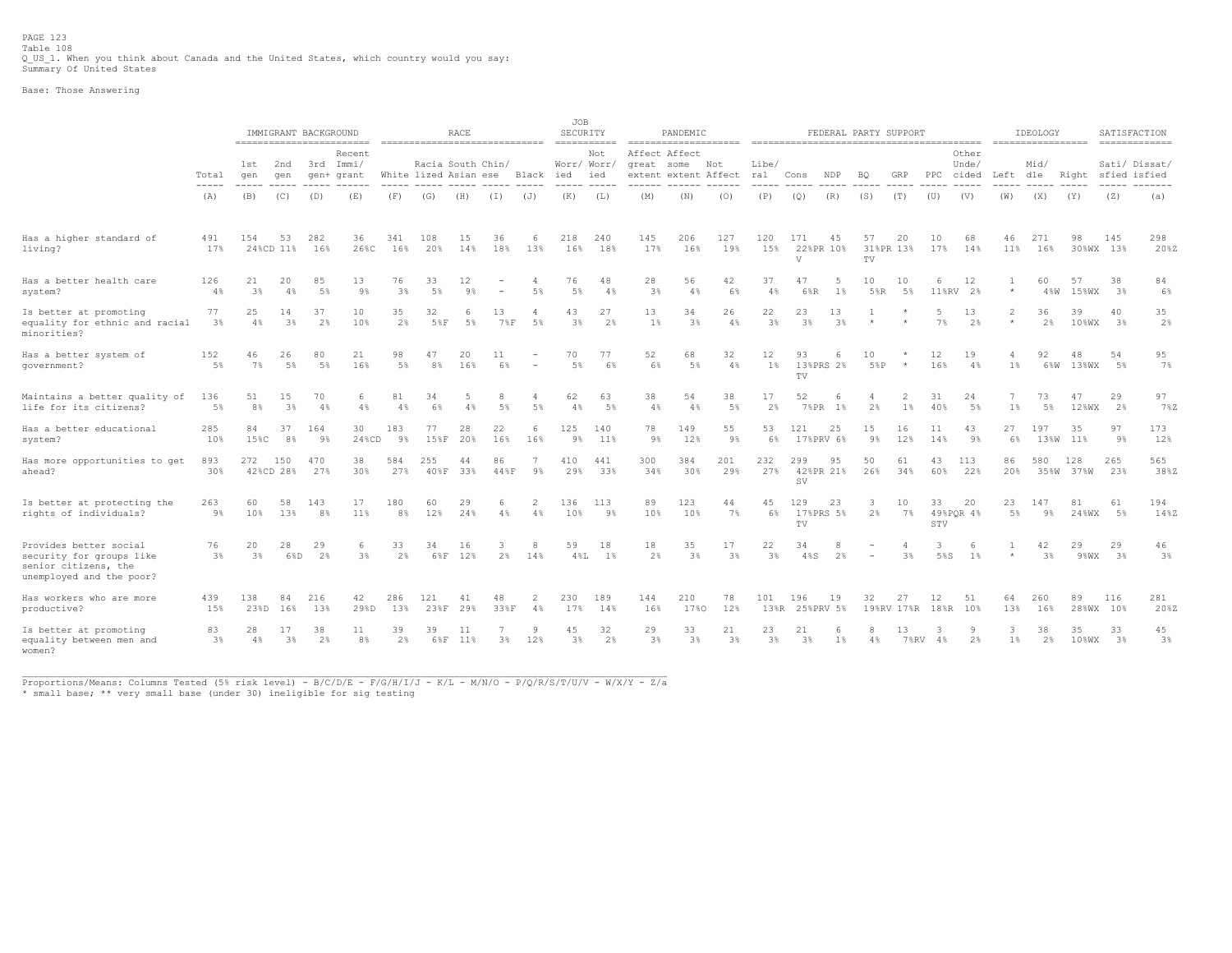PAGE 124 Table 108<br>Q\_US\_1. When you think about Canada and the United States, which country would you say:<br>Summary Of United States

Base: Those Answering

|                        |             |              | IMMIGRANT BACKGROUND |     |                               |     |                                            | RACE            |     |                 | JOB<br>SECURITY |            |                                        | PANDEMIC   |                                 |       |      | FEDERAL PARTY SUPPORT |           |      |      |                                      |            | IDEOLOGY   |            | SATISFACTION                        |             |
|------------------------|-------------|--------------|----------------------|-----|-------------------------------|-----|--------------------------------------------|-----------------|-----|-----------------|-----------------|------------|----------------------------------------|------------|---------------------------------|-------|------|-----------------------|-----------|------|------|--------------------------------------|------------|------------|------------|-------------------------------------|-------------|
|                        |             |              |                      |     |                               |     |                                            |                 |     |                 |                 |            |                                        |            |                                 |       |      |                       |           |      |      |                                      |            |            |            | ============                        |             |
|                        | Total       | 1st -<br>qen | 2nd<br>qen           | 3rd | Recent<br>Immi/<br>gen+ grant |     | Racia South Chin/<br>White lized Asian ese |                 |     | Black ied       |                 | Not<br>ied | Affect Affect<br>Worr/Worr/ qreat some |            | Not<br>extent extent Affect ral | Libe/ | Cons | NDP                   | BQ        | GRP  |      | Other<br>Unde,<br>PPC cided Left dle |            | Mid/       |            | Sati/ Dissat/<br>Right sfied isfied |             |
|                        | (A)         | (B)          |                      | (D) | (E)                           | (F) | (G)                                        | (H)             | (I) | (J)             | (K)             | (L)        | (M)                                    | (N)        | (0)                             | (P)   | (0)  | (R)                   | (S)       | (T)  | (U)  | (V)                                  | (W)        | (X)        | (Y)        | (Z)                                 | (a)         |
| Has better technology? | 1348<br>48% |              | 223<br>57%CD 45%     | 46% | 6.3%CD                        | 46% | 318                                        | 70.<br>60%F 52% | .28 | 20<br>84%FG 48% | 625<br>47%      | 667<br>51% | 423<br>47%                             | 600<br>50% | 305<br>48%                      | 47%   |      | . 79<br>57%PR 42%     | 84<br>48% | 4.5% | 60%V | 202<br>39%                           | 224<br>45% | 789<br>518 | 180<br>56% | 503<br>44%                          | 721<br>52%Z |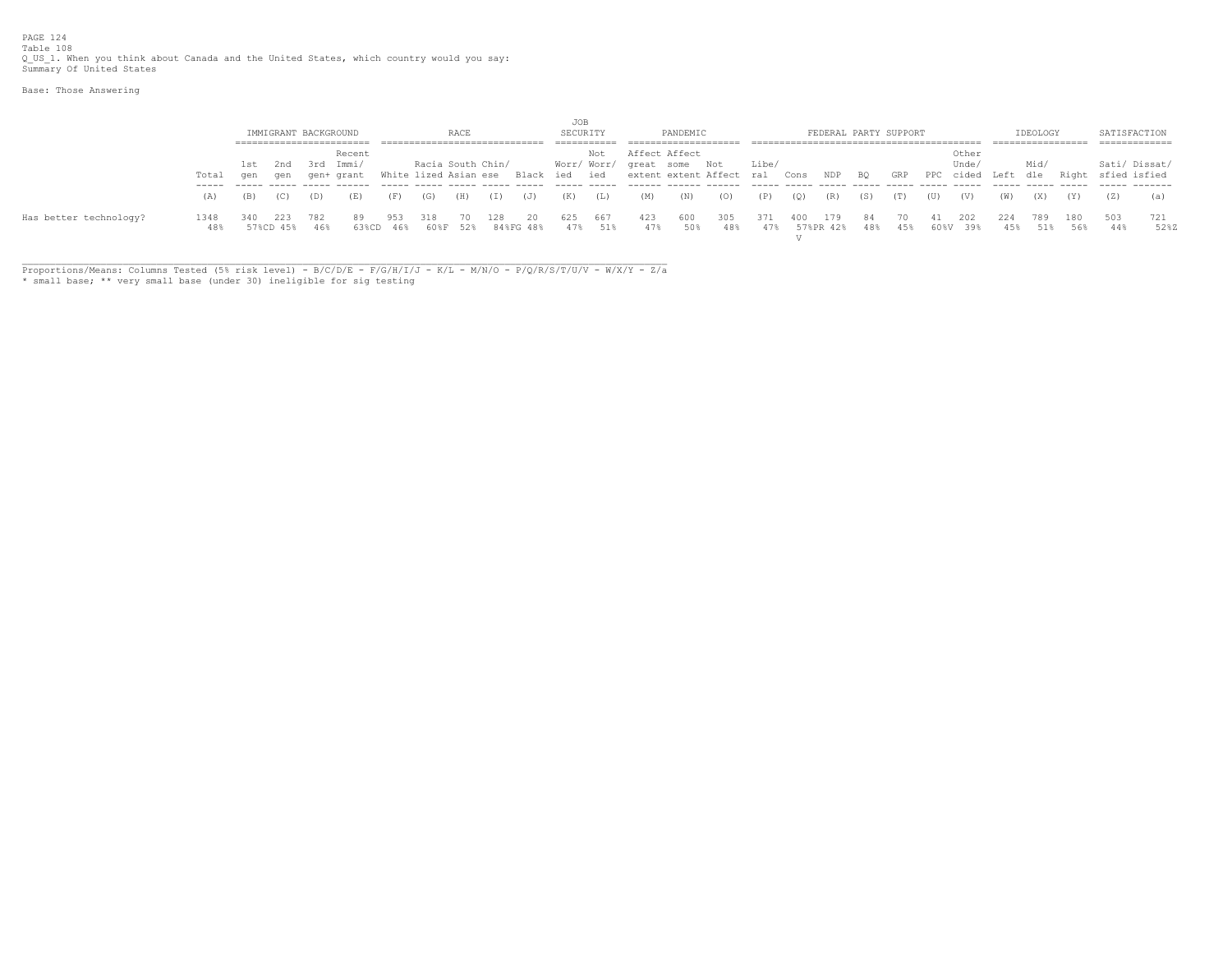Base: Those Answering

|                                                                                                        |                       |                     |                                 |            |           |                       |                                                      | PROVINCES                                  |                                   |                                     |                             |                    |                |           |           | ------------------------------------ | <b>REGION</b> |                              |                        |            | ========================= | COMMUNITY SIZE      |           |              |            | <b>GENDER</b><br>$=$ ============== |
|--------------------------------------------------------------------------------------------------------|-----------------------|---------------------|---------------------------------|------------|-----------|-----------------------|------------------------------------------------------|--------------------------------------------|-----------------------------------|-------------------------------------|-----------------------------|--------------------|----------------|-----------|-----------|--------------------------------------|---------------|------------------------------|------------------------|------------|---------------------------|---------------------|-----------|--------------|------------|-------------------------------------|
|                                                                                                        | Total                 | NFL                 | PEI                             | ΝS         | NB        | OС                    | ON                                                   | MВ                                         | SK                                | AB                                  | BC                          | ΝU                 | NΤ             | ΥT        | ATL       | Mari/ Prai/<br>times res             |               | West                         | ROC                    | North      | $1M+$                     | 200K- 100K-<br>999K | 199K      | ROC          |            | Male Female                         |
|                                                                                                        | -----<br>(A)          | (B)                 | (C)                             | (D)        | (E)       | (F)                   | (G)                                                  | (H)                                        | (I)                               | (J)                                 | (K)                         | (L)                | (M)            | (N)       | (0)       | (P)                                  | (Q)           | (R)                          | (S)                    | (x)        | (T)                       | (U)                 | (V)       | (W)          | (X)        | (Y)                                 |
| Has a higher standard of<br>living?                                                                    | 534<br>18%            | $9\%$               | 2<br>18%                        | 8<br>10%   | 11%       | 89<br>13%             | 246<br>21%BD 16%<br>$\to \hspace{-0.5mm} \mathbb{F}$ | 17                                         | 12<br>15%                         | 64<br>EF                            | 84<br>22%BD 20%BD 22%<br>F. | 16                 | .5<br>$7\%$    | 15<br>17% | 21<br>10% | 17<br>11%                            | 93            | 177<br>20%OP 20%OP 20%OP 15% | 445                    | 37         | 276<br>21%U               | 79<br>13%           | 26<br>19% | 152<br>19%   | 255<br>18% | 272<br>18%                          |
| Has a better health care<br>system?                                                                    | 227<br>8 <sup>°</sup> | 2<br>5%N            | 3%                              | 7<br>8%N   | 3<br>4%   | 59                    | 107<br>9%IJN 9%N                                     | 5<br>5%                                    | 2<br>3 <sup>°</sup>               | 11<br>3 <sup>8</sup>                | 32<br>$8\,$ % $N$           | 11%                |                |           | 11<br>6%  | 10<br>6%                             | 18<br>4%      | 50<br>6%                     | 168<br>$7\%$           | 6<br>3%    | 143<br>$10$ %UW           | 31<br>5%            | 11<br>7%  | 42<br>5%     | 111<br>8%  | 116<br>8 <sup>°</sup>               |
| Is better at promoting<br>equality for ethnic and racial<br>minorities?                                | 516<br>18%            | 4<br>10%            | 11%                             | 10<br>12%  | 11<br>19% | 126<br>18%            | 164<br>15%                                           | 22<br>21%B                                 | 23<br>G                           | 74<br>24%BD 25%BC 20%<br>DGN        | 79                          | 25<br>38%          | 13<br>15%      | 7<br>12%  | 27<br>14% | 22<br>15%                            | 119<br>S      | 198<br>24%OP 22%OP 18%<br>S. | 390                    | 45<br>21%  | 238<br>18%                | 94<br>14%           | 15<br>11% | 169<br>23%U  | 253<br>18% | 261<br>17%                          |
| Has a better system of<br>government?                                                                  | 642<br>22%            | 7<br>18%            | $\overline{c}$<br>16%           | 12<br>14%  | 11<br>17% | 157<br>23%D           | 248<br>21%                                           | 18<br>20%                                  | 18<br>20%                         | 81<br>24%                           | 87<br>23%                   | 16<br>29%D         | 11<br>13%      | 10<br>15% | 32<br>16% | 25<br>16%                            | 116<br>22%    | 203                          | 485<br>23%OP 21%OP 18% | 37         | 298<br>21%                | 120<br>18%          | 34<br>24% | 190<br>26%U  | 342        | 298<br>25%Y 19%                     |
| Maintains a better quality of<br>life for its citizens?                                                | 376<br>13%            | 7<br>14%            | 2<br>15%                        | 9<br>12%   | 7%        | 66<br>9%              | 137<br>13%                                           | 21                                         | 18<br>19%EF 20%EF 18%EF 12%<br>GK | 67                                  | 45                          | 16<br>25%          | 19<br>22%      | 7<br>11%  | 22<br>11% | 15<br>10%                            | 106           | 150<br>19%OP 16%P            | 310<br>14%             | 42<br>19%P | 163<br>12%                | 89<br>13%           | 16<br>11% | 109<br>15%   | 218        | 152<br>15%Y 10%                     |
| Has a better educational<br>system?                                                                    | 405<br>14%            | 5<br>13%            | 2<br>15%                        | 9<br>12%   | 10<br>16% | 76<br>$11\%$          | 147<br>15%                                           | 21<br>208F                                 | 14<br>15%                         | 59<br>198F                          | 60<br>14%                   | 20<br>EFGHIJ<br>ΚN | 7<br>36%BCD 8% | 9<br>13%  | 26<br>14% | 21<br>14%                            | 94<br>18%     | 154<br>17%                   | 329<br>16%             | 36<br>17%  | 193<br>15%                | 105<br>17%          | 11<br>8%  | 96<br>13%    | 161<br>12% | 239<br>16%                          |
| Has more opportunities to get<br>ahead?                                                                | 740<br>25%            | 9<br>21%            | $\overline{\phantom{a}}$<br>20% | 13<br>18%  | 15<br>24% | 125<br>19%            | 311                                                  | 24<br>26%FN 27%FN 21%                      | 17                                | 103<br>N                            | 119<br>30%DF 29%DF 36%<br>N | 24                 | 19<br>22%      | 12<br>13% | 39<br>21% | 30<br>21%                            | 144           | 263<br>28%OP 29%OP 27%OP 23% | 615                    | 55         | 360<br>26%                | 149<br>22%          | 35<br>25% | 196<br>26%   | 340<br>24% | 396<br>25%                          |
| Is better at protecting the<br>rights of individuals?                                                  | 572<br>20%            | 6<br>14%            | 2<br>17%                        | 11<br>13%  | 10<br>16% | 74<br>11 <sup>8</sup> | 260<br>$\operatorname{EF}$                           | 29                                         | 14<br>26%BD 25%DF 18%F            | 91<br>$\operatorname{EF}$           | 73<br>28%BD 18%F            | 21<br>37%          | 6<br>7%        | 15<br>17% | 30<br>15% | 23<br>15%                            | 134           | 207<br>26%OP 23%OP 23%OP 19% | 498                    | 42         | 233<br>18%                | 106<br>17%          | 24<br>19% | 209<br>27%TU | 313<br>23% | 255<br>18%                          |
| Provides better social<br>security for groups like<br>senior citizens, the<br>unemployed and the poor? | 433<br>15%            | 4<br>9 <sup>°</sup> | $9\%$                           | 12<br>178F | 10%       | 68<br>10%             | 188<br>178F                                          | 25<br>24%BE 14%<br>$\overline{\mathbf{F}}$ | 13                                | 51<br>15%                           | 63<br>16%                   | 17<br>26%          | 4%             | 15<br>16% | 24<br>12% | 20<br>14%                            | 89<br>17%     | 151<br>16%                   | 365<br>16%             | 36<br>14%  | 174<br>13%                | 92<br>15%           | 17<br>12% | 150<br>198T  | 221<br>15% | 207<br>14%                          |
| Has workers who are more<br>productive?                                                                | 874<br>30%            | 12<br>25%           | 2<br>21%                        | 24<br>298F | 15<br>25% | 133<br>19%            | 363                                                  | 38<br>35%EF 34%F                           | 31                                | 119<br>36%EF 36%F                   | 133<br>33%F                 | 17<br>30%          | 29<br>34%      | 23<br>26% | 53<br>26% | 41<br>27%                            | 189           | 322<br>36%OP 35%OP 34%OP 30% | 741                    | 69         | 376<br>28%                | 204<br>32%          | 45<br>36% | 249<br>33%   | 425<br>30% | 446<br>32%                          |
| Is better at promoting<br>equality between men and<br>women?                                           | 832<br>28%            | 7<br>17%            | 3<br>27%                        | 15<br>20%  | 14<br>22% | 127<br>19%            | 390<br>32%BD 24%<br>EFN                              | 21                                         | 31<br>FN                          | 108<br>32%BD 35%BD 32%BD 41%<br>EFN | 113<br>FN                   | 29                 | 26<br>30%      | 11<br>16% | 40<br>21% | 33<br>21%                            | 159           | 272<br>32%OP 32%OP 31%OP 30% | 705                    | 65         | 398<br>29%                | 176<br>27%          | 27<br>19% | 230<br>30%V  | 403<br>29% | 426<br>27%                          |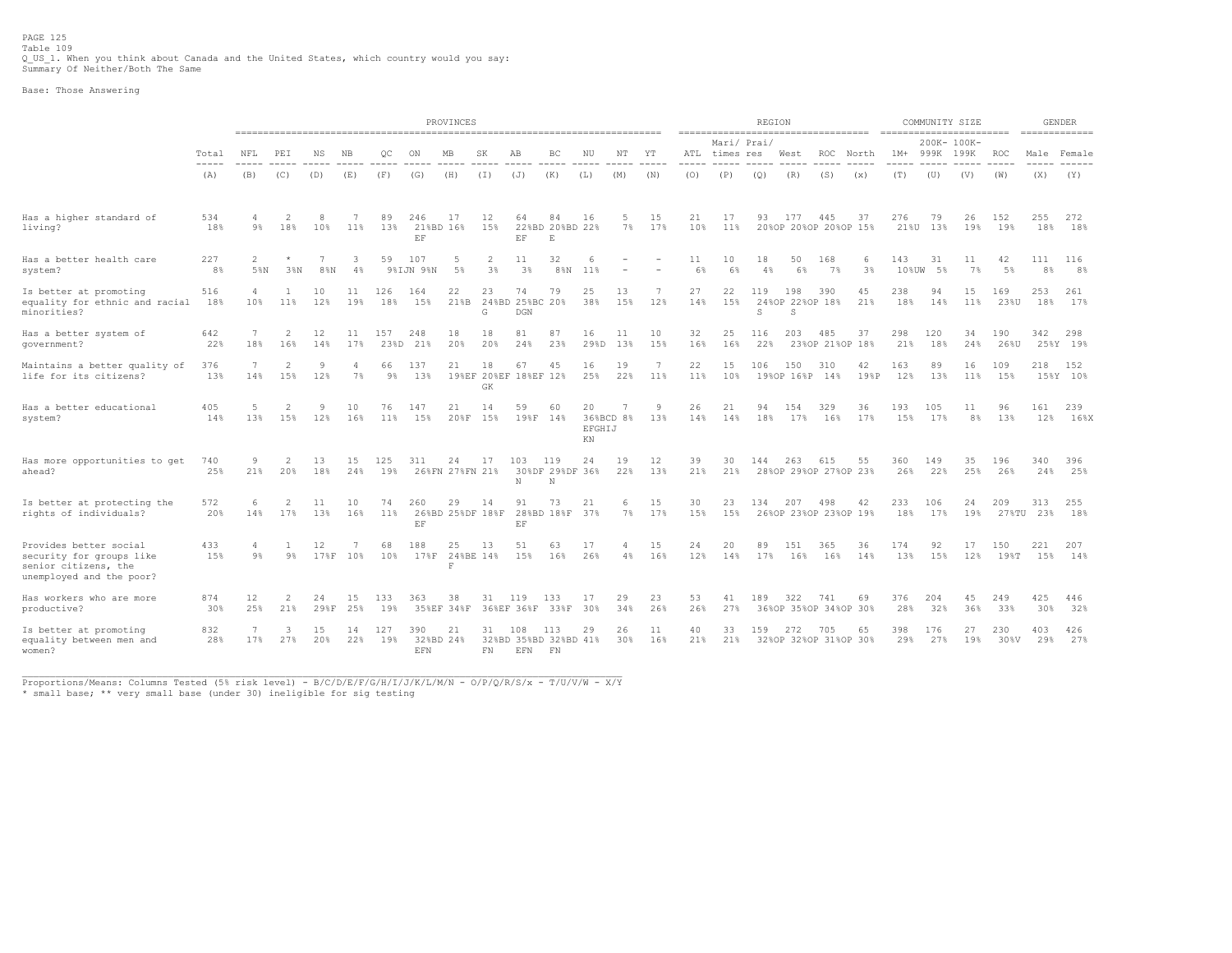Base: Those Answering

|                        |            |     |     |       |      |      |        | PROVINCES |     |     |              |     |       |                                                                    |    |             | REGION |                    |     |                              |            |            | COMMUNITY SIZE  |                   |         | GENDER       |
|------------------------|------------|-----|-----|-------|------|------|--------|-----------|-----|-----|--------------|-----|-------|--------------------------------------------------------------------|----|-------------|--------|--------------------|-----|------------------------------|------------|------------|-----------------|-------------------|---------|--------------|
|                        |            |     |     |       |      |      |        |           |     |     |              |     |       |                                                                    |    | Mari/ Prai/ |        |                    |     |                              |            |            | 200K- 100K-     |                   |         | ------------ |
|                        | Total      | NFL | PEI | NS NB |      | - OC | ON     | MB        | SK  | AB  | BC           | NU  | NT YT |                                                                    |    |             |        |                    |     | ATL times res West ROC North |            |            |                 | 1M+ 999K 199K ROC |         | Male Female  |
|                        | (A)        | (B) | (C) | (D)   | (E)  | (F)  | (G)    | (H)       | (I) | (J) | $\cdot$ (K), | (L) | (M)   | (N)                                                                |    | $(0)$ $(P)$ | (Q)    | (R)                | (S) | (x)                          | (T)        | (U)        | (V)             | (W)               |         | $(Y)$ $(Y)$  |
| Has better technology? | 741<br>26% |     |     | 24    | - 19 | -81  | 321 28 |           | 27  | 106 | 117          | 28  | 38 25 | 26%F 23%F 28%F 30%F 12% 32%F 25%F 34%F 33%F 29%F 43%F 40% 29%F 28% | 58 | -46<br>29%  | 161    | 278<br>31% 30% 31% | 660 | - 91<br>37%                  | 305<br>23% | 166<br>26% | 35 235<br>26% - | 31%T              | 325 404 | 23% 28%      |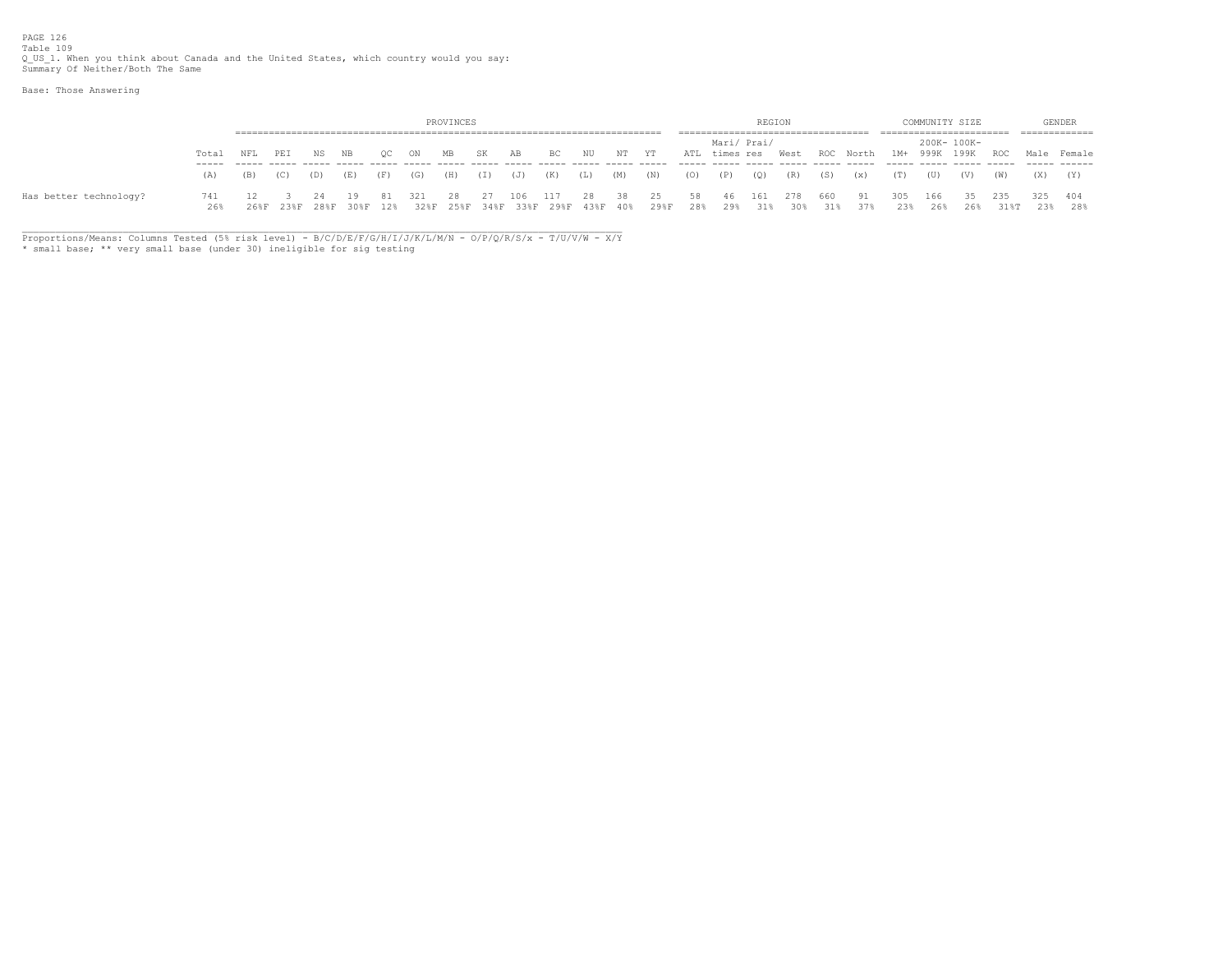PAGE 127 Table 110 Q\_US\_1. When you think about Canada and the United States, which country would you say: Summary Of Neither/Both The Same

Base: Those Answering

|                                                                                                        |                                                                                                                                                                                                                                                                                                                                                                                                     |                             |            | AGE           | ------------------------------ |                                                                                                                                                                                                                                                                                                                                                                                                     |                              |                | INDIGENOUS         |           | ----------------------------------- |                     |                 | LANGUAGE                                                    |           |                        | EDUCATION  |                    |                | ========================== | INCOME          |                                           |            | INCOME<br>ADEQUACY<br>============= |                                                                                                                                                                                                                                                                                                                                                                                                     |
|--------------------------------------------------------------------------------------------------------|-----------------------------------------------------------------------------------------------------------------------------------------------------------------------------------------------------------------------------------------------------------------------------------------------------------------------------------------------------------------------------------------------------|-----------------------------|------------|---------------|--------------------------------|-----------------------------------------------------------------------------------------------------------------------------------------------------------------------------------------------------------------------------------------------------------------------------------------------------------------------------------------------------------------------------------------------------|------------------------------|----------------|--------------------|-----------|-------------------------------------|---------------------|-----------------|-------------------------------------------------------------|-----------|------------------------|------------|--------------------|----------------|----------------------------|-----------------|-------------------------------------------|------------|-------------------------------------|-----------------------------------------------------------------------------------------------------------------------------------------------------------------------------------------------------------------------------------------------------------------------------------------------------------------------------------------------------------------------------------------------------|
|                                                                                                        | Total                                                                                                                                                                                                                                                                                                                                                                                               | 18-24 25-34 35-44 45-54 55+ |            |               |                                |                                                                                                                                                                                                                                                                                                                                                                                                     | Indig/ Indig/ First<br>enous | Non<br>enous   | Nation Metis Inuit |           |                                     |                     |                 | ОC<br>Anglo/ Franco Franco Allo/<br>phone phone phone phone |           | HS or Some<br>less PSE |            | Col1/<br>CEGEP Uni |                |                            |                 | Lower Middl High<br>Low Middl Incom Incom |            | Enough Enoug                        | Not                                                                                                                                                                                                                                                                                                                                                                                                 |
|                                                                                                        | $\frac{1}{2} \frac{1}{2} \frac{1}{2} \frac{1}{2} \frac{1}{2} \frac{1}{2} \frac{1}{2} \frac{1}{2} \frac{1}{2} \frac{1}{2} \frac{1}{2} \frac{1}{2} \frac{1}{2} \frac{1}{2} \frac{1}{2} \frac{1}{2} \frac{1}{2} \frac{1}{2} \frac{1}{2} \frac{1}{2} \frac{1}{2} \frac{1}{2} \frac{1}{2} \frac{1}{2} \frac{1}{2} \frac{1}{2} \frac{1}{2} \frac{1}{2} \frac{1}{2} \frac{1}{2} \frac{1}{2} \frac{$<br>(A) | (B)                         | (C)        | (D)           | (E)                            | $\frac{1}{2} \frac{1}{2} \frac{1}{2} \frac{1}{2} \frac{1}{2} \frac{1}{2} \frac{1}{2} \frac{1}{2} \frac{1}{2} \frac{1}{2} \frac{1}{2} \frac{1}{2} \frac{1}{2} \frac{1}{2} \frac{1}{2} \frac{1}{2} \frac{1}{2} \frac{1}{2} \frac{1}{2} \frac{1}{2} \frac{1}{2} \frac{1}{2} \frac{1}{2} \frac{1}{2} \frac{1}{2} \frac{1}{2} \frac{1}{2} \frac{1}{2} \frac{1}{2} \frac{1}{2} \frac{1}{2} \frac{$<br>(F) | (G)                          | (H)            | (T)                | (J)       | (K)                                 | (L)                 | (M)             | (N)                                                         | (0)       | (P)                    | (0)        | (R)                | -----<br>(S)   | $- - -$<br>(T)             | (U)             | (V)                                       | (W)        | (X)                                 | $\frac{1}{2} \frac{1}{2} \frac{1}{2} \frac{1}{2} \frac{1}{2} \frac{1}{2} \frac{1}{2} \frac{1}{2} \frac{1}{2} \frac{1}{2} \frac{1}{2} \frac{1}{2} \frac{1}{2} \frac{1}{2} \frac{1}{2} \frac{1}{2} \frac{1}{2} \frac{1}{2} \frac{1}{2} \frac{1}{2} \frac{1}{2} \frac{1}{2} \frac{1}{2} \frac{1}{2} \frac{1}{2} \frac{1}{2} \frac{1}{2} \frac{1}{2} \frac{1}{2} \frac{1}{2} \frac{1}{2} \frac{$<br>(Y) |
| Has a higher standard of                                                                               | 534                                                                                                                                                                                                                                                                                                                                                                                                 | 27                          | 88         | 86            | 101                            | 232                                                                                                                                                                                                                                                                                                                                                                                                 | 18                           | 516            | -7                 | 10        | $\star$                             | 370                 | 86              | 75                                                          | 65        | 170                    | 55         | 160                | 143            | 83                         | 139             | 129                                       | 113        | 383                                 | 127                                                                                                                                                                                                                                                                                                                                                                                                 |
| living?                                                                                                | 18%                                                                                                                                                                                                                                                                                                                                                                                                 | $9\%$                       | 17%        | 17%           | 208B                           | 21%B                                                                                                                                                                                                                                                                                                                                                                                                | 12%                          | 19%            | 10%                | 15%       | $9\%$                               | 19%                 | 14%             | 14%                                                         | 21%       | 17%                    | 18%        | 21%                | 17%            | 16%                        | 20%             | 18%                                       | 18%        | 18%                                 | 18%                                                                                                                                                                                                                                                                                                                                                                                                 |
| Has a better health care                                                                               | 227                                                                                                                                                                                                                                                                                                                                                                                                 | 19                          | 40         | 46            | 57                             | 65                                                                                                                                                                                                                                                                                                                                                                                                  | $\overline{4}$               | 223            | $1\%$              | 2         | $\star$                             | 105                 | 53              | 51                                                          | 52        | 72                     | 36         | 58                 | 54             | 36                         | 54              | 52                                        | 35         | 139                                 | 76                                                                                                                                                                                                                                                                                                                                                                                                  |
| system?                                                                                                | 8%                                                                                                                                                                                                                                                                                                                                                                                                  | $5\%$                       | $9\%$      | $9\%$         | 108F                           | 6%                                                                                                                                                                                                                                                                                                                                                                                                  | 3 <sup>°</sup>               | 8 <sup>°</sup> |                    | 3%        | 25%                                 | $5\%$               | 9%L             | 10%L                                                        | 16%L      | $7\%$                  | 11%        | 7%                 | $7\%$          | 7%                         | 7%              | $7\%$                                     | 6%         | 6%                                  | 11%X                                                                                                                                                                                                                                                                                                                                                                                                |
| Is better at promoting<br>equality for ethnic and racial<br>minorities?                                | 516<br>18%                                                                                                                                                                                                                                                                                                                                                                                          | 58<br>16%                   | 74<br>16%  | 66<br>15%     | 82<br>15%                      | 236<br>21%                                                                                                                                                                                                                                                                                                                                                                                          | 23<br>18%                    | 493<br>18%     | 12<br>16%          | 9<br>21%  | 1<br>21%                            | 356<br>18%0         | 119<br>19%0     | 114<br>19%0                                                 | 16<br>6%  | 220<br>22%S            | 63         | 108<br>20%S 15%    | 103<br>12%     | 112                        | 112<br>22%V 17% | 107<br>14%                                | 107<br>16% | 334<br>16%                          | 141<br>21%                                                                                                                                                                                                                                                                                                                                                                                          |
| Has a better system of                                                                                 | 642                                                                                                                                                                                                                                                                                                                                                                                                 | 67                          | 110        | 96            | 115                            | 254                                                                                                                                                                                                                                                                                                                                                                                                 | 33                           | 608            | 15                 | 16        | $\star$                             | 425                 | 146             | 138                                                         | 52        | 251                    | 72         | 153                | 154            | 127                        | 147             | 153                                       | 133        | 421                                 | 188                                                                                                                                                                                                                                                                                                                                                                                                 |
| government?                                                                                            | 22%                                                                                                                                                                                                                                                                                                                                                                                                 | 18%                         | 23%        | 21%           | 21%                            | 23%                                                                                                                                                                                                                                                                                                                                                                                                 | 25%                          | 22%            | 21%                | 30%       | 14%                                 | 22%                 | 24%             | 25%                                                         | 16%       | 26%                    | 22%        | 19%                | 20%            | 25%                        | 22%             | 20%                                       | 20%        | 19%                                 | 29%X                                                                                                                                                                                                                                                                                                                                                                                                |
| Maintains a better quality of                                                                          | 376                                                                                                                                                                                                                                                                                                                                                                                                 | 40                          | 62         | 63            | 62                             | 149                                                                                                                                                                                                                                                                                                                                                                                                 | 24                           | 352            | 14                 | 9         | $\star$                             | 288                 | 48              | 46                                                          | 25        | 152                    | 44         | 93                 | 74             | 75                         | 84              | 74                                        | 89         | 241                                 | 108                                                                                                                                                                                                                                                                                                                                                                                                 |
| life for its citizens?                                                                                 | 13%                                                                                                                                                                                                                                                                                                                                                                                                 | 11 <sup>8</sup>             | 13%        | 14%           | 12%                            | 13%                                                                                                                                                                                                                                                                                                                                                                                                 | 17%                          | 13%            | 18%                | 17%       | 14%                                 | 15%MN               | 8 <sup>°</sup>  | 8 <sup>°</sup>                                              | 8%        | 14%                    | 14%        | 13%                | 9 <sup>°</sup> | 15%                        | 12%             | $9\%$                                     | 14%        | 11%                                 | 16%X                                                                                                                                                                                                                                                                                                                                                                                                |
| Has a better educational                                                                               | 405                                                                                                                                                                                                                                                                                                                                                                                                 | 35                          | 69         | 77            | 71                             | 153                                                                                                                                                                                                                                                                                                                                                                                                 | 30                           | 375            | 18                 | 10        | $\mathbf{1}$                        | 312                 | 58              | 55                                                          | 29        | 157                    | 41         | 106                | 98             | 97                         | 84              | 84                                        | 84         | 274                                 | 115                                                                                                                                                                                                                                                                                                                                                                                                 |
| system?                                                                                                | 14%                                                                                                                                                                                                                                                                                                                                                                                                 | 13%                         | 15%        | 17%           | 14%                            | 14%                                                                                                                                                                                                                                                                                                                                                                                                 | 19%                          | 14%            | 21%                | 18%       | 30%                                 | 17%MN               | 9%              | 9 <sub>3</sub>                                              | 11%       | 15%                    | 14%        | 16%                | 12%            | 19%V                       | 13%             | 11%                                       | 14%        | 14%                                 | 17%                                                                                                                                                                                                                                                                                                                                                                                                 |
| Has more opportunities to get                                                                          | 740                                                                                                                                                                                                                                                                                                                                                                                                 | 49                          | 126        | 126           | 134                            | 305                                                                                                                                                                                                                                                                                                                                                                                                 | 35                           | 705            | 20                 | 14        | $\mathbf{1}$                        | 542                 | 100             | 89                                                          | 76        | 245                    | 99         | 213                | 169            | 143                        | 175             | 181                                       | 139        | 502                                 | 205                                                                                                                                                                                                                                                                                                                                                                                                 |
| ahead?                                                                                                 | 25%                                                                                                                                                                                                                                                                                                                                                                                                 | 13%                         | 268B       | $26$ %B       | 25%                            | 28%B                                                                                                                                                                                                                                                                                                                                                                                                | 25%                          | 25%            | 24%                | 28%       | 21%                                 | $27$ % $M$ N        | 17%             | 16%                                                         | 22%       | 25%                    | 29%        | 26%                | 21%            | 28%                        | 25%             | 24%                                       | 22%        | 23%                                 | 29%                                                                                                                                                                                                                                                                                                                                                                                                 |
| Is better at protecting the                                                                            | 572                                                                                                                                                                                                                                                                                                                                                                                                 | 75                          | 80         | 79            | 111                            | 227                                                                                                                                                                                                                                                                                                                                                                                                 | 37                           | 535            | 17                 | 19        | $\star$                             | 462                 | 64              | 61                                                          | 33        | 219                    | 57         | 146                | 140            | 119                        | 114             | 134                                       | 112        | 384                                 | 156                                                                                                                                                                                                                                                                                                                                                                                                 |
| rights of individuals?                                                                                 | 20%                                                                                                                                                                                                                                                                                                                                                                                                 | 27%                         | 17%        | 17%           | 22%                            | 20%                                                                                                                                                                                                                                                                                                                                                                                                 | 26%                          | 20%            | 21%                | 33%H      | 25%                                 | 24%MN               | 10%             | 11%                                                         | 13%       | 21%                    | 21%        | 22%S               | 17%            |                            | 25%UV 16%       | 17%                                       | 19%        | 19%                                 | 24%X                                                                                                                                                                                                                                                                                                                                                                                                |
| Provides better social<br>security for groups like<br>senior citizens, the<br>unemployed and the poor? | 433<br>15%                                                                                                                                                                                                                                                                                                                                                                                          | 48<br>18%                   | 78<br>16%  | 74<br>15%     | 73<br>15%                      | 160<br>14%                                                                                                                                                                                                                                                                                                                                                                                          | 36<br>26%H                   | 397<br>14%     | 23<br>30%H         | 11<br>23% | $\star$<br>13%                      | 309<br>$16$ % $M$ N | 58<br>10%       | 56<br>10%                                                   | 46<br>14% | 182<br>18%S            | 57<br>19%S | 127<br>17%S        | 64<br>8%       | 100<br>20%W                | 92<br>14%       | 108<br>14%                                | 70<br>12%  | 251<br>12%                          | 168<br>24%X                                                                                                                                                                                                                                                                                                                                                                                         |
| Has workers who are more                                                                               | 874                                                                                                                                                                                                                                                                                                                                                                                                 | 76                          | 137        | 139           | 171                            | 351                                                                                                                                                                                                                                                                                                                                                                                                 | 50                           | 824            | 23                 | 25        | $\star$                             | 729                 | 103             | 100                                                         | 37        | 316                    | 111        | 208                | 234            | 135                        | 192             | 237                                       | 202        | 629                                 | 218                                                                                                                                                                                                                                                                                                                                                                                                 |
| productive?                                                                                            | 30 <sup>8</sup>                                                                                                                                                                                                                                                                                                                                                                                     | 28%                         | 30%        | 29%           | 33%                            | 31%                                                                                                                                                                                                                                                                                                                                                                                                 | 35%                          | 30%            | 31%                | 43%       | 12%                                 |                     | 38%MNO 17%      | 17%                                                         | 13%       | 30%                    | 38%S       | 31%                | 28%            | 29%                        | 28%             | 30%                                       | 33%        | 30 <sup>8</sup>                     | 35%                                                                                                                                                                                                                                                                                                                                                                                                 |
| Is better at promoting<br>equality between men and<br>women?                                           | 832<br>28%                                                                                                                                                                                                                                                                                                                                                                                          | 89<br>26%                   | 146<br>30% | 138<br>29%    | 162<br>30%                     | 297<br>27%                                                                                                                                                                                                                                                                                                                                                                                          | 44<br>33%                    | 787<br>28%     | 21<br>29%          | 21<br>39% | 1<br>19%                            | 611<br>$31$ % $M$ N | 96<br>16%       | 90<br>16%                                                   | 96<br>28% | 303<br>31%S            | 119        | 212<br>35%S 27%    | 185<br>22%     | 166<br>33%                 | 183<br>27%      | 188<br>25%                                | 165<br>24% | 553<br>26%                          | 251<br>37%X                                                                                                                                                                                                                                                                                                                                                                                         |
| Has better technology?                                                                                 | 741<br>26%                                                                                                                                                                                                                                                                                                                                                                                          | 65<br>24%                   | 134<br>27% | 104<br>$22\%$ | 151<br>30%                     | 286<br>26%                                                                                                                                                                                                                                                                                                                                                                                          | 40<br>25%                    | 701<br>26%     | 29<br>30%          | 8<br>15%  | 1<br>31%                            | 638                 | 53<br>34%MNO 9% | 46<br>$8\%$                                                 | 43<br>15% | 284<br>28%             | 98         | 174<br>34%RS 26%   | 181<br>22%     | 137<br>28%                 | 171<br>26%      | 185<br>24%                                | 161<br>26% | 523<br>25%                          | 188<br>30%                                                                                                                                                                                                                                                                                                                                                                                          |

\_\_\_\_\_\_\_\_\_\_\_\_\_\_\_\_\_\_\_\_\_\_\_\_\_\_\_\_\_\_\_\_\_\_\_\_\_\_\_\_\_\_\_\_\_\_\_\_\_\_\_\_\_\_\_\_\_\_\_\_\_\_\_\_\_\_\_\_\_\_\_\_\_\_\_\_\_\_\_\_\_\_\_\_\_\_\_\_\_\_\_\_\_\_\_\_\_\_\_\_\_\_\_\_\_\_\_\_\_ Proportions/Means: Columns Tested (5% risk level) - B/C/D/E/F - G/H/I/J/K - L/M/N/O - P/Q/R/S - T/U/V/W - X/Y

\* small base; \*\* very small base (under 30) ineligible for sig testing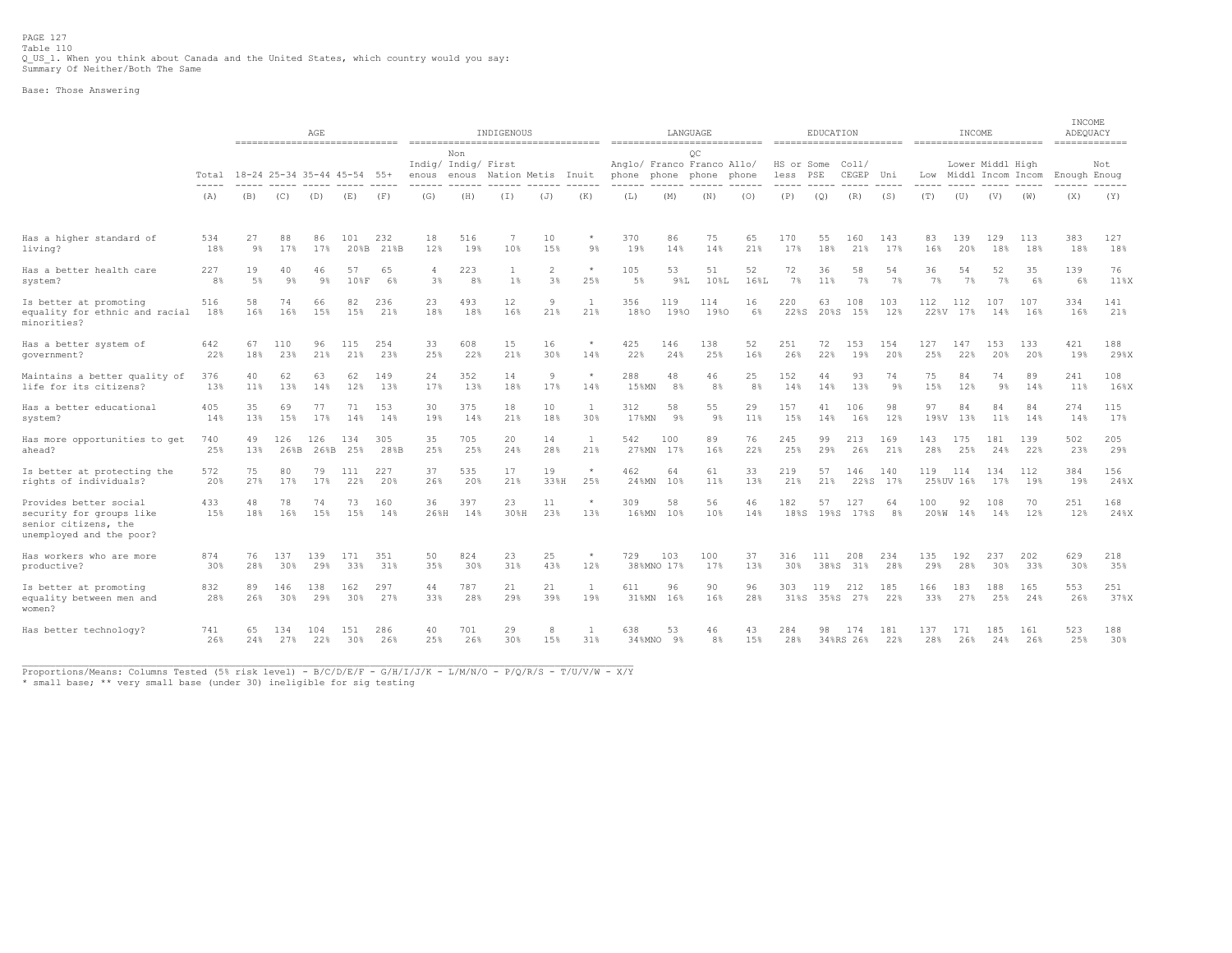PAGE 128 Table 111 Q\_US\_1. When you think about Canada and the United States, which country would you say: Summary Of Neither/Both The Same

Base: Those Answering

|                                                                                                        |                               |              | IMMIGRANT BACKGROUND |             | ==========================    | ================================ |                      | <b>RACE</b>          |             |            | JOB<br>SECURITY                 | $=$ = = = = = = = = = = =                  |                             | PANDEMIC             |                      |              |             | FEDERAL PARTY SUPPORT              |                       |                       |                    |                             |                     | IDEOLOGY<br>------------------ |                  | SATISFACTION<br>=============       |             |
|--------------------------------------------------------------------------------------------------------|-------------------------------|--------------|----------------------|-------------|-------------------------------|----------------------------------|----------------------|----------------------|-------------|------------|---------------------------------|--------------------------------------------|-----------------------------|----------------------|----------------------|--------------|-------------|------------------------------------|-----------------------|-----------------------|--------------------|-----------------------------|---------------------|--------------------------------|------------------|-------------------------------------|-------------|
|                                                                                                        | Total<br>$\cdots\cdots\cdots$ | 1st<br>qen   | 2nd<br>qen           | 3rd         | Recent<br>Immi/<br>gen+ grant | White lized Asian ese            | Racia South Chin/    |                      |             | Black      | ied<br>-----                    | Not<br>Worr/ Worr/<br>ied<br>$\frac{1}{2}$ | Affect Affect<br>great some | extent extent Affect | Not                  | Libe/<br>ral | Cons        | NDP                                | BO                    | GRP                   |                    | Other<br>Unde/<br>PPC cided | Left dle            | Mid/                           |                  | Sati/ Dissat/<br>Right sfied isfied |             |
|                                                                                                        | (A)                           | (B)          | (C)                  | (D)         | (E)                           | (F)                              | (G)                  | (H)                  | (T)         | (J)        | (K)                             | (L)                                        | (M)                         | (N)                  | (0)                  | (P)          | (Q)         | (R)                                | (S)                   | (T)                   | (U)                | (V)                         | (W)                 | (X)                            | (Y)              | (Z)                                 | (a)         |
| Has a higher standard of<br>living?                                                                    | 534<br>18%                    | 153<br>24%D  | 89<br>18%            | 289<br>16%  | 37<br>26%                     | 390<br>18%                       | 120<br>22%           | 22<br>19%            | 63<br>328F  | 15%        | 281<br>20%                      | 219<br>16%                                 | 147<br>17%                  | 256<br>20%           | 122<br>18%           | 111<br>14%   | 204<br>ST   | 62<br>26%PR 14%                    | 22<br>12%             | 18<br>12%             | 17<br>30%          | 100<br>20%                  | 54<br>13%           | 310<br>19%                     | 68<br>21%        | 165<br>15%                          | 324<br>21%Z |
| Has a better health care<br>system?                                                                    | 227<br>8%                     | 85<br>13%D   | 36<br>7%             | 98<br>6%    | 29<br>20%                     | 131<br>6%                        | 69<br>11%F           | 17<br>13%            | 11<br>$5\%$ | 6<br>$8\%$ | 141<br>$10\text{\textdegree L}$ | 67<br>5%                                   | 76<br>$9\%$                 | 78<br>6%             | 62<br>8 <sup>°</sup> | 31<br>4%     | 101<br>T.   | 21<br>13%PRS 5%                    | 10<br>$5\%$           | 6<br>3 <sup>8</sup>   | -9<br>T.           | 48<br>17%PRS 9%P            | 9<br>$2\frac{6}{5}$ | 132<br>$8\%W$                  | 39<br>$10\%$ W   | 65<br>$5\%$                         | 141<br>10%Z |
| Is better at promoting<br>equality for ethnic and racial<br>minorities?                                | 516<br>18%                    | 97<br>16%    | 87<br>17%            | 314<br>18%  | 11<br>11%                     | 391<br>18%                       | 86<br>15%            | 14<br>11%            | 21<br>11%   | 12<br>17%  | 231<br>17%                      | 242<br>19%                                 | 163<br>18%                  | 174<br>15%           | 157<br>23%N          | 58<br>$7\%$  | 164<br>23%P | 65<br>168P                         | 38<br>218P            | 24<br>14%             | 44<br>63%          | 122<br>22%P                 | 65<br>15%           | 272<br>17%                     | 86<br>23%        | 121<br>10%                          | 342<br>24%Z |
| Has a better system of<br>government?                                                                  | 642<br>22%                    | 123<br>19%   | 116<br>22%           | 382<br>22%  | 28<br>20%                     | 461<br>22%                       | 121<br>20%           | 13<br>11%            | 48<br>25%   | 13<br>17%  | 330                             | 255<br>25%L 19%                            | 165<br>20%                  | 271<br>22%           | 184<br>25%           | 85<br>10%    | 202         | 56<br>27%PR 13%                    | 51                    | 54<br>26%PR 28%PR 51% | 38                 | 154<br>31%PR                | 56<br>14%           | 343                            | 103<br>21%W 29%W | 132<br>11%                          | 460<br>32%Z |
| Maintains a better quality of<br>life for its citizens?                                                | 376<br>13%                    | 75<br>$11\%$ | 74<br>14%            | 205<br>12%  | 8<br>$5\%$                    | 290<br>13%                       | 46<br>8 <sup>°</sup> | 5<br>3 <sup>°</sup>  | 7<br>4%     | 11<br>15%  | 181<br>13%                      | 150<br>11%                                 | 96<br>11 <sup>8</sup>       | 163<br>13%           | 86<br>12%            | 38<br>5%     | 137<br>S.   | 47<br>18%PR 11%P                   | 12<br>$7\%$           | 17<br>10 <sup>8</sup> | 27<br>35%          | 98<br>18%PS                 | 43<br>9%            | 190<br>12%                     | 71<br>19%W       | 109<br>9%                           | 239<br>17%Z |
| Has a better educational<br>system?                                                                    | 405<br>14%                    | 76<br>13%    | 72<br>15%            | 245<br>14%  | 18<br>14%                     | 309<br>15%                       | 62<br>12%            | 14<br>10%            | 13<br>$9\%$ | 5<br>14%   | 190<br>14%                      | 188<br>15%                                 | 134<br>15%                  | 158<br>13%           | 95<br>15%            | 95<br>12%    | 107<br>15%  | 57<br>14%                          | 13<br>$7\%$           | 23<br>17%             | 27<br>34%          | 83<br>17%S                  | 59<br>12%           | 203<br>13%                     | 70               | 127<br>22%WX 11%                    | 239<br>17%Z |
| Has more opportunities to get<br>ahead?                                                                | 740<br>25%                    | 140<br>22%   | 157<br>29%           | 419<br>24%  | 21<br>17%                     | 547<br>25%                       | 136<br>22%           | 11<br>8 <sup>°</sup> | 43<br>22%   | 36<br>47%  | 361<br>26%                      | 304<br>23%                                 | 200<br>22%                  | 326<br>26%           | 188<br>27%           | 191<br>22%   | 187<br>26%S | 114<br>25%                         | 31<br>16%             | 38<br>22%             | 18<br>25%          | 161<br>31%S                 | 121<br>28%          | 397<br>24%                     | 78<br>22%        | 263<br>22%                          | 404<br>27%  |
| Is better at protecting the<br>rights of individuals?                                                  | 572<br>20%                    | 121<br>20%   | 105<br>23%           | 336<br>19%  | 28<br>18%                     | 445<br>21%                       | 85<br>17%            | -6<br>5%             | 24<br>17%   | 14<br>37%  | 281<br>21%                      | 263<br>20%                                 | 172<br>20%                  | 239<br>20%           | 145<br>22%           | 92<br>12%    | 175         | 103<br>23%PS 24%PS 11%             | 19                    | 30<br>20%             | 21                 | 133<br>31%PS 26%PS          | 89<br>19%           | 346<br>22%                     | 65<br>19%        | 177<br>16%                          | 349<br>25%Z |
| Provides better social<br>security for groups like<br>senior citizens, the<br>unemployed and the poor? | 433<br>15%                    | 102<br>16%   | 68<br>14%            | 252<br>15%  | 35<br>20%                     | 292<br>14%                       | 90<br>16%            | 18<br>14%            | 22<br>13%   | 10<br>18%  | 247                             | 138<br>18%L 10%                            | 114<br>14%                  | 187<br>14%           | 111<br>16%           | 59<br>$7\%$  | 171<br>S.   | 58<br>22%PR 13%                    | 19<br>10 <sub>8</sub> | 23<br>16%P            | 25<br><b>RSTV</b>  | 78<br>39%PO 17%P            | 38<br>8%            | 249                            | 61<br>15%W 19%W  | 116<br>10%                          | 290<br>20%Z |
| Has workers who are more<br>productive?                                                                | 874<br>30%                    | 156<br>26%   | 156<br>31%           | 558<br>32%E | 22<br>15%                     | 701<br>33%G                      | 115<br>22%           | 19<br>14%            | 28<br>19%   | 16<br>39%  | 418<br>31%                      | 421<br>32%                                 | 278<br>31%                  | 378<br>31%           | 202<br>31%           | 222          | 254         | 171<br>28%S 33%SV 43%PO 17%<br>STV | 29                    | 48<br>30%             | 30<br>$\mathbf{V}$ | 120<br>45%PS 24%            | 174<br>36%          | 495<br>31%                     | 86<br>27%        | 337<br>29%                          | 474<br>33%  |
| Is better at promoting<br>equality between men and<br>women?                                           | 832<br>28%                    | 181<br>28%   | 196<br>37%D          | 436<br>25%  | 32<br>25%                     | 577<br>27%                       | 178<br>29%           | 29<br>27%            | 74<br>32%   | 18<br>23%  | 421<br>30%                      | 332<br>25%                                 | 247<br>28%                  | 351<br>28%           | 208<br>29%           | 166<br>20%   | 270<br>ST   | 104<br>37%PR 24%                   | 30<br>15%             | 42<br>23%             | 41<br>57%          | 179                         | 89<br>34%PRS 21%    | 458<br>28%                     | 107<br>30%       | 219<br>19%                          | 531<br>36%Z |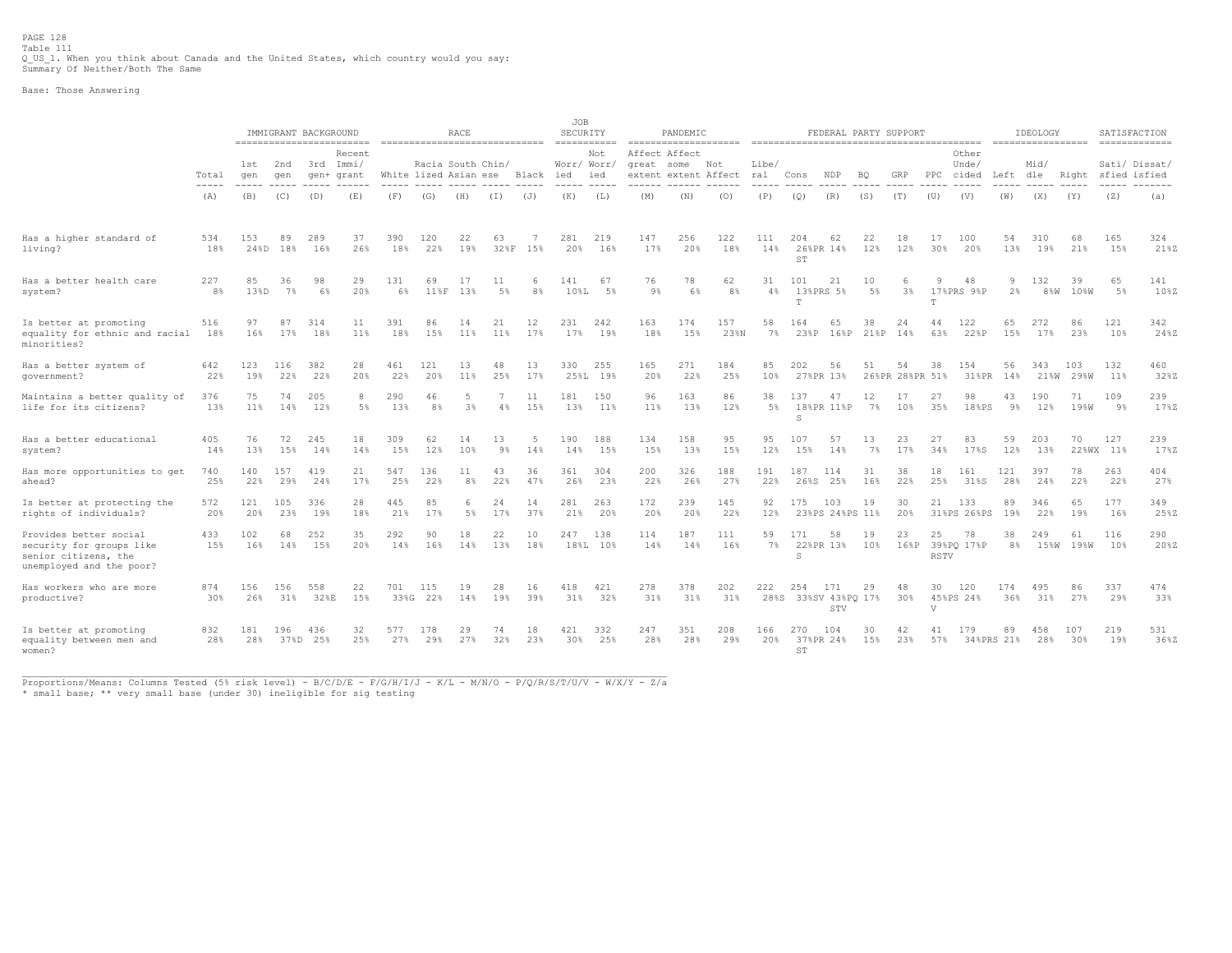PAGE 129 Table 111 Q\_US\_1. When you think about Canada and the United States, which country would you say: Summary Of Neither/Both The Same

Base: Those Answering

|                        |       |      |     |                      |            |                       |     |                   |     |           | JOB      |      |                           |          |          |       |      |     |     |                       |              |                                                 |      |          |     |                    |     |
|------------------------|-------|------|-----|----------------------|------------|-----------------------|-----|-------------------|-----|-----------|----------|------|---------------------------|----------|----------|-------|------|-----|-----|-----------------------|--------------|-------------------------------------------------|------|----------|-----|--------------------|-----|
|                        |       |      |     | IMMIGRANT BACKGROUND |            |                       |     | RACE              |     |           | SECURITY |      |                           | PANDEMIC |          |       |      |     |     | FEDERAL PARTY SUPPORT |              |                                                 |      | IDEOLOGY |     | SATISFACTION       |     |
|                        |       |      |     |                      |            |                       |     |                   |     |           |          |      |                           |          |          |       |      |     |     |                       |              |                                                 |      |          |     | ------------       |     |
|                        |       |      |     |                      | Recent     |                       |     |                   |     |           |          | Not  | Affect Affect             |          |          |       |      |     |     |                       |              | Other                                           |      |          |     |                    |     |
|                        |       | 1st  | 2nd | 3rd                  | Immi/      |                       |     | Racia South Chin/ |     |           |          |      | Worr/Worr/ great some Not |          |          | Libe/ |      |     |     |                       |              | Unde/                                           |      | Mid/     |     | Sati/ Dissat/      |     |
|                        | Total | aen  | qen |                      | qen+ qrant | White lized Asian ese |     |                   |     | Black ied |          | ied  | extent extent Affect ral  |          |          |       | Cons | NDP | BQ  | GRP                   | $_{\rm PPC}$ | cided                                           | Left | dle      |     | Right sfied isfied |     |
|                        |       |      |     |                      |            |                       |     |                   |     |           |          |      |                           |          |          |       |      |     |     |                       |              |                                                 |      |          |     |                    |     |
|                        | (A)   | (B). | (C) | (D)                  | (E)        | (F)                   | (G) | (H)               | (I) | (J)       | (K)      | (L)  | (M)                       | (N)      | (0)      | (P)   | (0)  | (R) | (S) | (T)                   | (U)          | (V)                                             | (W)  | (X)      | (Y) | (Z)                | (a) |
|                        |       |      |     |                      |            |                       |     |                   |     |           |          |      |                           |          |          |       |      |     |     |                       |              |                                                 |      |          |     |                    |     |
| Has better technology? |       |      | 164 | 430                  | 26.        |                       | 106 | 29                |     |           | 367      | -335 | 259                       | 339      | 132      | 195   | 158  | 178 | 16  |                       | -15          | 132                                             | 159  | 415      |     | 338                | 332 |
|                        | 26%   | 2.4% |     | 33%BD 25%            | 19%        |                       |     | 28%I 20% 21%      | 8%  | 31%       | 27%      | 25%  | 29%0                      |          | 28%0 21% |       |      |     |     |                       |              | 25%S 23%S 41%POS 9% 30%S 22% 26%S 32%Y 27%Y 13% |      |          |     | 30%                | 24% |
|                        |       |      |     |                      |            |                       |     |                   |     |           |          |      |                           |          |          |       |      |     |     |                       |              |                                                 |      |          |     |                    |     |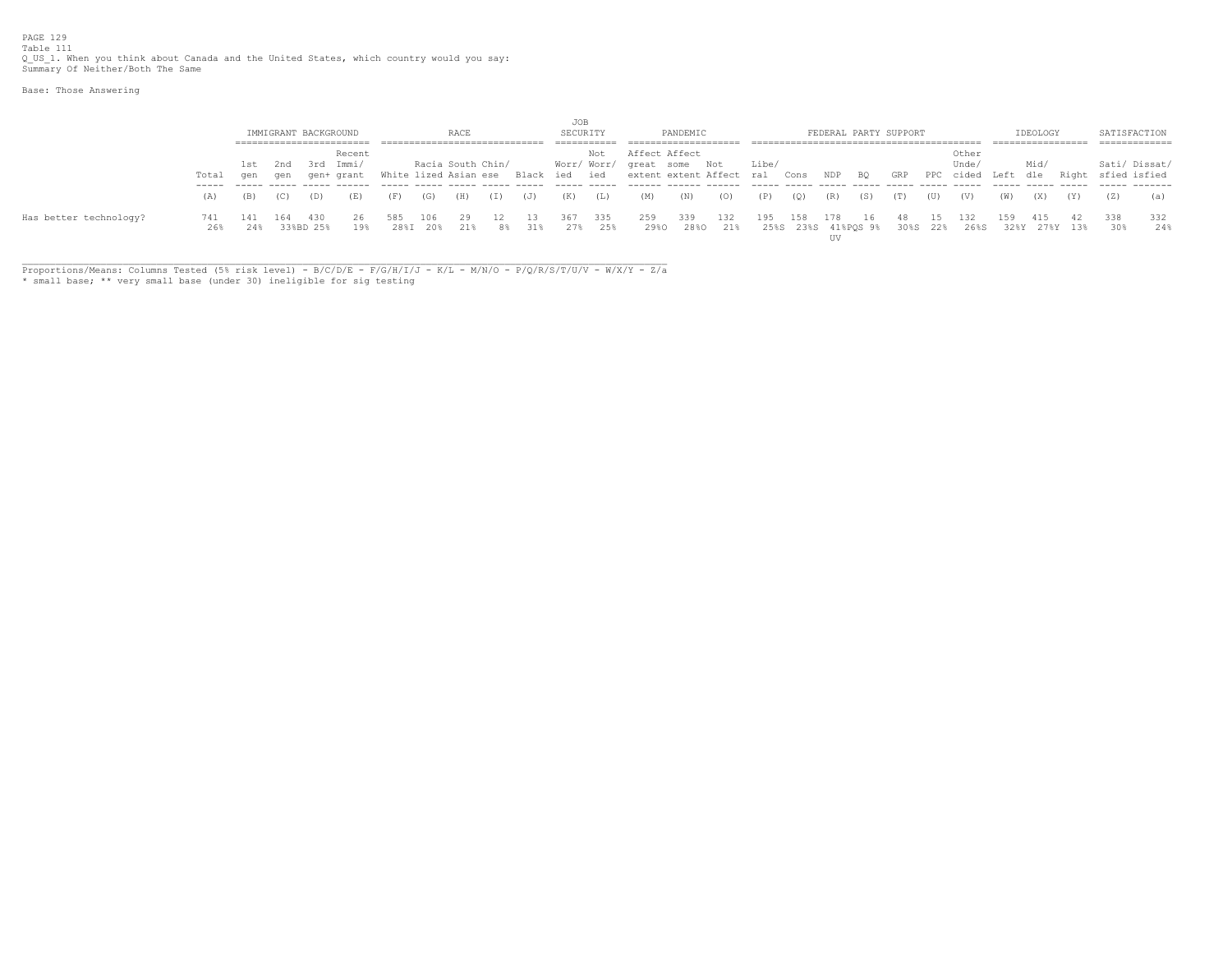PAGE 130 Table 112 Q\_US\_1. When you think about Canada and the United States, which country would you say: Has a higher standard of living?

|                       |               |                |          |           |                  |                    |                             | PROVINCES  |           |                                    |                                       |                 |          |            |            |                              | REGION     |            | ------------------------------------ |            | ========================= | COMMUNITY SIZE |                     |            |             | <b>GENDER</b><br>============== |
|-----------------------|---------------|----------------|----------|-----------|------------------|--------------------|-----------------------------|------------|-----------|------------------------------------|---------------------------------------|-----------------|----------|------------|------------|------------------------------|------------|------------|--------------------------------------|------------|---------------------------|----------------|---------------------|------------|-------------|---------------------------------|
|                       | Total<br>---- | NFL            | PEI      | NS.       | NΒ               |                    | ÓN                          | MB         | SK        | AB                                 | BC                                    | NU              | NΤ       | ΥT         | ATL        | Mari/ Prai/<br>times res     |            | West       | <b>ROC</b>                           | North      | $1M+$                     | 999K           | 200K- 100K-<br>199K | ROC        |             | Male Female                     |
|                       | (A)           | (B)            | (C)      | (D)       | (E)              | (F)                | (G)                         | (H)        | (T)       | (J)                                | (K)                                   | (L)             | (M)      | (N)        | (0)        | (P)                          | (Q)        | (R)        | (S)                                  | (x)        | (T)                       | (U)            | (V)                 | (W)        | (X)         | (Y)                             |
| BASE: Those Answering | 2908          | 152            | 103      | 196       | 207              | 502                | 463                         | 237        | 261       | 270                                | 287                                   | 77              | 69       | 84         | 658        | 506                          | 768        | 1055       | 2406                                 | 230        | 813                       | 792            | 167                 | 1136       | 1258 1637   |                                 |
| BASE: WEIGHTED        | 2922          | $49*$          | $11*$    | 76        | 62               | 663                | 1163                        | 107        | 80        | 290                                | 413                                   | $73***$         | 78** 91* |            | 198        | 149                          | 477        | 890        | 2260                                 | 242* 1345  |                           | 624            | $139*$              | 815        | 1396 1516   |                                 |
| Canada                | 1714<br>59%   | 31<br>63%F     | 71%F     | 53        | 38<br>70%FG 62%F | 323<br>49%         | 694<br>60%F                 | 67<br>63%F | 61%F      | 76.<br>61%F                        | 269<br>65%F                           | 37<br>51%       | 80%      | 60<br>66%F | 131<br>66% | 99<br>67%                    | 292<br>61% | 561<br>63% | 391<br>62%                           | 160<br>66% | 787<br>59%                | 392<br>63%     | 55%                 | 458<br>56% | 764<br>55%  | 947<br>62%X                     |
| United States         | 491<br>17%    | 11             | 21%CK 8% | 10<br>13% | 10<br>17%        | 190<br>EGHIJ<br>ΚN | 157<br>29%CD 13%            | 18<br>17%  | 13<br>16% | 35<br>12%                          | 45<br>11%                             | 11<br>15%       | 11%      | 10<br>11%  | 32<br>16%  | 21<br>14%                    | 66<br>14%  | 13%        | 301<br>13%                           | 29<br>12%  | 218<br>16%                | 115<br>18%     | 26<br>19%           | 131<br>16% | 279         | 211<br>20%Y 14%                 |
| Neither/Both the same | 534<br>18%    | 9 <sup>°</sup> | 18%      | 8<br>10%  | 11%              | 89<br>13%          | 246<br>21%BD 16%<br>$\to$ F |            | 12<br>15% | 64<br>22%BD<br>$\operatorname{EF}$ | 20%BD 22%<br>$\mathop{}\mathopen{} E$ | 16              | $7\%$    | 15<br>17%  | 21<br>10%  | 17<br>11%                    | 93         | 177        | 445<br>20%OP 20%OP 20%OP 15%         | 37         | 276<br>21%U               | 79<br>13%      | 26<br>19%           | 152<br>19% | 255<br>18%  | 272<br>18%                      |
| Cannot say            | 184<br>6%     | 7%             | 3%       | 6%        | 11%GHJ<br>K      | 61<br>$9$ $%$ K    | 66<br>6%                    |            |           | 15<br>5 <sup>o</sup>               | 15                                    | 12 <sup>8</sup> | 3%       | 6<br>7%    | 15<br>8%R  | 12<br>$8\,$ <sub>8</sub> $R$ | 25<br>5%   | 40<br>5%   | 123<br>.5%                           | 17<br>7%   | 63<br>5%                  | 38<br>6%       | 10<br>7%            | 73<br>98T  | 98<br>$7\%$ | 86<br>6%                        |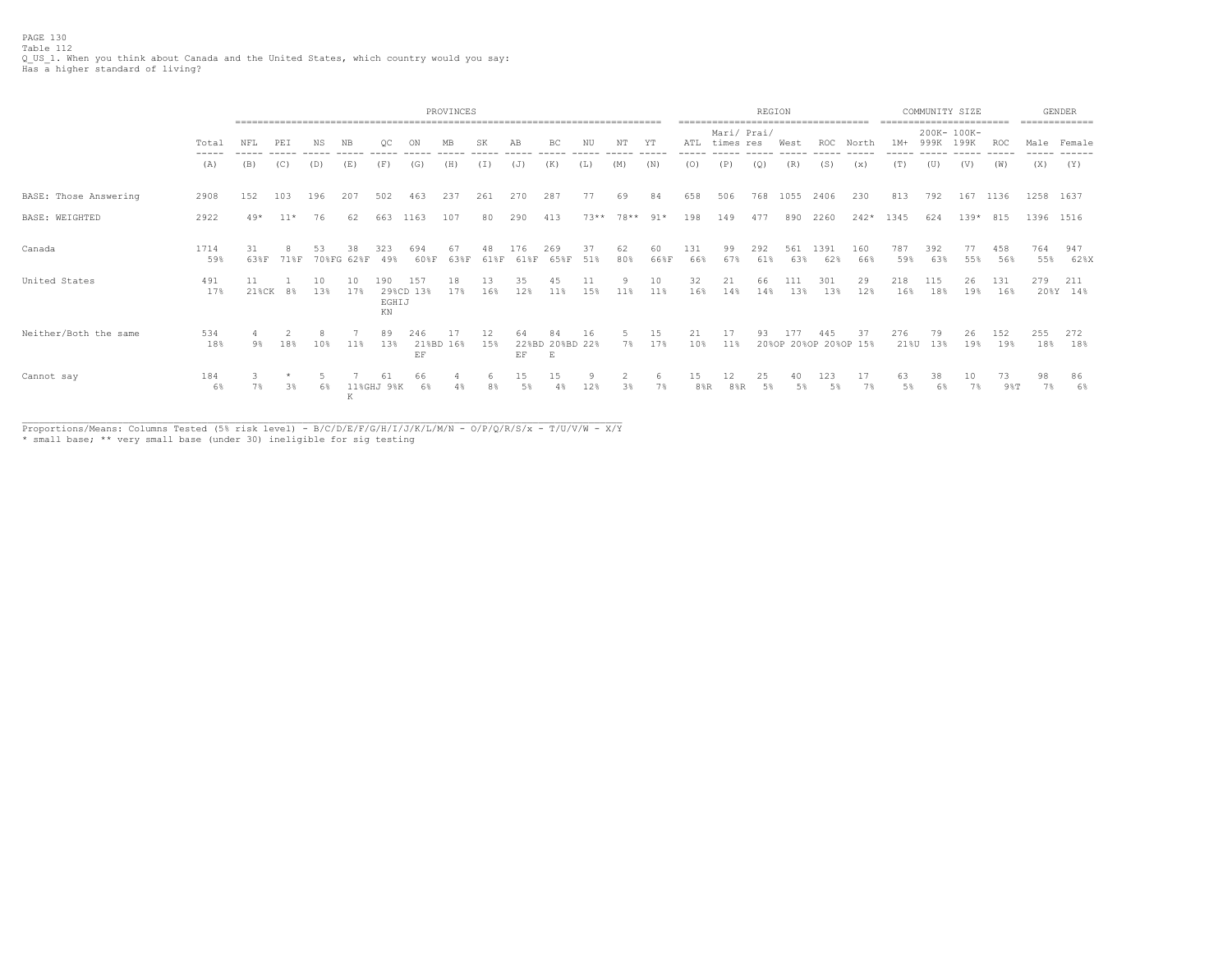PAGE 131 Table 113<br>Q\_US\_1. When you think about Canada and the United States, which country would you say:<br>Has a higher standard of living?

|                       |             |                             | ------------------------------- | AGE        |             |             |                              |              | INDIGENOUS   |                |                  |            | ----------------------------                    | LANGUAGE    |            |                    | EDUCATION  | ========================= |            |            | INCOME          | ------------------------ |                   | INCOME<br>ADEQUACY | -------------- |
|-----------------------|-------------|-----------------------------|---------------------------------|------------|-------------|-------------|------------------------------|--------------|--------------|----------------|------------------|------------|-------------------------------------------------|-------------|------------|--------------------|------------|---------------------------|------------|------------|-----------------|--------------------------|-------------------|--------------------|----------------|
|                       | Total       | 18-24 25-34 35-44 45-54 55+ |                                 |            |             |             | Indig/ Indig/ First<br>enous | Non<br>enous | Nation Metis |                | Inuit            | phone      | Anglo/ Franco Franco Allo/<br>phone phone phone | OC          |            | HS or Some<br>less | PSE        | Col1/<br>CEGEP            | Uni        | Low        |                 | Lower Middl High         | Middl Incom Incom | Enough Enoug       | Not            |
|                       | (A)         | (B)                         | (C)                             | (D)        | (E)         | (F)         | (G)                          | (H)          | (T)          | (J)            | (K)              | (L)        | (M)                                             | (N)         | (0)        | (P)                | (Q)        | (R)                       | (S)        | (T)        | (U)             | (V)                      | (W)               | (X)                | (Y)            |
| BASE: Those Answering | 2908        | 188                         | 611                             | 478        | 538         | 1093        | 387                          | 2521         | 145          | 177            | 51               | 2333       | 474                                             | 388         | 82         | 622                | 395        | 760                       | 1106       | 436        | 689             | 772                      | 655               | 2066               | 712            |
| BASE: WEIGHTED        | 2922        | 288*                        | 507                             | 501        | 497         | 1130        | $151*$                       | 2771         | 76*          | 66*            |                  | $3**$ 1975 | 605                                             | 549         | $308*$     | 993                | 301        | 780                       | 834        | 518        | 701             | 729                      | 643               | 2125               | 709            |
| Canada                | 1714<br>59% | 188<br>65%                  | 330<br>65%F                     | 306<br>61% | 287<br>58%  | 603<br>53%  | 109<br>72%H                  | 1606<br>58%  | 56<br>74%H   | 46<br>70%      | 66%              | 1285       | 280<br>65%MNO 46%                               | 247<br>45%  | 140<br>46% | 555<br>56%         | 183<br>61% | 455<br>58%                | 516<br>62% | 282<br>54% | 436<br>62%      | 443<br>61%               | 371<br>58%        | 1272<br>60%        | 411<br>58%     |
| United States         | 491<br>17%  | 66<br>23%C                  | 56<br>11%                       | 78<br>16%  | 74<br>15%   | 217<br>19%C | 19<br>13%                    | 472<br>17%   | q<br>11%     | 13%            | 22%              | 215<br>11% | 183<br>30%L                                     | 175<br>32%L | 27%L       | 187<br>19%         | 16%        | 116<br>15%                | 141<br>17% | 18%        | 94<br>13%       | 122<br>17%               | 132<br>20%U       | 359<br>17%         | 119<br>17%     |
| Neither/Both the same | 534<br>18%  | 27<br>୨୫                    | 88<br>17%                       | 86<br>17%  | 101<br>20%B | 232<br>21%B | 18<br>12%                    | 516<br>19%   | 10%          | 10<br>15%      | $\star$<br>$9\%$ | 370<br>19% | 86<br>14%                                       | 75<br>14%   | 65<br>21%  | 170<br>17%         | 55<br>18%  | 160<br>21%                | 143<br>17% | 83<br>16%  | 139<br>20%      | 129<br>18%               | 113<br>18%        | 383<br>18%         | 127<br>18%     |
| Cannot say            | 184<br>6%   |                             | 33<br>6%                        | 31<br>6%   | 36          | 77<br>7%    |                              | 178<br>6%    | 5%           | 2 <sup>8</sup> | $\star$<br>3%    | 105<br>5%  | 55<br>98L                                       | 52<br>10%L  | 20<br>6%   | 82<br>8%S          | 16<br>5%   | 49<br>6%                  | 33         | 63         | 31<br>12%UVW 4% | 35<br>5%                 | 28<br>4%          | 111<br>.5%         | 52<br>7%       |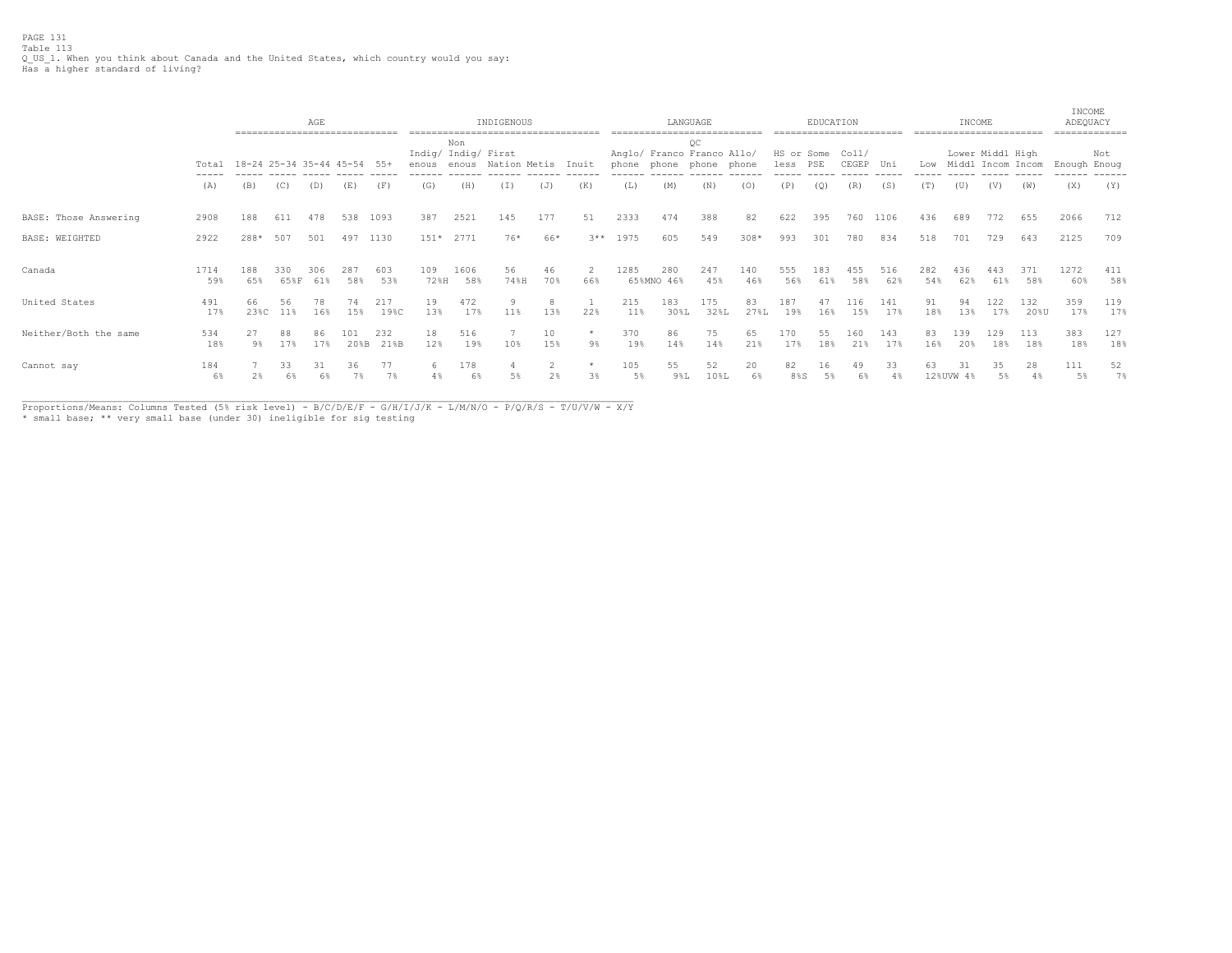PAGE 132 Table 114 Q\_US\_1. When you think about Canada and the United States, which country would you say: Has a higher standard of living?

|                       |                                                                                                                                                                                                                                                                                                                                                                                                                                                                                     | ------------------------- |            | IMMIGRANT BACKGROUND |                          |                       |                   | RACE         |           |           | JOB<br>SECURITY             |                      |                             | PANDEMIC             |            |                       |                             |                       |                 | FEDERAL PARTY SUPPORT              |          |                         |            | IDEOLOGY<br>============= |       | SATISFACTION<br>============= |             |
|-----------------------|-------------------------------------------------------------------------------------------------------------------------------------------------------------------------------------------------------------------------------------------------------------------------------------------------------------------------------------------------------------------------------------------------------------------------------------------------------------------------------------|---------------------------|------------|----------------------|--------------------------|-----------------------|-------------------|--------------|-----------|-----------|-----------------------------|----------------------|-----------------------------|----------------------|------------|-----------------------|-----------------------------|-----------------------|-----------------|------------------------------------|----------|-------------------------|------------|---------------------------|-------|-------------------------------|-------------|
|                       | Total<br>$\frac{1}{2} \left( \frac{1}{2} \right) \left( \frac{1}{2} \right) \left( \frac{1}{2} \right) \left( \frac{1}{2} \right) \left( \frac{1}{2} \right) \left( \frac{1}{2} \right) \left( \frac{1}{2} \right) \left( \frac{1}{2} \right) \left( \frac{1}{2} \right) \left( \frac{1}{2} \right) \left( \frac{1}{2} \right) \left( \frac{1}{2} \right) \left( \frac{1}{2} \right) \left( \frac{1}{2} \right) \left( \frac{1}{2} \right) \left( \frac{1}{2} \right) \left( \frac$ | 1st<br>qen                | 2nd<br>aen | 3rd<br>gen+          | Recent<br>Immi/<br>grant | White lized Asian ese | Racia South Chin/ |              |           | Black     | Worr/ Worr/<br>ied<br>----- | Not<br>ied<br>------ | Affect Affect<br>great some | extent extent Affect | Not        | Libe/<br>ral<br>----- | Cons                        | NDP<br>-----          | BC              | GRP                                | PPC      | Other<br>Unde/<br>cided | Left       | Mid/<br>dle               | Right | Sati/ Dissat/<br>sfied isfied | -------     |
|                       | (A)                                                                                                                                                                                                                                                                                                                                                                                                                                                                                 | (B)                       | (C)        | (D)                  | (E)                      | (F)                   | (G)               | (H)          | (T)       | (J)       | (K)                         | (L)                  | (M)                         | (N)                  | (0)        | (P)                   | (O)                         | (R)                   | (S)             | (T)                                | (U)      | (V)                     | (W)        | (X)                       | (Y)   | (Z)                           | (a)         |
| BASE: Those Answering | 2908                                                                                                                                                                                                                                                                                                                                                                                                                                                                                | 346                       | 490        | 2043                 | 97                       | 2161                  | 318               | 52           | 94        | 35        | 1393                        | 1337                 | 838                         | 1322                 | 655        | 831                   | 705                         | 471                   | 140             | 172                                | 62       | 527                     | 489        | 1604                      | 322   | 1234                          | 1361        |
| <b>BASE: WEIGHTED</b> | 2922                                                                                                                                                                                                                                                                                                                                                                                                                                                                                | 649                       | 486        | 1774                 | $141*$                   | 2175                  | 552               | $114**$ 196* |           |           | 49** 1383 1339              |                      | 868                         | 1283                 | 683        | 802                   | 784                         | 445                   | 187             | $152*$                             | 56** 495 |                         | 422        | 1676                      | 330   | 1115                          | 1509        |
| Canada                | 1714<br>59%                                                                                                                                                                                                                                                                                                                                                                                                                                                                         | 316<br>49%                | 325        | 1069<br>67%BE 60%B   | 48%                      | 1296<br>60%I          | 298<br>54%        | 62%          | 45%       | 35<br>72% | 819<br>59%                  | 796<br>59%           | 543<br>63%                  | 753<br>59%           | 384<br>56% | 540<br>77             | 67%OS 47%                   | 319<br>$\overline{V}$ | 91<br>72%QS 49% | 108<br>71%QS 46%<br>$\overline{V}$ | 26       | 259<br>52%              | 305        | 991<br>72%XY 59%Y 47%     |       | 750<br>67%a                   | 800<br>53%  |
| United States         | 491<br>17%                                                                                                                                                                                                                                                                                                                                                                                                                                                                          | 154<br>24%CD 11%          | 53         | 282<br>16%           | 36<br>26%C               | 341<br>16%            | 108<br>20%        | 14%          | 36<br>18% | 13%       | 218<br>16%                  | 240<br>18%           | 145<br>17%                  | 206<br>16%           | 127<br>19% | 120<br>15%            | 22%PR 10%<br>$\overline{U}$ |                       | TV              | 31%PR 13%                          | 17%      | 14%                     | 11%        | 16%                       | 30%WX | 145<br>13%                    | 298<br>20%Z |
| Neither/Both the same | 534<br>18%                                                                                                                                                                                                                                                                                                                                                                                                                                                                          | 153<br>24%D               | 89<br>18%  | 289<br>16%           | 26%                      | 390<br>18%            | 120<br>22%        | 22<br>19%    | 32%F      | 15%       | 281<br>20%                  | 219<br>16%           | 147<br>17%                  | 256<br>20%           | 122<br>18% | 111<br>14%            | 204<br>26%PR 14%<br>ST      | 62                    | 22<br>12%       | 12%                                | 30%      | 100<br>20%              | 54<br>13%  | 19%                       | 21%   | 165<br>15%                    | 324<br>21%Z |
| Cannot say            | 184<br>6%                                                                                                                                                                                                                                                                                                                                                                                                                                                                           | 25                        | 19         | 135<br>$88$ C        |                          | 148<br>7%             | 26<br>5%          |              | 10        |           |                             | 68                   | 33<br>4%                    | 68<br>$5\%$          | 50<br>7%   | 31                    | 39                          | 19                    | 98P             |                                    | 6%       |                         | 14%PQRT 4% |                           | $3\%$ | 54<br>5%                      | 88<br>6%    |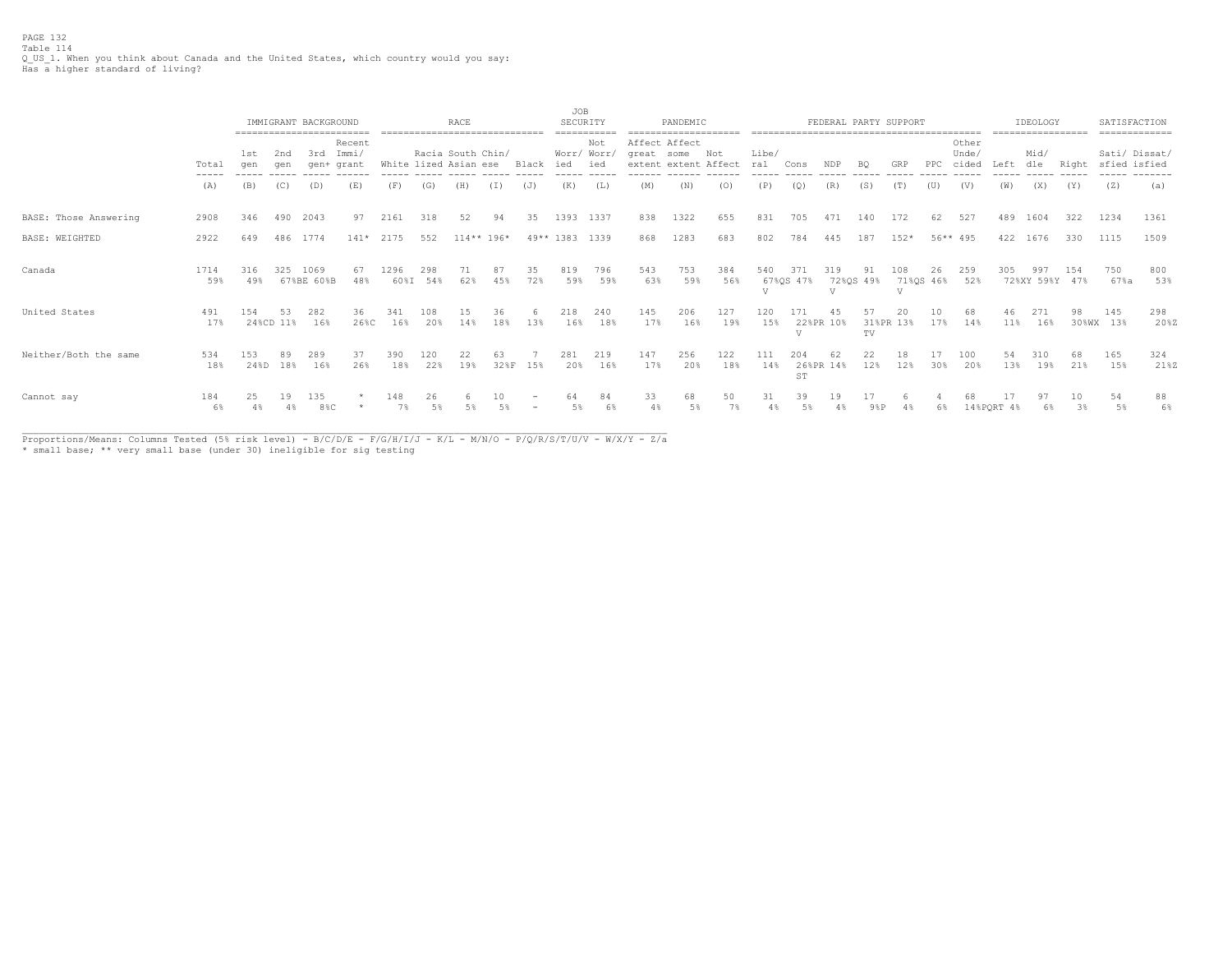PAGE 133 Table 115 Q\_US\_1. When you think about Canada and the United States, which country would you say: Has a better health care system?

|                       |              |           |        |           |           |            |                     | PROVINCES |                           |            |                |           |                   |                          |             |                          | REGION     |             |              |                     |              | COMMUNITY SIZE      |            |             |             | <b>GENDER</b><br>------------- |
|-----------------------|--------------|-----------|--------|-----------|-----------|------------|---------------------|-----------|---------------------------|------------|----------------|-----------|-------------------|--------------------------|-------------|--------------------------|------------|-------------|--------------|---------------------|--------------|---------------------|------------|-------------|-------------|--------------------------------|
|                       | Total        | NFL       | PEI    | NS.       | NΒ        | ОC         | ON                  | MВ        | SK                        | AB         | BC             | ΝU        | NΤ                | ΥT                       | ATL         | Mari/ Prai/<br>times res |            | West        | <b>ROC</b>   | North               | 1M+          | 200K- 100K-<br>999K | 199K       | ROC         |             | Male Female                    |
|                       | (A)          | (B)       | (C)    | (D)       | (E)       | (F)        | (G)                 | (H)       | (I)                       | (J)        | (K)            | (L)       | (M)               | (N)                      | (0)         | (P)                      | (Q)        | (R)         | (S)          | (x)                 | (T)          | (U)                 | (V)        | (W)         | (X)         | (Y)                            |
| BASE: Those Answering | 2906         | 142       | 106    | 207       | 222       | 501        | 490                 | 220       | 257                       | 260        | 279            | 78        | 79                | 65                       | 677         | 535                      | 737        | 1016        | 2405         | 222                 | 826          | 796                 | 171        | 1113        |             | 1231 1663                      |
| BASE: WEIGHTED        | 2979         | $38*$     | $12*$  | 81        | 73        | 646        | 1250                | 96        | 79                        | 315        | 381            | $53**$    | 88**              | $71*$                    | 204         | 166                      | 491        | 871         | 2333         | $213*$              | 1372         | 695                 | $144*$     | 769         |             | 1432 1534                      |
| Canada                | 2509<br>84%  | 32<br>85% | $90\%$ | 69<br>85% | 60<br>83% | 522<br>81% | 1053<br>84%         | 83<br>86% | 71<br>$90$ <sup>8</sup> F | 279<br>88% | 321<br>84%     | 39<br>72% | 73<br>83%         | 63<br>89%                | 173<br>85%  | 141<br>85%               | 433<br>88% | 755<br>87%  | 1987<br>85%  | 175<br>82%          | 1132<br>83%  | 598<br>86%          | 122<br>85% | 657<br>85%  | 1200<br>84% | 1295<br>84%                    |
| United States         | 126<br>$4\%$ | 3%        | 4%     | 3%        | 7%        | 31<br>5%   | 52<br>4%            | 6%        | 3%                        | 4%         | 13<br>3%       | 17%       | $^{\circ}$<br>10% | $4\%$                    |             | 5%                       | 20         | 33<br>4%    | 95<br>$4\%$  | 20<br>10%RS         | 46<br>3%     | 39<br>6%            | 3%         | 36<br>5%    | 71<br>$5\%$ | 55<br>4%                       |
| Neither/Both the same | 227<br>8%    | 5%N       | 38N    | $8\,$ %N  | 4%        | 59         | 107<br>98N<br>9%IJN | 5%        | $3\%$                     | 3%         | 32<br>$8\,$ %N | 11%       |                   | $\overline{\phantom{0}}$ | 11<br>$6\%$ | 10<br>6%                 | 18<br>4%   | 50<br>$6\%$ | 168<br>$7\%$ | $\epsilon$<br>$3\%$ | 143<br>10%UW | 31<br>5%            | 7%         | 42<br>$5\%$ | 111<br>8%   | 116<br>8%                      |
| Cannot say            | 117<br>$4\%$ | $7\%$     | $3\%$  |           |           | 34         | 38<br>3%            | $2\,$     |                           | 14         | 15<br>4%       |           |                   | 7%                       | 10<br>5%    | $5\%$                    | 19         | 34          | 83<br>$4\%$  | 5%                  | 50           | 26                  | 5%         | 35<br>$5\%$ | 49<br>3%    | 68<br>4%                       |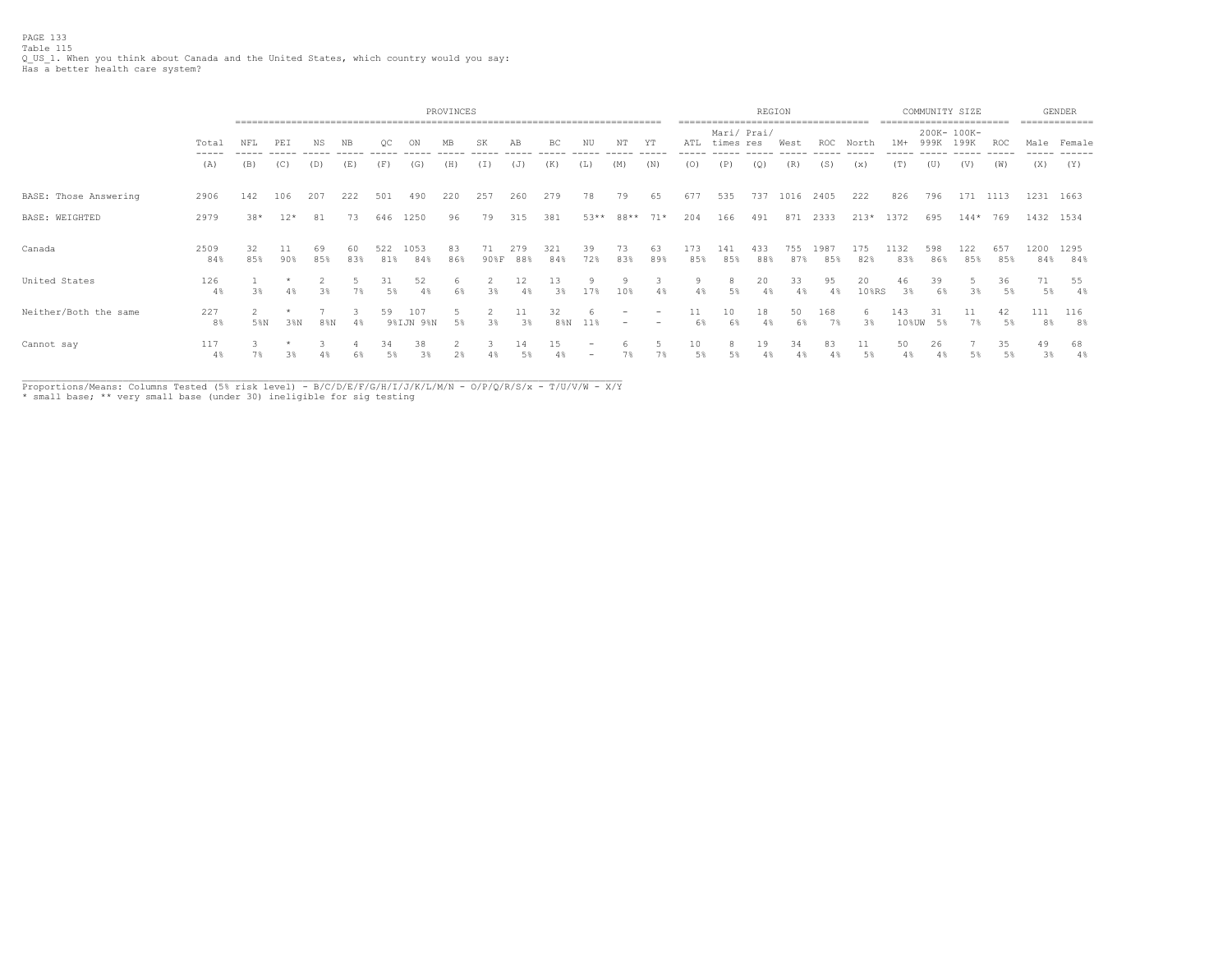|                       |                       |             |             | AGE<br>----------------------------- |            |               |               |                                     | INDIGENOUS   |                     |                                    |           |                   | LANGUAGE                                  |            |                    | EDUCATION  |                      |            |             | INCOME      |                                       |            | INCOME<br>ADEQUACY | ============ |
|-----------------------|-----------------------|-------------|-------------|--------------------------------------|------------|---------------|---------------|-------------------------------------|--------------|---------------------|------------------------------------|-----------|-------------------|-------------------------------------------|------------|--------------------|------------|----------------------|------------|-------------|-------------|---------------------------------------|------------|--------------------|--------------|
|                       | Total                 |             |             | 18-24 25-34 35-44 45-54              |            | - 55+         | enous         | Non<br>Indig/ Indig/ First<br>enous | Nation Metis |                     | Inuit                              |           | phone phone       | OC<br>Anglo/ Franco Franco Allo/<br>phone | phone      | HS or Some<br>less | PSE        | Col1/<br>CEGEP       | Uni        | Low         |             | Lower Middl High<br>Middl Incom Incom |            | Enough Enoug       | Not          |
|                       | (A)                   | (B)         | (C)         | (D)                                  | (E)        | (F)           | (G)           | (H)                                 | (I)          | (J)                 | (K)                                | (L)       | (M)               | (N)                                       | (0)        | (P)                | (Q)        | (R)                  | (S)        | (T)         | (U)         | (V)                                   | (W)        | (X)                | (Y)          |
| BASE: Those Answering | 2906                  | 200         | 570         | 493                                  | 534        | 1109          | 387           | 2519                                | 180          | 157                 | 41                                 | 2315      | 490               | 386                                       | 78         | 612                | 395        | 753                  | 1116       | 419         | 744         | 754                                   | 641        | 2050               | 716          |
| BASE: WEIGHTED        | 2979                  | 380*        | 454         | 483                                  |            | 546 1116      | $148*$        | 2831                                | $84*$        | 60*                 | $2**$                              | 2009      | 593               | 536                                       | $329*$     | 1007               | 321        | 803                  | 820        | 481         | 724         | 786                                   | 632        | 2195               | 672          |
| Canada                | 2509<br>84%           | 332<br>87%  | 361<br>79%  | 397<br>82%                           | 430<br>79% | 989<br>89%CDE | 122<br>82%    | 2387<br>84%J                        | 79<br>94%GJ  | 40<br>67%           | 35%                                | 1764      | 464<br>88%MNO 78% | 424<br>79%                                | 250<br>76% | 838<br>83%         | 269<br>84% | 686<br>85%           | 698<br>85% | 386<br>80%  | 612<br>84%  | 694<br>$88\%$ T                       | 537<br>85% | 1895<br>86%Y       | 532<br>79%   |
| United States         | 126<br>4%             | 27<br>7%    | 26<br>6%    | 3 <sup>°</sup>                       | 25<br>5%   | 32<br>3%      | 17<br>$11\$ H | 109<br>4%                           | 3%           | 14<br>$23$ %HI      | 40%                                | 83<br>4%  | 34<br>6%          | 30<br>6%                                  | 8<br>$3\%$ | 54<br>$5\%$        | $3\%$      | 25<br>3 <sup>°</sup> | 38<br>5%   | 22<br>$4\%$ | 39<br>$5\%$ | 23<br>3%                              | 36<br>6%   | 92<br>$4\%$        | 29<br>4%     |
| Neither/Both the same | 227<br>8 <sup>°</sup> | 19<br>$5\%$ | 40<br>$9\%$ | 46<br>$9\%$                          | 57<br>108F | 65<br>6%      | 3%            | 223<br>8 <sup>°</sup>               | $1\%$        | 2<br>$3\frac{6}{9}$ | $\star$<br>25%                     | 105<br>5% | 53<br>98L         | 51<br>10%L                                | 52<br>16%L | 72<br>$7\%$        | 36<br>11%  | 58<br>7%             | 54<br>7%   | 36<br>7%    | 54<br>7%    | 52<br>7%                              | 35<br>6%   | 139<br>6%          | 76<br>11%X   |
| Cannot say            | 117<br>$4\%$          |             | 28<br>6%    | 23<br>5%                             | 34<br>6%F  | 30<br>3%      |               | 112                                 |              | 7%                  | $\sim$<br>$\overline{\phantom{0}}$ | 56<br>3%  | 41<br><b>7%L</b>  | 32<br>6%L                                 | 18<br>6%   | 43                 |            | 33                   | 30         | 38<br>8%UV  | 19<br>3%    | 18<br>2%                              | 23<br>4%   | 69<br>3%           | 34<br>$5\%$  |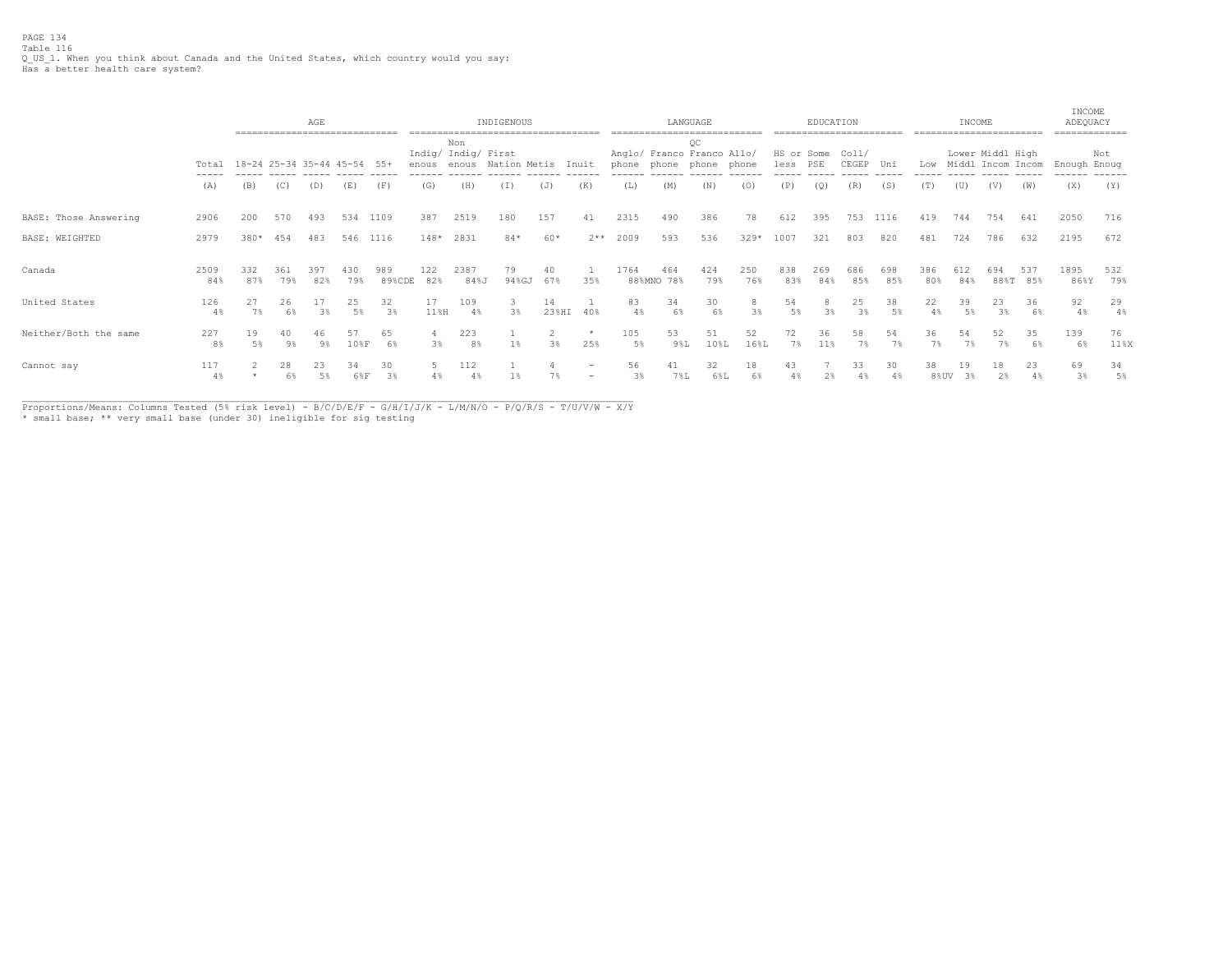PAGE 135 Table 117 Q\_US\_1. When you think about Canada and the United States, which country would you say: Has a better health care system?

|                       |                                                                                                                                                                                                                                                                                                                                                                                                                                                                                     |                      |             | IMMIGRANT BACKGROUND |                               |                       |                   | RACE                                |                                    |       | JOB<br>SECURITY |                                    |                             | PANDEMIC             |                      |              |                  |                       |           | FEDERAL PARTY SUPPORT       |                           |                         |                     | IDEOLOGY               |             |              | SATISFACTION              |
|-----------------------|-------------------------------------------------------------------------------------------------------------------------------------------------------------------------------------------------------------------------------------------------------------------------------------------------------------------------------------------------------------------------------------------------------------------------------------------------------------------------------------|----------------------|-------------|----------------------|-------------------------------|-----------------------|-------------------|-------------------------------------|------------------------------------|-------|-----------------|------------------------------------|-----------------------------|----------------------|----------------------|--------------|------------------|-----------------------|-----------|-----------------------------|---------------------------|-------------------------|---------------------|------------------------|-------------|--------------|---------------------------|
|                       | Total<br>$\frac{1}{2} \left( \frac{1}{2} \right) \left( \frac{1}{2} \right) \left( \frac{1}{2} \right) \left( \frac{1}{2} \right) \left( \frac{1}{2} \right) \left( \frac{1}{2} \right) \left( \frac{1}{2} \right) \left( \frac{1}{2} \right) \left( \frac{1}{2} \right) \left( \frac{1}{2} \right) \left( \frac{1}{2} \right) \left( \frac{1}{2} \right) \left( \frac{1}{2} \right) \left( \frac{1}{2} \right) \left( \frac{1}{2} \right) \left( \frac{1}{2} \right) \left( \frac$ | 1st<br>gen           | 2nd<br>aen  | 3rd                  | Recent<br>Immi/<br>gen+ grant | White lized Asian ese | Racia South Chin/ |                                     |                                    | Black | ied             | Not<br>Worr/ Worr/<br>ied<br>----- | Affect Affect<br>great some | extent extent Affect | Not                  | Libe/<br>ral | Cons             | NDP                   | BQ        | GRP                         | PPC                       | Other<br>Unde/<br>cided | Left                | Mid/<br>dle            | Right       | sfied isfied | Sati/ Dissat/<br>-------- |
|                       | (A)                                                                                                                                                                                                                                                                                                                                                                                                                                                                                 | (B)                  | (C)         | (D)                  | (E)                           | (F)                   | (G)               | (H)                                 | (1)                                | (J)   | (K)             | (L)                                | (M)                         | (N)                  | (0)                  | (P)          | (Q)              | (R)                   | (S)       | (T)                         | (U)                       | (V)                     | (W)                 | (X)                    | (Y)         | (Z)          | (a)                       |
| BASE: Those Answering | 2906                                                                                                                                                                                                                                                                                                                                                                                                                                                                                | 343                  | 513         | 2020                 | 87                            | 2149                  | 330               | 59                                  | 97                                 | 43    |                 | 1446 1277                          | 857                         | 1283                 | 667                  | 816          | 697              | 454                   | 137       | 196                         | 63                        | 543                     | 495                 | 1569                   | 340         | 1222         | 1389                      |
| BASE: WEIGHTED        | 2979                                                                                                                                                                                                                                                                                                                                                                                                                                                                                | 652                  | 543         | 1760                 | $141**2161$                   |                       | 624               | 133** 203*                          |                                    |       | 73** 1452 1325  |                                    | 872                         | 1261                 | 736                  | 832          | 764              | 431                   | 185       | $187*$                      | 56*                       | 524                     | 417                 | 1674                   | 380         | 1182         | 1478                      |
| Canada                | 2509<br>84%                                                                                                                                                                                                                                                                                                                                                                                                                                                                         | 531<br>81%           | 470<br>87%  | 1496<br>85%          | 98<br>70%                     | 1869<br>86%G          | 497<br>80%        | 95<br>72%                           | 183<br>90%                         | 64    | 1186<br>82%     | 1175<br>89%K                       | 743<br>85%                  | 1084<br>86%          | 617<br>84%           | 749<br>77    | 595<br>90%QU 78% | 392<br>$\overline{V}$ | 160       | 167<br>91%QU 87%U 89%QU 64% | 36                        | 410<br>78%              | 405                 | 1430<br>97%XY 85%Y 71% | 270         | 1060<br>90%a | 1194<br>81%               |
| United States         | 126<br>4%                                                                                                                                                                                                                                                                                                                                                                                                                                                                           | 21<br>3 <sup>°</sup> | 20<br>4%    | 85<br>.5%            | 13<br>$9\%$                   | 76<br>3%              | 33<br>.5%         | $12 \overline{ }$<br>9 <sup>°</sup> | $\sim$<br>$\overline{\phantom{a}}$ | 5%    | 76<br>5%        | 48                                 | 28<br>3 <sup>8</sup>        | 56<br>$4\%$          | 42<br>6%             | 37<br>4%     | 47<br>$6\$ R     | 1%                    | 10<br>5%R | 10<br>$5\%$                 | $11$ %RV                  | 12<br>2%                |                     | 60<br>48W              | 57<br>15%WX | 38<br>3%     | 84<br>6%                  |
| Neither/Both the same | 227<br>8%                                                                                                                                                                                                                                                                                                                                                                                                                                                                           | 85<br>13%D           | 36<br>$7\%$ | 98<br>6%             | 29<br>20%                     | 131<br>6%             | 69<br>118F        | 13%                                 | 11<br>5%                           | 8%    | 141<br>10%L     | 67<br>5%                           | 76<br>9%                    | 78<br>6%             | 62<br>8 <sup>°</sup> | 31<br>$4\%$  | 101              | 21<br>13%PRS 5%       | 10<br>.5% | 3%                          |                           | 48<br>17%PRS 9%P        | 9<br>$2\frac{6}{5}$ | 132<br>$8\%W$          | 39<br>10%W  | 65<br>5%     | 141<br>108Z               |
| Cannot say            | 117<br>$4\%$                                                                                                                                                                                                                                                                                                                                                                                                                                                                        | 16<br>2%             | $3\%$       | .5%                  |                               | 85                    | 24                |                                     | 10                                 |       |                 | 36<br>3%                           | 26<br>$3\frac{a}{b}$        | 43<br>$3\%$          | 15<br>$2\frac{6}{9}$ | 16<br>2%     | 3%               | 3 <sup>8</sup>        | 3%        | 2%                          | $8\,$ <sub>8</sub> $\,$ P |                         | 10%PQRS 1%          | 3%                     | $4\%$       | 19<br>2%     | 59<br>48Z                 |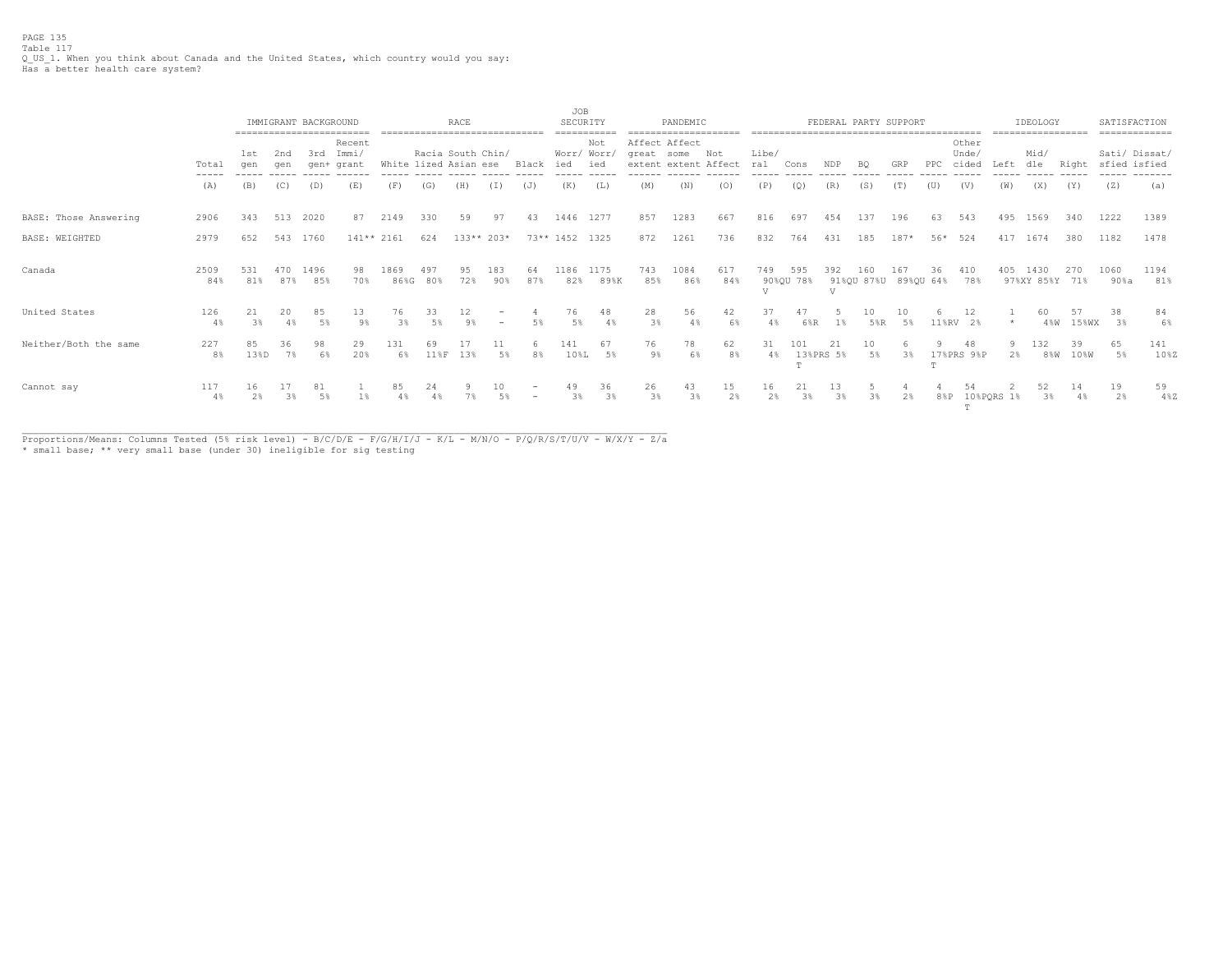|                       |             |           |          |                       |        |            |              | PROVINCES  |                  |                    |            |           |           |                      |              |                          | REGION            |            | ---------------------- |                 | $- - - -$   | COMMUNITY SIZE      | -------------------- |             |             | <b>GENDER</b><br>-------------- |
|-----------------------|-------------|-----------|----------|-----------------------|--------|------------|--------------|------------|------------------|--------------------|------------|-----------|-----------|----------------------|--------------|--------------------------|-------------------|------------|------------------------|-----------------|-------------|---------------------|----------------------|-------------|-------------|---------------------------------|
|                       | Total       | NFL       | PEI      | ΝS                    | NΒ     | oc         |              | <b>MB</b>  |                  | AΒ                 | BC.        | NU        | NΊ        |                      | ATL<br>----- | Mari/ Prai/<br>times res |                   | West       | ROC                    | North           | $1M+$       | 200K- 100K-<br>999K | 199K                 | ROC         |             | Male Female                     |
|                       | (A)         | (B)       | (C)      | (D)                   | (E)    | (F)        | (G)          | (H)        | (I)              | (J)                | (K)        | (L)       | (M)       | (N)                  | (0)          | (P)                      | (Q)               | (R)        | (S)                    | (x)             | (T)         | (U)                 | (V)                  | (W)         | (X)         | (Y)                             |
| BASE: Those Answering | 2906        | 153       | 106      | 196                   | 201    | 520        | 458          | 243        | 250              | 273                | 285        | 78        | 78        | 65                   | 656          | 503                      | 766               | 1051       | 2386                   | 221             | 852         | 816                 | 163                  | 1075        |             | 1290 1608                       |
| BASE: WEIGHTED        | 2916        | $46*$     | $12*$    | 79                    | 59     | 708        | 1123         | 102        | 94               | 298                | 388        | 66**      | 85**      | $64*$                | 195          | 149                      | 493               | 882        | 2208                   | $214*$          | 1355        | 686                 |                      | $131*$ 744  | 1392 1512   |                                 |
| Canada                | 2190<br>75% | 35<br>77% | 10       | 64<br>83%IJ 81%IJ 72% | 42     | 525<br>74% | 880<br>78%IJ | 76<br>75%  | 61<br>65%        | 200<br>67%         | 292<br>75% | 35<br>54% | 71<br>83% | 50<br>79%            | 151<br>77%Q  | 116                      | 337<br>78%Q 68%   | 629<br>71% | 1666                   | 156<br>75%Q 73% | 1019<br>75% | 535<br>78%          | 107<br>81%           | 530<br>71%  | 1033<br>74% | 1151<br>76%                     |
| United States         | 77<br>3%    |           | 8%FHK 1% | 2%                    | 2%     | $1\%$      | 38<br>38F    | $1\%$      |                  | 7%FHK 3%F          | Q<br>2%    | 2<br>3%   |           | 2%                   | 4%           | 2%                       | 17<br>$3\%$       | 26<br>3%   | 72<br>3%               | 2%              | 31<br>2%    | 21<br>$3\%$         | 2%                   | 21<br>3%    | 48<br>$3\%$ | 29<br>2%                        |
| Neither/Both the same | 516<br>18%  | 10%       | 11%      | 10<br>12%             | 19%    | 126<br>18% | 164<br>15%   | 22<br>21%B | 23<br>248BD<br>G | 74<br>25%BC<br>DGN | 79<br>20%  | 25<br>38% | 13<br>15% | 12%                  | 27<br>14%    | 22<br>15%                | L19<br>24%OP<br>s | 198<br>S   | 390<br>22%OP 18%       | 45<br>21%       | 238<br>18%  | 94<br>14%           | 11%                  | 169<br>23%U | 253<br>18%  | 261<br>17%                      |
| Cannot say            | 133<br>5%   | $5\%$     | $5\%$    | $4\%$                 | $7\%K$ | 53<br>7%GK | 4%           | 3%         |                  | 14                 | 2%         | 5%        |           | $8\,$ <sub>%</sub> K | 10<br>5%     | .5%                      | 20<br>4%          | 29         | 80<br>$4\%$            | Q               | 67<br>$5\%$ | 36<br>$5\%$         |                      | 24<br>$3\%$ | 58<br>$4\%$ | 71<br>5%                        |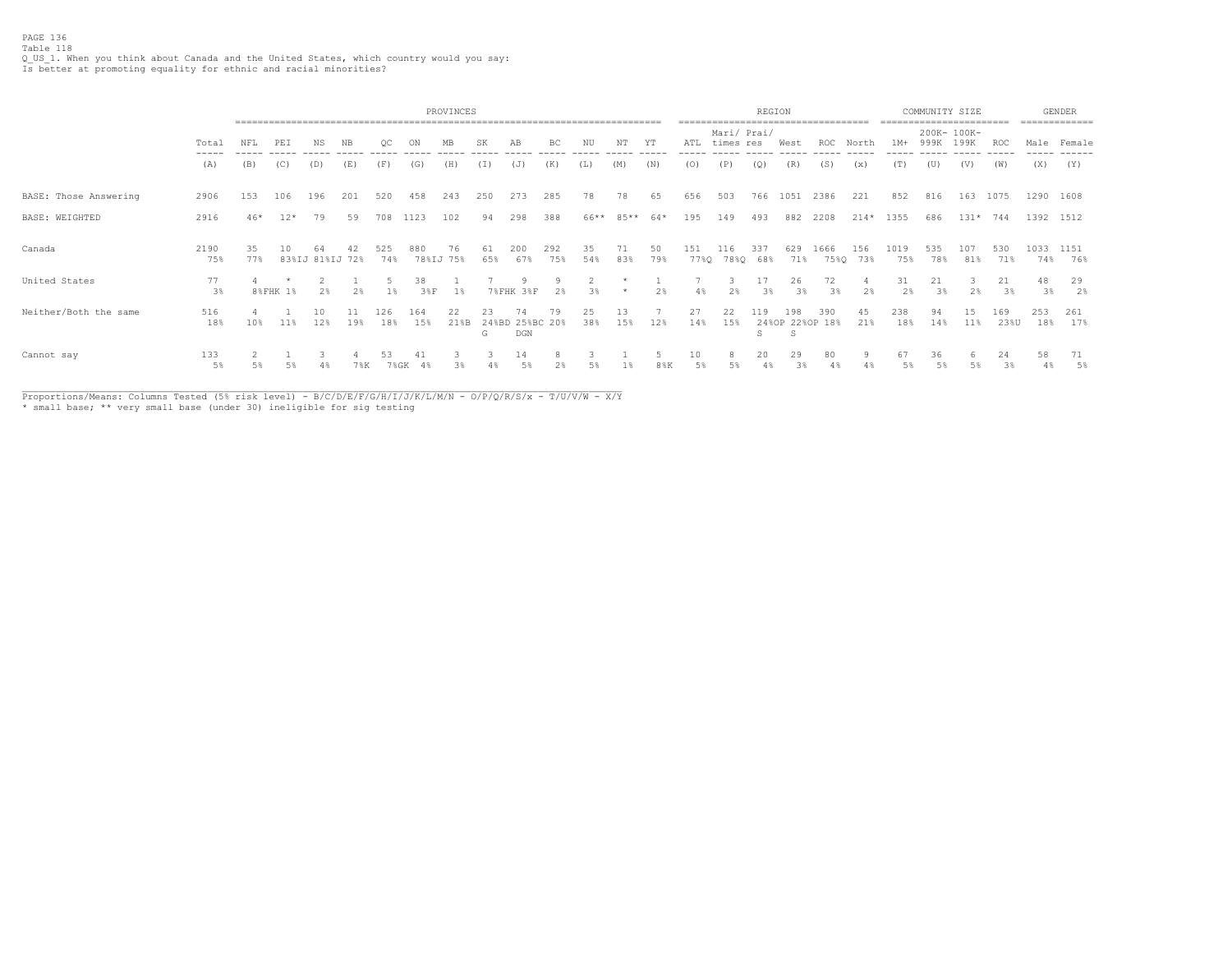## PAGE 137 Table 119 Q\_US\_1. When you think about Canada and the United States, which country would you say: Is better at promoting equality for ethnic and racial minorities?

|                       |                      | ------------------------------ |            | AGE            |                      |             |           |                                     | INDIGENOUS   |           |               |                                                       |             | LANGUAGE       |              |                              | EDUCATION  |             |             |             | INCOME               |                                       |                  | INCOME<br>ADEQUACY<br>------------- |            |
|-----------------------|----------------------|--------------------------------|------------|----------------|----------------------|-------------|-----------|-------------------------------------|--------------|-----------|---------------|-------------------------------------------------------|-------------|----------------|--------------|------------------------------|------------|-------------|-------------|-------------|----------------------|---------------------------------------|------------------|-------------------------------------|------------|
|                       | Total                | 18-24 25-34 35-44 45-54 55+    |            |                |                      |             | enous     | Non<br>Indig/ Indig/ First<br>enous | Nation Metis |           | Inuit         | Anglo/ Franco Franco Allo/<br>phone phone phone phone |             | QC             |              | HS or Some Coll/<br>less PSE |            | CEGEP Uni   |             | Low         |                      | Lower Middl High<br>Middl Incom Incom |                  | Enough Enoug                        | Not        |
|                       | (A)                  | (B)                            | (C)        | (D)            | (E)                  | (F)         | (G)       | (H)                                 | (I)          | (J)       | (K)           | (L)                                                   | (M)         | (N)            | (0)          | (P)                          | (Q)        | (R)         | (S)         | (T)         | (U)                  | (V)                                   | (W)              | (X)                                 | (Y)        |
| BASE: Those Answering | 2906                 | 197                            | 582        | 475            | 541                  | 1111        | 387       | 2519                                | 154          | 166       | 52            | 2310                                                  | 497         | 407            | 76           | 641                          | 406        | 728         | 1099        | 444         | 697                  | 759                                   | 672              | 2042                                | 730        |
| BASE: WEIGHTED        | 2916                 | $351*$                         | 453        | 442            | 540                  | 1131        | 128       | 2788                                | $74*$        | $44*$     |               | $3**$ 1958                                            | 629         | 588            | $290*$       | 1004                         | 321        | 697         | 854         | 501         | 676                  | 752                                   | 653              | 2107                                | 676        |
| Canada                | 2190<br>75%          | 265<br>75%                     | 324<br>71% | 356            | 423<br>81%CF 78%     | 823<br>73%  | 90<br>70% | 2101<br>75%                         | 49<br>67%    | 33<br>76% | 2<br>64%      | 1477<br>75%                                           | 446<br>71%  | 422<br>72%     | 257<br>89%MN | 679<br>68%                   | 243<br>76% | 555<br>80%P | 701<br>82%P | 319<br>64%  | 525<br>78%T          | 592                                   | 521<br>79%T 80%T | 1634<br>78%                         | 492<br>73% |
| United States         | 77<br>$3\frac{6}{5}$ | 20<br>6%F                      | 23<br>5%F  | 2 <sup>°</sup> | 12<br>2 <sup>°</sup> | 14<br>$1\%$ | 9<br>7%H  | 68<br>2%                            | 10%H         | $1\%$     | 11%           | 57<br>38N                                             | $1\%$       | 1 <sup>8</sup> | 13<br>4%     | 29<br>3%                     | -5<br>2%   | 11<br>2%    | 32<br>4%    | 23<br>$5\%$ | 12<br>2 <sup>°</sup> | 26<br>3%                              | 14<br>2%         | 56<br>3 <sup>°</sup>                | 13<br>2%   |
| Neither/Both the same | 516<br>18%           | 58<br>16%                      | 74<br>16%  | 66<br>15%      | 82<br>15%            | 236<br>21%  | 23<br>18% | 493<br>18%                          | 12<br>16%    | 21%       | 21%           | 356<br>18%0                                           | 119<br>19%0 | 114<br>19%0    | 16<br>6%     | 220<br>22%S                  | 63<br>20%S | 108<br>15%  | 103<br>12%  | 112<br>22%V | 112<br>17%           | 107<br>14%                            | 107<br>16%       | 334<br>16%                          | 141<br>21% |
| Cannot say            | 133<br>5%            | 2%                             | 32<br>7%D  | 11<br>3%       | 23<br>4%             | 58<br>5%    | 5%        | 126<br>$5\%$                        | 6<br>8%      | 2%        | $\star$<br>3% | 68<br>3%                                              | 56<br>98L   | 47<br>$8\,$ %L | $1\%$        | 76<br>8's RS                 | 10<br>3%   | 23<br>3%    | 18<br>2%    | 48          | 26<br>9%UVW 4%       | 28                                    | 10<br>2%         | 83<br>4%                            | 31<br>5%   |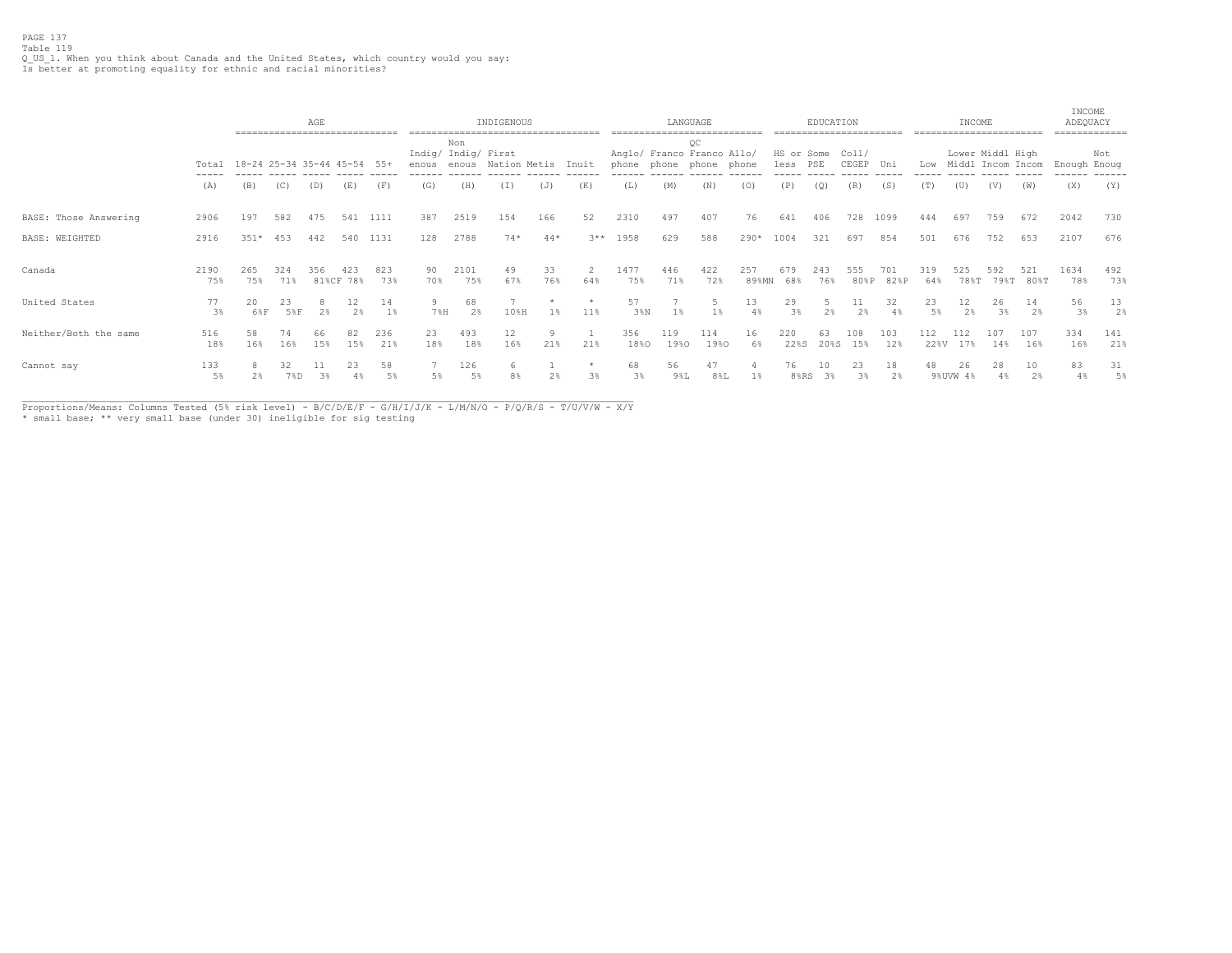## PAGE 138 Table 120 Q\_US\_1. When you think about Canada and the United States, which country would you say: Is better at promoting equality for ethnic and racial minorities?

|                       |                        |            |            | IMMIGRANT BACKGROUND |                          |                       |                   | RACE        |            |           | JOB<br>SECURITY    |            |                        | PANDEMIC                     |             |                      |                      |             |                  | FEDERAL PARTY SUPPORT |                 |                         |           | IDEOLOGY               |                | SATISFACTION<br>============= |             |
|-----------------------|------------------------|------------|------------|----------------------|--------------------------|-----------------------|-------------------|-------------|------------|-----------|--------------------|------------|------------------------|------------------------------|-------------|----------------------|----------------------|-------------|------------------|-----------------------|-----------------|-------------------------|-----------|------------------------|----------------|-------------------------------|-------------|
|                       | Total<br>$- - - - - -$ | 1st<br>qen | 2nd<br>aen | 3rd<br>aen+          | Recent<br>Immi/<br>grant | White lized Asian ese | Racia South Chin/ |             |            | Black     | Worr/ Worr/<br>ied | Not<br>ied | Affect Affect<br>great | some<br>extent extent Affect | Not         | Libe/<br>ral         | Cons                 | NDP         |                  | GRP                   | PPC             | Other<br>Unde/<br>cided | Left      | Mid/<br>dle            | Right          | Sati/ Dissat/<br>sfied isfied |             |
|                       | (A)                    | (B)        | (C)        | (D)                  | (E)                      | (F)                   | (G)               | (H)         | (T)        | (J)       | (K)                | (L)        | (M)                    | (N)                          | (0)         | (P)                  | (O)                  | (R)         | (S)              | (T)                   | (U)             | (V)                     | (W)       | (X)                    | (Y)            | (Z)                           | (a)         |
| BASE: Those Answering | 2906                   | 347        | 491        | 2032                 | 80                       | 2166                  | 316               | 70          | 89         | 51        | 1443               | 1272       | 853                    | 1316                         | 650         | 823                  | 690                  | 466         | 126              | 194                   | 74              | 533                     | 527       | 1560                   | 341            | 1213                          | 1409        |
| BASE: WEIGHTED        | 2916                   | 618        | 516        | 1747                 | $103**$ 2146             |                       | 594               | $131* 188*$ |            |           | 71** 1396          | 1306       | 908                    | 1190                         | 698         | 814                  | 717                  | 409         | $184* 171*$      |                       |                 | $70***$ 551             | 448       | 1590                   | 377            | 1155                          | 1432        |
| Canada                | 2190<br>75%            | 489<br>79% | 389<br>75% | 1301<br>74%          | 80<br>77%                | 1612<br>75%           | 462<br>78%        | 107<br>81%  | 153<br>81% | 51<br>72% | 1082<br>77%        | 978<br>75% | 712<br>78%0            | 944<br>79%0                  | 468<br>67%  | 724<br><b>SV</b>     | 498<br>89%QR 70%     | 323         | 132<br>79%OV 72% | 140                   | 19<br>82%QV 27% | 354<br>64%              | 375       | 1223<br>84%XY 77%Y 64% | 242            | 967<br>84%a                   | 994<br>69%  |
| United States         | 77<br>3%               | 25<br>4%   | 14<br>3%   | 37<br>2%             | 10<br>10%                | 35<br>2%              | 32<br>5%F         | 5%          | 13<br>78F  | 5%        | 43<br>3%           | 27<br>2.8  | 13<br>$1\%$            | 34<br>3 <sup>°</sup>         | 26<br>4%    | 22<br>$3\frac{a}{b}$ | 23<br>$3\frac{6}{9}$ | 13<br>$3\%$ |                  |                       | 7%              | 13<br>2%                |           | 36<br>2%               | 39<br>$10$ %WX | 40<br>3%                      | 35<br>2%    |
| Neither/Both the same | 516<br>18%             | 97<br>16%  | 87<br>17%  | 314<br>18%           | 11<br>11%                | 391<br>18%            | 86<br>15%         | 11%         | 21<br>11%  | 12<br>17% | 231<br>17%         | 242<br>19% | 163<br>18%             | 174<br>15%                   | 157<br>23%N | 58<br>$7\%$          | 164<br>23%P          | 65<br>168P  | 38<br>218P       | 24<br>14%             | 63%             | 122<br>22%P             | 65<br>15% | 272<br>17%             | 86<br>23%      | 121<br>10%                    | 342<br>24%Z |
| Cannot say            | 133<br>$5\%$           | $1\%$      | 26<br>5%B  | 95<br>5%B            |                          | 108<br>$5\%$          | 14                |             |            | 5%        | 3%                 | 59<br>5%   | 20<br>2%               | 38<br>3%                     | 46<br>7%MN  | $1\%$                | 31<br>4%P            | 2%          | 13<br>7%PR       | 4%                    | $3\%$           | 62<br>$11$ %PQR         |           | 60                     | 10<br>$3\%$    | 27<br>2%                      | 60<br>4%    |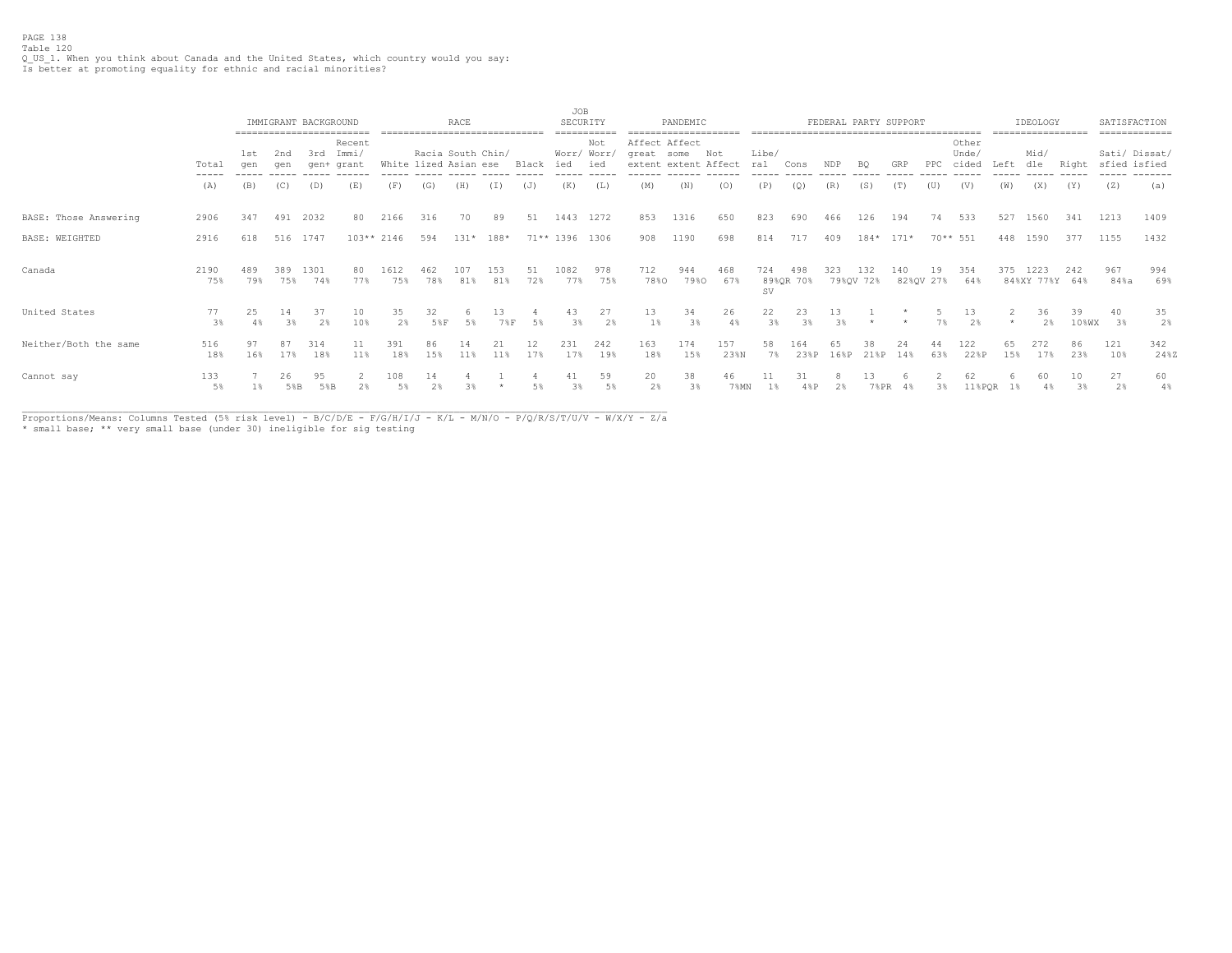PAGE 139 Table 121 Q\_US\_1. When you think about Canada and the United States, which country would you say: Has a better system of government?

|                       |                |            |            |            |           |             |            | PROVINCES |                 |            |                      |            |           |           |                         |                          | REGION     |            |                        |            |                       | COMMUNITY SIZE      |           |             |               | <b>GENDER</b><br>-------------- |
|-----------------------|----------------|------------|------------|------------|-----------|-------------|------------|-----------|-----------------|------------|----------------------|------------|-----------|-----------|-------------------------|--------------------------|------------|------------|------------------------|------------|-----------------------|---------------------|-----------|-------------|---------------|---------------------------------|
|                       | Total<br>----- | NFL        | PEI        | NS         | NB.       | OС          | ON         | MB        | SK              | AB         | BC                   | NU         | NΤ        | ΥT        | ATL                     | Mari/ Prai/<br>times res |            | West       | ROC                    | North      | $1M+$                 | 200K- 100K-<br>999K | 199K      | ROC         | Male          | Female                          |
|                       | (A)            | (B)        | (C)        | (D)        | (E)       | (F)         | (G)        | (H)       | (T)             | (J)        | (K)                  | (L)        | (M)       | (N)       | (0)                     | (P)                      | (Q)        | (R)        | (S)                    | (x)        | (T)                   | (U)                 | (V)       | (W)         | (X)           | (Y)                             |
| BASE: Those Answering | 2906           | 146        | 106        | 216        | 211       | 515         | 472        | 218       | 251             | 278        | 274                  | 79         | 74        | 66        | 679                     | 533                      | 747        | 1021       | 2391                   | 219        | 842                   | 798                 | 176       | 1090        |               | 1215 1679                       |
| BASE: WEIGHTED        | 2941           | $40*$      | $13*$      | 83         | 66        | 669         | 1167       | 91        | 87              | 343        | 374                  | 56*        | 83**      | 68*       | 201                     | 161                      | 522        | 896        | 2272                   | $207*$     | 1402                  | 675                 | $141*$    | 723         |               | 1389 1542                       |
| Canada                | 1955<br>66%    | 30<br>76%F | 10<br>76%F | 62<br>75%F | 45<br>69% | 415<br>62%  | 803<br>69% | 62<br>68% | 57<br>65%       | 222<br>65% | 243<br>65%           | 35<br>63%  | 66<br>79% | 48<br>71% | 148                     | 117<br>73%QR 73%R 65%    | 341        | 584<br>65% | 1541<br>68%            | 149<br>72% | 925<br>66%            | 486<br>72%W         | 93<br>66% | 452<br>62%  | 63%           | 874 1073<br>70%X                |
| United States         | 152<br>$5\%$   | 2%         | 6%         | 4%         | 7%K       | 39<br>6%    | 60<br>5%   | 4%        | 8<br>$9$ % $BK$ | 22<br>6%   | 10<br>3%             | $2\%$      | 6%        | $11\%K$   | 9<br>$5\%$              | 5%                       | 33<br>6%   | 43<br>5%   | 114<br>.5%             | 13<br>6%   | 73<br>5%              | 38<br>6%            | 6%        | 34<br>5%    | 103<br>$7\%Y$ | 49<br>3%                        |
| Neither/Both the same | 642<br>22%     | 18%        | 16%        | 12<br>14%  | 17%       | 157<br>23%D | 248<br>21% | 18<br>20% | 18<br>20%       | 81<br>24%  | 87<br>23%            | 16<br>29%D | 11<br>13% | 10<br>15% | 32<br>16%               | 25<br>16%                | 116<br>22% | 203        | 485<br>23%OP 21%OP 18% | 37         | 298<br>21%            | 120<br>18%          | 34<br>24% | 190<br>26%U | 342           | 298<br>25%Y 19%                 |
| Cannot say            | 192<br>$7\%$   | 4%         | 2%         | 6%         |           | 59<br>98G   | 56<br>5%   |           | 5%              | 19         | 35<br>9 <sup>°</sup> | 7%         | 2%        | 2<br>3%   | $12 \overline{ }$<br>6% | 10<br>6%                 | 31<br>6%   | 65         | 133<br>6%              |            | 108<br>8 <sup>°</sup> | 31<br>5%            | 6.        | 48<br>7%    | 69<br>5%      | 123<br>8 <sup>°</sup>           |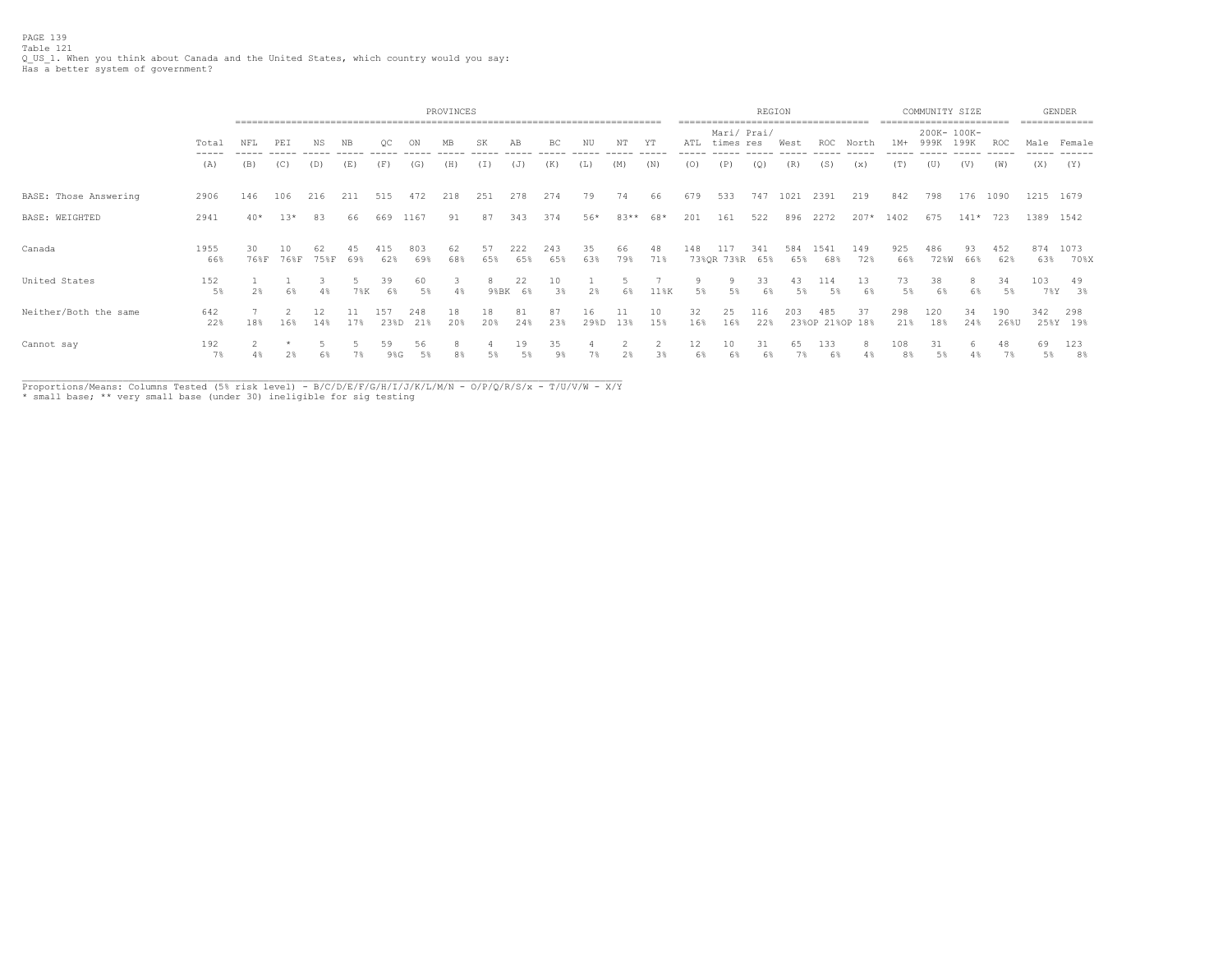|                       |                |             |                      | AGE<br>---------------------------- |             |            |           |                                     | INDIGENOUS     |                       |                                    |                                           |            | LANGUAGE    |            |                    | EDUCATION  |                |            |             | INCOME     |                                       |                | INCOME<br>ADEQUACY | ------------ |
|-----------------------|----------------|-------------|----------------------|-------------------------------------|-------------|------------|-----------|-------------------------------------|----------------|-----------------------|------------------------------------|-------------------------------------------|------------|-------------|------------|--------------------|------------|----------------|------------|-------------|------------|---------------------------------------|----------------|--------------------|--------------|
|                       | Total<br>----- |             |                      | 18-24 25-34 35-44 45-54             |             | 55+        | enous     | Non<br>Indig/ Indig/ First<br>enous | Nation Metis   |                       | Inuit                              | Anglo/ Franco Franco Allo/<br>phone phone |            | ОC<br>phone | phone      | HS or Some<br>less | PSE        | Col1/<br>CEGEP | Uni        | Low         |            | Lower Middl High<br>Middl Incom Incom |                | Enough Enoug       | Not          |
|                       | (A)            | (B)         | (C)                  | (D)                                 | (E)         | (F)        | (G)       | (H)                                 | (I)            | (J)                   | (K)                                | (L)                                       | (M)        | (N)         | (0)        | (P)                | (Q)        | (R)            | (S)        | (T)         | (U)        | (V)                                   | (W)            | (X)                | (Y)          |
| BASE: Those Answering | 2906           | 207         | 577                  | 495                                 | 550         | 1077       | 389       | 2517                                | 167            | 154                   | 50                                 | 2297                                      | 508        | 403         | 83         | 626                | 390        | 758            | 1106       | 438         | 717        | 759                                   | 663            | 2063               | 712          |
| BASE: WEIGHTED        | 2941           | $373*$      | 473                  | 463                                 | 540         | 1093       | 134       | 2807                                | $70*$          | $52*$                 | $3***$                             | 1967                                      | 600        | 547         | $332*$     | 980                | 332        | 813            | 789        | 507         | 671        | 764                                   | 670            | 2181               | 646          |
| Canada                | 1955<br>66%    | 279<br>75%  | 300<br>63%           | 303<br>65%                          | 363<br>67%  | 711<br>65% | 90<br>67% | 1865<br>66%                         | 50<br>71%      | 32<br>61%             | $\overline{2}$<br>73%              | 1358<br>69%MN                             | 361<br>60% | 323<br>59%  | 232<br>70% | 611<br>62%         | 227<br>68% | 564<br>69%     | 550<br>70% | 312<br>62%  | 444<br>66% | 546<br>$71\%$ T                       | 458<br>68%     | 1526<br>70%Y       | 383<br>59%   |
| United States         | 152<br>$5\%$   | 14<br>$4\%$ | 32<br>$7\frac{6}{5}$ | 30<br>6%                            | 30<br>$5\%$ | 47<br>4%   | $4\%$     | 147<br>5%                           | $1\frac{6}{3}$ | 8 <sup>°</sup>        | $\star$<br>13%                     | 91<br>$5\%$                               | 29<br>5%   | 29<br>5%    | 32<br>10%  | 41<br>$4\%$        | 14<br>4%   | 48<br>6%       | 50<br>6%   | 16<br>3%    | 39<br>6%   | 30<br>4%                              | 55<br>$8\,$ %V | 119<br>5%          | 31<br>5%     |
| Neither/Both the same | 642<br>22%     | 67<br>18%   | 110<br>23%           | 96<br>21%                           | 115<br>21%  | 254<br>23% | 33<br>25% | 608<br>22%                          | 15<br>21%      | 16<br>30 <sup>8</sup> | $\star$<br>14%                     | 425<br>22%                                | 146<br>24% | 138<br>25%  | 52<br>16%  | 251<br>26%         | 22%        | 153<br>19%     | 154<br>20% | 127<br>25%  | 147<br>22% | 153<br>20%                            | 133<br>20%     | 421<br>19%         | 188<br>29%X  |
| Cannot say            | 192<br>$7\%$   | 14<br>$4\%$ | $7\%$                | 34<br>7%                            | 32<br>6%    | 80<br>7%   |           | 187<br>7%                           |                | $1\%$                 | $\sim$<br>$\overline{\phantom{0}}$ | 94<br>5%                                  | 64<br>11%L | 56<br>10%L  | 15<br>5%   | 78                 | 19         |                | 35<br>4%   | 52<br>10%VW | 6%         | 36<br>5%                              | 24             | 116<br>5%          | 44<br>$7\%$  |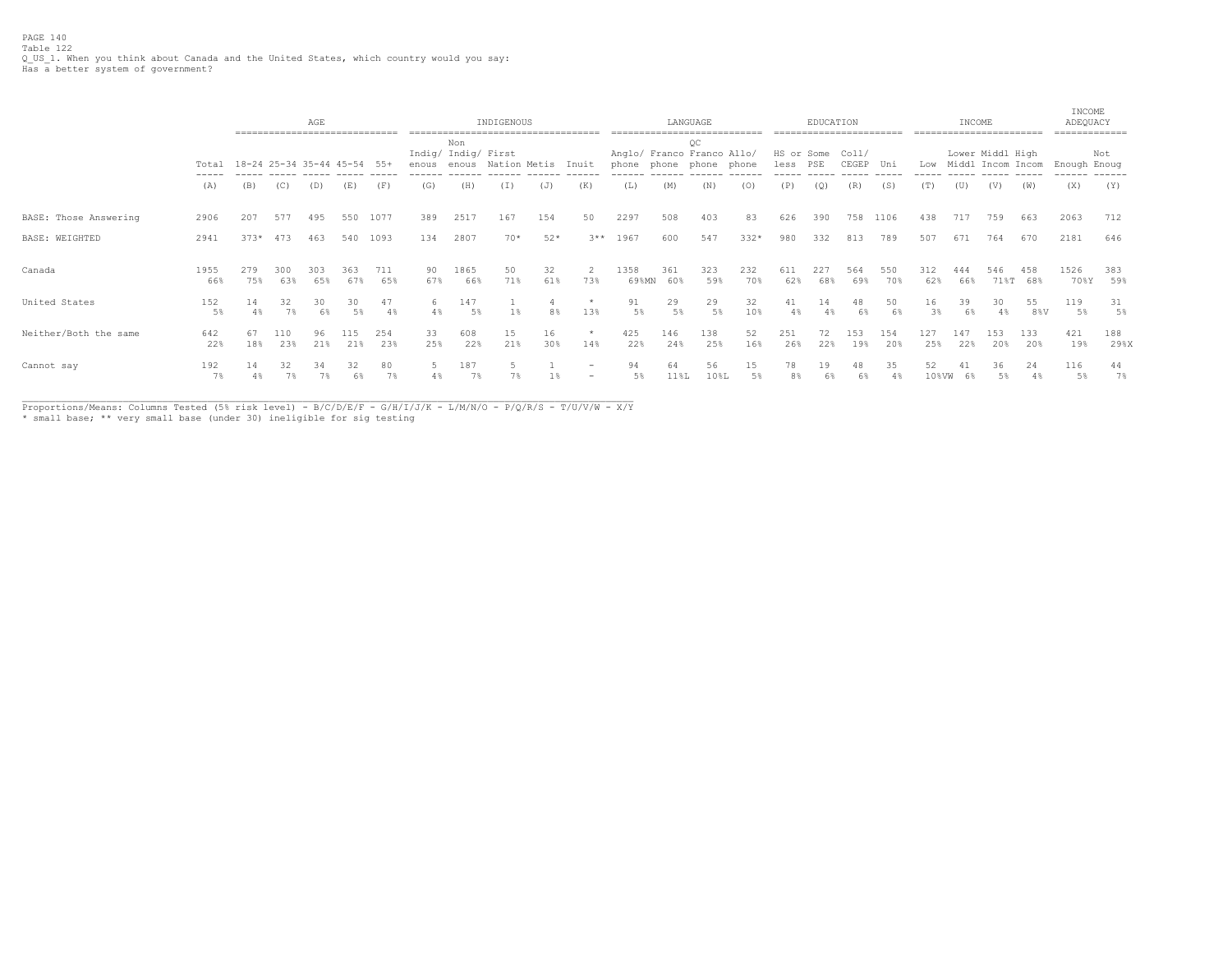PAGE 141 Table 123 Q\_US\_1. When you think about Canada and the United States, which country would you say: Has a better system of government?

|                       |               |             |            | IMMIGRANT BACKGROUND | ==========================    |                       | ------------------------------ | RACE |            |                                               | <b>JOB</b><br>SECURITY          | ----------                |             | PANDEMIC                              |             |                       |           |                 | FEDERAL PARTY SUPPORT |                       |            |                         |           | IDEOLOGY<br>================== |             |                | SATISFACTION<br>============= |
|-----------------------|---------------|-------------|------------|----------------------|-------------------------------|-----------------------|--------------------------------|------|------------|-----------------------------------------------|---------------------------------|---------------------------|-------------|---------------------------------------|-------------|-----------------------|-----------|-----------------|-----------------------|-----------------------|------------|-------------------------|-----------|--------------------------------|-------------|----------------|-------------------------------|
|                       | Total         | 1st<br>aen  | 2nd<br>aen | 3rd                  | Recent<br>Immi/<br>gen+ grant | White lized Asian ese | Racia South Chin/              |      |            | Black                                         | ied                             | Not<br>Worr/ Worr/<br>ied | great some  | Affect Affect<br>extent extent Affect | Not         | Libe/<br>ral          | Cons      | NDP             | BQ.                   | GRP                   | PPC        | Other<br>Unde/<br>cided | Left      | Mid/<br>dle                    | Right       |                | Sati/ Dissat/<br>sfied isfied |
|                       | ------<br>(A) | (B)         | (C)        | (D)                  | (E)                           | (F)                   | (G)                            | (H)  | (T)        | (J)                                           | (K)                             | (L)                       | (M)         | (N)                                   | (0)         | (P)                   | (0)       | (R)             | (S)                   | (T)                   | (U)        | (V)                     | (W)       | (X)                            | (Y)         | (Z)            | (a)                           |
| BASE: Those Answering | 2906          | 336         | 510        | 2026                 | 87                            | 2151                  | 325                            | 58   | 91         | 42                                            | 1421                            | 1304                      | 822         | 1309                                  | 696         | 826                   | 699       | 452             | 146                   | 194                   | 71         | 518                     | 502       | 1563                           | 329         | 1227           | 1393                          |
| BASE: WEIGHTED        | 2941          | 644         | 527        | 1731                 | $135**2143$                   |                       | 611                            |      | 121** 195* |                                               | 77** 1342 1370                  |                           | 838         | 1258                                  | 737         | 827                   | 736       | 419             | 194                   | $196*$                | 74** 496   |                         |           | 415 1644                       | $359*$      | 1185           | 1448                          |
| Canada                | 1955<br>66%   | 433<br>67%  | 358<br>68% | 1155<br>67%          | 84<br>62%                     | 1454<br>68%           | 392<br>64%                     | 66%  | 60%        | 64<br>82%                                     | 869<br>65%                      | 966<br>70%                | 579<br>69%  | 853<br>68%                            | 473<br>64%  | 695<br>TV             | 84%QS 56% | 326<br>$\tau$   | 115<br>78%QS 59%      | 130<br>66%V           | 19.<br>26% | 256<br>52%              | 347       | 1107<br>83%XY 67%Y 55%         | 196         | 953<br>$80\$ a | 797<br>55%                    |
| United States         | 152<br>5%     | 46<br>$7\%$ | 26<br>5%   | 80<br>5%             | 21<br>16%                     | 98<br>5%              | 8%                             | 16%  | 11<br>6%   | $\qquad \qquad =$<br>$\overline{\phantom{a}}$ | 70<br>5%                        | 77<br>6%                  | 52<br>6%    | 68<br>$5\%$                           | 32<br>4%    | 12<br>$1\%$           | 93<br>TV  | 13%PRS 2%       | 10<br>5%P             |                       | 12<br>16%  | 19<br>4%                | $1\%$     | 6%W                            | 13%WX       | 54<br>5%       | 95<br>7%                      |
| Neither/Both the same | 642<br>22%    | 123<br>19%  | 116<br>22% | 382<br>22%           | 28<br>20%                     | 461<br>22%            | 121<br>20%                     | 11%  | 48<br>25%  | 13<br>17%                                     | 330<br>$25\text{\textdegree L}$ | 255<br>19%                | 165<br>20%  | 271<br>22%                            | 184<br>25%  | 85<br>10 <sup>8</sup> | 202       | 56<br>27%PR 13% |                       | 54<br>26%PR 28%PR 51% | 38         | 154<br>31%PR            | 56<br>14% | 343<br>21%W                    | 103<br>29%W | 132<br>11%     | 460<br>32%Z                   |
| Cannot say            | 192<br>$7\%$  | 6%          | 5%         | 114                  |                               | 129<br>68             | 52                             |      | 19         |                                               | 73<br>58                        | 72<br>5%                  | 42<br>$5\%$ | 66<br>$5\%$                           | 49<br>$7\%$ | 35<br>4%              | 26        | 31              | 9%0                   | 6%                    |            | 67<br>13%PO             | 2%        | 102<br>6%W                     | 13<br>48    | 47<br>4%       | 96<br>7%                      |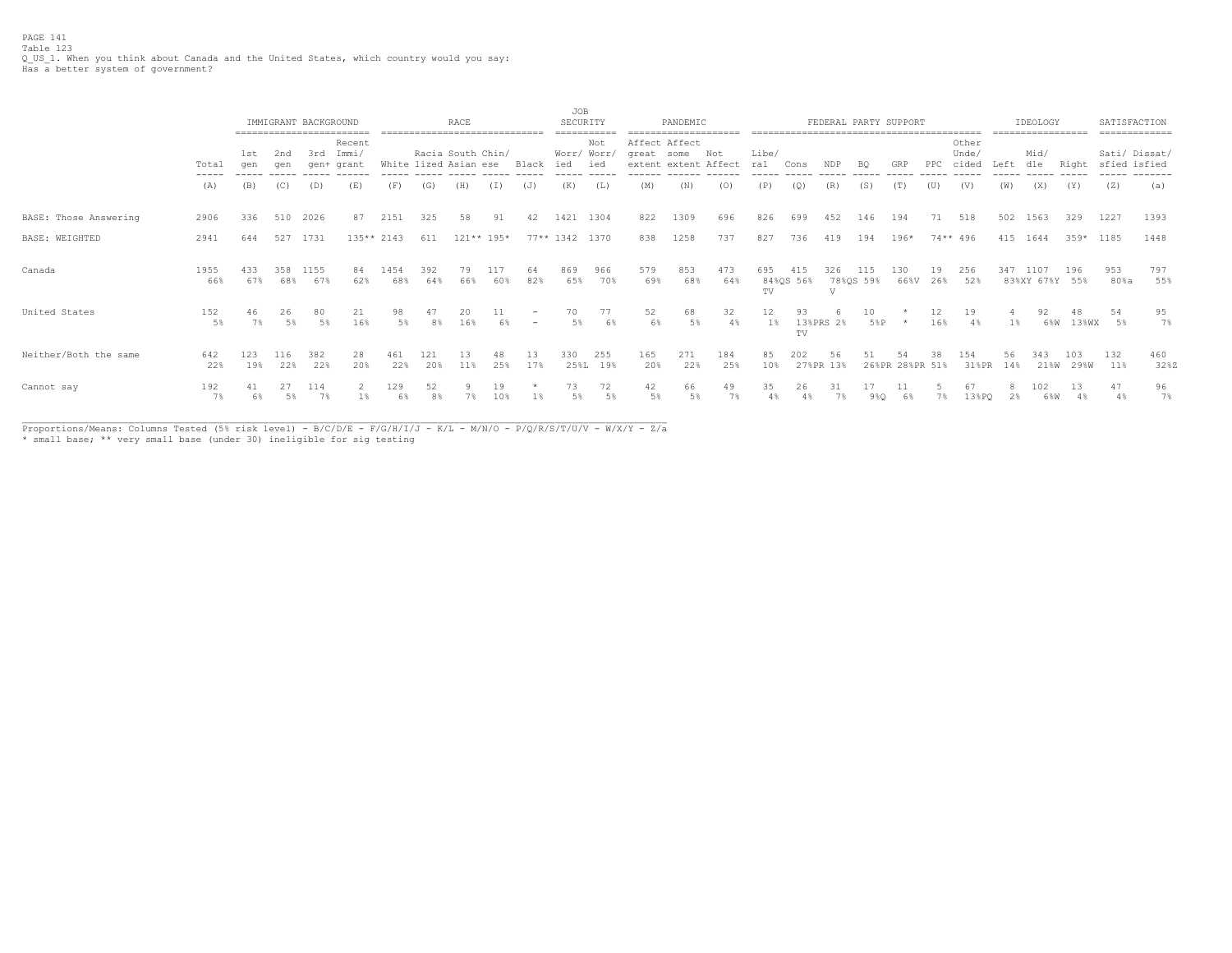# PAGE 142 Table 124 Q\_US\_1. When you think about Canada and the United States, which country would you say: Maintains a better quality of life for its citizens?

|                       |              |                | PROVINCES |       |           |                |                  |           |                   |            |             |           |           |           |                 |                          | REGION       |             | -------------------------------------- |                 | ======================== | COMMUNITY SIZE      |            |            |              | <b>GENDER</b><br>-------------- |
|-----------------------|--------------|----------------|-----------|-------|-----------|----------------|------------------|-----------|-------------------|------------|-------------|-----------|-----------|-----------|-----------------|--------------------------|--------------|-------------|----------------------------------------|-----------------|--------------------------|---------------------|------------|------------|--------------|---------------------------------|
|                       | Total        | NFL            | PEI       | NS.   | NB        | OC             | ON               | MB        | SK                | AB         | ВC          | ΝU        | NΤ        | ΥT        | ATL             | Mari/ Prai/<br>times res |              | West        | ROC.                                   | North           | $1M+$                    | 200K- 100K-<br>999K | 199K       | ROC        |              | Male Female                     |
|                       | (A)          | (B)            | (C)       | (D)   | (E)       | (F)            | (G)              | (H)       | (T)               | (J)        | (K)         | (L)       | (M)       | (N)       | (0)             | (P)                      | (Q)          | (R)         | (S)                                    | (x)             | (T)                      | (U)                 | (V)        | (W)        | (X)          | (Y)                             |
| BASE: Those Answering | 2906         | 155            | 104       | 197   | 204       | 517            | 457              | 235       | 258               | 282        | 280         | 75        | 78        | 64        | 660             | 505                      | 775          | 1055        | 2389                                   | 217             | 861                      | 810                 | 176        | 1059       | 1276 1619    |                                 |
| BASE: WEIGHTED        | 2941         | $49*$          | $1.3*$    | 73    | 63        | 700            | 1087             | $109*$    | 89                | 366        | 385         | 65**      | 86**      | 65*       | 197             | 148                      | 564          | 949         | 2241                                   | $215*$          | 1408                     | 661                 | $145*$     | 728        | 1446 1481    |                                 |
| Canada                | 2283<br>78%  | 37<br>76%      | 11<br>82% | 60    | 83%HI 77% | 572            | 840<br>82%HI 77% | 74<br>68% | 64<br>72%         | 266<br>73% | 305<br>79%H | 32<br>50% | 63<br>73% | 49<br>75% | 156             | 119<br>79%Qx 80%Qx 72%   | 404          | 709<br>75%  | .711                                   | 144<br>76%x 67% | 1097<br>78%              | 523<br>79%          | 118<br>81% | 545<br>75% | 1061<br>73%  | 1213<br>82%X                    |
| United States         | 136<br>$5\%$ | $2\frac{a}{b}$ | 2%        | 2%    | 6<br>GK   | 25<br>9%BDF 4% | 51<br>5%         | 14<br>GIK | 12%BDF 4%         | 21<br>6%   | 13<br>3%    | $7\%$     | 2%        | 9<br>IΚ   | 8<br>14%BDFG 4% | $5\%$                    | 39<br>$7\%$  | 51<br>$5\%$ | 111<br>5%                              | 15<br>$7\%$     | 80<br>6%                 | 21<br>$3\%$         | 2%         | 32<br>4%   | 99<br>$7\%Y$ | 37<br>2%                        |
| Neither/Both the same | 376<br>13%   | 14%            | 15%       | 12%   | 7%        | 66<br>9%       | 137<br>13%       | 198EF     | 18<br>208EF<br>GK | 188EF      | 12%         | 16<br>25% | 19<br>22% | 11%       | 22<br>$11\%$    | 10%                      | 106<br>19%OP | 50<br>16%P  | 310<br>14%                             | 19%P            | 163<br>12%               | 89<br>13%           | 11%        | 109<br>15% | 218          | 152<br>15%Y 10%                 |
| Cannot say            | 146<br>$5\%$ | 9%HN           | $1\%$     | $3\%$ | $7\%H$    | 38<br>5%       | 59               |           | 3%                | 3%         | 22<br>6%    | 19%       |           |           |                 |                          | 16<br>3%     | 38          | 108<br>5%                              | 15<br>7%        | 68<br>5%                 | 29                  | 5%         | 6%         | 68<br>5%     | 79<br>5%                        |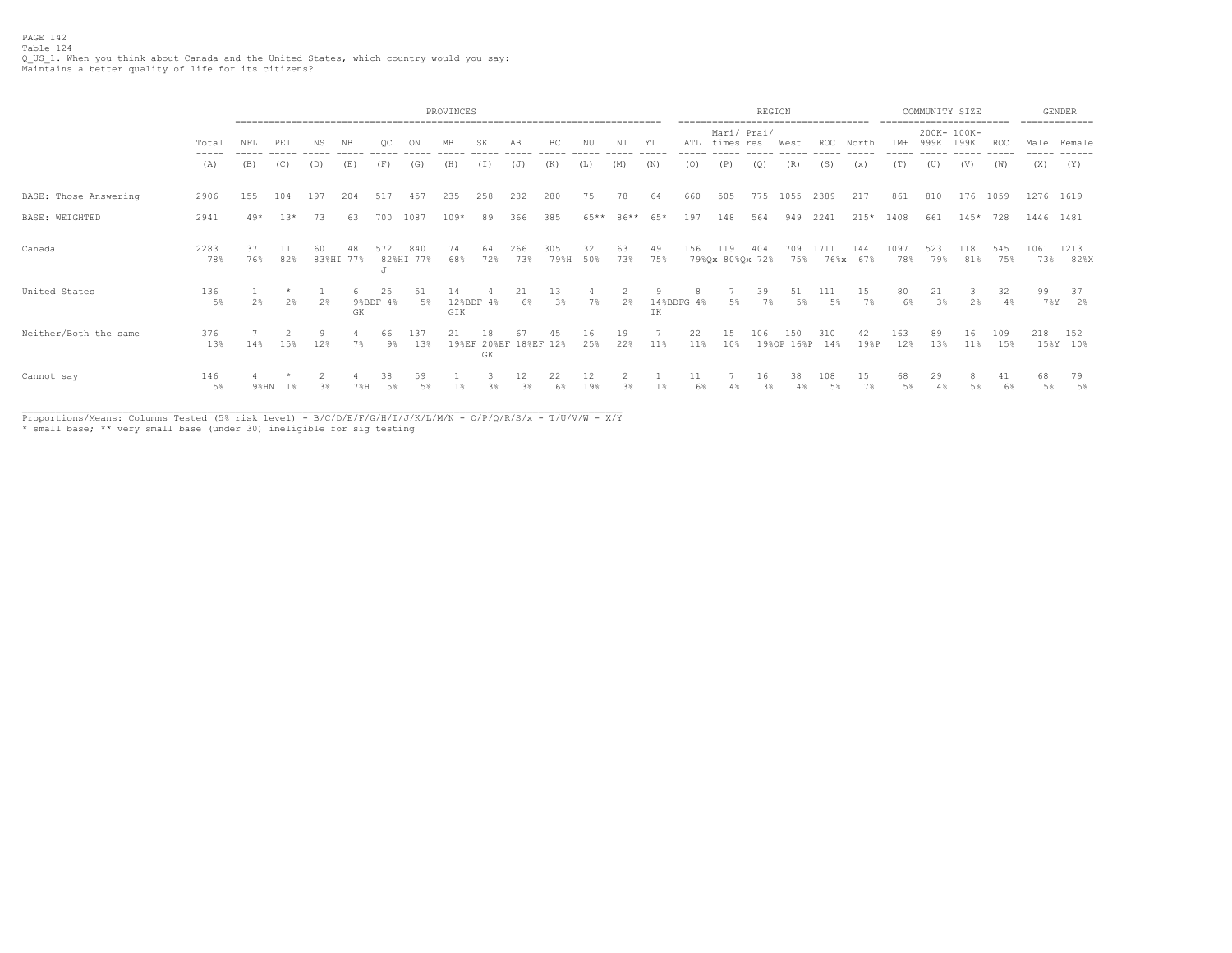# PAGE 143 Table 125 Q\_US\_1. When you think about Canada and the United States, which country would you say: Maintains a better quality of life for its citizens?

|                       |              | ------------------------------ |            | AGE        |            |            |             |                            | INDIGENOUS          |                |                |                                                       |                      | LANGUAGE             |            |                        | EDUCATION   |                      |            |             | INCOME                |                  |                  | INCOME<br>ADEQUACY<br>============= |            |
|-----------------------|--------------|--------------------------------|------------|------------|------------|------------|-------------|----------------------------|---------------------|----------------|----------------|-------------------------------------------------------|----------------------|----------------------|------------|------------------------|-------------|----------------------|------------|-------------|-----------------------|------------------|------------------|-------------------------------------|------------|
|                       | Total        | 18-24 25-34 35-44 45-54 55+    |            |            |            |            | enous enous | Non<br>Indig/ Indig/ First | Nation Metis        |                | Inuit          | Anglo/ Franco Franco Allo/<br>phone phone phone phone |                      | ОC                   |            | HS or Some<br>less PSE |             | Col1/<br>CEGEP Uni   |            |             | Low Middl Incom Incom | Lower Middl High |                  | Enough Enoug                        | Not        |
|                       | (A)          | (B)                            | (C)        | (D)        | (E)        | (F)        | (G)         | (H)                        | (T)                 | (J)            | (K)            | (L)                                                   | (M)                  | (N)                  | (0)        | (P)                    | (Q)         | (R)                  | (S)        | (T)         | (U)                   | (V)              | (W)              | (X)                                 | (Y)        |
| BASE: Those Answering | 2906         | 192                            | 600        | 476        | 531        | 1107       | 381         | 2525                       | 179                 | 147            | 42             | 2305                                                  | 496                  | 406                  | 83         | 654                    | 383         | 741                  | 1092       | 456         | 687                   | 783              | 635              | 2015                                | 753        |
| BASE: WEIGHTED        | 2941         | $355*$                         | 473        | 438        | 529        | 1145       | 140         | 2802                       | $82*$               | $51*$          | $2**$          | 1961                                                  | 606                  | 571                  | $329*$     | 1066                   | 313         | 703                  | 814        | 495         | 682                   | 796              | 642              | 2144                                | 659        |
| Canada                | 2283<br>78%  | 281<br>79%                     | 352<br>74% | 343<br>78% | 406<br>77% | 901<br>79% | 104<br>74%  | 2179<br>78%                | 64<br>78%           | 36<br>71%      | 54%            | 1507<br>77%                                           | 504<br>83%L          | 479<br>84%L          | 263<br>80% | 810<br>76%             | 244<br>78%  | 554<br>79%           | 660<br>81% | 367<br>74%  | 539<br>79%            | 662              | 482<br>83%TW 75% | 1731<br>81%Y                        | 474<br>72% |
| United States         | 136<br>$5\%$ | 13<br>4%                       | 19<br>4%   | 16<br>4%   | 38<br>7%   | 50<br>4%   | 5%          | 128<br>5%                  | 2<br>$2\frac{6}{5}$ | 8 <sup>°</sup> | $\star$<br>13% | 97<br>5%                                              | 15<br>2%             | 13<br>2 <sup>°</sup> | 21<br>7%   | 44<br>4%               | 11<br>$3\%$ | 32<br>5 <sup>°</sup> | 49<br>6%   | 22<br>$5\%$ | 22<br>3 <sup>°</sup>  | 25<br>3%         | 47<br>7%UV       | 91<br>4%                            | 37<br>6%   |
| Neither/Both the same | 376<br>13%   | 40<br>$11\%$                   | 62<br>13%  | 63<br>14%  | 62<br>12%  | 149<br>13% | 24<br>17%   | 352<br>13%                 | 14<br>18%           | q<br>17%       | $\ast$<br>14%  | 288<br>$15$ % $M$ N                                   | 48<br>8 <sup>°</sup> | 46<br>8%             | 25<br>8%   | 152<br>14%             | 44<br>14%   | 93<br>13%            | 74<br>9%   | 75<br>15%   | 84<br>12%             | 74<br>$9\%$      | 89<br>14%        | 241<br>$11\%$                       | 108<br>16% |
| Cannot say            | 146<br>5%    | 22<br>6%                       | 41<br>9%DF | 16<br>4%   | 23<br>4%   | 44<br>4%   | 3%          | 142<br>5%                  | 2<br>$3\frac{6}{9}$ |                | $\star$<br>19% | 69<br>4%                                              | 39<br>6%L            | 32<br>6%             | 19<br>6%   | 60                     | 15          | 24<br>3%             | 30         | 30<br>6%    | 37<br>5%              | 35<br>4%         | 24<br>4%         | 81<br>4%                            | 39<br>6%   |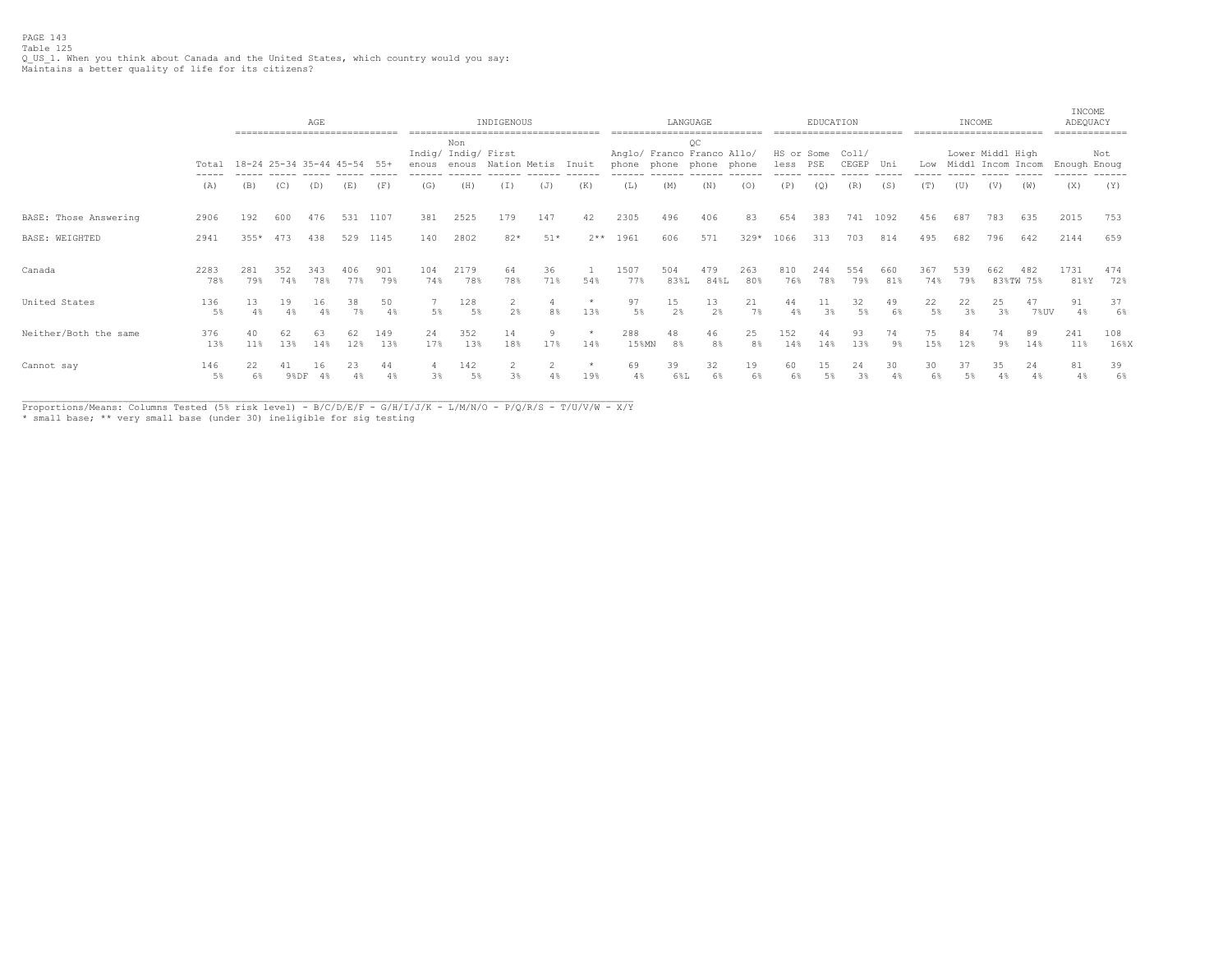PAGE 144 Table 126 Q\_US\_1. When you think about Canada and the United States, which country would you say: Maintains a better quality of life for its citizens?

|                       |                                                                                                                                                                                                                                                                                                                                                                                                                                                                                     |                      |            | IMMIGRANT BACKGROUND | ------------------------- |                       |            | RACE<br>------------------------------ |              |           | <b>JOB</b><br>===== | SECURITY                  |                      | PANDEMIC<br>---------------------     |             |              |                  |                  |                | FEDERAL PARTY SUPPORT   |           |                         |                | IDEOLOGY<br>================== |             | SATISFACTION | ============= |
|-----------------------|-------------------------------------------------------------------------------------------------------------------------------------------------------------------------------------------------------------------------------------------------------------------------------------------------------------------------------------------------------------------------------------------------------------------------------------------------------------------------------------|----------------------|------------|----------------------|---------------------------|-----------------------|------------|----------------------------------------|--------------|-----------|---------------------|---------------------------|----------------------|---------------------------------------|-------------|--------------|------------------|------------------|----------------|-------------------------|-----------|-------------------------|----------------|--------------------------------|-------------|--------------|---------------|
|                       | Total<br>$\frac{1}{2} \left( \frac{1}{2} \right) \left( \frac{1}{2} \right) \left( \frac{1}{2} \right) \left( \frac{1}{2} \right) \left( \frac{1}{2} \right) \left( \frac{1}{2} \right) \left( \frac{1}{2} \right) \left( \frac{1}{2} \right) \left( \frac{1}{2} \right) \left( \frac{1}{2} \right) \left( \frac{1}{2} \right) \left( \frac{1}{2} \right) \left( \frac{1}{2} \right) \left( \frac{1}{2} \right) \left( \frac{1}{2} \right) \left( \frac{1}{2} \right) \left( \frac$ | 1st<br>aen           | 2nd<br>aen | 3rd<br>qen+          | Recent<br>Immi/<br>grant  | White lized Asian ese |            | Racia South Chin/                      |              | Black     | ied                 | Not<br>Worr/ Worr/<br>ied | great some           | Affect Affect<br>extent extent Affect | Not         | Libe/<br>ral | Cons             | NDP              | BQ             | GRP                     | PPC.      | Other<br>Unde/<br>cided | Left           | Mid/<br>dle                    | Right       | sfied isfied | Sati/ Dissat/ |
|                       | (A)                                                                                                                                                                                                                                                                                                                                                                                                                                                                                 | (B)                  | (C)        | (D)                  | (E)                       | (F)                   | (G)        | (H)                                    | (T)          | (J)       | (K)                 | (L)                       | (M)                  | (N)                                   | (0)         | (P)          | (O)              | (R)              | (S)            | (T)                     | (U)       | (V)                     | (W)            | (X)                            | (Y)         | (Z)          | (a)           |
| BASE: Those Answering | 2906                                                                                                                                                                                                                                                                                                                                                                                                                                                                                | 355                  | 487        | 2029                 | 93                        | 2157                  | 318        | 65                                     | 85           | 47        | 1437                | 1273                      | 870                  | 1293                                  | 656         | 823          | 701              | 460              | 125            | 193                     | 74        | 530                     | 508            | 1531                           | 363         | 1216         | 1393          |
| BASE: WEIGHTED        | 2941                                                                                                                                                                                                                                                                                                                                                                                                                                                                                | 664                  | 527        | 1701                 | 149** 2150                |                       | 583        |                                        | $140**$ 162* |           | 74** 1392           | 1323                      | 878                  | 1228                                  | 708         | 798          | 754              | 423              |                | $177* 170*$             |           | 78** 541                | 471            | 1580                           | 380         | 1202         | 1402          |
| Canada                | 2283<br>78%                                                                                                                                                                                                                                                                                                                                                                                                                                                                         | 510<br>77%           | 78%        | 1350<br>79%          | 135<br>91%                | 1684<br>78%           | 468<br>80% | 127<br>91%                             | 137<br>85%   | 57<br>78% | 1085<br>78%         | 1070<br>81%               | 720<br>82%           | 972<br>79%                            | 540<br>76%  | 726          | 531<br>91%QV 70% | 360              | 160            | 140<br>85%QV 90%QV 82%V | 18<br>23% | 349<br>64%              | 399<br>85%Y    | 1256<br>79%Y                   | 248<br>65%  | 1034<br>86%a | 1005<br>72%   |
| United States         | 136<br>5%                                                                                                                                                                                                                                                                                                                                                                                                                                                                           | 51<br>8 <sup>°</sup> | 15<br>3%   | 70                   | 6.<br>4%                  | 81<br>4%              | 34<br>6%   |                                        | 8<br>5%      | 4<br>5%   | 62<br>4%            | 63<br>5%                  | 38<br>4%             | 54<br>4%                              | 38<br>$5\%$ | 17<br>2%     | 52<br>$7$ % PR   | 1%               | $2\frac{a}{b}$ | $\overline{2}$<br>$1\%$ | 31<br>40% | 24<br>5%                | 1 <sup>8</sup> | 73<br>5%                       | 47<br>12%WX | 29<br>2%     | 97<br>7%Z     |
| Neither/Both the same | 376<br>13%                                                                                                                                                                                                                                                                                                                                                                                                                                                                          | 75<br>11%            | 74<br>14%  | 205<br>12%           | 8.<br>5%                  | 290<br>13%            | 46<br>8%   | 3%                                     | 4%           | 11<br>15% | 181<br>13%          | 150<br>11%                | 96<br>$11\%$         | 163<br>13%                            | 86<br>12%   | 38<br>5%     | 137<br>5         | 47<br>18%PR 11%P | $7\%$          | 10 <sup>8</sup>         | 27<br>35% | 98<br>18%PS             | 43<br>9%       | 190<br>12%                     | 71<br>19%W  | 109<br>9%    | 239<br>17%Z   |
| Cannot say            | 146<br>5%                                                                                                                                                                                                                                                                                                                                                                                                                                                                           | 4%                   | .5%        | 76                   | $\overline{\phantom{0}}$  | 95                    | 35         |                                        | 10<br>6%     | 3%        | 65<br>5%            | 40<br>3%                  | 24<br>$3\frac{6}{6}$ | 40<br>3 <sup>°</sup>                  | 44<br>6%M   | 18<br>2%     | 5%               | 10<br>2%         | 1%             | 6%                      | 2%        |                         | 13%PQRS 5%     | 4%                             | $4\%$       | 30<br>2%     | 62<br>4%      |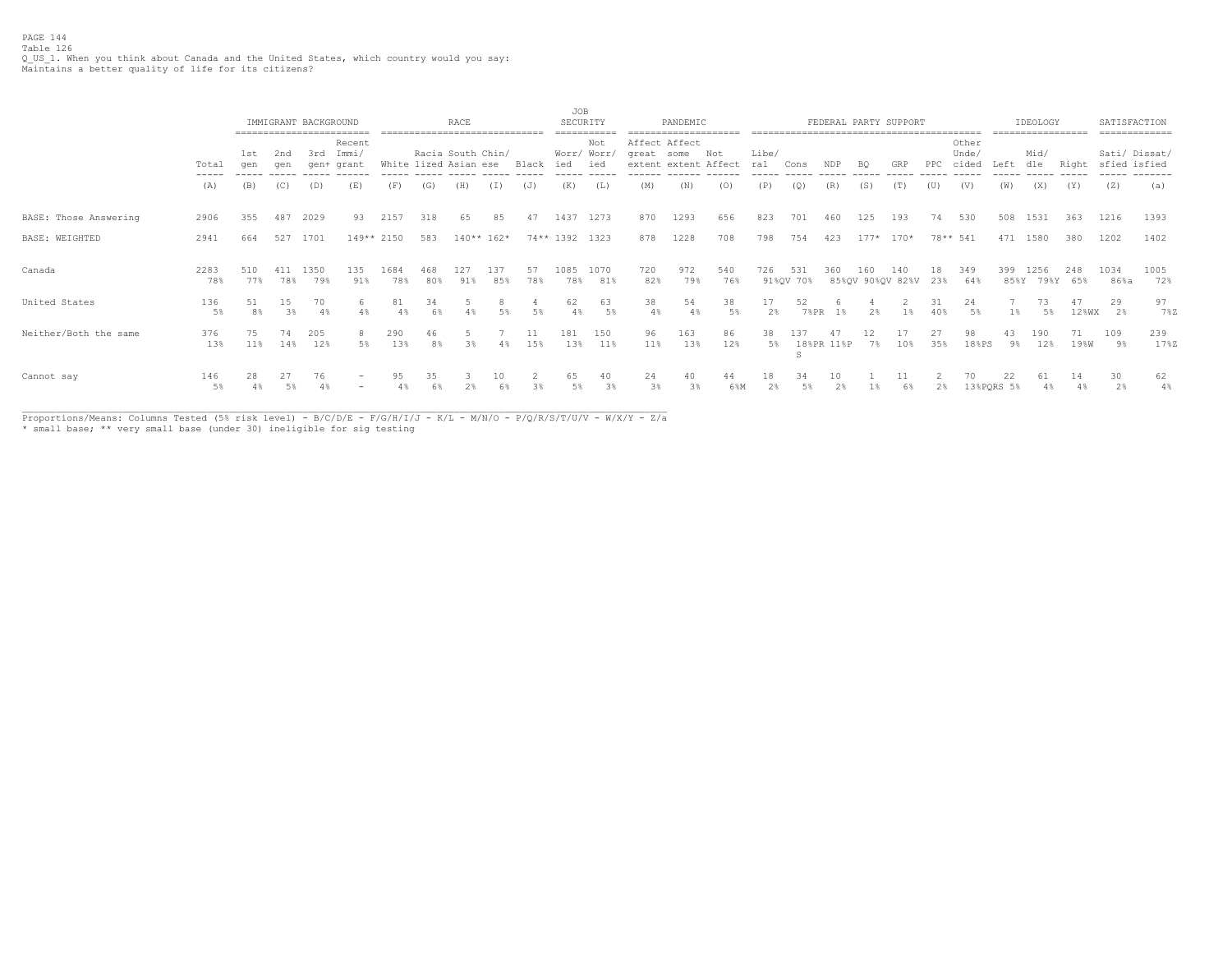PAGE 145 Table 127 Q\_US\_1. When you think about Canada and the United States, which country would you say: Has a better educational system?

|                       |             |       | PROVINCES |                  |           |                    |                   |            |                |                  |                      |                                 |                  |          |                   |                            | REGION      |              | ------------------------------------ |            | ========================= | COMMUNITY SIZE |                      |            |             | <b>GENDER</b><br>============== |
|-----------------------|-------------|-------|-----------|------------------|-----------|--------------------|-------------------|------------|----------------|------------------|----------------------|---------------------------------|------------------|----------|-------------------|----------------------------|-------------|--------------|--------------------------------------|------------|---------------------------|----------------|----------------------|------------|-------------|---------------------------------|
|                       | Total       | NFL   | PEI       | ΝS               | NB        |                    |                   | MB         | SK             | ΑB               | BC                   | NU                              | $_{\mathrm{NT}}$ | ΥT       | ATL               | Mari/ Prai/<br>times res   |             | West         | <b>ROC</b>                           | North      | $1M+$                     | 999K           | 200K- 100K-<br>199K  | ROC        | Male        | Female                          |
|                       | (A)         | (B)   | (C)       | (D)              | (E)       | (F)                | (G)               | (H)        | (I)            | (J)              | (K)                  | (L)                             | (M)              | (N)      | (0)               | (P)                        | (Q)         | (R)          | (S)                                  | (x)        | (T)                       | (U)            | (V)                  | (W)        | (X)         | (Y)                             |
| BASE: Those Answering | 2908        | 149   | 101       | 200              | 203       | 517                | 434               | 230        | 270            | 282              | 297                  | 79                              | 78               | 68       | 653               | 504                        | 782         | 1079         | 2391                                 | 225        | 840                       | 818            | 165                  | 1085       |             | 1291 1607                       |
| BASE: WEIGHTED        | 2828        | $42*$ | $13*$     | 77               | 60        | 706                | 986               | 101        | 96             | 320              | 417                  | $55*$                           | $82**$           | $70*$    | 192               | 150                        | 517         | 934          | 2122                                 | $207*$     | 1294                      | 634            | $139*$               | 761        |             | 1357 1458                       |
| Canada                | 1862<br>66% | 31    | 74%FI 62% | 52<br>68%        | 38<br>63% | 439<br>62%         | 660<br>67%        | 62<br>62%  | 56<br>58%      | 207<br>65%       | 303                  | 30<br>73%FI 54%                 | 67<br>81%        | 55<br>ΙL | 130<br>79%EFH 67% | 98<br>66%                  | 325<br>63%  | 628<br>67%   | 1424<br>67%                          | 152<br>73% | 844<br>65%                | 401<br>63%     | 106<br>76%           | 512<br>67% | 897<br>66%  | 960<br>66%                      |
| United States         | 285<br>10%  | $4\%$ | 10%       | 7%               | $9\%$     |                    | 108<br>11%BK 11%K | 148BK      | 1 ອ<br>FGJKLN  | 30.<br>19%BDE 9% | 20<br>5%             | 3%                              |                  | 5%       | 14<br>7%          | 12<br>8 <sup>°</sup>       | 61<br>1280x | 82<br>$9\%$  | 204<br>10%                           | 8<br>4%    | 128<br>10%                | 65<br>10%      | 6.<br>4%             | 85<br>11%  | 178<br>13%Y | 107<br>7%                       |
| Neither/Both the same | 405<br>14%  | 13%   | 15%       | 12%              | 10<br>16% | 76<br>11%          | 147<br>15%        | 21<br>208F | 14<br>15%      | 59<br>19%F       | 60<br>14%            | 20<br>36%BCD 8%<br>EFGHIJ<br>KN |                  | 9<br>13% | 26<br>14%         | 21<br>14%                  | 94<br>18%   | 154<br>17%   | 329<br>16%                           | 36<br>17%  | 193<br>15%                | 105<br>17%     | 11<br>8 <sup>°</sup> | 96<br>13%  | 161<br>12%  | 239<br>16%                      |
| Cannot say            | 276<br>10%  | 10%   |           | 10<br>13%HN 13%H | $11\%$ H  | 16%GHJ<br>$\rm KN$ | 72<br>7%          | 4%         | 9 <sup>°</sup> | 23<br>7%         | 34<br>8 <sup>°</sup> | $7\%$                           | 6%               | 4%       | 22<br>S           | 18<br>12%QR 12%QRS 7%<br>x | 36          | 70.<br>$7\%$ | 165<br>8 <sup>°</sup>                | 12<br>6%   | 130<br>10%                | 62<br>10%      | 16<br>11%            | 68<br>9%   | 121<br>9%   | 151<br>10%                      |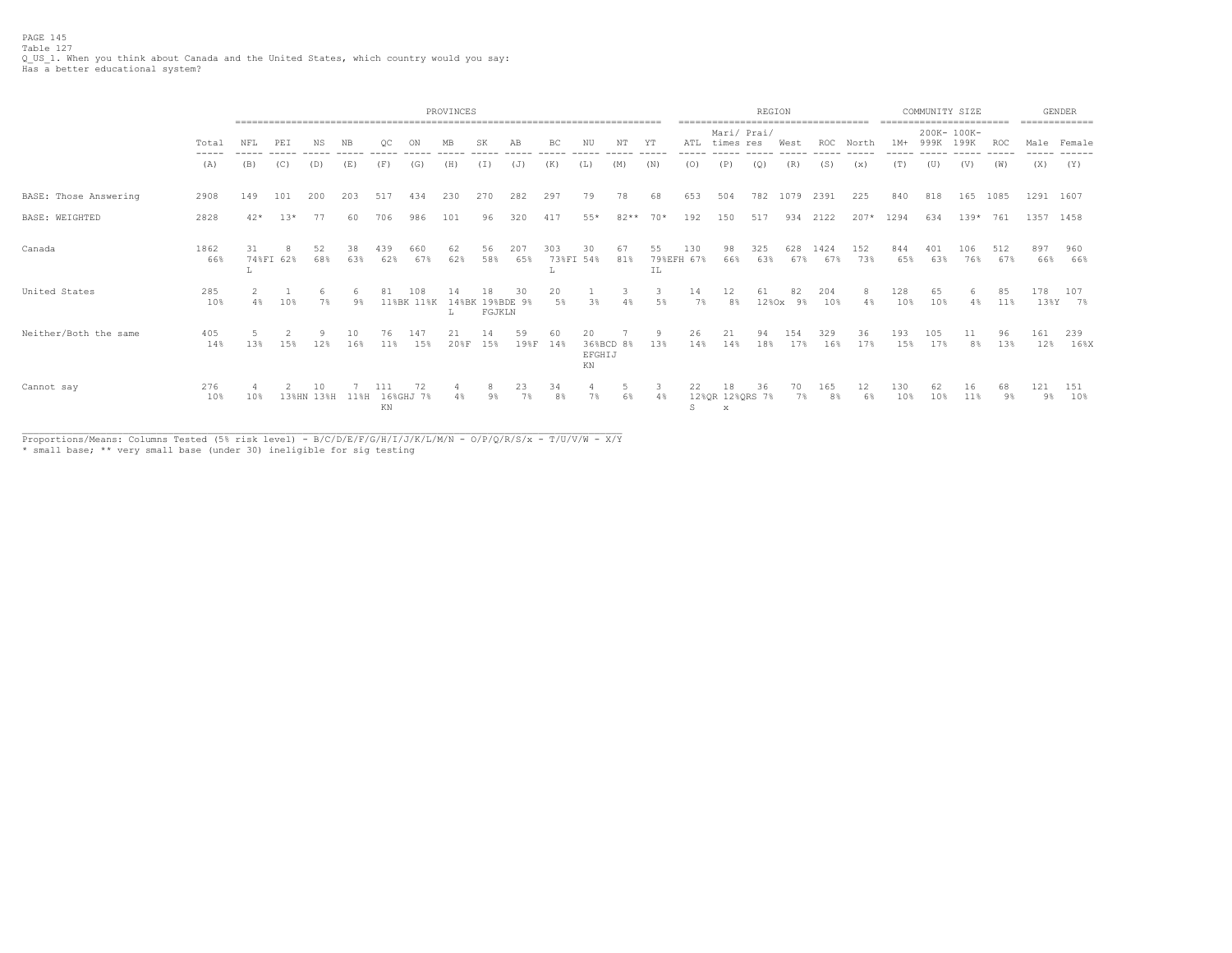|                       |             | ------------------------------- |                      | AGE        |            |            | ----------- |                                     | INDIGENOUS   |           |                  |                 |             | LANGUAGE                                        | ---------------------------- |                    | EDUCATION  | ========================= |            |            | INCOME               | ------------------------              |             | INCOME<br>ADEQUACY<br>-------------- |            |
|-----------------------|-------------|---------------------------------|----------------------|------------|------------|------------|-------------|-------------------------------------|--------------|-----------|------------------|-----------------|-------------|-------------------------------------------------|------------------------------|--------------------|------------|---------------------------|------------|------------|----------------------|---------------------------------------|-------------|--------------------------------------|------------|
|                       | Total       | 18-24 25-34 35-44 45-54         |                      |            |            | 55+        | enous       | Non<br>Indig/ Indig/ First<br>enous | Nation Metis |           | Inuit            | phone           |             | OC<br>Anglo/ Franco Franco Allo/<br>phone phone | phone                        | HS or Some<br>less | PSE        | Col1/<br>CEGEP            | Uni        | Low        |                      | Lower Middl High<br>Middl Incom Incom |             | Enough Enoug                         | Not        |
|                       | (A)         | (B)                             | (C)                  | (D)        | (E)        | (F)        | (G)         | (H)                                 | (I)          | (J)       | (K)              | (L)             | (M)         | (N)                                             | (0)                          | (P)                | (Q)        | (R)                       | (S)        | (T)        | (U)                  | (V)                                   | (W)         | (X)                                  | (Y)        |
| BASE: Those Answering | 2908        | 198                             | 577                  | 490        | 537        | 1106       | 384         | 2524                                | 166          | 154       | 45               | 2303            | 502         | 409                                             | 78                           | 660                | 417        | 717                       | 1086       | 454        | 656                  | 781                                   | 664         | 2043                                 | 741        |
| BASE: WEIGHTED        | 2828        | 268*                            | 474                  | 459        | 500        | 1126       | 153         | 2675                                | 83*          | $57*$     | $3**$            | 1887            | 634         | 583                                             | $268*$                       | 1031               | 300        | 648                       | 821        | 511        | 660                  | 747                                   | 614         | 2030                                 | 684        |
| Canada                | 1862<br>66% | 164<br>61%                      | 331<br>70%           | 276<br>60% | 327<br>65% | 763<br>68% | 86<br>56%   | 1776<br>66%GJ                       | 52<br>62%    | 25<br>44% | 58%              | 1276<br>68%     | 401<br>63%  | 360<br>62%                                      | 173<br>65%                   | 642<br>62%         | 214<br>71% | 430<br>66%                | 566<br>69% | 307<br>60% | 439<br>67%           | 522<br>70%T                           | 426<br>69%  | 1379<br>68%                          | 434<br>63% |
| United States         | 285<br>10%  | 44<br>16%                       | 37<br>8%             | 53<br>11%  | 50<br>10%  | 101<br>9%  | 18<br>12%   | 267<br>10%                          | 5<br>7%      | 12<br>20% | $\star$<br>3%    | 168<br>$9\%$    | 70<br>11%   | 66<br>11%                                       | 41<br>15%                    | 11%                | 18<br>6%   | 55<br>9%                  | 98<br>12%Q | 52<br>10%  | 79<br>12%            | 67<br>9%                              | 62<br>10%   | 204<br>10%                           | 71<br>10%  |
| Neither/Both the same | 405<br>14%  | 35<br>13%                       | 69<br>15%            | 77<br>17%  | 14%        | 153<br>14% | 30<br>19%   | 375<br>14%                          | 18<br>21%    | 10<br>18% | 30%              | 312<br>$17$ %MN | 58<br>$9\%$ | 55<br>9 <sup>°</sup>                            | 29<br>11%                    | 157<br>15%         | 14%        | 106<br>16%                | 98<br>12%  | 97<br>19%V | 84<br>13%            | 11%                                   | 84<br>14%   | 274<br>14%                           | 115<br>17% |
| Cannot say            | 276<br>10%  | 26<br>10%                       | 38<br>8 <sup>°</sup> | 53<br>11%  | 10%        | 109<br>10% | 19<br>12%   | 257<br>10%                          | 10%          | 10<br>18% | $\star$<br>$9\%$ | 132<br>7%       | 106<br>178L | 102<br>17%L                                     | 24<br>9 <sup>°</sup>         | 119<br>12%         | 27<br>9%   | 57<br>9 <sup>°</sup>      | 59<br>7%   | 56<br>11%  | 58<br>9 <sup>°</sup> | 10%                                   | 42<br>$7\%$ | 172<br>8%                            | 64<br>୨୫   |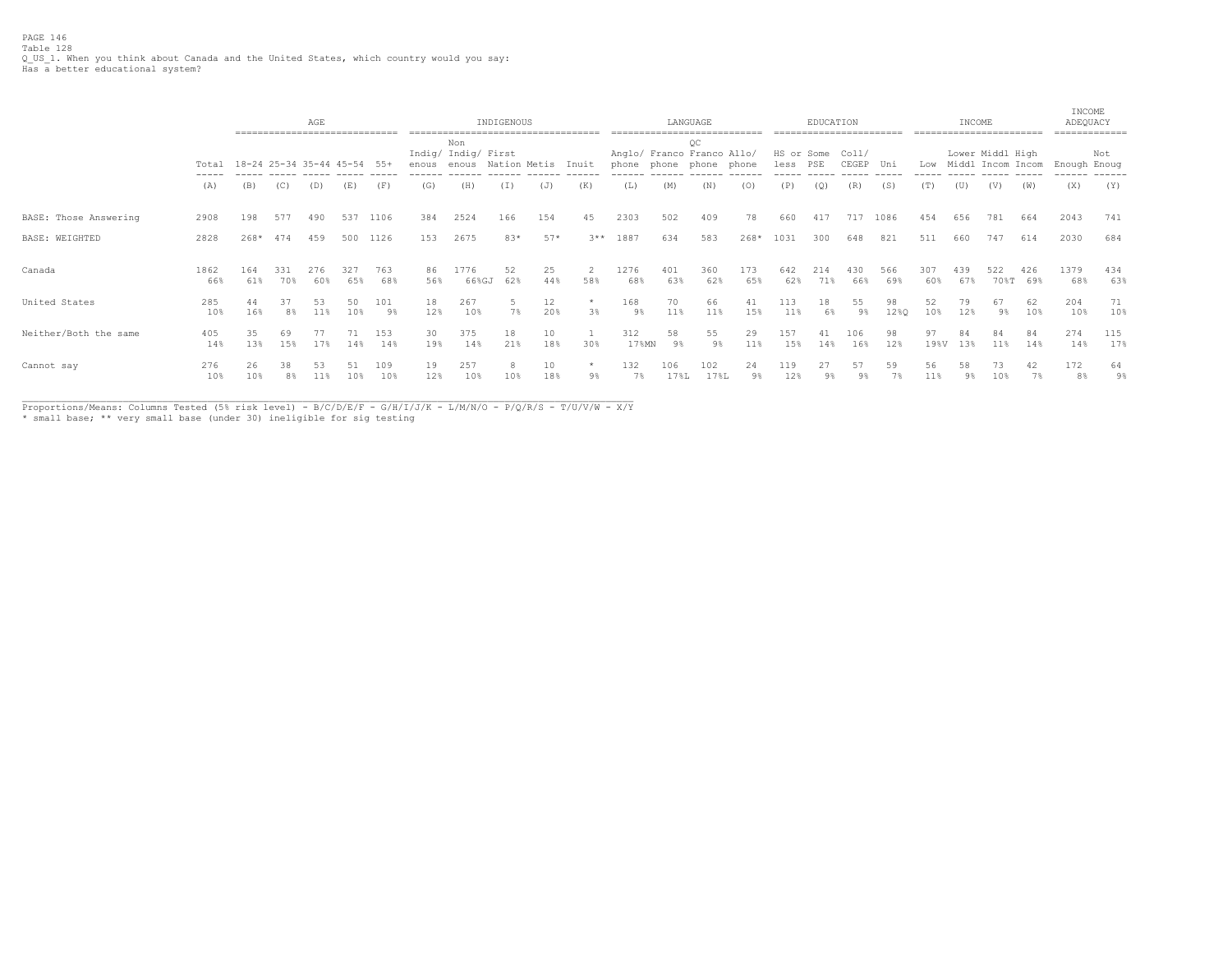PAGE 147 Table 129 Q\_US\_1. When you think about Canada and the United States, which country would you say: Has a better educational system?

|                       |                                        |             |             | IMMIGRANT BACKGROUND | ------------------------- |             |                                            | RACE      |              |       | <b>JOB</b>  | SECURITY                            |                             | PANDEMIC             |             |               |                  |                 | FEDERAL PARTY SUPPORT |           |           |                         |                  | IDEOLOGY    |                | SATISFACTION<br>============= |             |
|-----------------------|----------------------------------------|-------------|-------------|----------------------|---------------------------|-------------|--------------------------------------------|-----------|--------------|-------|-------------|-------------------------------------|-----------------------------|----------------------|-------------|---------------|------------------|-----------------|-----------------------|-----------|-----------|-------------------------|------------------|-------------|----------------|-------------------------------|-------------|
|                       | Total<br>$\cdots \cdots \cdots \cdots$ | 1st<br>aen  | 2nd<br>aen  | 3rd<br>qen+          | Recent<br>Immi,<br>qrant  |             | Racia South Chin/<br>White lized Asian ese |           |              | Black | ied         | Not<br>Worr/ Worr,<br>ied<br>------ | Affect Affect<br>great some | extent extent Affect | Not         | Libe/<br>ral  | Cons             | NDP<br>------   | BQ                    | GRP       | PPC       | Other<br>Unde/<br>cided | Left<br>-----    | Mid/<br>dle | Right          | Sati/ Dissat/<br>sfied isfied |             |
|                       | (A)                                    | (B)         | (C)         | (D)                  | (E)                       | (F)         | (G)                                        | (H)       | (T)          | (J)   | (K)         | (L)                                 | (M)                         | (N)                  | (0)         | (P)           | (O)              | (R)             | (S)                   | (T)       | (U)       | (V)                     | (W)              | (X)         | (Y)            | (Z)                           | (a)         |
| BASE: Those Answering | 2908                                   | 346         | 458         | 2070                 | 95                        | 2181        | 302                                        | 69        | 81           | 32    | 1426        | 1307                                | 866                         | 1337                 | 625         | 867           | 711              | 456             | 125                   | 174       | 69        | 506                     | 523              | 1573        | 339            | 1264                          | 1360        |
| BASE: WEIGHTED        | 2828                                   | 571         | 475         | 1740                 | $125*$                    | 2106        | 519                                        |           | $143**$ 142* |       | $37**$ 1349 | 1284                                | 881                         | 1229                 | 627         | 818           | 710              | 409             | $180*$                | $136*$    | 79** 495  |                         | 483              | 1553        | 316            | 1139                          | 1393        |
| Canada                | 1862<br>66%                            | 373<br>65%  | 325<br>68%E | 1149<br>66%E         | 63<br>51%                 | 1422<br>68% | 328<br>63%                                 | 90<br>63% | 99<br>70%    | 57%   | 934<br>69%  | 834<br>65%                          | 607<br>69%                  | 825<br>67%           | 400<br>64%  | 626<br>$\tau$ | 419<br>76%QT 59% | 309             | 125<br>75%QV 70%V     | 87<br>64% | 35<br>45% | 262<br>53%              | 356<br>74%Y      | 1035<br>67% | 186<br>59%     | 824<br>$72$ %a                | 860<br>62%  |
| United States         | 285<br>10 <sub>8</sub>                 | 84<br>15%C  | 8%          | 164<br>$9\%$         | 30<br>24%CD               | 183<br>9%   | 15%F                                       | 20%       | 22<br>16%    | 16%   | 125<br>9%   | 140<br>11%                          | 78<br>9%                    | 149<br>12%           | 55<br>$9\%$ | 53<br>6%      | 121              | 25<br>17%PRV 6% | 15<br>9%              | 16<br>12% | 14%       | 43<br>9%                | 27<br>6%         | 197         | 35<br>13%W 11% | 97<br>$9\%$                   | 173<br>12%  |
| Neither/Both the same | 405<br>14%                             | 76<br>13%   | 15%         | 245<br>14%           | 18<br>14%                 | 309<br>15%  | 62<br>12%                                  | 10%       | 13           | 14%   | 190<br>14%  | 188<br>15%                          | 134<br>15%                  | 158<br>13%           | 95<br>15%   | 95<br>12%     | 107<br>15%       | 57<br>14%       | 13<br>7%              | 17%       | 34%       | 83<br>17%S              | 59<br>12%        | 203<br>13%  | 22%WX          | 127<br>11%                    | 239<br>17%Z |
| Cannot say            | 276<br>10%                             | 38<br>$7\%$ | 42<br>$9\%$ | 183<br>10%           | 14<br>$11\%$              | 192         |                                            |           |              | 13%   | 99          | 121<br>9%                           | 62<br>7%                    | 96<br>8 <sup>°</sup> | 77<br>12%MN | $5\%$         |                  | 19<br>5%        | 26<br>$158$ PR        | 10<br>7%  | 6%        |                         | 42<br>22%PQRT 9% | 118<br>8%   | 24<br>8%       | 92<br>8 <sup>°</sup>          | 122<br>9%   |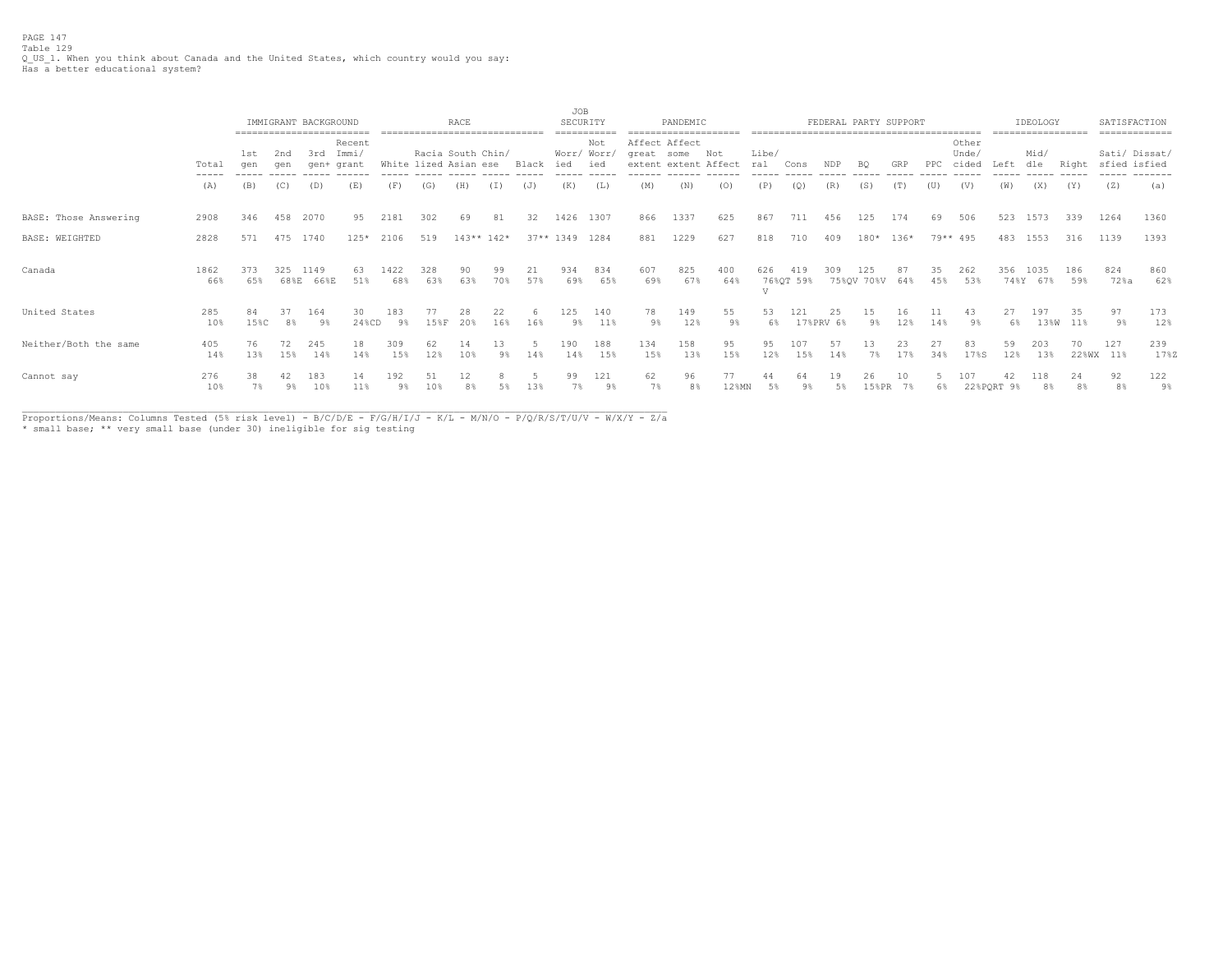PAGE 148 Table 130 Q\_US\_1. When you think about Canada and the United States, which country would you say: Has more opportunities to get ahead?

|                       |             |                 | PROVINCES |           |            |               |             |                 |            |                     |            |           |           |            |            |                          | REGION     |             |                              |             | --------------------------- | COMMUNITY SIZE |                     |                 |            | <b>GENDER</b><br>============= |
|-----------------------|-------------|-----------------|-----------|-----------|------------|---------------|-------------|-----------------|------------|---------------------|------------|-----------|-----------|------------|------------|--------------------------|------------|-------------|------------------------------|-------------|-----------------------------|----------------|---------------------|-----------------|------------|--------------------------------|
|                       | Total       | NFL             | PEI       | <b>NS</b> | NB.        | OC            | ON          | MB              | SK         | AB                  | BC         | NU        | NT        | ΥT         | ATL        | Mari/ Prai/<br>times res |            | West        | <b>ROC</b>                   | North       | $1M+$                       | 999K           | 200K- 100K-<br>199K | ROC             |            | Male Female                    |
|                       | (A)         | (B)             | (C)       | (D)       | (E)        | (F)           | (G)         | (H)             | (T)        | (J)                 | (K)        | (L)       | (M)       | (N)        | (0)        | (P)                      | (Q)        | (R)         | (S)                          | (x)         | (T)                         | (U)            | (V)                 | (W)             | (X)        | (Y)                            |
| BASE: Those Answering | 2908        | 156             | 92        | 202       | 202        | 514           | 465         | 215             | 261        | 296                 | 275        | 72        | 75        | 83         | 652        | 496                      | 772        | 1047        | 2394                         | 230         | 843                         | 778            | 178                 | 1109            |            | 1240 1658                      |
| BASE: WEIGHTED        | 2973        | $43*$           | $12*$     | 76        | 61         | 666           | 1189        | 88              | 84         | 338                 | 407        | $67**$    | 88**      | 87*        | 191        | 148                      | 511        | 918         | 2307                         | $243*$      | 1402                        | 683            | $139*$              | 749             |            | 1394 1569                      |
| Canada                | 1028<br>35% | 20<br>46%GJ 40% |           | 28<br>36% | 23<br>38%J | 232<br>35%    | 34%         | 32<br>36%       | 32<br>38%J | 93<br>28%           | 39%J       | 16<br>24% | 59%       | 39<br>45%J | 75<br>39%Q | 55<br>37%                | 57ء<br>31% | 31 P<br>34% | 797<br>35%                   | 107<br>44%0 | 473<br>34%                  | 244<br>36%     | 33%                 | 265<br>35%      | 430<br>31% | 597<br>38%X                    |
| United States         | 893<br>30%  | 11<br>26%       | 35%       | 35%K      | 16<br>27%  | 26%           | 404<br>34%K | 22<br>25%       | 29<br>35%K | 105<br>31%          | 97<br>24%  | 24<br>36% | 15<br>17% | 28<br>32%  | 58<br>31%  | 47<br>32%                | 156<br>31% | 253<br>28%  | 718<br>31%                   | 68<br>28%   | 445<br>32%                  | 221<br>32%     | 32<br>23%           | 196<br>26%      | 498        | 391<br>36%Y 25%                |
| Neither/Both the same | 740<br>25%  | 21%             | 20%       | 18%       | 24%        | 125<br>19%    | 311         | 26%FN 27%FN 21% |            | 1 N 3<br>308DF<br>N | 298DF<br>N | 24<br>368 | 19<br>22% | 12<br>13%  | 39<br>21%  | 30<br>21%                | 44         | 263         | 615<br>28%OP 29%OP 27%OP 23% | 55          | 360<br>26%                  | 149<br>22%     | 35<br>25%           | 196<br>26%      | 340<br>24% | 396<br>25%                     |
| Cannot say            | 311<br>10%  | $7\%$           | 5%        | 10%       | 11%        | - 34<br>EGIJK | 20%BCD 6%   | 12%G            | 7%         | 37<br>11%           | 34<br>8%   | 3%        | 2%        | 10%        | 18<br>9%   | 15<br>10%                | 53<br>10%  | 9%          | 178<br>8%                    | 13<br>5%    | 124<br>9%                   | 69<br>10%      |                     | 92<br>19%TU 12% | 126<br>9%  | 184<br>12%                     |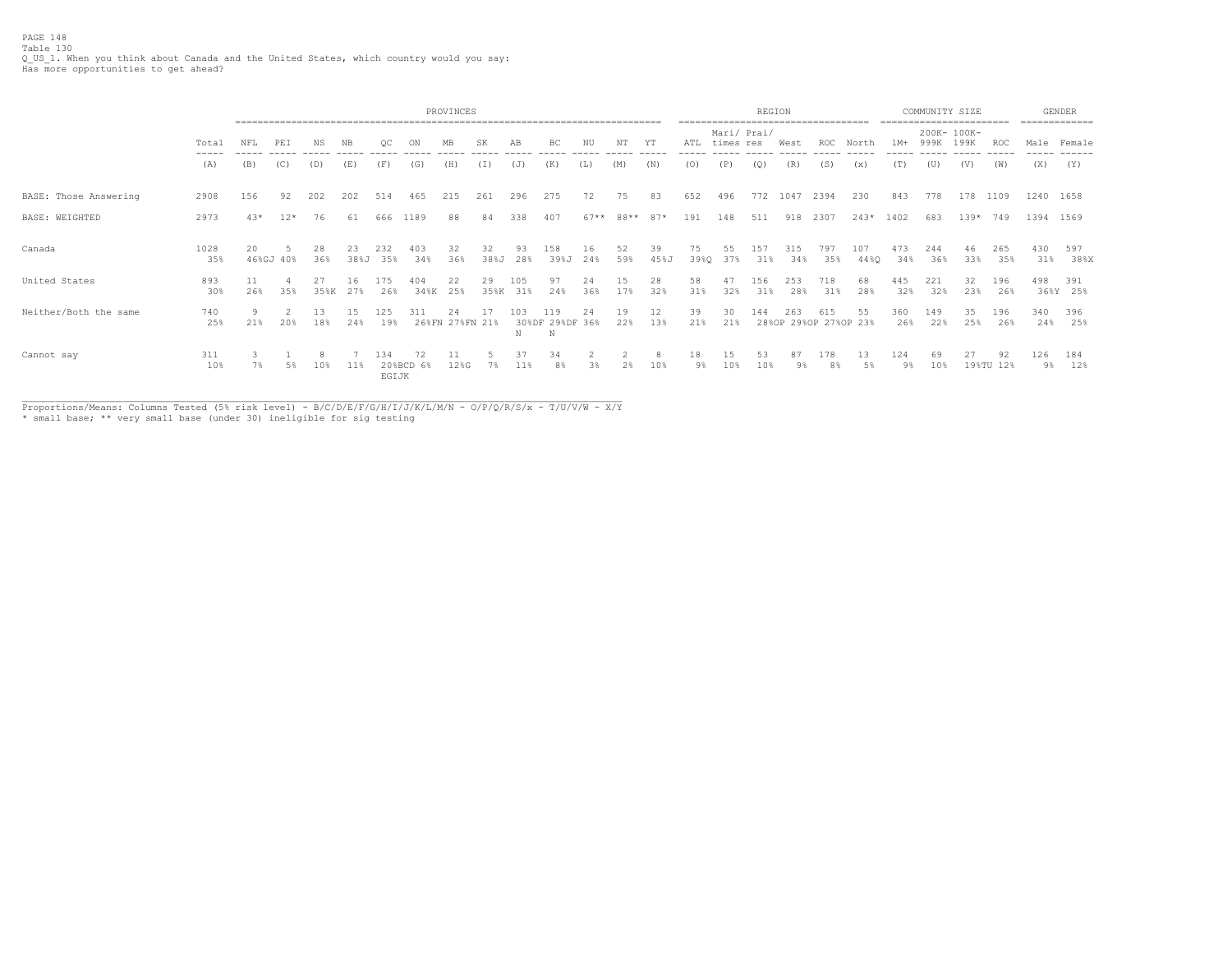|                       |             |                             |                  | AGE<br>----------------------------- |             |             |            |                                                  | INDIGENOUS |            |        |                       |              | LANGUAGE                                                    |           |                    | EDUCATION  |                |              |            | INCOME          |                                       |                     | INCOME<br>ADEQUACY<br>------------- |            |
|-----------------------|-------------|-----------------------------|------------------|--------------------------------------|-------------|-------------|------------|--------------------------------------------------|------------|------------|--------|-----------------------|--------------|-------------------------------------------------------------|-----------|--------------------|------------|----------------|--------------|------------|-----------------|---------------------------------------|---------------------|-------------------------------------|------------|
|                       | Total       | 18-24 25-34 35-44 45-54 55+ |                  |                                      |             |             | enous      | Non<br>Indig/ Indig/ First<br>enous Nation Metis |            |            | Inuit  |                       |              | QC<br>Anglo/ Franco Franco Allo/<br>phone phone phone phone |           | HS or Some<br>less | PSE        | Coll/<br>CEGEP | Uni          | Low        |                 | Lower Middl High<br>Middl Incom Incom |                     | Enough Enoug                        | Not        |
|                       | (A)         | (B)                         | (C)              | (D)                                  | (E)         | (F)         | (G)        | (H)                                              | (T)        | (J)        | (K)    | (L)                   | (M)          | (N)                                                         | (0)       | (P)                | (Q)        | (R)            | (S)          | (T)        | (U)             | (V)                                   | (W)                 | (X)                                 | (Y)        |
| BASE: Those Answering | 2908        | 203                         | 562              | 497                                  | 545         | 1101        | 391        | 2517                                             | 165        | 164        | 47     | 2298                  | 498          | 399                                                         | 92        | 622                | 407        | 769            | 1082         | 439        | 701             | 771                                   | 643                 | 2050                                | 732        |
| <b>BASE: WEIGHTED</b> | 2973        | $368*$                      | 478              | 481                                  | 538         | 1108        | 141        | 2832                                             | $84*$      | $49*$      | $3***$ | 1986                  | 596          | 542                                                         | $344*$    | 987                | 345        | 806            | 808          | 509        | 701             | 767                                   | 645                 | 2140                                | 717        |
| Canada                | 1028<br>35% | 180                         | 165<br>49%EF 35% | 181<br>38%E                          | 1.53<br>28% | 350<br>32%  | 65<br>46%H | 964<br>34%                                       | 42<br>50%H | 19<br>38%  | 32%    | 709<br>36%            | 217<br>37%   | 199<br>37%                                                  | 99<br>29% | 359<br>36%         | 102<br>30% | 282<br>35%     | 281<br>35%   | 187<br>37% | 288<br>41%W     | 278<br>36%                            | 189<br>29%          | 786<br>37%Y                         | 212<br>30% |
| United States         | 893<br>30%  | 123<br>33%                  | 131<br>27%       | 127<br>26%                           | 191<br>36%  | 321<br>29%  | 29<br>21%  | 864<br>$31%$ GI                                  | 12<br>15%  | 15<br>31%I | 40%    | 576<br>29%            | 140<br>24%   | 128<br>24%                                                  | 160       | 249<br>47%LMN 25%  | 110<br>32% | 225<br>28%     | 307<br>38%PR | 99<br>19%  | 166<br>24%      | 249                                   | 280<br>32%TU 43%TUV | 671<br>31%                          | 212<br>30% |
| Neither/Both the same | 740<br>25%  | 49<br>13%                   | 126<br>26%B      | 126<br>$26$ <sup>8</sup> B           | 134<br>25%  | 305<br>28%B | 35<br>25%  | 705<br>25%                                       | 20<br>24%  | 14<br>28%  | 21%    | 542<br>27%MN          | 100<br>17%   | 89<br>16%                                                   | 76<br>22% | 245<br>25%         | 99<br>29%  | 213<br>26%     | 169<br>21%   | 143<br>28% | 175<br>25%      | 181<br>24%                            | 139<br>22%          | 502<br>23%                          | 205<br>29% |
| Cannot say            | 311<br>10%  | 5%                          | 12%              | 47<br>10%                            | 60<br>11%   | 132<br>12%  | 12<br>8%   | 300<br>11%                                       | 9<br>11%   | 4%         | $7\%$  | 159<br>8 <sup>°</sup> | 138<br>23%LO | 127<br>23%LO                                                | 10<br>3%  | 134<br>14%S        | 34<br>10%  | 86<br>11%S     | 51<br>6%     | 80         | 72<br>16%VW 10% | 59<br>8%                              | 38<br>6%            | 182<br>8 <sup>°</sup>               | 88<br>12%  |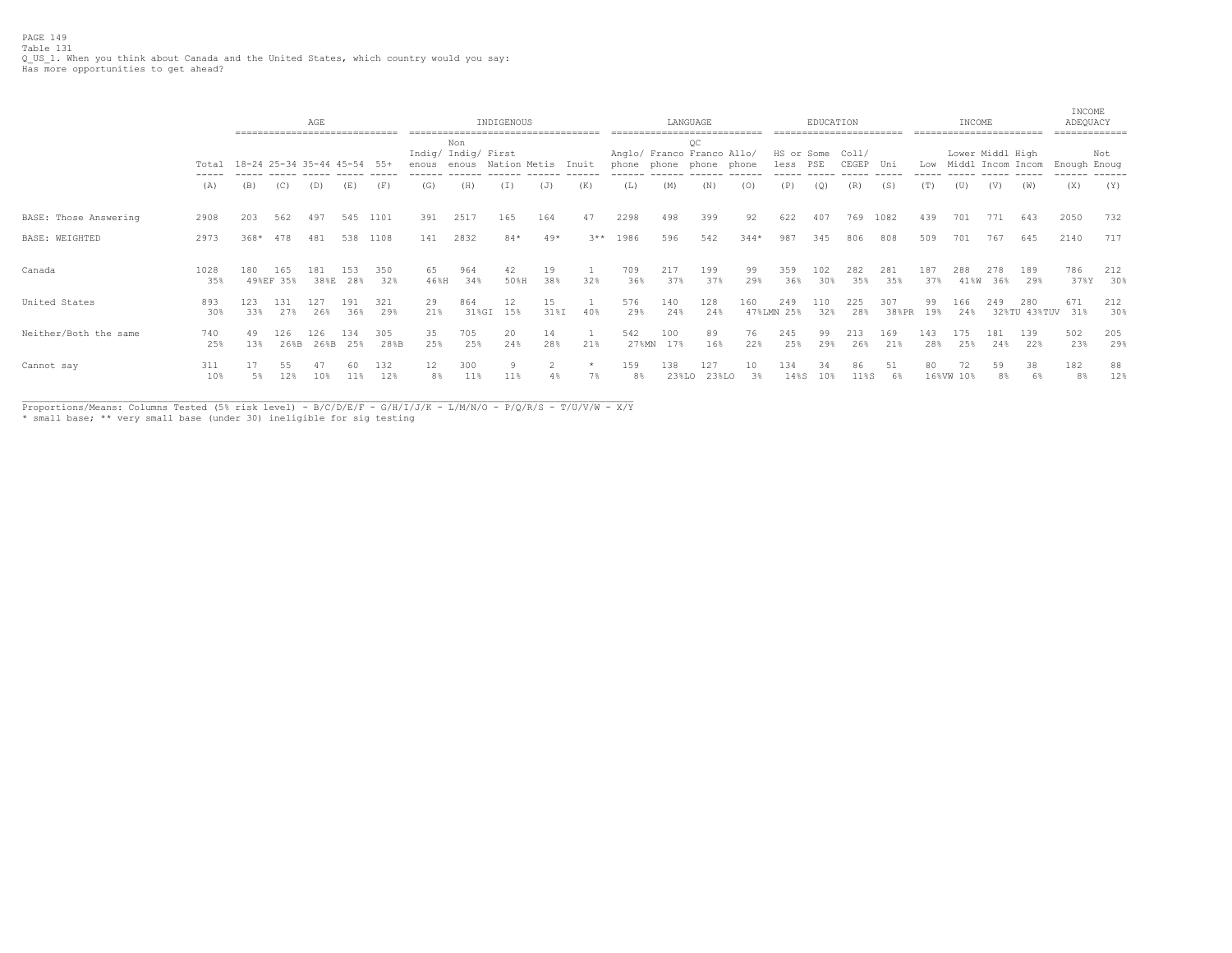PAGE 150 Table 132 Q\_US\_1. When you think about Canada and the United States, which country would you say: Has more opportunities to get ahead?

|                       |                        |            |                                                                                   | IMMIGRANT BACKGROUND |             |             |                                            | RACE                 |              |           | JOB        | SECURITY                  |                        | PANDEMIC                     |            |              |                  | FEDERAL PARTY SUPPORT |                       |           |           |                         |                  | IDEOLOGY    |             | SATISFACTION<br>============= |             |
|-----------------------|------------------------|------------|-----------------------------------------------------------------------------------|----------------------|-------------|-------------|--------------------------------------------|----------------------|--------------|-----------|------------|---------------------------|------------------------|------------------------------|------------|--------------|------------------|-----------------------|-----------------------|-----------|-----------|-------------------------|------------------|-------------|-------------|-------------------------------|-------------|
|                       | Total<br>$- - - - - -$ | 1st<br>aen | Recent<br>2nd<br>3rd<br>Immi/<br>aen<br>aen+<br>grant<br>(B)<br>(C)<br>(E)<br>(D) |                      |             |             | Racia South Chin/<br>White lized Asian ese |                      |              | Black     | ied        | Not<br>Worr/ Worr/<br>ied | Affect Affect<br>great | some<br>extent extent Affect | Not        | Libe/<br>ral | Cons             | NDP                   | B <sub>0</sub>        | GRP       | PPC       | Other<br>Unde/<br>cided | Left             | Mid/<br>dle | Right       | Sati/ Dissat/<br>sfied isfied | --------    |
|                       | (A)                    |            |                                                                                   |                      |             | (F)         | (G)                                        | (H)                  | (T)          | (J)       | (K)        | (L)                       | (M)                    | (N)                          | (0)        | (P)          | (O)              | (R)                   | (S)                   | (T)       | (U)       | (V)                     | (W)              | (X)         | (Y)         | (Z)                           | (a)         |
| BASE: Those Answering | 2908                   | 333        | 507                                                                               | 2036                 | 81          | 2166        | 311                                        | 64                   | 86           | 41        | 1412       | 1312                      | 825                    | 1333                         | 663        | 844          | 682              | 481                   | 143                   | 171       | 67        | 520                     | 492              | 1578        | 326         | 1236                          | 1379        |
| BASE: WEIGHTED        | 2973                   | 645        | 535                                                                               | 1756                 | $126**2146$ |             | 631                                        |                      | $135**$ 196* |           | 76** 1408  | 1332                      | 892                    | 1267                         | 704        | 848          | 712              | 451                   | 193                   | $178*$    |           | $72**$ 520              | 425              | 1656        | $349*$      | 1172                          | 1491        |
| Canada                | 1028<br>35%            | 211<br>33% | 187<br>35%                                                                        | 626<br>36%           | 63<br>50%   | 745<br>35%  | 214<br>34%                                 | 58%                  | 61<br>31%    | 32<br>43% | 532<br>38% | 433<br>33%                | 317<br>36%             | 440<br>35%                   | 233<br>33% | 381          | 187<br>45%QV 26% | ⊥78                   | 70<br>39%QV 36%Q 38%  | -67       | 7%        | 140<br>27%              | 174<br>41%X      | 535<br>32%  | 127<br>36%  | 555<br>47%a                   | 375<br>25%  |
| United States         | 893<br>30%             | 272        | 150<br>42%CD 28%                                                                  | 470<br>27%           | 38<br>30%   | 584<br>27%  | 255<br>40%F                                | 33%                  | 86<br>44%F   | 9%        | 410<br>29% | 441<br>33%                | 300<br>34%             | 384<br>30%                   | 201<br>29% | 232<br>27%   | 299<br>SV        | 95<br>42%PR 21%       | 50<br>26%             | 61<br>34% | 60%       | 113<br>22%              | 86<br>20%        | 580<br>35%W | 128<br>37%W | 265<br>23%                    | 565<br>38%Z |
| Neither/Both the same | 740<br>25%             | 140<br>22% | 157<br>29%                                                                        | 419<br>24%           | 21<br>17%   | 547<br>25%  | 136<br>22%                                 | 11<br>8 <sup>°</sup> | 43<br>22%    | 36<br>47% | 361<br>26% | 304<br>23%                | 200<br>22%             | 326<br>26%                   | 188<br>27% | 191<br>22%   | 187<br>26%S      | 114<br>25%            | 31<br>16%             | 38<br>22% | 18<br>25% | 161<br>31%S             | 121<br>28%       | 397<br>24%  | 78.<br>22%  | 263<br>22%                    | 404<br>27%  |
| Cannot say            | 311<br>10%             | $3\%$      | 41<br>8%                                                                          | 241<br>148BC         | 3%          | 269<br>13%G | 26                                         |                      |              |           | 105<br>7%  | 154<br>12%K               | 74<br>8 <sup>°</sup>   | 117<br>$9\%$                 | 82<br>12%  | 44<br>5%     | 38<br>-5%        |                       | 42<br>14%PQ 22%PQT 7% | 12        | 8%        | 106                     | 43<br>20%PQT 10% | 144<br>9%   | 15          | 89<br>8%                      | 147<br>10%  |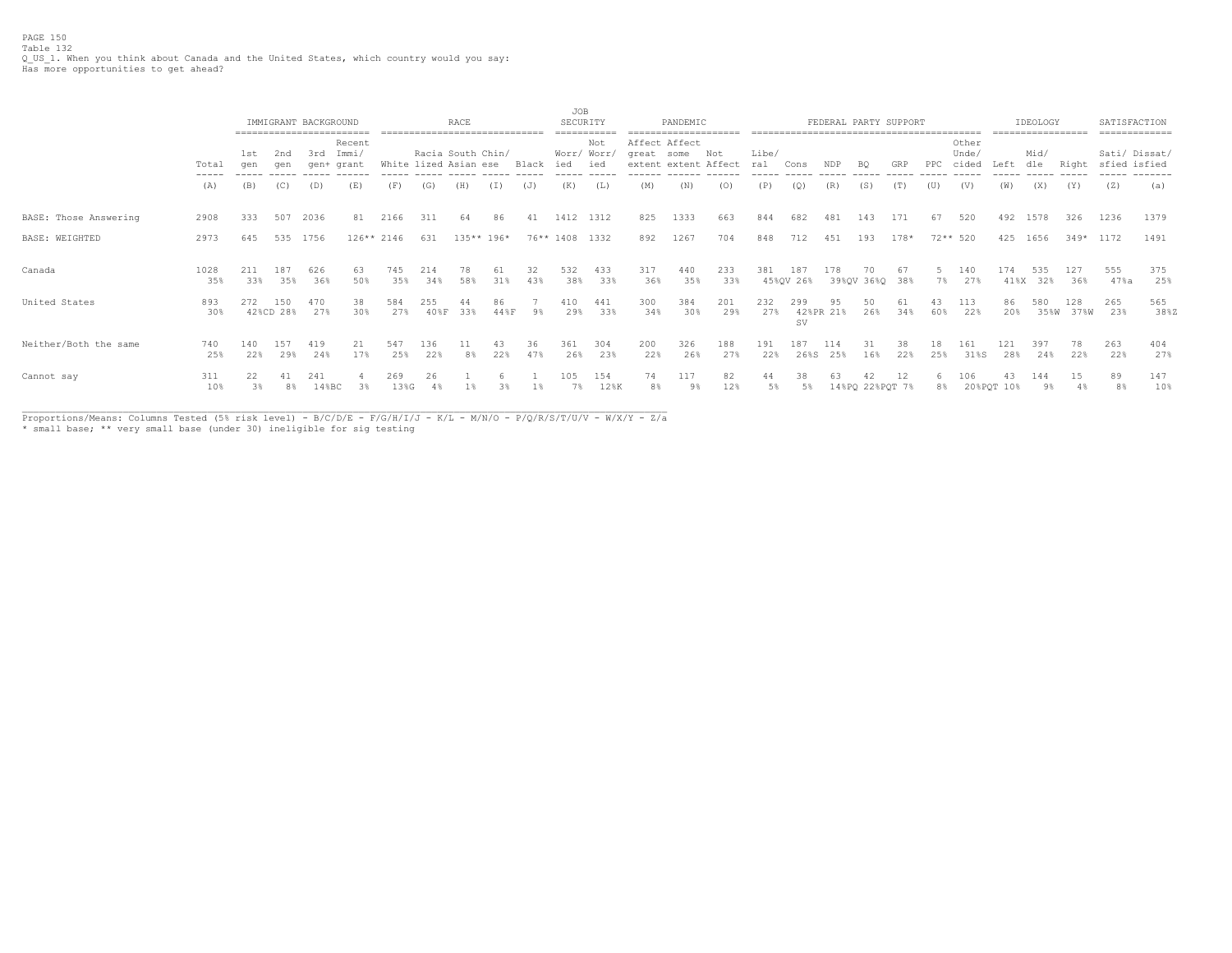|                       |                |          | PROVINCES |           |           |                 |                  |                        |                |            |                      |           |            |           |                      |                                     | <b>REGION</b><br>----------------- |            | =================            |                      | $- - - - - - -$ | COMMUNITY SIZE<br>.================= |           |                      |                  | <b>GENDER</b><br>============= |
|-----------------------|----------------|----------|-----------|-----------|-----------|-----------------|------------------|------------------------|----------------|------------|----------------------|-----------|------------|-----------|----------------------|-------------------------------------|------------------------------------|------------|------------------------------|----------------------|-----------------|--------------------------------------|-----------|----------------------|------------------|--------------------------------|
|                       | Total<br>----- | NFL      | PEI       | NS        | NB        | OC              |                  |                        | SK             | AΒ         | BC                   |           | NΤ         | ΥT        | ATL                  | Mari/ Prai/<br>times res            |                                    | West       | ROC                          | North                | $1M+$           | 200K- 100K-<br>999K                  | 199K      | ROC                  | Male             | Female                         |
|                       | (A)            | (B)      | (C)       | (D)       | (E)       | (F)             | (G)              | (H)                    | (T)            | (J)        | (K)                  | (L)       | (M)        | (N)       | (0)                  | (P)                                 | (Q)                                | (R)        | (S)                          | (x)                  | (T)             | (U)                                  | (V)       | (W)                  | (X)              | (Y)                            |
| BASE: Those Answering | 2908           | 153      | 103       | 211       | 212       | 501             | 444              | 233                    | 256            | 276        | 291                  | 68        | 75         | 85        | 679                  | 526                                 | 765                                | 1056       | 2407                         | 228                  | 843             | 806                                  | 154       | 1105                 | 1283 1609        |                                |
| BASE: WEIGHTED        | 2830           | $45*$    | $12*$     | 84        | 64        | 681             | 1017             | $117*$                 | 80             | 325        | 397                  | $57**$    | $81**$     | $87*$     | 206                  | 160                                 | 522                                | 919        | 2149                         | $225*$               | 1288            | 627                                  | $127*$    | 788                  | 1389 1426        |                                |
| Canada                | 1784<br>63%    | 32       | 72%GH 66% | 64<br>HJK | 76%EG 63% | 509<br>HJK      | 585<br>75%EG 57% | 59<br>51%              | 53<br>67%H     | 181<br>56% | 246<br>62%           | 30<br>53% | 61<br>75%  | 63        | 145<br>S             | 113<br>72%GHJ 70%QR 70%QR 56%<br>.S | 294                                | 539<br>59% | 1274<br>59%                  | 154<br>69%Q          | 827<br>64%W     | 427<br>68%W                          | 86<br>67% | 444<br>56%           | 788<br>57%       | 990<br>69%X                    |
| United States         | 263<br>$9\%$   | 5%       | $9\%$     | 6%        | 7%        | 39<br>6%        | 99<br>10%        | 20%BDE 8%<br>FGIN      |                | 38<br>12%F | 11%F                 | 4%        | 14%        | 6%        | 12<br>6%             | 10<br>6%                            |                                    |            | 224<br>13%OP 12%OP 10%O      | 18<br>8%             | 137<br>11%      | 44<br>$7\%$                          | 8%        | 72<br>9%             | 198<br>148Y      | 64<br>5%                       |
| Neither/Both the same | 572<br>20%     | 6<br>14% | 17%       | 13%       | 10<br>16% | 74<br>11%       | 260<br>EF        | 29<br>26%BD 25%DF 18%F | 14             | 91<br>EF   | 28%BD 18%F           | 21<br>37% | 6<br>$7\%$ | 15<br>17% | 30<br>15%            | 23<br>15%                           | 134                                | 207        | 498<br>26%OP 23%OP 23%OP 19% | 42                   | 233<br>18%      | 106<br>17%                           | 24<br>19% | 209                  | 313<br>27%TU 23% | 255<br>18%                     |
| Cannot say            | 212<br>$7\%$   | $9\%$    | 8%        | $5\%$     | HJN       | 58<br>14%DFG 9% | 73<br>7%         | 6<br>5%                | 8 <sup>°</sup> | 15<br>5%   | 34<br>9 <sup>°</sup> |           |            |           | 18<br>9 <sup>°</sup> | 14<br>9 <sup>°</sup>                | 27<br>5%                           | 61<br>7%   | 153<br>7%                    | 11<br>5 <sup>°</sup> | 92<br>7%        | 50<br>8 <sup>°</sup>                 | 6%        | 62<br>8 <sup>°</sup> | 90<br>6%         | 117<br>8%                      |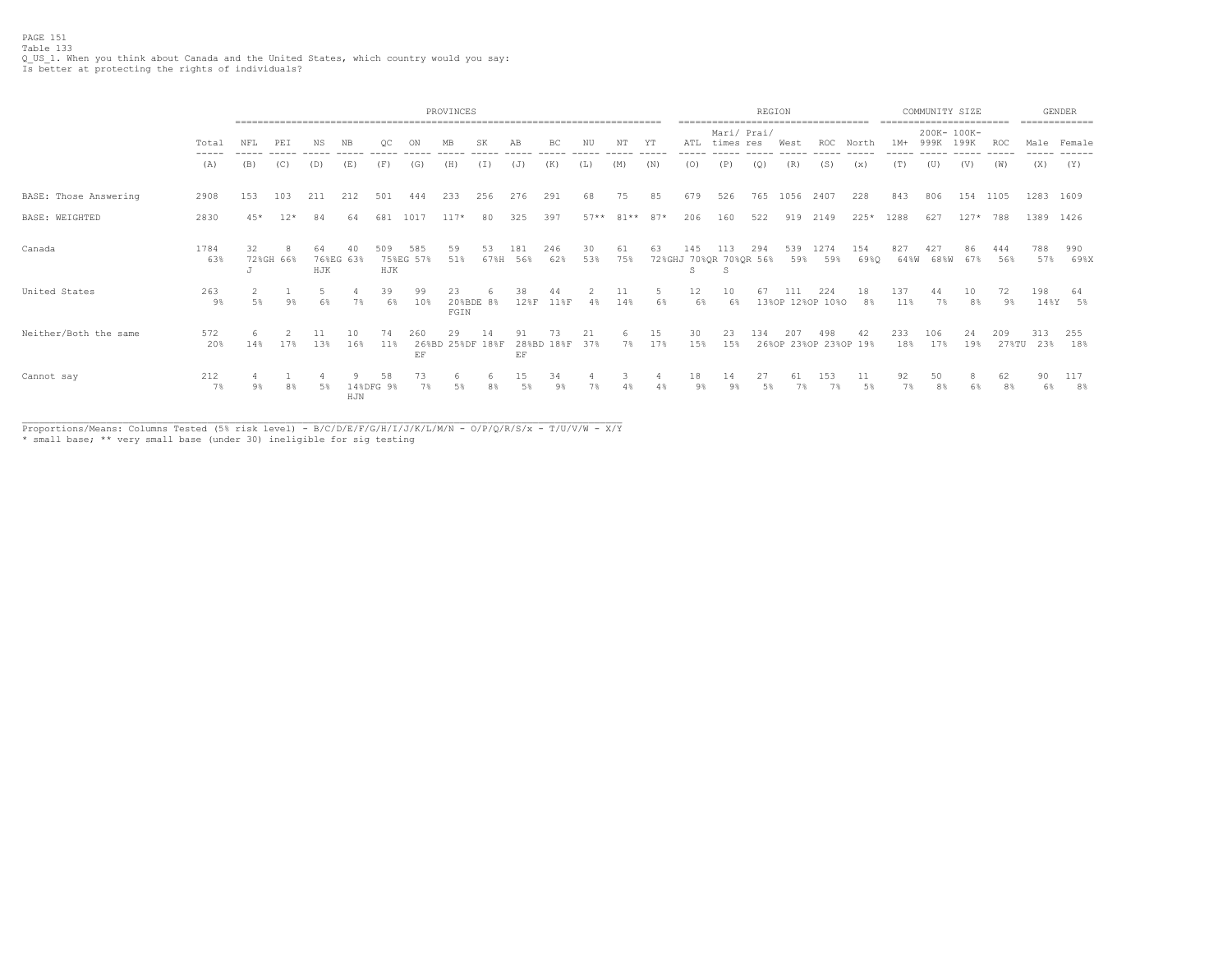PAGE 152 Table 134 Q\_US\_1. When you think about Canada and the United States, which country would you say: Is better at protecting the rights of individuals?

|                       |                                        | ------------------------------ |                      | AGE       |                      |                       |                      |                            | INDIGENOUS<br>------------------------------------ |                |                |                                                       |                      | LANGUAGE             |            |            | EDUCATION        | ------------------------- |              |             | INCOME           | ========================                  |            | INCOME<br>ADEQUACY<br>=============       |                      |
|-----------------------|----------------------------------------|--------------------------------|----------------------|-----------|----------------------|-----------------------|----------------------|----------------------------|----------------------------------------------------|----------------|----------------|-------------------------------------------------------|----------------------|----------------------|------------|------------|------------------|---------------------------|--------------|-------------|------------------|-------------------------------------------|------------|-------------------------------------------|----------------------|
|                       | Total<br>$\cdots \cdots \cdots \cdots$ | 18-24 25-34 35-44 45-54 55+    |                      |           |                      |                       | enous enous          | Non<br>Indig/ Indig/ First | Nation Metis                                       |                | Inuit          | Anglo/ Franco Franco Allo/<br>phone phone phone phone |                      | ОC                   |            | less PSE   | HS or Some Coll/ | CEGEP Uni                 |              |             |                  | Lower Middl High<br>Low Middl Incom Incom |            | Enough Enoug<br>. _ _ _ _ _ _ _ _ _ _ _ _ | Not                  |
|                       | (A)                                    | (B)                            | (C)                  | (D)       | (E)                  | (F)                   | (G)                  | (H)                        | (I)                                                | (J)            | (K)            | (L)                                                   | (M)                  | (N)                  | (0)        | (P)        | (Q)              | (R)                       | (S)          | (T)         | (U)              | (V)                                       | (W)        | (X)                                       | (Y)                  |
| BASE: Those Answering | 2908                                   | 194                            | 609                  | 477       | 509                  | 1119                  | 390                  | 2518                       | 168                                                | 171            | 37             | 2323                                                  | 491                  | 394                  | 70         | 610        | 386              | 751                       | 1133         | 424         | 691              | 802                                       | 650        | 2065                                      | 713                  |
| BASE: WEIGHTED        | 2830                                   | $277*$                         | 458                  | 471       | 494                  | 1129                  | 145                  | 2685                       | $79*$                                              | $59*$          | $2**$          | 1903                                                  | 618                  | 566                  | $261*$     | 1023       | 269              | 662                       | 844          | 468         | 695              | 775                                       | 578        | 2073                                      | 637                  |
| Canada                | 1784<br>63%                            | 148<br>53%                     | 306<br>67%           | 66%       | 287<br>58%           | 732<br>65%            | 87<br>60%            | 1696<br>63%J               | 55<br>69%J                                         | 28<br>47%      | 59%            | 1139<br>60%                                           | 461<br>75%L          | 422<br>75%L          | 169<br>65% | 657<br>64% | 64%              | 403<br>61%                | 546<br>65%   | 272<br>58%  | 471<br>68%       | 522<br>67%                                | 360<br>62% | 1374<br>66%Y                              | 361<br>57%           |
| United States         | 263<br>9%                              | 29<br>10%                      | 33<br>$7\%$          | 50<br>11% | 50<br>10%            | 102<br>9 <sup>8</sup> | 11<br>8 <sup>°</sup> | 252<br>$9\%$               | 4%                                                 | 11%            | $\star$<br>5%  | 179<br>$9\%$                                          | 39<br>6%             | 33<br>6%             | 39<br>15%  | 68<br>7%   | 10%              | 56<br>$9\%$               | 111<br>13%PR | 33<br>$7\%$ | 76<br>11%        | 63<br>8 <sup>°</sup>                      | 72<br>12%  | 188<br>$9\%$                              | 67<br>11%            |
| Neither/Both the same | 572<br>20%                             | 75<br>27%                      | 80<br>17%            | 79<br>17% | 22%                  | 227<br>20%            | 37<br>26%            | 535<br>20%                 | 17<br>21%                                          | 19<br>33%H     | 25%            | 462<br>24%MN                                          | 64<br>10%            | 61<br>11%            | 33<br>13%  | 219<br>21% | 57<br>21%        | 146<br>22%S               | 140<br>17%   | 119         | 114<br>25%UV 16% | 134<br>17%                                | 112<br>19% | 384<br>19%                                | 156<br>24%X          |
| Cannot say            | 212<br>$7\%$                           | 25<br>$9\%$                    | 39<br>9 <sup>°</sup> | 32<br>7%  | 46<br>9 <sup>°</sup> | 69<br>6%              | 9                    | 202<br>8 <sup>°</sup>      | 5%                                                 | 9 <sub>8</sub> | $\star$<br>11% | 123<br>6%                                             | 54<br>9 <sup>°</sup> | 50<br>9 <sup>°</sup> | 20<br>7%   | 79         | 13               | 58<br>9 <sup>°</sup>      | 46<br>5%     | 44<br>$9\%$ | 34<br>.5%        | 56                                        | 34         | 128<br>6%                                 | 54<br>8 <sup>°</sup> |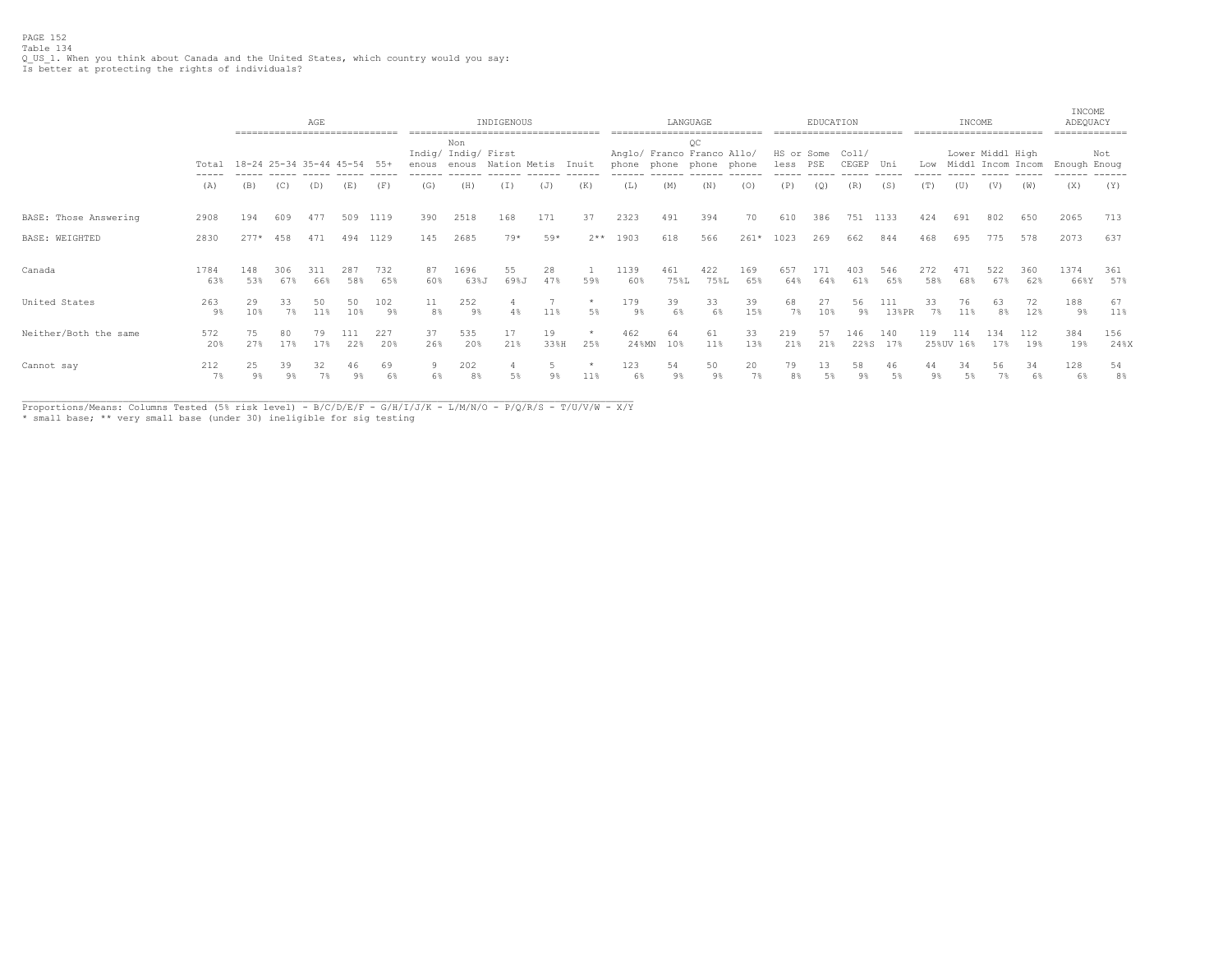PAGE 153 Table 135 Q\_US\_1. When you think about Canada and the United States, which country would you say: Is better at protecting the rights of individuals?

|                       |                                                                                                                                                                                                                                                                                                                                                                                                                                                                                     |             |            | IMMIGRANT BACKGROUND  | ========================== |                       | -------------------------------            | RACE      |              |           | <b>JOB</b> | SECURITY<br>----------    |                             | PANDEMIC<br>===================== |             |              |                              |                        |                | FEDERAL PARTY SUPPORT               |           |                         |                  | IDEOLOGY<br>================== |                 | SATISFACTION | ============= |
|-----------------------|-------------------------------------------------------------------------------------------------------------------------------------------------------------------------------------------------------------------------------------------------------------------------------------------------------------------------------------------------------------------------------------------------------------------------------------------------------------------------------------|-------------|------------|-----------------------|----------------------------|-----------------------|--------------------------------------------|-----------|--------------|-----------|------------|---------------------------|-----------------------------|-----------------------------------|-------------|--------------|------------------------------|------------------------|----------------|-------------------------------------|-----------|-------------------------|------------------|--------------------------------|-----------------|--------------|---------------|
|                       | Total<br>$\frac{1}{2} \left( \frac{1}{2} \right) \left( \frac{1}{2} \right) \left( \frac{1}{2} \right) \left( \frac{1}{2} \right) \left( \frac{1}{2} \right) \left( \frac{1}{2} \right) \left( \frac{1}{2} \right) \left( \frac{1}{2} \right) \left( \frac{1}{2} \right) \left( \frac{1}{2} \right) \left( \frac{1}{2} \right) \left( \frac{1}{2} \right) \left( \frac{1}{2} \right) \left( \frac{1}{2} \right) \left( \frac{1}{2} \right) \left( \frac{1}{2} \right) \left( \frac$ | 1st<br>qen  | 2nd<br>qen | 3rd<br>qen+           | Recent<br>Immi/<br>grant   |                       | Racia South Chin/<br>White lized Asian ese |           |              | Black     | ied        | Not<br>Worr/ Worr,<br>ied | Affect Affect<br>great some | extent extent Affect              | Not         | Libe/<br>ral | Cons                         | NDP                    | BQ             | GRP                                 | PPC       | Other<br>Unde,<br>cided | Left             | Mid/<br>dle                    | Right           | sfied isfied | Sati/ Dissat/ |
|                       | (A)                                                                                                                                                                                                                                                                                                                                                                                                                                                                                 | (B)         | (C)        | (D)                   | (E)                        | (F)                   | (G)                                        | (H)       | (I)          | (J)       | (K)        | (L)                       | (M)                         | (N)                               | (0)         | (P)          | $\left( \mathcal{Q} \right)$ | (R)                    | (S)            | (T)                                 | (U)       | (V)                     | (W)              | (X)                            | (Y)             | (Z)          | (a)           |
| BASE: Those Answering | 2908                                                                                                                                                                                                                                                                                                                                                                                                                                                                                | 359         | 464        | 2052                  | 104                        | 2160                  | 321                                        | 58        | 84           | 36        | 1398       | 1319                      | 859                         | 1313                              | 647         | 833          | 694                          | 470.                   | 117            | 201                                 | 73        | 520                     | 534              | 1541                           | 352             | 1268         | 1348          |
| BASE: WEIGHTED        | 2830                                                                                                                                                                                                                                                                                                                                                                                                                                                                                | 599         | 466        | 1731                  | $155*$                     | 2133                  | 505                                        |           | $122**$ 139* |           | 38** 1337  | 1306                      | 866                         | 1212                              | 651         | 761          | 744                          | 420                    |                | $170* 152*$                         | 68*       | 514                     | 467              | 1565                           | 335             | 1130         | 1385          |
| Canada                | 1784<br>63%                                                                                                                                                                                                                                                                                                                                                                                                                                                                         | 373<br>62%  | 266<br>57% | 1135<br>66%C          | 104<br>67%                 | 1364<br>64%           | 319<br>63%                                 | 64%       | 101<br>72%   | 19<br>49% | 830<br>62% | 854<br>65%                | 560<br>65%                  | 783<br>65%                        | 403<br>62%  | 597<br>UV    | 399<br>78%OR 54%U            | 264<br>V               | 143<br>TUV     | 105<br>63%QU 84%QR 69%QU 18%<br>- V |           | 263<br>51%U             | 324<br>69%Y      | 994                            | 178<br>63%Y 53% | 838<br>74%a  | 757<br>55%    |
| United States         | 263<br>9%                                                                                                                                                                                                                                                                                                                                                                                                                                                                           | 60<br>10%   | 58<br>13%  | 143<br>8 <sup>°</sup> | 11%                        | 180<br>8 <sup>°</sup> | 60<br>12%                                  | 29<br>24% | 6            | 2<br>4%   | 136<br>10% | 113<br>9%                 | 89<br>10%                   | 123<br>10%                        | 44<br>$7\%$ | 45<br>6%     | 129<br>TV                    | 23<br>17%PRS 5%        | $2\frac{6}{5}$ | 10<br>$7\%$                         | 33<br>STV | 20<br>49%PQR 4%         | 23<br>5%         | 147<br>9%                      | 81<br>24%WX     | 61<br>5%     | 194<br>14%Z   |
| Neither/Both the same | 572<br>20%                                                                                                                                                                                                                                                                                                                                                                                                                                                                          | 121<br>20%  | 105<br>23% | 336<br>19%            | 28<br>18%                  | 445<br>21%            | 85<br>17%                                  | 5%        | 17%          | 14<br>37% | 281<br>21% | 263<br>20%                | 172<br>20%                  | 239<br>20%                        | 145<br>22%  | 92<br>12%    | 175                          | 103<br>23%PS 24%PS 11% | 19             | 30<br>20%                           | 21        | 133<br>31%PS 26%PS      | 89<br>19%        | 346<br>22%                     | 65<br>19%       | 177<br>16%   | 349<br>25%Z   |
| Cannot say            | 212<br>7%                                                                                                                                                                                                                                                                                                                                                                                                                                                                           | 45<br>$7\%$ | 37<br>8%   | 116<br>7%             |                            | 144                   | 42<br>8 <sup>°</sup>                       |           |              | 1 0 ៖     | 90         | 76<br>6%                  | 45<br>5 <sup>°</sup>        | 67<br>6%                          | 59<br>9%    | 28<br>4%     | 5%                           |                        | 3%             | 4%                                  | 2%        | 98<br>TU                | 31<br>19%PQRS 7% | 78<br>5%                       | $3\%$           | 54<br>$5\%$  | 86<br>6%      |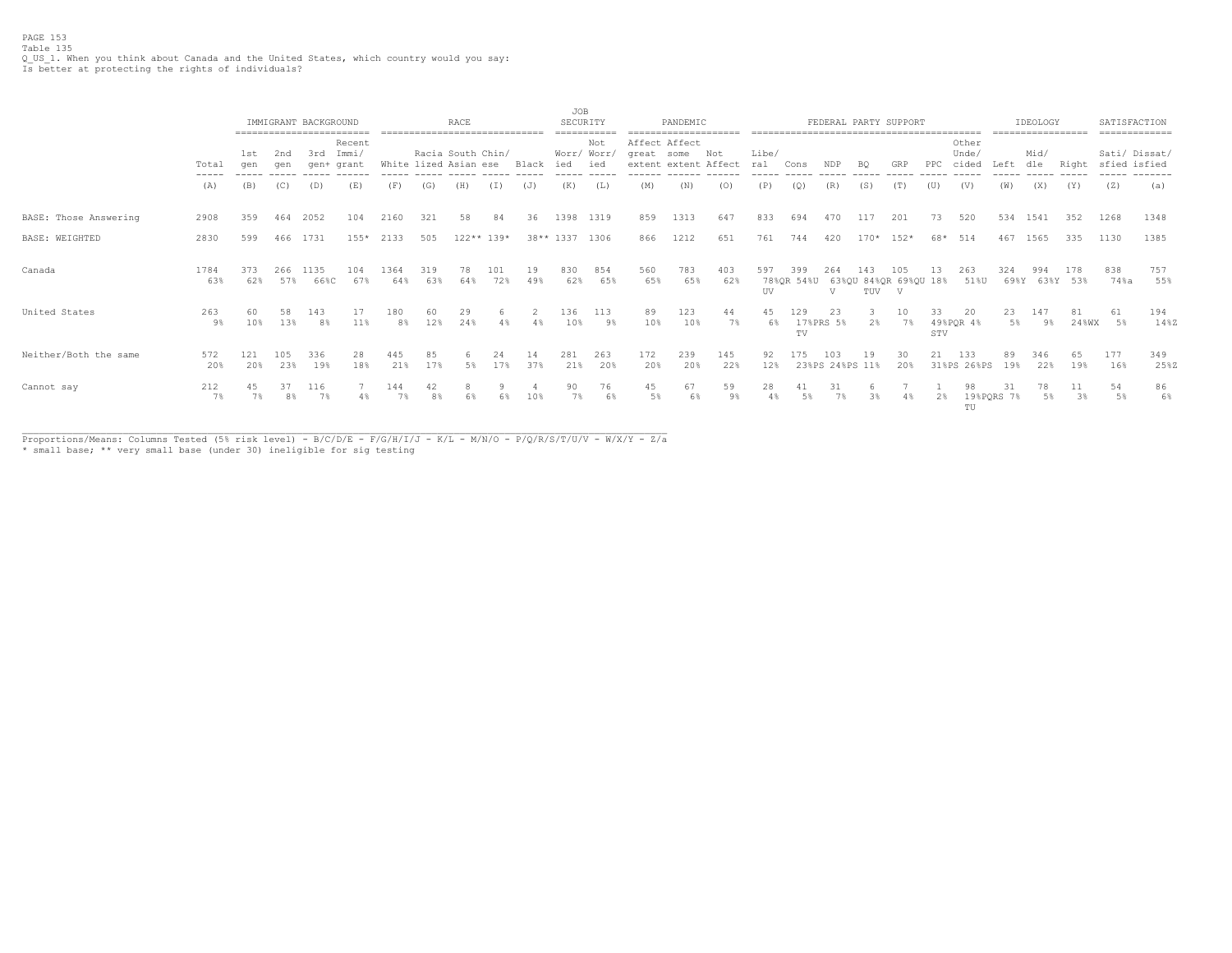|                       |             |           | PROVINCES<br>======== |           |           |            |                  |           |                 |                          |            |           |            |           |            |                     | REGION     |             |                              |                       |                       | COMMUNITY SIZE |            |             |             | <b>GENDER</b>        |
|-----------------------|-------------|-----------|-----------------------|-----------|-----------|------------|------------------|-----------|-----------------|--------------------------|------------|-----------|------------|-----------|------------|---------------------|------------|-------------|------------------------------|-----------------------|-----------------------|----------------|------------|-------------|-------------|----------------------|
|                       | Total       | NFL       | PEI                   | SK        | AB        |            | NΤ               | ΥT        | ATL             | Mari/ Prai/<br>times res |            | West      | <b>ROC</b> | North     | $1M+$      | 200K- 100K-<br>999K | 199K       | ROC         |                              | ======<br>Male Female |                       |                |            |             |             |                      |
|                       | (A)         | (B)       | (C)                   | (D)       | (E)       | (F)        | (G)              | (H)       | (T)             | $(\mathbb{J})$           | (K)        | (L)       | (M)        | (N)       | (0)        | (P)                 | (Q)        | (R)         | (S)                          | (x)                   | (T)                   | (U)            | (V)        | (W)         | (X)         | (Y)                  |
| BASE: Those Answering | 2906        | 156       | 90                    | 186       | 223       | 507        | 447              | 217       | 290             | 275                      | 282        | 72        | 72         | 89        | 655        | 499                 | 782        | 1064        | 2399                         | 233                   | 817                   | 787            | 171 1131   |             | 1284 1609   |                      |
| <b>BASE: WEIGHTED</b> | 2896        | 44        | $11*$                 | 70        | 68        | 662        | 1098             | $102*$    | 92              | 338                      | 401        | 65**      | $95**$     | $93*$     | 193        | 149                 | 533        | 934         | 2234                         | $253*$                | 1354                  | 602            | $144*$     | 797         | 1459 1428   |                      |
| Canada                | 2118<br>73% | 32<br>74% | 72%                   | 53<br>75% | 49<br>72% | 541<br>HJK | 785<br>82%EG 71% | 65<br>64% | 69<br>76%       | 240<br>71%               | 269<br>67% | 32<br>49% | 81<br>8.5% | 70<br>75% | 141<br>73% | 109<br>73%          | 375<br>70% | 644<br>69%  | 1576<br>71%                  | 183<br>72%            | 1030<br>76%W          | 449<br>75%W    | 101<br>70% | 537<br>67%  | 1067<br>73% | 1047<br>73%          |
| United States         | 76<br>3%    | 2%        | 38D                   | $\sim$    | 2%        | $1\%$      | 2%               |           | 7%DFG 1%        | $3\frac{a}{b}$           | 22<br>G    | 6%DF 14%  | 8%         | 4%        | $1\%$      | 1%                  | 20<br>4%   |             | 61<br>3 <sup>°</sup><br>5%OP | 21<br>8%OPS           | 39<br>3%              | 2%             | 3%         | 21<br>3%    | 51<br>4%    | 25<br>$2\frac{6}{9}$ |
| Neither/Both the same | 433<br>15%  | 9%        | $9\%$                 | 178F      | 10%       | 68<br>10%  | 188<br>178F      | 25        | 13<br>24%BE 14% | 15%                      | 63<br>16%  | 17<br>26% | 4%         | 15<br>16% | 24<br>12%  | 20<br>14%           | 89<br>17%  | 151<br>16%  | 365<br>16%                   | 36<br>14%             | 174<br>13%            | 92<br>15%      | 12%        | 150<br>198T | 221<br>15%  | 207<br>14%           |
| Cannot say            | 269<br>9%   |           | 15%FH 16%FHN 7%       |           | HN        | 16%DFG 7%  | 104<br>$9\%$     |           | 9 <sup>°</sup>  | 36                       | 48<br>12%  | 1 በ %     | 2%         | 6%        | 24<br>138x | 18<br>$12\$ $x$     | 49<br>9%   | 97<br>$10*$ | 226<br>10%                   | 13<br>.5%             | 111<br>8 <sup>°</sup> | 49<br>8%       | 20<br>14%  | 89<br>11%   | 120<br>8%   | 149<br>10%           |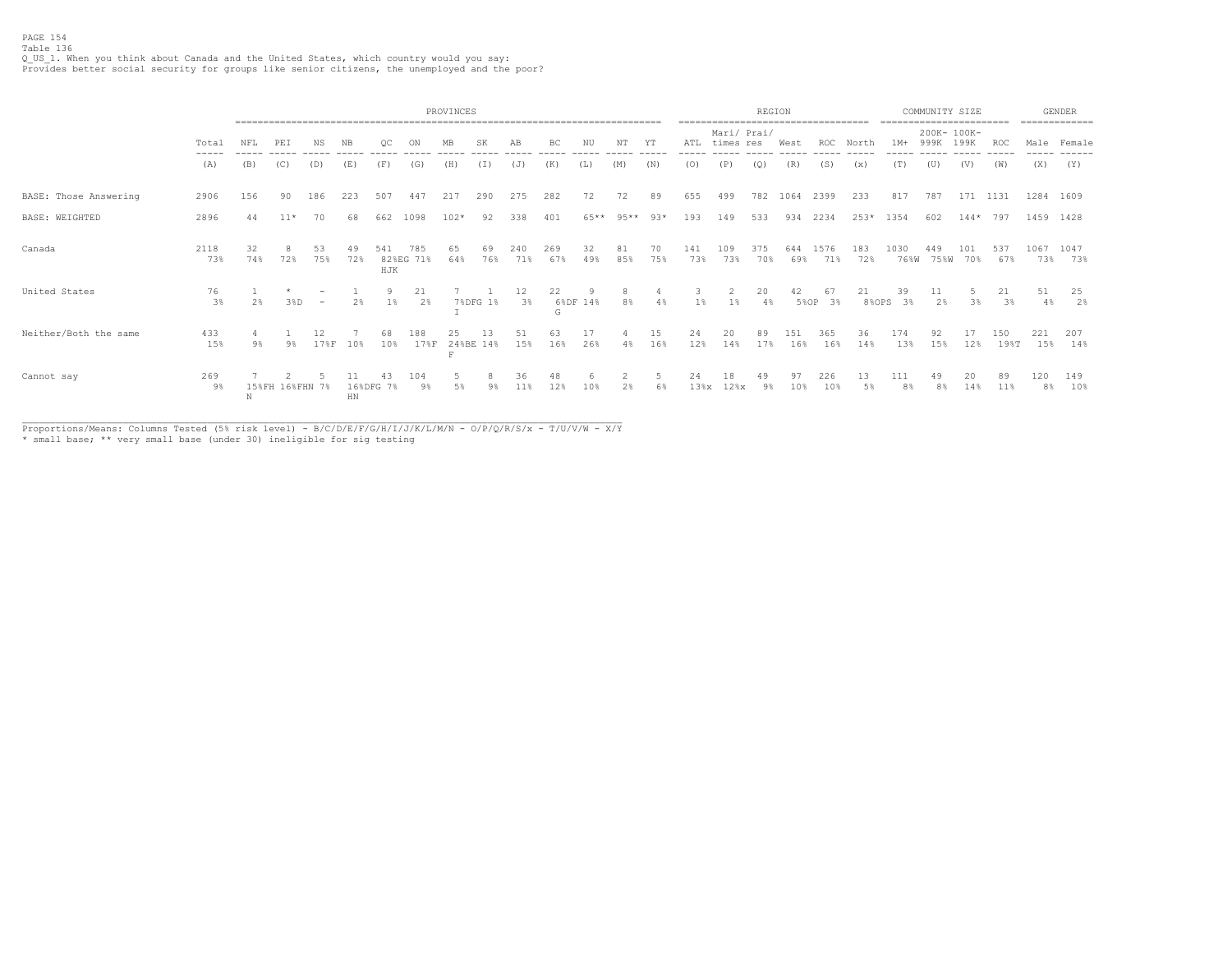|                       |               |                         | ----------------------------- | AGE                  |            |               |                      |                                     | INDIGENOUS   |           |                |                                           |             | LANGUAGE    |             |                    | EDUCATION  |                      |                      |                       | INCOME      |                                       |                  | INCOME<br>ADEQUACY   | ------------         |
|-----------------------|---------------|-------------------------|-------------------------------|----------------------|------------|---------------|----------------------|-------------------------------------|--------------|-----------|----------------|-------------------------------------------|-------------|-------------|-------------|--------------------|------------|----------------------|----------------------|-----------------------|-------------|---------------------------------------|------------------|----------------------|----------------------|
|                       | Total<br>---- | 18-24 25-34 35-44 45-54 |                               |                      |            | 55+           | enous                | Non<br>Indig/ Indig/ First<br>enous | Nation Metis |           | Inuit          | Anglo/ Franco Franco Allo/<br>phone phone |             | OC<br>phone | phone       | HS or Some<br>less | PSE        | Col1/<br>CEGEP Uni   |                      | Low                   |             | Lower Middl High<br>Middl Incom Incom |                  | Enough Enoug         | Not                  |
|                       | (A)           | (B)                     | (C)                           | (D)                  | (E)        | (F)           | (G)                  | (H)                                 | (I)          | (J)       | (K)            | (L)                                       | (M)         | (N)         | (0)         | (P)                | (Q)        | (R)                  | (S)                  | (T)                   | (U)         | (V)                                   | (W)              | (X)                  | (Y)                  |
| BASE: Those Answering | 2906          | 190                     | 597                           | 482                  | 525        | 1112          | 382                  | 2524                                | 162          | 165       | 39             | 2307                                      | 493         | 386         | 82          | 629                | 400        | 751                  | 1100                 | 445                   | 659         | 784                                   | 640              | 2055                 | 721                  |
| BASE: WEIGHTED        | 2896          | $271*$                  | 497                           | 497                  | 488        | 1143          | 138                  | 2758                                | 78*          | $49*$     | $3***$         | 1923                                      | 596         | 537         | $331*$      | 1026               | 303        | 762                  | 788                  | 503                   | 652         | 800                                   | 610              | 2104                 | 689                  |
| Canada                | 2118<br>73%   | 170<br>63%              | 345<br>69%                    | 360<br>72%           | 334<br>68% | 908<br>79%BCE | 89<br>64%            | 2029<br>74%G                        | 48<br>61%    | 32<br>66% | 41%            | 1384<br>72%                               | 487<br>82%L | 435<br>81%L | 230<br>69%  | 664<br>65%         | 221<br>73% | 561<br>74%P          | 668<br>85%POR 61%    | 309                   | 488<br>75%T | 612                                   | 489<br>77%T 80%T | 1635<br>78%Y         | 429<br>62%           |
| United States         | 76<br>3%      | 28                      | 10%DEF 4%F                    | 11<br>$2\frac{6}{3}$ | 2%         | 12<br>$1\%$   | 2%                   | 73<br>3%                            | $1\%$        | 4%        | 11%            | 47<br>2 <sup>°</sup>                      | $1\%$       | $1\%$       | 21<br>$6\%$ | 44<br>4%           | $1\%$      | 12<br>$2\frac{a}{b}$ | 18<br>2 <sup>°</sup> | 12 <sub>2</sub><br>2% | 27<br>4%    | 21<br>3%                              | 15<br>3%         | 63<br>3 <sup>°</sup> | 13<br>2 <sup>°</sup> |
| Neither/Both the same | 433<br>15%    | 48<br>18%               | 78<br>16%                     | 74<br>15%            | 73<br>15%  | 160<br>14%    | 36<br>26%H           | 397<br>14%                          | 23<br>30%H   | 11<br>23% | $\star$<br>13% | 309<br>$16$ %MN                           | 58<br>10%   | 56<br>10%   | 46<br>14%   | 182<br>18%S        | 57<br>19%S | 127<br>17%S          | 64<br>8%             | 100<br>20%W           | 92<br>14%   | 108<br>14%                            | 70<br>12%        | 251<br>12%           | 168<br>24%X          |
| Cannot say            | 269<br>9%     | 24<br>9%                | 118F                          | 108F                 | 158F       | 63<br>6%      | 11<br>8 <sup>°</sup> | 258<br>9%                           |              | 7%        | 35%            | 183<br>10%                                | 43<br>7%    | 38<br>7%    | 33<br>10%   | 136<br>13%S        | 22<br>7%   | 62<br>8 <sup>°</sup> | 37<br>5%             | 82<br>16%UVW          | 45<br>7%    | 59                                    | 36<br>6%         | 155<br>7%            | 79<br>11%            |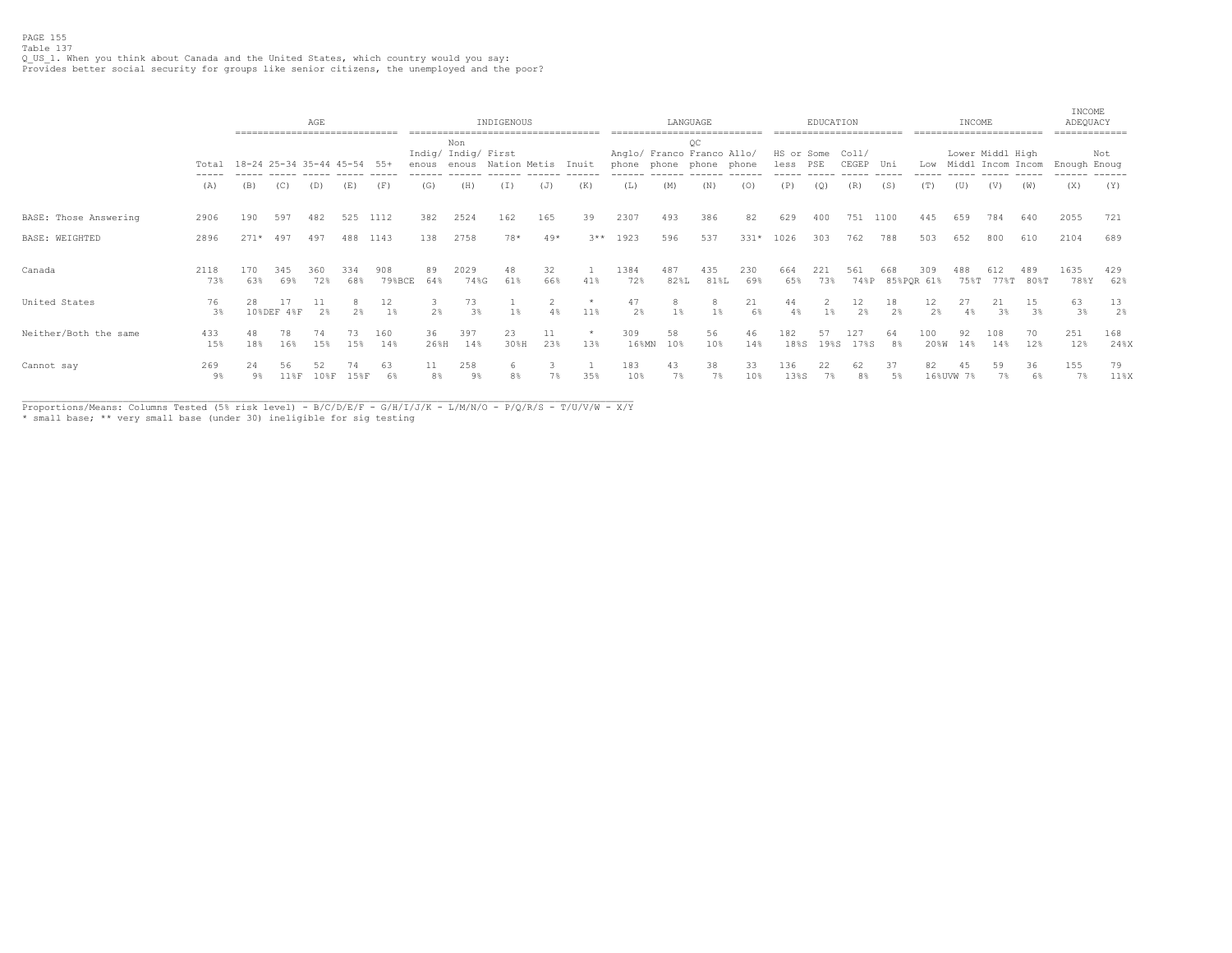### PAGE 156 Table 138

Q\_US\_1. When you think about Canada and the United States, which country would you say: Provides better social security for groups like senior citizens, the unemployed and the poor?

|                       |                                        |                      |            | IMMIGRANT BACKGROUND | -------------------------     |             |                                            | RACE      |              |                | JOB                   | SECURITY                  |                             | PANDEMIC             |             |              |              |                 |                       | FEDERAL PARTY SUPPORT                        |            |                             |          | IDEOLOGY<br>================== |             |              | SATISFACTION<br>============= |
|-----------------------|----------------------------------------|----------------------|------------|----------------------|-------------------------------|-------------|--------------------------------------------|-----------|--------------|----------------|-----------------------|---------------------------|-----------------------------|----------------------|-------------|--------------|--------------|-----------------|-----------------------|----------------------------------------------|------------|-----------------------------|----------|--------------------------------|-------------|--------------|-------------------------------|
|                       | Total<br>$\cdots \cdots \cdots \cdots$ | 1st<br>qen           | 2nd<br>aen | 3rd                  | Recent<br>Immi/<br>gen+ grant |             | Racia South Chin/<br>White lized Asian ese |           |              | Black          | ied                   | Not<br>Worr/ Worr/<br>ied | Affect Affect<br>great some | extent extent Affect | Not         | Libe/<br>ral | Cons         | NDP             | BQ                    | GRP                                          | PPC        | Other<br>Unde/<br>cided     | Left     | Mid/<br>dle                    | Right       | sfied isfied | Sati/ Dissat/<br>--------     |
|                       | (A)                                    | (B)                  | (C)        | (D)                  | (E)                           | (F)         | (G)                                        | (H)       | (T)          | (J)            | (K)                   | (L)                       | (M)                         | (N)                  | (0)         | (P)          | (Q)          | (R)             | (S)                   | (T)                                          | (U)        | (V)                         | (W)      | (X)                            | (Y)         | (Z)          | (a)                           |
| BASE: Those Answering | 2906                                   | 355                  | 486        | 2031                 | 108                           | 2158        | 323                                        | 53        | 82           | 39             | 1375                  | 1343                      | 828                         | 1334                 | 653         | 862          | 707          | 455             | 139                   | 179                                          | 60         | 504                         | 499      | 1584                           | 323         | 1267         | 1319                          |
| BASE: WEIGHTED        | 2896                                   | 649                  | 497        | 1718                 | $177*$                        | 2150        | 558                                        |           | $132**$ 163* |                | $55***$ 1363          | 1321                      | 829                         | 1304                 | 671         | 815          | 776          | 451             | 188                   | $149*$                                       | 64*        | 453                         | 448      | 1639                           | 314         | 1131         | 1476                          |
| Canada                | 2118<br>73%                            | 472<br>73%           | 365<br>73% | 1270<br>74%          | 118<br>67 *                   | 1628<br>76% | 381<br>68%                                 | 83<br>63% | 126<br>77%   | 32<br>58%      | 938<br>69%            | 1064<br>81%K              | 612<br>74%                  | 997<br>76%           | 481<br>72%  | 690<br>UV    | 514          | 335             | 164<br>UV             | 118<br>85%QR 66%U 74%UV 87%QR 79%QU 39%<br>V | 25         | 272<br>60%U                 | 378      | 1227<br>84%XY 75%Y 65%         | 205         | 930<br>82%a  | 997<br>68%                    |
| United States         | 76<br>3%                               | 20<br>$3\frac{6}{5}$ | 28<br>6%D  | 29<br>2%             | 6.<br>3%                      | 33<br>2%    | 34<br>68F                                  | 16<br>12% | 2%           | 8<br>14%       | 59<br>48L             | 18<br>$1\%$               | 18<br>2%                    | 35<br>3%             | 17<br>3%    | 22<br>3%     | 34<br>$4\$ S | 2%              |                       | 3%                                           | 5%S        |                             |          | 42<br>3%                       | 29<br>9%WX  | 29<br>3%     | 46<br>$3\%$                   |
| Neither/Both the same | 433<br>15%                             | 102<br>16%           | 68<br>14%  | 252<br>15%           | 35<br>20%                     | 292<br>14%  | 90<br>16%                                  | 18<br>14% | 22<br>13%    | 10<br>18%      | 247                   | 138<br>18%L 10%           | 114<br>14%                  | 187<br>14%           | 111<br>16%  | 59<br>$7\%$  | 171          | 58<br>22%PR 13% | 19<br>10 <sup>8</sup> | 23<br>16%P                                   | 25<br>RSTV | 78<br>39%PQ 17%P            | 38<br>8% | 249<br>15%W                    | 61<br>19%W  | 116<br>10%   | 290<br>20%Z                   |
| Cannot say            | 269<br>9%                              | 56<br>9%             | 36<br>7%   | 167<br>10%           | 19<br>10%                     | 197<br>9%   | 53<br>10%                                  | 15        | 12           | 9 <sup>°</sup> | 119<br>9 <sup>°</sup> | 102<br>8 <sup>°</sup>     | 85<br>10%                   | 85<br>7%             | 62<br>$9\%$ | 5%           | 7%           | 50              | 11%PST 3%             | 3%                                           | ST         | 97<br>18%PQ 21%PQRS 7%<br>T | 32       | 121<br>7%                      | 19<br>$6\%$ | 57<br>5%     | 143<br>10%Z                   |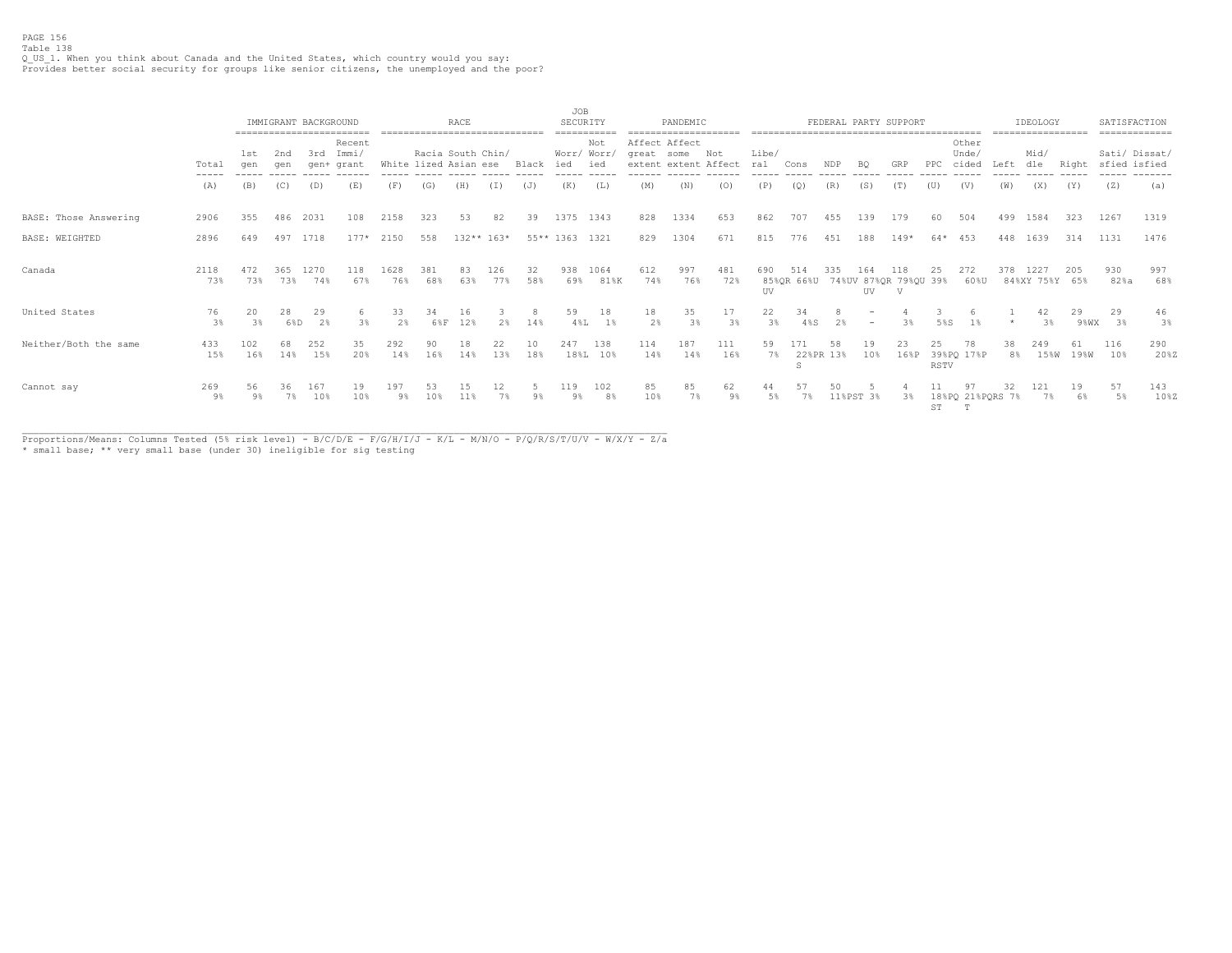PAGE 157 Table 139 Q\_US\_1. When you think about Canada and the United States, which country would you say: Has workers who are more productive?

|                       |                |            |           |                     |                    | PROVINCES    |                                         |                  |           |            |             |                       |           |           | REGION      |                                  | ------------------------------------ |            | ========================     | COMMUNITY SIZE |            |                     |           | <b>GENDER</b><br>============== |            |                 |
|-----------------------|----------------|------------|-----------|---------------------|--------------------|--------------|-----------------------------------------|------------------|-----------|------------|-------------|-----------------------|-----------|-----------|-------------|----------------------------------|--------------------------------------|------------|------------------------------|----------------|------------|---------------------|-----------|---------------------------------|------------|-----------------|
|                       | Total<br>----- | NFL        | PEI       | NS.                 | NB.                |              | ON                                      | MB               | SK        | AB         | ВC          | NU                    | NΤ        | YΤ        | ATL         | Mari/ Prai/<br>times res         |                                      | West       | <b>ROC</b>                   | North          | $1M+$      | 200K- 100K-<br>999K | 199K      | ROC                             |            | Male Female     |
|                       | (A)            | (B)        | (C)       | (D)                 | (E)                | (F)          | (G)                                     | (H)              | (T)       | (J)        | (K)         | (L)                   | (M)       | (N)       | (0)         | (P)                              | (0)                                  | (R)        | (S)                          | (x)            | (T)        | (U)                 | (V)       | (W)                             | (X)        | (Y)             |
| BASE: Those Answering | 2908           | 158        | 90        | 215                 | 195                | 508          | 456                                     | 228              | 258       | 271        | 294         | 79                    | 73        | 83        | 658         | 500                              | 757                                  | 1051       | 2400                         | 235            | 856        | 818                 | 144       | 1090                            | 1311 1583  |                 |
| <b>BASE: WEIGHTED</b> | 2868           | $47*$      | $10*$     | 83                  | 61                 | 694          | 1034                                    | $111*$           | 86        | 333        | 401         | $55*$                 | 85**      | 89*       | 201         | 154                              | 531                                  | 932        | 2175                         | 229            | 1350       | 629                 | $125*$    | 764                             | 1440 1416  |                 |
| Canada                | 1072<br>37%    | 22<br>48%G | 52%G      | 33<br>40%           | 29<br>47%G         | 267<br>38%   | 358<br>35%                              | 39<br>35%        | 34<br>39% | 135<br>40% | 146<br>36%  | 30<br>54%FG 41%<br>HK | 35        | 39<br>44% | 90<br>45%S  | 68<br>44%S                       | 207<br>39%                           | 353<br>38% | 805<br>37%                   | 104<br>45%     | 507<br>38% | 232<br>37%          | 48<br>38% | 285<br>37%                      | 521<br>36% | 548<br>39%      |
| United States         | 439<br>15%     | $7\%$      | 168DE     | 6%                  | 6%                 | ר חו         | 189<br>15%DE 18%BD 20%BD 14%DE 14%<br>E | E                |           |            | 45<br>11%   | 9%                    | 13%       | 16%D      | 14<br>$7\%$ | $7\%$                            | 82                                   | 127        | 331<br>15%OP 14%OP 15%OP 13% | 31             | 234<br>17% | 91<br>14%           | 14%       | 96<br>13%                       | 303        | 136<br>21%Y 10% |
| Neither/Both the same | 874<br>30%     | 12<br>25%  | 21%       | 24<br>29%F          | 25%                | 133<br>19%   | 363                                     | 38<br>35%EF 34%F |           | 36%EF 36%F | L33<br>33%F | 30%                   | 29<br>34% | 23<br>26% | 53<br>26%   | 41<br>27%                        | 189                                  | 322        | 741<br>36%OP 35%OP 34%OP 30% | 69             | 376<br>28% | 204<br>32%          | 45<br>36% | 249<br>33%                      | 425<br>30% | 446<br>32%      |
| Cannot say            | 484<br>17%     | 9          | 20%JL 11% | 20.<br>25%GH<br>IJL | 13<br>22%GH<br>IJL | 186<br>HIJLN | 123.<br>27%CG 12%                       | 12<br>11%        | 10<br>11% | 31<br>9%   | 19%GJL 6%   |                       | 10<br>12% | 12<br>14% | 44<br>Sx.   | 35<br>22%QR 22%QR 10%<br>$S_{X}$ | 53                                   | 130<br>14% | 298<br>14%                   | 26<br>11%      | 233<br>17% | 103<br>16%          | 12%       | 133<br>17%                      | 191<br>13% | 286<br>$20$ %X  |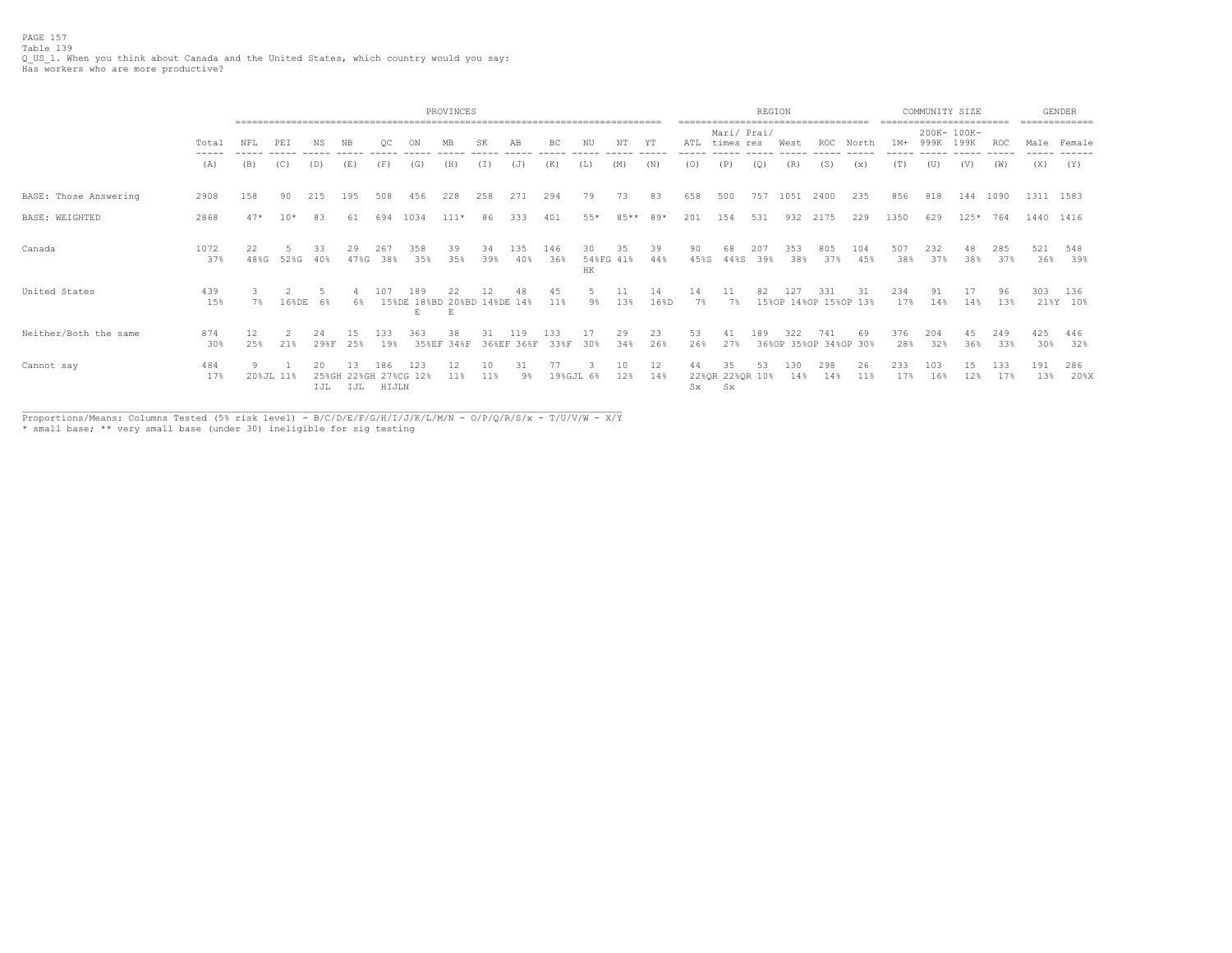|                       |                        | -----------------------------          |            | AGE        |            |            |                              |             | INDIGENOUS          |           |                           |            |                   | LANGUAGE                                                    |            |                    | EDUCATION   |                |               |              | INCOME      |                                       |                   | INCOME<br>ADEQUACY | .============ |
|-----------------------|------------------------|----------------------------------------|------------|------------|------------|------------|------------------------------|-------------|---------------------|-----------|---------------------------|------------|-------------------|-------------------------------------------------------------|------------|--------------------|-------------|----------------|---------------|--------------|-------------|---------------------------------------|-------------------|--------------------|---------------|
|                       | Total                  | $18 - 24$ 25 - 34 35 - 44 45 - 54 55 + |            |            |            |            | Indig/ Indig/ First<br>enous | Non         | enous Nation Metis  |           | Inuit                     |            |                   | QC<br>Anglo/ Franco Franco Allo/<br>phone phone phone phone |            | HS or Some<br>less | PSE         | Coll/<br>CEGEP | Uni           | Low          |             | Lower Middl High<br>Middl Incom Incom |                   | Enough Enoug       | Not           |
|                       | (A)                    | (B)                                    | (C)        | (D)        | (E)        | (F)        | (G)                          | (H)         | (T)                 | (J)       | (K)                       | (L)        | (M)               | (N)                                                         | (0)        | (P)                | (Q)         | (R)            | (S)           | (T)          | (U)         | (V)                                   | (W)               | (X)                | (Y)           |
| BASE: Those Answering | 2908                   | 190                                    | 594        | 476        | 536        | 1112       | 395                          | 2513        | 165                 | 163       | 53                        | 2343       | 478               | 404                                                         | 66         | 628                | 408         | 734            | 1112          | 407          | 713         | 801                                   | 658               | 2060               | 723           |
| BASE: WEIGHTED        | 2868                   | $267*$                                 | 463        | 485        |            | 525 1128   | 143                          | 2726        | $75*$               | 58*       | $2**$                     | 1932       | 621               | 578                                                         | $278*$     | 1054               | 294         | 673            | 820           | 459          | 697         | 790                                   | 618               | 2122               | 630           |
| Canada                | 1072<br>37%            | 108<br>41%                             | 189<br>41% | 166<br>34% | 180<br>34% | 428<br>38% | 61<br>43%J                   | 1011<br>37% | 40<br>53%HJ         | 14<br>25% | 66%                       | 710<br>37% | 245<br>40%        | 219<br>38%                                                  | 110<br>39% | 428<br>41%S        | 106<br>36%  | 265<br>39%S    | 268<br>33%    | 177<br>39%   | 276<br>40%  | 321<br>41%                            | 215<br>35%        | 817<br>38%         | 236<br>37%    |
| United States         | 439<br>15%             | 37<br>14%                              | 61<br>13%  | 92<br>19%  | 90<br>17%  | 159<br>14% | 18<br>12%                    | 421<br>15%  | 6<br>8 <sup>°</sup> | 12<br>20% | $\star$<br>8 <sup>°</sup> | 240<br>12% | 97<br>16%         | 92<br>16%                                                   | 92         | 110<br>33%LMN 10%  | 34<br>11%   | 91<br>14%      | 203<br>25%POR | 33<br>7%     | 113<br>168T | 109                                   | 133<br>14%T 21%TV | 334<br>16%         | 91<br>15%     |
| Neither/Both the same | 874<br>30 <sub>8</sub> | 76<br>28%                              | 137<br>30% | 139<br>29% | 171<br>33% | 351<br>31% | 50<br>35%                    | 824<br>30%  | 23<br>31%           | 25<br>43% | $\star$<br>12%            | 729        | 103<br>38%MNO 17% | 100<br>17%                                                  | 37<br>13%  | 316<br>30%         | 111<br>38%S | 208<br>31%     | 234<br>28%    | 135<br>29%   | 192<br>28%  | 237<br>30%                            | 202<br>33%        | 629<br>30%         | 218<br>35%    |
| Cannot say            | 484<br>17%             | 17%                                    | 16%        | 88<br>18%  | 16%        | 191<br>17% | 14<br>10%                    | 470<br>17%G | 9%                  | 12%       | $\star$<br>14%            | 253<br>13% | L76<br>28%L       | 166<br>29%LO                                                | 39<br>14%  | 200<br>19%         | 15%         | 108<br>16%     | 115<br>14%    | 114<br>25%VW | 116<br>17%  | 123<br>16%                            | 68<br>11%         | 342<br>16%         | 84<br>13%     |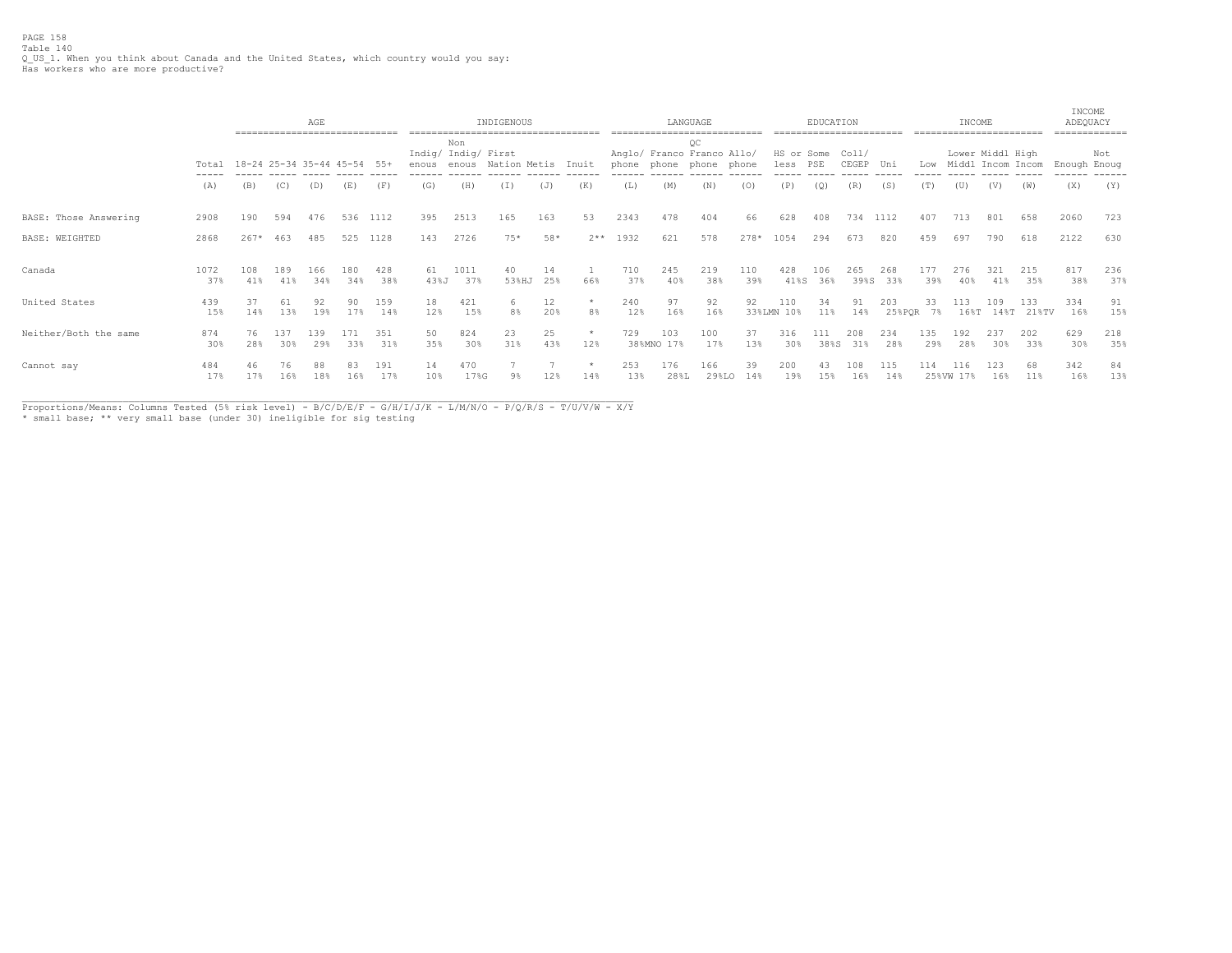PAGE 159 Table 141<br>Q\_US\_1. When you think about Canada and the United States, which country would you say:<br>Has workers who are more productive?

|                       |                                        |             |            | IMMIGRANT BACKGROUND | ==========================    |             |                                            | RACE         |            |           | <b>JOB</b><br>SECURITY |                                     |            | PANDEMIC                              |            |              |                  |                               |                       | FEDERAL PARTY SUPPORT |              | -------                 |                  | IDEOLOGY<br>================== |            | SATISFACTION     | =============            |
|-----------------------|----------------------------------------|-------------|------------|----------------------|-------------------------------|-------------|--------------------------------------------|--------------|------------|-----------|------------------------|-------------------------------------|------------|---------------------------------------|------------|--------------|------------------|-------------------------------|-----------------------|-----------------------|--------------|-------------------------|------------------|--------------------------------|------------|------------------|--------------------------|
|                       | Total<br>$\cdots \cdots \cdots \cdots$ | 1st<br>aen  | 2nd<br>aen | 3rd                  | Recent<br>Immi/<br>gen+ grant |             | Racia South Chin/<br>White lized Asian ese |              |            | Black     | ied                    | Not<br>Worr/ Worr,<br>ied<br>------ | great some | Affect Affect<br>extent extent Affect | Not        | Libe/<br>ral | Cons             | NDP                           | BQ.                   | GRP                   | PPC          | Other<br>Unde/<br>cided | Left             | Mid/<br>dle                    | Right      | sfied isfied     | Sati/ Dissat/<br>------- |
|                       | (A)                                    | (B)         | (C)        | (D)                  | (E)                           | (F)         | (G)                                        | (H)          | (I)        | (J)       | (K)                    | (L)                                 | (M)        | (N)                                   | (0)        | (P)          | (Q)              | (R)                           | (S)                   | (T)                   | (U)          | (V)                     | (W)              | (X)                            | (Y)        | (Z)              | (a)                      |
| BASE: Those Answering | 2908                                   | 352         | 494        | 2023                 | 97                            | 2139        | 329                                        | 65           | 86         | 41        | 1419                   | 1298                                | 878        | 1310                                  | 635        | 849          | 702              | 463                           | 123                   | 188                   | 72           | 511                     | 525              | 1584                           | 331        | 1279             | 1347                     |
| BASE: WEIGHTED        | 2868                                   | 611         | 509        | 1719                 | $146*$                        | 2143        | 532                                        | $140**$ 145* |            |           | 41** 1352              | 1322                                | 900        | 1212                                  | 661        | 795          | 769              | 394                           | $173*$                | $161*$                | 67*          | 510                     | 483              | 1588                           | 316        | 1144             | 1422                     |
| Canada                | 1072<br>37%                            | 220<br>36%  | 194<br>38% | 651<br>38%           | 58<br>40%                     | 786<br>37%  | 216<br>41%                                 | 69<br>49%    | 41<br>29%  | 18<br>43% | 528<br>39%             | 474<br>36%                          | 358<br>40% | 433<br>36%                            | 252<br>38% | 364<br>UV    | 229<br>46%QT 30% | 153                           | 73<br>39%QU 42%QU 33% | 54                    | 14<br>21%    | 186<br>36%              | 155<br>32%       | 605<br>38%                     | 101<br>32% | 523<br>46%a      | 459<br>32%               |
| United States         | 439<br>15%                             | 138<br>23%D | 84<br>16%  | 216<br>13%           | 42<br>29%D                    | 286<br>13%  | 121<br>23%F                                | 41<br>29%    | 48<br>33%F | 4%        | 230<br>17%             | 189<br>14%                          | 144<br>16% | 210<br>17%0                           | 78<br>12%  | 101<br>13%R  | 196              | 19<br>25%PRV 5%               | 32                    | 27<br>19%RV 17%R      | 12<br>18%R   | 51<br>10%               | 64<br>13%        | 260<br>16%                     | 89         | 116<br>28%WX 10% | 281<br>20%Z              |
| Neither/Both the same | 874<br>30%                             | 156<br>26%  | 156<br>31% | 558<br>32%E          | 22<br>15%                     | 701<br>33%G | 115<br>22%                                 | 19<br>14%    | 28<br>19%  | 16<br>39% | 418<br>31%             | 421<br>32%                          | 278<br>31% | 378<br>31%                            | 202<br>31% | 222<br>28%S  | 254              | 171<br>33%SV 43%PQ 17%<br>STV | 29                    | 48<br>$30\%$          | 30<br>$\tau$ | 120<br>45%PS 24%        | 174<br>36%       | 495<br>31%                     | 86<br>27%  | 337<br>29%       | 474<br>33%               |
| Cannot say            | 484<br>17%                             | 16%         | 75<br>15%  | 294<br>17%           | 24<br>17%                     | 370<br>17%  | 80<br>15%                                  |              | 28<br>19%  | 14 S      | 175<br>13%             | 237<br>18%K                         | 121<br>13% | 191<br>16%                            | 128<br>19% | 107<br>14%   | 90<br>12%        | 50<br>13%                     | 39<br>R               | 33<br>22%PQ 20%       | 17%          | 153                     | 90<br>30%POR 19% | 229<br>14%                     | 13%        | 168<br>15%       | 208<br>15%               |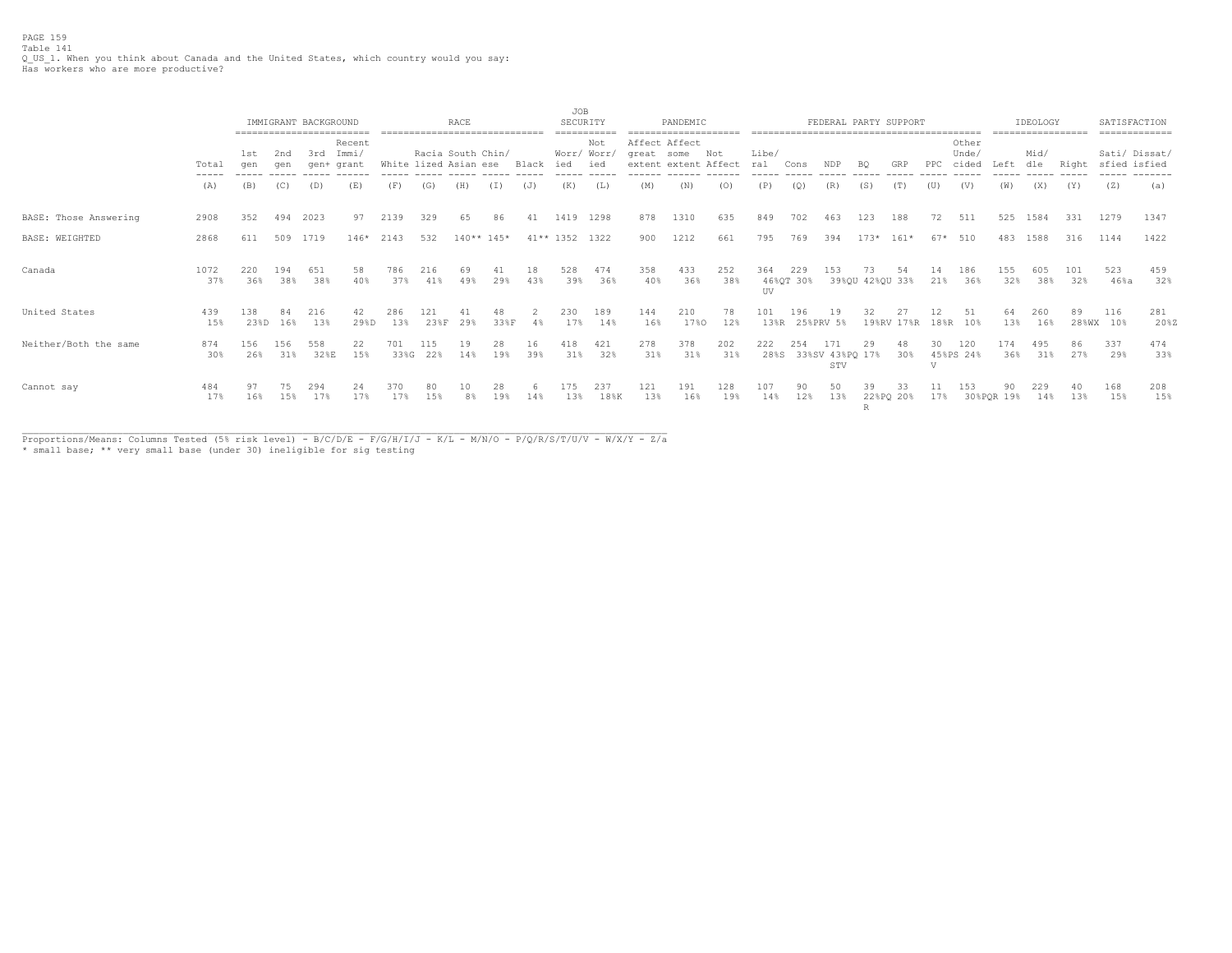PAGE 160 Table 142 Q\_US\_1. When you think about Canada and the United States, which country would you say: Is better at promoting equality between men and women?

|                       |             |            | PROVINCES                                                                                                                         |                   |           |            |                         |          |                  |            |                                    |           |           |           |                                     |           | REGION             |            |                              |            |            | COMMUNITY SIZE      |           |             |            | <b>GENDER</b><br>-------------- |
|-----------------------|-------------|------------|-----------------------------------------------------------------------------------------------------------------------------------|-------------------|-----------|------------|-------------------------|----------|------------------|------------|------------------------------------|-----------|-----------|-----------|-------------------------------------|-----------|--------------------|------------|------------------------------|------------|------------|---------------------|-----------|-------------|------------|---------------------------------|
|                       | Total       | NFL        | NS<br>NΤ<br>PEI<br>NB<br>SF<br>AB<br>BC<br>(E)<br>(F)<br>(H)<br>(T)<br>(K)<br>(M)<br>(N)<br>(C)<br>(D)<br>(G)<br>(J)<br>$(\perp)$ |                   |           |            |                         |          |                  |            |                                    |           |           |           |                                     |           | Mari/ Prai/<br>res | West       | ROC                          | North      | $1M+$      | 200K- 100K-<br>999K | 199K      | ROC         |            | Male Female                     |
|                       | (A)         | (B)        |                                                                                                                                   |                   |           |            |                         |          |                  |            |                                    |           |           |           | (0)                                 | (P)       | (Q)                | (R)        | (S)                          | (x)        | (T)        | (U)                 | (V)       | (W)         | (X)        | (Y)                             |
| BASE: Those Answering | 2908        | 150        | 96                                                                                                                                | 200               | 212       | 525        | 479                     | 213      | 277              | 280        | 259                                | 72        | 77        | 68        | 658                                 | 508       | 770                | 1029       | 2383                         | 217        | 839        | 782                 | 180       | 1107        |            | 1251 1646                       |
| BASE: WEIGHTED        | 2955        | $41*$      | $13*$                                                                                                                             | 78                | 65        | 677        | 1225                    | 87       | 96               | 311        | 356                                | $70**$    | $84***$   | 66*       | 196                                 | 155       | 494                | 849        | 2278                         | $219*$     | 1383       | 662                 | $146*$    | 764         |            | 1391 1556                       |
| Canada                | 1767<br>60% | 26<br>63%J | R<br>64%                                                                                                                          | 55<br>71%GI<br>JK | 63%IJ     | К          | 718<br>67%IJ 59%        | 60<br>JК | 50<br>70%GI 51%  | 152<br>49% | 202<br>57%                         | 26<br>38% | 49<br>58% | 48<br>к   | 130<br>74%GIJ 66%QR 67%QR 53%<br>S. | 104<br>.S | 262                | 464<br>55% | 1317<br>58%                  | 123<br>56% | 828<br>60% | 410<br>62%          | 96<br>66% | 434<br>57%  | 820<br>59% | 945<br>61%                      |
| United States         | 83<br>3%    | $3\%$      |                                                                                                                                   |                   |           |            | 38                      | 2%       | 3 <sup>8</sup>   | 10<br>3%   | 2.8                                | 3%        |           |           | 2%                                  | 2%        | 14<br>3%           | 22<br>3%   | 66<br>$3*$                   | 12<br>6%   | 50         | 15<br>2%            |           | 13<br>2%    | 43<br>3%   | 36<br>2%                        |
| Neither/Both the same | 832<br>28%  | 17%        | 27%                                                                                                                               | 15<br>20%         | 14<br>22% | 127<br>19% | 390<br>32%BD 24%<br>EFN | 21       | 31<br>${\rm FN}$ | 108<br>EFN | 113<br>32%BD 35%BD 32%BD 41%<br>FN | 29        | 26<br>30% | 11<br>16% | 40<br>21%                           | 33<br>21% | 159                | 272        | 705<br>32%OP 32%OP 31%OP 30% | 65         | 398<br>29% | 176<br>27%          | 27<br>19% | 230<br>30%V | 403<br>29% | 426<br>27%                      |
| Cannot say            | 273<br>9%   | $16\%$ GH  | 9%                                                                                                                                | 8%                | 11%H      | 12%GH      | 78<br>6%                | $4\%$    | ۱۹<br>$14\%$ GH  | $13%$ GH   | 33<br>9%                           | 12<br>18% | 3%        | 6%        | 21<br>11%                           | 9%        | 58<br>12%          |            | 191<br>8%                    | 19<br>9%   | 108<br>8%  | 9%                  | 12%       | 87<br>11%   | 125<br>9%  | 148<br>10%                      |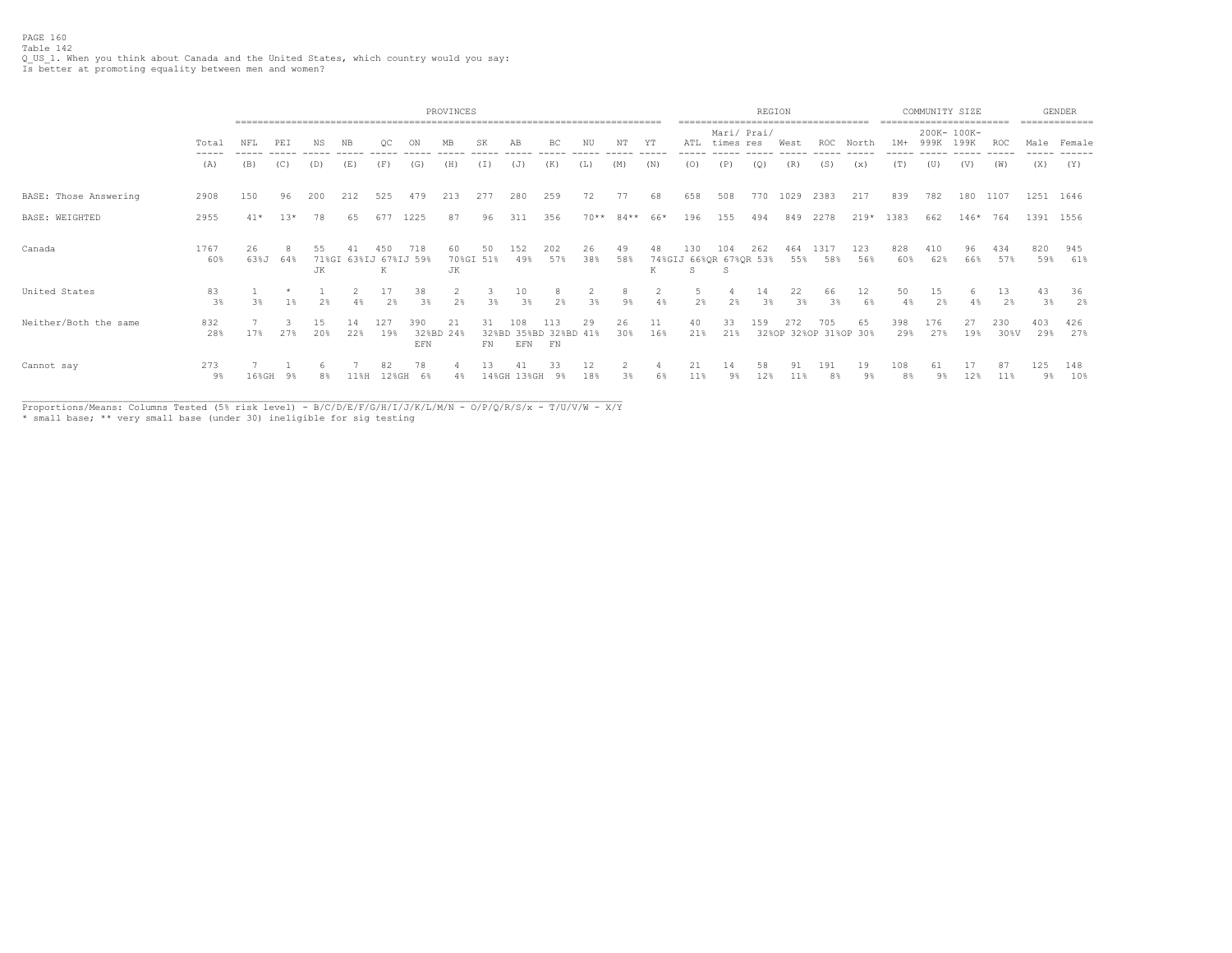PAGE 161 Table 143 Q\_US\_1. When you think about Canada and the United States, which country would you say: Is better at promoting equality between men and women?

|                       |             |                             |            | AGE<br>========================== |            |                      |             |                            | INDIGENOUS          |           |                      |                                                       |                      | LANGUAGE    |            |                        | EDUCATION   |                    |                  |              | INCOME                |                  |             | INCOME<br>ADEQUACY<br>.============ |             |
|-----------------------|-------------|-----------------------------|------------|-----------------------------------|------------|----------------------|-------------|----------------------------|---------------------|-----------|----------------------|-------------------------------------------------------|----------------------|-------------|------------|------------------------|-------------|--------------------|------------------|--------------|-----------------------|------------------|-------------|-------------------------------------|-------------|
|                       | Total       | 18-24 25-34 35-44 45-54 55+ |            |                                   |            |                      | enous enous | Non<br>Indig/ Indig/ First | Nation Metis        |           | Inuit                | Anglo/ Franco Franco Allo/<br>phone phone phone phone |                      | OC          |            | HS or Some<br>less PSE |             | Coll/<br>CEGEP Uni |                  |              | Low Middl Incom Incom | Lower Middl High |             | Enough Enoug                        | Not         |
|                       | (A)         | (B)                         | (C)        | (D)                               | (E)        | (F)                  | (G)         | (H)                        | (T)                 | (J)       | (K)                  | (L)                                                   | (M)                  | (N)         | (0)        | (P)                    | (Q)         | (R)                | (S)              | (T)          | (U)                   | (V)              | (W)         | (X)                                 | (Y)         |
| BASE: Those Answering | 2908        | 205                         | 586        | 486                               | 544        | 1087                 | 400         | 2508                       | 169                 | 173       | 46                   | 2276                                                  | 519                  | 410         | 92         | 637                    | 397         | 734                | 1107             | 441          | 704                   | 740              | 672         | 2059                                | 715         |
| BASE: WEIGHTED        | 2955        | $348*$                      | 496        | 468                               | 534        | 1109                 | 134         | 2820                       | $71*$               | 53*       | $4**$                | 1956                                                  | 607                  | 554         | $348*$     | 975                    | 343         | 784                | 821              | 499          | 671                   | 741              | 686         | 2148                                | 683         |
| Canada                | 1767<br>60% | 221<br>63%                  | 262<br>53% | 271<br>58%                        | 303<br>57% | 709<br>64%C          | 75<br>56%   | 1692<br>60%                | 41<br>57%           | 29<br>54% | $\mathcal{D}$<br>50% | 1134<br>58%                                           | 407<br>67%L          | 372<br>67%L | 216<br>62% | 513<br>53%             | 187<br>55%  | 493<br>63%P        | 565<br>69%PQ 50% | 250          | 422<br>63%T           | 471<br>64%T      | 453<br>66%T | 1371<br>64%Y                        | 350<br>51%  |
| United States         | 83<br>3%    | 19<br>$5\%$                 | 26<br>58F  | 11<br>2%                          | 8<br>2%    | 18<br>2 <sup>8</sup> | 2%          | 80<br>3%                   | 2<br>$3\frac{a}{b}$ | $1\%$     | 2%                   | 48<br>2%                                              | 18<br>$3\frac{6}{3}$ | 15<br>3%    | 16<br>5%   | 29<br>$3\%$            | 2%          | $1\%$              | 37<br>$5$ $8$ R  | 2%           | 15<br>2%              | 27<br>4%         | 25<br>4%    | 64<br>$3\%$                         | 15<br>2%    |
| Neither/Both the same | 832<br>28%  | 89<br>26%                   | 146<br>30% | 138<br>29%                        | 162<br>30% | 297<br>27%           | 44<br>33%   | 787<br>28%                 | 21<br>29%           | 21<br>39% | 19%                  | 611<br>31%MN                                          | 96<br>16%            | 90<br>16%   | 96<br>28%  | 303<br>31%S            | 119<br>35%S | 212<br>27%         | 185<br>22%       | 166<br>33%   | 183<br>27%            | 188<br>25%       | 165<br>24%  | 553<br>26%                          | 251<br>37%X |
| Cannot say            | 273<br>9%   | 19<br>6%                    | 61<br>12%  | 10%                               | 61<br>11%  | 85<br>8%             | 12<br>9%    | 262<br>9%                  | 10%                 | 6%        | 28%                  | 163<br>8%                                             | 86<br>14%L           | 76<br>14%L  | 20<br>6%   | 130<br>13%S            | 29<br>9%S   | 70<br>9%S          | 34               | 73<br>15%UVW | 51                    | 55               | 44          | 160<br>$7\%$                        | 67<br>10%   |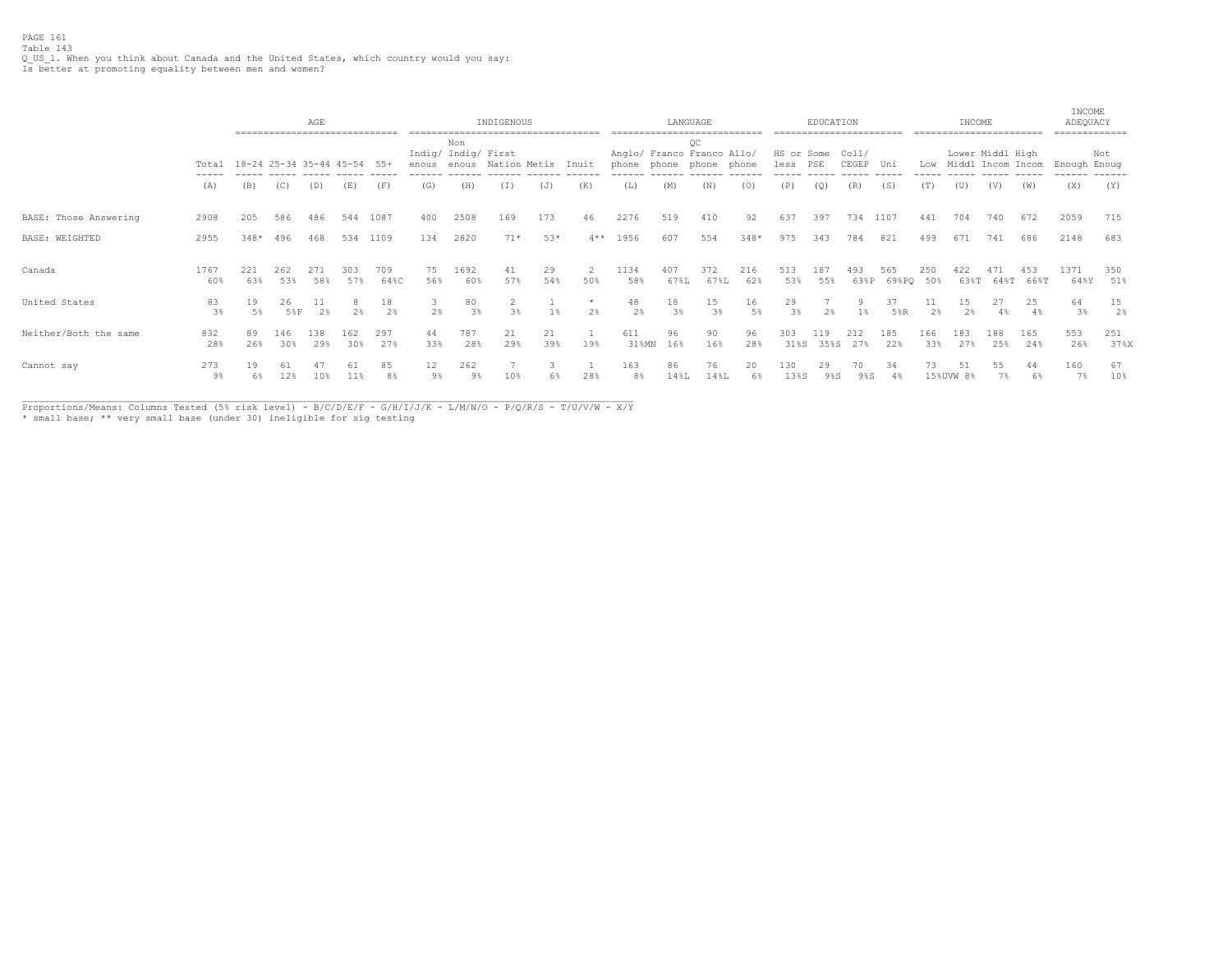PAGE 162 Table 144 Q\_US\_1. When you think about Canada and the United States, which country would you say: Is better at promoting equality between men and women?

|                       |                                                                                                                                                                                                                                                                                                                                                                                                                                                                                     |             |             | IMMIGRANT BACKGROUND | ==========================         |             | ------------------------------             | RACE        |            |           | JOB            | SECURITY                            |                             | PANDEMIC             |                       |                       |                                         |                  |            | FEDERAL PARTY SUPPORT<br>------------------------------------ |           |                         |                  | IDEOLOGY<br>------------------ |                | SATISFACTION                  | =============  |
|-----------------------|-------------------------------------------------------------------------------------------------------------------------------------------------------------------------------------------------------------------------------------------------------------------------------------------------------------------------------------------------------------------------------------------------------------------------------------------------------------------------------------|-------------|-------------|----------------------|------------------------------------|-------------|--------------------------------------------|-------------|------------|-----------|----------------|-------------------------------------|-----------------------------|----------------------|-----------------------|-----------------------|-----------------------------------------|------------------|------------|---------------------------------------------------------------|-----------|-------------------------|------------------|--------------------------------|----------------|-------------------------------|----------------|
|                       | Total<br>$\frac{1}{2} \left( \frac{1}{2} \right) \left( \frac{1}{2} \right) \left( \frac{1}{2} \right) \left( \frac{1}{2} \right) \left( \frac{1}{2} \right) \left( \frac{1}{2} \right) \left( \frac{1}{2} \right) \left( \frac{1}{2} \right) \left( \frac{1}{2} \right) \left( \frac{1}{2} \right) \left( \frac{1}{2} \right) \left( \frac{1}{2} \right) \left( \frac{1}{2} \right) \left( \frac{1}{2} \right) \left( \frac{1}{2} \right) \left( \frac{1}{2} \right) \left( \frac$ | 1st<br>aen  | 2nd<br>aen  | 3rd<br>qen+          | Recent<br>Immi/<br>grant<br>------ |             | Racia South Chin/<br>White lized Asian ese |             |            | Black     | ied            | Not<br>Worr/ Worr,<br>ied<br>------ | Affect Affect<br>great some | extent extent Affect | Not                   | Libe/<br>ral<br>----- | Cons                                    | NDP              | BQ         | GRP                                                           | PPC       | Other<br>Unde,<br>cided | Left             | Mid/<br>dle<br>------          | Right          | Sati/ Dissat/<br>sfied isfied | ------ ------- |
|                       | (A)                                                                                                                                                                                                                                                                                                                                                                                                                                                                                 | (B)         | (C)         | (D)                  | (E)                                | (F)         | (G)                                        | (H)         | (T)        | (J)       | (K)            | (L)                                 | (M)                         | (N)                  | (0)                   | (P)                   | (Q)                                     | (R)              | (S)        | (T)                                                           | (U)       | (V)                     | (W)              | (X)                            | (Y)            | (Z)                           | (a)            |
| BASE: Those Answering | 2908                                                                                                                                                                                                                                                                                                                                                                                                                                                                                | 340         | 491         | 2040                 | 88                                 | 2151        | 314                                        | 54          | 97         | 45        | 1419           | 1304                                | 843                         | 1317                 | 668                   | 814                   | 698                                     | 459              | 149        | 200                                                           | 69        | 519                     | 508              | 1561                           | 324            | 1218                          | 1395           |
| <b>BASE: WEIGHTED</b> | 2955                                                                                                                                                                                                                                                                                                                                                                                                                                                                                | 652         | 528         | 1735                 |                                    | $130**2148$ | 614                                        | $107**229*$ |            |           | 78** 1396 1327 |                                     | 867                         | 1270                 | 710                   | 820                   | 732                                     | 427              | 199        | 186*                                                          |           | $73***$ 518             | 418              | 1642                           | $356*$         | 1144                          | 1493           |
| Canada                | 1767<br>60%                                                                                                                                                                                                                                                                                                                                                                                                                                                                         | 404<br>62%  | 279<br>53%  | 1071<br>62%C         | -77<br>59%                         | 1308<br>61% | 363<br>59%                                 | 61%         | L32<br>58% | 48<br>62% | 830<br>59%     | 838<br>63%                          | 527<br>61%                  | 791<br>62%           | 407<br>57%            | 603                   | 389<br>73%QR 53%V 63%QV 71%QV 67%QV 21% | 271              | 140        | 124                                                           | 15        | 225<br>43%              | 296<br>71%Y      | 1025<br>62%                    | 189<br>53%     | 834<br>73%a                   | 764<br>51%     |
| United States         | 83<br>3%                                                                                                                                                                                                                                                                                                                                                                                                                                                                            | 28<br>$4\%$ | 17<br>3%    | 38<br>2%             | 11<br>8 <sup>°</sup>               | 39<br>2%    | 39<br>68F                                  | 11<br>11%   | 3%         | 9<br>12%  | 45<br>3%       | 32<br>2%                            | 29<br>3%                    | 33<br>3%             | 21<br>3 <sup>°</sup>  | 23<br>3 <sup>°</sup>  | 21<br>3%                                |                  | 4%         | 13<br>$7$ % $RV$                                              |           | 2%                      |                  | 38<br>2%                       | 35<br>$10$ %WX | 33<br>3%                      | 45<br>$3\%$    |
| Neither/Both the same | 832<br>28%                                                                                                                                                                                                                                                                                                                                                                                                                                                                          | 181<br>28%  | 196<br>37%D | 436<br>25%           | 32<br>25%                          | 577<br>27%  | 178<br>29%                                 | 29<br>27%   | 74<br>32%  | 18<br>23% | 421<br>30%     | 332<br>25%                          | 247<br>28%                  | 351<br>28%           | 208<br>29%            | 166<br>20%            | ST                                      | 104<br>37%PR 24% | 30<br>15%  | 42<br>23%                                                     | 57%       | 179                     | 89<br>34%PRS 21% | 458<br>28%                     | 107<br>30%     | 219<br>19%                    | 531<br>36%Z    |
| Cannot say            | 273<br>9%                                                                                                                                                                                                                                                                                                                                                                                                                                                                           | 39<br>6%    | 37<br>7%    | 191<br>11%           | 10<br>8 <sup>°</sup>               | 225<br>10%  | 34<br>6%                                   |             | 16         | 3%        | 101<br>7%      | 125<br>୍ରବ                          | 65<br>7%                    | 95<br>7%             | 74<br>10 <sub>3</sub> | 29<br>4%              | 53<br>7%                                | 118P             | 20<br>10%P | 4%                                                            | 13<br>17% | 106<br>$\mathbf{m}$     | 29<br>20%PQRS 7% | 122<br>7%                      | 25<br>$7\%$    | 58<br>5%                      | 152<br>108Z    |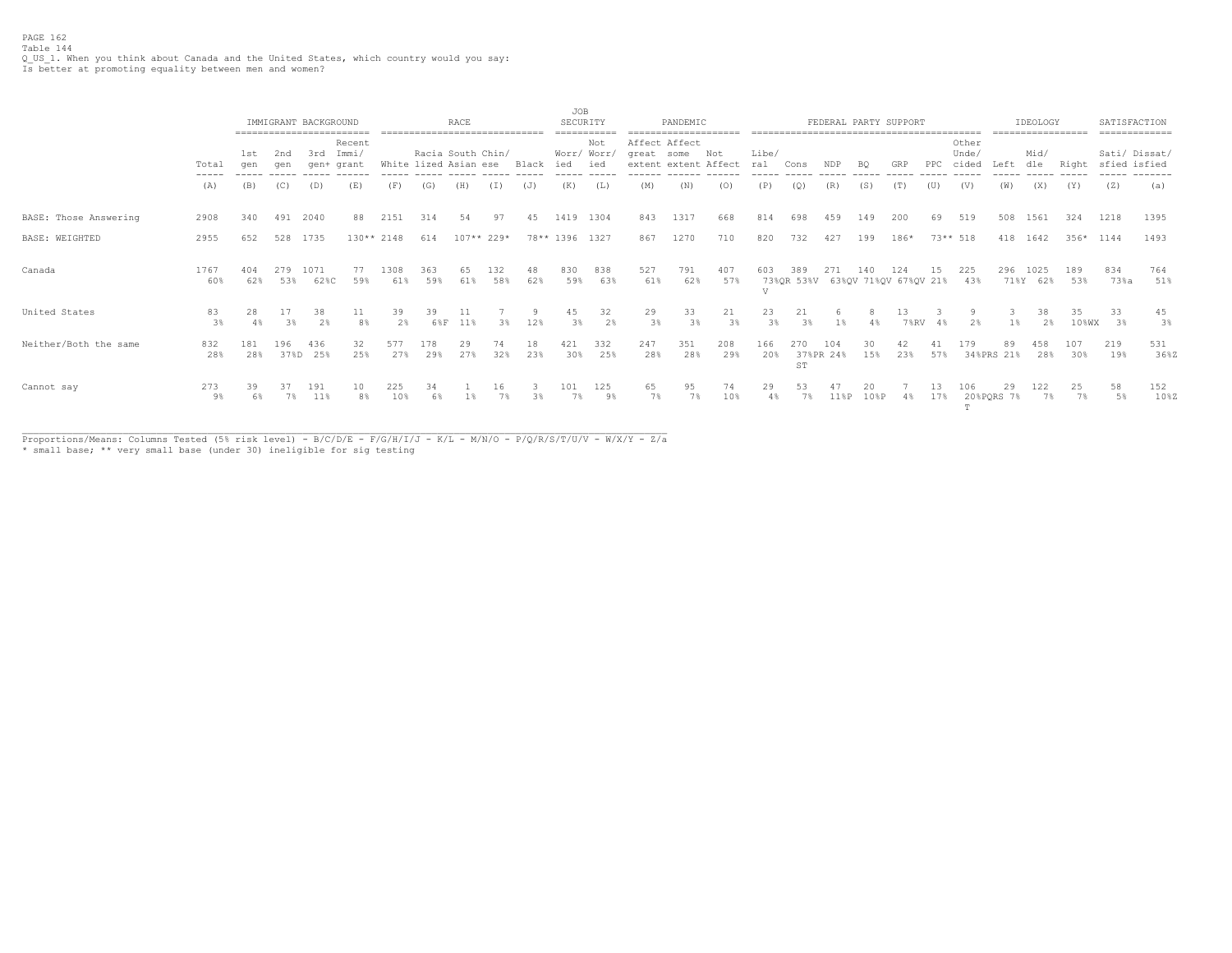PAGE 163 Table 145<br>Q\_US\_1. When you think about Canada and the United States, which country would you say:<br>Has better technology?

|                       |                |            | PROVINCES     |                   |                 |                              |                               |            |           |              |             |                                 |           |                           |                 |                                       | REGION                 |                        | -------------------------------------- |           |                   | COMMUNITY SIZE<br>------------------------ |                     |             |              | <b>GENDER</b><br>============= |
|-----------------------|----------------|------------|---------------|-------------------|-----------------|------------------------------|-------------------------------|------------|-----------|--------------|-------------|---------------------------------|-----------|---------------------------|-----------------|---------------------------------------|------------------------|------------------------|----------------------------------------|-----------|-------------------|--------------------------------------------|---------------------|-------------|--------------|--------------------------------|
|                       | Total<br>----- | NFL        | PEI           | NS                | NB              | OС                           |                               | MB         | SK        | AB           | BC          | ΝU                              | NT        | ΥT                        | ATL             | Mari/ Prai/<br>times res              |                        | West                   | <b>ROC</b>                             | North     | $1M+$             | 999K                                       | 200K- 100K-<br>199K | <b>ROC</b>  |              | Male Female                    |
|                       | (A)            | (B)        | (C)           | (D)               | (E)             | (F)                          | (G)                           | (H)        | (I)       | (J)          | (K)         | (L)                             | (M)       | (N)                       | (0)             | (P)                                   | (Q)                    | (R)                    | (S)                                    | (x)       | (T)               | (U)                                        | (V)                 | (W)         | (X)          | (Y)                            |
| BASE: Those Answering | 2906           | 160        | 103           | 216               | 210             | 505                          | 437                           | 229        | 237       | 281          | 293         | 77                              | 72        | 86                        | 689             | 529                                   | 747                    | 1040                   | 2401                                   | 235       | 836               | 811                                        | 159                 | 1100        | 1286 1606    |                                |
| BASE: WEIGHTED        | 2833           | $48*$      | $12*$         | 84                | 64              | 688                          | 1017                          | $110*$     | 80        | 323          | 401         | 66*                             | $94**$    | 85*                       | 207             | 159                                   | 513                    | 914                    | 2146                                   | $244*$    | 1305              | 628                                        | $132*$              | 768         | 1390 1428    |                                |
| Canada                | 394<br>14%     | 19%        | 11%           | 11<br>13%         | 13%             | 13%                          | 1.5.5<br>15%                  | 11<br>10%  | 14<br>17% | 12%          | 55<br>149   | 2.4<br>36%CD 31%<br>EFGHI<br>JК | 29        | 23<br>27%CDE 14%<br>FGHJK | 29              | 20<br>13%                             | 63<br>12%              | 13%                    | 304<br>14%                             | 76<br>RS  | 193<br>31%OPQ 15% | 86<br>14%                                  | 19<br>15%           | 95<br>12%   | 149<br>11%   | 244<br>$17\%$ X                |
| United States         | 1348<br>48%    | 18<br>38%L | 60%BD<br>EILN | 34<br>$41\$ L     | 26.<br>41%L     | २६२<br>ELN                   | 48.<br>51%BD 47%LN 54%BL 42%L | 59<br>N    | 34        | 1.52<br>47%L | 181<br>45%L | 11<br>17%                       | 26<br>28% | 29<br>34%                 | 85<br>$41\$ $x$ | 67                                    | 245<br>$42\$ x $48\$ x | 426                    | 995<br>$47\%x$ $46\%x$                 | 66<br>27% | 631<br>48%        | 295<br>47%                                 | 60<br>45%           | 362<br>47%  | 795          | 550<br>57%Y 39%                |
| Neither/Both the same | 741<br>26%     | 12<br>26%F | 23%F          | 24<br>28%F        | 19<br>308F      | 81<br>12%                    | 321<br>32%F                   | 28<br>25%F | 34%F      | 06<br>33%F   | 29%F        | 28<br>438F                      | 38<br>40% | 25<br>29%F                | 58<br>28%       | 46<br>29%                             | 161<br>31%             | 278<br>30 <sup>8</sup> | 660<br>31%                             | 91<br>37% | 305<br>23%        | 166<br>26%                                 | 35<br>26%           | 235<br>31%T | 325<br>23%   | 404<br>28%                     |
| Cannot say            | 351<br>12%     |            | 17%GIJ 6%     | 15<br>18%GI<br>JL | 10<br>$\cdot$ T | 165<br>16%GI 24%CGH<br>IJKLN | 59<br>6%                      | 12<br>11%  | $7\%$     | 28<br>9%     | 48<br>12%G  | 4%                              | $1\%$     | 9%                        | 34<br>Sx        | 26<br>16%QR 16%QRS 9%<br>$\mathbf{x}$ | 45                     | 93<br>10%              | 186<br>9%                              | 12<br>5%  | 176<br>13%        | 81<br>13%                                  | 18<br>14%           | 76<br>10%   | 121<br>$9\%$ | 230<br>16%                     |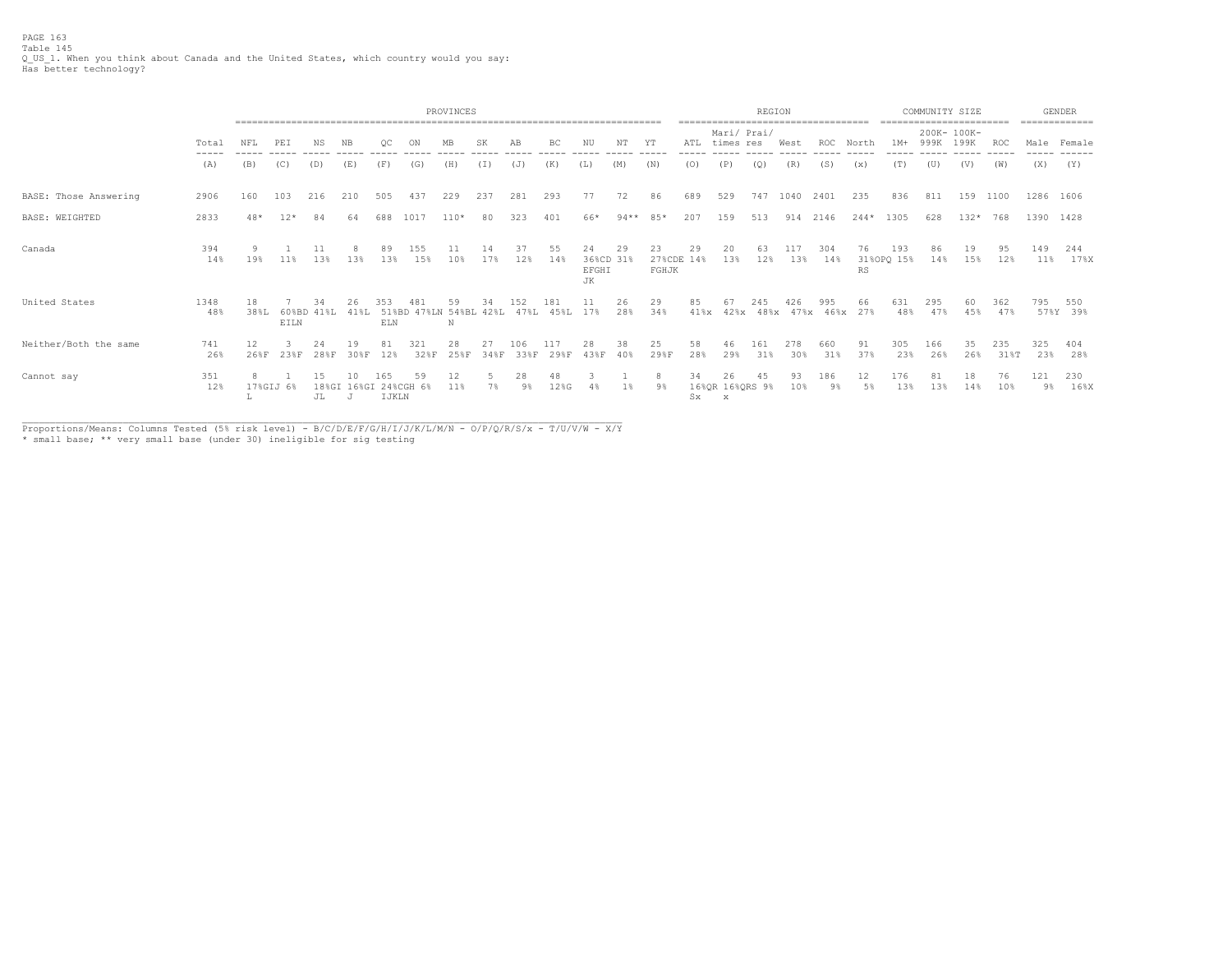PAGE 164 Table 146<br>Q\_US\_1. When you think about Canada and the United States, which country would you say:<br>Has better technology?

|                       |             | ------------------------------- |                       | AGE        |            |                      |                              |              | INDIGENOUS<br>------------------------------------- |            |                | ----------------------------        |              | LANGUAGE                |           |                        | EDUCATION<br>========================= |                |            | ------------------------ | INCOME     |                  |                   | INCOME<br>ADEQUACY | -------------- |
|-----------------------|-------------|---------------------------------|-----------------------|------------|------------|----------------------|------------------------------|--------------|-----------------------------------------------------|------------|----------------|-------------------------------------|--------------|-------------------------|-----------|------------------------|----------------------------------------|----------------|------------|--------------------------|------------|------------------|-------------------|--------------------|----------------|
|                       | Total       | 18-24 25-34 35-44 45-54 55+     |                       |            |            |                      | Indig/ Indig/ First<br>enous | Non<br>enous | Nation Metis                                        |            | Inuit          | Anglo/ Franco Franco Allo/<br>phone |              | OC<br>phone phone phone |           | HS or Some<br>less PSE |                                        | Col1/<br>CEGEP | Uni        | Low                      |            | Lower Middl High | Middl Incom Incom | Enough Enoug       | Not            |
|                       | (A)         | (B)                             | (C)                   | (D)        | (E)        | (F)                  | (G)                          | (H)          | (I)                                                 | (J)        | (K)            | (L)                                 | (M)          | (N)                     | (0)       | (P)                    | (Q)                                    | (R)            | (S)        | (T)                      | (U)        | (V)              | (W)               | (X)                | (Y)            |
| BASE: Those Answering | 2906        | 194                             | 615                   | 483        | 530        | 1084                 | 377                          | 2529         | 172                                                 | 147        | 43             | 2328                                | 482          | 402                     | 72        | 619                    | 398                                    | 744            | 1115       | 429                      | 670        | 794              | 655               | 2068               | 708            |
| BASE: WEIGHTED        | 2833        | $270*$                          | 495                   | 463        | 509        | 1095                 | $160*$                       | 2673         | $96*$                                               | $55*$      | $2**$          | 1898                                | 610          | 568                     | 284*      | 1010                   | 289                                    | 675            | 831        | 484                      | 667        | 771              | 610               | 2097               | 617            |
| Canada                | 394<br>14%  | 49<br>$18\,$ <sub>8</sub> E     | 88<br>18%E            | 54<br>12%  | 46<br>9%   | 157<br>14%           | 46<br>29%H                   | 348<br>13%   | 29<br>30%H                                          | 14<br>25%H | 17%            | 269<br>14%                          | 96<br>16%    | 77<br>14%               | 24<br>8%  | 173<br>17%Q            | 27<br>9%                               | 86<br>13%      | 105<br>13% | 88<br>18%W               | 114        | 107<br>17%W 14%  | 58<br>9%          | 285<br>14%         | 99<br>16%      |
| United States         | 1348<br>48% | 124<br>46%                      | 221<br>45%            | 252        | 267        | 484<br>54%F 53%F 44% | 61<br>38%                    | 1287<br>48%I | 29<br>31%                                           | 29<br>53%I | $\star$<br>19% | 835<br>44%                          | 312<br>51%L  | 300<br>53%L             | 191       | 67%LM 40%              | 131<br>45%                             | 322<br>48%     | 486        | 179<br>58%POR 37%        | 290<br>44% | 392<br>518T      | 347<br>57%TU      | 1043<br>50%        | 271<br>44%     |
| Neither/Both the same | 741<br>26%  | 65<br>24%                       | 134<br>27%            | 104<br>22% | 151<br>30% | 286<br>26%           | 40<br>25%                    | 701<br>26%   | 29<br>30%                                           | 15%        | 31%            | 638<br>34%MNO                       | 53<br>9%     | 46<br>8%                | 43<br>15% | 284<br>28%             | 98<br>34%RS                            | 174<br>26%     | 181<br>22% | 137<br>28%               | 171<br>26% | 185<br>24%       | 161<br>26%        | 523<br>25%         | 188<br>30%     |
| Cannot say            | 351<br>12%  | 32<br>12%                       | 52<br>10 <sub>3</sub> | 53<br>12%  | 45<br>9%   | 169<br>15%E          | 13<br>8 <sup>°</sup>         | 338<br>13%   | 8<br>9 <sup>°</sup>                                 | 7%         | 33%            | 157<br>8 <sup>°</sup>               | 150<br>25%LO | 145<br>26%LO            | 27<br>9%  | 145<br>14%S            | 34<br>12%                              | 93<br>14%S     | 59<br>7%   | 80<br>16%W               | 92<br>14%W | 87<br>11%        | 44<br>7%          | 245<br>12%         | 59<br>10%      |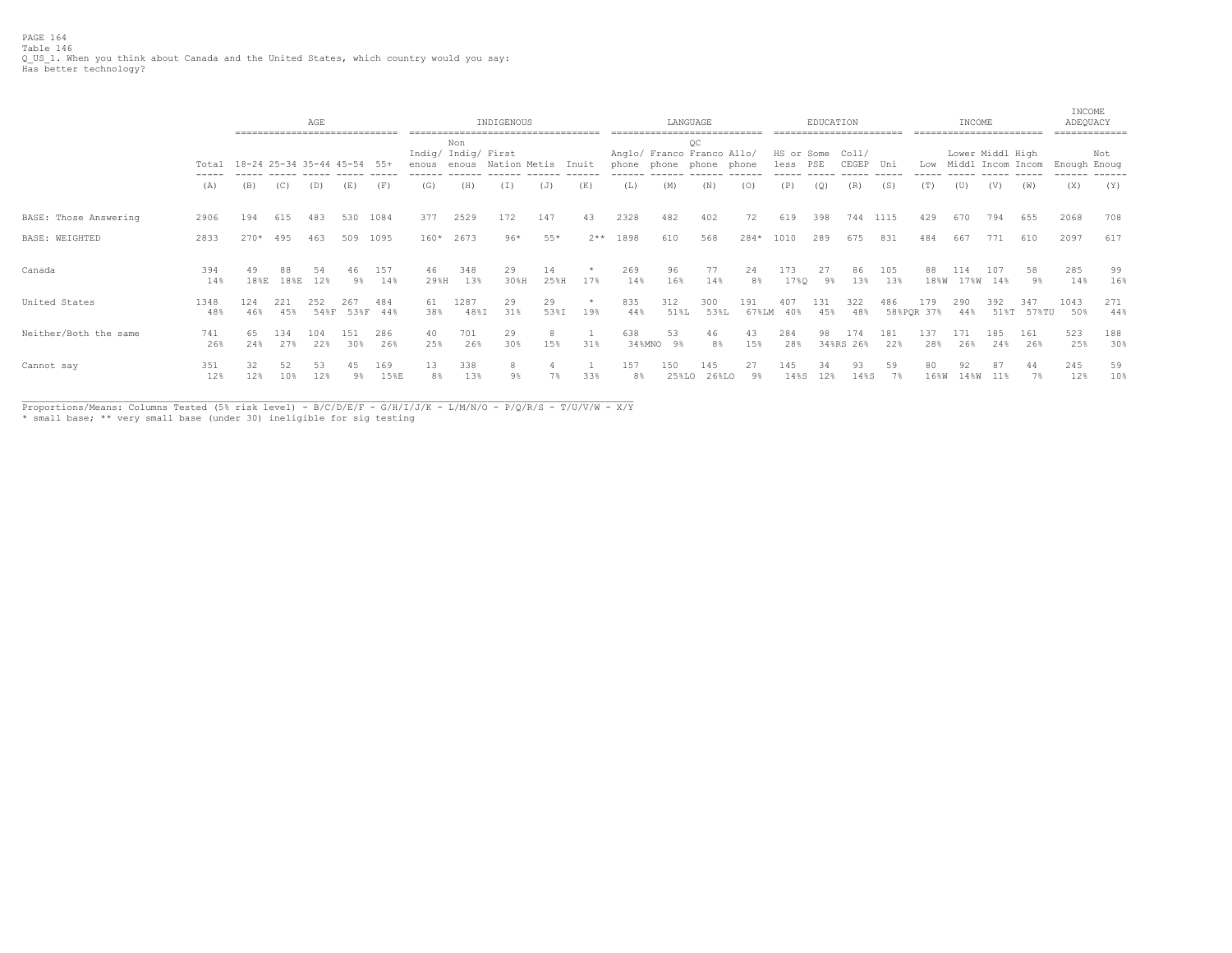PAGE 165 Table 147<br>Q\_US\_1. When you think about Canada and the United States, which country would you say:<br>Has better technology?

|                       |                                        |            | IMMIGRANT BACKGROUND |                  |                          |             |                                            | RACE      |                  |           | JOB<br>SECURITY    |                 |                                                     | PANDEMIC    |                     |              |                 | FEDERAL PARTY SUPPORT |             |                 |           |                         |                  | IDEOLOGY    |            | SATISFACTION<br>============= |             |
|-----------------------|----------------------------------------|------------|----------------------|------------------|--------------------------|-------------|--------------------------------------------|-----------|------------------|-----------|--------------------|-----------------|-----------------------------------------------------|-------------|---------------------|--------------|-----------------|-----------------------|-------------|-----------------|-----------|-------------------------|------------------|-------------|------------|-------------------------------|-------------|
|                       | Total<br>$\cdots \cdots \cdots \cdots$ | 1st<br>aen | 2nd<br>aen           | 3rd<br>qen+      | Recent<br>Immi/<br>grant |             | Racia South Chin/<br>White lized Asian ese |           |                  | Black     | Worr/ Worr,<br>ied | Not<br>ied      | Affect Affect<br>great some<br>extent extent Affect |             | Not                 | Libe/<br>ral | Cons            | NDP                   | BQ          | GRP             | PPC       | Other<br>Unde/<br>cided | Left             | Mid/<br>dle | Right      | Sati/ Dissat/<br>sfied isfied |             |
|                       | (A)                                    | (B)        | (C)                  | (D)              | (E)                      | (F)         | (G)                                        | (H)       | (T)              | (J)       | (K)                | (L)             | (M)                                                 | (N)         | (0)                 | (P)          | (Q)             | (R)                   | (S)         | (T)             | (U)       | (V)                     | (W)              | (X)         | (Y)        | (Z)                           | (a)         |
| BASE: Those Answering | 2906                                   | 358        | 495                  | 2018             | 99                       | 2163        | 321                                        | 65        | 84               | 40        | 1373               | 1356            | 873                                                 | 1301        | 639                 | 838          | 672             | 475                   | 126         | 188             | 74        | 533                     | 530              | 1574        | 336        | 1260                          | 1347        |
| <b>BASE: WEIGHTED</b> | 2833                                   | 598        | 494                  | 1711             | $140*$                   | 2093        | 533                                        |           | 135** 152*       |           | 42** 1336 1319     |                 | 895                                                 | 1209        | 632                 | 790          | 701             | 429                   | $175*$ 157* |                 | 68*       | 514                     |                  | 499 1547    | 322        | 1145                          | 1379        |
| Canada                | 394<br>14%                             | 70<br>12%  | $11\%$               | 267<br>16%       | 12%                      | 271<br>13%  | 14%                                        | 29<br>21% | 4%               | 18%       | 226                | 140<br>17%L 11% | 136<br>15%                                          | 149<br>12%  | 86<br>14%           | 151<br>U     | 82<br>19%QR 12% | 31<br>$7\%$           | 27          | 21<br>15%R 13%  | $4\%$     | 7 c<br>$15$ %R          | 9%               | 204<br>13%  |            | 205<br>20%WX 18%a             | 161<br>12%  |
| United States         | 1348<br>48%                            | 340        | 223<br>57%CD 45%     | 782<br>46%       | 89<br>63%CD              | 953<br>46%  | 318<br>60%F                                | 70<br>52% | 128<br>84%FG 48% | 20        | 625<br>47%         | 667<br>51%      | 423<br>47%                                          | 600<br>50%  | 305<br>48%          | 371<br>47%   | 400<br>T        | 179<br>57%PR 42%      | 84<br>48%   | 70<br>45%       | 60%V      | 202<br>39%              | 224<br>45%       | 789<br>51%  | 180<br>56% | 503<br>44%                    | 721<br>52%Z |
| Neither/Both the same | 741<br>26%                             | 141<br>24% | 164                  | 430<br>33%BD 25% | 26<br>19%                | 585<br>28%I | 106<br>20%                                 | 21%       | 12<br>8%         | 13<br>31% | 367<br>27%         | 335<br>25%      | 259<br>29%0                                         | 339<br>28%0 | 132<br>21%          | 195<br>25%S  | 158<br>23%S     | 78<br>41%PQS 9%<br>UV | 16          | 30%S            | 15<br>22% | 132<br>26%S             | 159<br>32%Y      | 415         | 27%Y 13%   | 338<br>30%                    | 332<br>24%  |
| Cannot say            | 351<br>12%                             | 8%         | 52<br>$11\%$         | 233<br>14%B      | 6%                       | 283<br>14%G | 36<br>7 %                                  |           |                  | 3%        | 118<br>9%          | 178<br>13%K     | 77<br>9%                                            | 121<br>10%  | 110<br>$17$ % $M$ N | 73<br>9%     | 9%              | 42<br>10%             | RT          | 18<br>27%PQ 11% | 13%       | 101                     | 69<br>20%POR 14% | 139<br>9%   | 35<br>11%  | 98<br>9%                      | 164<br>12%  |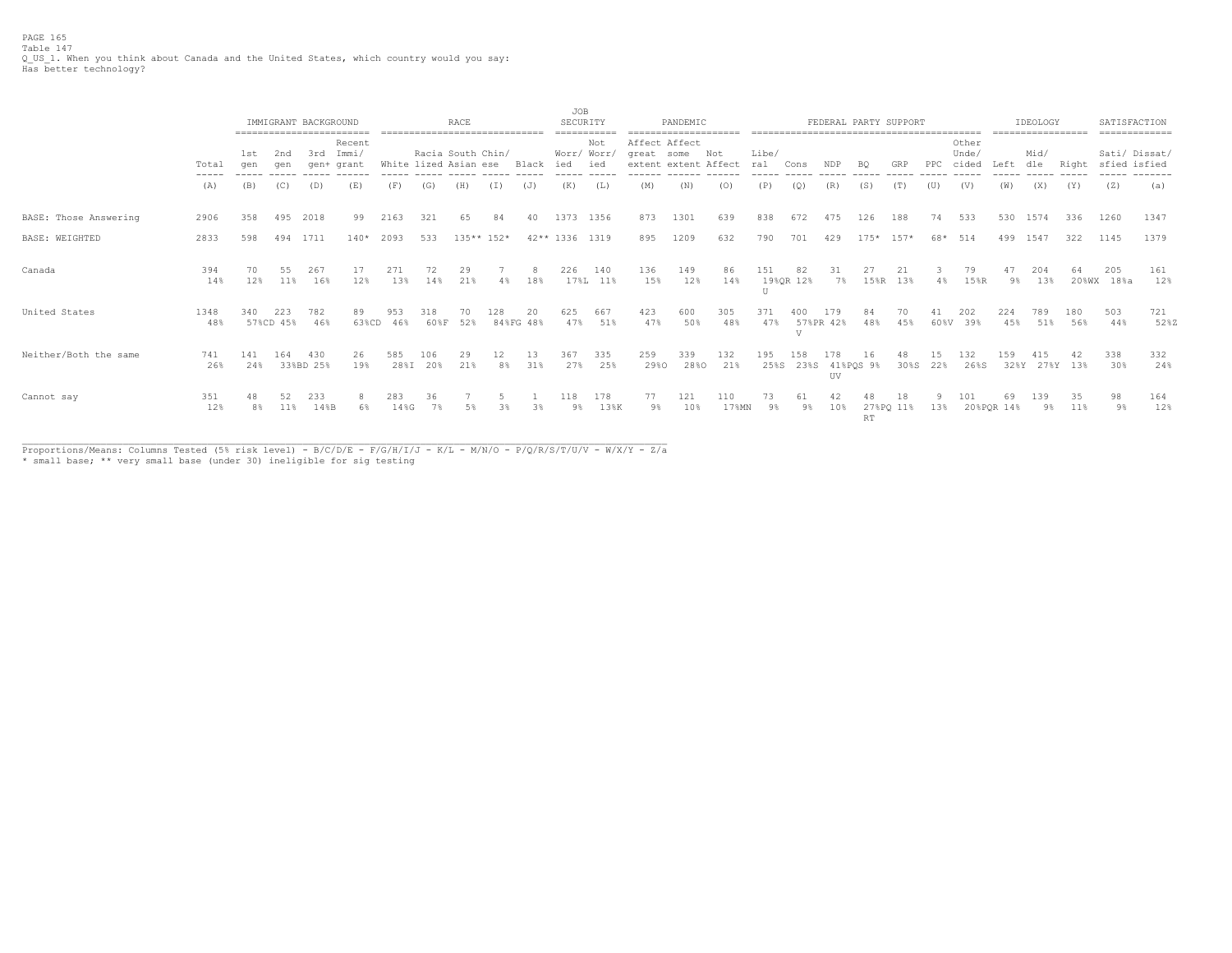|                       |                |            |                                                           |            |                              |              |                                | PROVINCES             |            |                    |                        |                                |                   |                  |                  |           | <b>REGION</b>            |            |                                            |                  | ======================== | COMMUNITY SIZE      |            |                  |                  | <b>GENDER</b><br>-------------- |
|-----------------------|----------------|------------|-----------------------------------------------------------|------------|------------------------------|--------------|--------------------------------|-----------------------|------------|--------------------|------------------------|--------------------------------|-------------------|------------------|------------------|-----------|--------------------------|------------|--------------------------------------------|------------------|--------------------------|---------------------|------------|------------------|------------------|---------------------------------|
|                       | Total<br>----- | NFL        | NB<br>SK<br>NΤ<br>PEI<br>NS<br>ОC<br>MB<br>AB<br>BC<br>ΥT |            |                              |              |                                |                       |            |                    |                        |                                |                   |                  |                  |           | Mari/ Prai/<br>times res | West       | ROC                                        | North            | $1M+$                    | 200K- 100K-<br>999K | 199K       | ROC              |                  | Male Female                     |
|                       | (A)            | (B)        | (C)                                                       | (D)        | (E)                          | (F)          | (G)                            | (H)                   | (T)        | (J)                | (K)                    | (L)                            | (M)               | (N)              | (0)              | (P)       | (Q)                      | (R)        | (S)                                        | (x)              | (T)                      | (U)                 | (V)        | (W)              | (X)              | (Y)                             |
| BASE: All Respondents | 5814           | 305        | 200                                                       | 407        | 417                          | 1022         | 917                            | 453                   | 521        | 554                | 566                    | 151                            | 150               | 151              | 1329             | 1024      | 1528                     | 2094 4792  |                                            | 452              | 1678                     | 1602                | 334        | 2200             | 2536 3254        |                                 |
| BASE: WEIGHTED        | 5814           | 89         | $24*$                                                     | 157        | 127 1360                     |              | 2226                           | 204                   | 174        | 650                | 787                    | 125* 171* 156                  |                   |                  | 397              | 308       |                          |            | 1028 1814 4454                             | 452              | 2710 1301                |                     | 275 1528   |                  | 2812 2978        |                                 |
| Canada                | 968<br>17%     | 15         | 17%DF 10%                                                 | 15<br>10%  | 1.5<br>11%                   | 149<br>11%   | 468<br>EFJ                     | 34<br>21%CD 17%DF 15% | 26         | 96<br>15%          | 144<br>F               | 36<br>18%DE 29%CD 17%<br>EFHIJ | 29                | 43<br>EFHIJK     | 47<br>27%BCD 12% | 32<br>11% | 156                      | 300        | 819<br>15%P 17%OP 18%OP 24%OPQ 19%W 17%W   | 108<br>R         | 517                      | 224                 | 41<br>15%  | 186<br>12%       | 541              | 421<br>19%Y 14%                 |
| United States         | 2152<br>37%    | 26<br>30%L | N                                                         | 52         | 47<br>38%LM 33%LN 37%LM<br>N | 578<br>GKLMN | 721<br>43%BD 32%LN 35%LN 38%LM | 71                    | 67<br>N    | 305<br>EGHKL<br>MN | 271<br>47%BD 34%LN 14% | 18                             | 37<br>21%         | 32<br>21%        | 135              | 108       | 443<br><b>Sx</b>         |            | 714 1574<br>34%x 35%x 43%OP 39%Ox 35%x 19% | 87               | 921<br>34%               | 455<br>35%          | 100<br>36% | 677<br>$44\,$ TU | 1081 1065<br>38% | 36%                             |
| Both benefit equally  | 1738<br>30%    | 27<br>308J | 32%J                                                      | 52<br>33%J | 37<br>29%J                   | 450<br>33%J  | 674<br>30%J                    | 61<br>30%J            | 49<br>28%J | 136<br>21%         | 237                    | 49<br>30%J 40%J                | 85<br>EFGHI<br>JК | 53<br>50%BD 34%J | 124              | 97        | 246<br>31%OR 31%OR 24%   | 483<br>27% | 1288                                       | 187<br><b>RS</b> | 860<br>29%0 41%OPO 32%   | 381<br>29%          | 76<br>28%  | 421<br>28%       | 909              | 826<br>32%Y 28%                 |
| Cannot say            | 956<br>16%     | 21         | 23%FG 19%                                                 | 38<br>K    | 28<br>24%FG 22%FG 13%        | 182          | 363<br>16%                     | 38<br>19%             | 32<br>18%  | 113<br>17%         | 134<br>17%             | 21<br>17%                      | 20<br>12%         | 28<br>18%        | 91<br>Sx         | 70<br>Sx  | 182<br>23%QR 23%QR 18%   | 317<br>17% | 774<br>17%                                 | 70<br>15%        | 412<br>15%               | 241<br>19%          | 58<br>21%  | 244<br>16%       | 281<br>10%       | 667<br>22%X                     |

Proportions/Means: Columns Tested (5% risk level) - B/C/D/E/F/G/H/I/J/K/L/M/N - O/P/Q/R/S/x - T/U/V/W - X/Y<br>\* small base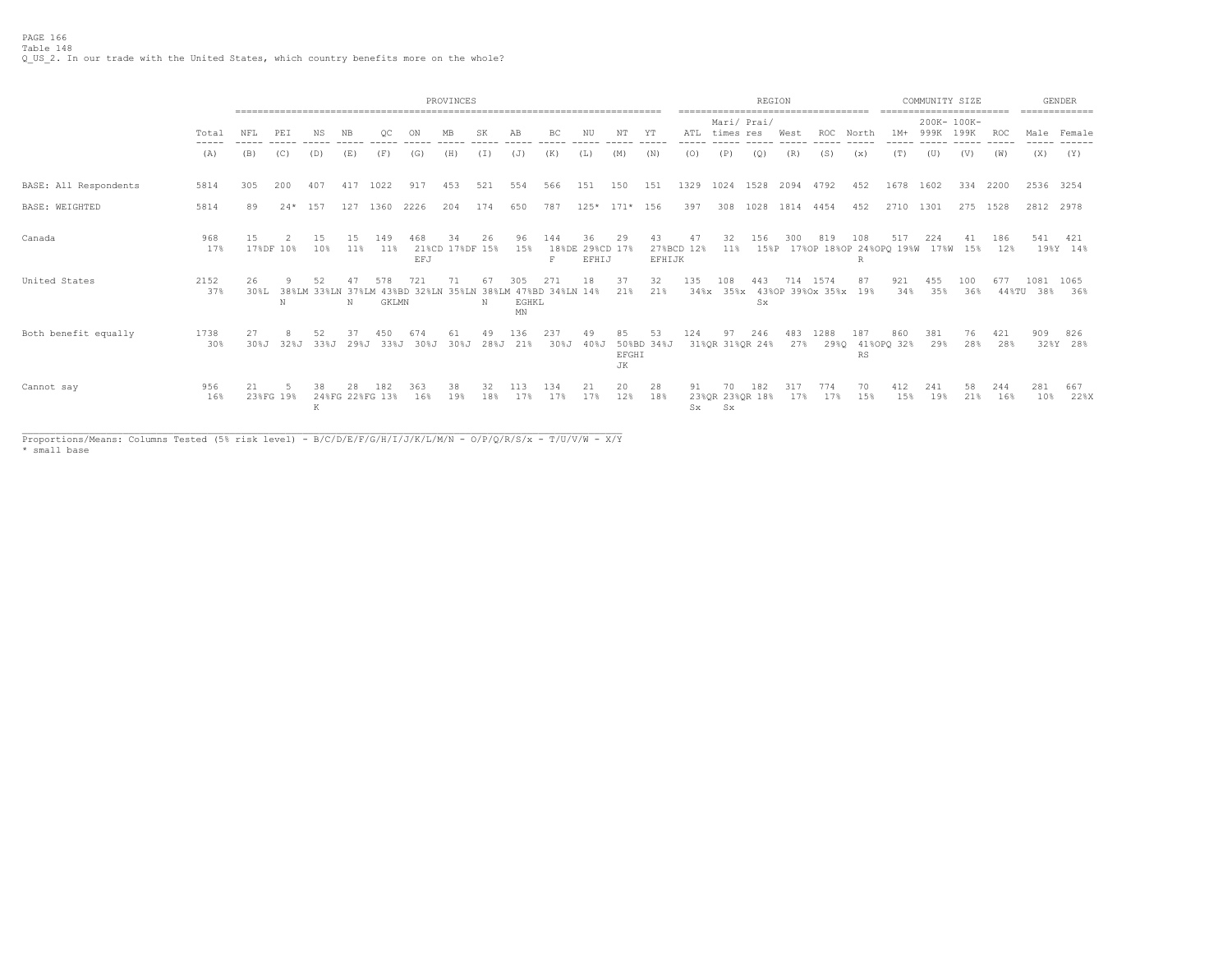|                       |                |                                                                            |            | AGE<br>------------------------------ |            |                      |            |              | INDIGENOUS<br>------------------------------------- |           |                       |             |                  | LANGUAGE<br>----------------------------                    |            |                        | EDUCATION  | ======================== |                  |            | INCOME<br>------------------------ |                  |             | INCOME<br>ADEQUACY | ============= |
|-----------------------|----------------|----------------------------------------------------------------------------|------------|---------------------------------------|------------|----------------------|------------|--------------|-----------------------------------------------------|-----------|-----------------------|-------------|------------------|-------------------------------------------------------------|------------|------------------------|------------|--------------------------|------------------|------------|------------------------------------|------------------|-------------|--------------------|---------------|
|                       | Total          | 18-24 25-34 35-44 45-54<br>55+<br>enous<br>(B)<br>(E)<br>(F)<br>(C)<br>(D) |            |                                       |            |                      |            | Non<br>enous | Indig/ Indig/ First<br>Nation Metis                 |           | Inuit                 |             |                  | OC<br>Anglo/ Franco Franco Allo/<br>phone phone phone phone |            | HS or Some<br>less PSE |            | Coll/<br>CEGEP Uni       |                  |            | Low Middl Incom Incom              | Lower Middl High |             | Enough Enoug       | Not           |
|                       | (A)            |                                                                            |            |                                       |            |                      | (G)        | (H)          | (I)                                                 | (J)       | (K)                   | (L)         | (M)              | (N)                                                         | (0)        | (P)                    | (Q)        | (R)                      | (S)              | (T)        | (U)                                | (V)              | (W)         | (X)                | (Y)           |
| BASE: All Respondents | 5814           | 393                                                                        | 1180       | 968                                   | 1070       | 2203                 | 775        | 5039         | 332                                                 | 323       | 91                    | 4623        | 988              | 799                                                         | 159        | 1260                   | 797        | 1490                     | 2209             |            | 872 1388                           | 1550             | 1308        | 4106               | 1446          |
| <b>BASE: WEIGHTED</b> | 5814           | 636                                                                        | 954        | 942                                   | 1040       | 2242                 | 286        | 5528         | 159                                                 | $109*$    | 5**                   | 3892        | 1219             | 1120                                                        | 617*       | 2026                   | 622        | 1468                     | 1640             | 989        | 1366 1536 1267                     |                  |             | 4245               | 1337          |
| Canada                | 968<br>17%     | 193<br>EF                                                                  | 194        | 171<br>30%CD 20%EF 18%F 15%           | 154        | 257<br>11%           | 67<br>23%H | 901<br>16%   | 36<br>22%                                           | 26<br>23% | 1<br>19%              | 707         | 140<br>18%MN 12% | 120<br>11%                                                  | 104<br>17% | 333<br>16%             | 75<br>12%  | 221<br>15%               | 326<br>20%OR 13% | 128        | 224<br>16%                         | 255<br>17%       | 262<br>21%T | 771<br>18%Y        | 165<br>12%    |
| United States         | 2152<br>37%    | 148<br>23%                                                                 | 262<br>27% | 290<br>31%                            | 436<br>D   | 1017<br>42%BC 45%BCD | 94<br>33%  | 2058<br>37%  | 49<br>31%                                           | 42<br>38% | 18%                   | 1357<br>35% | 533<br>44%L      | 502<br>45%L                                                 | 240<br>39% | 751<br>37%             | 231<br>37% | 597<br>41%S              | 558<br>34%       | 306<br>31% | 501<br>37%                         | 618<br>408T      | 467<br>37%  | 1528<br>36%        | 552<br>41%X   |
| Both benefit equally  | 1738<br>$30\%$ | 157<br>25%                                                                 | 269<br>28% | 289<br>31%                            | 287<br>28% | 736<br>33%           | 76<br>27%  | 1662<br>30%  | 40<br>25%                                           | 28<br>26% | $\mathfrak{D}$<br>38% | 1170<br>30% | 378<br>31%       | 355<br>32%                                                  | 166<br>27% | 599<br>30%             | 197<br>32% | 434<br>30%               | 503<br>31%       | 322<br>33% | 431<br>32%                         | 443<br>29%       | 386<br>30%  | 1323<br>31%        | 372<br>28%    |
| Cannot say            | 956<br>16%     | 139<br>228F                                                                | 229        | 192<br>24%EF 20%F                     | 163        | 233<br>16%F 10%      | 49<br>17%  | 907<br>16%   | 34<br>21%                                           | 14<br>12% | 25%                   | 658<br>17%N | 168<br>14%       | 142<br>13%                                                  | 107<br>17% | 343<br>17%             | 118<br>19% | 217<br>15%               | 253<br>15%       | 234<br>W   | 210<br>24%UV 15%                   | 221<br>14%       | 153<br>12%  | 622<br>15%         | 249<br>198X   |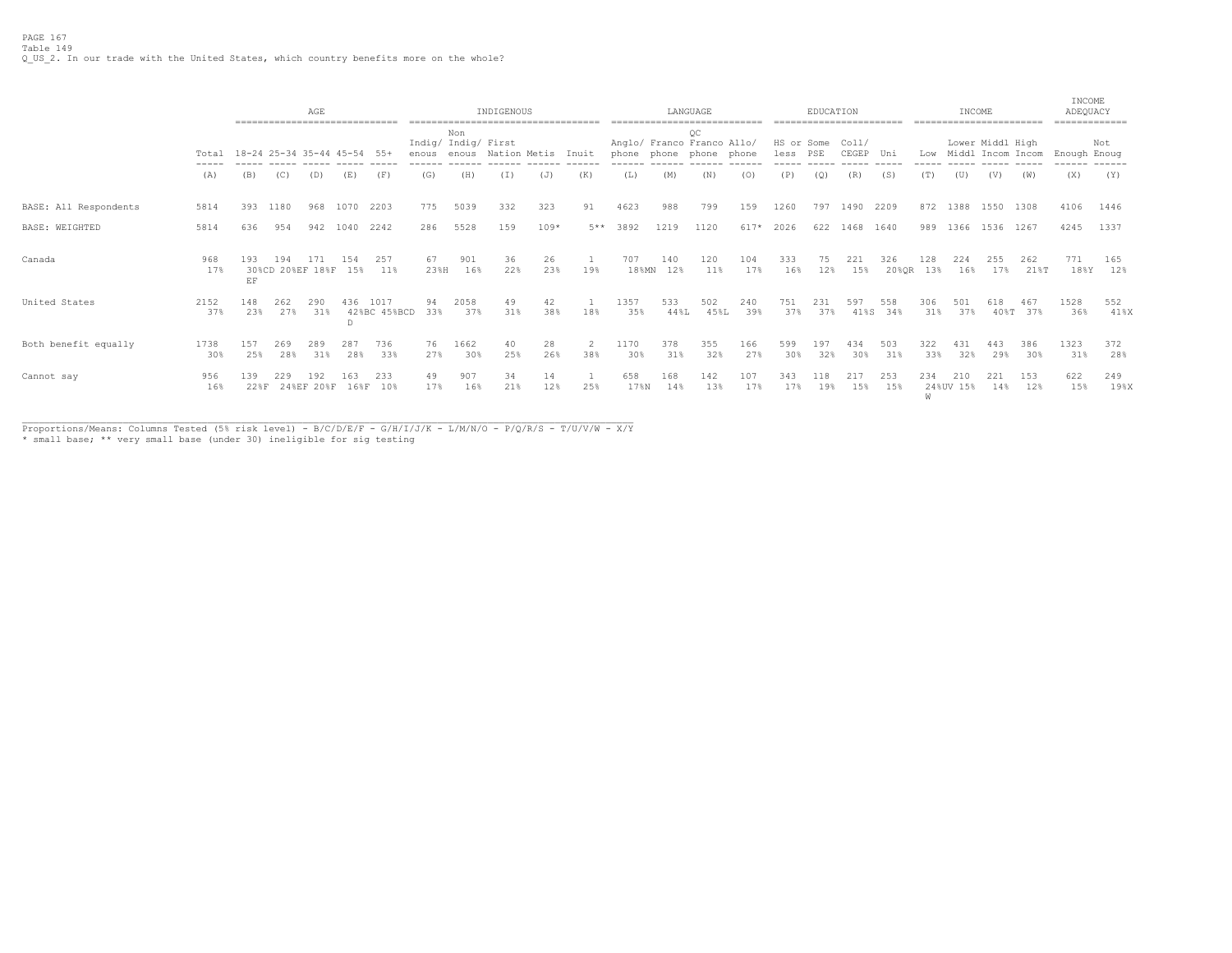PAGE 168 Table 150 Q\_US\_2. In our trade with the United States, which country benefits more on the whole?

|                       |                |            | IMMIGRANT BACKGROUND |              | ========================== |             | -------------------------------            | <b>RACE</b> |                 |            | <b>JOB</b><br>SECURITY | ===========     |            | PANDEMIC<br>=====================     |            |              |                                          | FEDERAL PARTY SUPPORT |                    |                       |                 |                         |            | IDEOLOGY<br>================== |                 | SATISFACTION<br>============= |              |
|-----------------------|----------------|------------|----------------------|--------------|----------------------------|-------------|--------------------------------------------|-------------|-----------------|------------|------------------------|-----------------|------------|---------------------------------------|------------|--------------|------------------------------------------|-----------------------|--------------------|-----------------------|-----------------|-------------------------|------------|--------------------------------|-----------------|-------------------------------|--------------|
|                       | Total<br>----- | 1st<br>qen | 2nd<br>qen           | 3rd<br>qen+  | Recent<br>Immi,<br>grant   |             | Racia South Chin/<br>White lized Asian ese |             |                 | Black      | Worr/ Worr/<br>ied     | Not<br>ied      | great some | Affect Affect<br>extent extent Affect | Not        | Libe/<br>ral | Cons                                     | NDP                   | BQ.                | GRP                   | $_{\rm PPC}$    | Other<br>Unde/<br>cided | Left       | Mid/<br>dle                    | Right           | Sati/ Dissat/<br>sfied isfied |              |
|                       | (A)            | (B)        | (C)                  | (D)          | (E)                        | (F)         | (G)                                        | (H)         | (T)             | (J)        | (K)                    | (L)             | (M)        | (N)                                   | (0)        | (P)          | (O)                                      | (R)                   | (S)                | (T)                   | (U)             | (V)                     | (W)        | (X)                            | (Y)             | (Z)                           | (a)          |
| BASE: All Respondents | 5814           | 695        | 981                  | 4070         | 186                        | 4317        | 638                                        | 122         | 176             | 82         | 2827                   | 2617            | 1702       | 2628                                  | 1309       | 1671         | 1393                                     | 927                   | 266                | 375                   | 138             | 1044                    | 1022       | 3137                           | 671             | 2484                          | 2740         |
| <b>BASE: WEIGHTED</b> | 5814           | 1258       | 1017                 | 3471         | $278*$                     | 4282        | 1142                                       | $259*$      | $352*$          | 118** 2751 |                        | 2646            | 1749       | 2487                                  | 1370       | 1620         | 1483                                     | 852                   | 367                | 332                   | 137* 1022       |                         | 899        | 3226                           | 689             | 2307                          | 2885         |
| Canada                | 968<br>17%     | 240<br>19% | 199<br>20%D          | 510<br>15%   | 70<br>25%D                 | 597<br>14%  | 285<br>25%F                                | 89          | 57<br>34%FI 16% | 37<br>31%  | 558                    | 362<br>20%L 14% | 318<br>18% | 399<br>16%                            | 202<br>15% | 354<br>V     | 269<br>22%RS 18%RS 11%<br>$\overline{V}$ | 97                    | 37<br>10%          | 58<br>17%             | 26<br>19%       | 126<br>12%              | 125<br>14% | 518<br>16%                     | 223<br>32%WX    | 468<br>20%a                   | 433<br>15%   |
| United States         | 2152<br>37%    | 393<br>31% | 376<br>37%           | 1370<br>39%B | 86<br>31%                  | 1733        | 305<br>40%GH 27%                           | 38<br>15%   | 114<br>33%H     | 23<br>20%  | 964<br>35%             | 1046<br>40%K    | 657<br>38% | 927<br>37%                            | 539<br>39% | 440<br>27%   | 668<br>57                                | 303<br>45%PR 36%P     | 210<br><b>RTUV</b> | 130<br>57%PQ 39%P 39% | 54              | 347<br>34%P             | 311<br>35% | 1267                           | 219<br>39%Y 32% | 639<br>28%                    | 1339<br>46%Z |
| Both benefit equally  | 1738<br>30%    | 423<br>34% | 285<br>28%           | 1017<br>29%  | 87<br>31%                  | 1255<br>29% | 370<br>32%                                 | 102<br>39%  | 110<br>31%      | 27<br>23%  | 776<br>28%             | 854<br>32%      | 525<br>30% | 768<br>31%                            | 395<br>29% | 627<br>STV   | 406<br>39%QR 27%                         | 239<br>28%            | 93<br>25%          | 91<br>28%             | 42<br>30%       | 239<br>23%              | 266<br>30% | 1031<br>32%                    | 197<br>29%      | 845<br>$37\$ a                | 731<br>25%   |
| Cannot say            | 956<br>16%     | 202<br>16% | 157<br>15%           | 574<br>17%   | 35<br>12%                  | 697<br>16%  | 182<br>16%                                 | 30<br>12%   | 70.<br>20%      | 31<br>26%  | 452<br>16%             | 384<br>15%      | 248<br>14% | 393<br>16%                            | 235<br>17% | 198<br>12%   | 140<br>9%                                | 212<br>TU             | 26<br>25%POS 7%    | 53                    | 16<br>16%OS 12% | 310<br>TU               | 197        | 410<br>30%POS 22%XY 13%Y       | 7%              | 355<br>15%                    | 383<br>13%   |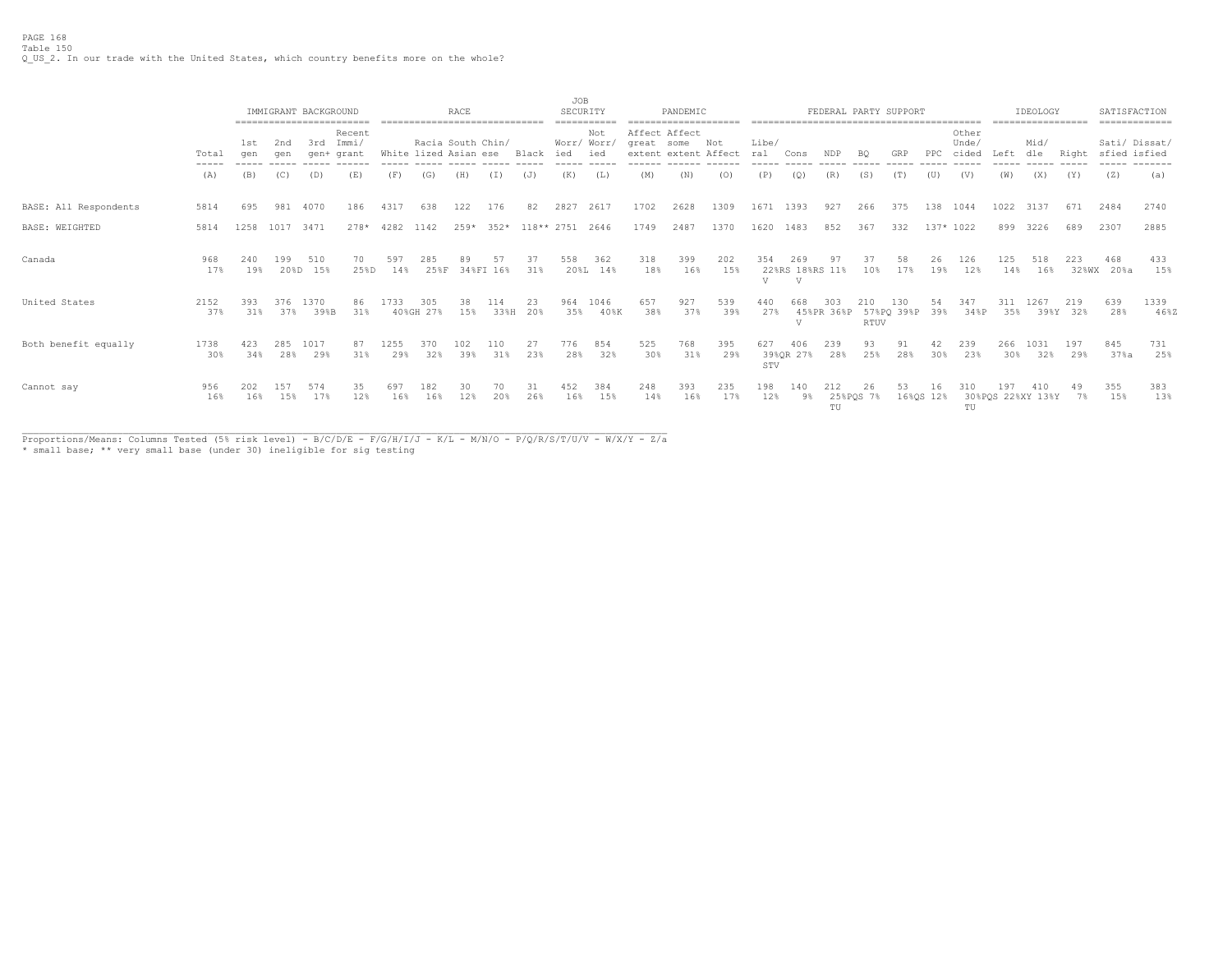### PAGE 169 Table 151

Q\_US\_3. As you may know, the U.S. election in November resulted in the election of Joe Biden as President. Overall, do you think the outcome<br>of the U.S. election will be good for Canada, bad for Canada, or likely have no r

|                           |                                        |                   |                            |                     |           |                   |                                                                    | PROVINCES  |            |                               |                                          |                 |           |                                                    |                     | -------------------- | REGION                 |            |                              |           | ========================= | COMMUNITY SIZE |                     |            |                        | <b>GENDER</b>            |
|---------------------------|----------------------------------------|-------------------|----------------------------|---------------------|-----------|-------------------|--------------------------------------------------------------------|------------|------------|-------------------------------|------------------------------------------|-----------------|-----------|----------------------------------------------------|---------------------|----------------------|------------------------|------------|------------------------------|-----------|---------------------------|----------------|---------------------|------------|------------------------|--------------------------|
|                           | Total<br>$\cdots \cdots \cdots \cdots$ | NFL               | PEI                        | ΝS                  | NB        |                   |                                                                    |            |            | AB                            | BC                                       |                 |           | ΥT<br>------                                       | ATL<br>-----        | times res            | Mari/ Prai/            | West       | ------------------<br>ROC    | North     | 1M+                       | 999K           | 200K- 100K-<br>199K | ROC.       | Male<br>-----          | ==============<br>Female |
|                           | (A)                                    | ------<br>(B)     | (C)                        | (D)                 | (E)       | (F)               | (G)                                                                | (H)        | (T)        | (J)                           | (K)                                      | (L)             | (M)       | (N)                                                | (0)                 | (P)                  | (Q)                    | (R)        | (S)                          | (x)       | (T)                       | (U)            | (V)                 | (W)        | (X)                    | (Y)                      |
| BASE: All Respondents     | 5814                                   | 305               | 200                        | 407                 | 417       | 1022              | 917                                                                | 453        | 521        | 554                           | 566                                      | 151             | 150       | 151                                                | 1329                | 1024                 | 1528                   |            | 2094 4792                    | 452       | 1678                      | 1602           | 334                 | 2200       | 2536 3254              |                          |
| BASE: WEIGHTED            | 5814                                   | 89                | $2.4*$                     | 1.57                | 127       | 1360              | 2226                                                               | 204        | 174        | 650                           | 787                                      | $125*$          | $171*$    | 156                                                | 397                 | 308                  | 1028                   |            | 1814 4454                    | 452       | 2710                      | 1301           |                     | 275 1528   | 2812 2978              |                          |
| Good for Canada           | 2872<br>49%                            | 45<br>N           |                            | 90<br>HIJLM LN<br>N | 67        | 664<br>N          | 1188<br>51%JL 44%LN 57%CF 52%IJ 49%JL 53%IJ 47%JL 43%LN 35%L<br>LN | 95<br>N    | 74         | 227                           | 406<br>LN                                | 25<br>52%IJ 20% | 65<br>38% | 48<br>31%                                          | 213<br>$\mathbf{x}$ | 167<br>X             | 396<br>54%QR 54%QR 39% | 802        | 2208<br>44%Qx 50%QR 31%<br>X | 139       | 1360<br>50%W              | 691<br>53%W    | 143<br>52%          | 678<br>44% | 1349 1505<br>48%       | 51%                      |
| Bad for Canada            | 1077<br>19%                            | 10                | 11%L 15%LM 17%FL 14%LM 11% | 26<br>MN            | 18        | 147               | 399<br>ΜN                                                          | 40<br>LMN  | KLMN       | 253<br>DEFGH DEFGH N<br>IKLMN | 131<br>18%FL 20%BF 27%BC 39%BC 17%FLM 3% |                 | $4\%$     | 12<br>8%                                           | 58<br>$15\$ $x$     | 48<br>$16\$ $x$      | 341<br><b>RSX</b>      | Sx.        | 930<br>33%OP 26%OP 21%OPx 5% | 23        | 477<br>18%                | 198<br>15%     | 36<br>13%           | 366        | 602<br>24%TUV 21%Y 16% | 474                      |
| No real effect either way | 1188<br>20%                            | 14<br>15%         | EGJK                       | 25<br>27%BD 16%     | 21<br>16% | 419<br>EGHIJ<br>К | 398<br>31%BD 18%                                                   | 47<br>23%J | 33<br>19%J | 82<br>13%                     | 133<br>17%                               | 69<br>IJK       | IJK K     | 75<br>55%BC 48%BC 48%BCD 17%<br>DEFGH DEFGH EFGHIJ | 66                  | 52<br>17%            | 163<br>16%             | 296<br>16% | 768<br>17%                   | 227<br>RS | 547<br>50%OPQ 20%         | 275<br>21%     | 55<br>20%           | 311<br>20% | 607<br>22%             | 580<br>19%               |
| Cannot say                | 678<br>12%                             | 20<br>GHIJK<br>MN | 22%DF 14%                  | 16<br>10%           | 22<br>GHI | 129<br>17%DF 10%  | 241<br>11%                                                         | 22<br>11%  | 19<br>11%  | 13%                           | 117<br>15%F                              | 27<br>GHI       | 22%DF 10% | 20<br>13%                                          | 15%S                | 13%                  | 128<br>12%             | 245<br>13% | 548<br>12%                   | 64<br>14% | 325<br>12%                | 138<br>11%     | 15%                 | 174<br>11% | 255<br>9%              | 419<br>$14\%$ X          |

Proportions/Means: Columns Tested (5% risk level) - B/C/D/E/F/G/H/I/J/K/L/M/N - O/P/Q/R/S/x - T/U/V/W - X/Y<br>\* small base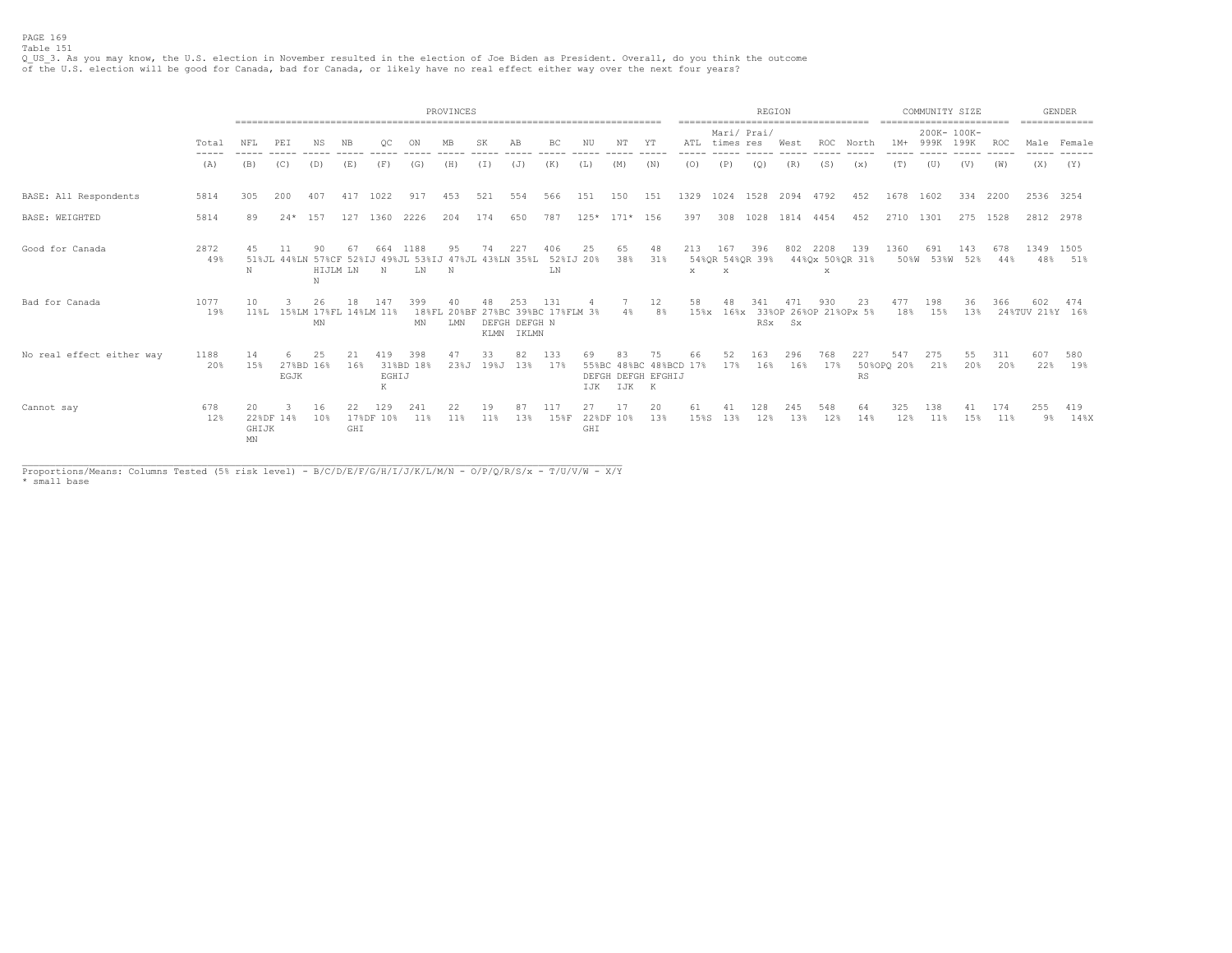Q\_US\_3. As you may know, the U.S. election in November resulted in the election of Joe Biden as President. Overall, do you think the outcome<br>of the U.S. election will be good for Canada, bad for Canada, or likely have no r

|                           |             |            | ------------------------------ | AGE            |             |                     |            |                                           | INDIGENOUS   |           |                  |              |                | LANGUAGE                         |             |                        | EDUCATION      |                    |            |                   | INCOME                |                  |                | INCOME<br>ADEQUACY | ============   |
|---------------------------|-------------|------------|--------------------------------|----------------|-------------|---------------------|------------|-------------------------------------------|--------------|-----------|------------------|--------------|----------------|----------------------------------|-------------|------------------------|----------------|--------------------|------------|-------------------|-----------------------|------------------|----------------|--------------------|----------------|
|                           | Total       |            | 18-24 25-34 35-44 45-54 55+    |                |             |                     |            | Non<br>Indig/ Indig/ First<br>enous enous | Nation Metis |           | Inuit            | phone        | phone phone    | OС<br>Anglo/ Franco Franco Allo/ | phone       | HS or Some<br>less PSE |                | Coll/<br>CEGEP Uni |            |                   | Low Middl Incom Incom | Lower Middl High |                | Enough Enoug       | Not            |
|                           | (A)         | (B)        | (C)                            | (D)            | (E)         | (F)                 | (G)        | (H)                                       | (T)          | (J)       | (K)              | (L)          | (M)            | (N)                              | (0)         | (P)                    | (Q)            | (R)                | (S)        | (T)               | (U)                   | (V)              | (W)            | (X)                | (Y)            |
| BASE: All Respondents     | 5814        | 393        | 1180                           | 968            | 1070        | 2203                | 775        | 5039                                      | 332          | 323       | 91               | 4623         | 988            | 799                              | 159         | 1260                   | 797            | 1490               | 2209       |                   | 872 1388              | 1550             | 1308           | 4106               | 1446           |
| BASE: WEIGHTED            | 5814        | 636        | 954                            | 942            | 1040        | 2242                | 286        | 5528                                      | 159          | $109*$    | 5**              | 3892         | 1219           | 1120                             | 617*        | 2026                   | 622            | 1468               | 1640       |                   | 989 1366 1536 1267    |                  |                | 4245               | 1337           |
| Good for Canada           | 2872<br>49% | 377<br>T.  | 514<br>59%DE 54%EF 48%         | 454            | 459<br>44%  | 1067<br>48%         | 132<br>46% | 2739<br>50%                               | 72<br>46%    | 51<br>47% | 2<br>48%         | 1953<br>50%  | 597<br>49%     | 552<br>49%                       | 298<br>48%  | 874<br>43%             | 315            | 717<br>51%P 49%    | 952        | 464<br>58%POR 47% | 656<br>48%            | 798<br>52%       | 680<br>54%     | 2238<br>53%Y       | 567<br>42%     |
| Bad for Canada            | 1077<br>19% | 78<br>12%  | 120<br>13%                     | 185<br>$20$ %C | 253         | 442<br>24%BC 20%C   | 53<br>19%  | 1024<br>19%                               | 24<br>15%    | 26<br>24% | 15%              | 860<br>22%MN | 117<br>10%     | 110<br>10%                       | 95<br>15%   | 416<br>21%S            | 124<br>$20$ %S | 306<br>21%S        | 228<br>14% | 134<br>14%        | 242<br>18%            | 321<br>218T      | 259<br>$20$ %T | 727<br>17%         | 319<br>24%X    |
| No real effect either way | 1188<br>20% | 117<br>18% | 171<br>18%                     | 166<br>18%     | 188<br>18%  | 546<br>$24$ % $CDE$ | 60<br>21%  | 1128<br>20%                               | 33<br>21%    | 21<br>20% | 2<br>29%         | 635<br>16%   | 383<br>$31\$ L | 353<br>32%L                      | 153<br>25%L | 484<br>24%S            | 115<br>19%     | 287<br>20%         | 294<br>18% | 212<br>21%        | 321<br>23%            | 290<br>19%       | 241<br>19%     | 872<br>21%         | 270<br>20%     |
| Cannot say                | 678<br>12%  | 64<br>10%  | 149<br>168F                    | 137<br>158F    | 140<br>138F | 188<br>8%           | 40<br>14%  | 637<br>12%                                | 29<br>18%H   | 10<br>9%  | $\star$<br>$7\%$ | 444<br>11%   | 122<br>10%     | 104<br>$9\%$                     | 71<br>12%   | 253<br>12%             | 67<br>11%      | 157<br>$11\%$      | 166<br>10% | 179<br>W          | 147<br>18%UV 11%W     | 128<br>8%        | 87<br>$7\%$    | 408<br>10%         | 180<br>$13%$ X |

\_\_\_\_\_\_\_\_\_\_\_\_\_\_\_\_\_\_\_\_\_\_\_\_\_\_\_\_\_\_\_\_\_\_\_\_\_\_\_\_\_\_\_\_\_\_\_\_\_\_\_\_\_\_\_\_\_\_\_\_\_\_\_\_\_\_\_\_\_\_\_\_\_\_\_\_\_\_\_\_\_\_\_\_\_\_\_\_\_\_\_\_\_\_\_\_\_\_\_\_\_\_\_\_\_\_\_\_\_ Proportions/Means: Columns Tested (5% risk level) - B/C/D/E/F - G/H/I/J/K - L/M/N/O - P/Q/R/S - T/U/V/W - X/Y \* small base; \*\* very small base (under 30) ineligible for sig testing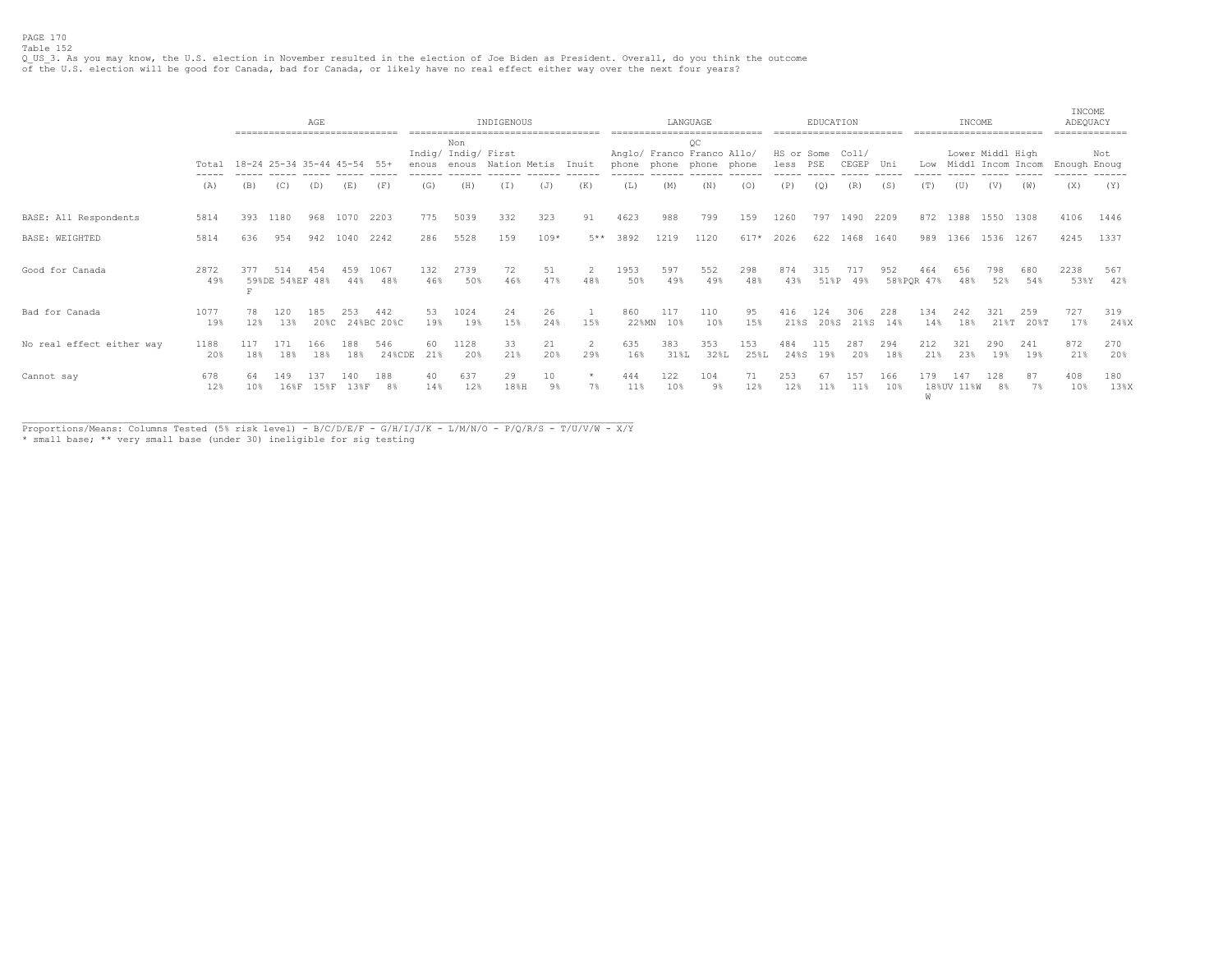### PAGE 171 Table 153

Q\_US\_3. As you may know, the U.S. election in November resulted in the election of Joe Biden as President. Overall, do you think the outcome<br>of the U.S. election will be good for Canada, bad for Canada, or likely have no r

|                           |                                        |            | IMMIGRANT BACKGROUND |                    |                               |             |                                            | RACE        |            |            | JOB<br>SECURITY   |                 |                                                     | PANDEMIC     |              |              |                   |                 |                   | FEDERAL PARTY SUPPORT              |                    |                        |            | IDEOLOGY               |                   | SATISFACTION |               |
|---------------------------|----------------------------------------|------------|----------------------|--------------------|-------------------------------|-------------|--------------------------------------------|-------------|------------|------------|-------------------|-----------------|-----------------------------------------------------|--------------|--------------|--------------|-------------------|-----------------|-------------------|------------------------------------|--------------------|------------------------|------------|------------------------|-------------------|--------------|---------------|
|                           | Total<br>$\cdots \cdots \cdots \cdots$ | 1st<br>aen | 2nd<br>aen           | 3rd                | Recent<br>Immi/<br>gen+ grant |             | Racia South Chin/<br>White lized Asian ese |             |            | Black      | Worr/ Worr<br>ied | Not<br>ied      | Affect Affect<br>great some<br>extent extent Affect |              | Not          | Libe/<br>ral | Cons              | NDP             | B <sub>0</sub>    | GRP                                | PPC                | Other<br>Unde<br>cided | Left       | Mid/<br>dle            | Right             | sfied isfied | Sati/ Dissat/ |
|                           | (A)                                    | (B)        | (C)                  | (D)                | (E)                           | (F)         | (G)                                        | (H)         | (T)        | (J)        | (K)               | (L)             | (M)                                                 | (N)          | (0)          |              |                   | (R)             | (S)               |                                    |                    | (V)                    | (W)        | (X)                    | (Y)               | (Z)          | (a)           |
| BASE: All Respondents     | 5814                                   | 695        | 981                  | 4070               | 186                           | 4317        | 638                                        | 122         | 176        | 82         | 2827              | 2617            | 1702                                                | 2628         | 1309         | 1671         | 1393              | 927             | 266               | 375                                | 138 1044           |                        | 1022       | 3137                   | 671               | 2484         | 2740          |
| BASE: WEIGHTED            | 5814                                   | 1258       | 1017                 | 3471               | $278*$                        | 4282        | 1142                                       | $259*$      | $352*$     | 118** 2751 |                   | 2646            | 1749                                                | 2487         | 1370         | 1620         | 1483              | 852             | 367               | 332                                | 137* 1022          |                        | 899        | 3226                   | 689               | 2307         | 2885          |
| Good for Canada           | 2872<br>49%                            | 647<br>51% | 514<br>51%           | 1700<br>49%        | 136<br>49%                    | 2080<br>49% | 636<br>56%F                                | 163<br>63%F | 206<br>58% | 67<br>57%  | 1399<br>51%       | 1332<br>50%     | 960<br>55%0                                         | 1274<br>51%0 | 589<br>43%   | 1110<br>UV   | 431<br>68%QS 29%U | 546<br>UV       | 183<br>V          | 211<br>64%QS 50%QU 63%QS 14%<br>UV | 20                 | 372<br>36%QU           | 654        | 1503<br>73%XY 47%Y 39% | 267               | 1482<br>64%a | 1122<br>39%   |
| Bad for Canada            | 1077<br>19%                            | 180<br>14% | 223                  | 671<br>22%BE 19%BE | 22<br>8%                      | 838         | 170<br>20%I 15%                            | 42<br>16%   | 28<br>8%   | 16<br>14%  | 578               | 452<br>21%L 17% | 347<br>20%                                          | 462<br>19%   | 254<br>19%   | 114<br>$7\%$ | 608<br>TV         | 74<br>41%PRS 9% | 28<br>8%          | 8%                                 | 79.<br><b>RSTV</b> | 149<br>57%PQ 15%PRS 5% |            |                        | 281<br>19%W 41%WX | 172<br>7%    | 858<br>30%Z   |
| No real effect either way | 1188<br>20%                            | 284<br>23% | 17%                  | 714<br>21%         | 95<br>34%CD                   | 21%         | 190<br>17%                                 | 1.5%        | 19%        | 18%        | 17%               | 613<br>23%K     | 275<br>16%                                          | 526<br>21%M  | 351<br>26%MN | 259<br>16%   | 352<br>24%PR 18%  | 154             | 124<br><b>RTV</b> | 69<br>34%PO 21%                    | 30<br>22%          | 198<br>19%             | 128<br>14% | 734                    | 111<br>23%WY 16%  | 445<br>19%   | 596<br>21%    |
| Cannot say                | 678<br>12%                             | 148<br>12% | 101<br>11%           | 386<br>11%         | 25<br>$9\%$                   | 454<br>11%  | 147<br>13%                                 | .5%         | 1.5%       | 14<br>12%  | 300<br>11%        | 250<br>9%       | 168<br>10%                                          | 226<br>$9\%$ | 175<br>13%N  | 137<br>8%    | 92                | 78<br>9%        | 32<br>$9\%$       | 25<br>8%                           | 7%                 | 303<br>TU              | 30%PQRS 8% | 128Y                   | $4\%$             | 209<br>9%    | 308<br>$11\%$ |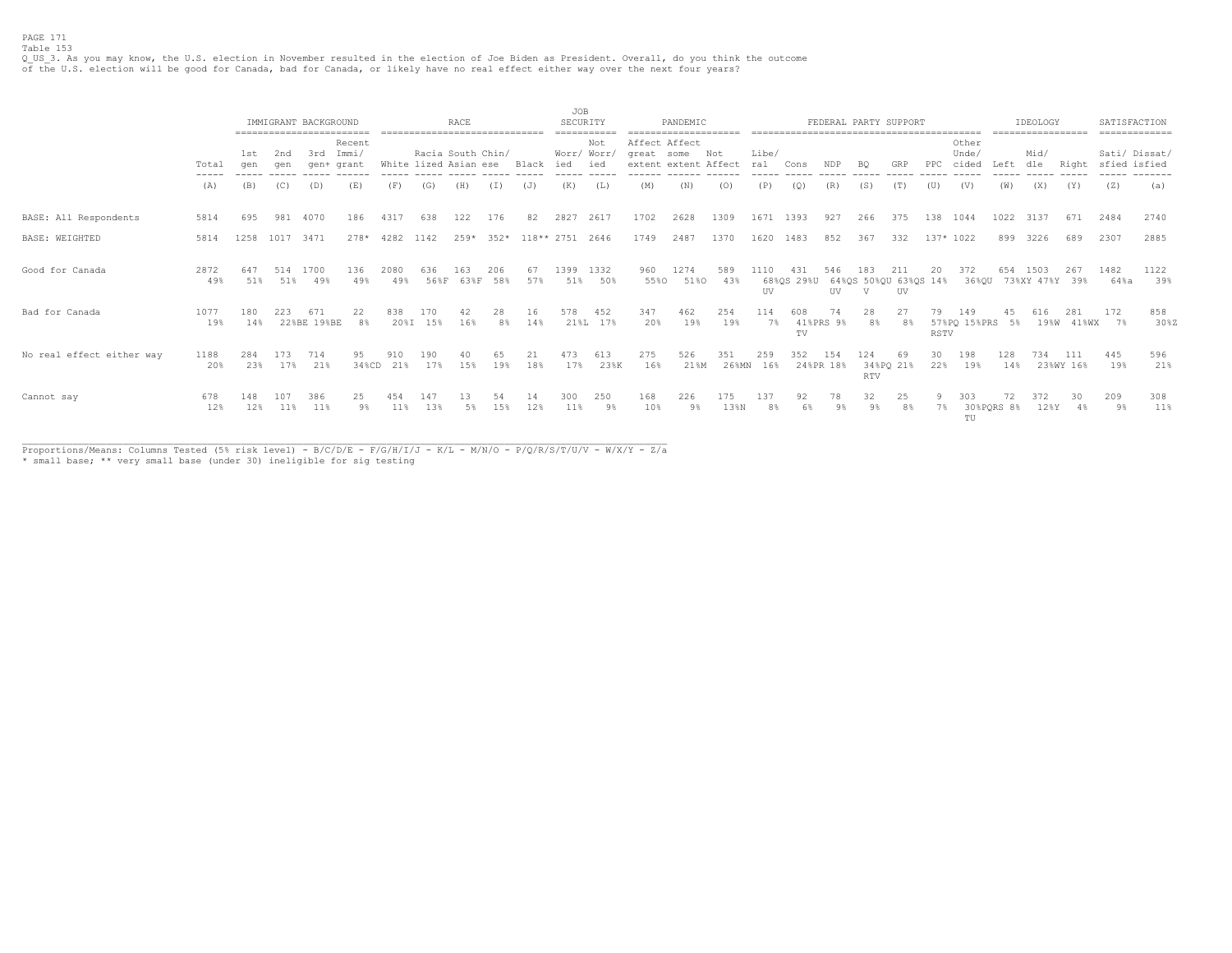|                                                                                                           |                      |                                      | PROVINCES    |                |                                |                 |                      |                                  |                      |                      |             |                    |           |                                                      |                    |                            | <b>REGION</b> |                     |                      |                |                      | COMMUNITY SIZE |             |            |             | <b>GENDER</b> |
|-----------------------------------------------------------------------------------------------------------|----------------------|--------------------------------------|--------------|----------------|--------------------------------|-----------------|----------------------|----------------------------------|----------------------|----------------------|-------------|--------------------|-----------|------------------------------------------------------|--------------------|----------------------------|---------------|---------------------|----------------------|----------------|----------------------|----------------|-------------|------------|-------------|---------------|
|                                                                                                           |                      |                                      |              |                |                                |                 |                      |                                  |                      |                      |             |                    |           |                                                      |                    | Mari/ Prai/                |               |                     |                      |                |                      | 200K- 100K-    |             |            |             |               |
|                                                                                                           | Total<br>-----       | NFL                                  | PEI          | ΝS             | ΝB                             | QС              | ON                   | МB                               | SK                   | AВ                   | ВC          | ΝU                 | NΤ        | ΥT                                                   | ATL                | times res                  |               | West                | ROC                  | North          | 1M+                  | 999K           | 199K        | ROC        |             | Male Female   |
|                                                                                                           | (A)                  | (B)                                  | (C)          | (D)            | (E)                            | (F)             | (G)                  | (H)                              | (I)                  | (J)                  | (K)         | (L)                | (M)       | (N)                                                  | (0)                | (P)                        | (Q)           | (R)                 | (S)                  | (x)            | (T)                  | (U)            | (V)         | (W)        | (X)         | (Y)           |
| BASE: Good At Q US 3                                                                                      | 2848                 | 169                                  | 99           | 238            | 225                            | 547             | 501                  | 225                              | 230                  | 193                  | 307         | 24                 | 42        | 48                                                   | 731                | 562                        | 648           | 955                 | 2301                 | 114            | 871                  | 864            | 187         | 926        |             | 1173 1658     |
| BASE: WEIGHTED                                                                                            | 2872                 | $45*$                                | $11*$        | 90             | 67                             | 664             | 1188                 | $95*$                            | 74                   | $227*$               | 406         | $25**$             | 65**      | $48*$                                                | 213                | 167                        | 396           | 802                 | 2208                 | $139*$         | 1360                 | 691            | $143*$      | 678        |             | 1349 1505     |
| Biden's Character/Personality 1771<br>(Net)                                                               | 62%                  | 27<br>60%                            | 65%          | 58<br>64%N     | 44<br>66%N                     | 443             | 692<br>67%GN 58%     | 59<br>62%                        | 51<br>69%N           | 149<br>65%N          | 239<br>59%  | 8<br>30%           | 40<br>61% | 22<br>46%                                            | 136<br>64%         | 109<br>65%                 | 259<br>65%    | 497<br>62%          | 1328<br>60%          | 69<br>50%      | 817<br>60%           | 418<br>60%     | 90<br>63%   | 446<br>66% | 851<br>63%  | 911<br>61%    |
| Anything is better/<br>improvement/can not be worse<br>than Trump/he isn't Trump/<br>Trump is gone        | 790<br>28%           | 14<br>31%N                           | 3<br>30%     | 30             | 23<br>34%IN 35%IN 27%          | 179             | 327<br>28%           | 25<br>26%                        | 17<br>22%            | 66<br>29%            | 105<br>26%  | $\mathbf{1}$<br>2% | 12<br>19% | 7<br>15%                                             | 71<br>$\mathbf{x}$ | 56<br>33%RS 34%RS 27%<br>X | 107           | 212<br>26%          | 611<br>28%           | 20<br>15%      | 374<br>27%           | 197<br>28%     | 46<br>32%   | 173<br>26% | 383<br>28%  | 404<br>27%    |
| Experienced /qualified/<br>competent/seasoned leader/<br>traditional                                      | 102<br>4%            | $\mathbf{1}$<br>$2\frac{6}{5}$       | 3%           | 6<br>6%G       | 3<br>4%                        | 23<br>3%        | 29<br>2 <sup>°</sup> | $\overline{c}$<br>2 <sup>°</sup> | $7\$ G               | 11<br>5%             | 22<br>5%    | 3<br>10%           | 6%        | $1\%$                                                | 9<br>4%            | 9<br>5%                    | 18<br>4%      | 39<br>$5\%$         | 79<br>4%             | $5\%$          | 45<br>3%             | 30<br>4%       | 6<br>4%     | 21<br>3%   | 34<br>3%    | 67<br>4%      |
| Reasonable/fair/rational/<br>predictable/level headed/<br>common sense/stable                             | 357<br>12%           | 4<br>8%                              | 12%          | 11<br>12%      | 8<br>12%                       | 73<br>11%       | 149<br>13%           | 14<br>14%                        | 8<br>10 <sup>8</sup> | 40<br>18%            | 50<br>12%   | 2<br>6%            | 7%        | 3<br>6%                                              | 23<br>11%          | 20<br>12%                  | 62<br>16%     | 111<br>14%          | 284<br>13%           | 9<br>6%        | 178<br>13%           | 80<br>12%      | 16<br>11%   | 84<br>12%  | 207<br>158Y | 150<br>10%    |
| Honesty/integrity/sincerity/<br>trust/respect/fairness/will<br>honor/negotiate in good faith/<br>credible | 155<br>$5\%$         | 2<br>4%                              | $5\%$        | 3 <sup>°</sup> | 6%                             | 49<br>7%        | 59<br>5%             | 8 <sup>°</sup>                   | 2 <sup>°</sup>       | 10<br>4%             | 19<br>$5\%$ | $1\%$              | 2<br>3%   | 5<br>10%                                             | 9<br>4%            | 4%                         | 19<br>$5\%$   | 38<br>$5\%$         | 106<br>$5\%$         | 7<br>$5\%$     | 68<br>5%             | 28<br>4%       | 11<br>$7\%$ | 49<br>7%   | 77<br>6%    | 78<br>$5\%$   |
| Intelligent/smart/logical/<br>knowledgeable/educated                                                      | 78<br>3 <sup>°</sup> | $1\%$                                |              | 2<br>2%        | $1\%$                          | 30<br>5%G       | 22<br>2%             | 3<br>$3\%$                       | 3<br>4%              | 8<br>3%              | 9<br>2%     |                    | 5%        | $1\%$                                                | 3<br>1%            | $\overline{c}$<br>$1\%$    | 13<br>3%      | 22<br>3%            | 47<br>$2\frac{6}{5}$ | 3 <sup>°</sup> | 35<br>3 <sup>°</sup> | $1\frac{6}{3}$ | 2<br>2%     | 32<br>5%U  | 36<br>3%    | 39<br>3%      |
| Biden is not racist/<br>homophobic/sexist                                                                 | 9<br>$\star$         | $\overline{\phantom{0}}$<br>$\equiv$ | $2$ $*$ $FG$ | 1%             | $\mathbf{1}$<br>$1$ %G         | $\star$         | $\star$              | 1<br>$1$ %G                      | 18G                  | $\overline{c}$<br>1% | 3<br>1%     |                    |           | 1<br>3%FG                                            | 1<br>1%            | $\mathbf{1}$<br>$1\%$      | $1\%$         | 6<br>$1\frac{6}{5}$ | 9<br>$\star$         | 1<br>$1\%$     | 5                    | 3              |             |            | 5           | 5             |
| Better communication/<br>communicator/better listener/<br>diplomatic                                      | 68<br>2%             | $\mathbf{1}$<br>2%                   | 2%           | $1\%$          | 2%                             | 44<br><b>JK</b> | 9<br>7%DGI 1%        | 3<br>$4\%G$                      | $1\%$                | $1\%$                | $1\%$       |                    | 13<br>19% | $\overline{\phantom{0}}$<br>$\overline{\phantom{a}}$ | 3<br>1%            | $\overline{2}$<br>$1\%$    | $2\%$         | 11<br>$1\%$         | 23<br>$1\%$          | 13<br>S        | 20<br>9%OPQR 2%      | 25<br>4%       | $1\%$       | 21<br>3%   | 24<br>2%    | 44<br>3%      |
| Mentally stable/sane/not<br>crazy/normal                                                                  | 90<br>3%             | $\overline{c}$<br>$5\%$              | 3%           | 2<br>2%        | $\overline{2}$<br>3%           | 21<br>3%        | 32<br>3%             | $\overline{c}$<br>3%             | 3<br>$5\%$           | 8<br>3%              | 17<br>4%    |                    |           | 1<br>3%                                              | 6<br>3%            | 4<br>$2\frac{6}{9}$        | 14<br>$3\%$   | 31<br>4%            | 69<br>$3\frac{6}{9}$ | 1%             | 39<br>3%             | 22<br>3%       | 6<br>4%     | 23<br>3%   | 38<br>3%    | 52<br>3%      |
| Good/positive/better/Biden is<br>a good person/guy/better<br>president                                    | 121<br>4%            | 3<br>8%                              | $7\%$        | 4%             | $\overline{\mathcal{L}}$<br>4% | 23<br>3%        | 46<br>4%             | 5<br>6%                          | 10<br>GJK            | 10<br>13%DEF 5%      | 15<br>4%    | 10%                | 6%        | 3%                                                   | 10<br>5%           | 4%                         | 26<br>6%      | 41<br>5%            | 98<br>4%             | 8<br>5%        | 58<br>4%             | 24<br>3%       | 4<br>3%     | 35<br>5%   | 45<br>3%    | 73<br>5%      |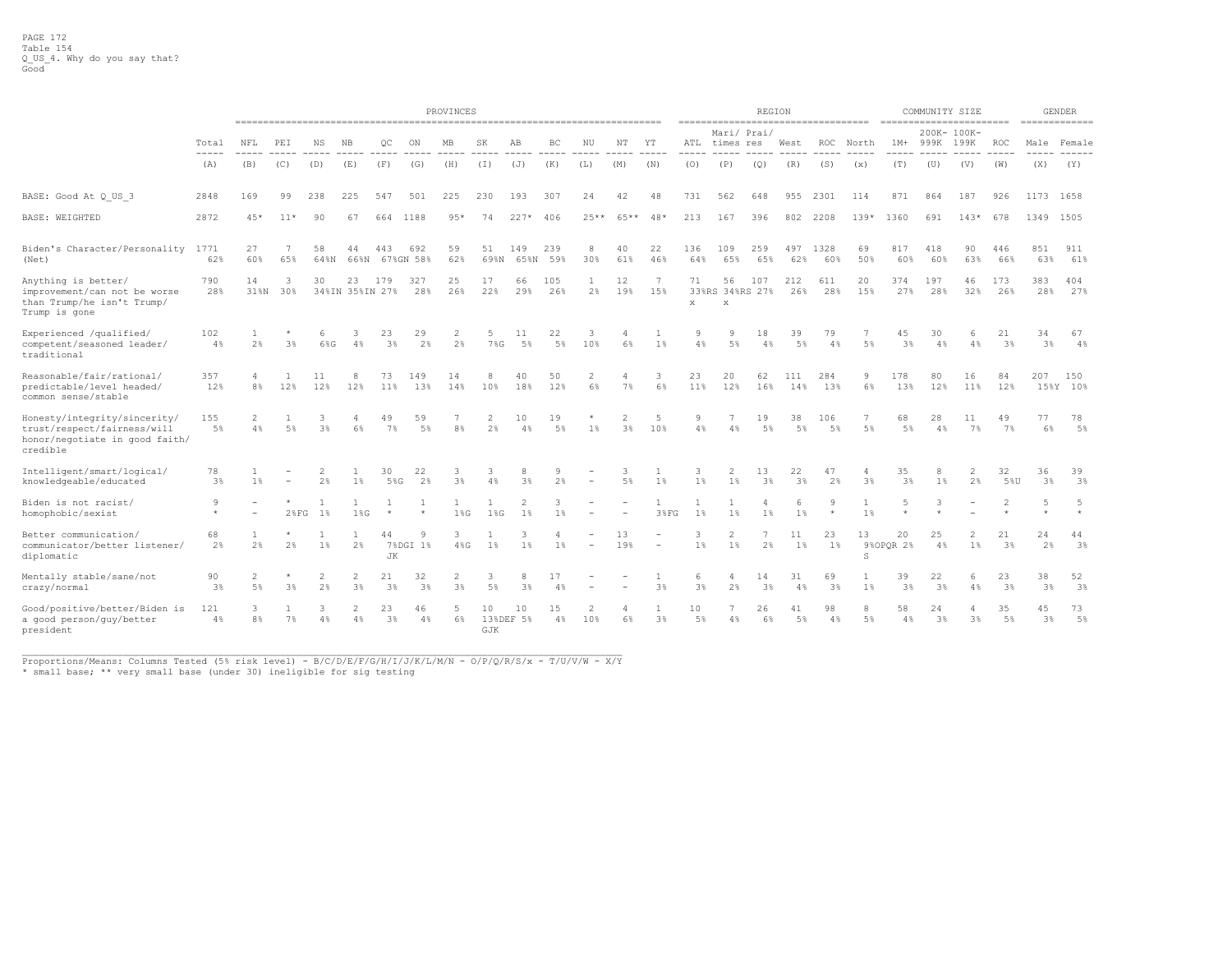|                                                                                                                    |              |                |           | PROVINCES                |                      |                      |                      |                 |                |             |                                  |                      |                                  |                       |            |                                                                  |                      | <b>REGION</b>        |                       |           |                                    | COMMUNITY SIZE      |                      |                      |                       | <b>GENDER</b> |
|--------------------------------------------------------------------------------------------------------------------|--------------|----------------|-----------|--------------------------|----------------------|----------------------|----------------------|-----------------|----------------|-------------|----------------------------------|----------------------|----------------------------------|-----------------------|------------|------------------------------------------------------------------|----------------------|----------------------|-----------------------|-----------|------------------------------------|---------------------|----------------------|----------------------|-----------------------|---------------|
|                                                                                                                    | Total        | NFL            | PEI       | ΝS                       | ΝB                   | QС                   | ON                   | MВ              | SK             | AВ          | ВC                               | ΝU                   | NΤ                               | ΥT                    | ATL        | ====================================<br>Mari/ Prai/<br>times res |                      | West                 | ROC                   | North     | =========================<br>$1M+$ | 200K- 100K-<br>999K | 199K                 | ROC                  |                       | Male Female   |
|                                                                                                                    | -----<br>(A) | (B)            | (C)       | (D)                      | (E)                  | (F)                  | (G)                  | (H)             | (T)            | (J)         | (K)                              | (L)                  | (M)                              | (N)                   | (0)        | (P)                                                              | (Q)                  | (R)                  | (S)                   | (x)       | (T)                                | (U)                 | (V)                  | (W)                  | (X)                   | (Y)           |
| <b>BASE: WEIGHTED</b>                                                                                              | 2872         | $45*$          | $11*$     | 90                       | 67                   | 664                  | 1188                 | $95*$           | 74             | $227*$      | 406                              | $25**$               | 65*<br>**                        | 48 <sup>°</sup>       | 213        | 167                                                              | 396                  | 802                  | 2208                  | $139*$    | 1360                               | 691                 | $143*$               | 678                  |                       | 1349 1505     |
| BASE: Good At Q US 3                                                                                               | 2848         | 169            | 99        | 238                      | 225                  | 547                  | 501                  | 225             | 230            | 193         | 307                              | 24                   | 42                               | 48                    | 731        | 562                                                              | 648                  | 955                  | 2301                  | 114       | 871                                | 864                 | 187                  | 926                  |                       | 1173 1658     |
| Less confrontation/tension/<br>chaos/no bullying/calmer/<br>peaceful                                               | 52<br>2%     | $1\%$          | 2%        | 2<br>2%                  | $\overline{2}$<br>3% | 10<br>1 <sup>8</sup> | 28<br>2%             | 1 <sup>8</sup>  | 1 <sup>8</sup> | 2<br>$1\%$  | 6<br>$2\frac{a}{b}$              | 1%                   | 2<br>3 <sup>8</sup>              | 2<br>4%               | 5<br>2%    | -4<br>2 <sup>°</sup>                                             | 1%                   | 10<br>1 <sup>8</sup> | 43<br>$2\frac{6}{5}$  | 3%        | 23<br>2%                           | 8<br>1 <sup>8</sup> | 5<br>3%              | 17<br>3 <sup>°</sup> | 21<br>2%              | 31<br>2%      |
| Friendly/friendship/cordial/<br>neighborly/allies                                                                  | 55<br>2%     |                |           | $1\%$                    | 2%                   | 15<br>2%             | 25<br>2%             |                 | $1\%$          | 1%          | 10<br>2%                         |                      | $\overline{2}$<br>3 <sup>°</sup> | $\mathbf{1}$<br>$1\%$ | 3<br>1%    | 3<br>2%                                                          | 3<br>$1\%$           | 13<br>2%             | 41<br>$2\frac{6}{5}$  | 2<br>2%   | 22<br>2%                           | 14<br>2%            | $1\%$                | 18<br>3%             | 34<br>3%              | 21<br>$1\%$   |
| Science based/trusts science                                                                                       | 8            |                |           |                          |                      |                      |                      |                 |                |             | $\overline{c}$<br>1 <sup>°</sup> |                      |                                  | 1<br>$1\%$            |            |                                                                  |                      |                      | 5                     |           |                                    |                     | 2<br>$2$ %W          |                      | 3                     | 5             |
| Compassion/caring/considerate/<br>empathetic/humane/moral values                                                   | 70<br>2%     | 3<br>К         | 6%DGH 3%  | 1%                       | 4%                   | 3%                   | 28<br>2 <sup>°</sup> | $1\%$           | HK             | 7%DFG 3%    | 1 <sup>°</sup>                   |                      |                                  | 3%                    | 6<br>3%    | 4<br>2%                                                          | 13<br>3 <sup>°</sup> | 18<br>2%             | 53<br>$2\frac{6}{5}$  | 1%        | 25<br>2%                           | 18<br>3%            | 3<br>2%              | 25<br>4%             | 32<br>2%              | 38<br>3%      |
| Other (Net)                                                                                                        | 1082<br>38%  | 15<br>33%      | 34%       | 32<br>36%                | 27<br>40%            | 222<br>34%           | 507                  | 39<br>43%FK 41% | 25<br>34%      | 82<br>36%   | 127<br>31%                       | 14<br>56%            | 16<br>24%                        | 24<br>50%FK           | 77<br>36%  | 62<br>37%                                                        | 146<br>37%           | 274<br>34%           | 859<br>39%            | 54<br>39% | 498<br>37%                         | 292<br>42%          | 56<br>39%            | 237<br>35%           | 458<br>34%            | 619<br>41%X   |
| Similar agendas/values/<br>Democrats and Liberals<br>typically get along/more in<br>line with Canada/compatibility | 215<br>7%    | 5<br>$\top$    | 11%CDF 1% | 3<br>3 <sup>°</sup>      | 6<br>98D             | 35<br>5%             | 123                  | 4<br>10%CDF 4%  | 3<br>4%        | 13<br>6%    | 24<br>6%                         | $\overline{2}$<br>6% | $1\frac{6}{5}$                   | 3<br>6%               | 14<br>6%   | 9<br>$5\%$                                                       | 20<br>5%             | 44<br>5%             | 181<br>8 <sup>°</sup> | 5<br>4%   | 104<br>8 <sup>°</sup>              | 65<br>9%            | 11<br>8 <sup>°</sup> | 36<br>$5\%$          | 106<br>8 <sup>°</sup> | 106<br>$7\%$  |
| Environmentalist/<br>environmentally focused                                                                       | 112<br>4%    | $2\frac{6}{5}$ | 4%        | 3%                       | 2<br>3%              | 22<br>3%             | 44<br>4%             | 2%              | $5\%$          | 21<br>K     | 13<br>9%BFG 3%                   | 4%                   | $5\%$                            | 6<br>HK               | 12%BDFG 3% | 3 <sup>8</sup>                                                   | 27<br>7%0            | 39<br>5%             | 90<br>4%              | 10<br>7%  | 58<br>4%                           | 16<br>2%            | 88U                  | 27<br>4%             | 61<br>$5\%$           | 51<br>3%      |
| Open to trade/open minded/open<br>to relations/openness/more<br>willing to co-operate                              | 240<br>8%    | 2<br>4%        | 2%        | 6<br>6%                  | 5<br>7%              | 74<br>K              | 109<br>11%BCH 9%     | 3<br>3%         | $7\%$          | 16<br>$7\%$ | 22<br>5%                         |                      |                                  | $1\%$                 | 12<br>6%   | 10<br>6%                                                         | 23<br>6%             | 46<br>6%             | 166<br>8 <sup>°</sup> | 1%        | 121<br>9%                          | 45<br>6%            | 5<br>$3\%$           | 69<br>10%            | 90<br>7%              | 151<br>10%    |
| Instinct/gut feeling                                                                                               | 49<br>2%     |                |           | 2<br>2%                  | 3                    | 4%BFG 1%             | 12<br>$1\%$          | 3<br>3%         | $2\frac{6}{9}$ | 4<br>2%     | 15<br>$4\%G$                     | 9<br>37%             | $1\%$                            | 3<br>$7$ $E$ G        | 2%         | 4<br>3%                                                          | 2%                   | 23<br>3%             | 40<br>$2\frac{6}{9}$  | 13        | 20<br>10%OORS 1%                   | 13<br>2%            | 3<br>2%              | 14<br>2%             | 25<br>2%              | 25<br>2%      |
| Leaders already have a<br>relationship/mutual respect/<br>will get along better                                    | 128<br>4%    | 4              | JN        | 6<br>9%FJ 12%FGI 7%FJ 5% | 3                    | 16<br>2%             | 59<br>$5\%$          | 11<br>J         | 3<br>11%FGI 4% | 2%          | 21<br>$5\%$                      | 2%                   | 2%                               | 1<br>$3\frac{6}{9}$   | 15<br>7%   | 11<br>$6\%$                                                      | 17<br>4%             | 38<br>5%             | 112<br>$5\%$          | 3<br>2%   | 62<br>5%                           | 34<br>5%            | 4<br>3%              | 27<br>4%             | 58<br>4%              | 69<br>5%      |
| Change is good/something new                                                                                       | 28<br>$1\%$  | $1\%$          |           | 2%                       | $1\%$                | $1\%$                | 10<br>$1\%$          | 1<br>$1\%$      | $2\frac{a}{b}$ | 5<br>2%     | 2<br>$\star$                     | $1\%$                |                                  | 3<br>5%FGK            | 2<br>$1\%$ | 2<br>$1\%$                                                       | 2%                   | 8<br>$1\%$           | 21<br>1%              | 3<br>2%   | 8<br>1%                            | 6<br>$1\%$          | $\star$              | 13<br>2%             | 16<br>1%              | 12<br>$1\%$   |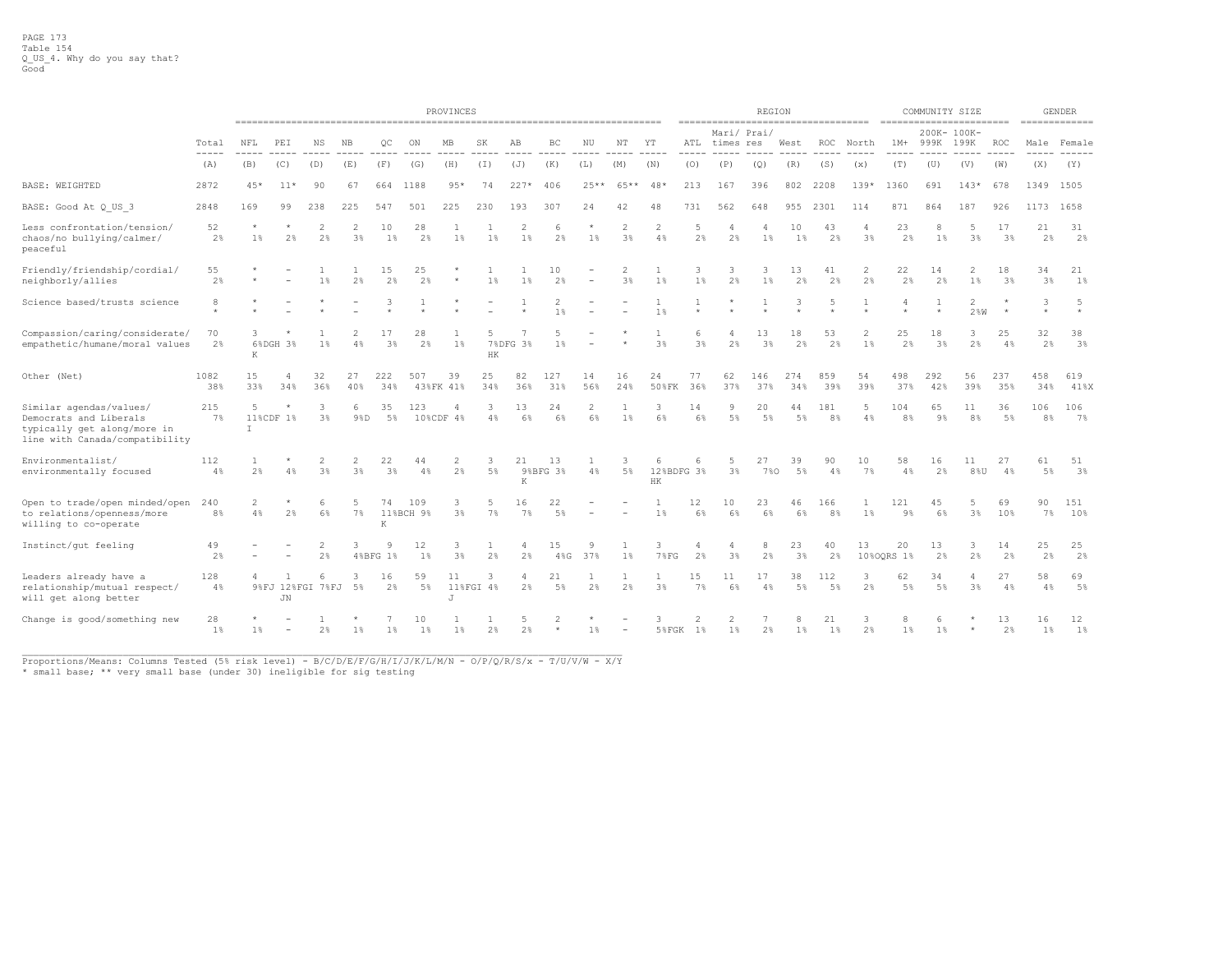|                                                                       |                |                          | PROVINCES |                     |                      |                      |                      |                      |                |                |                          |        |                          |                                       |                             |                                  | <b>REGION</b>           |                      |                              |                     |                   | COMMUNITY SIZE       |             |                      |              | <b>GENDER</b><br>==============                                                                                                                                                                                                                                                                                                                                                                                                                                                           |
|-----------------------------------------------------------------------|----------------|--------------------------|-----------|---------------------|----------------------|----------------------|----------------------|----------------------|----------------|----------------|--------------------------|--------|--------------------------|---------------------------------------|-----------------------------|----------------------------------|-------------------------|----------------------|------------------------------|---------------------|-------------------|----------------------|-------------|----------------------|--------------|-------------------------------------------------------------------------------------------------------------------------------------------------------------------------------------------------------------------------------------------------------------------------------------------------------------------------------------------------------------------------------------------------------------------------------------------------------------------------------------------|
|                                                                       | Total<br>----- | NFL                      | PEI       | NS                  | NB                   | QC                   | ON                   | МB                   | SK             | AB             | BC                       | ΝU     | NT                       | YT                                    | ATL<br>-----                | Mari/ Prai/<br>times res         |                         | West                 | ROC                          | North               | $1M+$             | 200K- 100K-<br>999K  | 199K        | <b>ROC</b>           | -----        | Male Female<br>$\frac{1}{2} \left( \frac{1}{2} \right) \left( \frac{1}{2} \right) \left( \frac{1}{2} \right) \left( \frac{1}{2} \right) \left( \frac{1}{2} \right) \left( \frac{1}{2} \right) \left( \frac{1}{2} \right) \left( \frac{1}{2} \right) \left( \frac{1}{2} \right) \left( \frac{1}{2} \right) \left( \frac{1}{2} \right) \left( \frac{1}{2} \right) \left( \frac{1}{2} \right) \left( \frac{1}{2} \right) \left( \frac{1}{2} \right) \left( \frac{1}{2} \right) \left( \frac$ |
|                                                                       | (A)            | (B)                      | (C)       | (D)                 | (E)                  | (F)                  | (G)                  | (H)                  | (T)            | (J)            | (K)                      | (L)    | (M)                      | (N)                                   | (0)                         | (P)                              | (Q)                     | (R)                  | (S)                          | (x)                 | (T)               | (U)                  | (V)         | (W)                  | (X)          | (Y)                                                                                                                                                                                                                                                                                                                                                                                                                                                                                       |
| <b>BASE: WEIGHTED</b>                                                 | 2872           | $45*$                    | $11*$     | 90                  | 67                   | 664                  | 1188                 | $95*$                | 74             | $227*$         | 406                      | $25**$ | 65**                     | $48*$                                 | 213                         | 167                              | 396                     | 802                  | 2208                         | $139*$              | 1360              | 691                  | $143*$      | 678                  |              | 1349 1505                                                                                                                                                                                                                                                                                                                                                                                                                                                                                 |
| BASE: Good At Q US 3                                                  | 2848           | 169                      | 99        | 238                 | 225                  | 547                  | 501                  | 225                  | 230            | 193            | 307                      | 24     | 42                       | 48                                    | 731                         | 562                              | 648                     | 955                  | 2301                         | 114                 | 871               | 864                  | 187         | 926                  |              | 1173 1658                                                                                                                                                                                                                                                                                                                                                                                                                                                                                 |
| Easier to deal/negotiate with/<br>better exchanges                    | 127<br>$4\%$   | $\star$<br>$\star$       | 6%B       | 5<br>6%B            | 2<br>2%              | 33<br>5%             | 62<br>5%             | 3<br>3%              | 2%             | 8<br>3%        | 12<br>3 <sup>°</sup>     |        | $\overline{\phantom{m}}$ | 1<br>1%                               | 8<br>4%                     | 4%                               | 12<br>3%                | 24<br>3 <sup>8</sup> | 94<br>4%                     | $\star$             | 63<br>5%          | 26<br>4%             | 14<br>10%UW | 23<br>3%             | 55<br>4%     | 72<br>5%                                                                                                                                                                                                                                                                                                                                                                                                                                                                                  |
| Less tariffs/trade war/US<br>Protectionism/better trade<br>agreements | 121<br>4%      | 3<br>$78$ FK             | 5%        | 3<br>3 <sup>°</sup> | 3<br>4%              | 12<br>2%             | 70<br>6%F            | <b>7%FK</b>          | 5%             | 10<br>4%       | 9<br>2%                  | 3%     |                          | 1<br>3%                               | 10<br>$5\%$                 | 6<br>4%                          | 20<br>$5\%$             | 29<br>4%             | 108<br>$5\%$                 | 2<br>2 <sup>°</sup> | 51<br>4%          | 40<br>6%             | 8<br>$5\%$  | 22<br>3 <sup>°</sup> | 42<br>3%     | 78<br>5%                                                                                                                                                                                                                                                                                                                                                                                                                                                                                  |
| Back/return to normal/pre<br>Trump /undo Trump's damages              | 45<br>2%       | 1<br>2%                  | 3%        | $1\%$               | 2<br>2%              | 18<br>3 <sup>°</sup> | 13<br>1%             | 2<br>2%              | $1\%$          | 2%             | 3<br>1 <sup>8</sup>      |        |                          | $1\frac{6}{3}$                        | 4<br>2%                     | 3<br>2%                          | 2%                      | 10<br>1 %            | 27<br>1 <sup>8</sup>         |                     | 21<br>2%          | 15<br>2%             | $1\%$       | 7<br>$1\%$           | 19<br>$1\%$  | 26<br>2%                                                                                                                                                                                                                                                                                                                                                                                                                                                                                  |
| Global perspective/thinking/<br>world affairs                         | 56<br>2%       | $\mathbf{1}$<br>$2\%$    | 3%        | 2<br>2 <sup>°</sup> | $\overline{c}$<br>3% | 1 <sup>8</sup>       | 11<br>1%             | 8                    | 8%DFG 5%FG     | 3 <sup>8</sup> | 15<br>48FG               | 1%     | 8 <sup>°</sup>           | $\overline{2}$<br>$5$ <sup>8</sup> FG | 5<br>2%                     | 4<br>2%                          | 18<br>5%                | 34<br>4%             | 50<br>$2\frac{6}{5}$         | 8<br>6%             | 24<br>2%          | 21<br>3 <sup>°</sup> | 1 %         | 10<br>2%             | 19<br>$1\%$  | 37<br>2%                                                                                                                                                                                                                                                                                                                                                                                                                                                                                  |
| Will create more jobs                                                 | 13<br>$\star$  | $\star$<br>$*$ F         | $\sim$    | 18F                 | 18F                  | $\sim$               | $1\%$                | 18F                  | 18F            | $\sim$         | 3<br>$1\%$               | 2%     | $\sim$                   |                                       | $1\%$                       | $1\frac{6}{5}$                   | 2<br>$\star$            | 5<br>$1\%$           | 13<br>$1\%$                  | $\star$<br>$\star$  | 8<br>1%           | 4<br>$1\%$           |             |                      | 4<br>$\star$ | 9<br>$1\%$                                                                                                                                                                                                                                                                                                                                                                                                                                                                                |
| Improve the economy                                                   | 18<br>$1\%$    | $\overline{\phantom{a}}$ |           | 2%FGH 1%G           | $1\%$                |                      |                      |                      | $1\%$          | 10             | $48$ FGK *               | 2%     | 5%                       | $\overline{\phantom{a}}$              | 2<br>$1\%$                  | $\overline{c}$<br>$1\frac{6}{5}$ | 11<br>38S               | 12<br>2%             | 16<br>$1\%$                  | 3 <sup>°</sup>      | 9<br>1%           |                      |             | 7<br>$1\%$           | 14<br>$1\%$  | $\star$                                                                                                                                                                                                                                                                                                                                                                                                                                                                                   |
| COVID-19/trying to control the<br>virus/handles it better             | 26<br>1%       | $\star$<br>$\star$       |           | $1\%$               |                      | 1 <sup>8</sup>       | 17<br>1%             |                      | 1 <sup>8</sup> | $\mathcal{A}$  |                          |        |                          | 1<br>3%K                              | 2<br>1%                     | $1\frac{6}{5}$                   | $\overline{2}$<br>$1\%$ | 3<br>$\star$         | 22<br>$1\%$                  | $1\%$               | 5<br>$\star$      | 15                   | 2<br>$1\%$  | 4<br>1 <sup>8</sup>  | 6<br>$\star$ | 21<br>1%                                                                                                                                                                                                                                                                                                                                                                                                                                                                                  |
| Best/beneficial/good for<br>Canada                                    | 12<br>$\star$  |                          | $1$ %HK   | $\rightarrow$       | $28$ FK              | $\star$              | 1 头                  |                      |                | 1 <sup>8</sup> | $\overline{\phantom{a}}$ | 2%     | 3%                       | 5<br>HIJK                             | $\overline{c}$<br>9%BDFG 1% | $\overline{c}$<br>$1$ % $R$      | 2<br>$\star$            | $\star$              | 11<br>$1\%$                  | 5%ORS               | 2<br>$\star$      | 8<br>1 <sup>8</sup>  | $\star$     | $\star$              | 8<br>1%      | $\star$                                                                                                                                                                                                                                                                                                                                                                                                                                                                                   |
| Other                                                                 | 86<br>3%       | $\mathbf{1}$<br>2%       | $1\%$     | $1\%$               | 2<br>2%              | 10<br>2 <sup>°</sup> | 30<br>3 <sup>°</sup> | $1\%$                | $2\frac{6}{5}$ | 3 <sup>°</sup> | 32<br>$8$ & DFG $-$<br>H |        | $1\%$                    | 1<br>3%                               | 4<br>2%                     | 3<br>2%                          | 10<br>2%                | 42                   | 75<br>5%OP<br>3 <sup>°</sup> | 2<br>$1\%$          | 67<br>5%UW        | 1%                   | 3<br>2%     | 9<br>$1\%$           | 53<br>4%     | 32<br>2%                                                                                                                                                                                                                                                                                                                                                                                                                                                                                  |
| None/nothing                                                          | 26<br>$1\%$    | 1<br>1%                  | 1%        |                     |                      | 1 <sup>8</sup>       | 1%                   |                      | $1\%$          | 1%             | 11<br>3%                 |        |                          | 2%                                    | $\star$                     |                                  | 2<br>$1\%$              | 13<br>2%             | 22<br>$1\%$                  | 1%                  | 11<br>$1\%$       | 11<br>2%             | 2<br>$1\%$  | 3<br>$\star$         | 10<br>$1\%$  | 15<br>1%                                                                                                                                                                                                                                                                                                                                                                                                                                                                                  |
| Don't know/n/a                                                        | 126<br>4%      | -5<br>11%EFG 5%<br>HI    |           | 5%                  | $\mathfrak{D}$<br>3% | 21<br>3 <sup>°</sup> | 51<br>4%             | $\mathfrak{D}$<br>2% | 4%             | 11<br>5%       | 25<br>6%                 | 14%    | 14<br>21%                | $\mathfrak{D}$<br>4%                  | 12<br>6%                    | 4%                               | 16<br>$4\%$             | 41<br>5%             | 105<br>$5\%$                 | 19                  | 73<br>14%PORS 5%U | $1\%$                | 14<br>10%U  | 31<br>5%U            | 46<br>3%     | 75<br>5%                                                                                                                                                                                                                                                                                                                                                                                                                                                                                  |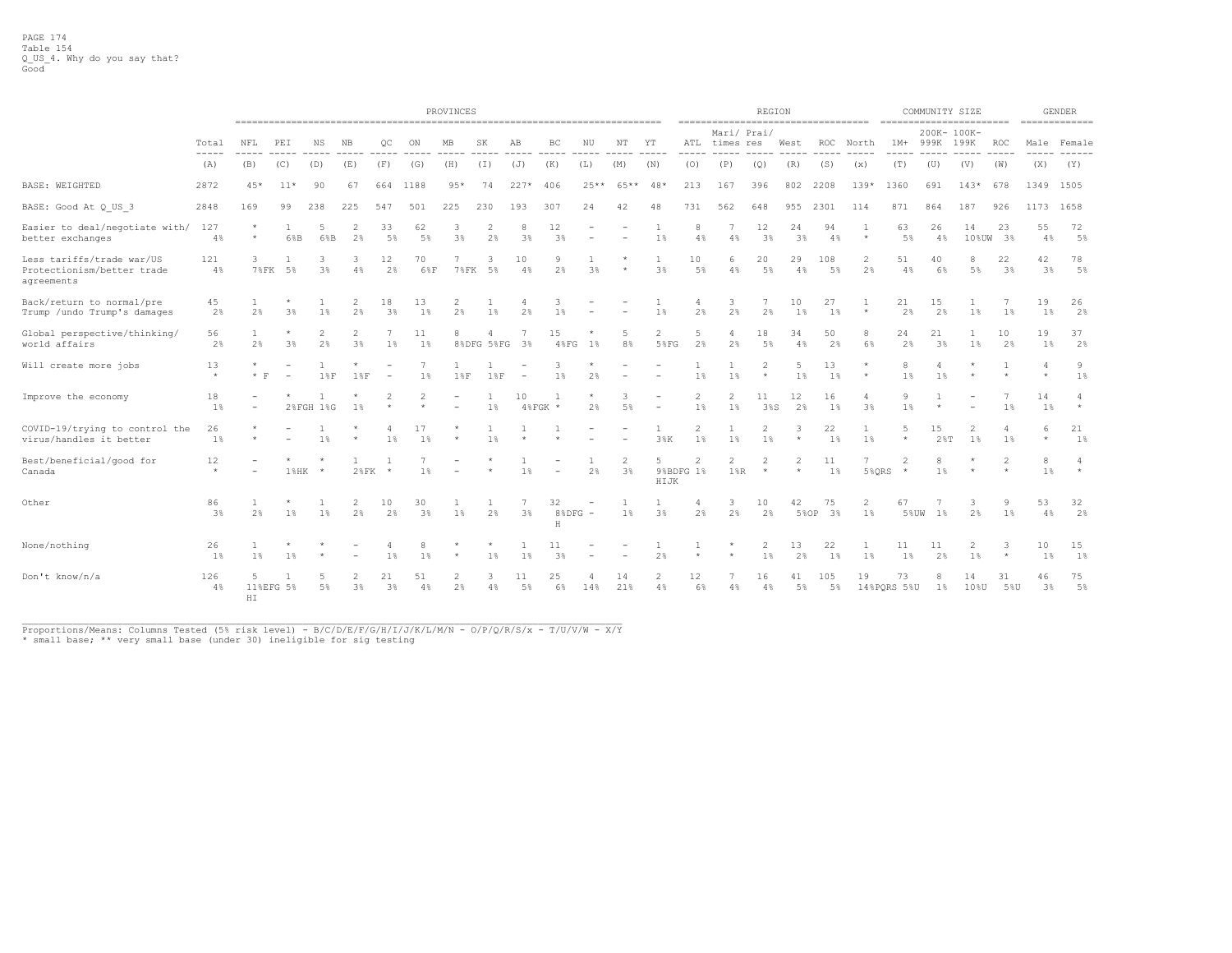|                                                                                                           |                      |                                                                                                      |                      | AGE                  |          |                    |                         |                                     | INDIGENOUS   |                    | ====================================== |              |                | LANGUAGE                         |                     |                      | EDUCATION  |                         |                      |            | INCOME                |                      |                           | INCOME<br>ADEQUACY<br>============= |                     |
|-----------------------------------------------------------------------------------------------------------|----------------------|------------------------------------------------------------------------------------------------------|----------------------|----------------------|----------|--------------------|-------------------------|-------------------------------------|--------------|--------------------|----------------------------------------|--------------|----------------|----------------------------------|---------------------|----------------------|------------|-------------------------|----------------------|------------|-----------------------|----------------------|---------------------------|-------------------------------------|---------------------|
|                                                                                                           | Total                | ------------------------------<br>18-24 25-34 35-44 45-54 55+<br>enous                               |                      |                      |          |                    |                         | Non<br>Indig/ Indig/ First<br>enous | Nation Metis |                    | Inuit                                  | phone        | phone phone    | OС<br>Anglo/ Franco Franco Allo/ | phone               | HS or Some<br>less   | PSE        | Col1/<br>CEGEP          | Uni                  |            | Low Middl Incom Incom | Lower Middl High     |                           | Enough Enoug                        | Not                 |
|                                                                                                           | $- - - -$<br>(A)     | (B)                                                                                                  | (C)                  | (D)                  | (E)      | (F)                | (G)                     | (H)                                 | (I)          | (J)                | (K)                                    | (L)          | (M)            | (N)                              | (0)                 | (P)                  | (Q)        | (R)                     | (S)                  | (T)        | (U)                   | (V)                  | (W)                       | (X)                                 | (Y)                 |
| BASE: Good At Q US 3                                                                                      | 2848                 | 223                                                                                                  | 656                  | 453                  | 452      | 1064               | 333                     | 2515                                | 150          | 147                | 22                                     | 2238         | 529            | 423                              | 67                  | 505                  | 379        | 691                     | 1255                 | 408        | 635                   | 814                  | 697                       | 2140                                | 622                 |
| <b>BASE: WEIGHTED</b>                                                                                     | 2872                 | $377*$                                                                                               | 514                  | 454                  | 459      | 1067               | 132                     | 2739                                | $72*$        | $51*$              | $2**$                                  | 1953         | 597            | 552                              | 298*                | 874                  | 315        | 717                     | 952                  | 464        | 656                   | 798                  | 680                       | 2238                                | 567                 |
| Biden's Character/Personality 1771<br>(Net)                                                               | 62%                  | 147<br>271<br>290<br>302<br>762<br>39%<br>53%<br>64%BC 66%BC 71%BC<br>68<br>127<br>159<br>130<br>306 |                      |                      |          |                    | 70<br>53%               | 1701<br>62%J                        | 41<br>57%    | 23<br>44%          | $\overline{2}$<br>65%                  | 1270<br>65%0 | 385<br>64%0    | 360<br>65%0                      | 104<br>35%          | 556<br>64%           | 205<br>65% | 437<br>61%              | 562<br>59%           | 276<br>59% | 435<br>66%W           | 489<br>61%           | 384<br>56%                | 1379<br>62%                         | 356<br>63%          |
| Anything is better/<br>improvement/can not be worse<br>than Trump/he isn't Trump/<br>Trump is gone        | 790<br>28%           | 18%<br>25%<br>35%BC 28%<br>29%                                                                       |                      |                      |          |                    | 30<br>23%               | 759<br>28%                          | 19<br>27%    | 8<br>15%           | <sup>1</sup><br>46%                    | 617<br>32%MO | 151<br>25%0    | 144<br>26%0                      | 22<br>7%            | 273<br>31%S          | 84<br>27%  | 210<br>29%              | 222<br>23%           | 142<br>31% | 182<br>28%            | 205<br>26%           | 173<br>25%                | 573<br>26%                          | 200<br>35%X         |
| Experienced /qualified/<br>competent/seasoned leader/<br>traditional                                      | 102<br>4%            | 11<br>3 <sup>8</sup>                                                                                 | 14<br>3 <sup>°</sup> | 11<br>2%             | 26<br>6% | 40<br>4%           | $\overline{2}$<br>1%    | 100<br>4%                           | $1\%$        | $1\frac{6}{6}$     | $^{\ast}$<br>7%                        | 71<br>4%     | 12<br>2%       | 12<br>2 <sup>°</sup>             | 17<br>6%            | 21<br>2 <sup>°</sup> | 13<br>4%   | 22<br>3 <sup>8</sup>    | 44<br>5%             | 18<br>4%   | 18<br>3 <sup>°</sup>  | 32<br>4%             | 17<br>2 <sup>°</sup>      | 81<br>4%                            | 17<br>3%            |
| Reasonable/fair/rational/<br>predictable/level headed/<br>common sense/stable                             | 357<br>12%           | 18<br>5%                                                                                             | 39<br>8 <sup>°</sup> | 54<br>12%            | 63       | 183<br>14%BC 17%BC | 9<br>7%                 | 348<br>13%                          | 5<br>7%      | 3<br>6%            | $\star$<br>7%                          | 245<br>13%   | 66<br>11%      | 55<br>10%                        | 39<br>13%           | 78<br>$9\%$          | 41<br>13%  | 91<br>13%               | 145<br>15%P          | 29<br>6%   | 89<br>148T            | 108<br>148T          | 89<br>13%                 | 314<br>14%Y                         | 40<br>$7\%$         |
| Honesty/integrity/sincerity/<br>trust/respect/fairness/will<br>honor/negotiate in good faith/<br>credible | 155<br>$5\%$         | $\star$                                                                                              | $12 \,$<br>2%        | 15<br>3 <sup>°</sup> | 21<br>5% | 106<br>10%BCDE     | 4<br>3%                 | 151<br>6%                           | 2%           | $\mathbf{1}$<br>3% |                                        | 104<br>$5\%$ | 41<br>7%       | 39<br>$7\%$                      | 6<br>2%             | 49<br>6%             | 18<br>6%   | 34<br>$5\%$             | 54<br>6%             | 27<br>6%   | 36<br>6%              | 45<br>6%             | 29<br>4%                  | 116<br>5%                           | 37<br>$6\%$         |
| Intelligent/smart/logical/<br>knowledgeable/educated                                                      | 78<br>3%             | 10<br>3%                                                                                             | 11<br>2%             | 8<br>2%              | 6<br>1%  | 43<br>4%           | $1\%$                   | 76<br>3%                            | $1\%$        | 1%                 |                                        | 51<br>3%     | 25<br>4%       | 25<br>5%                         | $\star$             | 38<br>48S            | 9<br>3%    | 14<br>2%                | 15<br>2%             | 9<br>2%    | 16<br>2%              | 25<br>3%             | 22<br>3%                  | 66<br>3%                            | 10<br>2%            |
| Biden is not racist/<br>homophobic/sexist                                                                 | 9                    |                                                                                                      |                      | 4<br>$1\%$           | $\star$  | 3<br>$\star$       | 1<br>$1\%$              | 9                                   |              | $\mathbf{1}$<br>2% |                                        | 9            | $\overline{1}$ |                                  |                     |                      | 2<br>$1\%$ | $\overline{4}$<br>$1\%$ | 2<br>$\star$         |            | $\mathbf{1}$          | 4<br>$1\%$           | $\overline{2}$<br>$\star$ | 7                                   | 2<br>$\star$        |
| Better communication/<br>communicator/better listener/<br>diplomatic                                      | 68<br>2%             | 2<br>$1\%$                                                                                           | 5<br>1%              | 8<br>2%              | 10<br>2% | 42<br>48C          | 3<br>2%                 | 64<br>2%                            | 1<br>$1\%$   | 3<br>5%            |                                        | 24<br>$1\%$  | 38<br>6%L      | 37<br>7%L                        | 5<br>2 <sup>°</sup> | 21<br>2 <sup>°</sup> | 10<br>3%   | 20<br>3 <sup>°</sup>    | 17<br>2 <sup>°</sup> | 11<br>2%   | 19<br>3%              | 23<br>3%             | 10<br>2%                  | 56<br>3%                            | 9<br>2 <sup>°</sup> |
| Mentally stable/sane/not<br>crazy/normal                                                                  | 90<br>3 <sup>°</sup> | 6<br>$1\%$                                                                                           | 13<br>3%             | 14<br>3%             | 20<br>4% | 37<br>4%           | $\overline{2}$<br>$1\%$ | 89<br>3%                            | 1<br>$1\%$   | 1%                 |                                        | 72<br>4%     | 14<br>2%       | 14<br>3 <sup>°</sup>             | 4<br>$1\%$          | 24<br>3 <sup>°</sup> | 12<br>4%   | 24<br>$3\%$             | 28<br>3 <sup>°</sup> | 5<br>$1\%$ | 24<br>4%              | 31<br>4%             | 23<br>3%                  | 77<br>3%                            | 14<br>2%            |
| Good/positive/better/Biden is<br>a good person/guy/better<br>president                                    | 121<br>4%            | 25<br>21<br>36<br>21<br>18<br>$6\%$<br>2%<br>$7\,$ F<br>5%<br>4%                                     |                      |                      |          |                    |                         | 104<br>13%H<br>$4\%$                | 9<br>12%H    | 13%H               | $6\%$                                  | 94<br>$5\%$  | 22<br>4%       | 22<br>4%                         | 2<br>$1\%$          | 38<br>4%             | 11<br>4%   | 29<br>4%                | 42<br>$4\%$          | 19<br>4%   | 39<br>6%              | 23<br>3 <sup>°</sup> | 30<br>4%                  | 101<br>5%                           | 18<br>3%            |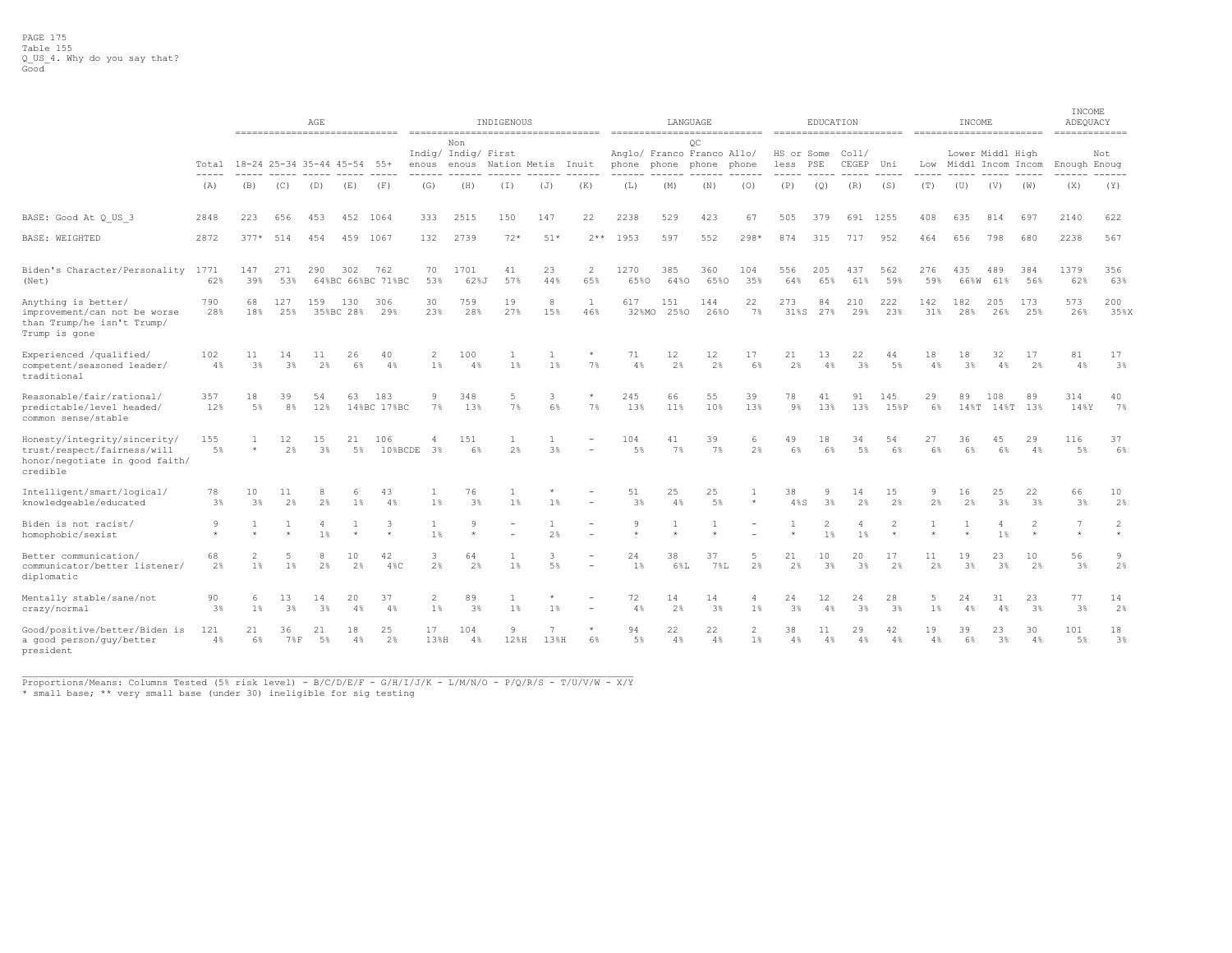|                                                                                                                    |                       |                           | AGE<br>------------------------------- |               |                |                      |                                  |                                     | INDIGENOUS                       |                            | ------------------------------------- |              |                      | LANGUAGE                         | ----------------------------- |                             | EDUCATION                  |                    | ------------------------ |                      | INCOME<br>------------------------ |                      |              | INCOME<br>ADEQUACY<br>============= |                      |
|--------------------------------------------------------------------------------------------------------------------|-----------------------|---------------------------|----------------------------------------|---------------|----------------|----------------------|----------------------------------|-------------------------------------|----------------------------------|----------------------------|---------------------------------------|--------------|----------------------|----------------------------------|-------------------------------|-----------------------------|----------------------------|--------------------|--------------------------|----------------------|------------------------------------|----------------------|--------------|-------------------------------------|----------------------|
|                                                                                                                    | Total                 | 18-24 25-34 35-44 45-54   |                                        |               |                | 55+                  | enous                            | Non<br>Indig/ Indig/ First<br>enous | Nation Metis                     |                            | Inuit                                 | phone        | phone phone          | ОC<br>Anglo/ Franco Franco Allo/ | phone                         | HS or Some<br>less PSE      |                            | Col1/<br>CEGEP Uni |                          |                      | Low Middl Incom Incom              | Lower Middl High     |              | Enough Enoug                        | Not                  |
|                                                                                                                    | $\frac{1}{2}$<br>(A)  | (B)                       | (C)                                    | (D)           | (E)            | ----<br>(F)          | -----<br>(G)                     | (H)                                 | (T)                              | (J)                        | (K)                                   | (L)          | (M)                  | (N)                              | (0)                           | (P)                         | (Q)                        | (R)                | (S)                      | (T)                  | (U)                                | (V)                  | (W)          | (X)                                 | ------<br>(Y)        |
| BASE: WEIGHTED                                                                                                     | 2872                  | $377*$                    | 514                                    | 454           | 459            | 1067                 | 132                              | 2739                                | $72*$                            | $51*$                      | $2**$                                 | 1953         | 597                  | 552                              | $298*$                        | 874                         | 315                        | 717                | 952                      | 464                  | 656                                | 798                  | 680          | 2238                                | 567                  |
| BASE: Good At Q US 3                                                                                               | 2848                  | 223                       | 656                                    | 453           | 452            | 1064                 | 333                              | 2515                                | 150                              | 147                        | 22                                    | 2238         | 529                  | 423                              | 67                            | 505                         | 379                        | 691                | 1255                     | 408                  | 635                                | 814                  | 697          | 2140                                | 622                  |
| Less confrontation/tension/<br>chaos/no bullying/calmer/<br>peaceful                                               | 52<br>2 <sup>°</sup>  | $\overline{2}$<br>$\star$ | $1\%$                                  | 2%            | 21             | 16<br>5%CF 1%        | $\overline{2}$<br>1%             | 51<br>2%                            | $\overline{2}$<br>$2\frac{a}{b}$ |                            |                                       | 35<br>2%     | 11<br>2 <sup>°</sup> | 8<br>$1\%$                       | 6<br>2%                       | 10<br>$1\%$                 | 9<br>3%                    | 10<br>1%           | 24<br>3 <sup>°</sup>     | 4<br>$1\%$           | 13<br>2 <sup>°</sup>               | 13<br>2%             | 14<br>2%     | 37<br>2%                            | 13<br>2 <sup>°</sup> |
| Friendly/friendship/cordial/<br>neighborly/allies                                                                  | 55<br>2%              |                           | 10<br>2%                               | 6<br>$1\%$    | 10<br>2%       | 28<br>3 <sup>8</sup> | $\star$                          | 55<br>2%                            |                                  |                            |                                       | 28<br>$1\%$  | 15<br>2%             | 13<br>2%                         | 13<br>4%                      | 19<br>2 <sup>°</sup>        | 9<br>3%                    | 9<br>$1\%$         | 19<br>2%                 | 8<br>2%              | 24<br>$4\%W$                       | 20<br>3%W            | 3<br>$\star$ | 37<br>2%                            | 18<br>3%             |
| Science based/trusts science                                                                                       | 8                     |                           |                                        |               | 1 <sup>°</sup> | 3                    |                                  |                                     |                                  |                            |                                       |              |                      |                                  |                               |                             |                            |                    | 6<br>1 <sup>°</sup>      |                      |                                    |                      |              | 5                                   | 2                    |
| Compassion/caring/considerate/<br>empathetic/humane/moral values                                                   | 70<br>2%              | 9<br>2%                   | 8<br>2%                                | 5<br>$1\%$    | 4<br>$1\%$     | 44<br>4%DE           | 5<br>4%                          | 66<br>2%                            | 4<br>5%                          | 2%                         |                                       | 52<br>3%     | 17<br>3 <sup>°</sup> | 17<br>3 <sup>°</sup>             | $\star$                       | 43<br>$5$ <sub>8</sub> $RS$ | 5<br>$1\%$                 | 10<br>$1\%$        | 13<br>1%                 | 22<br>5%W            | 17<br>3 <sup>°</sup>               | 21<br>3 <sup>°</sup> | -6<br>1%     | 57<br>3%                            | 13<br>2%             |
| Other (Net)                                                                                                        | 1082<br>38%           | 195                       | 219<br>52%DF 43%F                      | 157<br>34%    | 174<br>38%     | 338<br>32%           | 54<br>41%                        | 1028<br>38%                         | 24<br>33%                        | 30<br>$58$ <sup>8</sup> HI | 1<br>22%                              | 722<br>37%   | 206<br>35%           | 189<br>34%                       | 139<br>47%                    | 268<br>31%                  | 116<br>37%                 | 281<br>39%         | 414<br>43%P              | 173<br>37%           | 203<br>31%                         | 310<br>39%           | 304<br>45%U  | 831<br>37%                          | 217<br>38%           |
| Similar agendas/values/<br>Democrats and Liberals<br>typically get along/more in<br>line with Canada/compatibility | 215<br>7%             | 2.4<br>6%                 | 69<br>13%F                             | 37<br>8%      | 37<br>8%       | 48<br>5%             | 8<br>$6\%$                       | 207<br>8 <sup>°</sup>               | 6<br>8%                          | 3<br>5%                    | $\star$<br>2 <sup>°</sup>             | 134<br>$7\%$ | 33<br>6%             | 28<br>$5\%$                      | 47<br>16%MN                   | 26<br>3%                    | 23<br>78P                  | 65                 | 100<br>9%P 10%P          | 23<br>5%             | 34<br>5%                           | 75<br>$9\%$          | 73<br>11%U   | 151<br>7%                           | 60<br>11%            |
| Environmentalist/<br>environmentally focused                                                                       | 112<br>4%             | 13<br>3 <sup>8</sup>      | 21<br>4%                               | 30<br>$7\,$ F | 18<br>4%       | 30<br>3%             | $\mathfrak{D}$<br>1 <sup>8</sup> | 110<br>4%                           | $\star$                          | 3%                         | $\ast$<br>3 <sup>°</sup>              | 70<br>4%     | 18<br>3 <sup>°</sup> | 17<br>3 <sup>°</sup>             | 21<br>7%                      | 14<br>2%                    | 11<br>4%                   | 29<br>4%           | 57<br>6%P                | 20.<br>4%            | 27<br>4%                           | 29<br>4%             | 27<br>4%     | 88<br>4%                            | 19<br>3%             |
| Open to trade/open minded/open<br>to relations/openness/more<br>willing to co-operate                              | 240<br>8 <sup>°</sup> | 29<br>8%                  | 47<br>98D                              | 17<br>$4\%$   | 43             | 104<br>9%D 10%D      | 3<br>2%                          | 238<br>9%GI                         | $\star$                          | 3<br>5%                    |                                       | 145<br>$7\%$ | 72<br>12%L           | 68<br>12%L                       | 19<br>6%                      | 66<br>8 <sup>°</sup>        | 16<br>5%                   | 67<br>$9\%$        | 92<br>10%                | 36<br>8 <sup>°</sup> | 37<br>6%                           | 74<br>9%             | 60<br>9%     | 191<br>9%                           | 31<br>6%             |
| Instinct/gut feeling                                                                                               | 49<br>2%              | 12<br>$3\%$               | 10<br>2%                               | 7<br>2%       |                | 19<br>2%             | 9<br>$7\%H$                      | 40<br>$1\%$                         | 5<br>7%H                         | $7\%H$                     | $\star$<br>12%                        | 38<br>2%     | 10<br>2%             | 9<br>2%                          |                               | 29<br>3 <sup>8</sup>        | 3<br>$1\%$                 | 8<br>$1\%$         | 10<br>$1\%$              | 13<br>3%             | 9<br>$1\%$                         | 12<br>2%             | 11<br>2%     | 34<br>2%                            | 14<br>2%             |
| Leaders already have a<br>relationship/mutual respect/<br>will get along better                                    | 128<br>4%             | 38<br>108F                | 24<br>5%                               | 26<br>6%F     | 4%             | 24<br>2 <sup>8</sup> | 8<br>6%                          | 120<br>4%                           | 4<br>$5\%$                       | 8 <sup>°</sup>             | $\star$<br>4%                         | 94<br>5%     | 17<br>3 <sup>°</sup> | 15<br>3 <sup>°</sup>             | 17<br>6%                      | 41<br>.5%                   | 24<br>$8\,$ <sub>8</sub> R | 13<br>2%           | 50<br>5%R                | 36<br>$8 - W$        | 25<br>4%                           | 32<br>4%             | 19<br>3%     | 100<br>4%                           | 22<br>$4\%$          |
| Change is good/something new                                                                                       | 28<br>$1\frac{6}{6}$  | 2<br>$\star$              | 10<br>2%                               | $1\%$         | $1\%$          | 8<br>$1\%$           | $\overline{2}$<br>1 <sup>8</sup> | 26<br>$1\%$                         |                                  | 2%                         |                                       | 17<br>$1\%$  | $1\%$                | 7<br>$1\%$                       | $\sim$                        | $1\%$                       | $1\%$                      |                    | 11<br>1%                 | $1\%$                | 5<br>$1\%$                         | 13<br>2%             | $1\%$        | 13<br>$1\%$                         | 14<br>3%X            |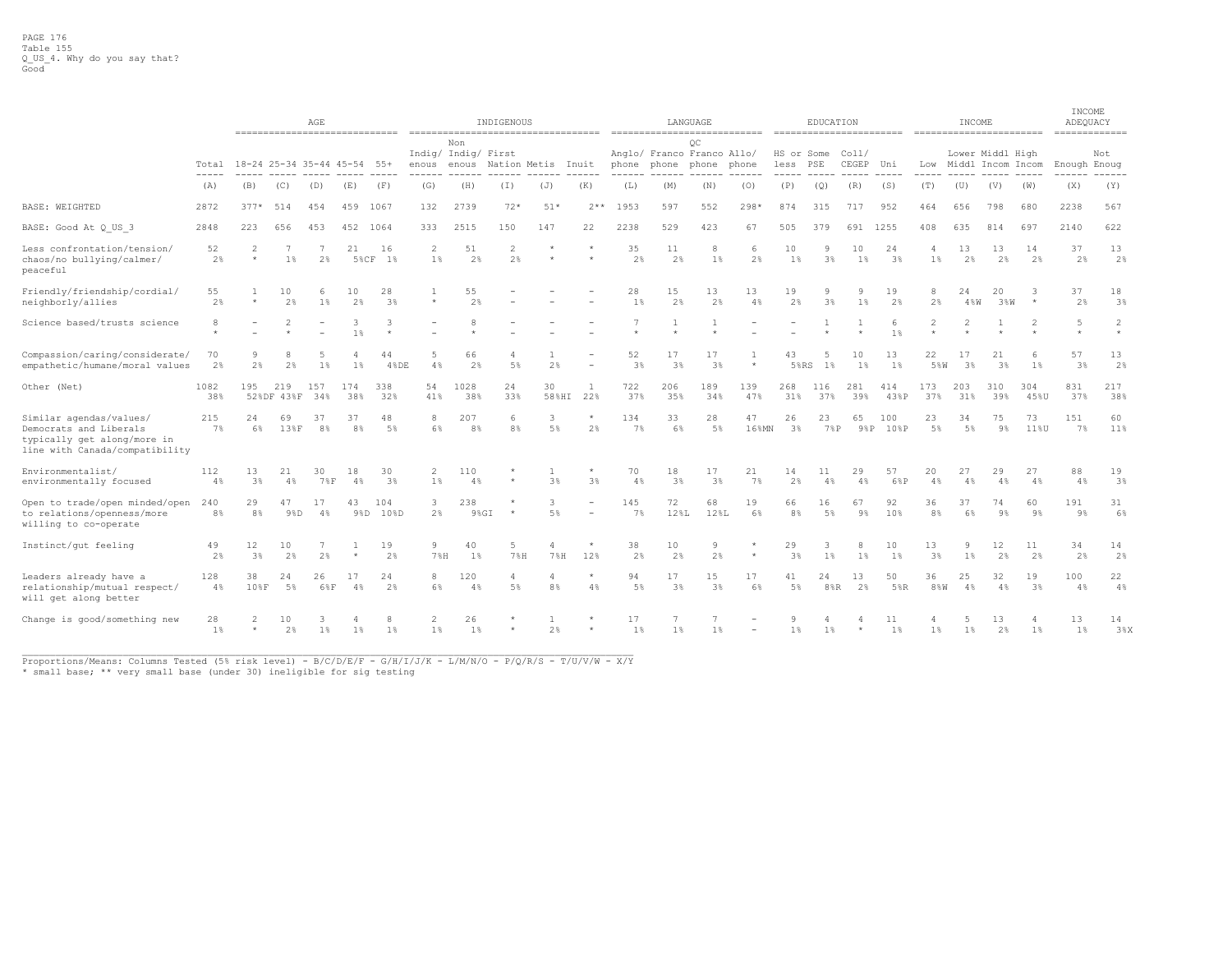|                                                                       |                                                                                                                                                                                                                                                                                                                                                                                                     | ------------------------------- |                            | AGE       |             |                                      |                                      |              | INDIGENOUS<br>------------------------------------ |            |                           |                      |                   | LANGUAGE<br>----------------------------- |                      |                    | EDUCATION  |                | ========================= |                     | INCOME<br>------------------------- |                  |                      | INCOME<br>ADEQUACY<br>============= |                           |
|-----------------------------------------------------------------------|-----------------------------------------------------------------------------------------------------------------------------------------------------------------------------------------------------------------------------------------------------------------------------------------------------------------------------------------------------------------------------------------------------|---------------------------------|----------------------------|-----------|-------------|--------------------------------------|--------------------------------------|--------------|----------------------------------------------------|------------|---------------------------|----------------------|-------------------|-------------------------------------------|----------------------|--------------------|------------|----------------|---------------------------|---------------------|-------------------------------------|------------------|----------------------|-------------------------------------|---------------------------|
|                                                                       | Total                                                                                                                                                                                                                                                                                                                                                                                               | 18-24 25-34 35-44 45-54 55+     |                            |           |             |                                      | Indig/ Indig/ First<br>enous         | Non<br>enous | Nation Metis Inuit                                 |            |                           |                      | phone phone phone | OC<br>Anglo/ Franco Franco Allo/          | phone                | HS or Some<br>less | PSE        | Col1/<br>CEGEP | Uni                       |                     | Low Middl Incom Incom               | Lower Middl High |                      | Enough Enoug                        | Not                       |
|                                                                       | $\frac{1}{2} \frac{1}{2} \frac{1}{2} \frac{1}{2} \frac{1}{2} \frac{1}{2} \frac{1}{2} \frac{1}{2} \frac{1}{2} \frac{1}{2} \frac{1}{2} \frac{1}{2} \frac{1}{2} \frac{1}{2} \frac{1}{2} \frac{1}{2} \frac{1}{2} \frac{1}{2} \frac{1}{2} \frac{1}{2} \frac{1}{2} \frac{1}{2} \frac{1}{2} \frac{1}{2} \frac{1}{2} \frac{1}{2} \frac{1}{2} \frac{1}{2} \frac{1}{2} \frac{1}{2} \frac{1}{2} \frac{$<br>(A) | (B)                             | (C)                        | (D)       | (E)         | $\cdots \cdots \cdots \cdots$<br>(F) | $\cdots \cdots \cdots \cdots$<br>(G) | (H)          | (I)                                                | (J)        | (K)                       | (L)                  | (M)               | (N)                                       | (0)                  | ----<br>(P)        | (Q)        | (R)            | -----<br>(S)              | -----<br>(T)        | (U)                                 | (V)              | (W)                  | ------<br>(X)                       | ------<br>(Y)             |
| <b>BASE: WEIGHTED</b>                                                 | 2872                                                                                                                                                                                                                                                                                                                                                                                                | $377*$                          | 514                        | 454       | 459         | 1067                                 | 132                                  | 2739         | $72*$                                              | $51*$      | $2**$                     | 1953                 | 597               | 552                                       | $298*$               | 874                | 315        | 717            | 952                       | 464                 | 656                                 | 798              | 680                  | 2238                                | 567                       |
| BASE: Good At Q US 3                                                  | 2848                                                                                                                                                                                                                                                                                                                                                                                                | 223                             | 656                        | 453       | 452         | 1064                                 | 333                                  | 2515         | 150                                                | 147        | 22                        | 2238                 | 529               | 423                                       | 67                   | 505                | 379        | 691            | 1255                      | 408                 | 635                                 | 814              | 697                  | 2140                                | 622                       |
| Easier to deal/negotiate with/<br>better exchanges                    | 127<br>4%                                                                                                                                                                                                                                                                                                                                                                                           | 11<br>3 <sup>°</sup>            | 23<br>4%                   | 11<br>2%  | 30<br>7%D   | 51<br>5%                             | 6<br>4%                              | 121<br>4%    | 2<br>3 <sup>°</sup>                                | -4<br>7%   |                           | 73<br>4%             | 29<br>5%          | 28<br>5%                                  | 25<br>8 <sup>°</sup> | 23<br>3%           | 6<br>2%    | 57             | 41<br>8%PQS 4%            | 22<br>5%            | 24<br>4%                            | 44<br>5%         | 30<br>4%             | 93<br>4%                            | 33<br>6%                  |
| Less tariffs/trade war/US<br>Protectionism/better trade<br>agreements | 121<br>4%                                                                                                                                                                                                                                                                                                                                                                                           | 39<br>10%F                      | 18<br>3 <sup>8</sup>       | 22<br>5%  | 16<br>$4\%$ | 26<br>2%                             | 4%                                   | 116<br>4%    | 3<br>4%                                            | 2<br>4%    | $\overline{\phantom{m}}$  | 87<br>$4$ % $MN$     | 11<br>2%          | 9<br>2%                                   | 24<br>8 <sup>°</sup> | 26<br>3%           | 13<br>4%   | 46<br>6%       | 36<br>$4\%$               | 8<br>2%             | 14<br>2%                            | 32<br>4%         | 62<br>9%TUV          | 109<br>5%                           | 11<br>2%                  |
| Back/return to normal/pre<br>Trump /undo Trump's damages              | 45<br>2%                                                                                                                                                                                                                                                                                                                                                                                            | $1\%$                           | $1\%$                      | 1%        | $1\%$       | 27<br>3 <sup>°</sup>                 | $1\%$                                | 44<br>2%     | $\overline{\phantom{0}}$                           | 2%         |                           | 34<br>2%             | 11<br>2%          | 10<br>2%                                  |                      | 12<br>1%           | 11<br>4%   | 9<br>1%        | 13<br>1%                  | 2%                  | 9<br>1%                             | 12<br>$1\%$      | 10<br>$1\%$          | 33<br>$1\%$                         | 12<br>2%                  |
| Global perspective/thinking/<br>world affairs                         | 56<br>2%                                                                                                                                                                                                                                                                                                                                                                                            | 12<br>3 <sup>8</sup>            | 11<br>2 <sup>°</sup>       | 7<br>2%   | 11<br>2%    | 14<br>1%                             | 3<br>3%                              | 53<br>2%     | $\overline{c}$<br>2 <sup>°</sup>                   | 2<br>3%    | $\star$<br>2%             | 40<br>2%             | 6<br>$1\%$        | 6<br>$1\%$                                | 10<br>3 <sup>°</sup> | 13<br>$1\%$        | 6<br>$2\%$ | 9<br>1%        | 29<br>3 <sup>°</sup>      | -5<br>1%            | 15<br>2%                            | 20<br>2%         | 13<br>2 <sup>°</sup> | 39<br>2%                            | 16<br>3%                  |
| Will create more jobs                                                 | 13<br>$\star$                                                                                                                                                                                                                                                                                                                                                                                       |                                 | 4<br>18F                   | $1\%$     | 3<br>$1\%$  |                                      |                                      | 13           | $\overline{\phantom{0}}$                           |            |                           | 13<br>$1\%$          |                   |                                           |                      |                    | 3<br>$1\%$ | 4<br>$1\%$     | 5<br>$\star$              | 2                   | 3                                   |                  | -5<br>1 <sup>°</sup> | 11<br>$\star$                       | $\overline{c}$<br>$\star$ |
| Improve the economy                                                   | 18<br>1%                                                                                                                                                                                                                                                                                                                                                                                            | 1 <sup>8</sup>                  | 3<br>1 <sup>8</sup>        | $2$ $R$ F |             |                                      |                                      | 18<br>1%     | $\star$                                            |            |                           | 10<br>1%             | 2                 | $\overline{c}$                            | 6<br>2%              | 5<br>1%            | 6<br>2%    | 3              | 3                         |                     |                                     | 1%               | 12<br>2%             | 17<br>1%                            | 1<br>$\star$              |
| COVID-19/trying to control the<br>virus/handles it better             | 26<br>$1\%$                                                                                                                                                                                                                                                                                                                                                                                         | 10<br>3 <sup>8</sup>            | $1\%$                      | 1%        | 1%          |                                      |                                      | 26<br>$1\%$  |                                                    |            |                           | 23<br>$1\%$          | 3<br>$1\%$        | 3<br>1 <sup>8</sup>                       |                      | 11<br>$1\%$        | 3<br>$1\%$ | $\star$        | 9<br>$1\%$                | $1\%$               | 1 <sup>8</sup>                      | 1%               | -4<br>$1\%$          | 23<br>$1\%$                         | 3<br>$1\%$                |
| Best/beneficial/good for<br>Canada                                    | 12<br>$\star$                                                                                                                                                                                                                                                                                                                                                                                       | 9<br>2%                         |                            |           |             | $\star$                              | 10<br>$8\%H$                         | 2<br>$\star$ | $\overline{2}$<br>$2$ <sup>8</sup> H               | Q<br>17%HI | $\star$<br>2 <sup>°</sup> | 10<br>1 <sup>°</sup> | 2<br>$\star$      |                                           |                      | 11<br>1%           |            |                | $\star$                   | 8<br>2 <sup>°</sup> |                                     |                  |                      | 11<br>$\rightarrow$                 | $\overline{c}$<br>$\star$ |
| Other                                                                 | 86<br>3%                                                                                                                                                                                                                                                                                                                                                                                            | 29<br>8%DE                      | 19<br>4%                   | $1\%$     | $1\%$       | 28<br>3%                             | $5\%$                                | 79<br>3%     | 3<br>4%                                            | 6%         | $\qquad \qquad -$         | 53<br>3%             | 8<br>$1\%$        | $1\%$                                     | 25<br>8%MN           | 42<br>5%R          | 6<br>2%    | $1\%$          | 31<br>3%R                 | 14<br>3%            | 27<br>4%                            | 30<br>4%         | 15<br>2%             | 77<br>3%                            | 9<br>2%                   |
| None/nothing                                                          | 26<br>$1\%$                                                                                                                                                                                                                                                                                                                                                                                         | 10<br>3 <sup>8</sup>            | $1\%$                      |           | 3<br>$1\%$  | 6<br>$1\%$                           | $\star$                              | 25<br>$1\%$  | $\star$<br>$1\%$                                   | -41        |                           | 22<br>$1\%$          | 4<br>$1\%$        | 4<br>$1\%$                                |                      | 17<br>2%           |            | 4<br>1%        | 4<br>$\star$              | 2%                  | 10<br>2%                            | 2<br>$\star$     | 3<br>$\star$         | 25<br>$1\%$                         | $\star$<br>$\star$        |
| Don't know/n/a                                                        | 126<br>$4\%$                                                                                                                                                                                                                                                                                                                                                                                        | 8.5F                            | 36<br>$7\,$ <sub>8</sub> F | 27<br>68F | 22<br>58F   | 11<br>$1\%$                          | 10<br>8%                             | 116<br>4%    | 8<br>11%H                                          | 3%         | $\star$<br>16%            | 70<br>4%             | 19<br>$3\%$       | 15<br>3%                                  | 38<br>13%LMN         | 5%                 | 12<br>4%   | 35<br>5%       | 32<br>3 <sup>°</sup>      | 29<br>6%            | 18<br>$3\frac{6}{3}$                | 31<br>4%         | 41<br>6%             | 102<br>$5\%$                        | 22<br>4%                  |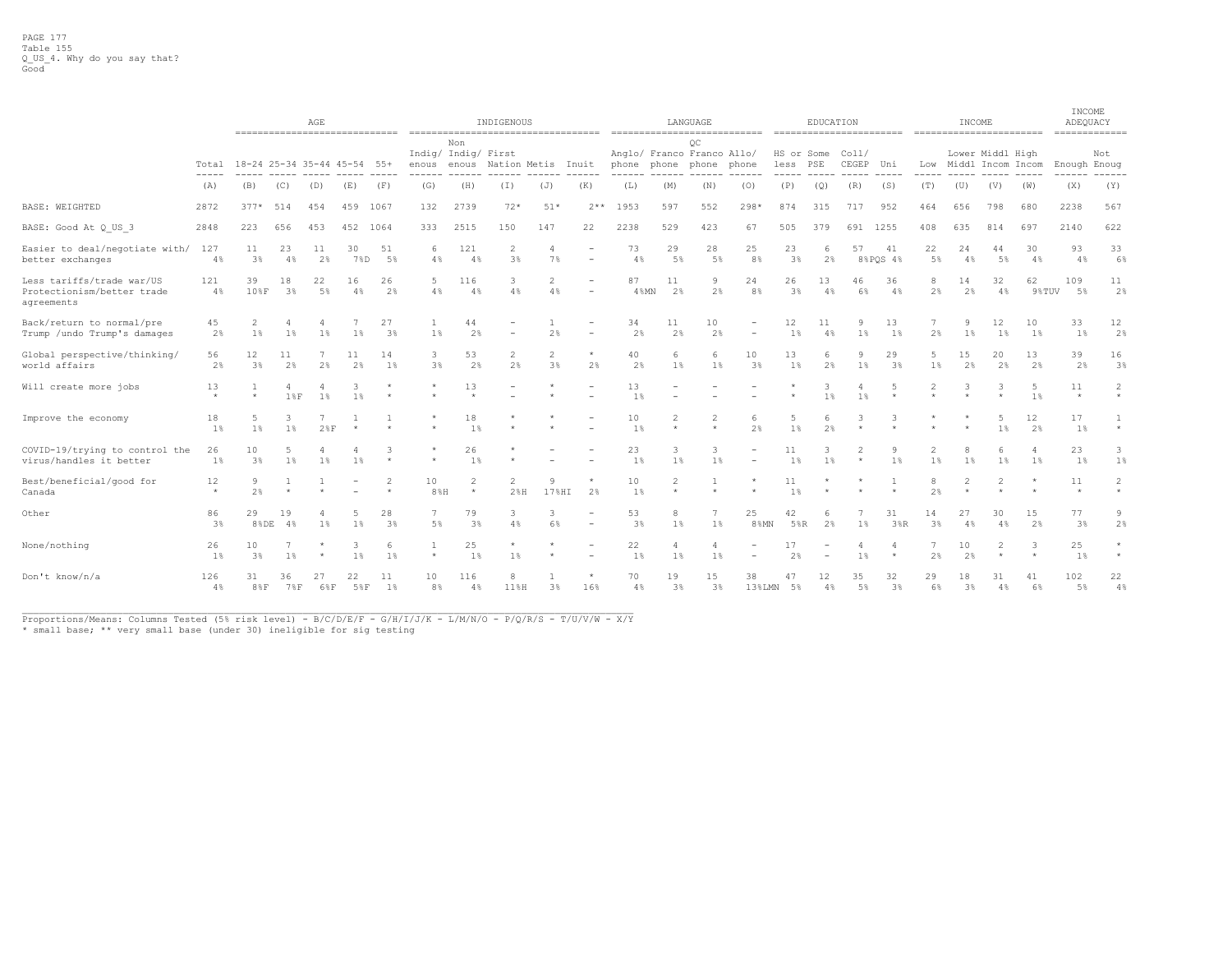|                                                                                                           |                        |                |             | IMMIGRANT BACKGROUND |                                                            |             |                      | RACE                                       |                         |                                          | JOB                  | SECURITY<br>$=$ = = = = = = = = = = = |                           | PANDEMIC<br>=====================     |                      |              |                      |                |                      | FEDERAL PARTY SUPPORT |                       |                         |                                | IDEOLOGY             |                 |                      | SATISFACTION<br>============= |
|-----------------------------------------------------------------------------------------------------------|------------------------|----------------|-------------|----------------------|------------------------------------------------------------|-------------|----------------------|--------------------------------------------|-------------------------|------------------------------------------|----------------------|---------------------------------------|---------------------------|---------------------------------------|----------------------|--------------|----------------------|----------------|----------------------|-----------------------|-----------------------|-------------------------|--------------------------------|----------------------|-----------------|----------------------|-------------------------------|
|                                                                                                           | Total<br>$\frac{1}{2}$ | 1st<br>qen     | 2nd<br>qen  | 3rd                  | -------------------------<br>Recent<br>Immi/<br>gen+ grant |             |                      | Racia South Chin/<br>White lized Asian ese |                         | -------------------------------<br>Black | ied                  | Not<br>Worr/ Worr/<br>ied             | great some                | Affect Affect<br>extent extent Affect | Not                  | Libe/<br>ral | Cons                 | NDP            | BO                   | GRP                   | $_{\rm PPC}$          | Other<br>Unde/<br>cided | ------------------<br>Left dle | Mid/                 | Right           |                      | Sati/ Dissat/<br>sfied isfied |
|                                                                                                           | (A)                    | ------<br>(B)  | (C)         | (D)                  | (E)                                                        | (F)         | (G)                  | (H)                                        | (T)                     | (J)                                      | (K)                  | (L)                                   | (M)                       | (N)                                   | (0)                  | (P)          | (Q)                  | (R)            | (S)                  | (T)                   | (U)                   | (V)                     | (W)                            | (X)                  | (Y)             | (Z)                  | (a)                           |
| BASE: Good At Q US 3                                                                                      | 2848                   | 357            | 450         | 2026                 | 103                                                        | 2161        | 332                  | 66                                         | 102                     | 40                                       | 1361                 | 1360                                  | 885                       | 1353                                  | 569                  | 1094         | 395                  | 621            | 133                  | 238                   | 21                    | 346                     | 726                            | 1431                 | 216             | 1610                 | 1003                          |
| BASE: WEIGHTED                                                                                            | 2872                   | 647            | 514         | 1700                 | $136*$                                                     | 2080        | 636                  |                                            | $163**206*$             |                                          | $67**$ 1399          | 1332                                  | 960                       | 1274                                  | 589                  | 1110         | 431                  | 546            | $183*$               | $211*$                |                       | $20**372$               | 654                            | 1503                 | $267*$          | 1482                 | 1122                          |
| Biden's Character/Personality 1771<br>(Net)                                                               | 62%                    | 315<br>49%     | 317         | 1134<br>62%B 67%BE   | 65<br>47%                                                  | 1413        | 271<br>68%GI 43%     | 71<br>44%                                  | 82<br>40%               | 36<br>53%                                | 816<br>58%           | 863<br>65%K                           | 541<br>56%                | 838<br>66%M                           | 376<br>64%           | 649<br>58%   | 267<br>62%           | 331<br>61%     | 126<br>69%           | 138<br>66%            | 10<br>53%             | 249<br>67%              | 407<br>62%Y                    | 976                  | 111<br>65%Y 42% | 921<br>62%           | 696<br>62%                    |
| Anything is better/<br>improvement/can not be worse<br>than Trump/he isn't Trump/<br>Trump is gone        | 790<br>28%             | 117<br>18%     | 146<br>28%B | 525<br>31%BE         | 21<br>15%                                                  | 661         | 95<br>32%GI 15%      | 28<br>17%                                  | 31<br>15%               | 8<br>12%                                 | 387<br>28%           | 359<br>27%                            | 260<br>27%                | 372<br>29%                            | 148<br>25%           | 290<br>26%   | 127<br>29%           | 148<br>27%     | 51<br>28%            | 61<br>29%             | $\overline{4}$<br>22% | 108<br>29%              | 165<br>25%                     | 444<br>30%Y          | 45<br>17%       | 379<br>26%           | 351<br>31%                    |
| Experienced /qualified/<br>competent/seasoned leader/<br>traditional                                      | 102<br>4%              | 29<br>5%       | 21<br>4%    | 49<br>3 <sup>°</sup> | 4<br>3%                                                    | 77<br>4%    | 17<br>3 <sup>8</sup> | 3<br>2%                                    | 9<br>5%                 |                                          | 47<br>3 <sup>8</sup> | 45<br>3 <sup>°</sup>                  | 40<br>4%                  | 44<br>3 <sup>°</sup>                  | 17<br>3 <sup>°</sup> | 41<br>4%     | 2%                   | 18<br>3%       | 4%                   | 6<br>$3\frac{a}{b}$   | 5%                    | 22<br>6%0               | 30<br>$5\%$                    | 53<br>4%             | 6<br>2%         | 67<br>4%             | 33<br>3%                      |
| Reasonable/fair/rational/<br>predictable/level headed/<br>common sense/stable                             | 357<br>12%             | 89<br>14%      | 71<br>14%   | 197<br>12%           | 14<br>11%                                                  | 279<br>13%  | 66<br>10%            | $12 \overline{ }$<br>7%                    | 31<br>15%               | 9<br>13%                                 | 141<br>10%           | 196<br>15%K                           | 87<br>9 <sup>°</sup>      | 200<br>16%M                           | 68<br>12%            | 150<br>14%   | 52<br>12%            | 73<br>13%      | 15<br>8 <sup>°</sup> | 30<br>14%             |                       | 37<br>10%               | 115<br>18%Y                    | 208<br>14%Y          | 3<br>$1\%$      | 205<br>14%           | 115<br>10%                    |
| Honesty/integrity/sincerity/<br>trust/respect/fairness/will<br>honor/negotiate in good faith/<br>credible | 155<br>$5\%$           | 36<br>5%       | 28<br>$5\%$ | 91<br>5%             | $\overline{4}$<br>$3\frac{6}{5}$                           | 130<br>6%   | 21<br>3%             | $1\%$                                      | 3<br>$1\%$              | 8<br>12%                                 | 62<br>4%             | 87<br>7%                              | 46<br>$5\%$               | 63<br>$5\%$                           | 45<br>8 <sup>°</sup> | 59<br>$5\%$  | 23<br>$5\%$          | 21<br>4%       | 12<br>6%             | 10<br>$5\%$           | 2<br>12%              | 27<br>$7\%$             | 39<br>6%                       | 87<br>6%             | 14<br>5%        | 80<br>$5\%$          | 62<br>$5\%$                   |
| Intelligent/smart/logical/<br>knowledgeable/educated                                                      | 78<br>3%               | 7<br>$1\%$     | 22<br>4%    | 49<br>3%             | 2<br>$1\%$                                                 | 68<br>$3\%$ | $1\%$                | 3%                                         | $\sim$                  | $1\%$                                    | 26<br>2 <sup>°</sup> | 51<br>4%                              | 15<br>2 <sup>°</sup>      | 41<br>3 <sup>°</sup>                  | 21<br>4%             | 25<br>2%     | 9<br>$2\frac{6}{3}$  | 15<br>3%       | 2<br>$1\%$           | 11<br>5%              |                       | 16<br>4%                | 13<br>2%                       | 44<br>3%             | 3%              | 47<br>3%             | 24<br>2%                      |
| Biden is not racist/<br>homophobic/sexist                                                                 | 9                      | $\overline{2}$ |             |                      |                                                            |             |                      |                                            |                         |                                          |                      |                                       | $\overline{2}$<br>$\star$ | 8<br>1%                               |                      |              | $\overline{2}$       | 1%             |                      |                       |                       |                         | 6<br>1%                        | 3                    |                 | 3                    | -5                            |
| Better communication/<br>communicator/better listener/<br>diplomatic                                      | 68<br>2%               | 6<br>$1\%$     | $1\%$       | 55<br>3%             | 3<br>2%                                                    | 58<br>3%    | $1\%$                |                                            |                         |                                          | 28<br>2%             | 37<br>3 <sup>°</sup>                  | 19<br>2 <sup>°</sup>      | 29<br>2%                              | 19<br>3 <sup>°</sup> | 24<br>2%     | 9<br>$2\frac{6}{3}$  | 2 <sup>°</sup> | 14<br>T              | 8%PQR 1%              |                       | 11<br>3 <sup>°</sup>    | 19<br>3 <sup>°</sup>           | 32<br>2 <sup>°</sup> | 2<br>$1\%$      | 30<br>2 <sup>°</sup> | 32<br>3%                      |
| Mentally stable/sane/not<br>crazy/normal                                                                  | 90<br>3 <sup>8</sup>   | 7<br>$1\%$     | 19<br>4%    | 65<br>4%             | 1<br>$1\%$                                                 | 82<br>4%    | -6<br>$1\%$          |                                            | $\overline{c}$<br>$1\%$ |                                          | 39<br>3 <sup>°</sup> | 47<br>4%                              | 25<br>3 <sup>8</sup>      | 49<br>4%                              | 16<br>3 <sup>°</sup> | 23<br>2%     | 13<br>$3\frac{6}{3}$ | 23<br>4%       | 5<br>3 <sup>°</sup>  | 10<br>$5\%$           | $1\%$                 | 15<br>4%                | 27<br>$4\%$                    | 47<br>3 <sup>°</sup> | 3<br>$1\%$      | 50<br>3%             | 31<br>3%                      |
| Good/positive/better/Biden is<br>a good person/guy/better<br>president                                    | 121<br>4%              | 21<br>$3\%$    | 23<br>$4\%$ | 75<br>$4\%$          | 14<br>10%                                                  | 71<br>$3\%$ | 32<br>$5\%$          | 8<br>$5\%$                                 | $3\%$                   | $4\%$                                    | 74<br>$5\%$          | 45<br>3 <sup>°</sup>                  | 50<br>5%                  | 48<br>4%                              | 21<br>4%             | 46<br>4%     | 25<br>6%             | 23<br>4%       | 11<br>6%             | 4<br>2%               | $1\%$                 | 12<br>$3\%$             | 15<br>2%                       | 57<br>4%             | 27<br>$10$ %WX  | 77<br>5%             | 35<br>3%                      |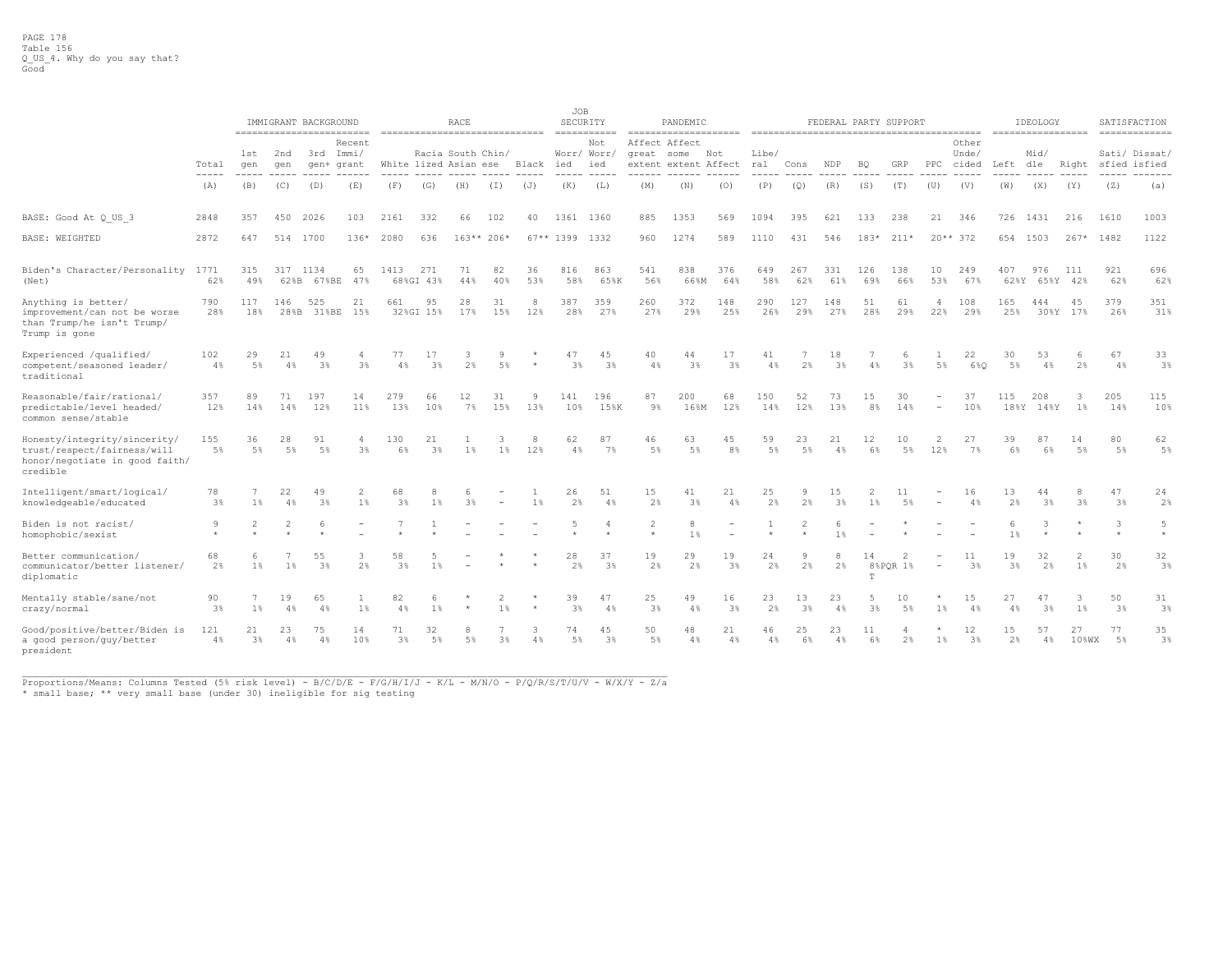|                                                                                                                    |                                     |                                                                                                                                                                                                                                                                                                                                                                                                            |                  | IMMIGRANT BACKGROUND  | -------------------------         |                      | -------------------------------            | RACE                 |               |                      | JOB<br>SECURITY       | -----------                               | ---------------------                                         | PANDEMIC              |                       |                       |                      | FEDERAL PARTY SUPPORT |                    |                      |                |                                      |                      | IDEOLOGY             | ------------------     |                      | SATISFACTION<br>==============                   |
|--------------------------------------------------------------------------------------------------------------------|-------------------------------------|------------------------------------------------------------------------------------------------------------------------------------------------------------------------------------------------------------------------------------------------------------------------------------------------------------------------------------------------------------------------------------------------------------|------------------|-----------------------|-----------------------------------|----------------------|--------------------------------------------|----------------------|---------------|----------------------|-----------------------|-------------------------------------------|---------------------------------------------------------------|-----------------------|-----------------------|-----------------------|----------------------|-----------------------|--------------------|----------------------|----------------|--------------------------------------|----------------------|----------------------|------------------------|----------------------|--------------------------------------------------|
|                                                                                                                    | Total<br>$\cdots\cdots\cdots\cdots$ | 1st<br>gen<br>$\frac{1}{2} \frac{1}{2} \frac{1}{2} \frac{1}{2} \frac{1}{2} \frac{1}{2} \frac{1}{2} \frac{1}{2} \frac{1}{2} \frac{1}{2} \frac{1}{2} \frac{1}{2} \frac{1}{2} \frac{1}{2} \frac{1}{2} \frac{1}{2} \frac{1}{2} \frac{1}{2} \frac{1}{2} \frac{1}{2} \frac{1}{2} \frac{1}{2} \frac{1}{2} \frac{1}{2} \frac{1}{2} \frac{1}{2} \frac{1}{2} \frac{1}{2} \frac{1}{2} \frac{1}{2} \frac{1}{2} \frac{$ | 2nd<br>qen       |                       | Recent<br>3rd Immi/<br>gen+ grant | -----                | Racia South Chin/<br>White lized Asian ese |                      | $\frac{1}{2}$ | Black                | ied                   | Not<br>Worr/ Worr/<br>ied<br>------ ----- | Affect Affect<br>great some<br>extent extent Affect<br>------ | $\frac{1}{2}$         | Not                   | Libe/<br>ral<br>----- | Cons                 | NDP                   | ВQ                 | GRP                  |                | Other<br>Unde/<br>PPC cided<br>----- | Left dle             | Mid/                 | Right<br>$\frac{1}{2}$ | -----                | Sati/ Dissat/<br>sfied isfied<br>$- - - - - - -$ |
|                                                                                                                    | (A)                                 | (B)                                                                                                                                                                                                                                                                                                                                                                                                        | (C)              | (D)                   | (E)                               | (F)                  | (G)                                        | (H)                  | (T)           | (J)                  | (K)                   | (L)                                       | (M)                                                           | (N)                   | (0)                   | (P)                   | (Q)                  | (R)                   | (S)                | (T)                  | (U)            | (V)                                  | (W)                  | (X)                  | (Y)                    | (Z)                  | (a)                                              |
| BASE: WEIGHTED                                                                                                     | 2872                                | 647                                                                                                                                                                                                                                                                                                                                                                                                        | 514              | 1700                  | $136*$                            | 2080                 | 636                                        |                      | $163**206*$   |                      | $67**$ 1399           | 1332                                      | 960                                                           | 1274                  | 589                   | 1110                  | 431                  | 546                   | $183*$             | $211*$               |                | $20**372$                            | 654                  | 1503                 | $267*$                 | 1482                 | 1122                                             |
| BASE: Good At Q US 3                                                                                               | 2848                                | 357                                                                                                                                                                                                                                                                                                                                                                                                        | 450              | 2026                  | 103                               | 2161                 | 332                                        | 66                   | 102           | 40                   | 1361                  | 1360                                      | 885                                                           | 1353                  | 569                   | 1094                  | 395                  | 621                   | 133                | 238                  | 21             | 346                                  | 726                  | 1431                 | 216                    | 1610                 | 1003                                             |
| Less confrontation/tension/<br>chaos/no bullying/calmer/<br>peaceful                                               | 52<br>2%                            | 8<br>$1\%$                                                                                                                                                                                                                                                                                                                                                                                                 | 9<br>2%          | 35<br>2%              | $\sim$                            | 40<br>2 <sup>°</sup> | 11<br>2%                                   | 6<br>4%              | -5<br>2.8     |                      | 23<br>2%              | 24<br>2 <sup>°</sup>                      | 21<br>2 <sup>°</sup>                                          | 22<br>2 <sup>°</sup>  | 10<br>2%              | 20<br>2%              | -9<br>2%             | 15<br>3%              | 2<br>$1\%$         | 2 <sup>8</sup>       |                | 2                                    | 14<br>2%             | 30<br>$2\%$          | 3<br>$1\%$             | 24<br>2 <sup>°</sup> | 18<br>2%                                         |
| Friendly/friendship/cordial/<br>neighborly/allies                                                                  | 55<br>$2\frac{6}{3}$                | 17<br>$3\frac{6}{5}$                                                                                                                                                                                                                                                                                                                                                                                       | 10<br>2%         | 28<br>2%              | $\overline{2}$<br>2%              | 33<br>2%             | 21<br>3%                                   | 4%                   |               | 3<br>5%              | 21<br>2%              | 33<br>2%                                  | 12<br>$1\%$                                                   | 20<br>2%              | 24<br>$4\%MN$         | 22<br>2%              | 7<br>2%              | $1\%$                 | 9<br>$5$ $8$ $R$ T |                      | 12%            | $\overline{9}$<br>2%                 | 16<br>2%             | 30<br>2%             | 7<br>2%                | 31<br>2 <sup>°</sup> | 23<br>2%                                         |
| Science based/trusts science                                                                                       | 8<br>$\star$                        | -1                                                                                                                                                                                                                                                                                                                                                                                                         |                  |                       |                                   |                      | 2                                          |                      |               |                      |                       |                                           | 4                                                             |                       |                       | $1\%$                 |                      |                       |                    |                      |                |                                      | 5<br>$1\%$           |                      |                        | 5<br>$\star$         | $\overline{c}$<br>$\star$                        |
| Compassion/caring/considerate/<br>empathetic/humane/moral values                                                   | 70<br>2%                            | 6<br>$1\%$                                                                                                                                                                                                                                                                                                                                                                                                 | 13<br>3%         | 52<br>3%              | -5<br>4%                          | 61<br>3%             | .5<br>$1\%$                                |                      |               | .5<br>7%             | 29<br>$2\%$           | 41<br>3%                                  | 21<br>2 <sup>°</sup>                                          | 25<br>2 <sup>°</sup>  | 25<br>4%              | 18<br>2%              | $1\%$                | 12<br>2%              | $\sim$             | 16<br>8%POR<br>S     |                | 19<br>5%PS                           | 12<br>2 <sup>°</sup> | 31<br>2 <sup>°</sup> | 9<br>3 <sup>°</sup>    | 41<br>3%             | 16<br>$1\%$                                      |
| Other (Net)                                                                                                        | 1082<br>38%                         | 322                                                                                                                                                                                                                                                                                                                                                                                                        | 181<br>50%CD 35% | 573<br>34%            | 65<br>48%                         | 705<br>34%           | 312<br>49%F                                | 52<br>32%            | 109<br>53%F   | 40<br>60%            | 521<br>37%            | 500<br>38%                                | 420<br>44%NO                                                  | 452<br>36%            | 200<br>34%            | 443<br>40%V           | 156<br>36%           | 220<br>$40\%V$        | 61<br>34%          | 85<br>40%            | 38%            | 109<br>29%                           | 290<br>$44\%$ X      | 518<br>34%           | 123<br>46%             | 535<br>36%           | 422<br>38%                                       |
| Similar agendas/values/<br>Democrats and Liberals<br>typically get along/more in<br>line with Canada/compatibility | 215<br>$7\%$                        | 74<br>11%D                                                                                                                                                                                                                                                                                                                                                                                                 | 37<br>$7\%$      | 102<br>6%             | 15<br>11%                         | 125<br>6%            | 77<br>128F                                 | 4%                   | 29<br>148F    | 16<br>24%            | 111<br>8 <sup>°</sup> | 90<br>$7\%$                               | 71<br>7%                                                      | 103<br>8 <sup>°</sup> | 38<br>$7\frac{6}{3}$  | 83<br>7%              | 30<br>$7\%$          | 64<br>12%V            | 11<br>6%           | 12<br>6%             |                | 16<br>4%                             | 78<br>12%X           | 86<br>6%             | 23<br>9%               | 97<br>$7\%$          | 87<br>8 <sup>°</sup>                             |
| Environmentalist/<br>environmentally focused                                                                       | 112<br>4%                           | 38<br>6%                                                                                                                                                                                                                                                                                                                                                                                                   | 21<br>4%         | 53<br>3 <sup>°</sup>  | 8<br>6%                           | 72<br>3 <sup>°</sup> | 38<br>6%                                   | 8%                   | 11<br>5%      |                      | 41<br>3%              | 69<br>5%                                  | 50<br>5 <sup>°</sup>                                          | 36<br>3 <sup>8</sup>  | 25<br>4%              | 49<br>4%              | 10<br>$2\frac{6}{3}$ | 19<br>3%              | 8<br>$4\%$         | 22<br>$\tau$         | $10$ % PQR $-$ | $1\%$                                | 51<br>$8\%X$         | 35<br>2%             | 8<br>3%                | 56<br>4%             | 47<br>4%                                         |
| Open to trade/open minded/open<br>to relations/openness/more<br>willing to co-operate                              | 240<br>8%                           | 53<br>$8\%$                                                                                                                                                                                                                                                                                                                                                                                                | 53<br>10%        | 135<br>8 <sup>°</sup> | $3\frac{6}{9}$                    | 183<br>$9\%$         | 51<br>8 <sup>°</sup>                       | 4%                   | 28<br>14%     | .5<br>7%             | 112<br>8 <sup>°</sup> | 110<br>8 <sup>°</sup>                     | 87<br>$9\%$                                                   | 88<br>$7\%$           | 63<br>11 <sup>8</sup> | 94<br>$8\%$           | 37<br>$9\%$          | 44<br>8 <sup>°</sup>  | 18<br>10%          | 16<br>8 <sup>°</sup> |                | 32<br>$9\%$                          | 73<br>11%            | 117<br>8%            | 23<br>$9\%$            | 97<br>$7\%$          | 104<br>9%                                        |
| Instinct/qut feeling                                                                                               | 49<br>2%                            | 10<br>$2\frac{6}{5}$                                                                                                                                                                                                                                                                                                                                                                                       | 8<br>2%          | 29<br>2%              | 2<br>$1\%$                        | 30<br>$1\%$          | 10<br>2%                                   | 3<br>2%              | $\star$       | $\overline{2}$<br>3% | 29<br>2%              | 19<br>$1\%$                               | 17<br>2%                                                      | 22<br>2 <sup>°</sup>  | 11<br>2 <sup>°</sup>  | 14<br>$1\%$           | 14<br>3%             | 1%                    |                    | 2%                   |                | 9<br>2%                              | 3<br>$\star$         | 27<br>$2\%$          | 9<br>3 <sup>°</sup>    | 36<br>2%a            | -6<br>$1\%$                                      |
| Leaders already have a<br>relationship/mutual respect/<br>will get along better                                    | 128<br>$4\%$                        | 30<br>$5\%$                                                                                                                                                                                                                                                                                                                                                                                                | 18<br>4%         | 79<br>5%              | 16<br>12%C                        | 86<br>4%             | 32<br>5%                                   | 11<br>$7\frac{6}{5}$ | 10<br>$5\%$   | 4<br>6%              | 78<br>$6\%$           | 43<br>3%                                  | 61<br>6%                                                      | 51<br>4%              | 16<br>3%              | 68<br>6%0             | 8<br>2%              | 27<br>5%              | 3%                 | 3<br>$1\%$           | 2%             | 16<br>$4\%$                          | 27<br>$4\%$          | 44<br>3%             | 36<br>14%WX            | 72<br>5%             | 49<br>4%                                         |
| Change is good/something new                                                                                       | 28<br>$1\%$                         | 11<br>2%                                                                                                                                                                                                                                                                                                                                                                                                   | $1\%$            | 12<br>1%              | $1\%$                             | 20<br>1%             | $1\%$                                      |                      |               |                      | 22<br>2%              | 5<br>$\star$                              | 19<br>2%                                                      |                       | 3<br>$1\%$            | 5<br>$\star$          | $2\frac{6}{5}$       | $1\%$                 | $1\%$              |                      |                | 2 <sup>°</sup>                       | $1\%$                | 14<br>$1\%$          | 6<br>2%                | 16<br>1%             | 9<br>$1\%$                                       |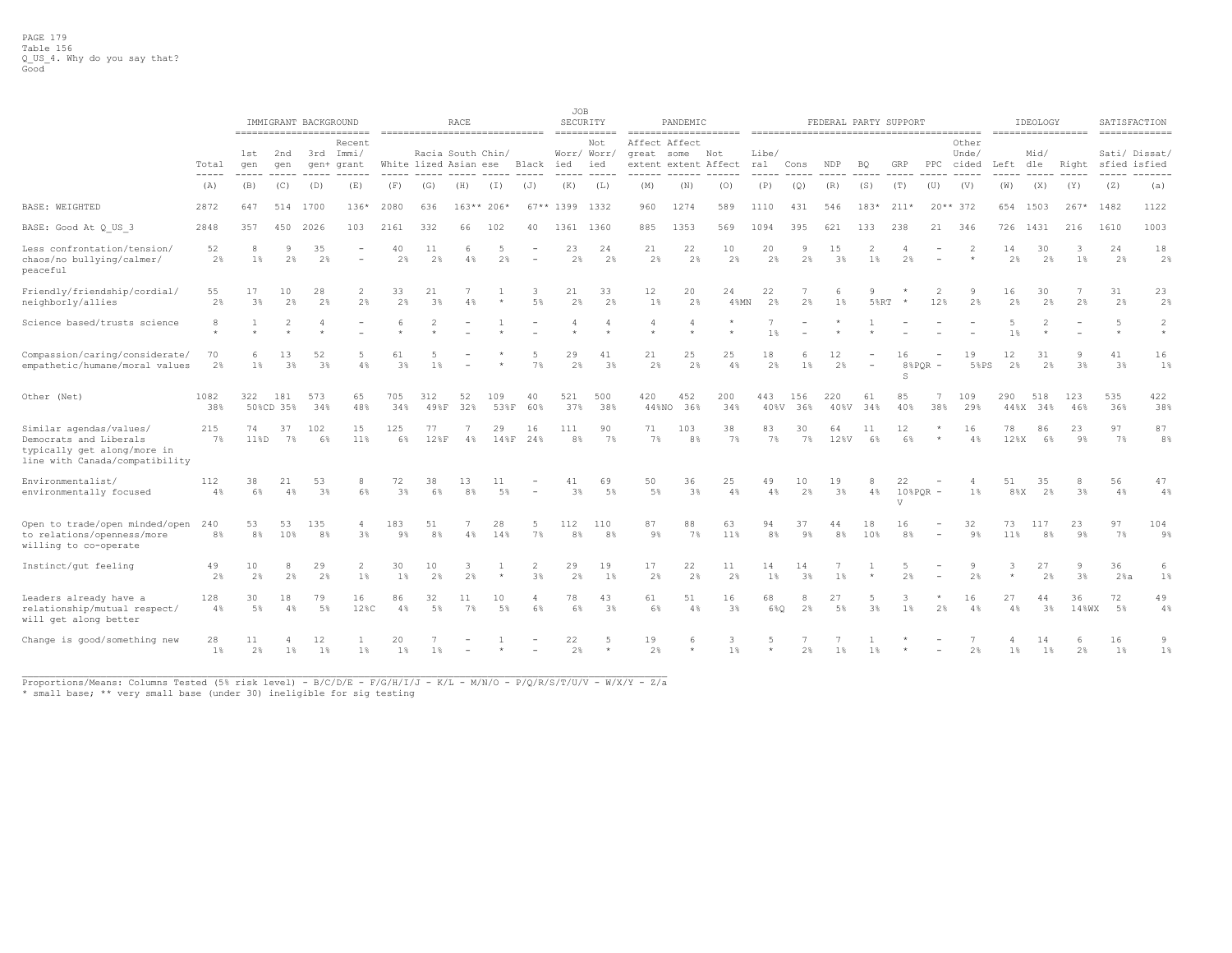|                                                                       |                        |                      |                     | IMMIGRANT BACKGROUND | ==========================   |                      |                            | RACE                 |             | ================================ | JOB          | SECURITY<br>$=$ = = = = = = = = = = = |                           | PANDEMIC<br>=====================      |                      |                      |           |             |                          | FEDERAL PARTY SUPPORT |                          |                             |                      | IDEOLOGY             | ------------------  | SATISFACTION         | $=$ = = = = = = = = = = = = = |
|-----------------------------------------------------------------------|------------------------|----------------------|---------------------|----------------------|------------------------------|----------------------|----------------------------|----------------------|-------------|----------------------------------|--------------|---------------------------------------|---------------------------|----------------------------------------|----------------------|----------------------|-----------|-------------|--------------------------|-----------------------|--------------------------|-----------------------------|----------------------|----------------------|---------------------|----------------------|-------------------------------|
|                                                                       | Total<br>$\frac{1}{2}$ | 1st<br>qen           | 2nd<br>qen          | qen+                 | Recent<br>3rd Immi/<br>grant |                      | Racia South Chin/          |                      |             | White lized Asian ese Black ied  |              | Not<br>Worr/ Worr/<br>ied             | Affect Affect             | great some Not<br>extent extent Affect |                      | Libe/<br>ral         | Cons      | NDP         | BO                       | GRP                   |                          | Other<br>Unde/<br>PPC cided | Left                 | Mid/<br>dle          |                     | Right sfied isfied   | Sati/ Dissat/                 |
|                                                                       | (A)                    | (B)                  | (C)                 | (D)                  | (E)                          | (F)                  | (G)                        | (H)                  | $(\bot)$    | (J)                              | (K)          | (L)                                   | (M)                       | (N)                                    | (0)                  | (P)                  | (Q)       | (R)         | (S)                      | (T)                   | (U)                      | (V)                         | (W)                  | (X)                  | (Y)                 | (Z)                  | (a)                           |
| BASE: WEIGHTED                                                        | 2872                   | 647                  | 514                 | 1700                 | $136*$                       | 2080                 | 636                        |                      | $163**206*$ |                                  | $67**$ 1399  | 1332                                  | 960                       | 1274                                   | 589                  | 1110                 | 431       | 546         | $183*$                   | $211*$                |                          | $20**372$                   | 654                  | 1503                 | $267*$              | 1482                 | 1122                          |
| BASE: Good At Q US 3                                                  | 2848                   | 357                  | 450                 | 2026                 | 103                          | 2161                 | 332                        | 66                   | 102         | 40                               | 1361         | 1360                                  | 885                       | 1353                                   | 569                  | 1094                 | 395       | 621         | 133                      | 238                   | 21                       | 346                         | 726                  | 1431                 | 216                 | 1610                 | 1003                          |
| Easier to deal/negotiate with/ 127<br>better exchanges                | 4%                     | 44<br>$7\%$          | 20<br>4%            | 63<br>4%             | $1\%$                        | 79<br>4%             | 42<br>$7\%$                | 2%                   | 17<br>8%    | 16<br>24%                        | 45<br>3%     | 74<br>6%                              | 22<br>2%                  | 78<br>6%M                              | 26<br>4%             | 34<br>3 <sup>°</sup> | 30<br>7%P | 33<br>6%    | 14<br>8%P                | 2%                    |                          | 12<br>3%                    | 31<br>5%             | 67<br>4%             | 3%                  | 61<br>4%             | 55<br>5%                      |
| Less tariffs/trade war/US<br>Protectionism/better trade<br>agreements | 121<br>4%              | 54<br>8%CD           | 10<br>2%            | 57<br>3 <sup>°</sup> | $\star$<br>$\star$           | 70<br>3%             | 45<br>$7\%$                | 4%                   | 15<br>7%    | $1\%$                            | 48<br>$3\%$  | 66<br>$5\%$                           | 62<br>6%0                 | 48<br>$4\%$                            | 10<br>$2\frac{6}{5}$ | 65<br>6%             | 13<br>3%  | 21<br>4%    | $1\%$                    | $3\frac{a}{b}$        | 31%                      | 2 <sup>°</sup>              | 23<br>4%             | 84<br>6%             | 2%                  | 55<br>4%             | 56<br>$5\%$                   |
| Back/return to normal/pre<br>Trump /undo Trump's damages              | 45<br>2%               | 6<br>$1\%$           | 1%                  | 35<br>2%             | $1\%$                        | 40<br>2%             |                            |                      | 1%          |                                  | 23<br>2%     | 20<br>$1\%$                           | 14<br>1%                  | 19<br>$2\%$                            | 12<br>$2\frac{6}{5}$ | 16<br>$1\%$          | $1\%$     | 12<br>2%    | 3 <sup>°</sup>           | 2%                    |                          |                             | 13<br>2%             | 25<br>2%             | $1\%$               | 25<br>2 <sup>°</sup> | 15<br>$1\%$                   |
| Global perspective/thinking/<br>world affairs                         | 56<br>2%               | 20<br>3 <sup>°</sup> | 6<br>1 <sup>8</sup> | 30<br>2 <sup>°</sup> | 12<br>8%CD                   | 35<br>2 <sup>°</sup> | 18<br>3 <sup>°</sup>       | $\star$              | 5<br>2%     | 2<br>3 <sup>°</sup>              | 33<br>2%     | 22<br>2 <sup>°</sup>                  | 32<br>3%0                 | 20<br>2 <sup>8</sup>                   | 3<br>$1\%$           | 29<br>3 <sup>°</sup> | 10<br>2%  | 10<br>2%    | $\star$                  | 1 <sup>°</sup>        |                          | 4<br>1%                     | 16<br>2 <sup>°</sup> | 23<br>2%             | 8<br>3 <sup>°</sup> | 30<br>2%             | 23<br>2 <sup>8</sup>          |
| Will create more jobs                                                 | 13<br>$\star$          | 4<br>1 <sup>8</sup>  |                     |                      | 1 <sup>°</sup>               | 6<br>$\star$         | 6<br>1 <sup>8</sup>        |                      | $\star$     | 3<br>4%                          | $1\%$        | 6<br>$\star$                          | 8<br>1 <sup>8</sup>       | 3<br>$\star$                           | $\star$              | 1 <sup>8</sup>       |           | 1%          |                          |                       |                          |                             |                      |                      |                     | -6<br>$\star$        | 6<br>$1\%$                    |
| Improve the economy                                                   | 18<br>$1\%$            | 11<br>2%             |                     | 6<br>$\star$         | $1\%$                        | 5<br>$\star$         | 12<br>28F                  | 3%                   |             |                                  | 5<br>$\star$ | 12<br>$1\%$                           | 4<br>$\star$              | 14<br>$1\%$                            | $\star$              | 8<br>$1\%$           | 6<br>1%   | $\star$     |                          | $1\%$                 |                          |                             |                      | $1\%$                | 8<br>3%W            | 15<br>1%             | 3<br>$\star$                  |
| COVID-19/trying to control the<br>virus/handles it better             | 26<br>$1\%$            | 14<br>2%             | 2                   | 10<br>1%             | 8<br>6%CD                    | 10<br>$\star$        | 16<br>28F                  | $1\%$                | 2%          | 12%                              | 17<br>$1\%$  | $1\%$                                 | 10<br>1%                  | 6<br>$\star$                           | 10<br>2 <sup>°</sup> | 9<br>1 <sup>°</sup>  |           |             |                          | 11<br><b>SV</b>       | $58$ POR -               | 1%                          | 1%                   | 15<br>$1\%$          | $\star$             | 19<br>$1\%$          | 1<br>$\star$                  |
| Best/beneficial/good for<br>Canada                                    | 12<br>$\star$          |                      |                     | 11<br>1%             |                              | 2                    |                            |                      |             |                                  | 11<br>1%     |                                       | 2<br>$\star$              | 10<br>1 <sup>°</sup>                   | $\star$              | 10<br>1 <sup>8</sup> |           |             |                          |                       |                          |                             |                      | 11<br>1%             |                     | 10<br>$1\%$          | $\star$                       |
| Other                                                                 | 86<br>$3\%$            | 14<br>$2\%$          | 27<br>5%D           | 44<br>3%             | 9<br>$6\%$                   | 36<br>2%             | 42<br>$7\,$ <sub>8</sub> F | 34<br>21%            | 5<br>3%     | $1\%$                            | 54<br>4%     | 32<br>2%                              | 31<br>3 <sup>8</sup>      | 36<br>3%                               | 18<br>3%             | 47<br>$4\,$ %V       | 11<br>3%  | $1\%$       | 3<br>1%                  | 15<br><b>7%RV</b>     | 2<br>9 <sup>°</sup>      | $\star$                     | 17<br>3%             | 37<br>2%             | 15<br>6%            | 33<br>2%             | 52<br>5%Z                     |
| None/nothing                                                          | 26<br>$1\%$            | 3                    | 3<br>$1\%$          | 20<br>1%             | 3<br>2%                      | 22<br>$1\%$          | 3                          |                      | $1\%$       |                                  | 16<br>1%     | 10<br>1%                              | $\overline{1}$<br>$\star$ | 16<br>$1\%$                            | 9<br>1%              | 12<br>$1\%$          | $1\%$     | $1\%$       |                          |                       | $1\%$                    | 5<br>$1\%$                  |                      | 20<br>1 <sup>8</sup> |                     | 20<br>$1\%$          | 3<br>$\star$                  |
| Don't know/n/a                                                        | 126<br>4%              | 52<br>8%D            | 25<br>$5\%$         | 48<br>3 <sup>°</sup> | 10 <sub>1</sub><br>7%        | 59<br>3 <sup>8</sup> | 55<br>98F                  | 12<br>$7\frac{6}{5}$ | 23<br>118F  | 4%                               | 82<br>6%L    | 39<br>3%                              | 36<br>$4\%$               | 38<br>$3\%$                            | 27<br>$5\%$          | 56<br>5%S            | 19<br>4%S | 19<br>$4\%$ | $\overline{\phantom{a}}$ | $1\%$                 | $\overline{\phantom{a}}$ | 30<br>$8\$ ST               | 14<br>2%             | 59<br>4%             | 29<br>$11$ %WX      | 95<br>$6\$ a         | 27<br>2%                      |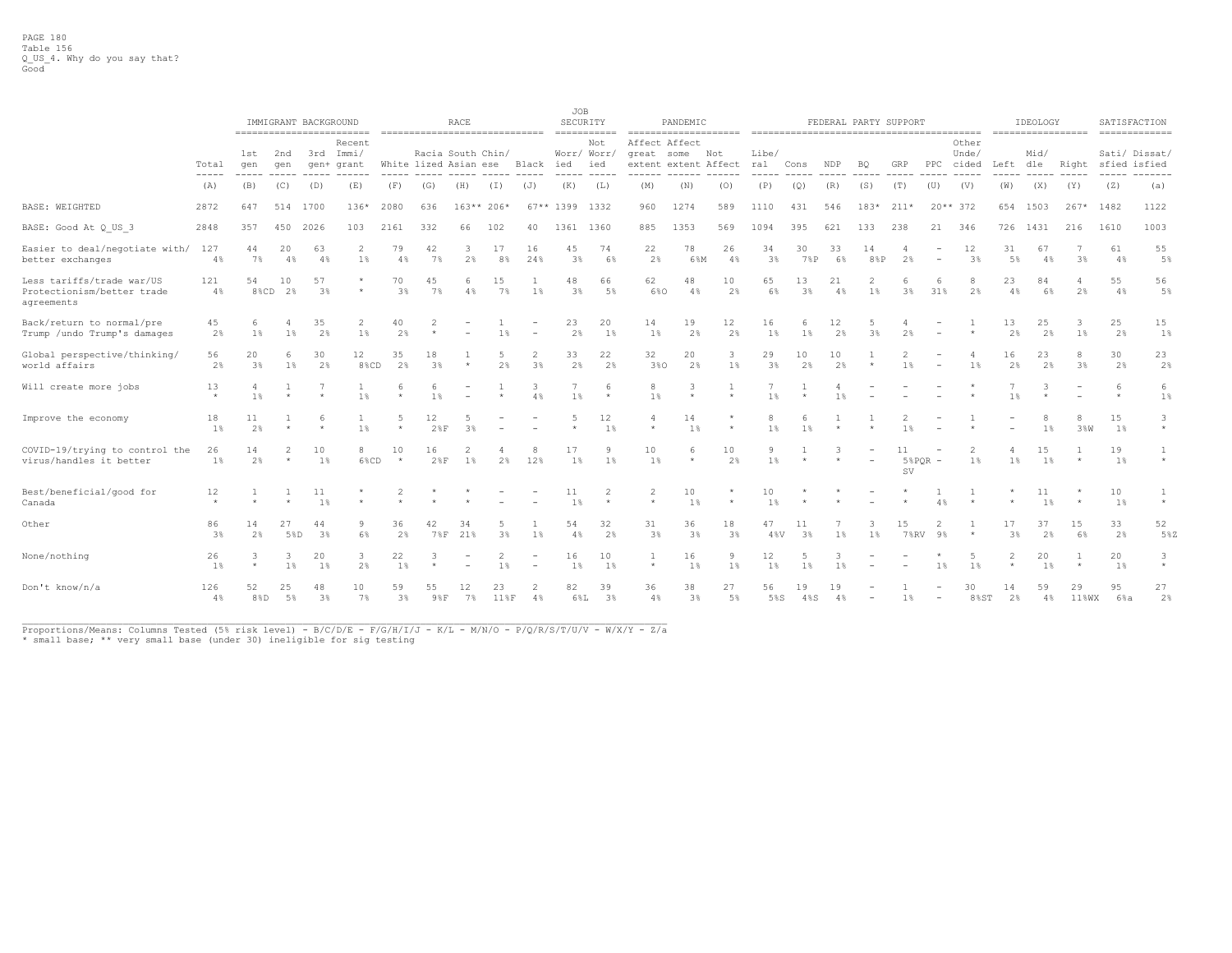|                                                                                                       |                      |                          |                       |                                    |                       |                                  |                      | PROVINCES    |                                  |              |                                             |                |                          |                          |                                  |                                  |                      | REGION     |                              |              |              | COMMUNITY SIZE       |            |                      |              | GENDER                   |
|-------------------------------------------------------------------------------------------------------|----------------------|--------------------------|-----------------------|------------------------------------|-----------------------|----------------------------------|----------------------|--------------|----------------------------------|--------------|---------------------------------------------|----------------|--------------------------|--------------------------|----------------------------------|----------------------------------|----------------------|------------|------------------------------|--------------|--------------|----------------------|------------|----------------------|--------------|--------------------------|
|                                                                                                       | Total                | NFL                      | PEI                   | ΝS                                 | ΝB                    | QС                               | ON                   | MB           | SK                               | AВ           | BC                                          | ΝU             | NΤ                       | ΥT                       | ATL                              | Mari/ Prai/<br>times res         |                      | West       | ROC.                         | North        | $1M+$        | 200K- 100K-<br>999K  | 199K       | <b>ROC</b>           | Male         | --------------<br>Female |
|                                                                                                       | -----<br>(A)         | -----<br>(B)             | -----<br>(C)          | -----<br>(D)                       | (E)                   | -----<br>(F)                     | -----<br>(G)         | -----<br>(H) | -----<br>(T)                     | -----<br>(J) | -----<br>(K)                                | -----<br>(L)   | (M)                      | $\frac{1}{2}$<br>(N)     | -----<br>(0)                     | (P)                              | ------<br>(Q)        | (R)        | (S)                          | -----<br>(x) | -----<br>(T) | (U)                  | (V)        | ------<br>(W)        | -----<br>(X) | $- - - - - -$<br>(Y)     |
| BASE: Bad At Q US 3                                                                                   | 1046                 | 39                       | 29                    | 63                                 | 57                    | 124                              | 165                  | 81           | 143                              | 219          | 99                                          | $\overline{4}$ | 12                       | 11                       | 188                              | 149                              | 443                  | 542        | 922                          | 27           | 306          | 282                  | 41         | 417                  | 534          | 511                      |
| BASE: WEIGHTED                                                                                        | 1077                 | $10**$                   | $3**$                 | $26*$                              | $18*$                 | $147*$                           | $399*$               | $40**$       | $48*$                            | 253          | $131*$                                      | $4**$          | $7**$                    | $12**$                   | 58                               | 48*                              | 341                  | 471        | 930                          | $23**$       | 477          | 198                  | $36***366$ |                      | 602          | 474                      |
| Biden's Character/Personality<br>(Net)                                                                | 104<br>10%           | $\mathbf{1}$<br>6%       | $9\%$                 | IJK                                | 27%FG 12%             | 10<br>7%                         | 36<br>$9\%$          | 6<br>16%     | 3<br>$7\%$                       | 27<br>10%    | 11<br>$9\%$                                 | 2<br>50%       | 3<br>47%                 | $\mathbf{1}$<br>7%       | 10                               | 10<br>18%RS 20%OR 11%<br>S       | 36                   | 47<br>10%  | 94<br>10%                    | 6<br>26%     | 43<br>$9\%$  | 31<br>16%W           | 1<br>3%    | 29<br>8 <sup>°</sup> | 53<br>$9\%$  | 49<br>10%                |
| Biden is not mentally fit/<br>senile/idiot/dementia                                                   | 31<br>3%             | $\overline{\phantom{0}}$ | $6\%$                 | $\overline{4}$<br>$14$ %EFG<br>IJK | $\sim$                | $\overline{2}$<br>1 <sup>8</sup> | 9<br>$2\frac{a}{b}$  | 4<br>11%     | 2<br>3%                          | 6<br>2%      | 5<br>4%                                     | 2<br>50%       | $\sim$                   | 1<br>7%                  | 4<br>7%                          | $\overline{4}$<br>8%S            | 12<br>3%             | 17<br>4%   | 29<br>3 <sup>°</sup>         | 3<br>12%     | 9<br>2%      | 3 <sup>°</sup>       | 3%         | 14<br>4%             | 18<br>3%     | 12<br>3%                 |
| Corrupt/liar/cheat/criminal/<br>embezzler/can not be trusted/<br>control people/do not like<br>Biden  | 68<br>6%             | $\mathbf{1}$<br>6%       | $\star$<br>3%         | 3<br>11%                           | $\overline{2}$<br>12% | $\circ$<br>$6\%$                 | 25<br>6%             | 4<br>$9\%$   | 2<br>$3\frac{a}{b}$              | 17<br>7%     | 5%                                          |                |                          | 7%                       | 6<br>10%                         | -5<br>11%                        | 22<br>$7\%$          | 29<br>6%   | 59<br>6%                     | -1<br>4%     | 31<br>6%     | 24<br>12%W           | -8         | 14<br>4%             | 36<br>6%     | 31<br>6%                 |
| Puppet/front man                                                                                      | 15<br>$1\%$          |                          | $\equiv$              | 2<br>К                             | 8%FGJ 1%              | $1\%$                            | 1%                   | 4%           | $1\%$                            | $1\%$        | $1\%$                                       |                | З<br>47%                 | $\overline{\phantom{a}}$ | 2<br>$4$ $8$ $RS$                | 2<br>5%RS                        | -5<br>2%             | 6<br>$1\%$ | 13<br>$1\%$                  | 3<br>14%     | 2%           | 5<br>3 <sup>°</sup>  | $\sim$     | $1\%$                | $1\%$        | -6<br>1%                 |
| Other (Net)                                                                                           | 944<br>88%           | 9<br>86%                 | 3<br>86%              | 18<br>68%                          | 14<br>77%             | 120<br>81%                       | 351<br>88%D          | 37<br>93%    | 45<br>F                          | 228          | 119<br>93%DE 90%DE 91%D 100%<br>$\mathbb E$ |                | 100%                     | 11<br>88%                | 43<br>75%                        | 35<br>72%                        | 309                  | 429        | 824<br>91%OP 91%OP 89%OP 94% | 21           | 434<br>91%U  | 157<br>79%           | 32<br>89%  | 320<br>88%           | 534<br>89%   | 408<br>86%               |
| Biden is not mentally fit/<br>senile/idiot/dementia                                                   | 31<br>$3\frac{6}{5}$ |                          | 6%                    | 148EFG<br>IJK                      |                       | 2<br>1%                          | 9<br>2%              | 11%          | $\overline{2}$<br>3 <sup>°</sup> | 6<br>2%      | 5<br>4%                                     | 50%            | $\overline{\phantom{a}}$ | $\overline{1}$<br>7%     | 4<br>7%                          | 8%S                              | 12<br>3 <sup>°</sup> | 17<br>4%   | 29<br>3 <sup>°</sup>         | 3<br>12%     | 9<br>2%      | 3 <sup>°</sup>       | $3\%$      | 14<br>4%             | 18<br>3%     | 12<br>3%                 |
| Protectionist/"Buy American"/<br>isolationists/"America First"                                        | 255<br>24%           | 2<br>18%                 | 5%                    | 3<br>12%                           | 2<br>13%              | 70<br>GIJK                       | 98<br>47%DE 25%      | 6<br>15%     | 8<br>17%                         | 42<br>17%    | 23<br>18%                                   | $5\%$          | 13%                      | 1<br>7%                  | 7<br>13%                         | 6<br>12%                         | 56<br>17%            | 79<br>17%  | 185<br>20%                   | 2<br>$9\%$   | 126<br>26%   | 47<br>24%            | 6<br>16%   | 76<br>21%            | 166          | 88<br>28%Y 19%           |
| Against Canadian Oil/fossil<br>fuel/development/cancellation<br>of Keystone pipeline/anti<br>pipeline | 453<br>42%           | .5<br>52%                | 43%                   | 10<br>39%F                         | 35%F                  | 24<br>16%                        | 150<br>38%F          | 14<br>34%    | 25<br>52%F                       | 133          | 84<br>53%FG 64%DE 26%<br>${\rm FG}$         |                | 64%                      | .5<br>38%                | 23<br>40%                        | 18<br>38%                        | 171<br>50%P          | 255<br>S   | 429<br>54%OP 46%             | 10<br>44%    | 214<br>45%   | 76<br>38%            | 22<br>62%  | 140<br>38%           | 220<br>37%   | 233<br>49%X              |
| Socialist/socialism/Global<br>socialist/Globalist/he is a<br>Democrat/similar to Liberals/<br>Trudeau | 57<br>.5%            | $^{\star}$<br>$3\%$      | $\overline{1}$<br>20% | 2%                                 | 2%                    | 2<br>1 <sup>8</sup>              | 32<br>8 <sup>°</sup> | 2<br>$6\%$   | -3<br>6%                         | 11<br>4%     | 5<br>4%                                     |                | 6%                       | 7%                       | $\overline{c}$<br>$3\frac{a}{b}$ | $\mathfrak{D}$<br>3 <sup>°</sup> | 16<br>$5\%$          | 21<br>4%   | 55<br>6%                     | -1<br>6%     | 22<br>$5\%$  | 15<br>8 <sup>°</sup> | 2<br>6%    | 18<br>$5\%$          | 33<br>$5\%$  | 25<br>$5\%$              |

\_\_\_\_\_\_\_\_\_\_\_\_\_\_\_\_\_\_\_\_\_\_\_\_\_\_\_\_\_\_\_\_\_\_\_\_\_\_\_\_\_\_\_\_\_\_\_\_\_\_\_\_\_\_\_\_\_\_\_\_\_\_\_\_\_\_\_\_\_\_\_\_\_\_\_\_\_\_\_\_\_\_\_\_\_\_\_\_\_\_\_\_\_\_\_\_\_\_\_\_\_\_\_\_\_\_\_ Proportions/Means: Columns Tested (5% risk level) - B/C/D/E/F/G/H/I/J/K/L/M/N - O/P/Q/R/S/x - T/U/V/W - X/Y

\* small base; \*\* very small base (under 30) ineligible for sig testing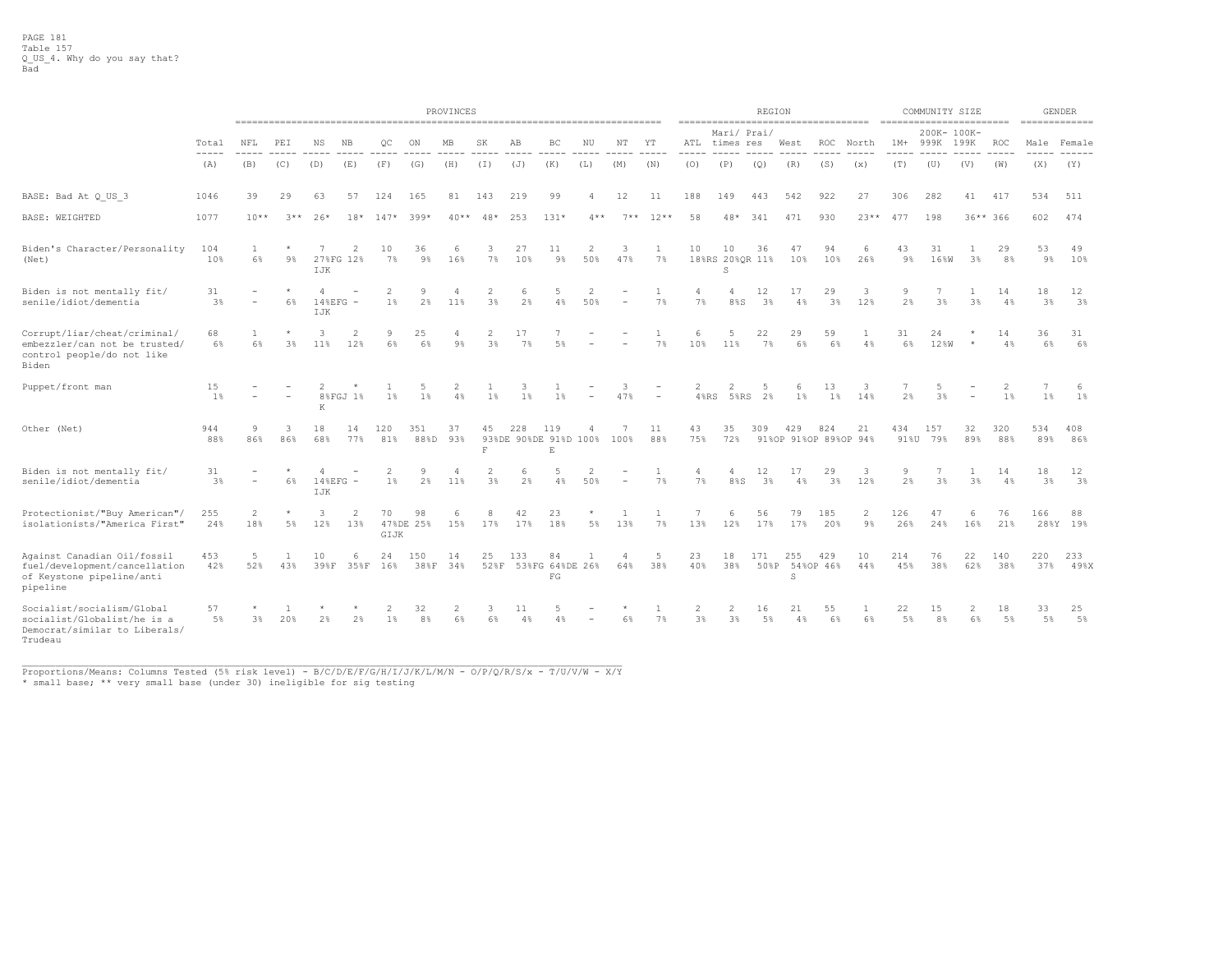|                                                                                                         |                        |                           |                          |                          |                            |                      |            | PROVINCES             |                       |                     |                         |                          |                |                          |                     |                                                    | <b>REGION</b>        |                      |                      |                     |                      | COMMUNITY SIZE      |                           |                      |              | <b>GENDER</b>        |
|---------------------------------------------------------------------------------------------------------|------------------------|---------------------------|--------------------------|--------------------------|----------------------------|----------------------|------------|-----------------------|-----------------------|---------------------|-------------------------|--------------------------|----------------|--------------------------|---------------------|----------------------------------------------------|----------------------|----------------------|----------------------|---------------------|----------------------|---------------------|---------------------------|----------------------|--------------|----------------------|
|                                                                                                         |                        |                           |                          |                          |                            |                      |            |                       |                       |                     |                         |                          |                |                          |                     | ------------------------------------<br>Mari/ Prai |                      |                      |                      |                     |                      | 200K- 100K-         | ========================= |                      |              | $=$ =============    |
|                                                                                                         | Total<br>$\frac{1}{2}$ | NFL                       | PEI                      | ΝS                       | ΝB                         | QС                   | ON         | МB                    | SK                    | AB                  | ВC                      | ΝU                       | NΤ             | ΥT                       | ATL                 | times res                                          |                      | West                 | ROC                  | North               | $1M+$                | 999K                | 199K                      | <b>ROC</b>           |              | Male Female          |
|                                                                                                         | (A)                    | (B)                       | (C)                      | (D)                      | (E)                        | (F)                  | (G)        | (H)                   | (I)                   | (J)                 | (K)                     | (L)                      | (M)            | (N)                      | (0)                 | (P)                                                | (Q)                  | (R)                  | (S)                  | (x)                 | (T)                  | (U)                 | (V)                       | (W)                  | (X)          | (Y)                  |
| BASE: WEIGHTED                                                                                          | 1077                   | $10**$                    | $3**$                    | $26*$                    | $18*$                      | $147*$               | $399*$     | $40**$                | $48*$                 | 253                 | $131*$                  | $4**$                    | $7**$          | $12**$                   | 58                  | 48*                                                | 341                  | 471                  | 930                  | $23**$              | 477                  | 198                 | 36** 366                  |                      | 602          | 474                  |
| BASE: Bad At Q US 3                                                                                     | 1046                   | 39                        | 29                       | 63                       | 57                         | 124                  | 165        | 81                    | 143                   | 219                 | 99                      | 4                        | 12             | 11                       | 188                 | 149                                                | 443                  | 542                  | 922                  | 27                  | 306                  | 282                 | 41                        | 417                  | 534          | 511                  |
| Biden is an environmentalist/<br>radical green/green agenda                                             | 44<br>4%               | $\star$<br>2%             | $\overline{\phantom{a}}$ | 2%                       |                            |                      | 22<br>6%   | 1<br>2 <sup>°</sup>   | 1<br>$2\frac{6}{5}$   | 18<br>78F           | 2<br>$1\%$              |                          |                | $\overline{\phantom{0}}$ | $1\%$               | $\star$<br>$1\%$                                   | 20<br>6%             | 22<br>5 <sup>°</sup> | 44<br>$5\%$          | $\sim$              | 24<br>5%             | 8<br>4%             | 2<br>$5\%$                | 11<br>3 <sup>°</sup> | 37<br>$6\%Y$ | 8<br>2%              |
| Trudeau/our government is<br>weak/has no spine/can not<br>stand up for itself                           | 25<br>2%               | $\qquad \qquad =$         | $3\frac{a}{b}$           | 1%                       | $1\%$                      | 5<br>3%              | 3<br>$1\%$ | 8<br>20%              | 2<br>4%               | 5<br>2%             | $\overline{2}$<br>$1\%$ | $\equiv$                 | 9 <sup>°</sup> |                          | 1<br>$1\%$          | 1<br>$1\%$                                         | 15<br>4%             | 16<br>3%             | 20<br>$2\frac{6}{5}$ | 1<br>3 <sup>°</sup> | 10<br>2%             | $1\%$               | $1\%$                     | 13<br>4%             | 14<br>2%     | 11<br>2%             |
| Ties with/supports China                                                                                | 13<br>$1\%$            | $\equiv$                  | 2%                       | 38F                      | 28F                        | $\sim$               | 8<br>2%    | 3%                    | $\star$               |                     | $1\%$                   |                          | 9%             | $\overline{\phantom{a}}$ | 1<br>2%             | 1<br>$2\frac{6}{5}$                                | 2<br>$1\%$           | 3<br>$1\%$           | 13<br>$1\%$          | 1<br>3 <sup>°</sup> | 4<br>$1\%$           | $\star$             |                           | 7<br>2%              | 10<br>2%     | 3<br>$1\%$           |
| Job loss                                                                                                | 77<br>7%               | 1<br>14%                  | 2%                       | 2<br>$9\frac{6}{3}$      | $\overline{2}$<br>10%      | 5%                   | 26<br>6%   | 6<br>14%              | 148F                  | 17<br>7%            | 9<br>7%                 |                          |                | $\overline{2}$<br>19%    | 6<br>10%            | 4<br>$9\%$                                         | 29<br>8 <sup>°</sup> | 38<br>8 <sup>°</sup> | 69<br>$7\%$          | 2<br>10%            | 27<br>6%             | 11<br>6%            | 7<br>19%                  | 31<br>$9\%$          | 27<br>$5\%$  | 50<br>10%X           |
| Not good for/does not like/<br>anti Canada                                                              | 87<br>8 <sup>°</sup>   | $\star$<br>3%             | $\star$<br>4%            | 2%                       | $\overline{2}$<br>10%      | 6<br>4%              | 29<br>7%   | 3<br>$7\%$            | 4<br>$9\%$            | 31<br>12%F          | 11<br>8 <sup>°</sup>    | $\equiv$                 | 13%            | 1<br>6%                  | 3<br>$5\%$          | $\overline{c}$<br>$5\%$                            | 37<br>11%            | 48<br>10%            | 80<br>$9\%$          | 2<br>7%             | 32<br>$7\%$          | 11<br>$5\%$         | 5<br>14%                  | 39<br>11%            | 51<br>$9\%$  | 36<br>8 <sup>°</sup> |
| Bad political agenda/decision<br>making/prohibiting rules/<br>already happening/evident/his<br>policies | 74<br>$7\%$            | $\star$<br>$4\%$          | 5%                       | 3 <sup>°</sup>           | $\overline{c}$<br>10%      | 12<br>8 <sup>°</sup> | 42<br>11%J | $\mathbf{1}$<br>$3\%$ | 2<br>3 <sup>°</sup>   | 9<br>3 <sup>8</sup> | 5<br>4%                 | 19%                      |                | $\qquad \qquad =$        | 3<br>$6\%$          | 3<br>6%                                            | 11<br>3 <sup>°</sup> | 17<br>4%             | 62<br>$7\%$          | 1<br>3 <sup>°</sup> | 33<br>$7\%$          | 17<br>$9\%$         | $\overline{a}$            | 23<br>$6\%$          | 40<br>7%     | 33<br>7%             |
| No faith in change                                                                                      | 28<br>3%               | $^{\star}$<br>3%          | 3%                       | 1%                       | 8%FJK                      |                      | 17<br>4%   | 1%                    | $\overline{c}$<br>38F | 2%                  | $\overline{c}$<br>$1\%$ |                          | 4%             |                          | 2<br>4%             | $\overline{2}$<br>4%                               | 2%                   | 9<br>2%              | 28<br>3 <sup>°</sup> | $1\%$               | 17<br>4%             | 3<br>2%             | 1%                        | 7<br>2%              | 20<br>3%     | 7<br>2%              |
| Trade/going to trade less/<br>trade will be impacted/tariff<br>and trade war                            | 35<br>3%               | $\star$<br>$2\frac{a}{b}$ | $\star$<br>2%            | 5%                       | 1%                         | 4<br>3 <sup>°</sup>  | 20<br>.5%  | 1<br>2%               | 1<br>2%               | 5<br>2%             | 3<br>2%                 |                          |                | 1<br>$6\%$               | 2<br>$3\frac{a}{b}$ | 1<br>$3\frac{6}{3}$                                | -7<br>2%             | 10<br>2%             | 32<br>$3\frac{6}{3}$ | 1<br>3%             | 13<br>3 <sup>8</sup> | 7<br>3 <sup>°</sup> | 1%                        | 16<br>4%             | 17<br>3%     | 19<br>4%             |
| Economy/bad for the economy/<br>economy will be ruined/lose<br>money/taxes will go up                   | 33<br>3%               | $^{\star}$<br>2%          |                          | 3%                       | 1%                         | 3<br>2%              | 9<br>2%    |                       | 1<br>2%               | 13<br>5%            | 6<br>4%                 |                          | 10%            | 4<br>29%                 | 1<br>2%             | 1<br>$2\frac{6}{5}$                                | 14<br>4%             | 20<br>4%             | 30<br>3 <sup>°</sup> | 4<br>18%            | 17<br>4%             | 4<br>2%             |                           | 11<br>3 <sup>°</sup> | 20<br>3%     | 13<br>3%             |
| Other                                                                                                   | 33<br>3%               |                           |                          | 3%                       | 2%                         | 11<br>7%             | 9<br>2%    | $\overline{2}$<br>4%  | 1%                    | 6<br>2%             | 4<br>3%                 |                          |                |                          | 1<br>2%             | 2%                                                 | 8<br>2%              | 12<br>3 <sup>°</sup> | 22<br>2 <sup>°</sup> |                     | 9<br>2%              | -4<br>2%            | 3<br>9%                   | 17<br>$5\%$          | 20<br>3%     | 13<br>3%             |
| None/nothing                                                                                            | 35<br>3%               | $\star$<br>5%             | 3%                       | 3                        | $\mathbf{1}$<br>11%FIJ 7%J | 3<br>2%              | 18<br>5%   | $^{\star}$            | $1\%$                 | 3<br>$1\%$          | 5<br>4%                 | $\overline{\phantom{a}}$ |                | 1<br>12%                 | 5                   | $\overline{4}$<br>8%QRS 9%QRS 1%                   |                      | 9<br>2%              | 32<br>3 <sup>°</sup> | $\mathbf{1}$<br>6%  | 6<br>$1\%$           | 8<br>4%             |                           | 21<br>6%T            | 28<br>5%     | 8<br>2%              |
| Don't know/n/a                                                                                          | 27<br>2%               | $3\frac{6}{6}$            | 9%                       | $\overline{\mathcal{L}}$ | $\mathbf{1}$<br>7%GK 6%K   | 8<br>$6\%$           | 6<br>2%    | $1\%$                 | 2%                    | 3%                  | $1\%$                   |                          |                | $\sim$                   | 3                   | 3<br>6%RS 6%QRS 2%                                 |                      | 9<br>2%              | 18<br>2%             | $\sim$              | 8<br>2%              | 9<br>$4\%$          | $\mathfrak{D}$<br>6%      | 8<br>2%              | 7<br>1%      | 19<br>4%             |

\_\_\_\_\_\_\_\_\_\_\_\_\_\_\_\_\_\_\_\_\_\_\_\_\_\_\_\_\_\_\_\_\_\_\_\_\_\_\_\_\_\_\_\_\_\_\_\_\_\_\_\_\_\_\_\_\_\_\_\_\_\_\_\_\_\_\_\_\_\_\_\_\_\_\_\_\_\_\_\_\_\_\_\_\_\_\_\_\_\_\_\_\_\_\_\_\_\_\_\_\_\_\_\_\_\_\_ Proportions/Means: Columns Tested (5% risk level) - B/C/D/E/F/G/H/I/J/K/L/M/N - O/P/Q/R/S/x - T/U/V/W - X/Y

\* small base; \*\* very small base (under 30) ineligible for sig testing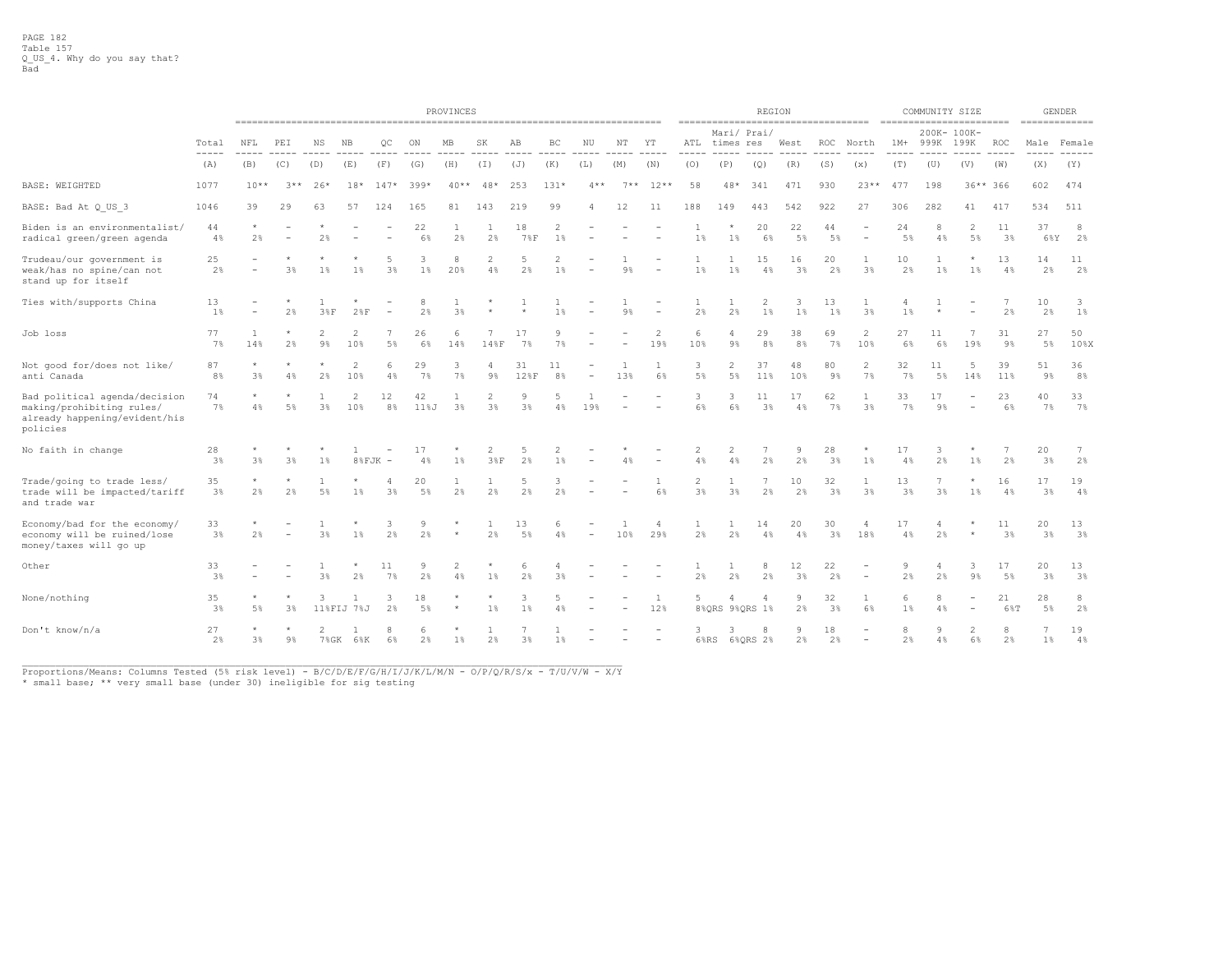|                                                                                                       |                      |                                  |            | AGE                     | ------------------------------ |                      |                     |                                     | INDIGENOUS         |                     | -----------------------------------                  |              |                      | LANGUAGE                                        |           |                        | EDUCATION  |                         |                      |             | INCOME              | -------------------------             |                      | INCOME<br>ADEQUACY<br>============= |                      |
|-------------------------------------------------------------------------------------------------------|----------------------|----------------------------------|------------|-------------------------|--------------------------------|----------------------|---------------------|-------------------------------------|--------------------|---------------------|------------------------------------------------------|--------------|----------------------|-------------------------------------------------|-----------|------------------------|------------|-------------------------|----------------------|-------------|---------------------|---------------------------------------|----------------------|-------------------------------------|----------------------|
|                                                                                                       | Total                |                                  |            |                         | 18-24 25-34 35-44 45-54        | $55+$                | enous               | Non<br>Indig/ Indig/ First<br>enous | Nation Metis       |                     | Inuit                                                | phone        |                      | OС<br>Anglo/ Franco Franco Allo/<br>phone phone | phone     | HS or Some<br>less PSE |            | Col1/<br>CEGEP          | Uni                  | Low         |                     | Lower Middl High<br>Middl Incom Incom |                      | Enough Enoug                        | Not                  |
|                                                                                                       | $---$<br>(A)         | (B)                              | (C)        | (D)                     | (E)                            | (F)                  | (G)                 | (H)                                 | (I)                | (J)                 | (K)                                                  | (L)          | (M)                  | (N)                                             | (0)       | (P)                    | (Q)        | (R)                     | (S)                  | (T)         | (U)                 | (V)                                   | (W)                  | (X)                                 | (Y)                  |
| BASE: Bad At Q US 3                                                                                   | 1046                 | 54                               | 161        | 178                     | 224                            | 429                  | 133                 | 913                                 | 48                 | 72                  | $\overline{7}$                                       | 916          | 99                   | 84                                              | 25        | 249                    | 152        | 309                     | 329                  | 123         | 248                 | 293                                   | 260                  | 695                                 | 313                  |
| BASE: WEIGHTED                                                                                        | 1077                 |                                  | 78** 120*  | $185*$                  | $253*$                         | 442                  | 53*                 | 1024                                | $24***$            | $26*$               | $1**$                                                | 860          | $117*$               | $110*$                                          | $95**$    | 416                    | $124*$     | 306                     | 228                  | $134*$      | $242*$              | 321                                   | 259                  | 727                                 | 319                  |
| Biden's Character/Personality<br>(Net)                                                                | 104<br>10%           | 5<br>6%                          | 6%         | 14<br>8 <sup>°</sup>    | 29<br>12%                      | 49<br>11%            | 8<br>14%            | 96<br>$9\%$                         | 3<br>13%           | 4<br>17%            | $\overline{\phantom{0}}$                             | 90<br>11%    | 9<br>7%              | 7<br>7%                                         | 2<br>2%   | 41<br>10%              | 15<br>12%  | 28<br>$9\%$             | 20<br>9 <sup>°</sup> | 22<br>17%V  | 25<br>10%           | 21<br>6%                              | 18<br>$7\%$          | 63<br>$9\%$                         | 35<br>11%            |
| Biden is not mentally fit/<br>senile/idiot/dementia                                                   | 31<br>3 <sup>°</sup> | $1\%$                            | 1%         | 5<br>3%                 | 12<br>$5\%$                    | 12<br>3%             | 3<br>$5\%$          | 28<br>3%                            | $5\%$              | 5%                  | $\overline{a}$                                       | 25<br>3%     | 1<br>$1\%$           | 1<br>$1\%$                                      | $1\%$     | 12<br>3 <sup>°</sup>   | 3<br>3%    | 8<br>3%                 | 3%                   | $5\%$       | 6<br>$3\frac{6}{3}$ | 2%                                    | 6<br>2%              | 18<br>3 <sup>°</sup>                | 13<br>$4\%$          |
| Corrupt/liar/cheat/criminal/<br>embezzler/can not be trusted/<br>control people/do not like<br>Biden  | 68<br>6%             | $\overline{c}$<br>$3\frac{6}{5}$ | 6<br>5%    | $\overline{7}$<br>4%    | 19<br>8 <sup>°</sup>           | 34<br>8%             | 3<br>6%             | 65<br>6%                            | $\mathbf{1}$<br>4% | 2<br>9 <sup>°</sup> |                                                      | 60<br>$7\%$  | 9<br>7%              | 7<br>$7\%$                                      | $\star$   | 28<br>$7\%$            | 9<br>$7\%$ | 21<br>$7\%$             | 11<br>5%             | 18<br>13%VW | 19<br>8%            | 13<br>4%                              | 9<br>3%              | 38<br>5%                            | 25<br>8 <sup>°</sup> |
| Puppet/front man                                                                                      | 15<br>$1\%$          | $1\%$                            |            | $\overline{2}$<br>$1\%$ | 5<br>2%                        | 6<br>$1\%$           | 2<br>3 <sup>8</sup> | 13<br>$1\%$                         | 4%                 | 3%                  | $\sim$                                               | 13<br>$1\%$  | $\overline{1}$<br>1% | $\overline{1}$<br>$1\%$                         | 2<br>2%   | $1\%$                  | 4%         | $\overline{2}$<br>$1\%$ | 2%                   | 3<br>2%     |                     | 3<br>1%                               | -4<br>2%             | 9<br>$1\%$                          | 5<br>2%              |
| Other (Net)                                                                                           | 944<br>88%           | 68<br>87%                        | 100<br>84% | 156<br>84%              | 217<br>86%                     | 403<br>91%           | 47<br>88%           | 897<br>88%                          | 21<br>86%          | 24<br>91%           | $\mathbf{1}$<br>72%                                  | 768<br>89%MN | 93<br>79%            | 89<br>81%                                       | 79<br>84% | 352<br>85%             | 109<br>88% | 273<br>89%              | 207<br>91%           | 111<br>83%  | 204<br>84%          | 280<br>87%                            | 247<br>95%TUV 90%    | 651                                 | 269<br>84%           |
| Biden is not mentally fit/<br>senile/idiot/dementia                                                   | 31<br>3 <sup>°</sup> | 1<br>$1\%$                       | 1%         | 5<br>3 <sup>8</sup>     | 12<br>$5\%$                    | 12<br>3 <sup>8</sup> | 3<br>$5\%$          | 28<br>3%                            | 1<br>5%            | 1<br>5%             | $\overline{\phantom{m}}$<br>$\overline{\phantom{a}}$ | 25<br>3%     | 1<br>$1\%$           | 1<br>$1\%$                                      | 1<br>1%   | 12<br>3%               | 3<br>3%    | 8<br>$3\frac{6}{9}$     | 7<br>3%              | 7<br>$5\%$  | 6<br>$3\frac{6}{3}$ | 2%                                    | 6<br>2%              | 18<br>3%                            | 13<br>4%             |
| Protectionist/"Buy American",<br>isolationists/"America First"                                        | 255<br>24%           | 4<br>$5\%$                       | 9<br>8%    | 25<br>13%               | 55<br>22%C                     | 162<br>37%CDE        | 5<br>$9\%$          | 250<br>24%G                         | $\mathbf{1}$<br>4% | 4<br>14%            | $\equiv$<br>$\overline{a}$                           | 178<br>21%   | 59<br>50%L           | 58<br>53%L                                      | 17<br>18% | 83<br>20%              | 27<br>22%  | 91<br>30%               | 54<br>23%            | 14<br>11%   | 68<br>28%T          | 69<br>22%                             | 60<br>23%            | 215<br>30%Y                         | 37<br>11%            |
| Against Canadian Oil/fossil<br>fuel/development/cancellation<br>of Keystone pipeline/anti<br>pipeline | 453<br>42%           | 21<br>27%                        | 54<br>45%  | 103<br>56%F             | 118<br>46%                     | 158<br>36%           | 22<br>42%           | 431<br>42%                          | 7<br>31%           | 14<br>53%           | $\star$<br>10%                                       | 390<br>45%MN | 10<br>8%             | 8<br>8%                                         | 50<br>52% | 155<br>37%             | 47<br>38%  | 145<br>47%              | 104<br>45%           | 49<br>37%   | 74<br>30%           | 143                                   | 140<br>44%U 54%TU    | 283<br>39%                          | 158<br>50%X          |
| Socialist/socialism/Global<br>socialist/Globalist/he is a<br>Democrat/similar to Liberals/<br>Trudeau | 57<br>$5\%$          | $3\%$                            | 8<br>7%    | 4%                      | 13<br>$5\%$                    | 27<br>6%             | 2<br>4%             | 55<br>5%                            | $3\frac{6}{3}$     | 2<br>6%             |                                                      | 55<br>$6\%$  | $1\%$                | $\overline{c}$<br>2%                            | $1\%$     | $2\%$                  | 11<br>98P  | 23<br>7%P               | 14<br>6%             | 5%          | 3%                  | 22<br>7%                              | 21<br>8 <sup>°</sup> | 47<br>6%                            | 10<br>$3\%$          |
| Biden is an environmentalist/<br>radical green/green agenda                                           | 44<br>4%             | $\equiv$                         | 2%         | 11<br>6%                | 9<br>4%                        | 22<br>5%             | 2<br>3%             | 43<br>4%                            |                    | $4\%$               |                                                      | 44<br>$5\%$  |                      |                                                 |           | $1\%$                  | 4%         | 22<br>7%P               | 12<br>5%P            | 3%          | 3%                  | 20<br>$6\%$                           | 10<br>$4\%$          | 30<br>4%                            | 12<br>4%             |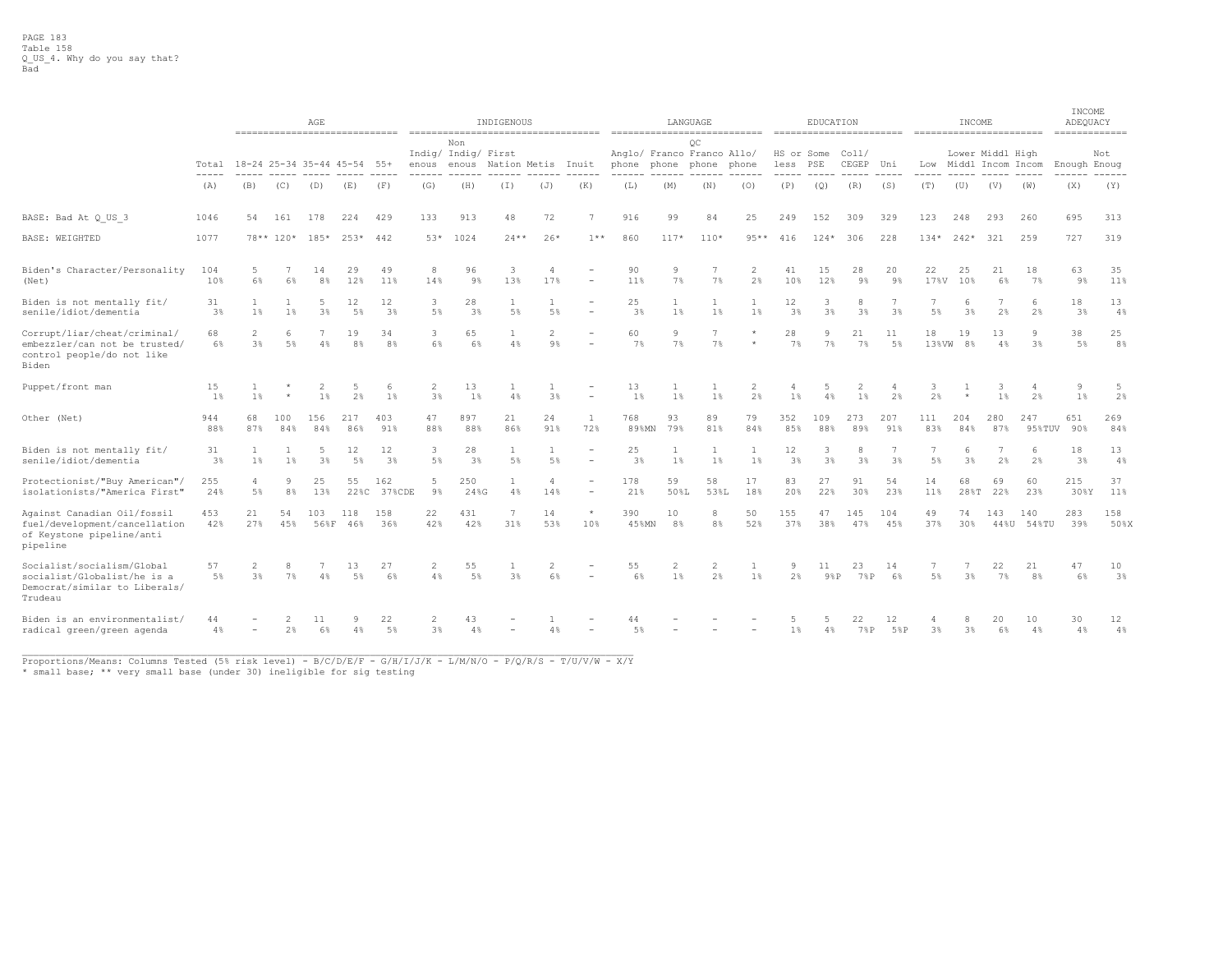|                                                                                                         |                                                                                                                                                                                                                                                                                                                                                                                                     |                                 |                                                 | AGE               | ------------------------------ |                      |                       |                                     | INDIGENOUS                     |                      |                                                      |                      |                                           | LANGUAGE    |                          |                      | EDUCATION                  |                     |                     |                       | INCOME                           |                        |                      | INCOME<br>ADEQUACY<br>$=$ = = = = = = = = = = = = = |               |
|---------------------------------------------------------------------------------------------------------|-----------------------------------------------------------------------------------------------------------------------------------------------------------------------------------------------------------------------------------------------------------------------------------------------------------------------------------------------------------------------------------------------------|---------------------------------|-------------------------------------------------|-------------------|--------------------------------|----------------------|-----------------------|-------------------------------------|--------------------------------|----------------------|------------------------------------------------------|----------------------|-------------------------------------------|-------------|--------------------------|----------------------|----------------------------|---------------------|---------------------|-----------------------|----------------------------------|------------------------|----------------------|-----------------------------------------------------|---------------|
|                                                                                                         | Total                                                                                                                                                                                                                                                                                                                                                                                               | 18-24 25-34 35-44 45-54 55+     |                                                 |                   |                                |                      | enous                 | Non<br>Indig/ Indig/ First<br>enous | Nation Metis                   |                      | Inuit                                                | phone                | Anglo/ Franco Franco Allo/<br>phone phone | ОC          | phone                    | HS or Some<br>less   | PSE                        | Col1/<br>CEGEP Uni  |                     |                       | Low Middl Incom Incom            | Lower Middl High       |                      | Enough Enoug                                        | Not           |
|                                                                                                         | $\frac{1}{2} \frac{1}{2} \frac{1}{2} \frac{1}{2} \frac{1}{2} \frac{1}{2} \frac{1}{2} \frac{1}{2} \frac{1}{2} \frac{1}{2} \frac{1}{2} \frac{1}{2} \frac{1}{2} \frac{1}{2} \frac{1}{2} \frac{1}{2} \frac{1}{2} \frac{1}{2} \frac{1}{2} \frac{1}{2} \frac{1}{2} \frac{1}{2} \frac{1}{2} \frac{1}{2} \frac{1}{2} \frac{1}{2} \frac{1}{2} \frac{1}{2} \frac{1}{2} \frac{1}{2} \frac{1}{2} \frac{$<br>(A) | (B)                             | (C)                                             | (D)               | (E)                            | (F)                  | (G)                   | (H)                                 | (I)                            | (J)                  | (K)                                                  | (L)                  | (M)                                       | (N)         | (0)                      | (P)                  | (Q)                        | (R)                 | (S)                 | (T)                   | (U)                              | (V)                    | (W)                  | (X)                                                 | ------<br>(Y) |
| <b>BASE: WEIGHTED</b>                                                                                   | 1077                                                                                                                                                                                                                                                                                                                                                                                                |                                 | 78** 120*                                       | $185*$            | $253*$                         | 442                  | $53*$                 | 1024                                | $24**$                         | $26*$                | $1**$                                                | 860                  | $117*$                                    | $110*$      | $95**$                   | 416                  | $124*$                     | 306                 | 228                 | $134*$                | $242*$                           | 321                    | 259                  | 727                                                 | 319           |
| BASE: Bad At Q US 3                                                                                     | 1046                                                                                                                                                                                                                                                                                                                                                                                                | 54                              | 161                                             | 178               | 224                            | 429                  | 133                   | 913                                 | 48                             | 72                   | $\overline{7}$                                       | 916                  | 99                                        | 84          | 25                       | 249                  | 152                        | 309                 | 329                 | 123                   | 248                              | 293                    | 260                  | 695                                                 | 313           |
| Trudeau/our government is<br>weak/has no spine/can not<br>stand up for itself                           | 25<br>2%                                                                                                                                                                                                                                                                                                                                                                                            | -6<br>8 <sup>°</sup>            | $1\%$                                           | 4%                | 4<br>2%                        | 7<br>2%              | 1<br>$1\%$            | 24<br>2 <sup>°</sup>                | 2%                             |                      |                                                      | 15<br>2%             | 3 <sup>°</sup>                            | 4<br>4%     | 6<br>6%                  | 12<br>3 <sup>8</sup> | $\overline{2}$<br>2%       | 5<br>2%             | 6<br>3 <sup>°</sup> | 8<br>$6\%$            | 5<br>2%                          | 6<br>2%                | $\overline{A}$<br>2% | 21<br>3%                                            | 3<br>$1\%$    |
| Ties with/supports China                                                                                | 13<br>1%                                                                                                                                                                                                                                                                                                                                                                                            |                                 | 3<br>3%                                         | $\qquad \qquad =$ | 3<br>$1\%$                     | 7<br>1%              | $\mathbf{1}$<br>2%    | 12<br>1%                            | 4%                             |                      |                                                      | 12<br>1 <sup>8</sup> |                                           |             | 1 <sup>°</sup>           |                      | 1 <sup>°</sup>             | 4<br>1 <sup>8</sup> | 38P                 | $\mathbf{1}$<br>$1\%$ | $\mathfrak{D}$<br>$1\frac{6}{3}$ | $\mathcal{D}$<br>$1\%$ | 6<br>2%              | 8<br>1%                                             | 3<br>$1\%$    |
| Job loss                                                                                                | 77<br>7%                                                                                                                                                                                                                                                                                                                                                                                            | $\mathcal{L}$<br>3 <sup>8</sup> | 14<br>128F                                      | 21<br>11%         | 16<br>$7\%$                    | 23<br>5%             | 3<br>6%               | 74<br>7%                            | $1\%$                          | 3<br>11%             | ٠<br>$\overline{\phantom{a}}$                        | 67<br>8%             | 5<br>4%                                   | 4<br>4%     | -5<br>5%                 | 23<br>6%             | 12<br>10%                  | 24<br>8%            | 18<br>8%            | 17<br>13%             | 12<br>5%                         | 15<br>5%               | 26<br>10%            | 35<br>5%                                            | 38<br>12%X    |
| Not good for/does not like/<br>anti Canada                                                              | 87<br>8 <sup>°</sup>                                                                                                                                                                                                                                                                                                                                                                                | 3<br>$4\%$                      | 19<br>168DF                                     | 11<br>6%          | 20<br>8%                       | 33<br>$7\%$          | $\overline{2}$<br>4%  | 85<br>8 <sup>°</sup>                | $\mathbf{1}$<br>3 <sup>°</sup> | 4%                   | $\star$<br>$9\%$                                     | 67<br>8 <sup>°</sup> | 6<br>5%                                   | 6<br>$5\%$  | 14<br>15%                | 55<br>13%R           | 5<br>4%                    | 13<br>4%            | 13<br>6%            | 9<br>7%               | 21<br>$9\%$                      | 30<br>$9\%$            | 18<br>$7\%$          | 65<br>9%                                            | 17<br>5%      |
| Bad political agenda/decision<br>making/prohibiting rules/<br>already happening/evident/his<br>policies | 74<br>7%                                                                                                                                                                                                                                                                                                                                                                                            | 15<br>19%                       | 8<br>7%                                         | 8<br>4%           | 9<br>4%                        | 33<br>8 <sup>°</sup> | 9<br>17%H             | 65<br>6%                            | 6<br>25%                       | 2<br>$9\%$           | $\star$<br>51%                                       | 61<br>7%             | 12<br>10%                                 | 10<br>$9\%$ | $\mathbf{1}$<br>$1\%$    | 33<br>8%             | 10<br>8%                   | 14<br>5%            | 17<br>7%            | 12<br>$9\%$           | 20<br>8%                         | 22<br>$7\%$            | 11<br>4%             | 48<br>$7\%$                                         | 23<br>$7\%$   |
| No faith in change                                                                                      | 28<br>3%                                                                                                                                                                                                                                                                                                                                                                                            | 15<br>19%                       | 3<br>$3\frac{6}{9}$                             | 2<br>$1\%$        | 4<br>$1\%$                     | -4<br>$1\%$          | 3<br>6%               | 25<br>2%                            | 2<br>10%                       | $1\%$                | $1\%$                                                | 28<br>3%             |                                           |             |                          | 21<br>$5\%$          | $1\%$                      | $1\%$               | 2<br>$1\%$          | 2<br>$1\%$            | 10<br>$4\%$                      | 2<br>$1\%$             | 11<br>4%             | 15<br>2%                                            | 11<br>4%      |
| Trade/going to trade less/<br>trade will be impacted/tariff<br>and trade war                            | 35<br>3%                                                                                                                                                                                                                                                                                                                                                                                            |                                 | 4%                                              | 2<br>$1\%$        | 3<br>$1\%$                     | 27<br>6%             | 2<br>4%               | 33<br>3%                            | $\pm$<br>$\star$               | $\overline{2}$<br>7% | $\overline{\phantom{m}}$<br>$\overline{\phantom{a}}$ | 33<br>4%             | 3<br>2%                                   | 3<br>2%     |                          | 12<br>$3\%$          | 10<br>$8$ <sup>8</sup> $R$ | 5<br>2%             | 9<br>4%             | 5<br>4%               | $\overline{4}$<br>2%             | 19<br>6%W              | 2<br>$1\%$           | 28<br>4%                                            | 6<br>2%       |
| Economy/bad for the economy/<br>economy will be ruined/lose<br>money/taxes will go up                   | 33<br>3%                                                                                                                                                                                                                                                                                                                                                                                            | 3<br>3 <sup>8</sup>             | 8<br>$7\%$                                      | 4<br>2%           | 6<br>2%                        | 11<br>3%             | $\overline{c}$<br>4%  | 31<br>3 <sup>8</sup>                | -1.<br>2%                      | 2<br>6%              |                                                      | 31<br>4%             | 2<br>2%                                   | 2<br>2%     |                          | 6<br>$1\%$           | 5<br>4%                    | 7<br>2%             | 15<br>6%P           | 2<br>2%               | 8<br>3 <sup>°</sup>              | 11<br>3 <sup>°</sup>   | 8<br>3%              | 23<br>$3\%$                                         | 10<br>$3\%$   |
| Other                                                                                                   | 33<br>3%                                                                                                                                                                                                                                                                                                                                                                                            | $\star$                         | 2<br>$1\%$                                      | 8<br>$5\%$        | 8<br>3 <sup>°</sup>            | 15<br>3 <sup>°</sup> | $\mathbf{1}$<br>$1\%$ | 32<br>3 <sup>8</sup>                | $\star$<br>2%                  |                      |                                                      | 23<br>3%             | 6<br>6%                                   | 6<br>6%     | 3<br>3%                  | 2%                   | 3<br>3%                    | 15<br>$5\%$         | 8<br>4%             | 3%                    | 8<br>$3\%$                       | 12<br>4%               | 9<br>3%              | 25<br>3 <sup>°</sup>                                | 8<br>$3\%$    |
| None/nothing                                                                                            | 35<br>3%                                                                                                                                                                                                                                                                                                                                                                                            | $6^{6}$<br>8 <sup>°</sup>       | 10<br>3<br>2<br>14<br>2%<br>58F<br>$1\%$<br>68F |                   |                                |                      |                       | 33<br>3 <sup>8</sup>                | $\mathbf{1}$<br>4%             | 4%                   | $\star$<br>28%                                       | 18<br>2%             | 4<br>4%                                   | 3<br>3%     | $12 \overline{ }$<br>13% | 25<br>6%R            | $2$ $R$                    |                     | 38R                 | 5<br>4%               | Q<br>4%                          | 16<br>5%               | 2<br>$1\%$           | 22<br>3%                                            | 13<br>4%      |
| Don't know/n/a                                                                                          | 27<br>2%                                                                                                                                                                                                                                                                                                                                                                                            | 3%                              | 12                                              | 10%DEF 2%         | 2%                             | -4<br>$1\%$          | 2%                    | 26<br>3%                            |                                | 4%                   | $\overline{\phantom{m}}$<br>$\overline{\phantom{a}}$ | 18<br>2%             | 9<br>$8\,$ %L                             | 8<br>$8\%L$ | $\sim$                   | 2%                   | 4<br>3%                    | 11<br>$4\%$         | 5<br>2%             | $1\%$                 | 9<br>4%                          | 9<br>3 <sup>°</sup>    | $\star$              | 13<br>2%                                            | 12<br>4%      |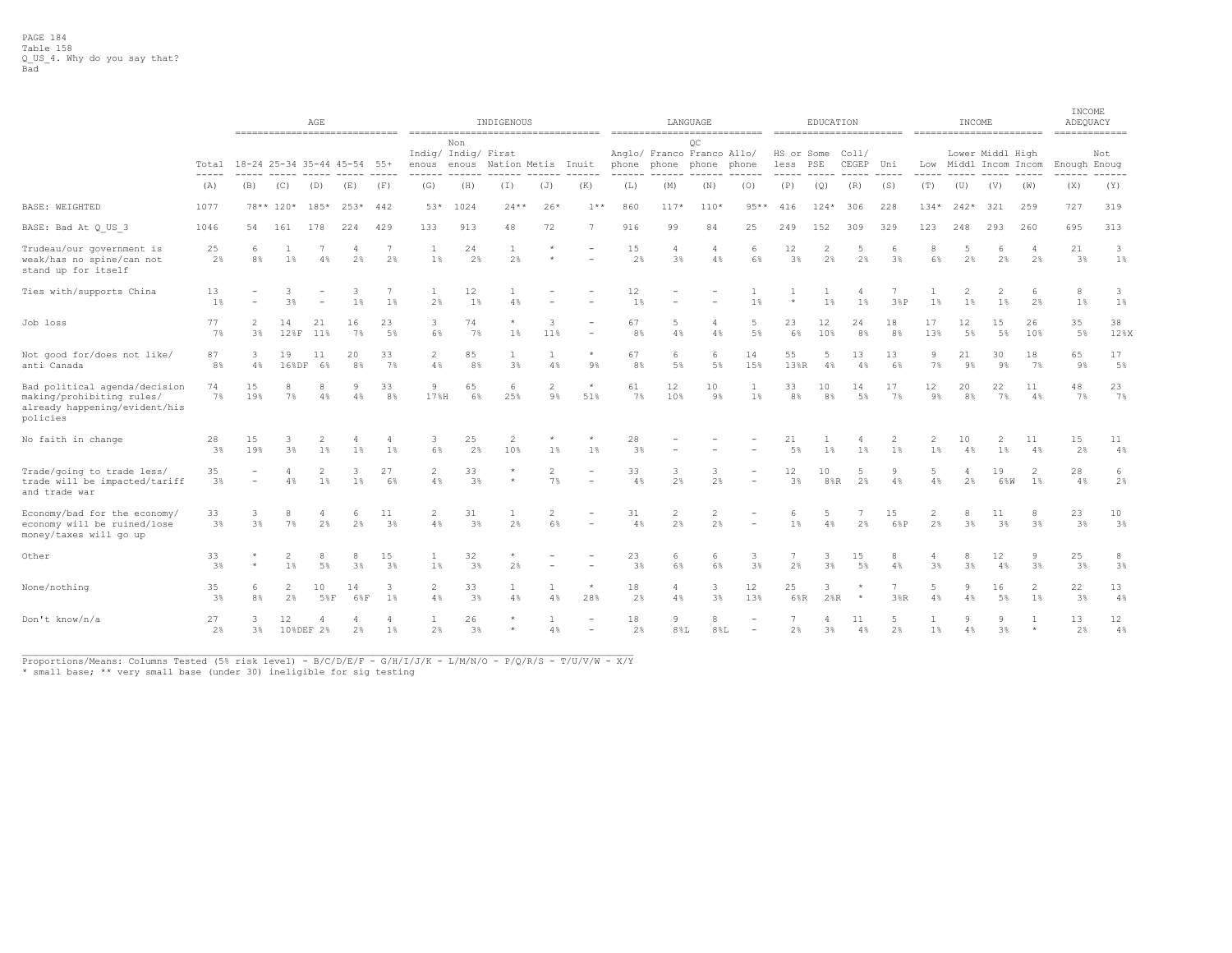|                                                                                                       |                                                                                                                                                                                                                                                                                                                                                                                                                                                                                   |                                                                                                                                                                                                                                                                                                                                                                                                     |             | IMMIGRANT BACKGROUND | -------------------------         |                       |                | RACE<br>------------------------------ |           |                          | JOB<br>SECURITY    | ===========          |                             | PANDEMIC<br>===================== |                     |              |                      | FEDERAL PARTY SUPPORT |                          |             |                |                                                                                                                                                                                                                                                                                                                                                                                                     |                          | IDEOLOGY<br>================== |             | SATISFACTION<br>$=$ = = = = = = = = = = = = = |                |
|-------------------------------------------------------------------------------------------------------|-----------------------------------------------------------------------------------------------------------------------------------------------------------------------------------------------------------------------------------------------------------------------------------------------------------------------------------------------------------------------------------------------------------------------------------------------------------------------------------|-----------------------------------------------------------------------------------------------------------------------------------------------------------------------------------------------------------------------------------------------------------------------------------------------------------------------------------------------------------------------------------------------------|-------------|----------------------|-----------------------------------|-----------------------|----------------|----------------------------------------|-----------|--------------------------|--------------------|----------------------|-----------------------------|-----------------------------------|---------------------|--------------|----------------------|-----------------------|--------------------------|-------------|----------------|-----------------------------------------------------------------------------------------------------------------------------------------------------------------------------------------------------------------------------------------------------------------------------------------------------------------------------------------------------------------------------------------------------|--------------------------|--------------------------------|-------------|-----------------------------------------------|----------------|
|                                                                                                       | Total                                                                                                                                                                                                                                                                                                                                                                                                                                                                             | 1st<br>qen                                                                                                                                                                                                                                                                                                                                                                                          | 2nd<br>qen  |                      | Recent<br>3rd Immi/<br>gen+ grant | White lized Asian ese |                | Racia South Chin/                      |           | Black                    | Worr/ Worr/<br>ied | Not<br>ied           | Affect Affect<br>great some | extent extent Affect              | Not                 | Libe/<br>ral | Cons                 | NDP                   | <b>BO</b>                | GRP         | $_{\rm PPC}$   | Other<br>Unde/<br>cided                                                                                                                                                                                                                                                                                                                                                                             | Left                     | Mid/<br>dle                    | Right       | Sati/ Dissat/<br>sfied isfied                 |                |
|                                                                                                       | $\frac{1}{2} \left( \frac{1}{2} \right) \left( \frac{1}{2} \right) \left( \frac{1}{2} \right) \left( \frac{1}{2} \right) \left( \frac{1}{2} \right) \left( \frac{1}{2} \right) \left( \frac{1}{2} \right) \left( \frac{1}{2} \right) \left( \frac{1}{2} \right) \left( \frac{1}{2} \right) \left( \frac{1}{2} \right) \left( \frac{1}{2} \right) \left( \frac{1}{2} \right) \left( \frac{1}{2} \right) \left( \frac{1}{2} \right) \left( \frac{1}{2} \right) \left( \frac$<br>(A) | $\frac{1}{2} \frac{1}{2} \frac{1}{2} \frac{1}{2} \frac{1}{2} \frac{1}{2} \frac{1}{2} \frac{1}{2} \frac{1}{2} \frac{1}{2} \frac{1}{2} \frac{1}{2} \frac{1}{2} \frac{1}{2} \frac{1}{2} \frac{1}{2} \frac{1}{2} \frac{1}{2} \frac{1}{2} \frac{1}{2} \frac{1}{2} \frac{1}{2} \frac{1}{2} \frac{1}{2} \frac{1}{2} \frac{1}{2} \frac{1}{2} \frac{1}{2} \frac{1}{2} \frac{1}{2} \frac{1}{2} \frac{$<br>(B) | (C)         | (D)                  | (E)                               | (F)                   | (G)            | (H)                                    | (T)       | (J)                      | ----<br>(K)        | (L)                  | (M)                         | (N)                               | (0)                 | (P)          | (Q)                  | (R)                   | (S)                      | (T)         | (U)            | $\frac{1}{2} \frac{1}{2} \frac{1}{2} \frac{1}{2} \frac{1}{2} \frac{1}{2} \frac{1}{2} \frac{1}{2} \frac{1}{2} \frac{1}{2} \frac{1}{2} \frac{1}{2} \frac{1}{2} \frac{1}{2} \frac{1}{2} \frac{1}{2} \frac{1}{2} \frac{1}{2} \frac{1}{2} \frac{1}{2} \frac{1}{2} \frac{1}{2} \frac{1}{2} \frac{1}{2} \frac{1}{2} \frac{1}{2} \frac{1}{2} \frac{1}{2} \frac{1}{2} \frac{1}{2} \frac{1}{2} \frac{$<br>(V) | (W)                      | (X)                            | (Y)         | (Z)                                           | -------<br>(a) |
| BASE: Bad At Q US 3                                                                                   | 1046                                                                                                                                                                                                                                                                                                                                                                                                                                                                              | 102                                                                                                                                                                                                                                                                                                                                                                                                 | 188         | 747                  | 21                                | 802                   | 97             | 18                                     | 16        | 9                        | 549                | 442                  | 316                         | 482                               | 238                 | 116          | 574                  | 71                    | 25                       | 27          | 82             | 151                                                                                                                                                                                                                                                                                                                                                                                                 | 55                       | 579                            | 281         | 175                                           | 831            |
| <b>BASE: WEIGHTED</b>                                                                                 | 1077                                                                                                                                                                                                                                                                                                                                                                                                                                                                              | 180*                                                                                                                                                                                                                                                                                                                                                                                                | $223*$      | 671                  | $22**$                            | 838                   | $170*$         | $42**$                                 | $28**$    | $16***$                  | 578                | 452                  | 347                         | 462                               | $254*$              | $114*$       | 608                  | $74**$                | $28**$                   | $27**$      |                | $79***$ 149*                                                                                                                                                                                                                                                                                                                                                                                        |                          | 45** 616                       | 281         | $172*$                                        | 858            |
| Biden's Character/Personality<br>(Net)                                                                | 104<br>10%                                                                                                                                                                                                                                                                                                                                                                                                                                                                        | 19<br>11%                                                                                                                                                                                                                                                                                                                                                                                           | 20<br>$9\%$ | 64<br>10%            | 6<br>28%                          | 80<br>10%             | 13<br>8%       |                                        | 26%       | $\overline{\phantom{0}}$ | 60<br>10%          | 42<br>9%             | 35<br>10%                   | 31<br>$7\%$                       | 38<br>15%N          | 6<br>$5\%$   | 50<br>8 <sup>°</sup> | 10%                   | 2<br>8 <sup>°</sup>      | 3<br>12%    | 12<br>15%      | 23<br>15%                                                                                                                                                                                                                                                                                                                                                                                           | 2%                       | 47<br>8%                       | 39<br>14%   | 11<br>6%                                      | 91<br>11%      |
| Biden is not mentally fit/<br>senile/idiot/dementia                                                   | 31<br>$3\%$                                                                                                                                                                                                                                                                                                                                                                                                                                                                       | 8<br>$4\%$                                                                                                                                                                                                                                                                                                                                                                                          |             | 23<br>3%             | 3<br>16%                          | 25<br>3 <sup>°</sup>  | $1\%$          |                                        |           |                          | 17<br>3%           | 12<br>3%             | 11<br>$3\%$                 | 12<br>3 <sup>8</sup>              | 8<br>$3\frac{6}{3}$ | $\equiv$     | 22<br>4%             | $1\%$                 |                          | $1\%$       | 4%             | $3\%$                                                                                                                                                                                                                                                                                                                                                                                               | $2\frac{a}{b}$           | 15<br>$2\%$                    | 12<br>4%    | 2<br>$1\%$                                    | 29<br>3%       |
| Corrupt/liar/cheat/criminal/<br>embezzler/can not be trusted/<br>control people/do not like<br>Biden  | 68<br>6%                                                                                                                                                                                                                                                                                                                                                                                                                                                                          | 12<br>6%                                                                                                                                                                                                                                                                                                                                                                                            | 16<br>$7\%$ | 41<br>6%             | 2<br>10%                          | 52<br>6%              | 11<br>$7\%$    |                                        | 26%       |                          | 41<br>$7\%$        | 27<br>6%             | 24<br>$7\%$                 | 17<br>4%                          | 27<br>11%N          | 6<br>$5\%$   | 25<br>4%             | 8 <sup>°</sup>        | $8\%$                    | 3<br>$11\%$ | $11\%$         | 17<br>12%0                                                                                                                                                                                                                                                                                                                                                                                          | $\qquad \qquad =$        | 32<br>$5\%$                    | 24<br>$9\%$ | 8<br>5%                                       | 58<br>$7\%$    |
| Puppet/front man                                                                                      | 15<br>$1\%$                                                                                                                                                                                                                                                                                                                                                                                                                                                                       | 1%                                                                                                                                                                                                                                                                                                                                                                                                  | 2%          | 9<br>1 <sup>8</sup>  | 3 <sup>°</sup>                    | 11<br>1 <sup>8</sup>  |                |                                        |           |                          | 2%                 | 3<br>$1\%$           | 3<br>$1\%$                  | 8<br>2%                           | 3<br>$1\%$          | $\equiv$     | $1\%$                |                       | 3%                       |             | 2 <sup>°</sup> | 3%                                                                                                                                                                                                                                                                                                                                                                                                  | $\overline{\phantom{a}}$ | $1\%$                          | -6<br>2%    | $1\%$                                         | 14<br>2%       |
| Other (Net)                                                                                           | 944<br>88%                                                                                                                                                                                                                                                                                                                                                                                                                                                                        | 160<br>89%                                                                                                                                                                                                                                                                                                                                                                                          | 181<br>81%  | 600<br>89%           | 15<br>68%                         | 750<br>89%G           | 133<br>78%     | 37<br>87%                              | 17<br>60% | 14<br>88%                | 488<br>84%         | 413<br>91%K          | 302<br>87%                  | 421<br>91%0                       | 208<br>82%          | 94<br>83%    | 563                  | 60<br>93%PV 81%       | 19<br>68%                | 23<br>83%   | 72<br>92%      | 114<br>76%                                                                                                                                                                                                                                                                                                                                                                                          | 39<br>86%                | 548<br>89%                     | 254<br>90%  | 145<br>85%                                    | 759<br>88%     |
| Biden is not mentally fit/<br>senile/idiot/dementia                                                   | 31<br>3 <sup>°</sup>                                                                                                                                                                                                                                                                                                                                                                                                                                                              | 8<br>$4\%$                                                                                                                                                                                                                                                                                                                                                                                          |             | 23<br>3%             | 3<br>16%                          | 25<br>3%              | 2<br>$1\%$     |                                        |           |                          | 17<br>$3\%$        | 12<br>3 <sup>°</sup> | 11<br>3 <sup>°</sup>        | 12<br>3 <sup>°</sup>              | 8<br>3 <sup>°</sup> |              | 22<br>4%             | $1\%$                 |                          | $1\%$       | 4%             | $\overline{4}$<br>3%                                                                                                                                                                                                                                                                                                                                                                                | 2%                       | 15<br>$2\%$                    | 12<br>4%    | 2<br>$1\%$                                    | 29<br>3%       |
| Protectionist/"Buy American"/<br>isolationists/"America First"                                        | 255<br>24%                                                                                                                                                                                                                                                                                                                                                                                                                                                                        | 34<br>19%                                                                                                                                                                                                                                                                                                                                                                                           | 34<br>15%   | 186<br>28%C          | $\mathbf{1}$<br>4%                | 241<br>29%G           | 7<br>4%        | 2%                                     | 3%        | -1<br>8%                 | 112<br>19%         | 129<br>28%K          | 70<br>20%                   | 127<br>27%                        | 55<br>22%           | 25<br>22%    | 172<br>28%           | 9<br>12%              | 14<br>51%                | 6<br>23%    | -6<br>7%       | 23<br>15%                                                                                                                                                                                                                                                                                                                                                                                           | 10<br>21%                | 172<br>28%                     | 53<br>19%   | 34<br>20%                                     | 204<br>24%     |
| Against Canadian Oil/fossil<br>fuel/development/cancellation<br>of Keystone pipeline/anti<br>pipeline | 453<br>42%                                                                                                                                                                                                                                                                                                                                                                                                                                                                        | 88<br>49%                                                                                                                                                                                                                                                                                                                                                                                           | 95<br>42%   | 268<br>40%           | 6<br>26%                          | 356<br>42%            | 73<br>43%      | 18<br>42%                              | 14<br>49% | 6<br>36%                 | 252<br>44%         | 184<br>41%           | 168<br>49%                  | 188<br>41%                        | 94<br>37%           | 39<br>34%    | 274<br>45%           | 32<br>44%             | $\overline{\phantom{a}}$ | 6<br>23%    | 47<br>59%      | 55<br>37%                                                                                                                                                                                                                                                                                                                                                                                           | 18<br>39%                | 260<br>42%                     | 124<br>44%  | 57<br>33%                                     | 377<br>44%     |
| Socialist/socialism/Global<br>socialist/Globalist/he is a<br>Democrat/similar to Liberals/<br>Trudeau | 57<br>$5\%$                                                                                                                                                                                                                                                                                                                                                                                                                                                                       | 6<br>$4\%$                                                                                                                                                                                                                                                                                                                                                                                          | 10<br>$5\%$ | 40<br>6%             | 11 <sup>8</sup>                   | 6%                    |                |                                        |           |                          | 34<br>6%           | 22<br>5%             | 16<br>$5\%$                 | 32<br>$7\%$                       | 10<br>$4\%$         |              | 43<br>$7\frac{6}{3}$ |                       |                          |             | 10<br>13%      | 3%                                                                                                                                                                                                                                                                                                                                                                                                  | $3\frac{6}{9}$           | 22<br>4%                       | 31<br>11%X  | 6<br>3 <sup>°</sup>                           | 51<br>6%       |
| Biden is an environmentalist/<br>radical green/green agenda                                           | 44<br>$4\%$                                                                                                                                                                                                                                                                                                                                                                                                                                                                       | 2%                                                                                                                                                                                                                                                                                                                                                                                                  | 11<br>$5\%$ | 30<br>4%             | 2%                                | 39<br>$5\%$           | $2\frac{6}{9}$ |                                        |           |                          | 22<br>$4\%$        | 20<br>4%             | 14<br>$4\%$                 | 24<br>5%                          | 6<br>$2\frac{6}{5}$ | $\star$      | 33<br>$5\%$          | $1\%$                 |                          |             | 10%            | $1\%$                                                                                                                                                                                                                                                                                                                                                                                               |                          | 23<br>$4\%$                    | 20<br>7%    | $1\%$                                         | 41<br>$5\%$    |